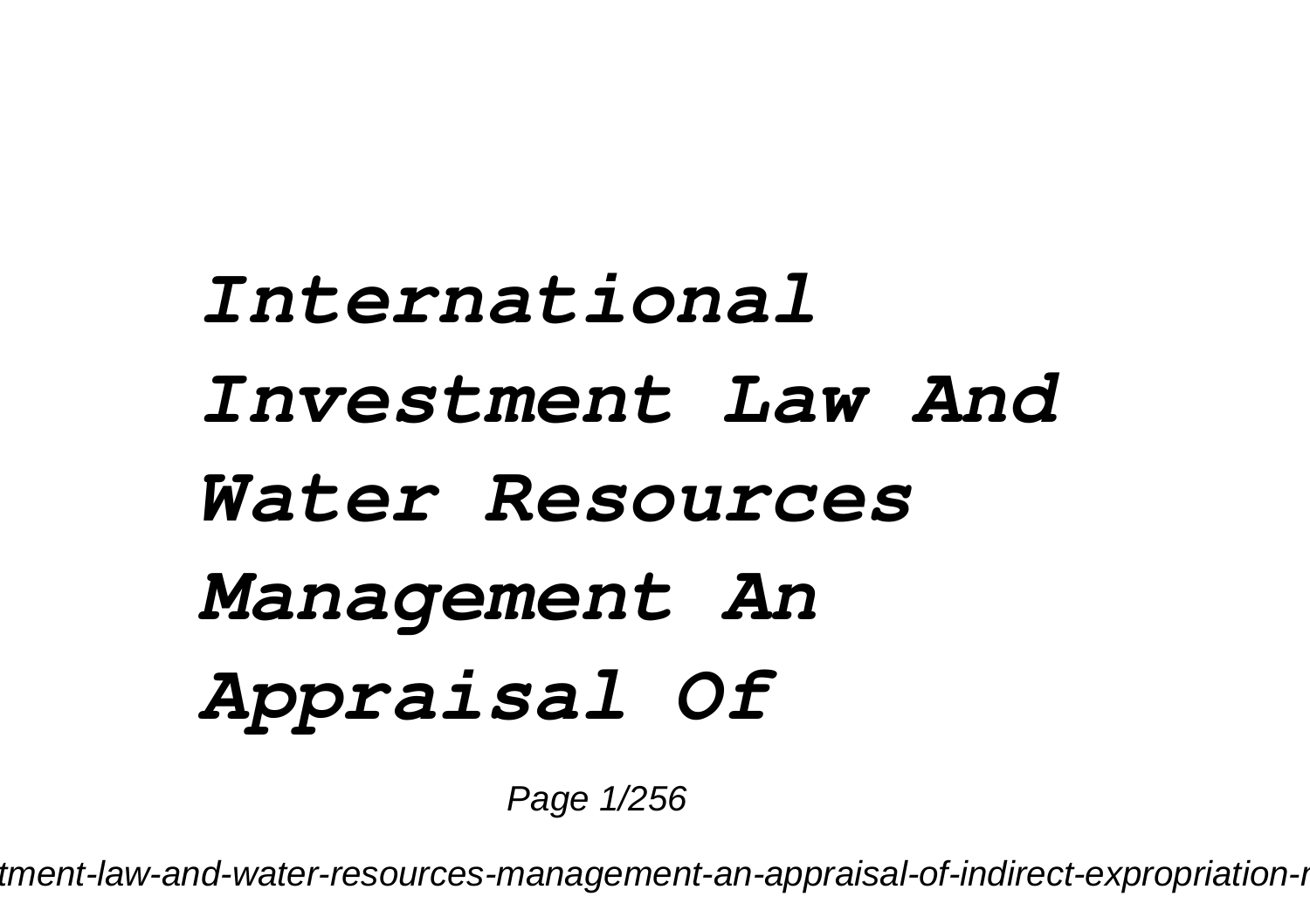## *Indirect Expropriation Nijhoff International*

The Handbook of International

Page 2/256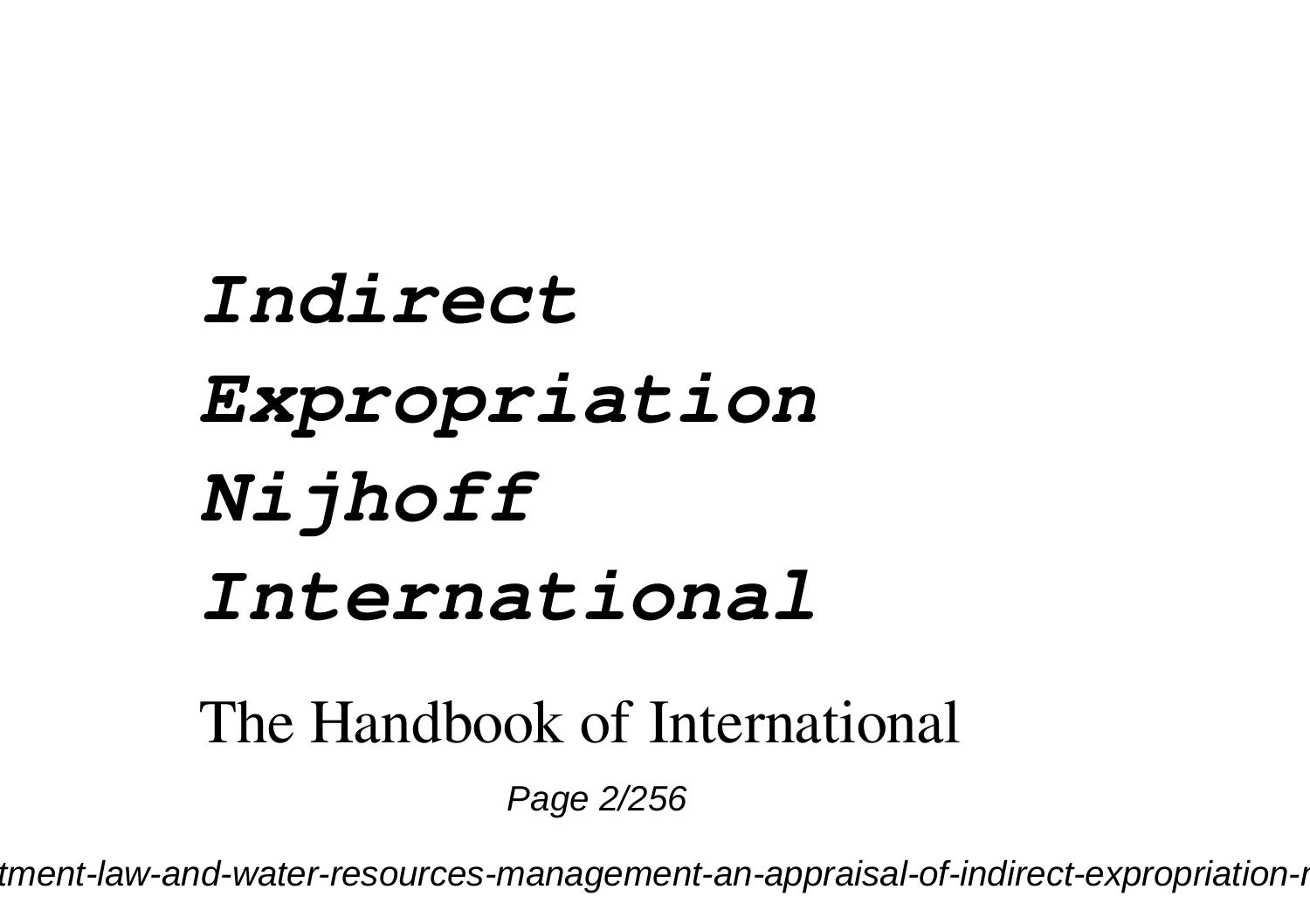Investment Law and Policy is a onestop reference source. This Handbook covers the main conceptual questions in a logical, scholarly yet easy to comprehend manner. It is based on a truly global vision insisting particularly on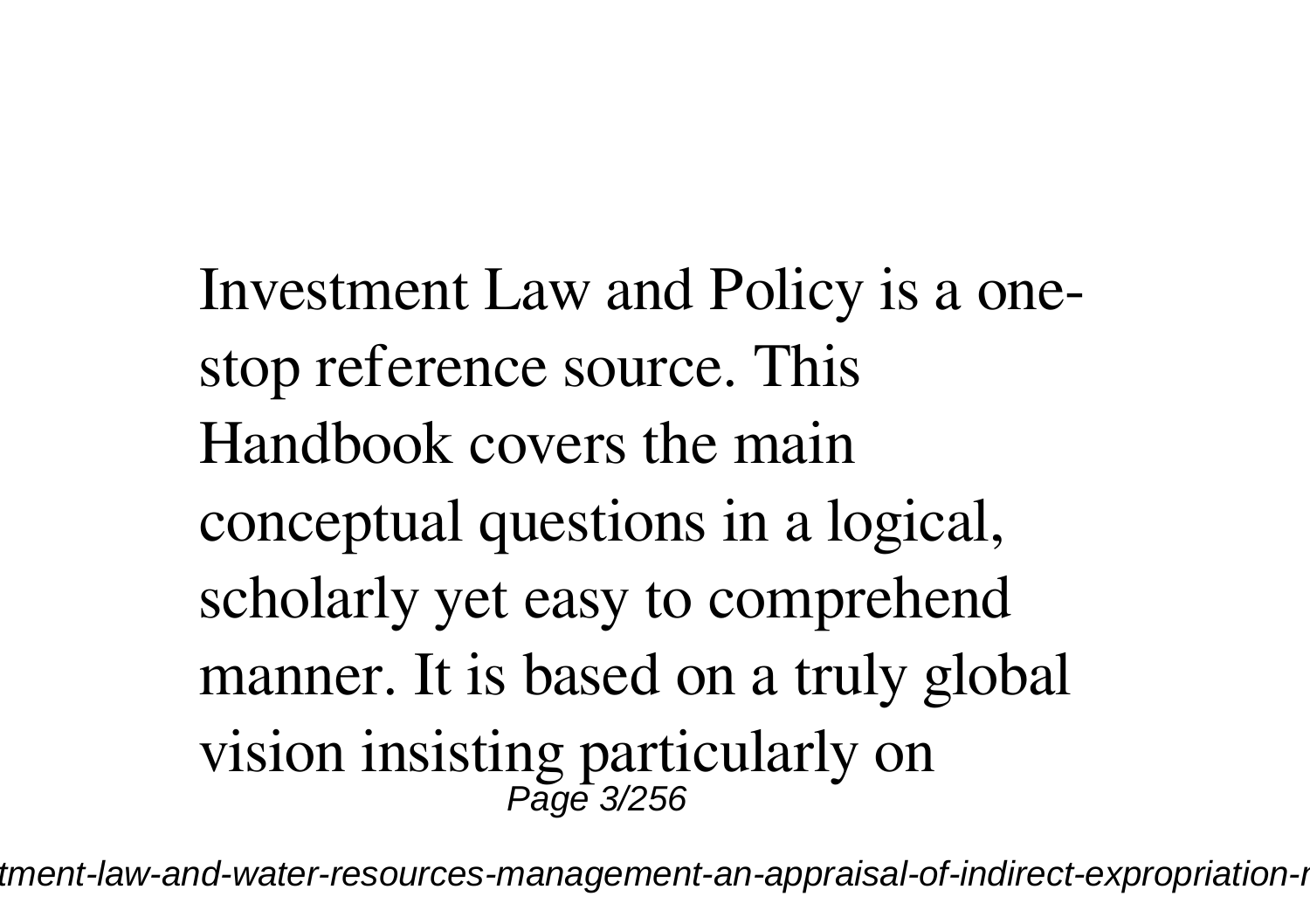Global South related issues and developments. In this respect, the Handbook of International Investment Law and Policy provides an excellent modern treatment of international investment law which is one of the fastest growing areas of Page 4/256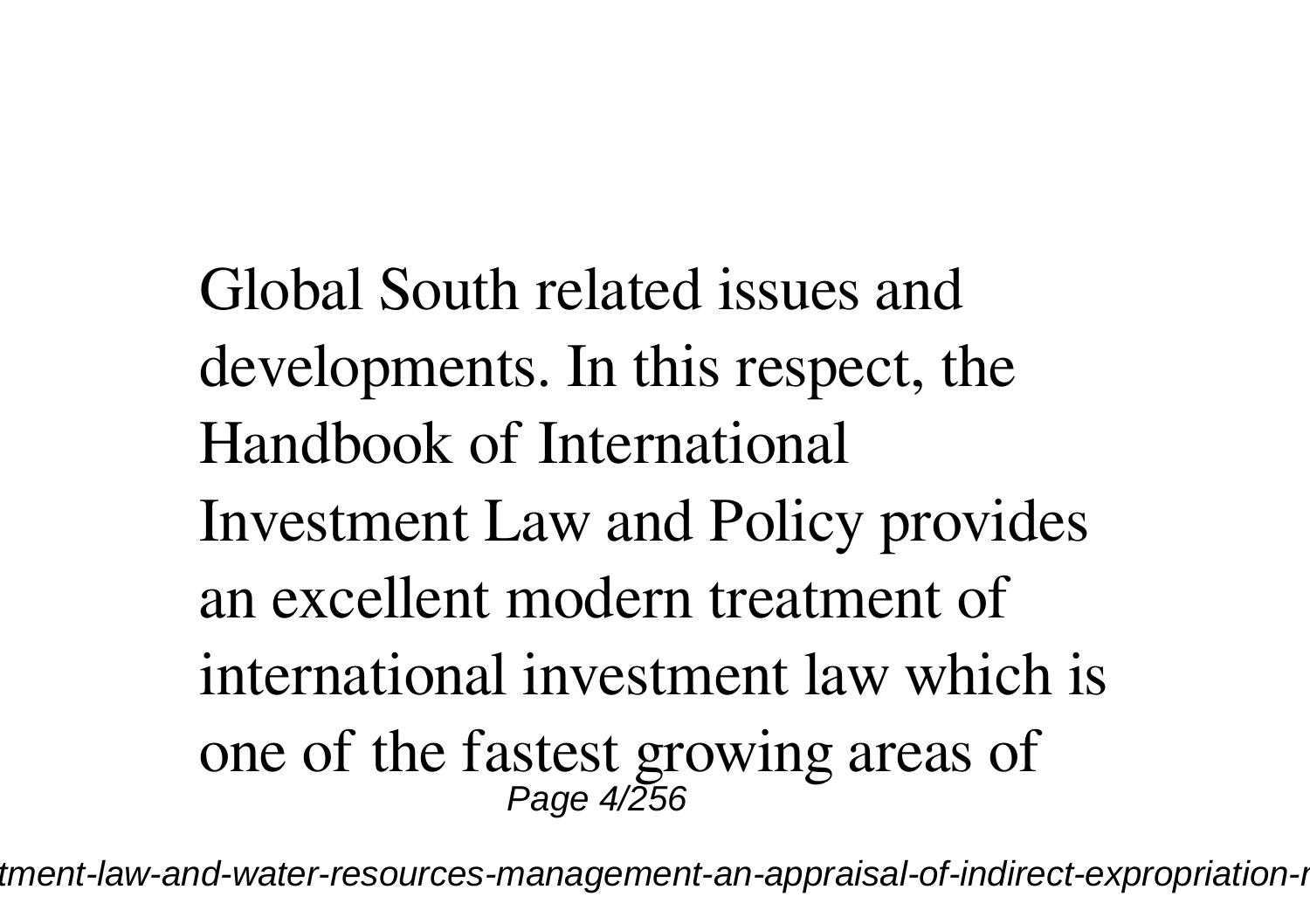international economic law. Professor Julien Chaisse, Professor Leïla Choukroune, and Professor Sufian Jusoh are the editors-in-chief of the Handbook of International Investment Law and Policy, a 1,500-page reference book, which is Page 5/256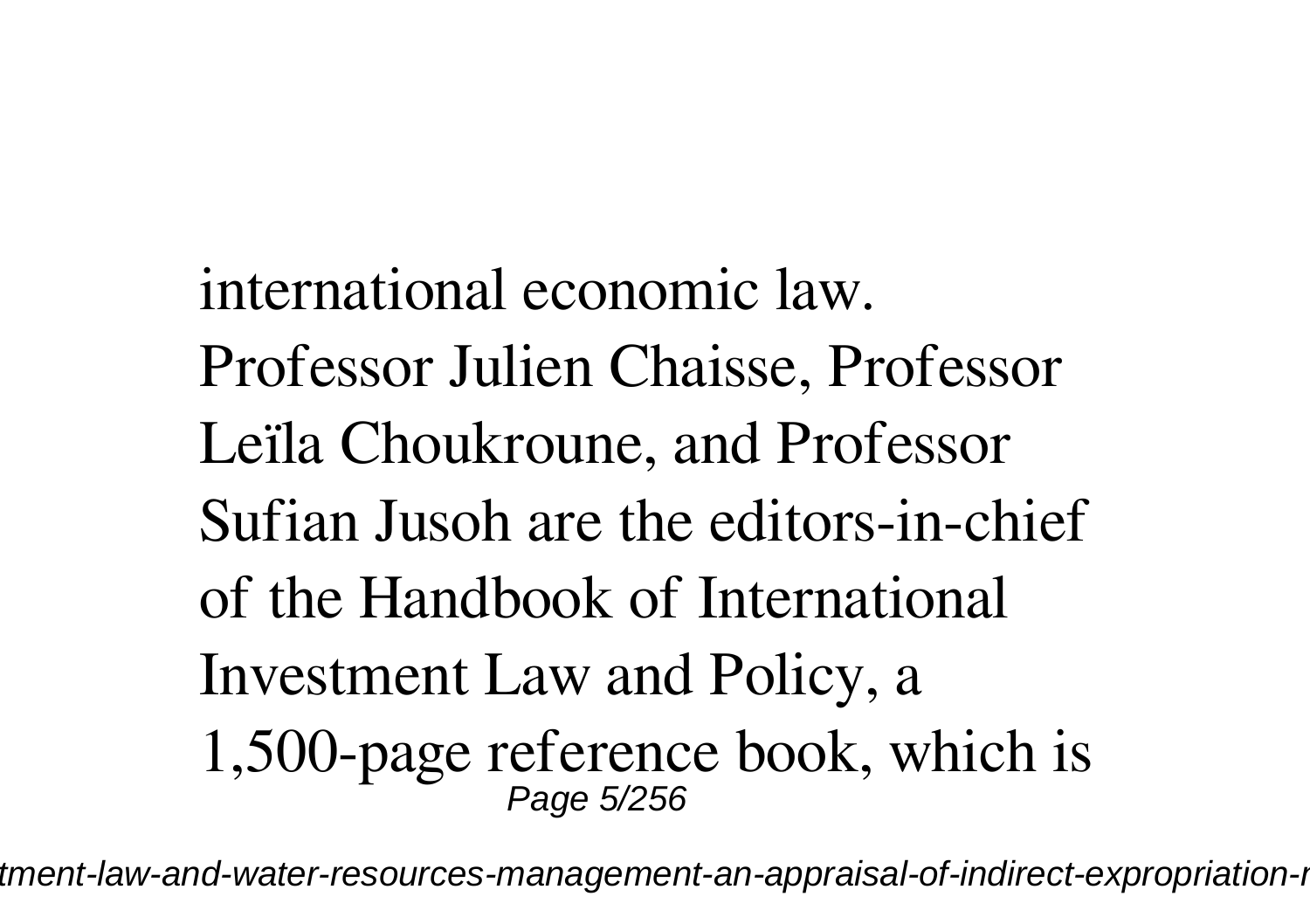anticipated becoming one of the most influenced reference books in the international economic law areas. This Handbook is a highly comprehensive set of four volumes of original materials designed to cover all facets of international Page 6/256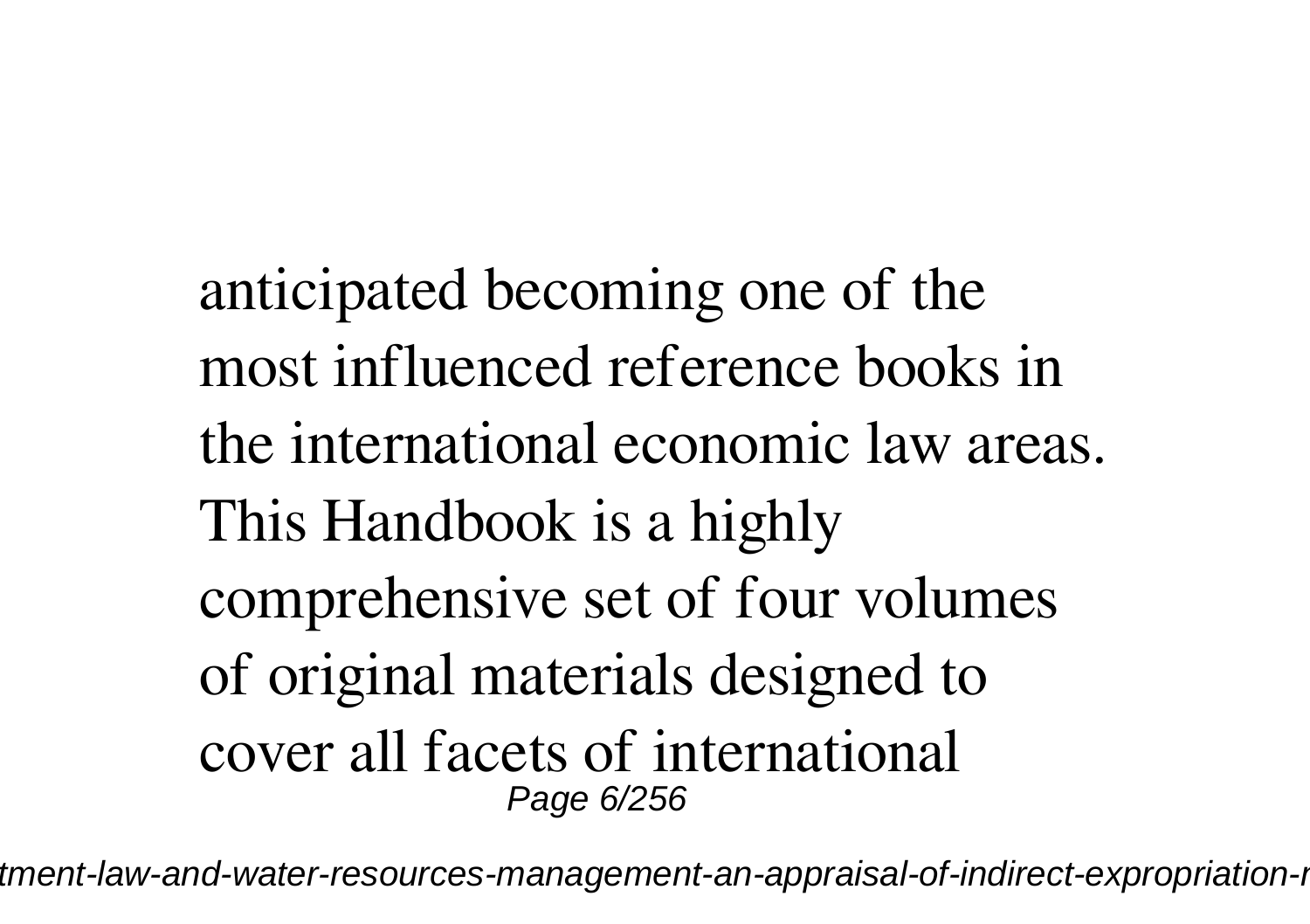investment law and policy. The chapters, written by world-leading experts, explore key ideas and debates in relation to: international investment substantive law (Volume I), Investor-state dispute settlement (Volume II); interaction between Page 7/256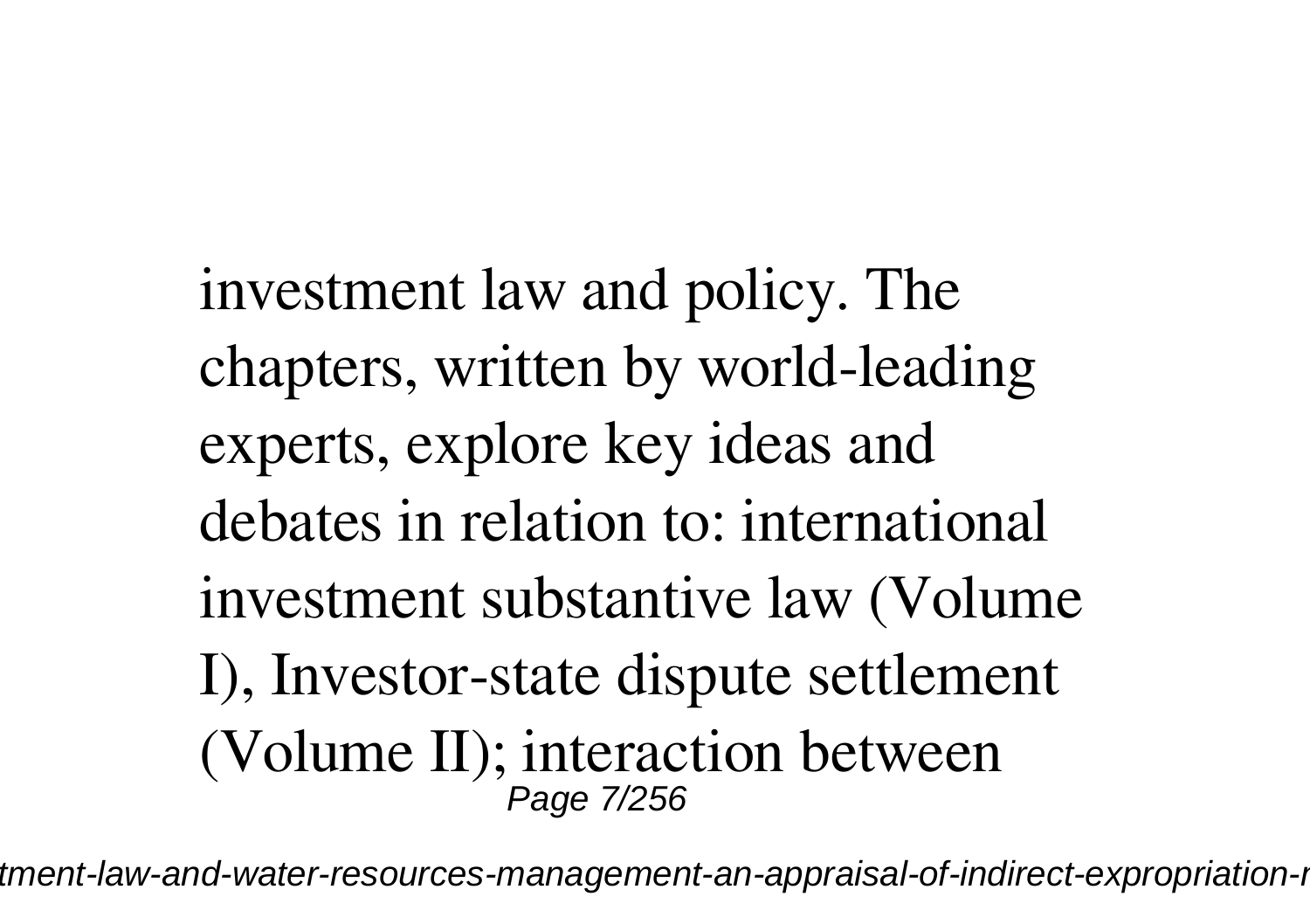international investment law and other fields of international law (Volume III); and, the new trends and challenges for international investment law (Volume IV). The Handbook will feature more than 80 contributions from leading experts Page 8/256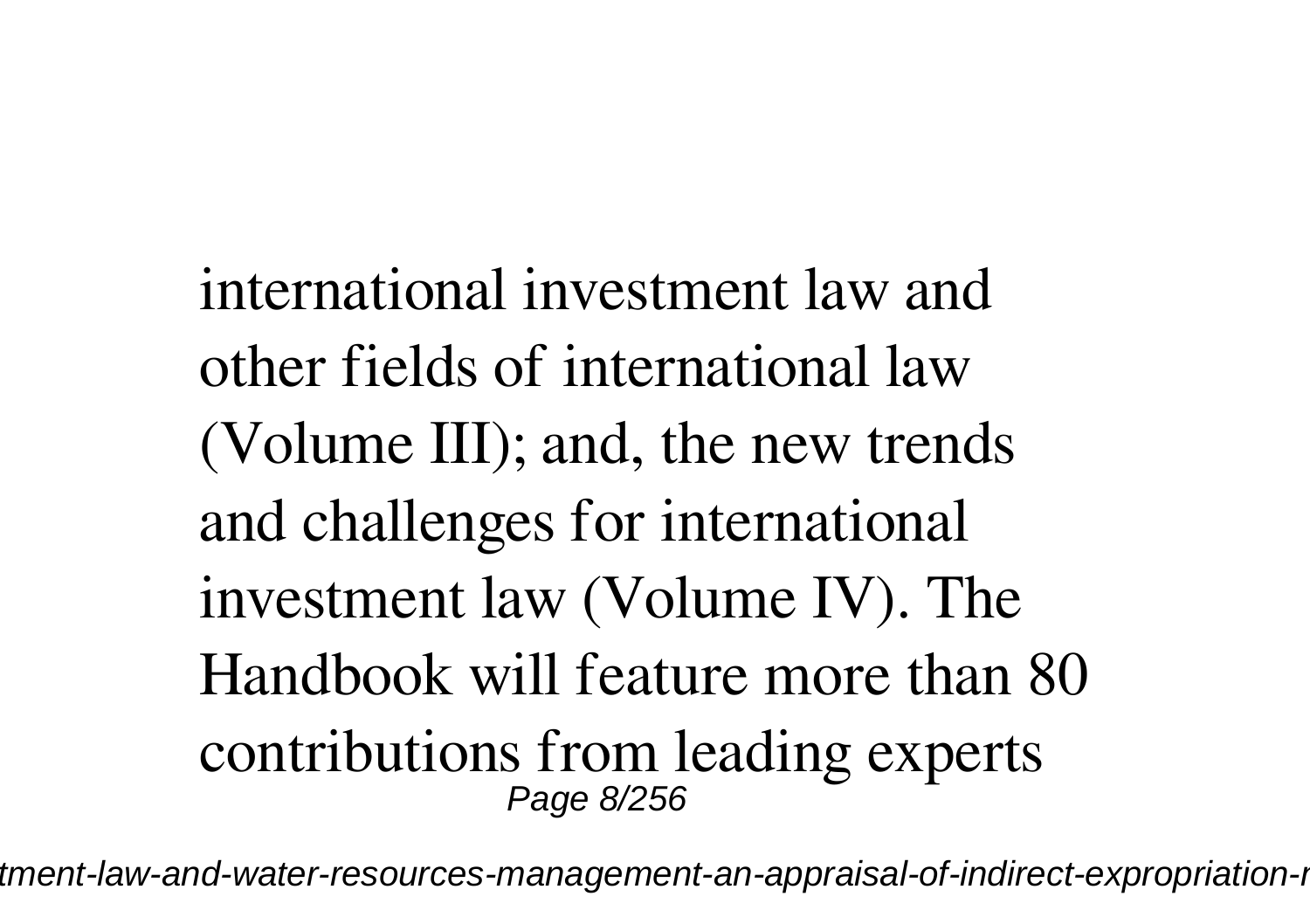(academics, lawyers, government officials), including Vivienne Bath, M. Sornarajah, Mélida Hodgson, Rahul Donde, Roberto Echandi, Andrew Mitchell, Ernst-Ulrich Petersmann, Christina L. Beharry, Krista Nadakavukaren Schefer, Leon Page 9/256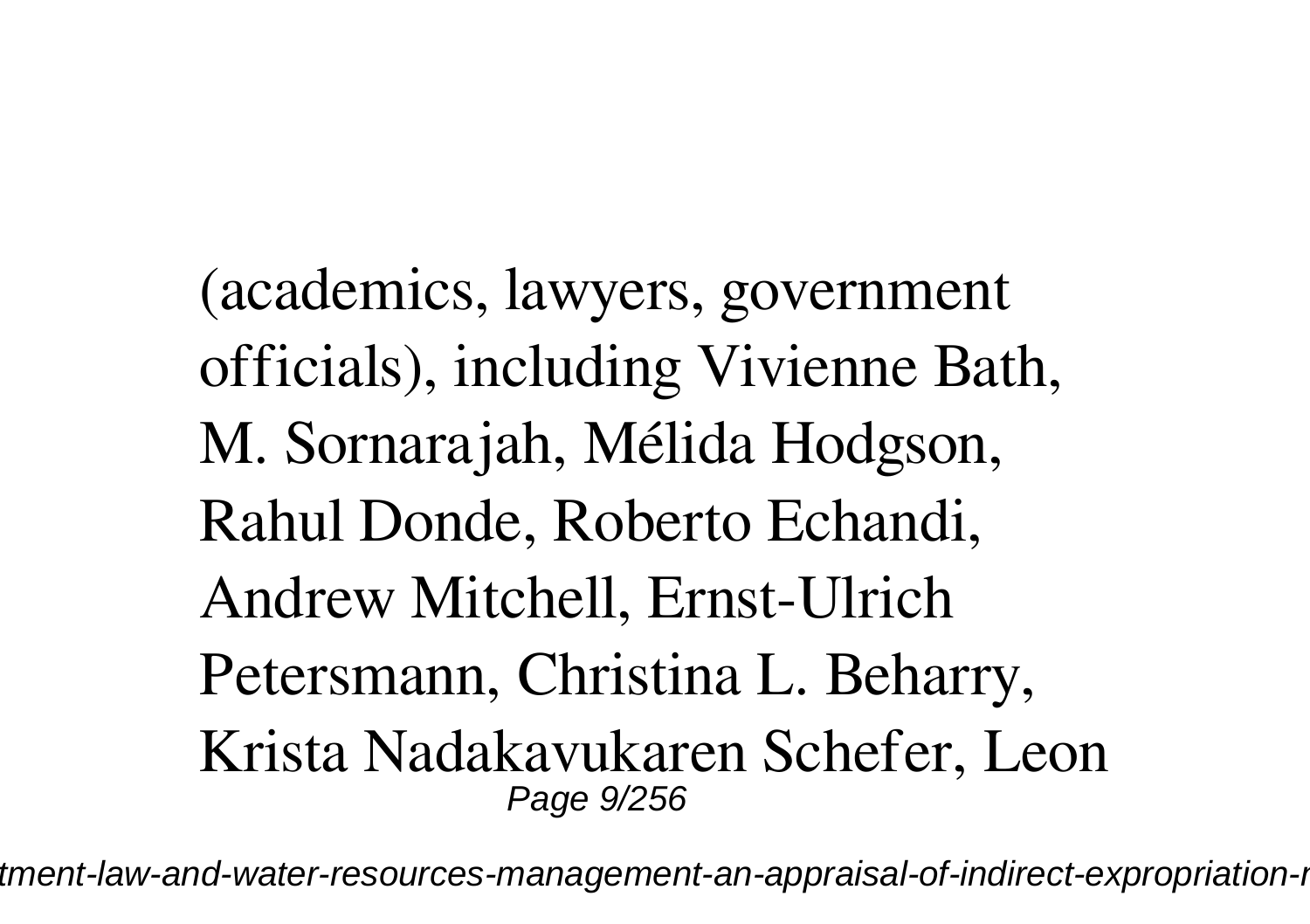Trakman, Prabhash Ranjan, Emmanuel Jacomy, Mariel Dimsey, Stavros Brekoulakis, Romesh Weeramantry, Nathalie Bernasconi-Osterwalder, David Collins, Damilola S. Olawuyi, Katia Fach Gomez, Jaemin Lee, Alejandro Page 10/256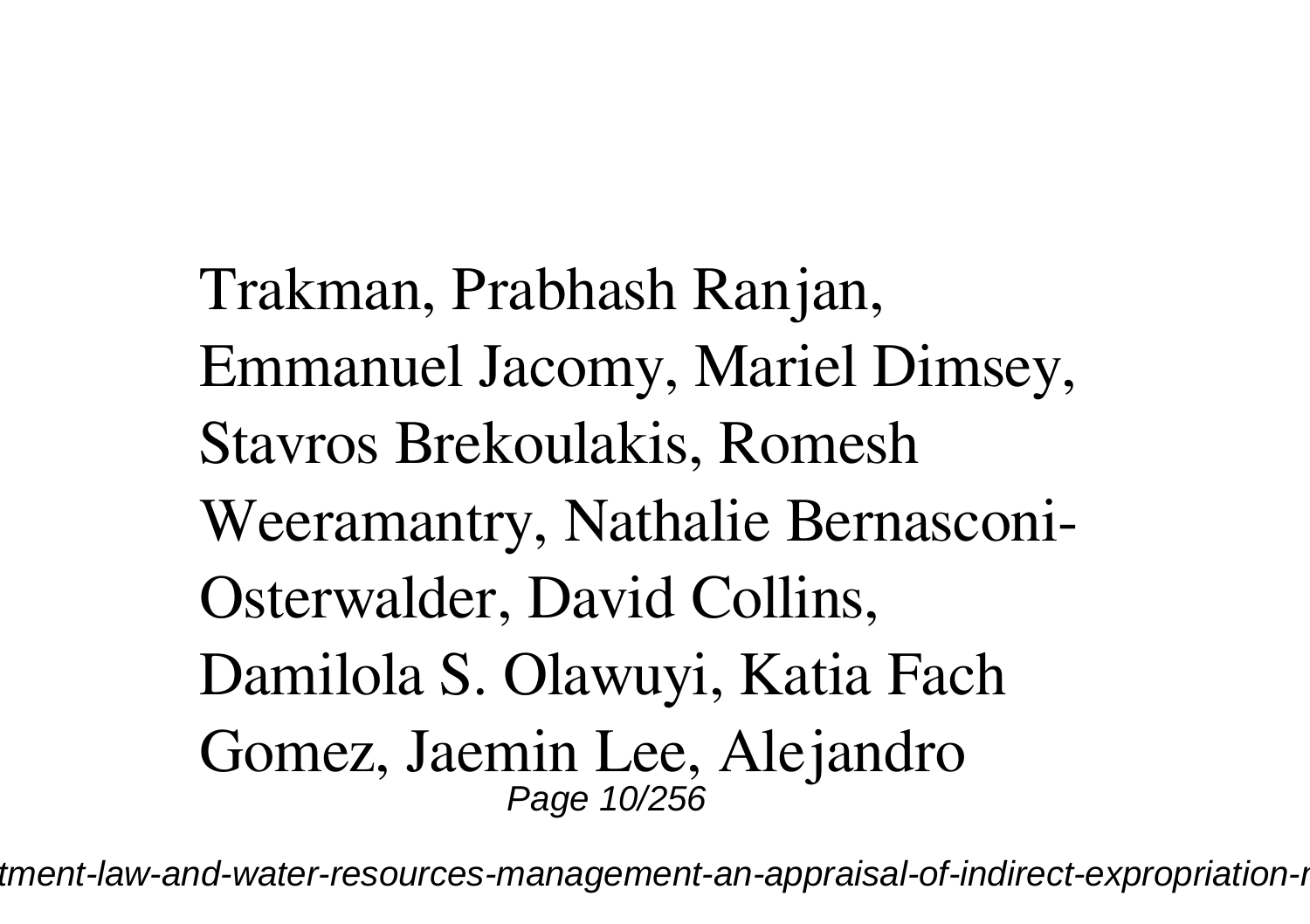Carballo-Leyda, Patrick W. Pearsall, Mark Feldman, Surya Deva, Luke Nottage, Rafael Leal-Arcas, James Nedumpara, Rodrigo Polanco, etc. This Handbook will be an essential reference tool for students and scholars of international economic Page 11/256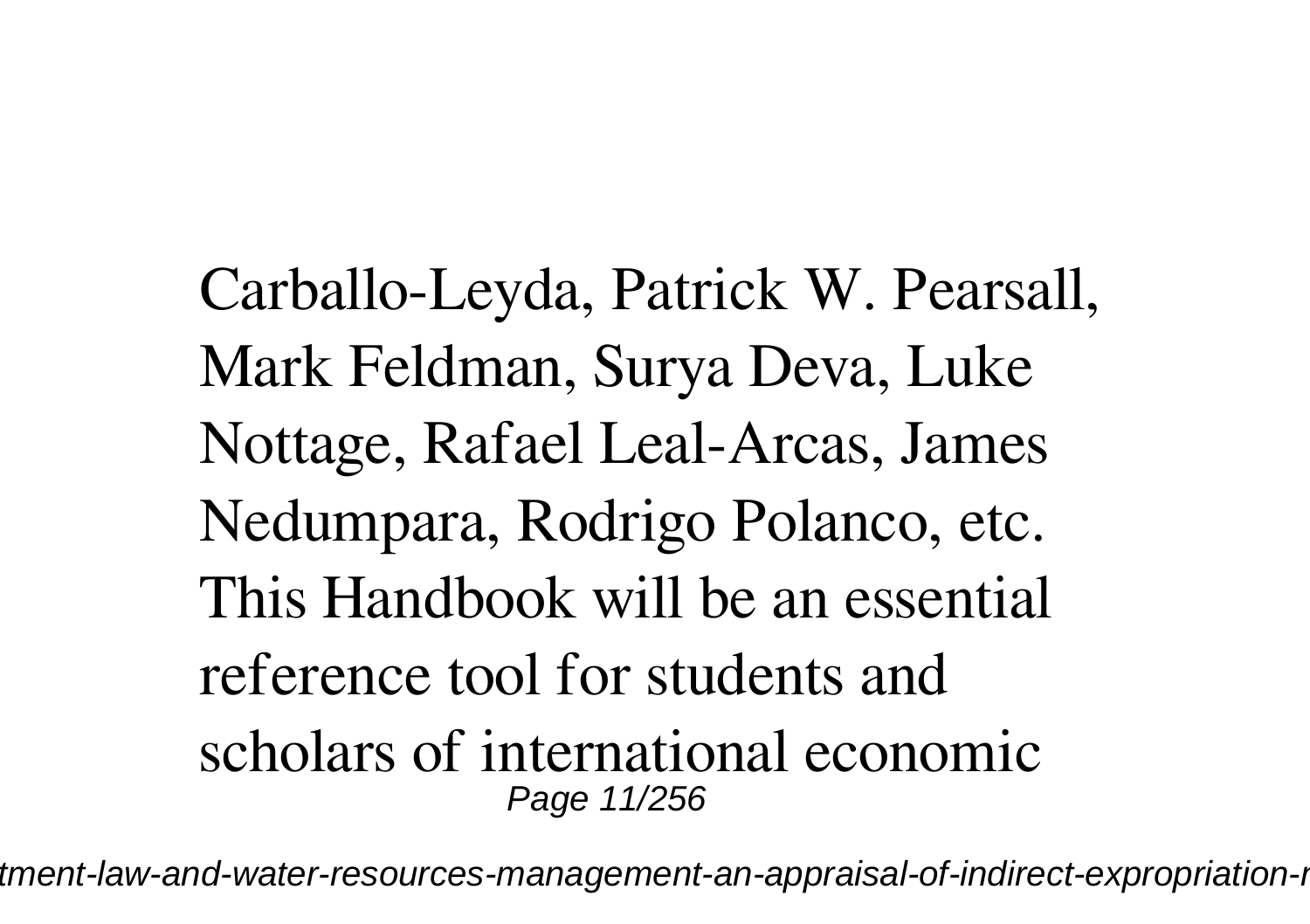law. Policy makers and researchers alike will find the Handbook of International Investment Law and Policy useful for years to come. This book offers a systematic analysis of the interaction between international investment law, Page 12/256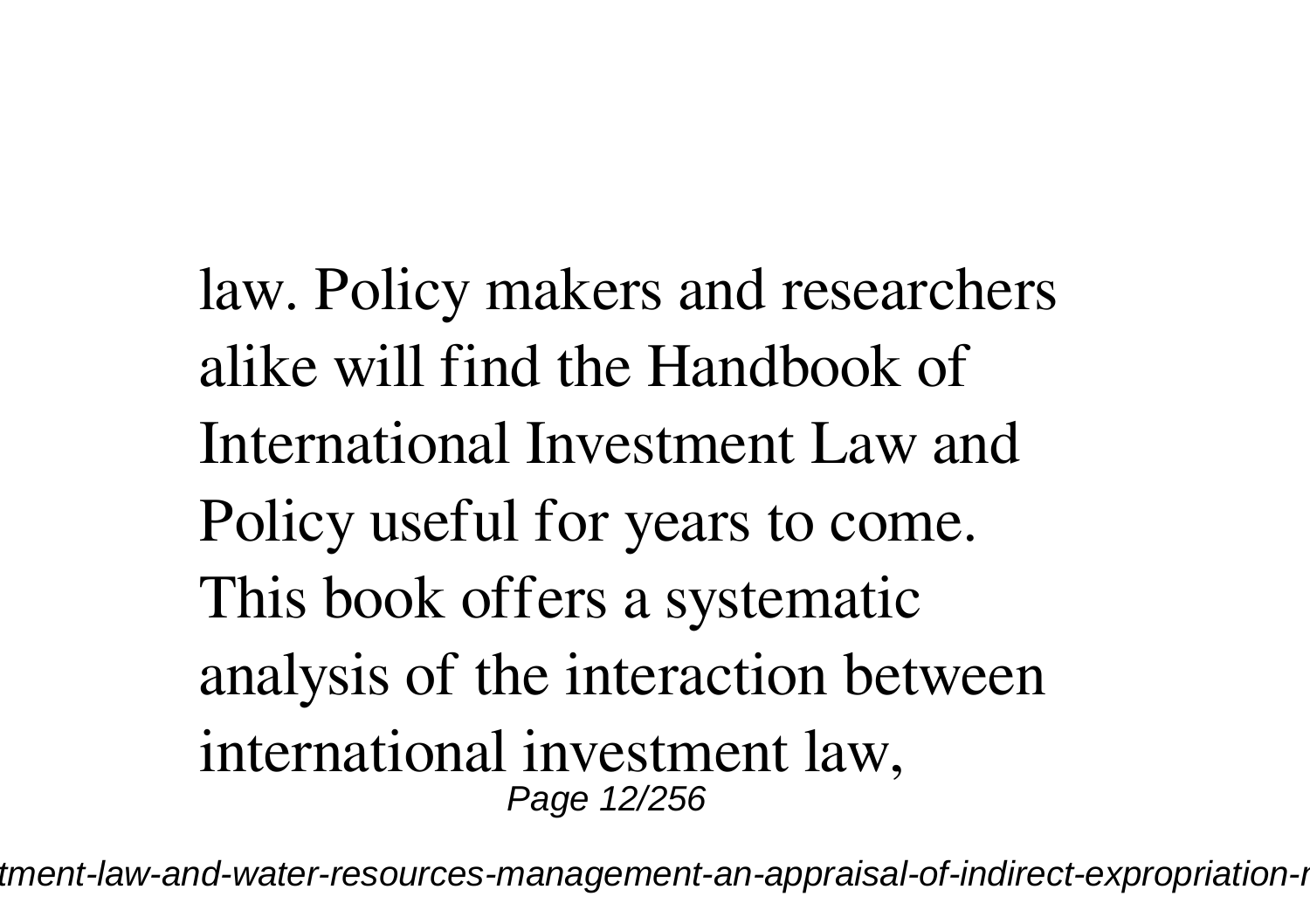investment arbitration and human rights, including the role of national and international courts, investorstate arbitral tribunals and alternative jurisdictions, the risks of legal and jurisdictional fragmentation, the human rights dimensions of Page 13/256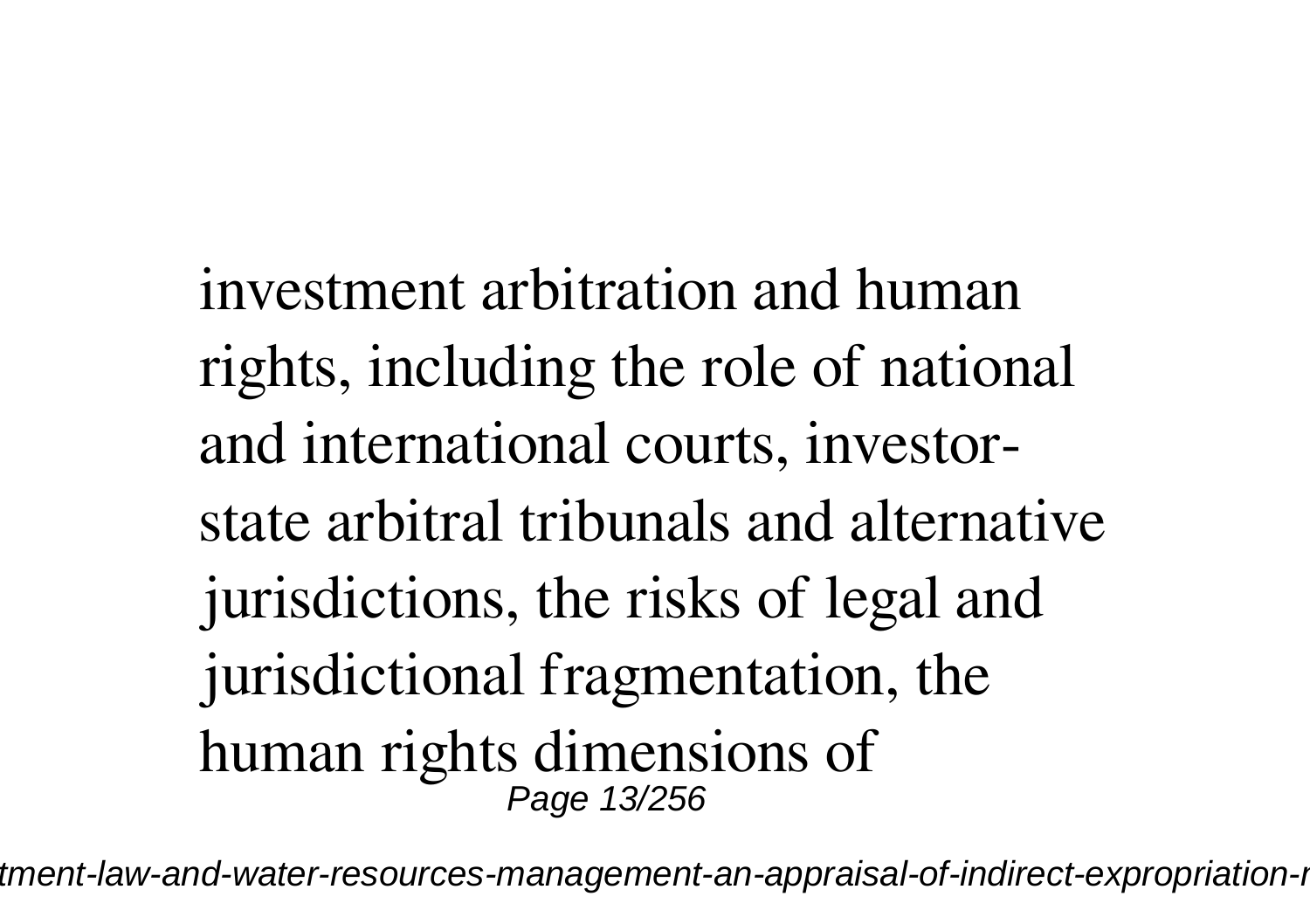investment law and arbitration, and the relationships of substantive and procedural principles of justice to international investment law. Part I summarizes the main conclusions of the 24 book chapters and places them into the broader context of the Page 14/256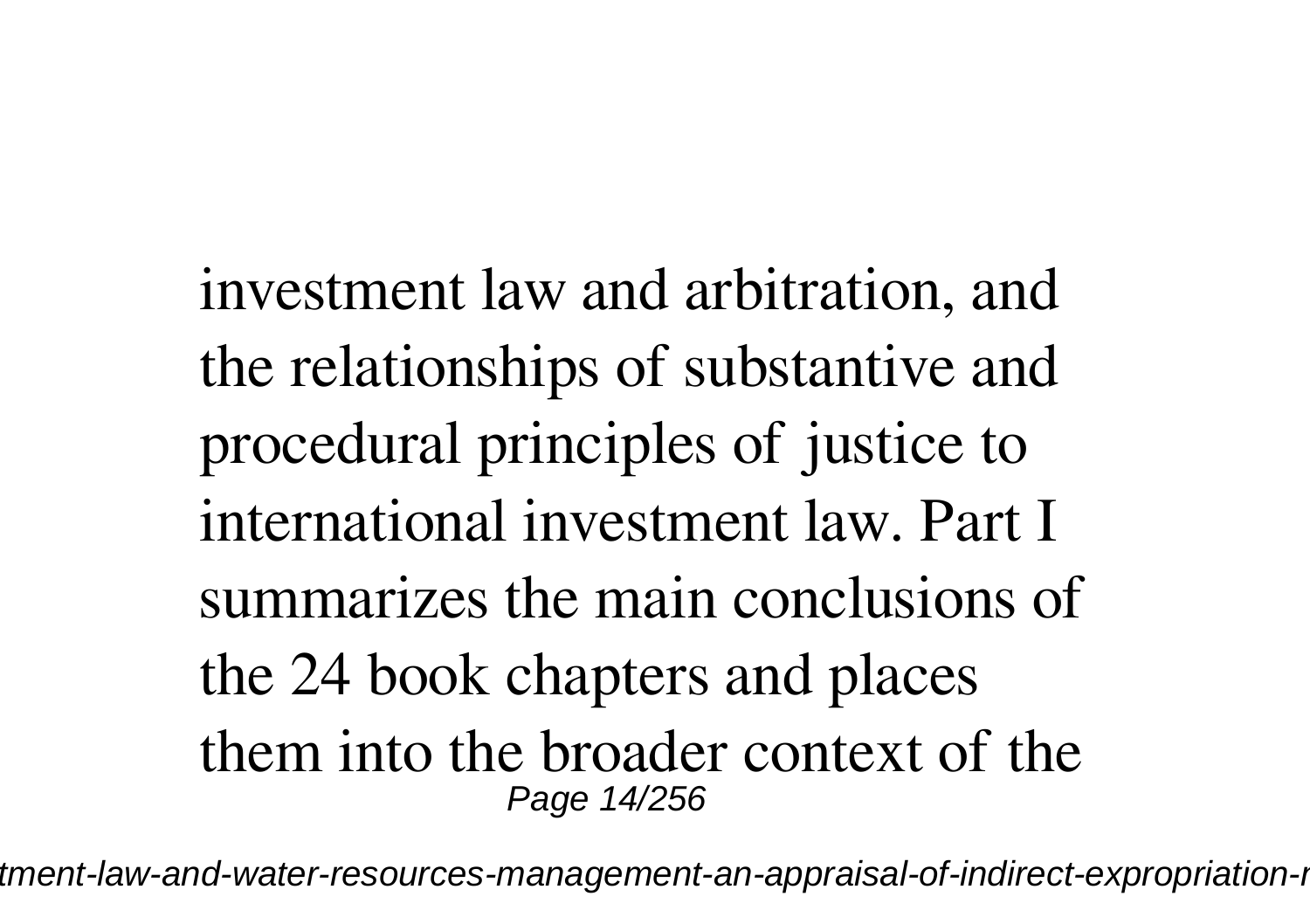principles of justice, global administrative law and multilevel constitutionalism that may be relevant for the administration of justice in international economic law and investor-state arbitration. Part II includes contributions clarifying the Page 15/256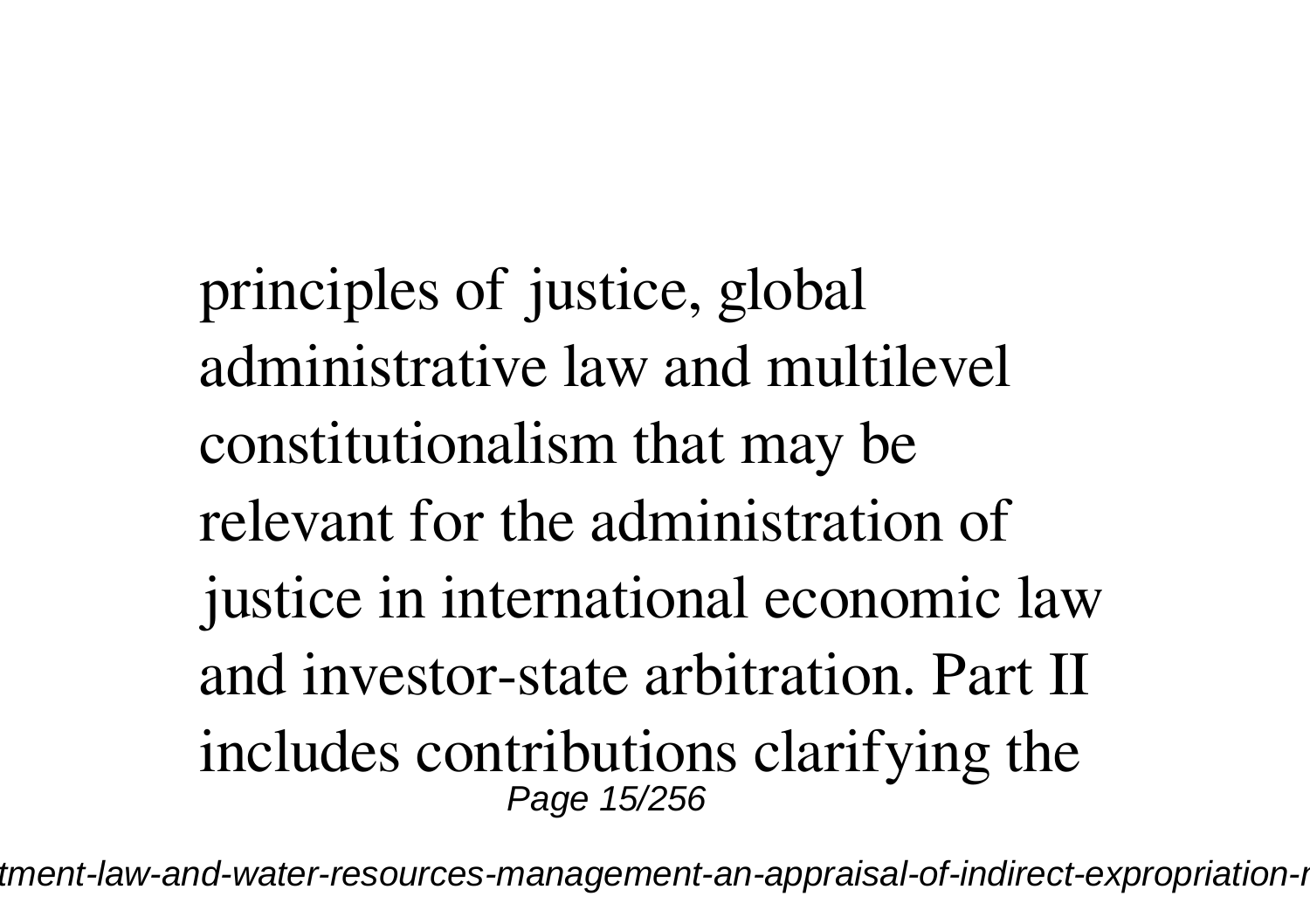constitutional dimensions of transnational investment disputes and investor-state arbitration, as reflected in the increasing number of arbitral awards and amicus curiae submissions addressing human rights concerns. Part III addresses the need Page 16/256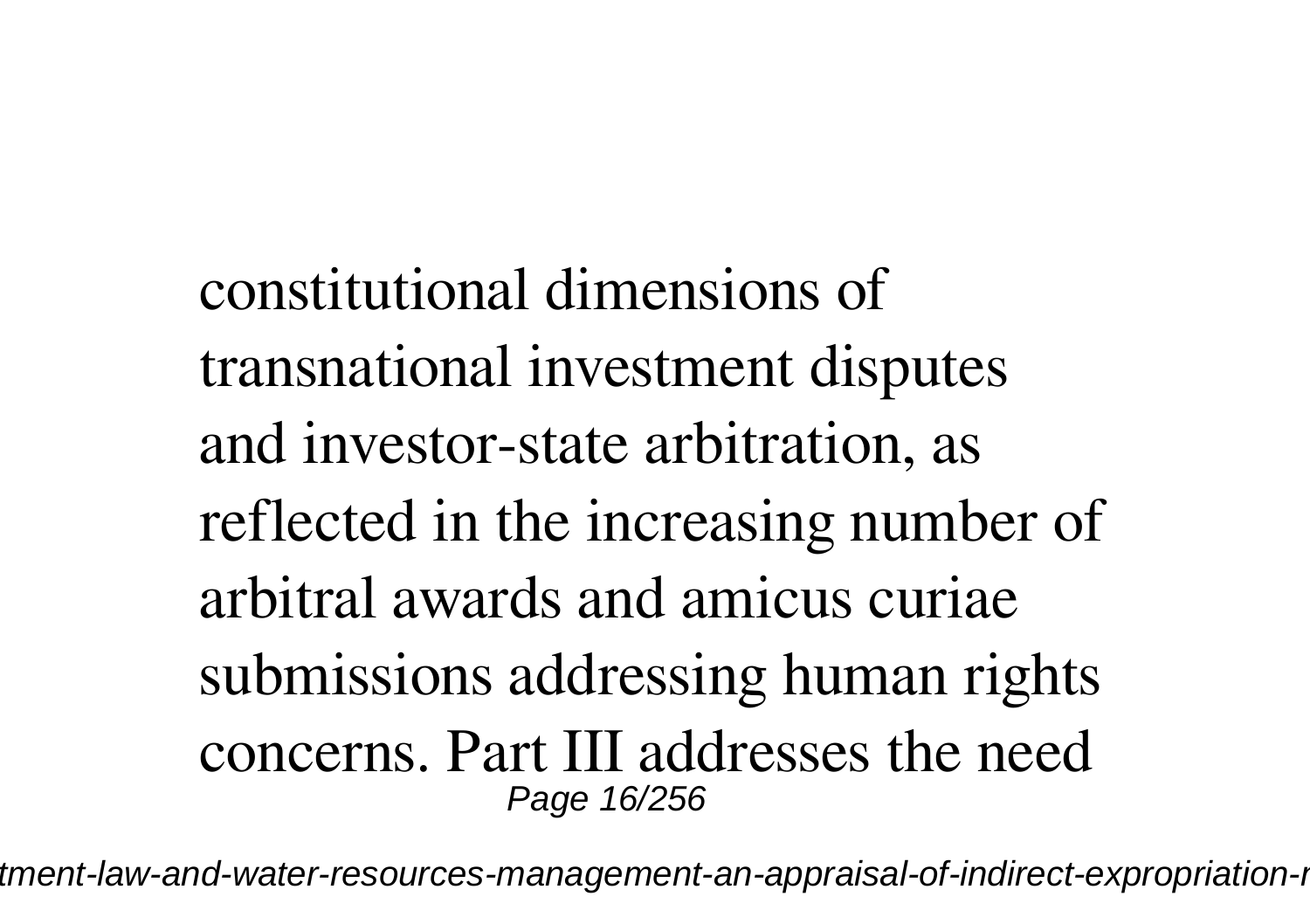for principle-oriented ordering and the normative congruence of diverse national, regional and worldwide legal regimes, focusing on the pertinent dispute settlement practices and legal interpretation methods of regional economic courts and human Page 17/256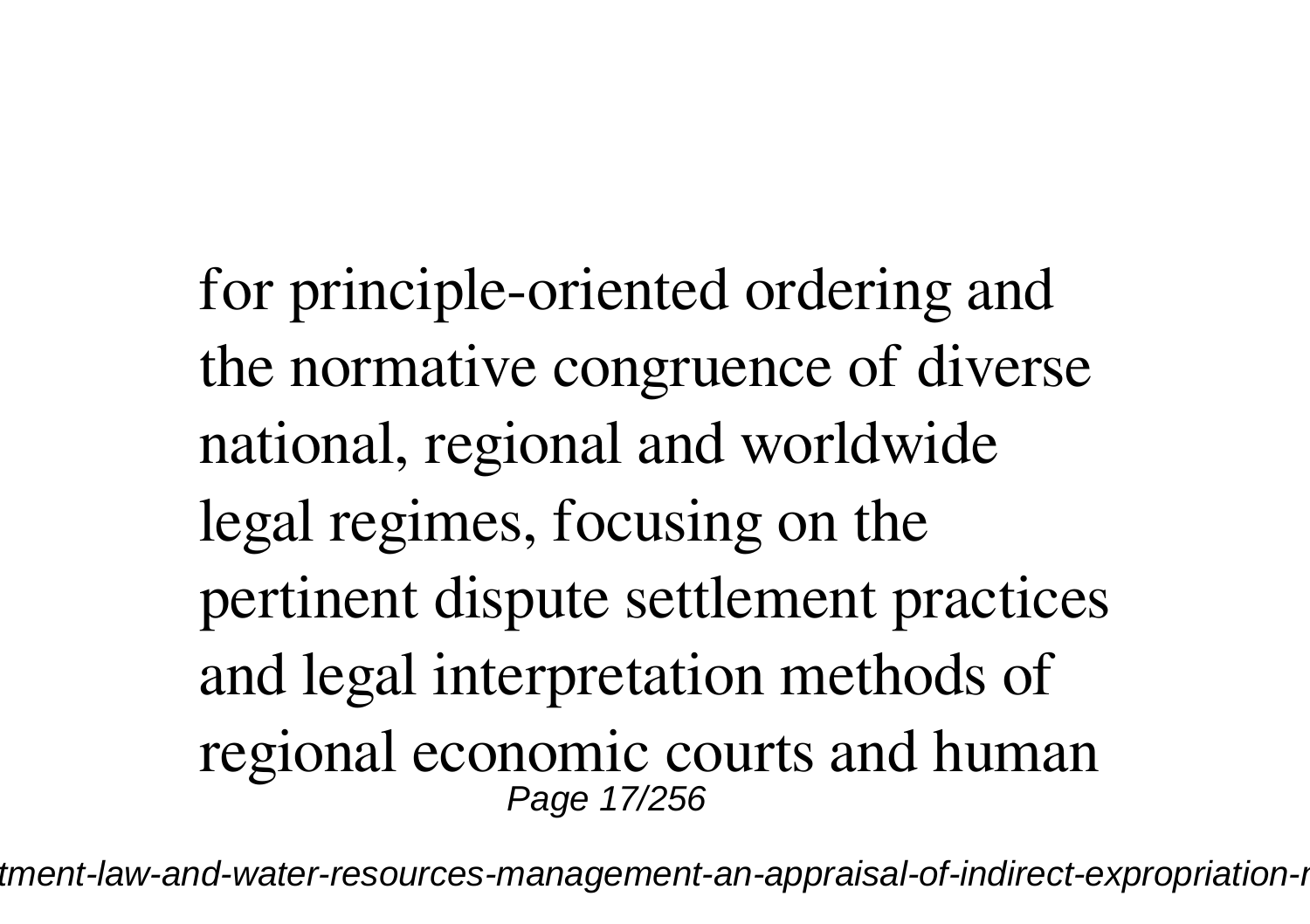rights courts, which increasingly interpret international economic law with due regard to human rights obligations of the governments concerned. Part IV includes twelve case studies on the potential human rights dimensions of specific Page 18/256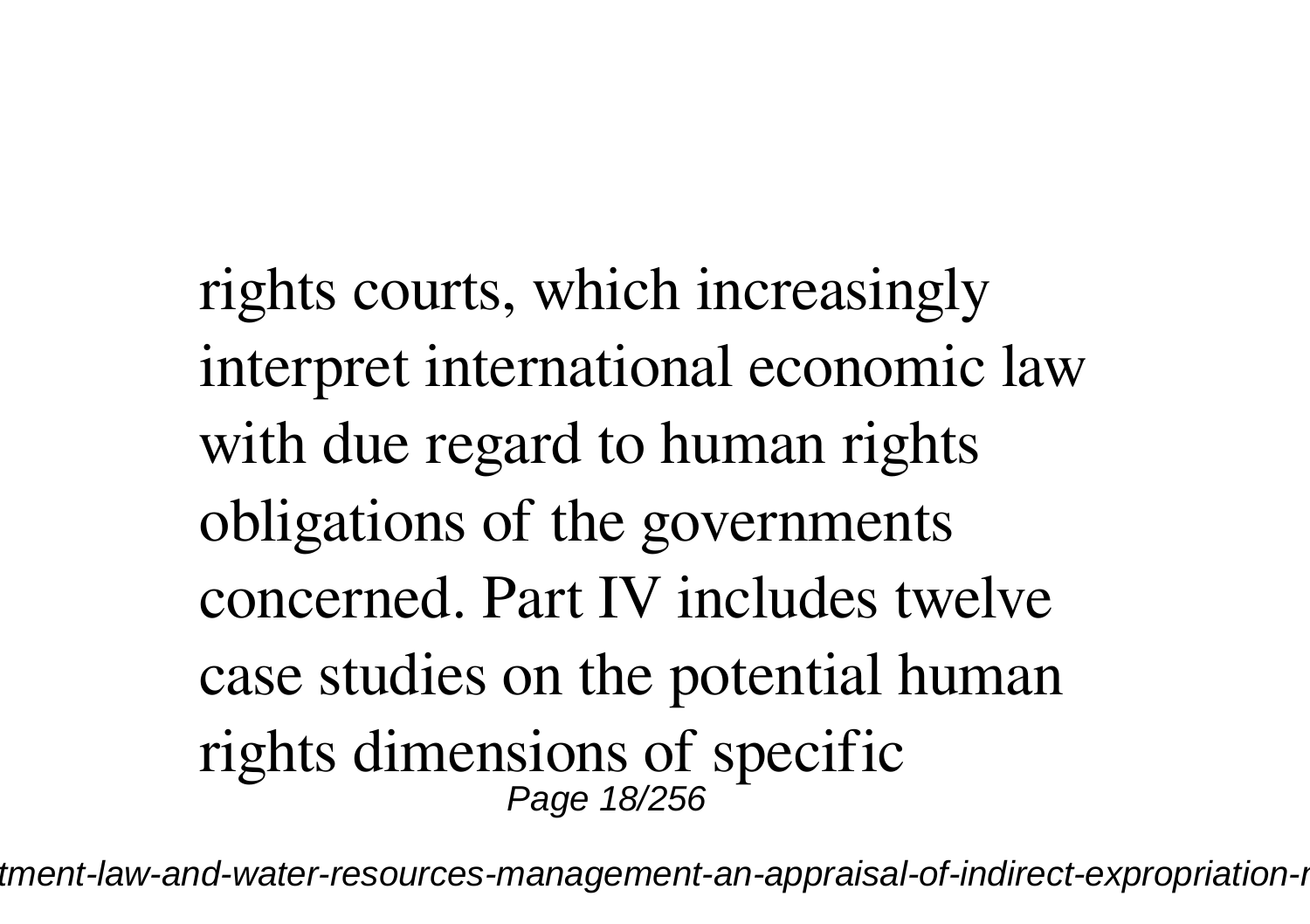protection standards (e.g. fair and equitable treatment, nondiscrimination), applicable law (e.g. national and international human rights law, rules on corporate social accountability), procedural law issues (e.g. amicus curiae Page 19/256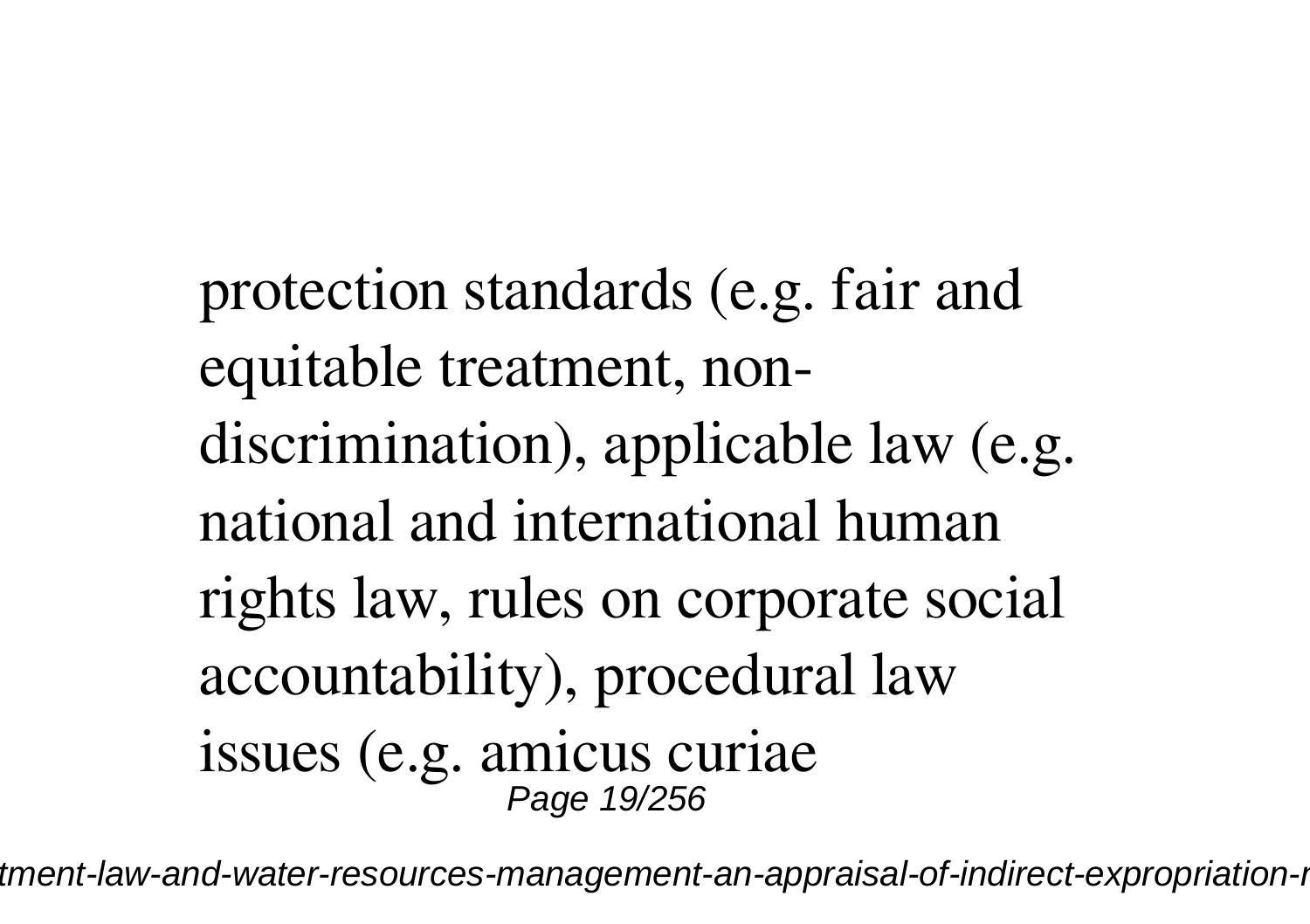submissions) and specific fundamental rights (e.g. the protection of human health, access to water, and protection of the environment). These case studies discuss not only the still limited examples of human rights discourse Page 20/256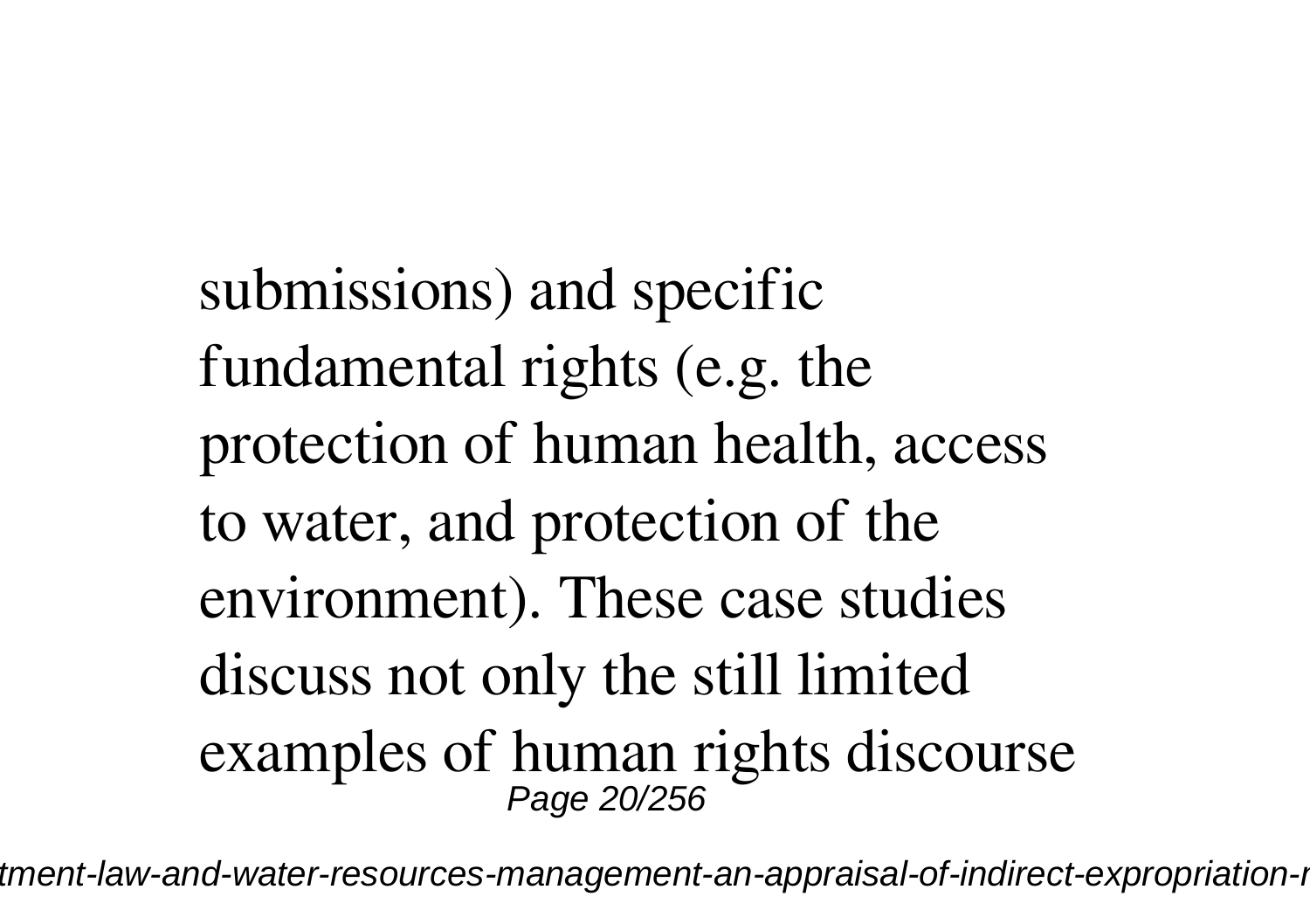in investor-state arbitral awards; they also probe the potential legal relevance of investor-state arbitration for the judicial recognition, interpretation and balancing of primary rules, such as of investment law and human rights Page 21/256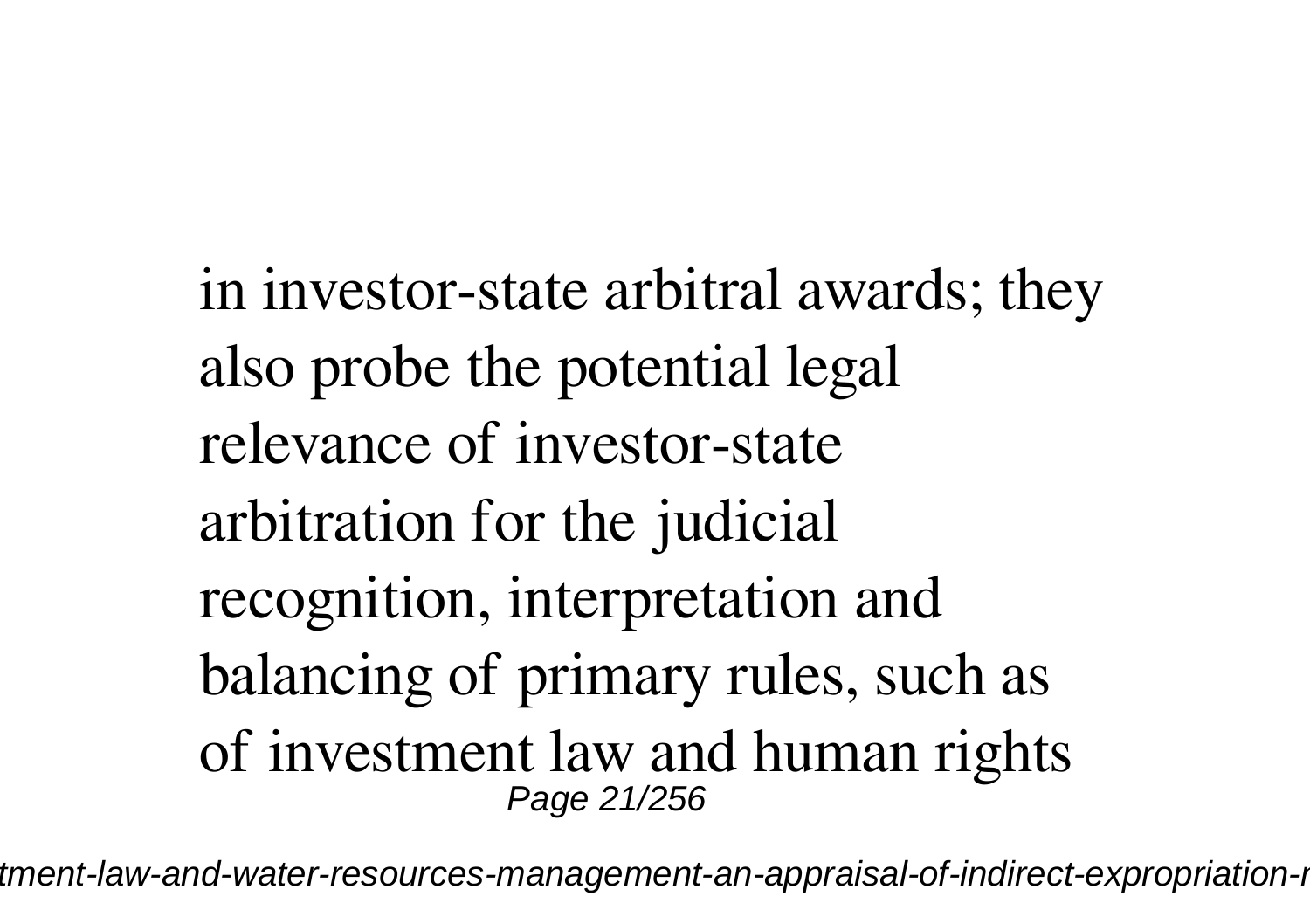law, in the light of the principles of justice as defined by national and international law. Has the well-known fragmentation between Human Rights and Water and Investment Law been

exacerbated by the protection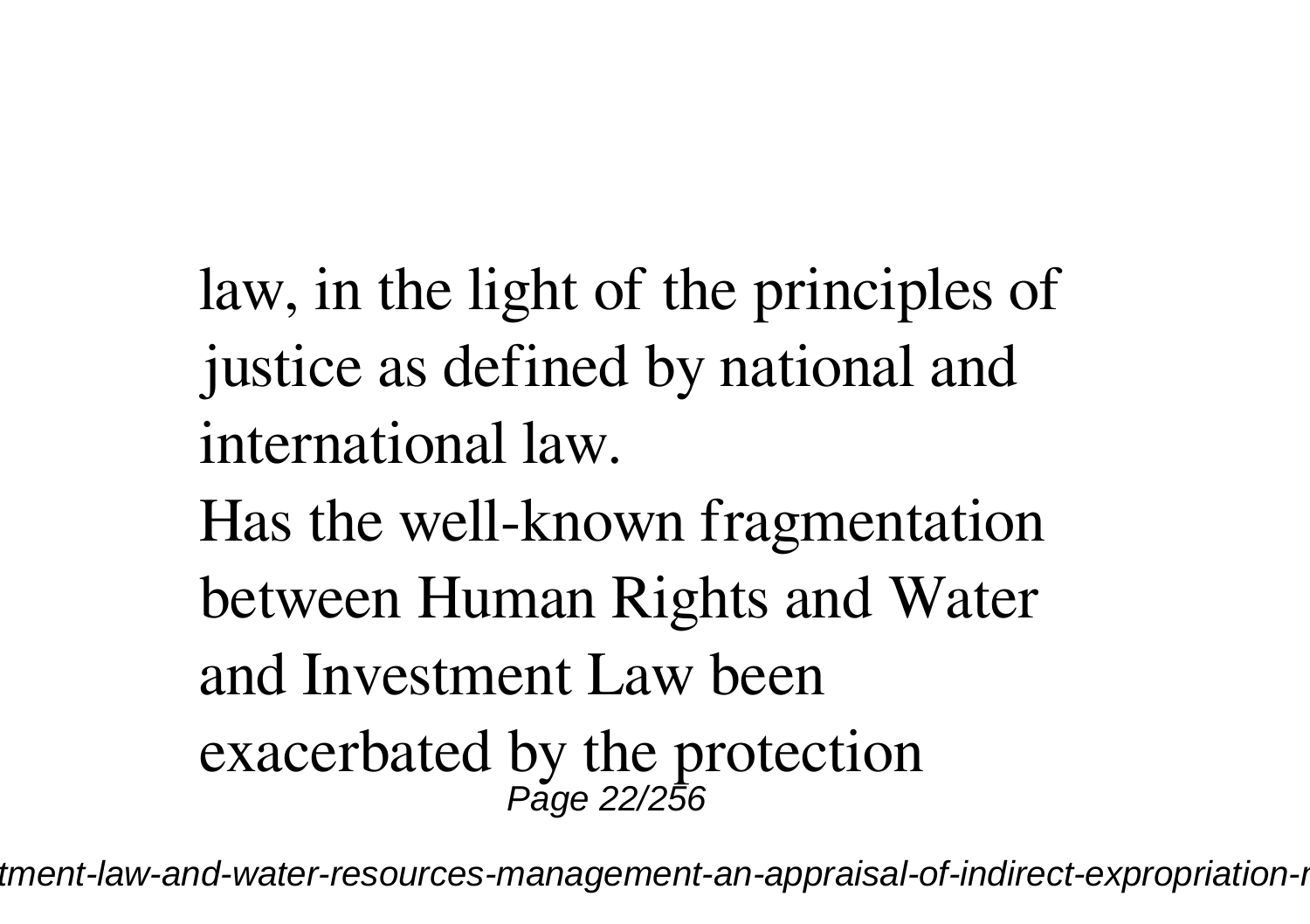offered to foreign investors under Peru's recently signed Regional Trade Agreements and under WTO rules, both enforceable under their specific dispute settlement procedures? This chapter shows that commercial treaty rules are an Page 23/256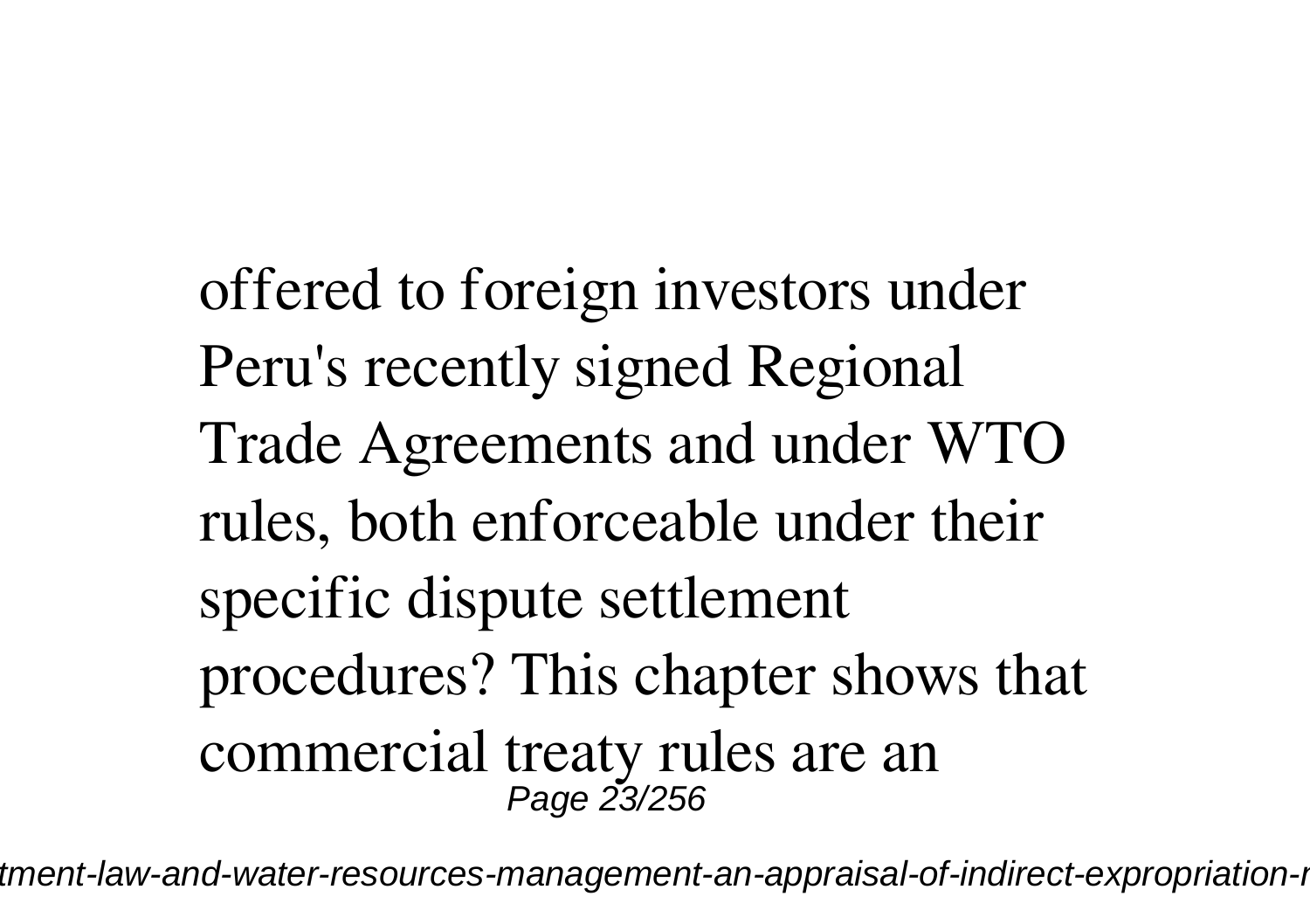evolving source of legal obligations which may actually help to improve Peru's water governance. Traders and investors can still trust arbitrators to safeguard their legitimate interests. On the other side, trade-distorting social and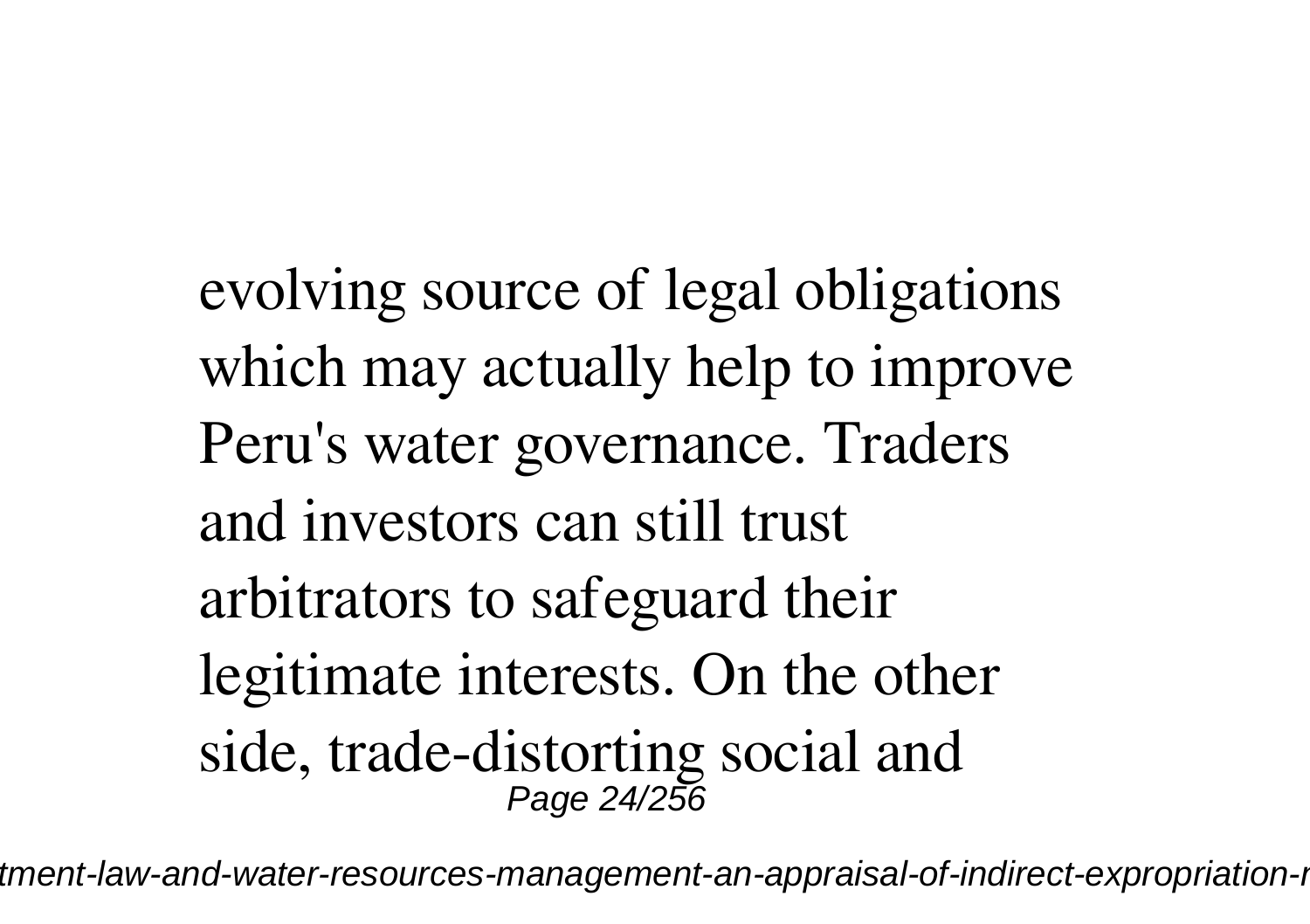environmental dumping can now be attacked under the new,

comprehensive treaties. Regardless of the relative economic impact of different water uses, Peru cannot trade away its international obligations by condoning "water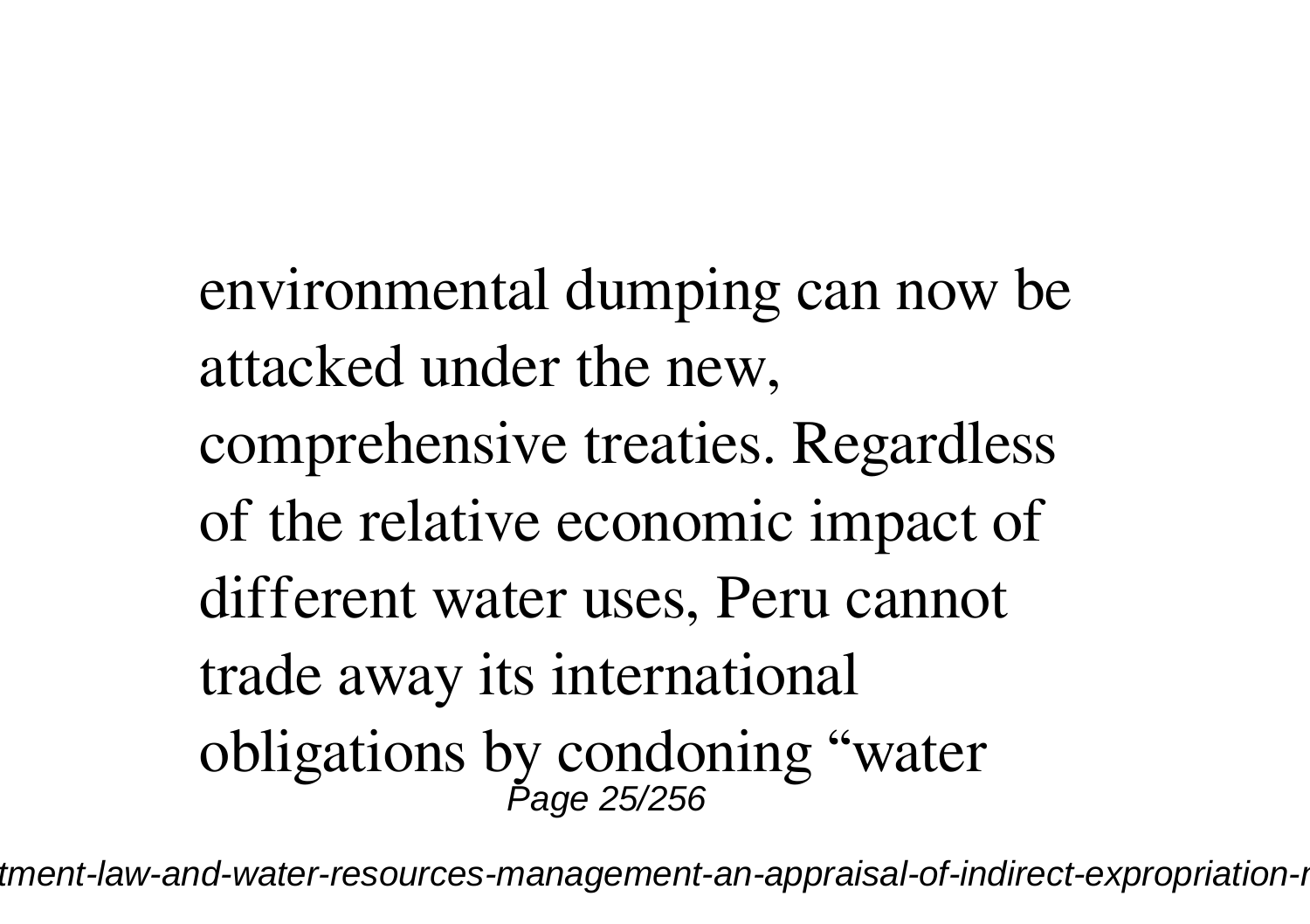grab" investments and violations of fundamental human rights and environmental norms. The only caveat is the unilateralism even of well-meant standards "made in Washington". Nonetheless, while WTO still ensures non-Page 26/256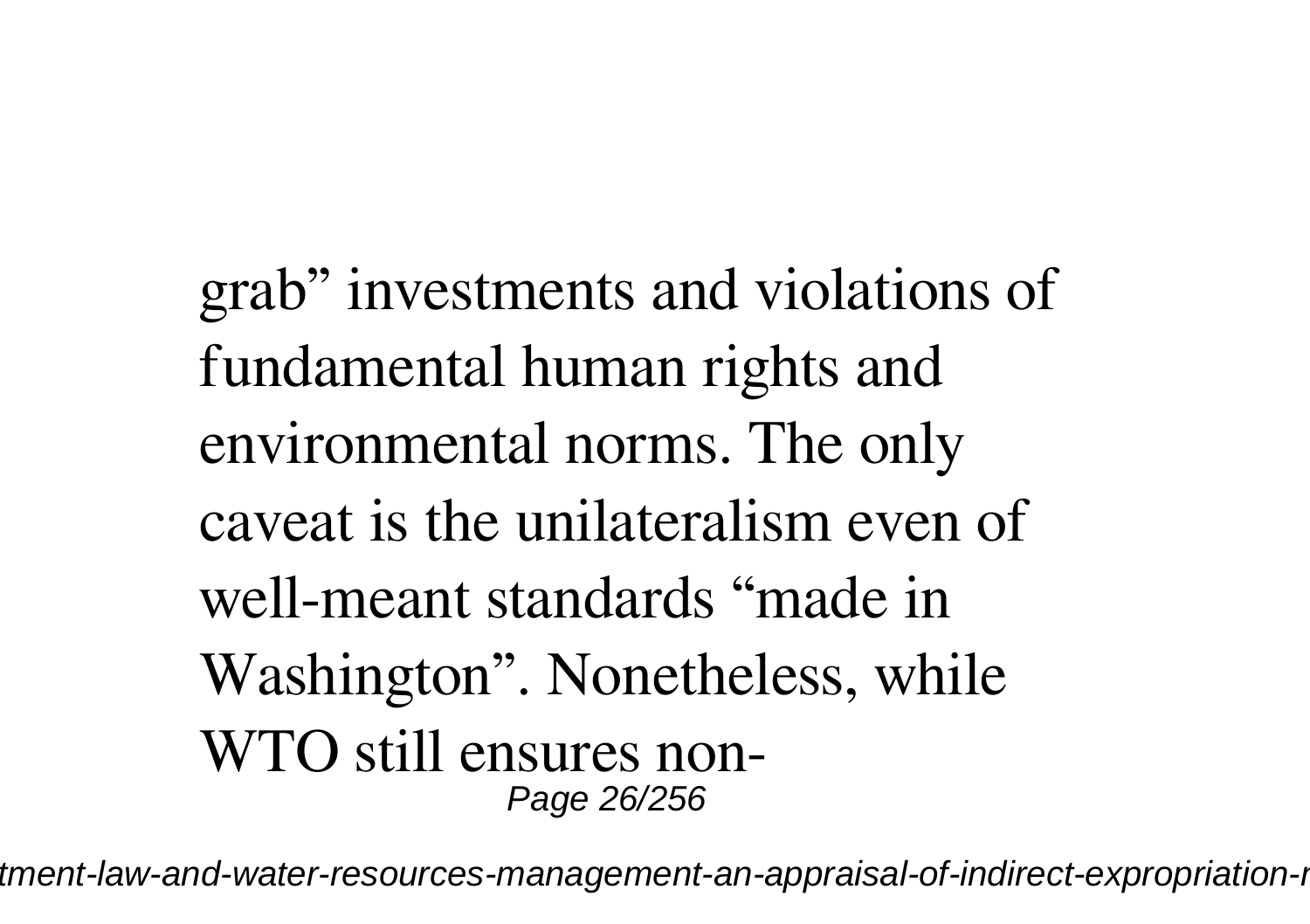discriminatory treatment of foreign operators, it will not systematically protect investment treaties and contracts with regulatory "freeze clauses" in cases of serious violations of ius cogens or peremptory social and environmental law, including Page 27/256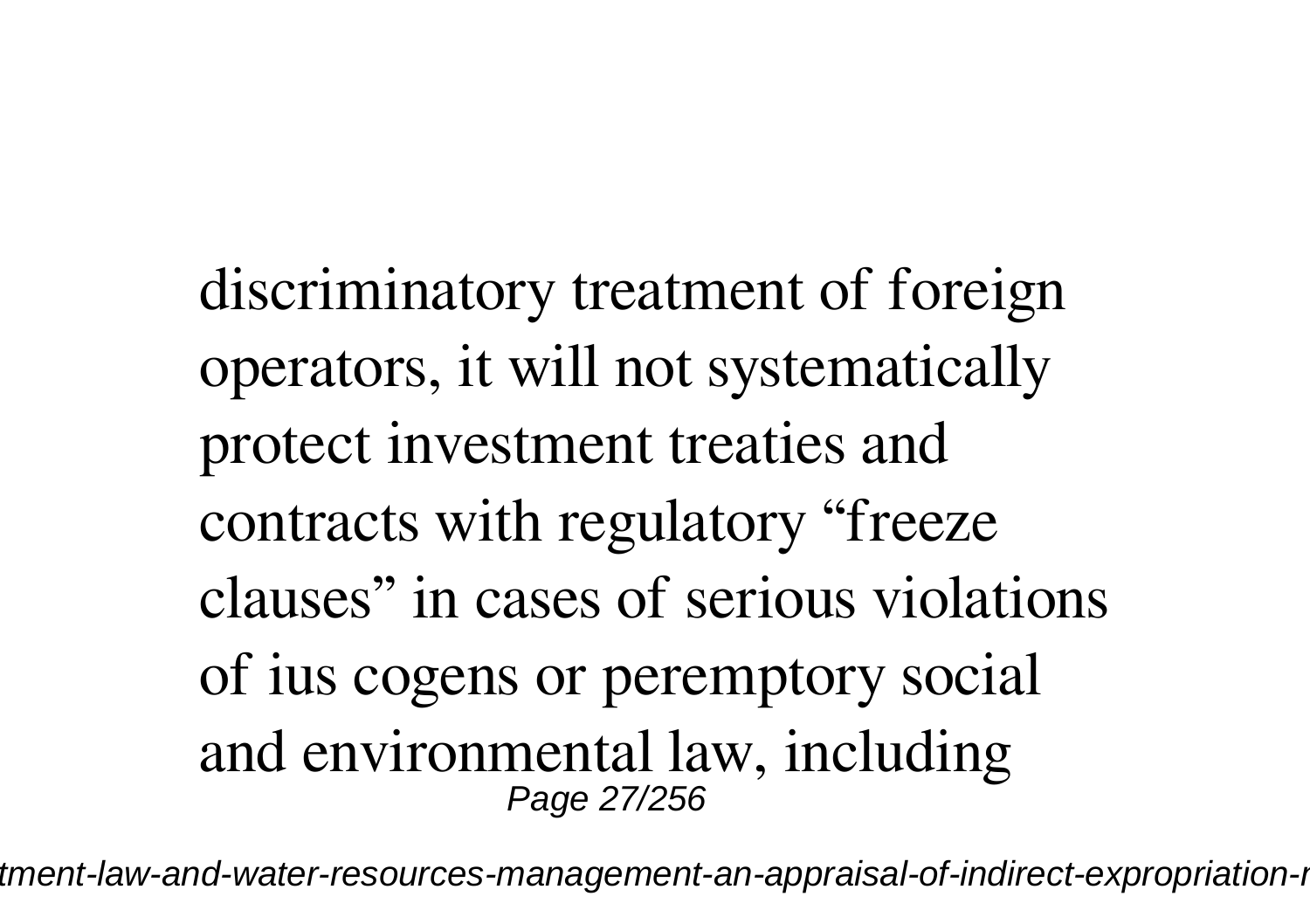water grabbing. And developing countries accepting higher standards can count on their developed trading partners to enforce such standards in countries with competing producers. In General Principles of Law in Investment Arbitration, the authors Page 28/256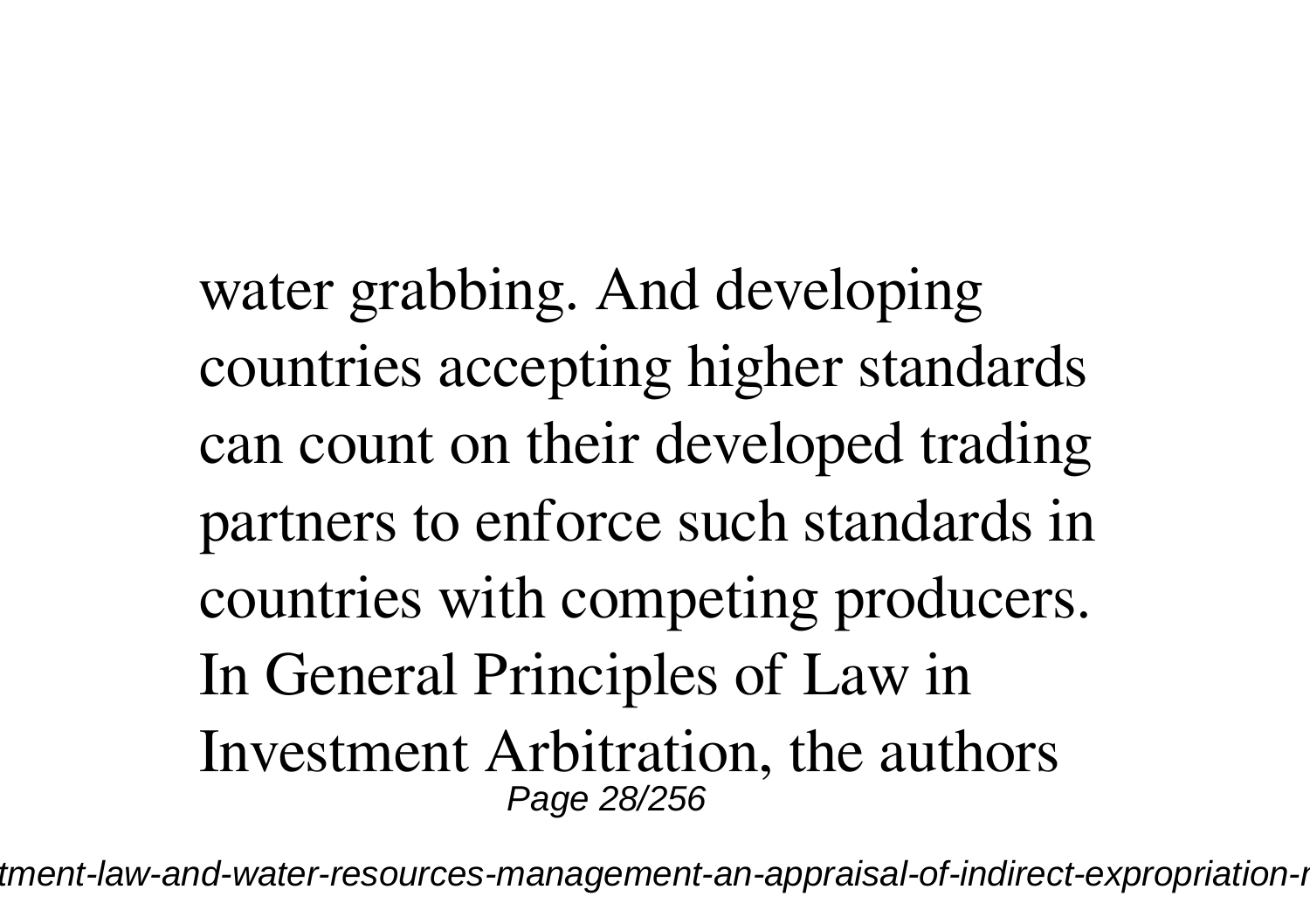address selected general principles of law, assessing their functions in investment arbitration. The resulting picture is that of a lively source that escapes doctrinal straitjackets and maintains its relevance. Environmental Interests in Page 29/256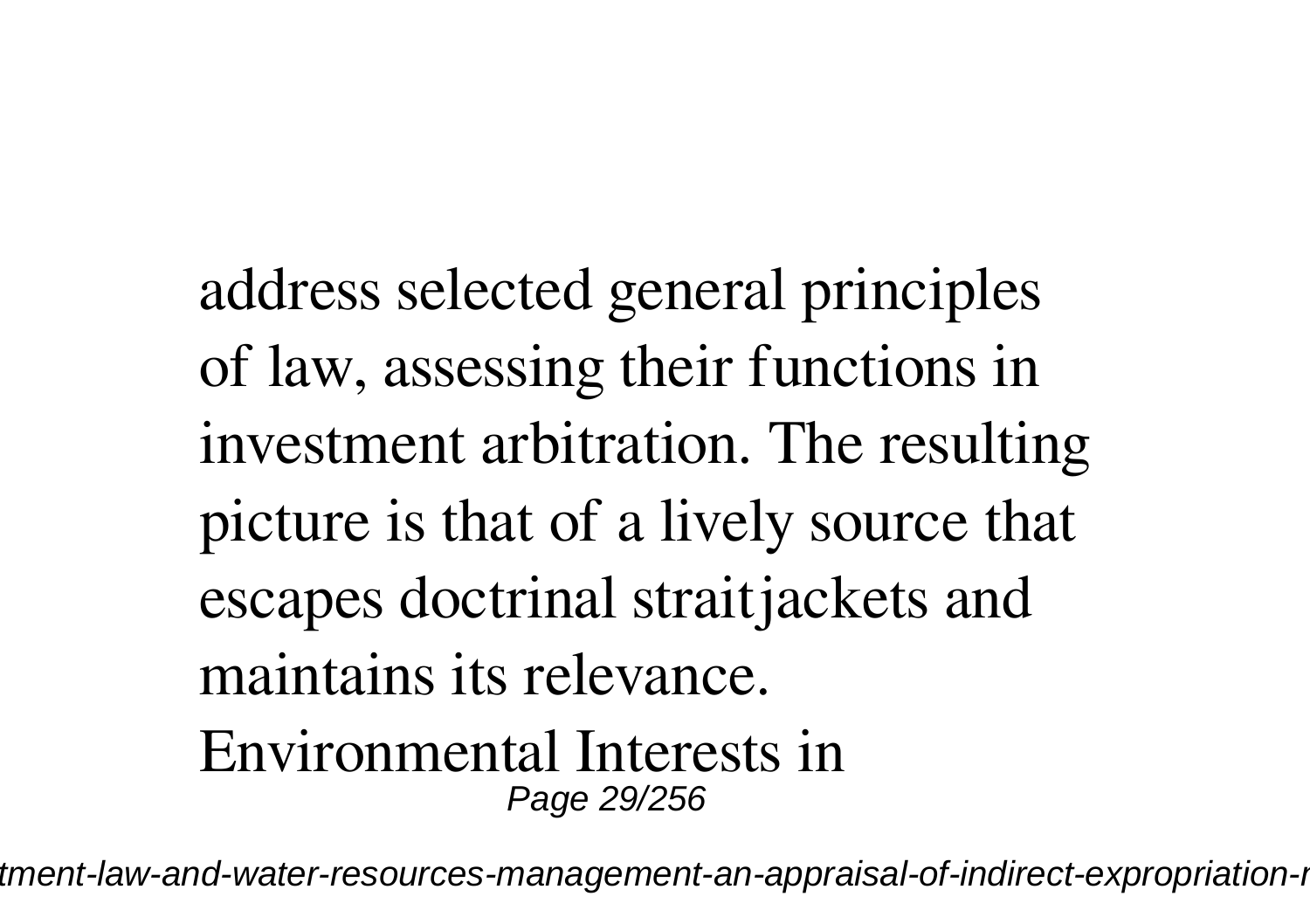Investment Arbitration The Multiple Challenges Investment Treaties and the Legal Imagination A Social Vision of Water An Interdisciplinary Approach to BIT Obligations Page 30/256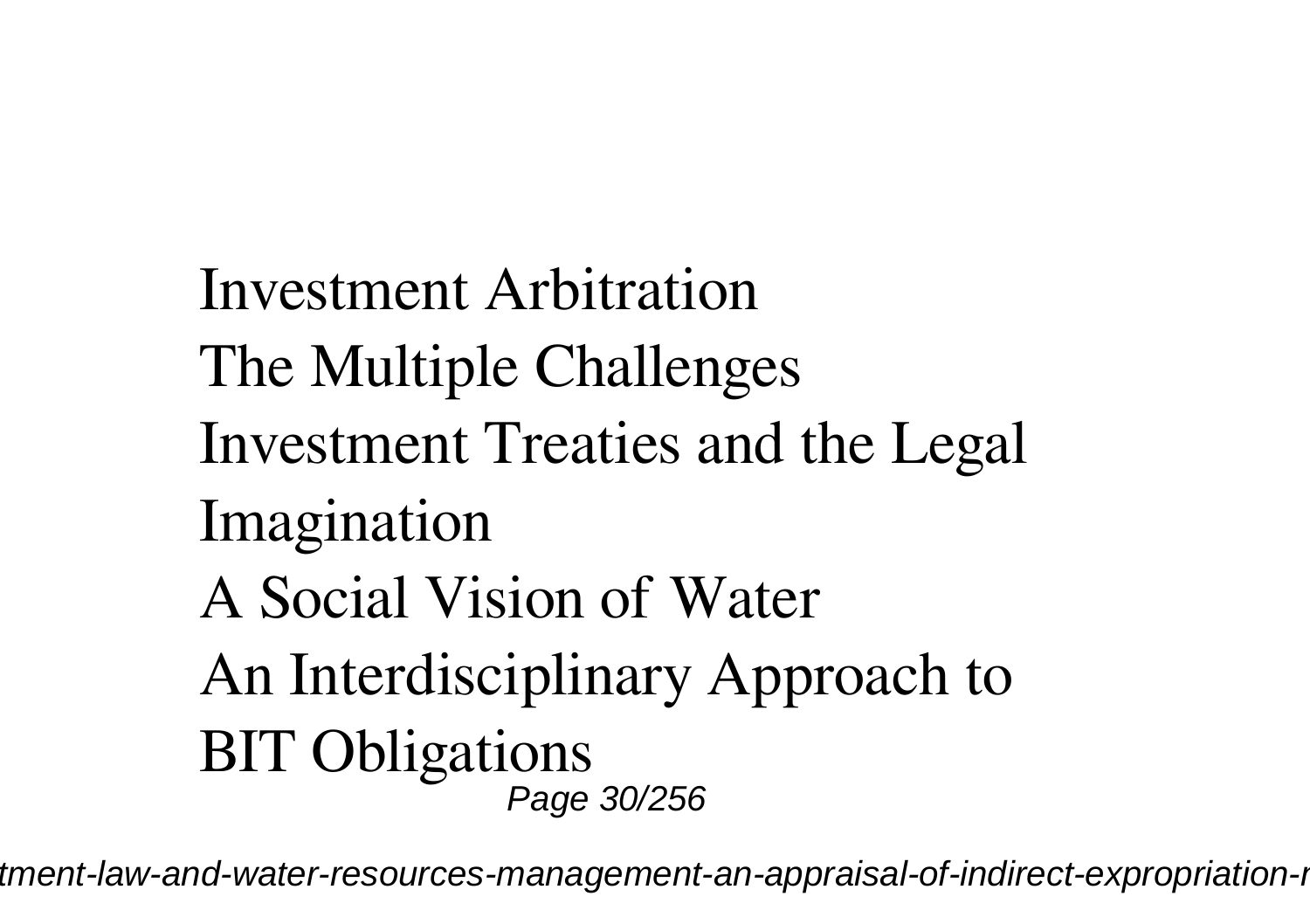International Economic Law Might Improve Water Governance in Peru In Contractual Renegotiations and International Investment Arbitration, Aikaterini Florou explores the complex phenomenon of the renegotiation of investor-state Page 31/256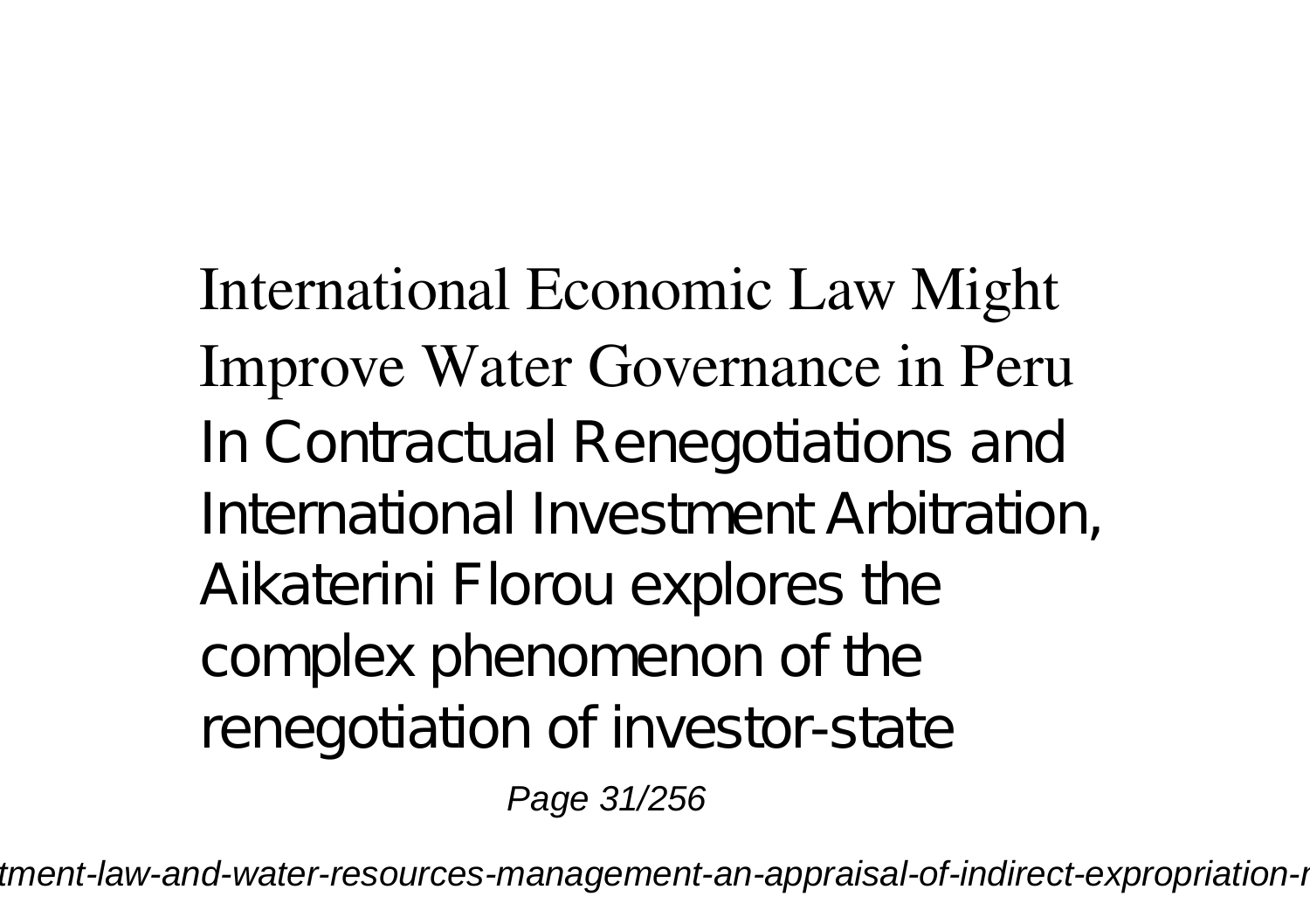contracts. The author reconstructs the relationship between those contracts and the overarching investment treaties using an original interpretative methodology based on transaction cost economics and relational contract

Page 32/256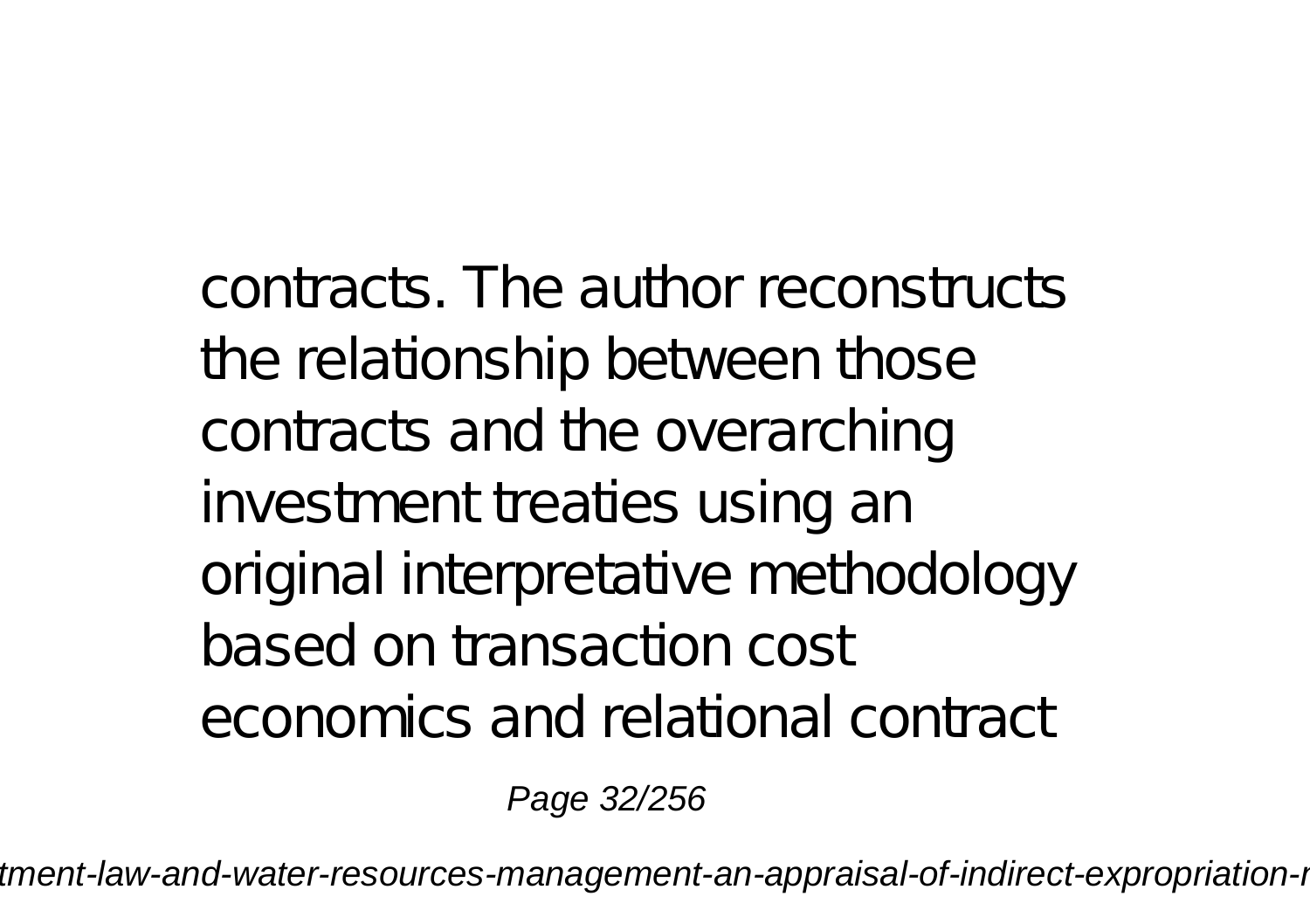## theory. Outlines a general theory of whether and how to include public interest concerns in the realm of international investment law. Environmental Interests in Investment Arbitration Challenges

Page 33/256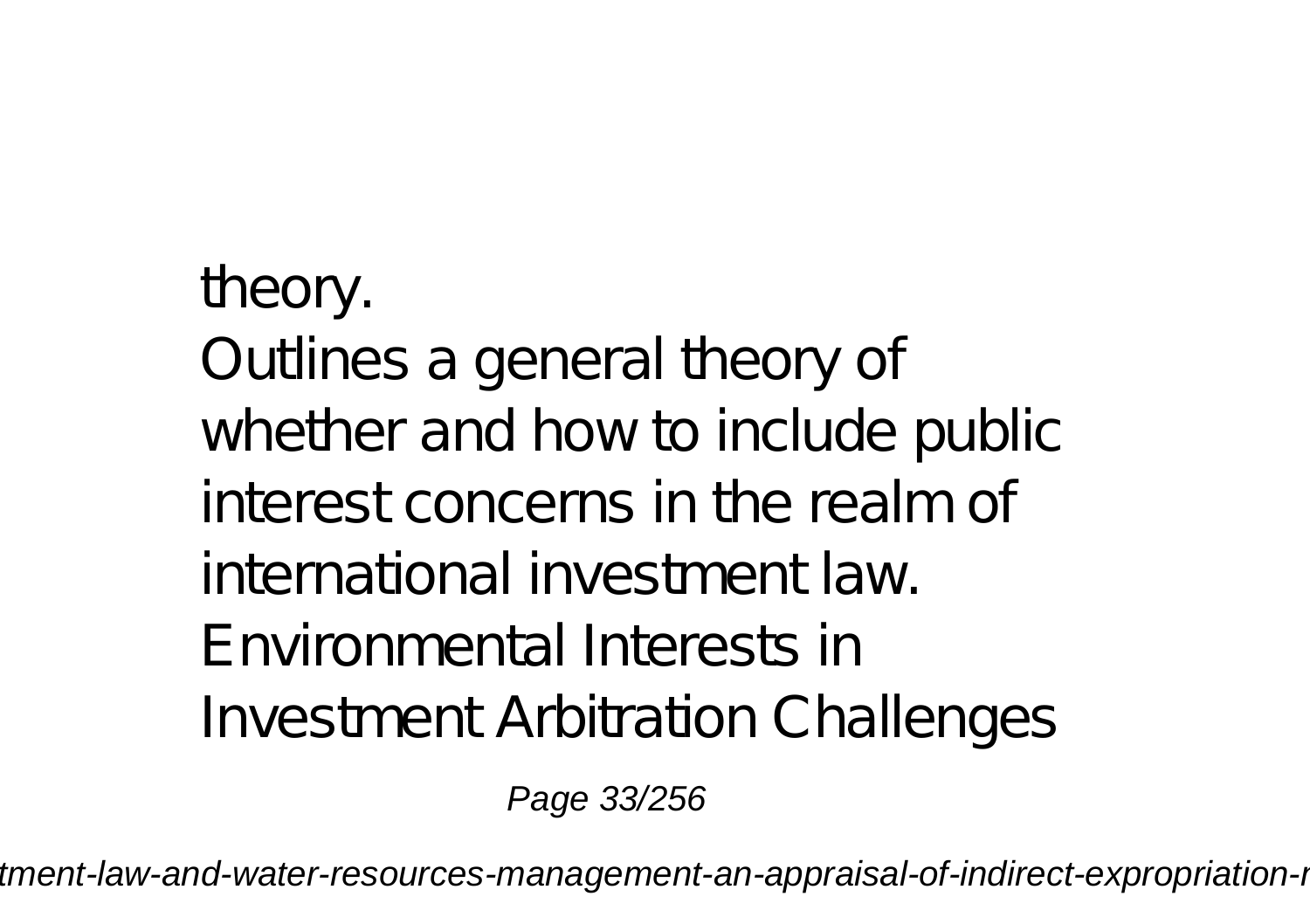and Directions Flavia Marisi Economic growth, social inclusion, and environmental protection stand at the core of sustainable development, which aims to deliver long-term growth for current and future generations. Foreign Direct

Page 34/256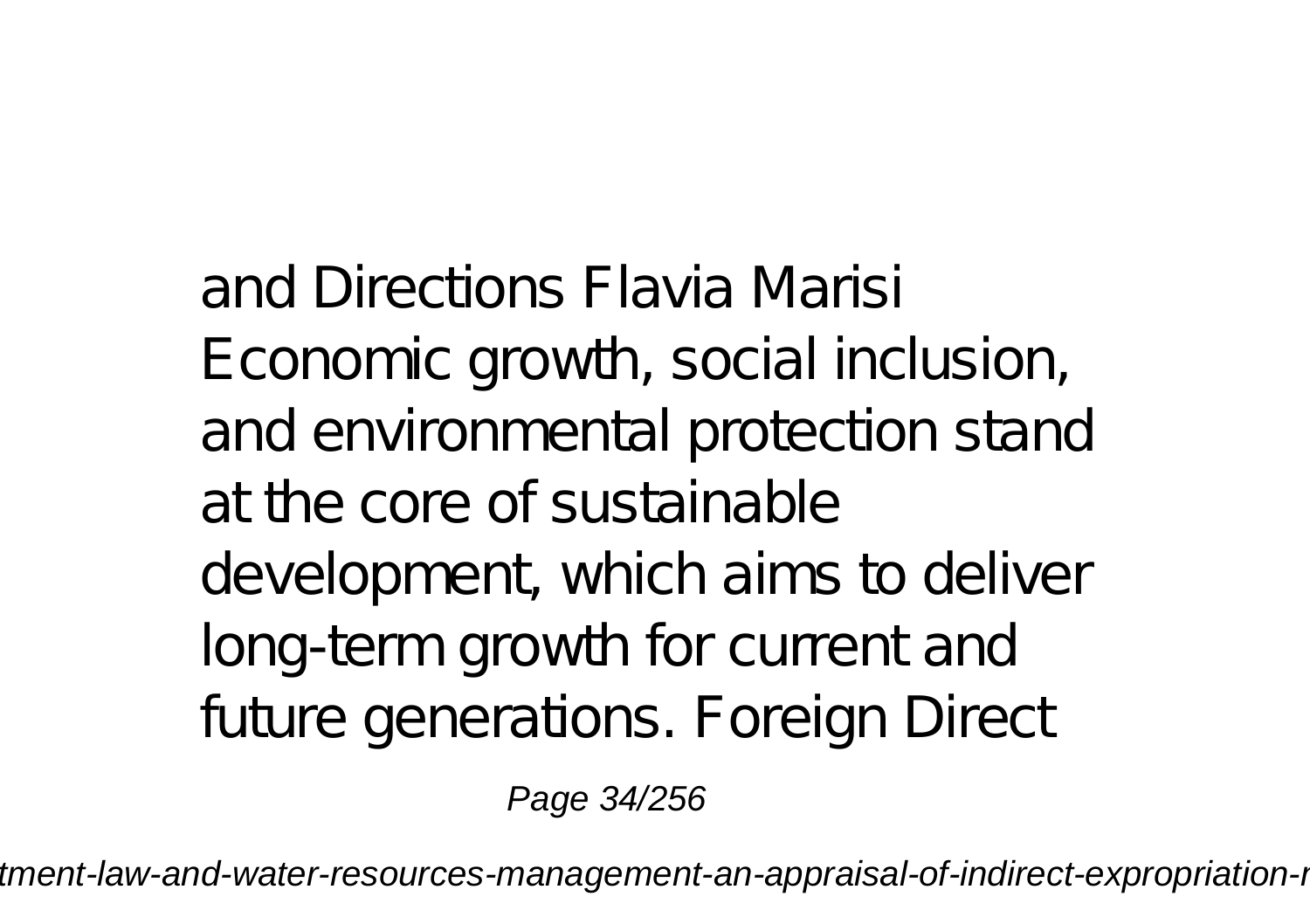Investment (FDI) can play a key role in sustainable development. Host states' benefits descending from FDI inflows include tax revenues, technology transfer, specialised training of local human resources, network with satellite

Page 35/256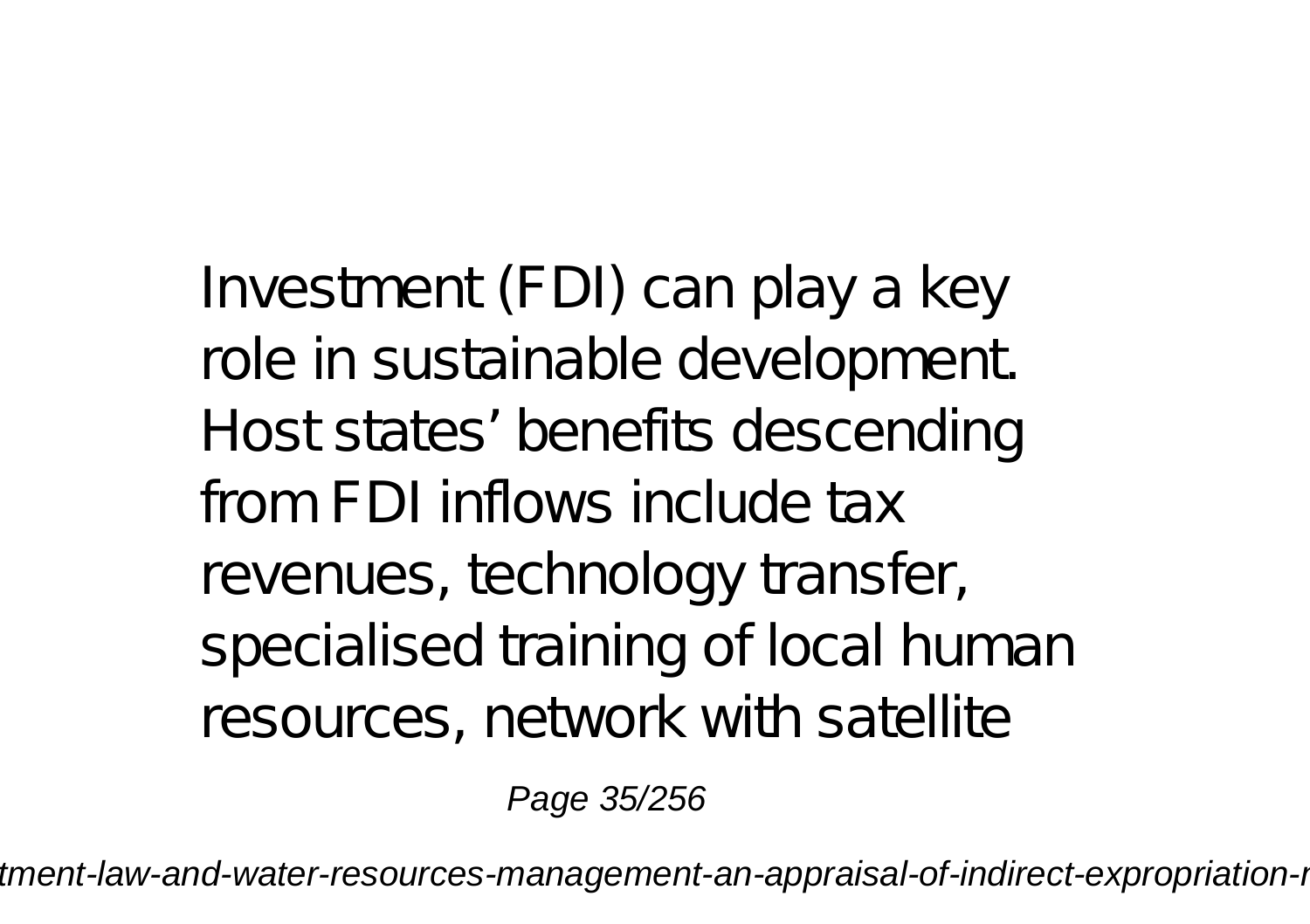activities, better availability of quality products and customercentric services. These downstream effects jointly stimulate economic growth and social inclusion. This thoroughly researched book explores the

Page 36/256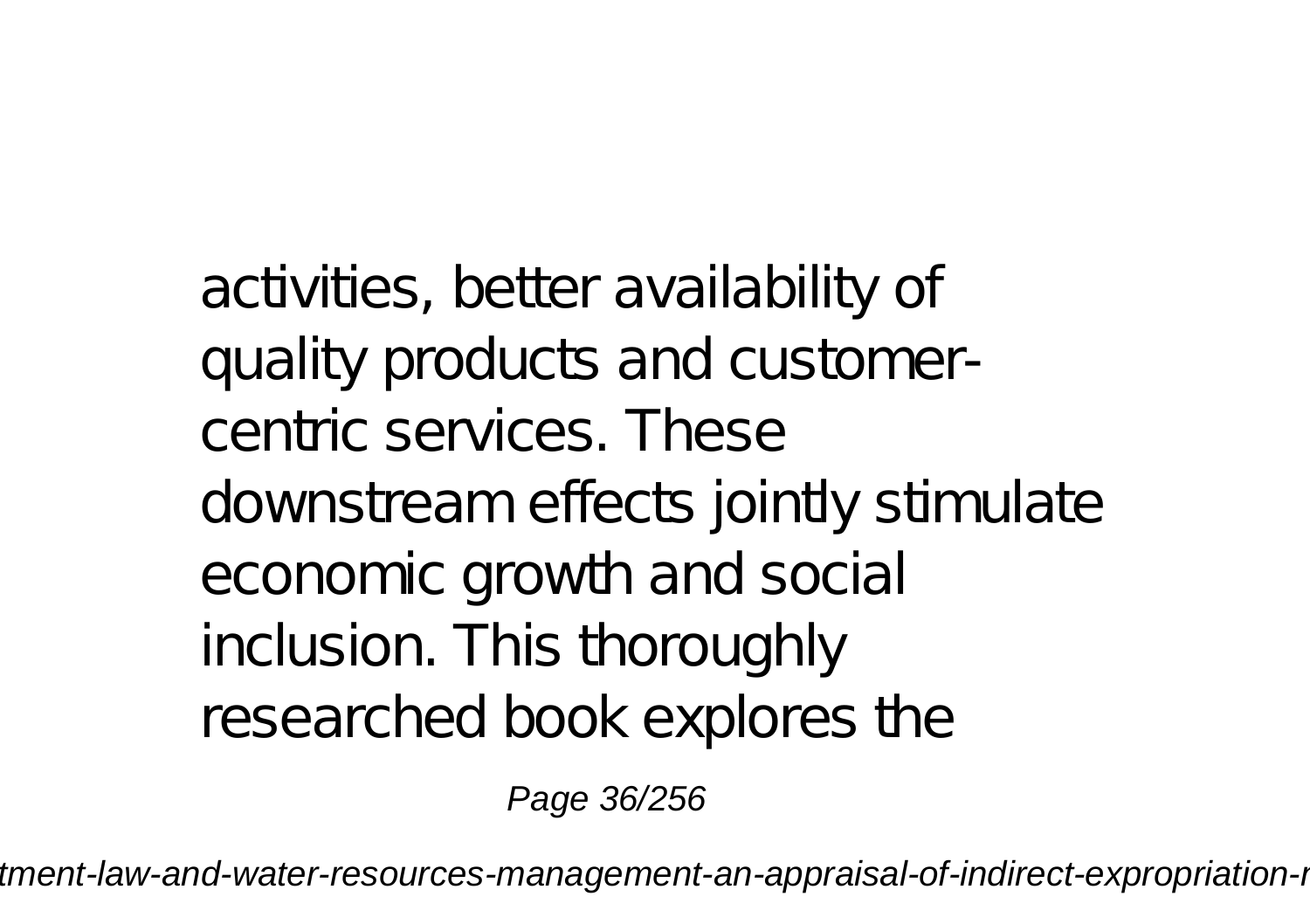relationship between environmental protection – the third component of sustainable development - and FDI. In practice, the intersection between environmental protection and foreign investment not only has generated remarkable success

Page 37/256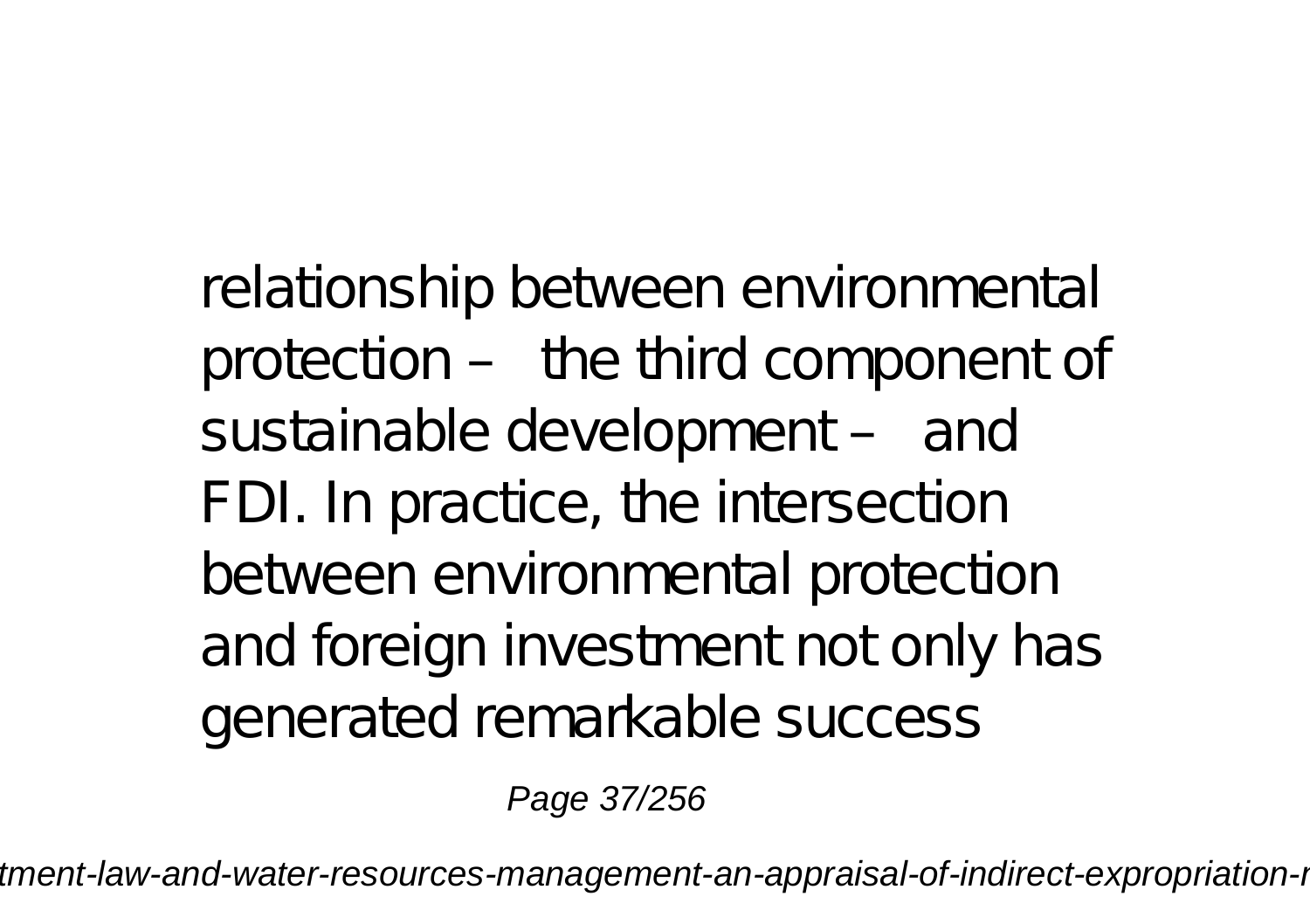stories such as cross-sectoral green investment but has also in some instances led to severe cases of environmental degradation. Certain foreign investments resulted in open-pit mines leaking harmful substances into the soil,

Page 38/256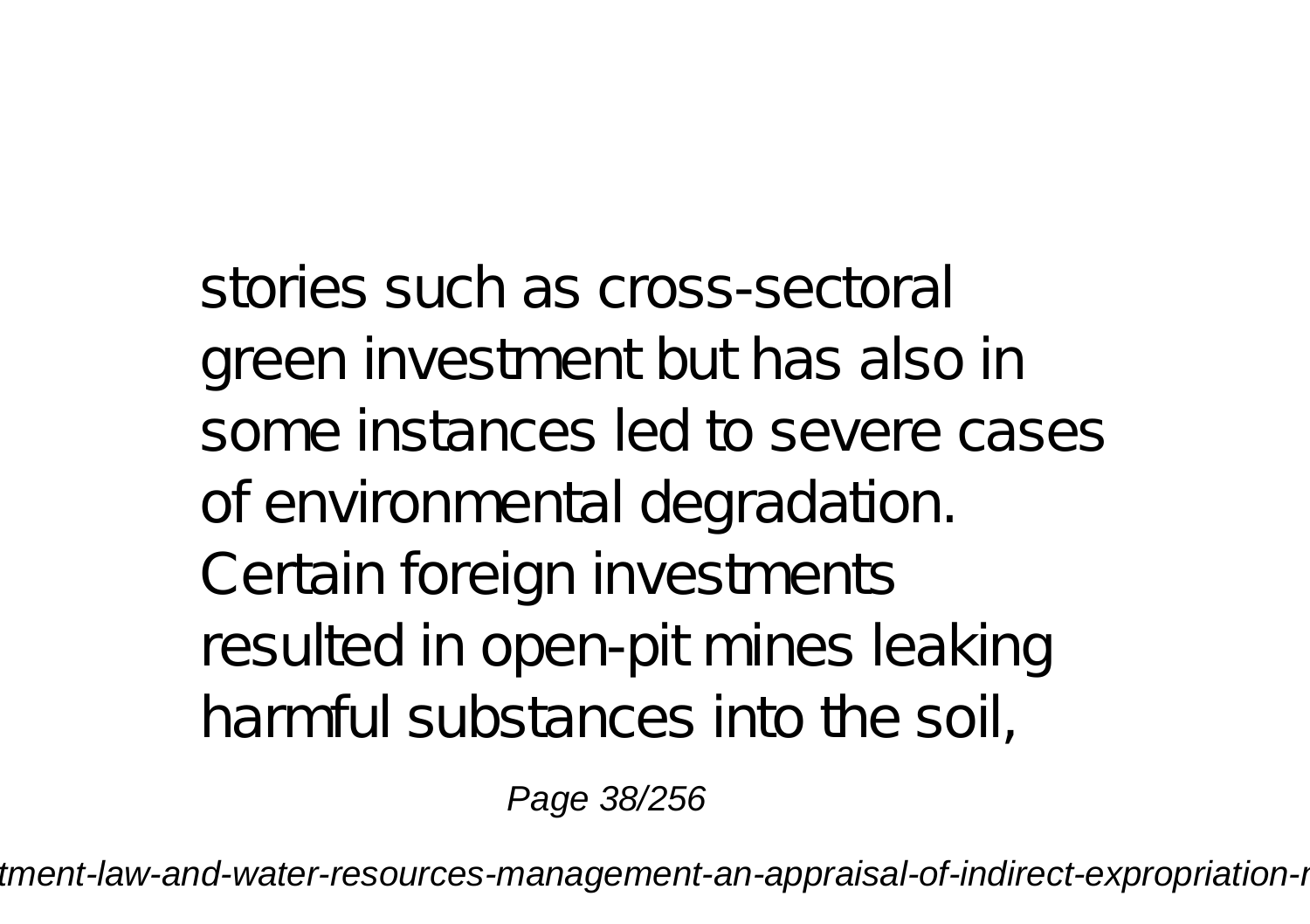excessive deforestation, improper treatment of water, pollution of groundwater and contamination of mud pits following oil exploitation, leaving the host state with significant environmental damage. Some other cases have witnessed

Page 39/256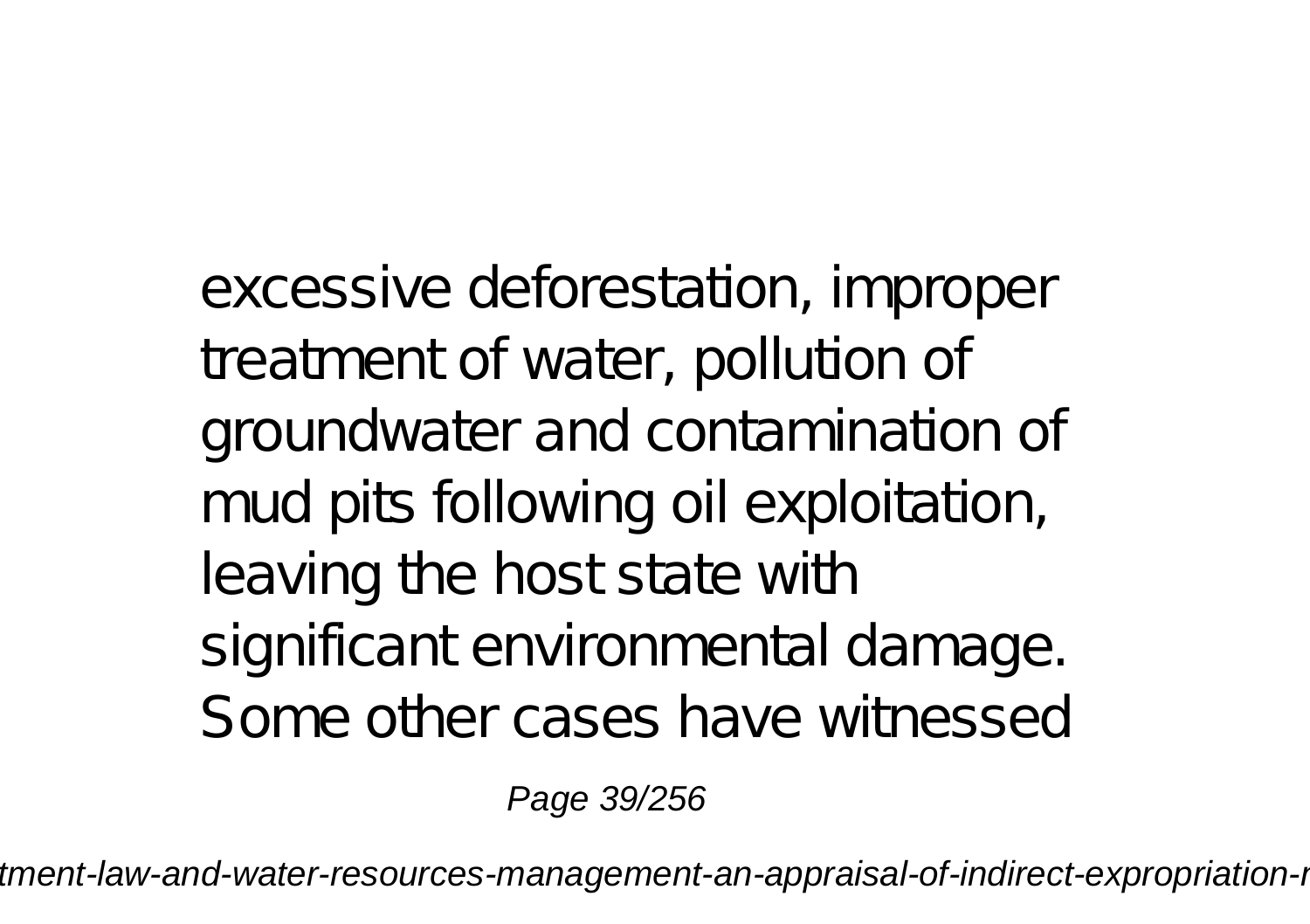the host state withdrawing or infringing its own environmental policies, which could, in principle, lead to a decrease in the value of the foreign investment as a result of natural resources deterioration. In recent years, an increasing number

Page 40/256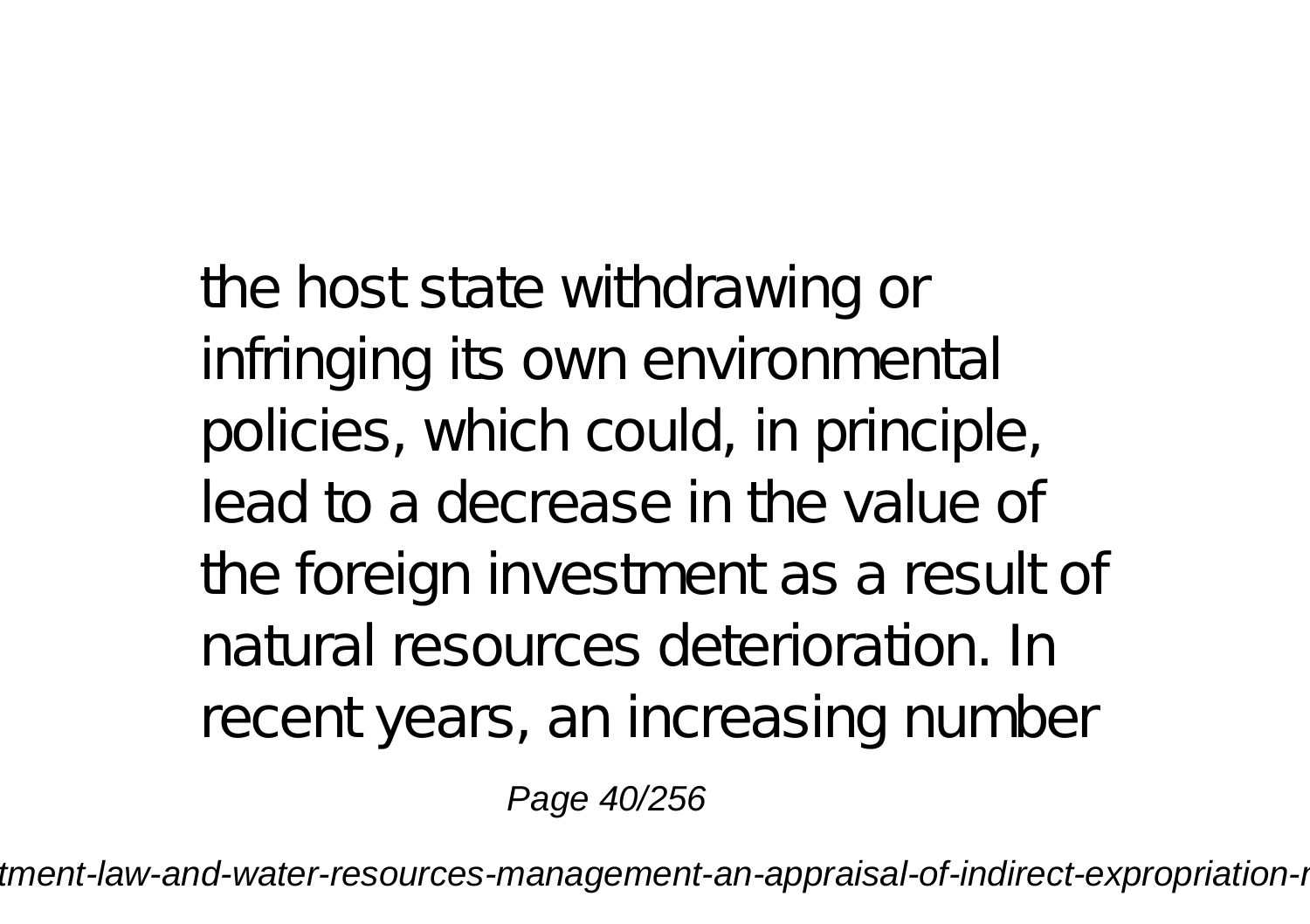of investment arbitration cases have seen a clash between the states' commitments towards their citizens, which include the duty to protect the environment, their health and well-being, and the commitment towards foreign

Page 41/256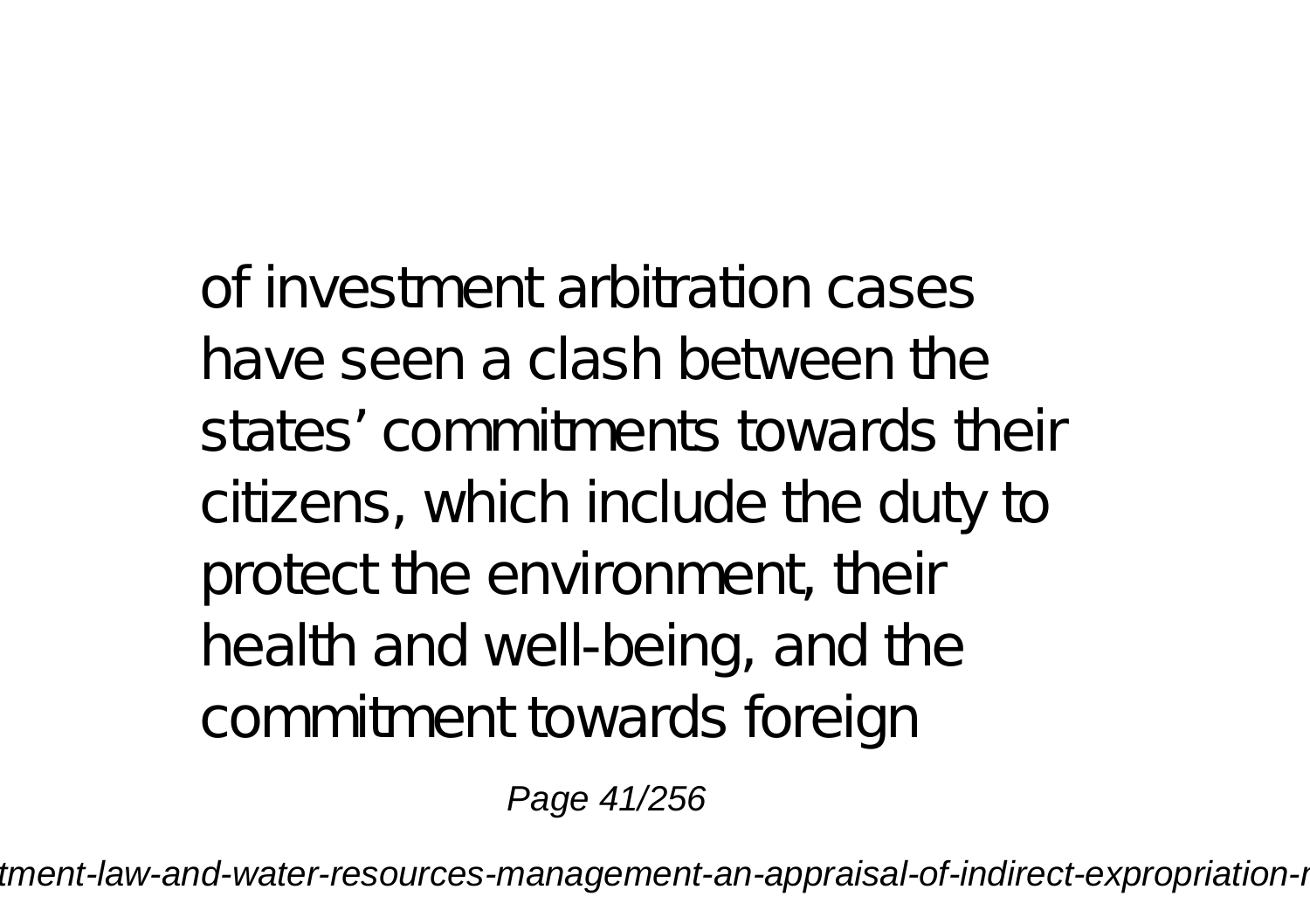investors to protect their investments. In this book, the author focuses on investor-state cases in which environmental protection measures have been contested and discusses substantive mechanisms in treaty

Page 42/256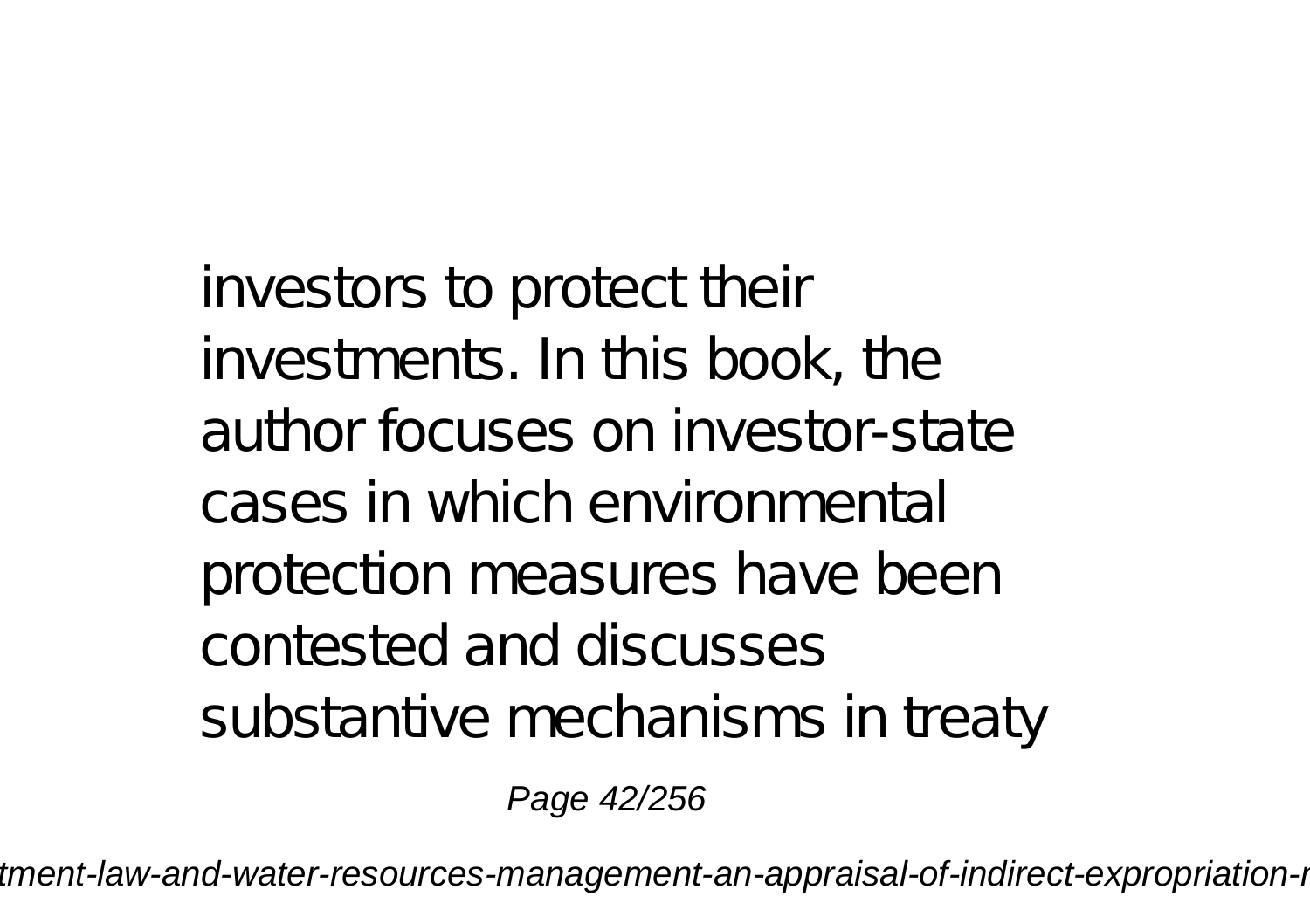drafting, rules of Customary International Law, and interpretation doctrines, which are aimed at taking environmental concerns into consideration. The topics covered include the following: statistical analysis of

Page 43/256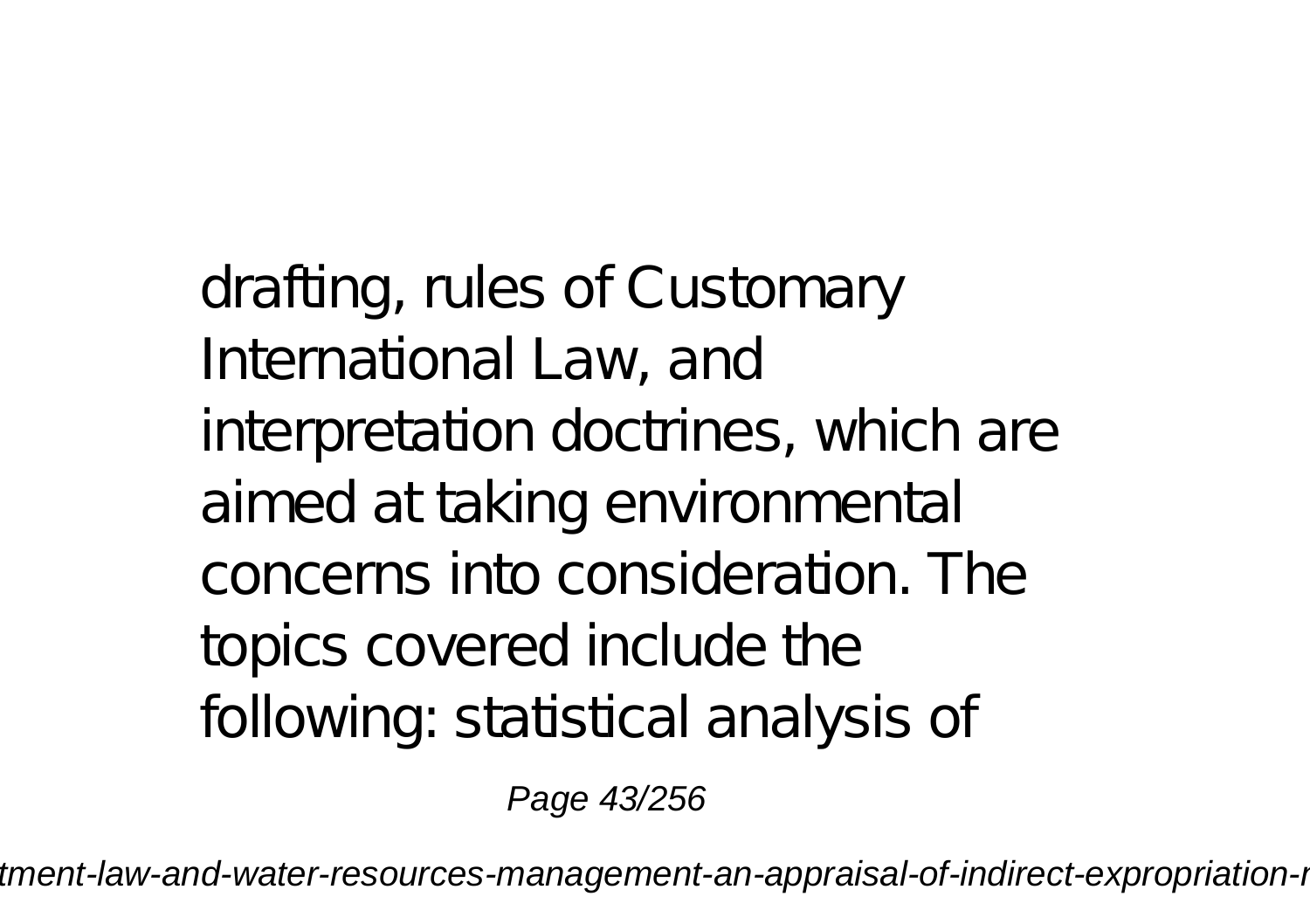investor-state cases where environmental protection measures have been contested; the role of environmental principles in investorstate arbitration; treaty mechanisms addressing environmental concerns; legal tools available

Page 44/256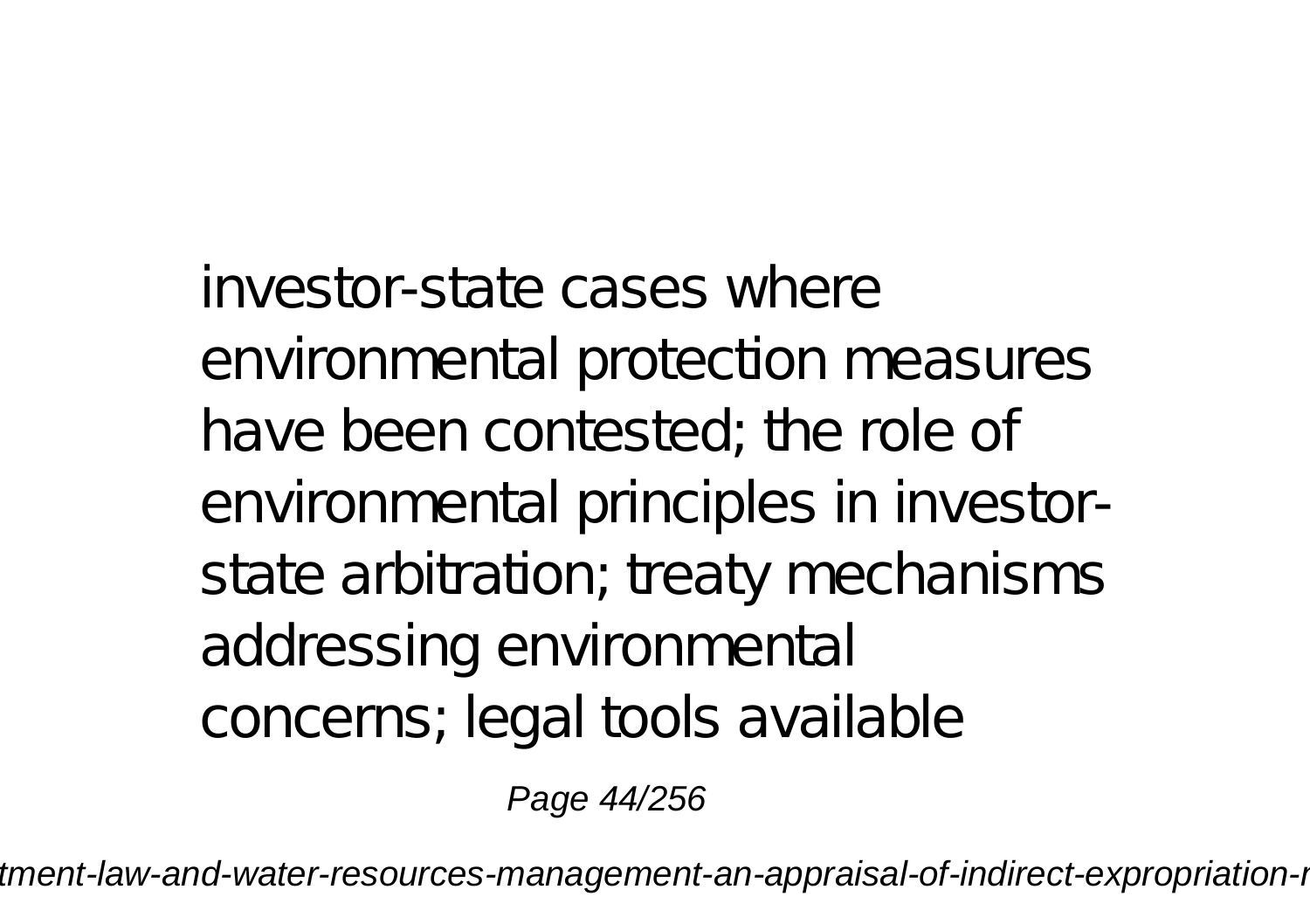under Customary International Law to address environmental interests; the application of the doctrines of proportionality, police powers, and margin of appreciation; and environmental counterclaims as an instrument to claim compensation

Page 45/256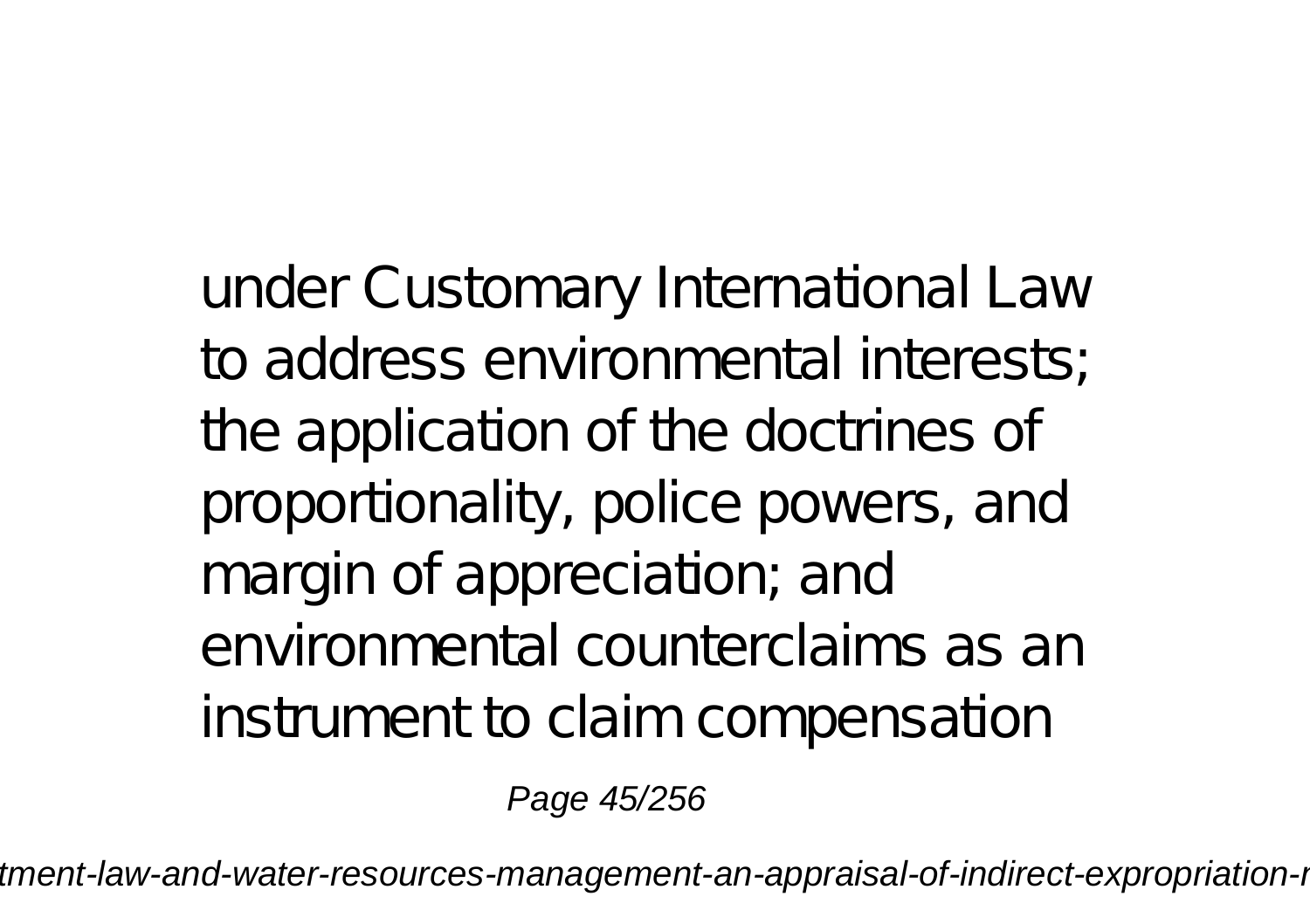for environmental damage. The author provides a detailed framework on the normative architecture, offers an extensive analysis of the relevant case law, and proposes concrete solutions to the identified clashes, aimed at

Page 46/256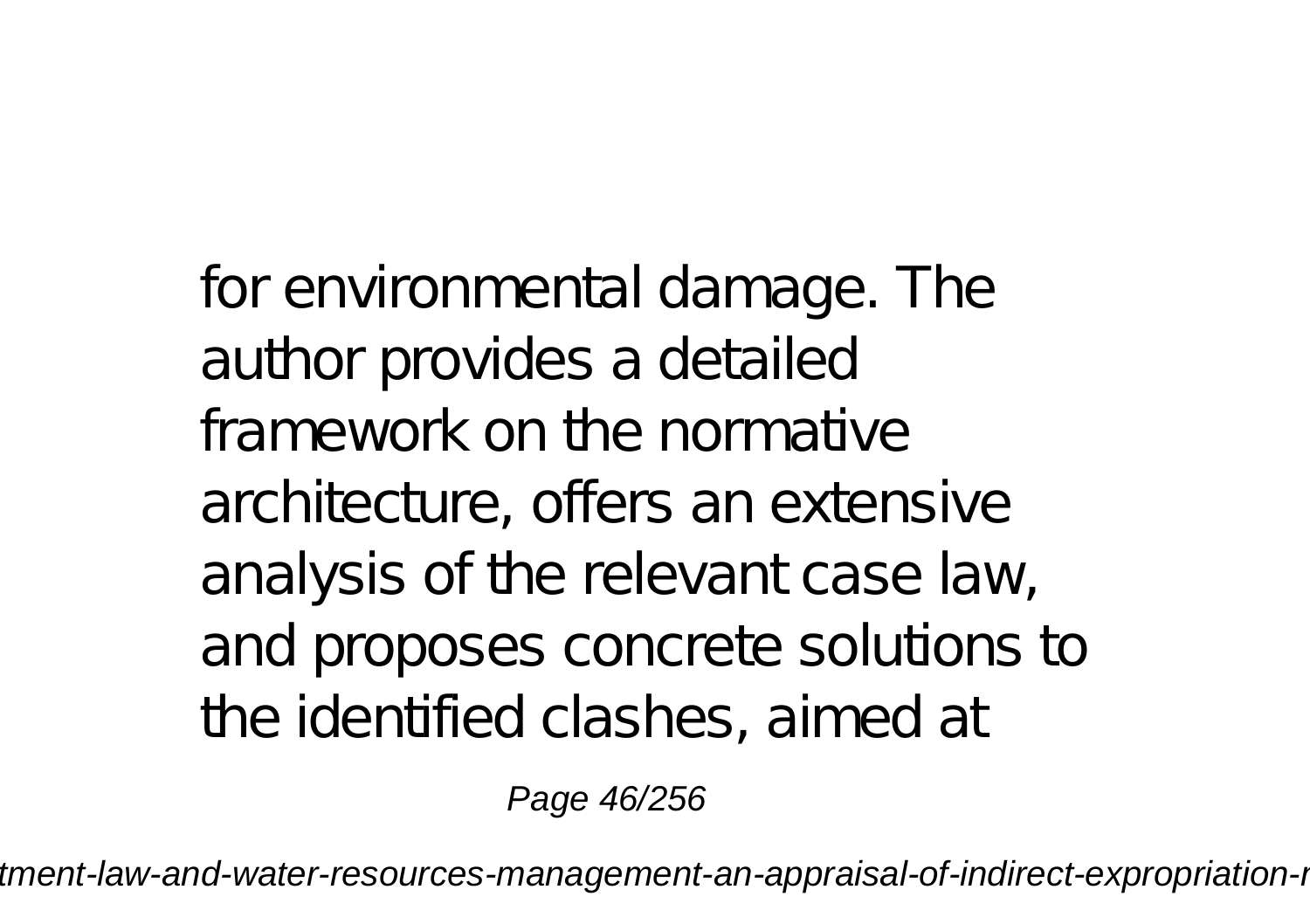refining the balance between environmental and investment protection. With its in-depth analysis and careful documentation, this book aptly captures the inherent fragmentation of international law and

Page 47/256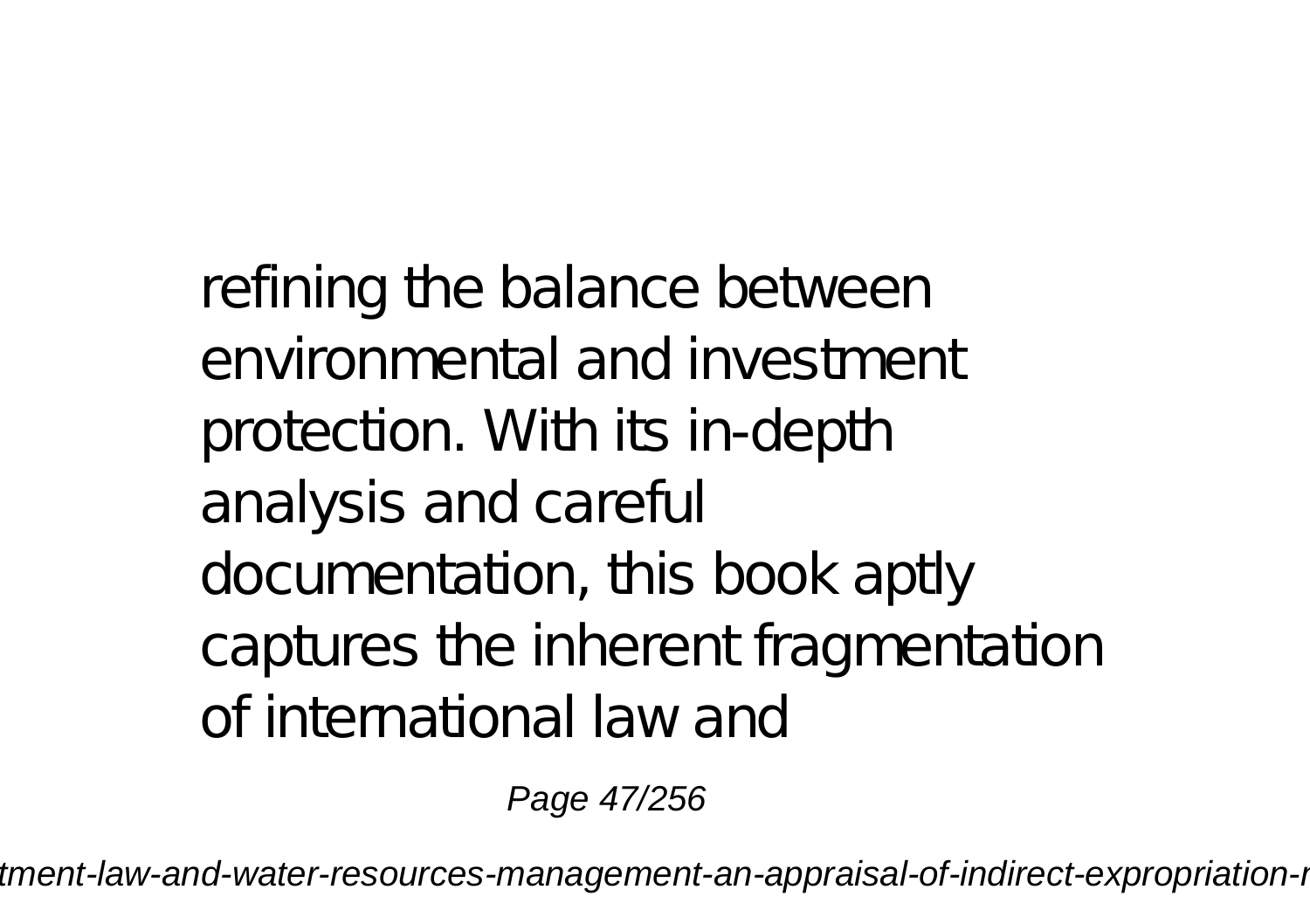undoubtedly represents an invaluable resource for both international law practitioners and scholars. The solution-oriented approach adopted in the book will be welcomed by legal counsel, law firms, investment treaty negotiators,

Page 48/256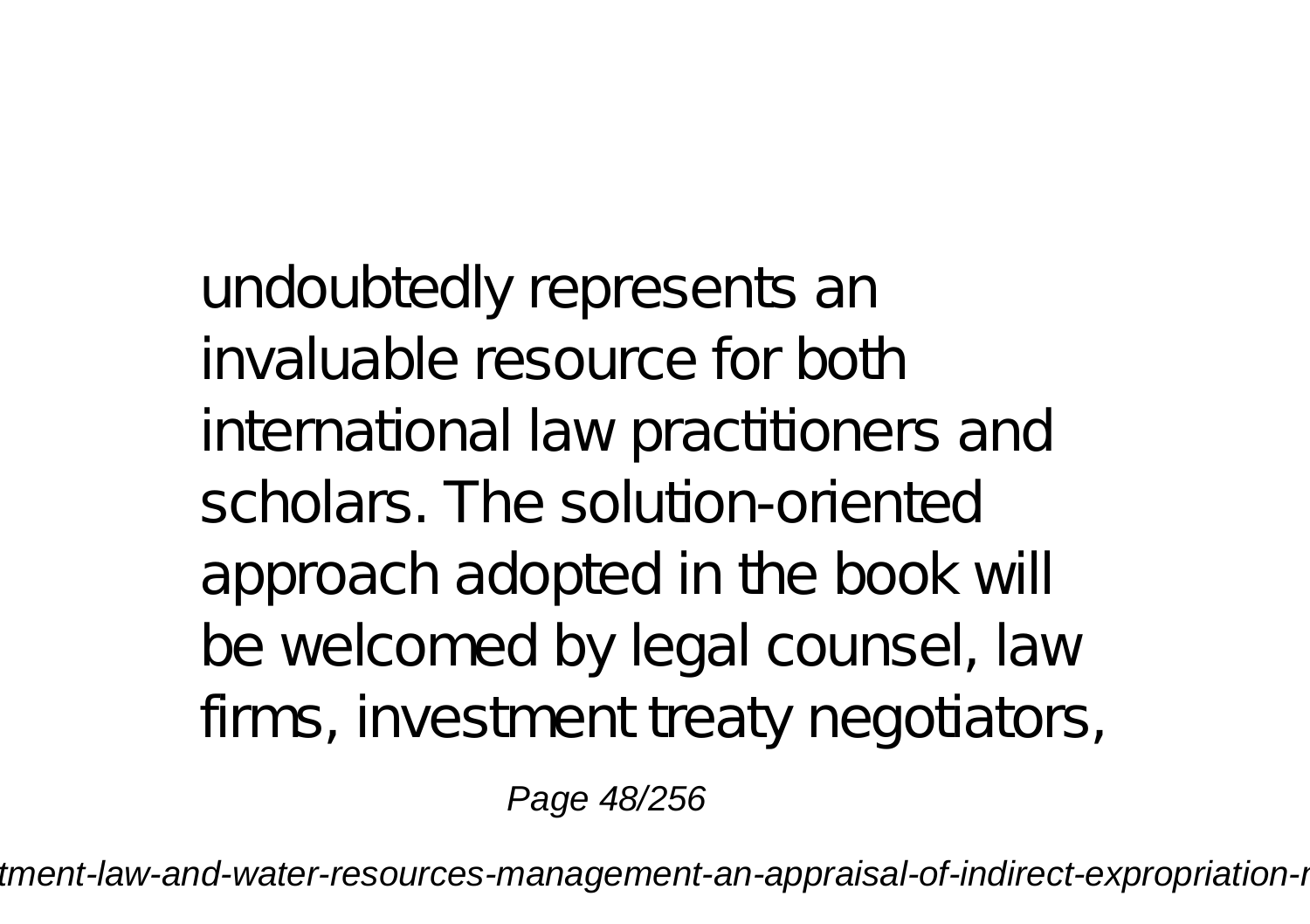and decision makers at the different stages of investment lawmaking and practice, as well as by international institutions and academics. Drinking water and wastewater services must be provided to many

Page 49/256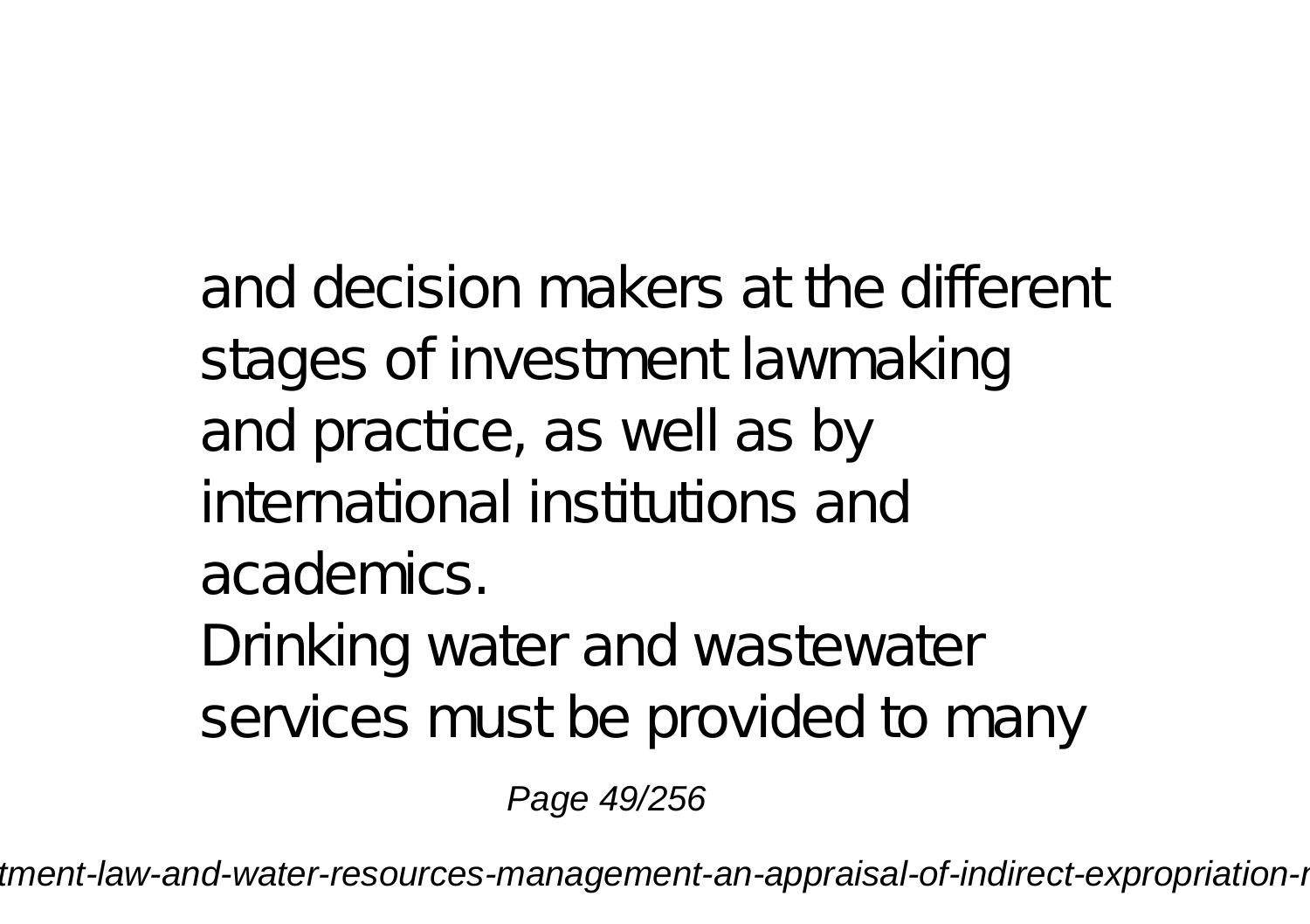sectors of a nation's economy, including its industrial, commercial, and residential sectors. This forms the scope of the water industry's activities and it explains why the privatisation of water sanitation and water services has become a huge

Page 50/256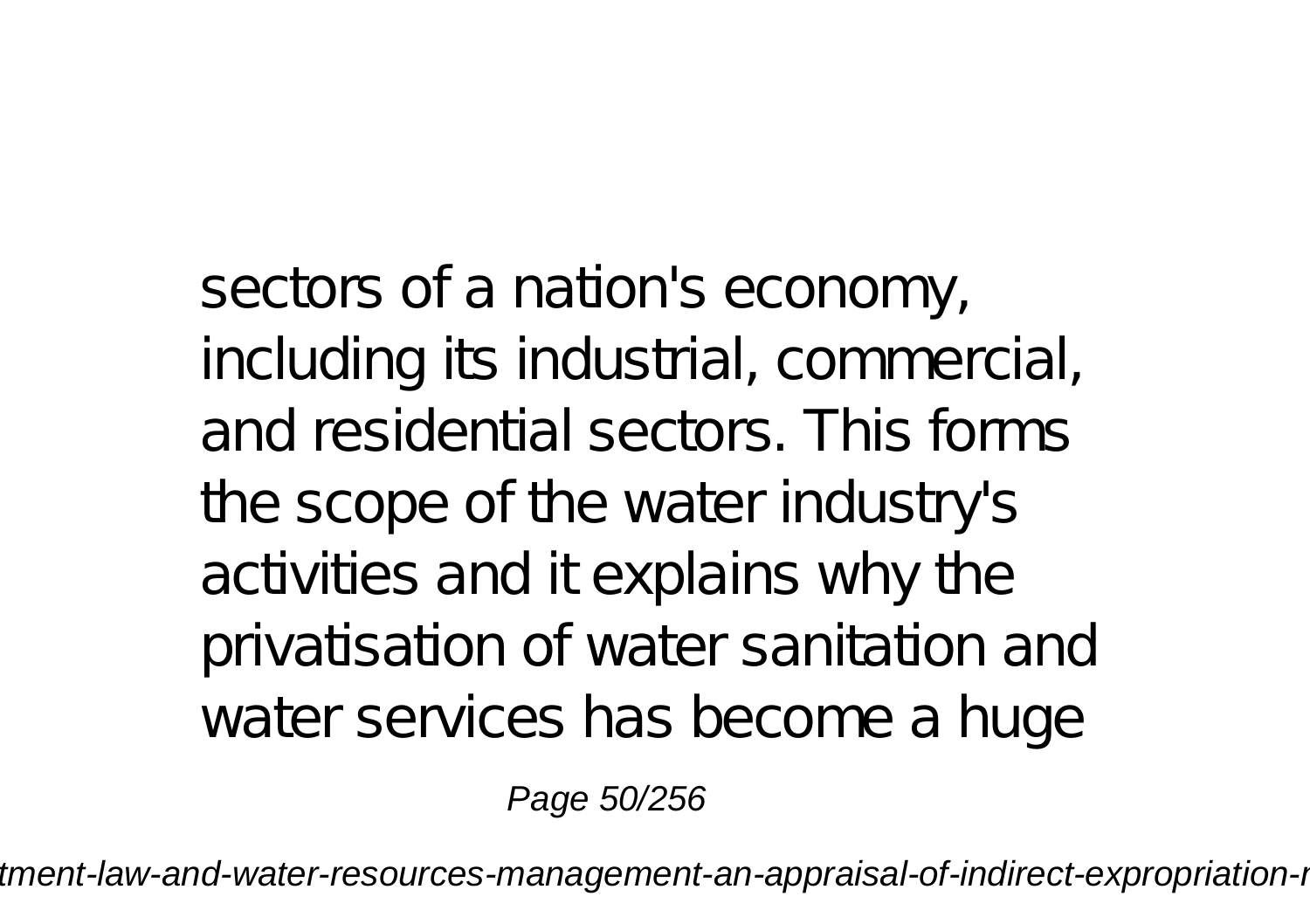market and a much-debated issue in a number of jurisdictions. Historically the water industry has been run as a public service which is owned by the local or national government, recent trends suggest that the role of the private sector is

Page 51/256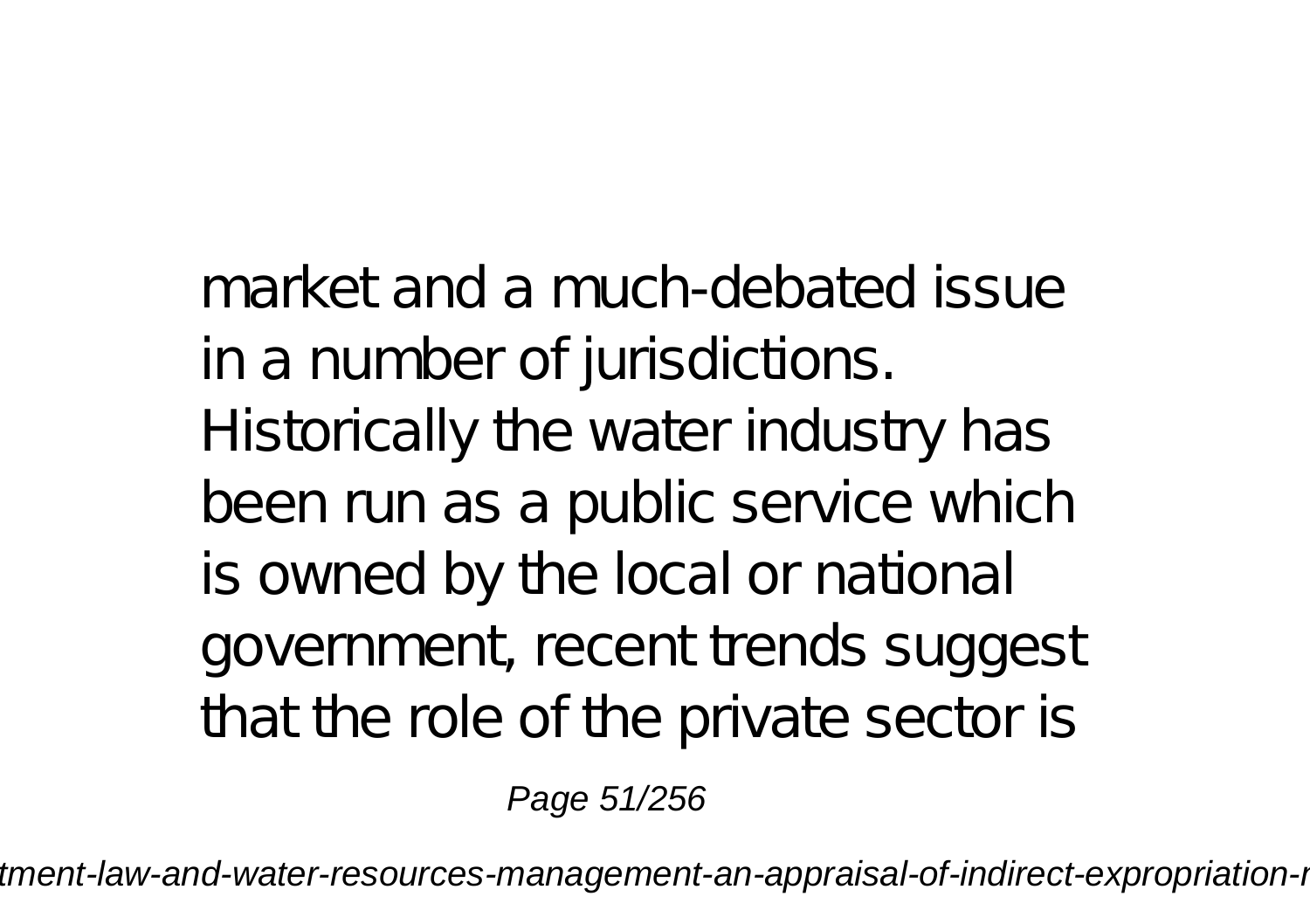increasing. The growing economic interests concerning water and wastewater services are generating a tension with the recent recognition of the human right to water and sanitation. This tension between human right and economic

Page 52/256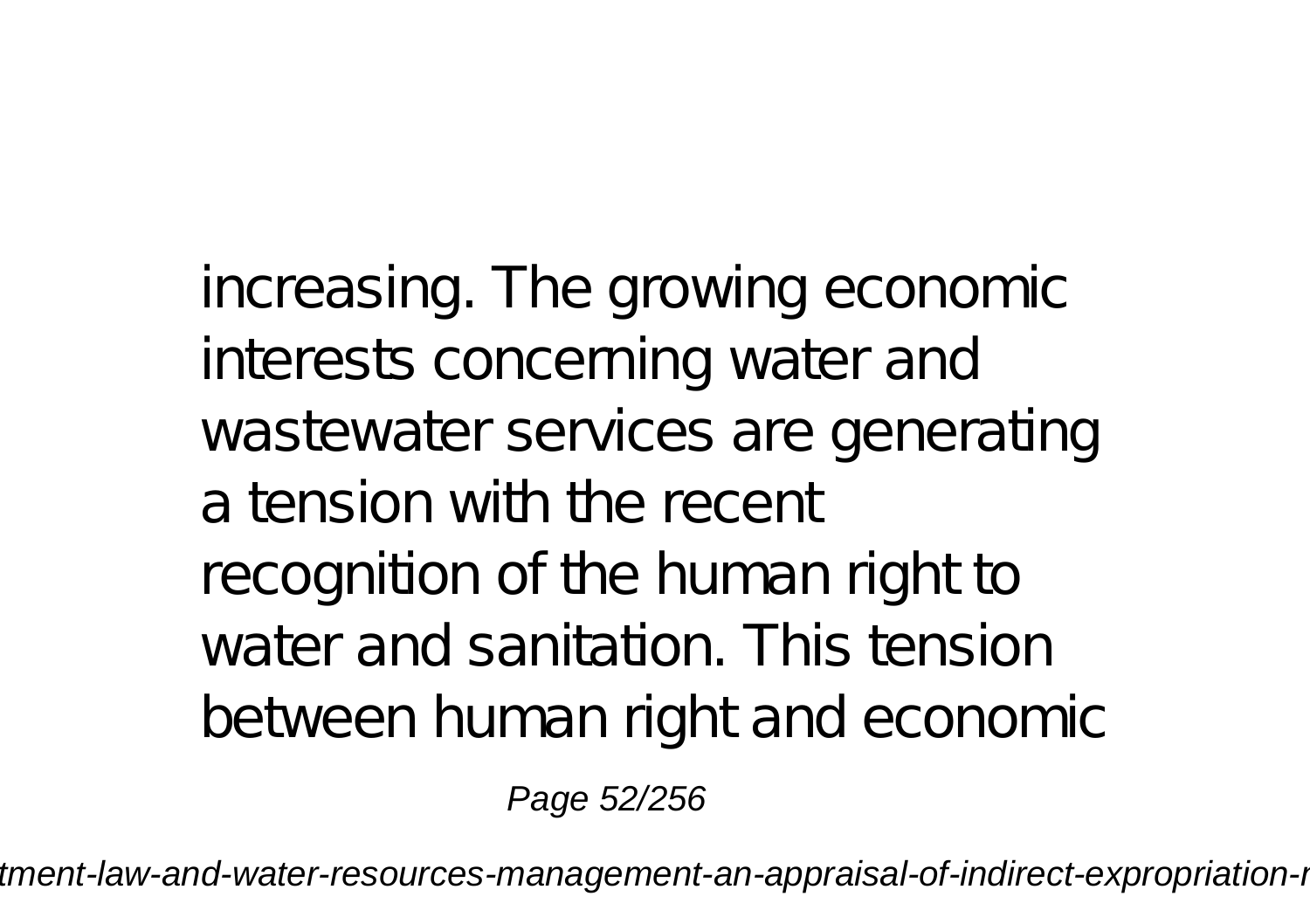rules is the focus of this book, which reviews all the international rules that form the regulation of global water services. Issues, Challenges and Directions Foreign Investment in the Energy Sector

Page 53/256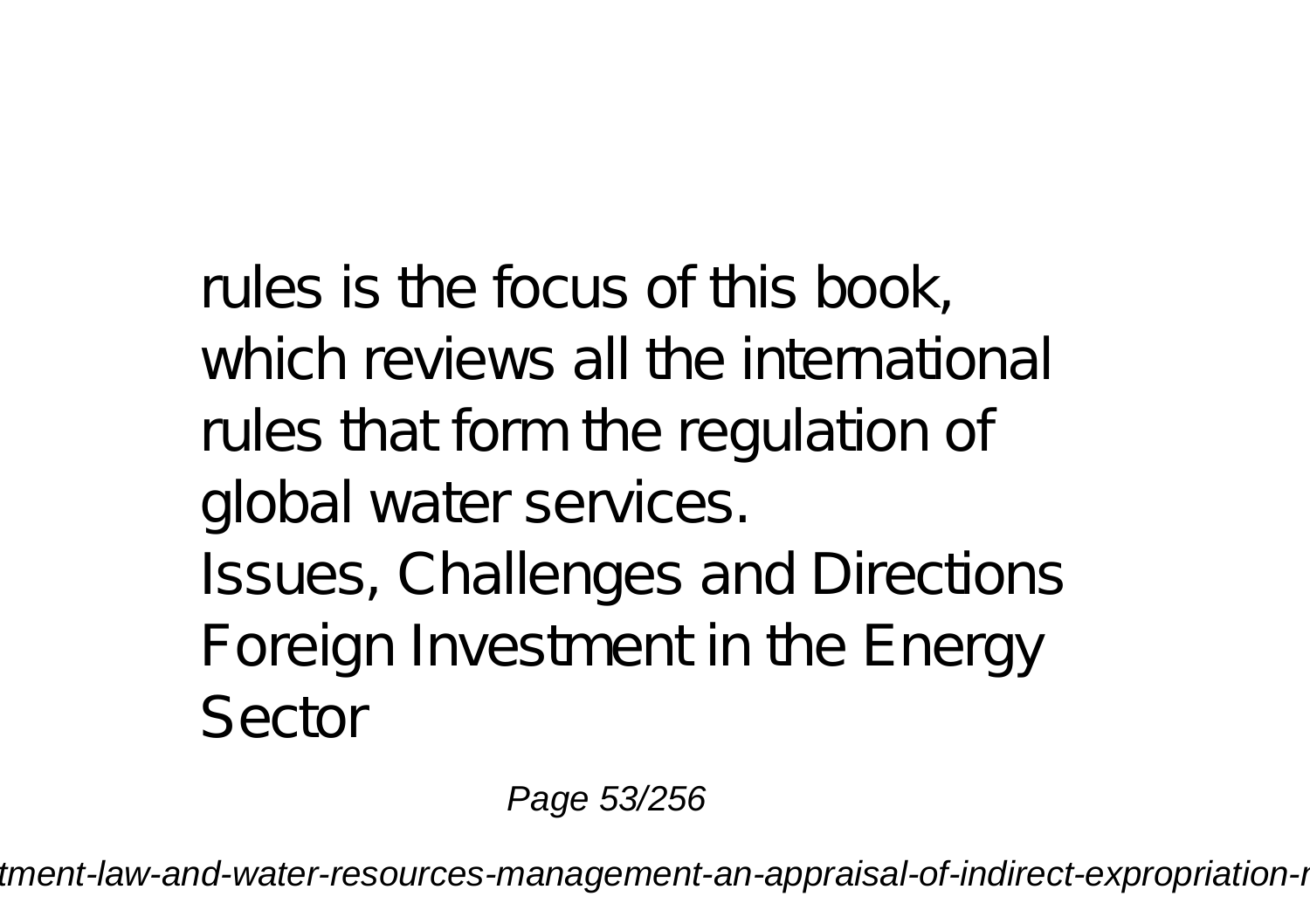A Preliminary Ruling System for ICSID Arbitration Evolution in Investment Treaty Law and Arbitration Balancing Private and Public Interests Human Rights and Gender

Page 54/256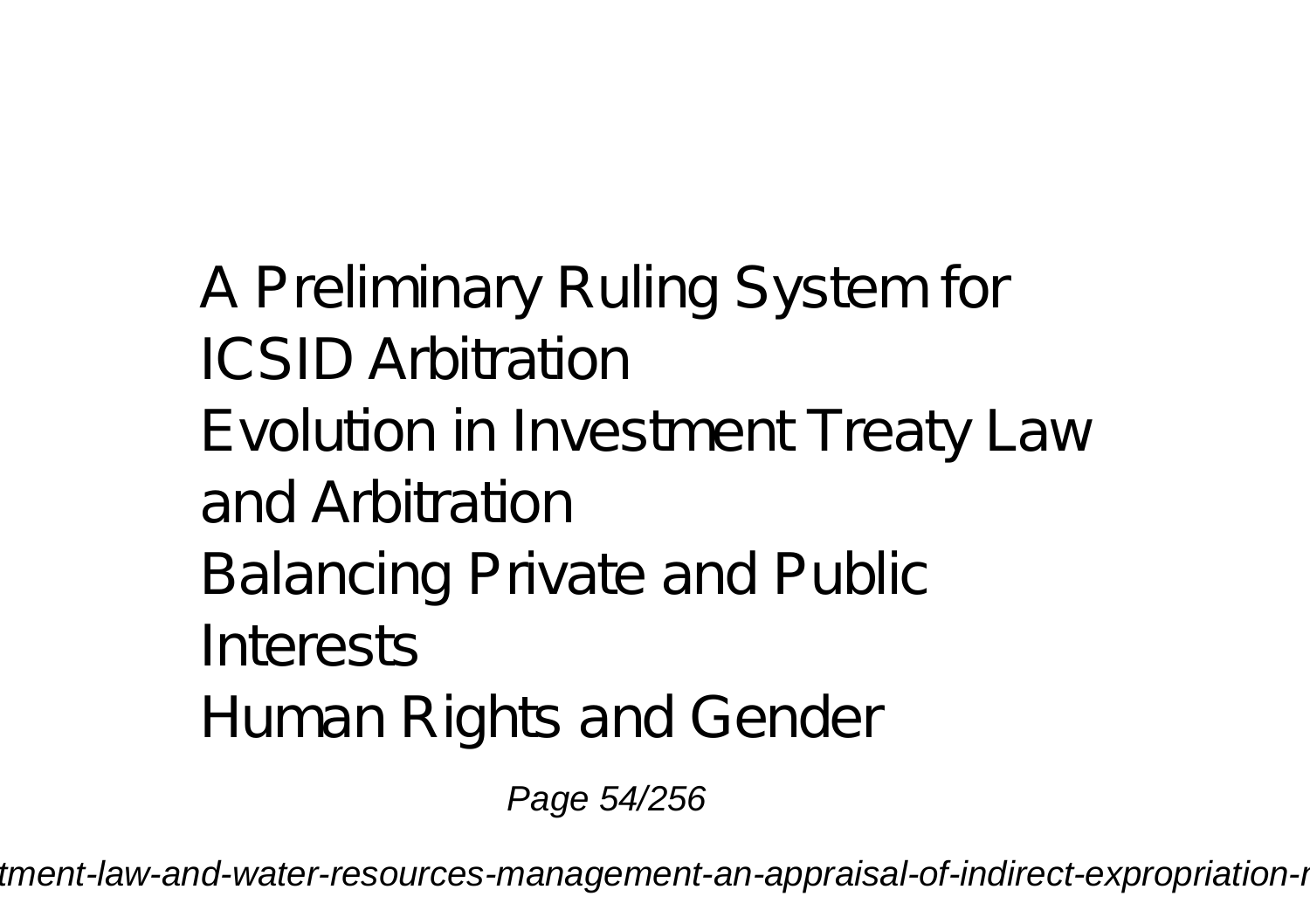## Implications *Throughout his career, Michael Reisman emphasized law's function in shaping the future. In this wideranging collection of essays, major thinkers in*

Page 55/256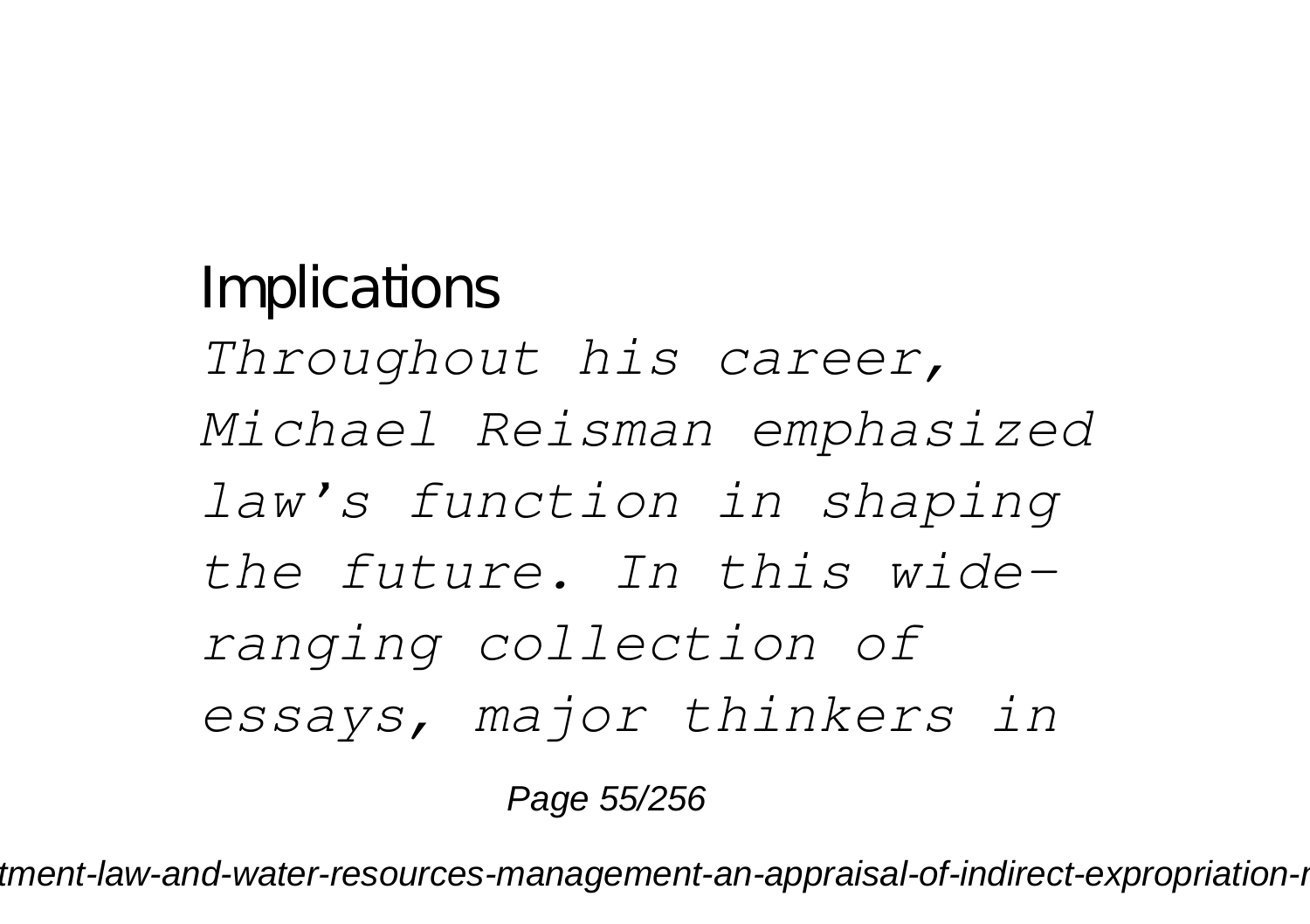## *the international legal field address the goals of the twenty-first century and how international law can address the needs of the world community. In Towards Consistency in*

Page 56/256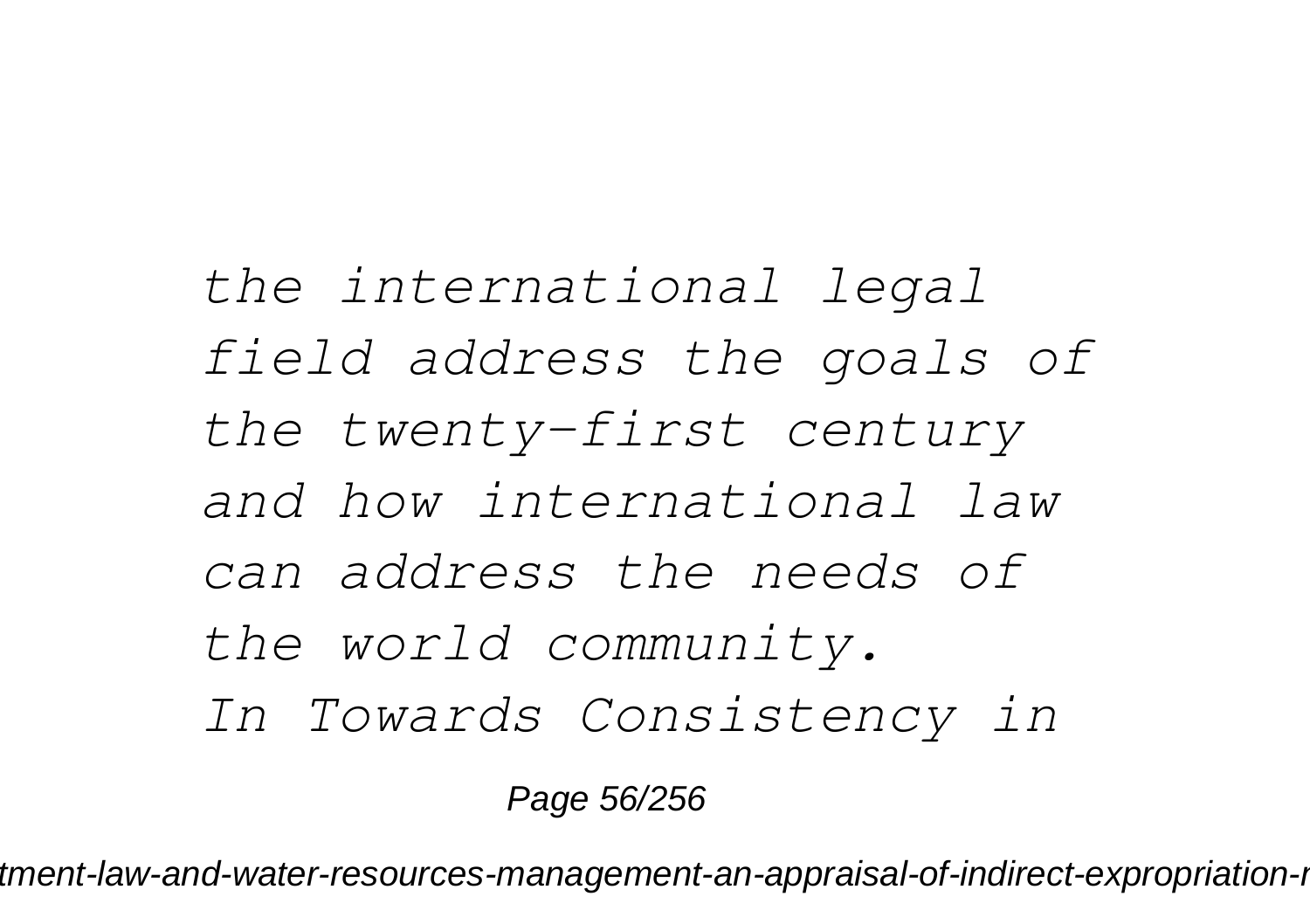*International Investment Jurisprudence, Katharina Diel-Gligor addresses the problem of inconsistent arbitral decision-making, with a focus on ICSID arbitration. After*

Page 57/256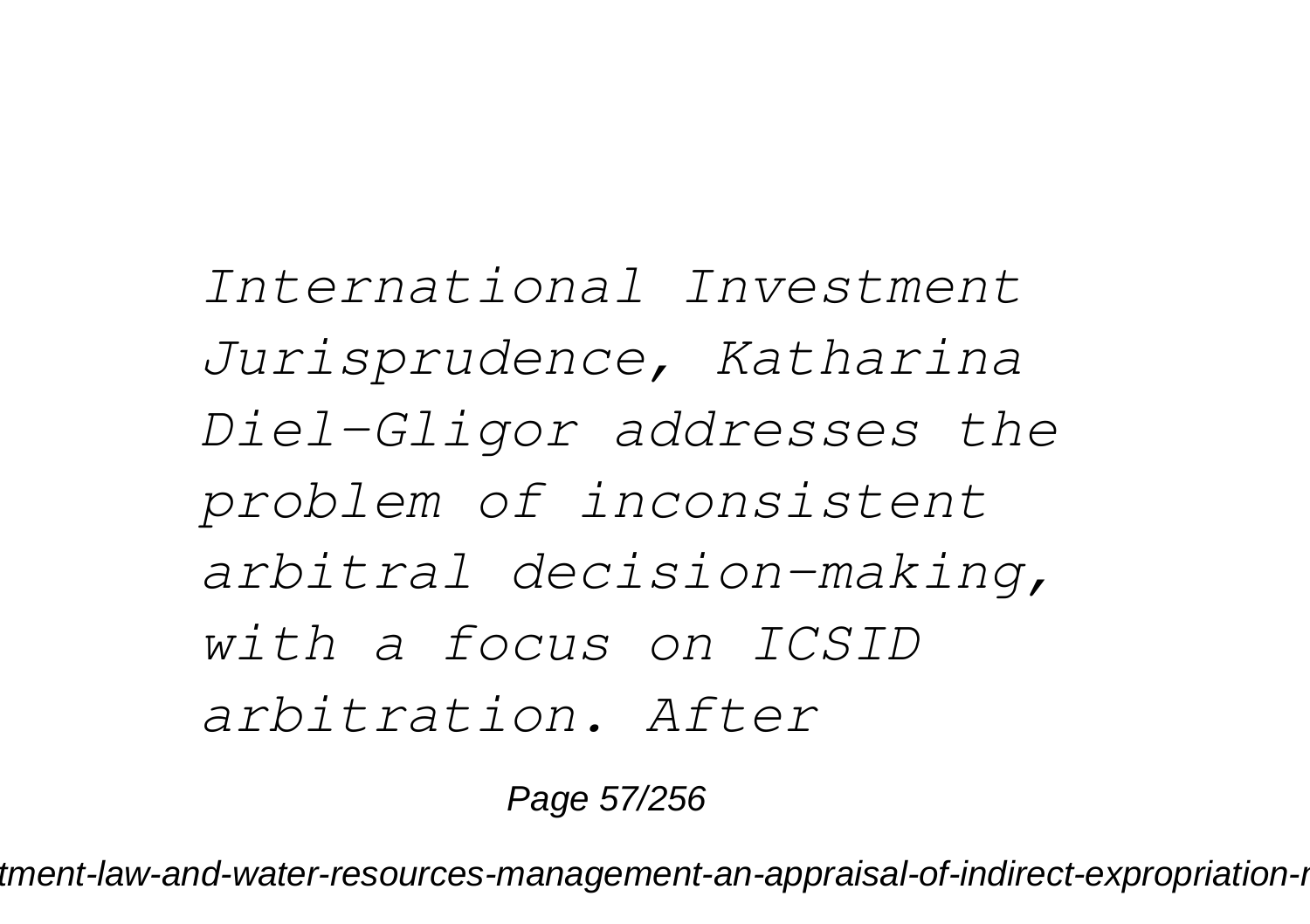## *analysing the causes, forms, and manifestations of inconsistencies, she proposes a preliminary ruling system as a means of reform. Increasingly,*

Page 58/256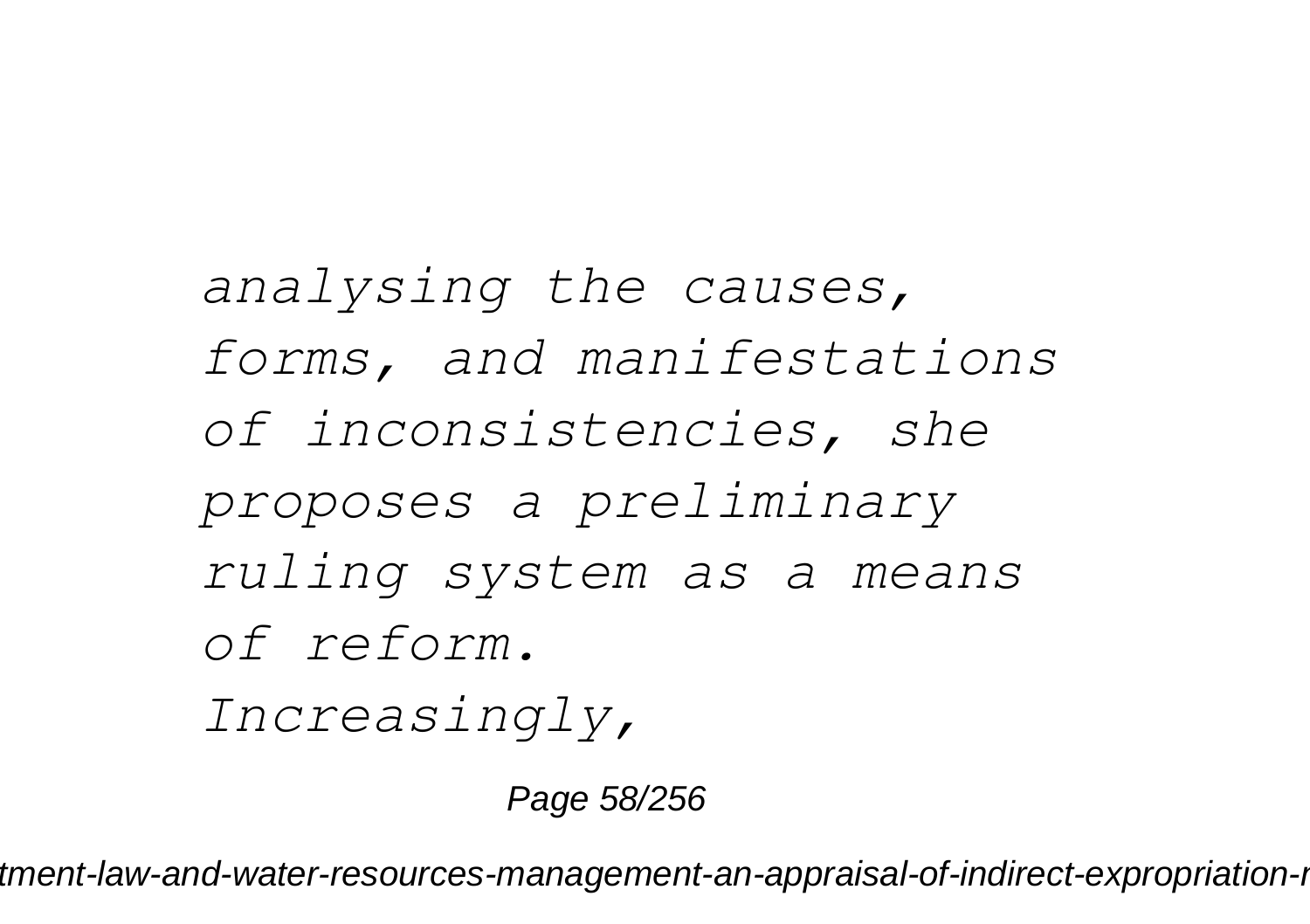## *transnational corporations, developed countries and private actors are broadening the boundaries of their investments into new territories, in search of*

Page 59/256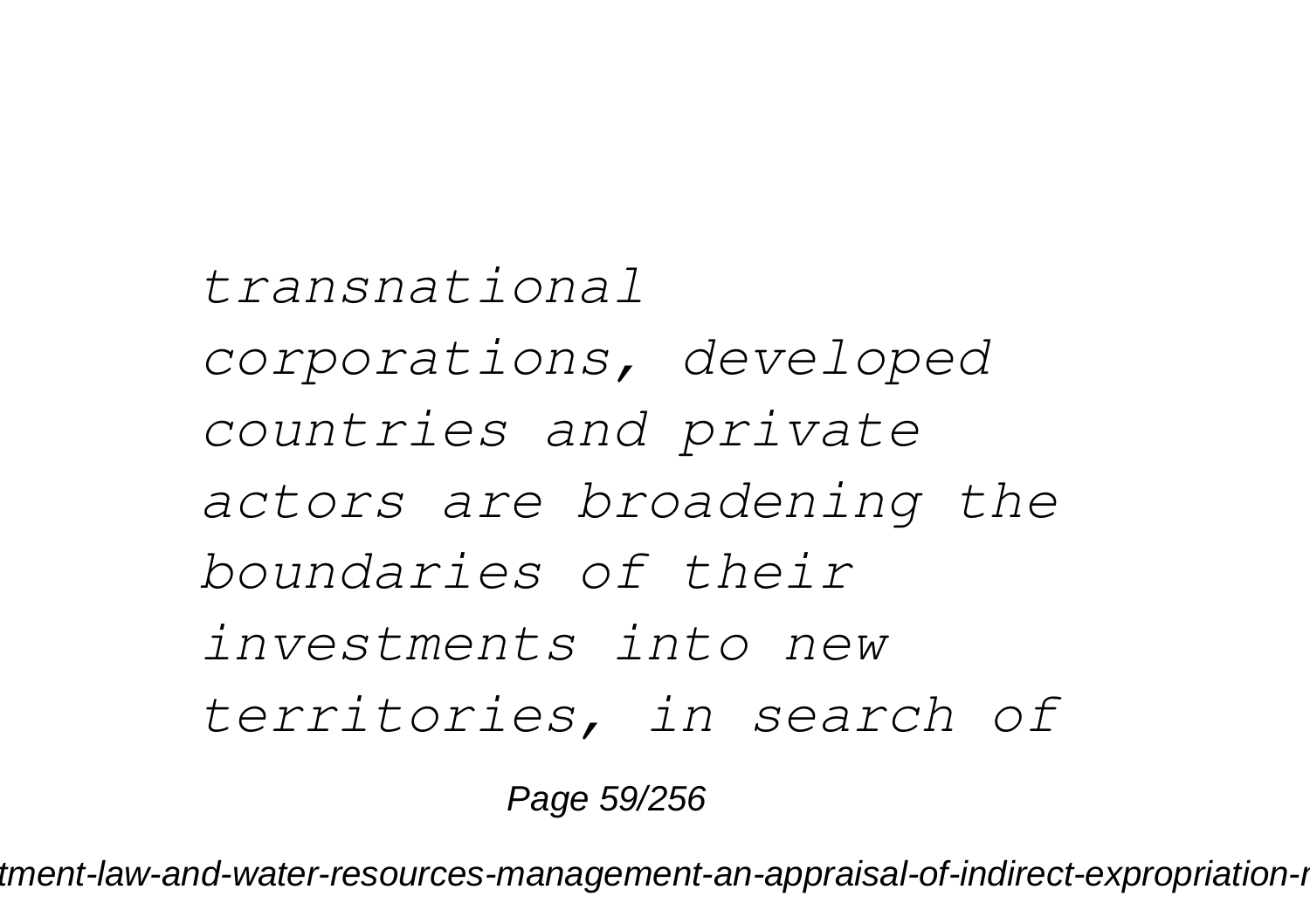*a higher return on capital. This growth in direct foreign investment involves serious concerns for both the investor and host state. Various exponents of international*

Page 60/256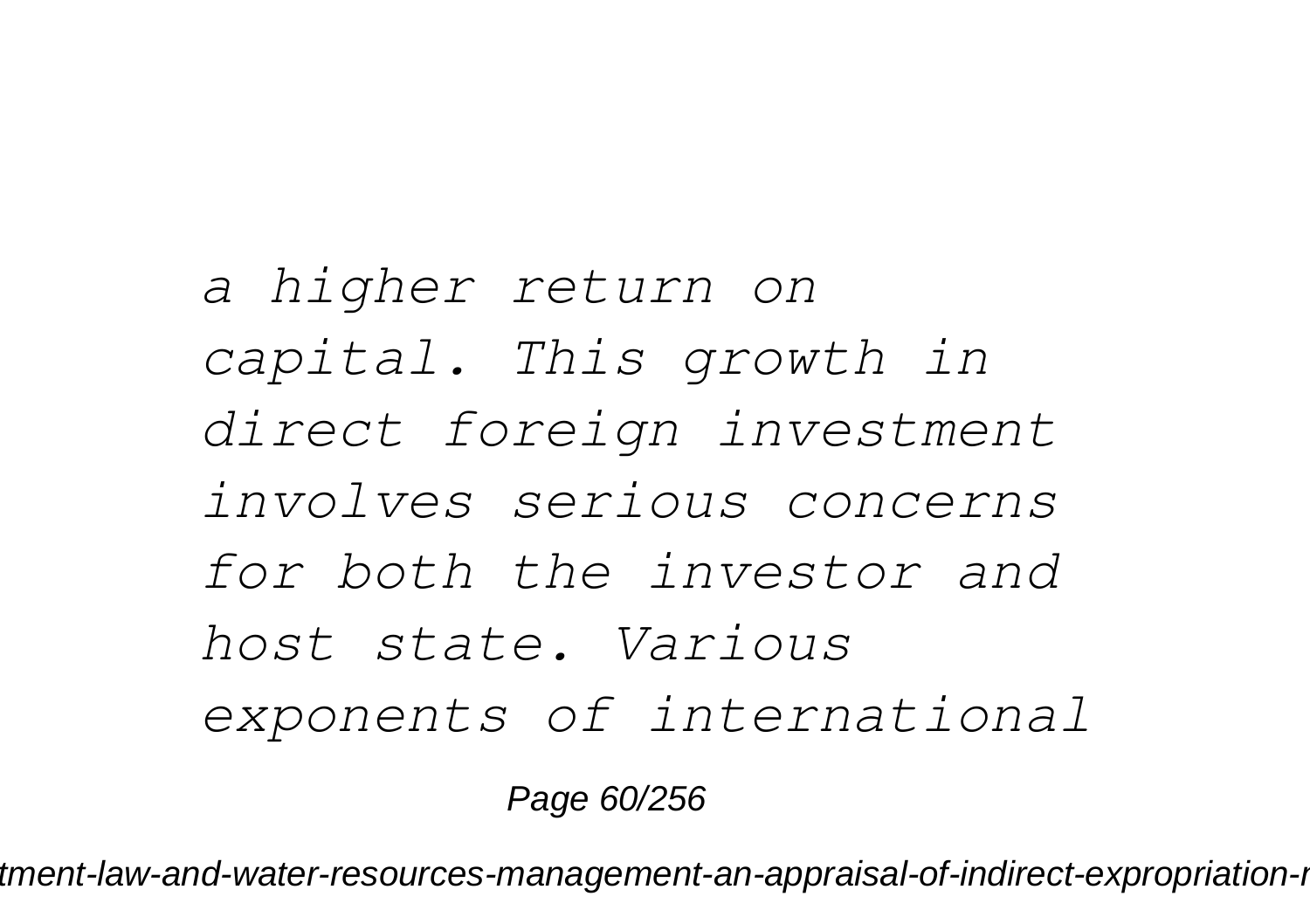*civil society and nongovernmental organisations persuasively claim that such growth in foreign investments constitutes potential and serious hazards both to the*

Page 61/256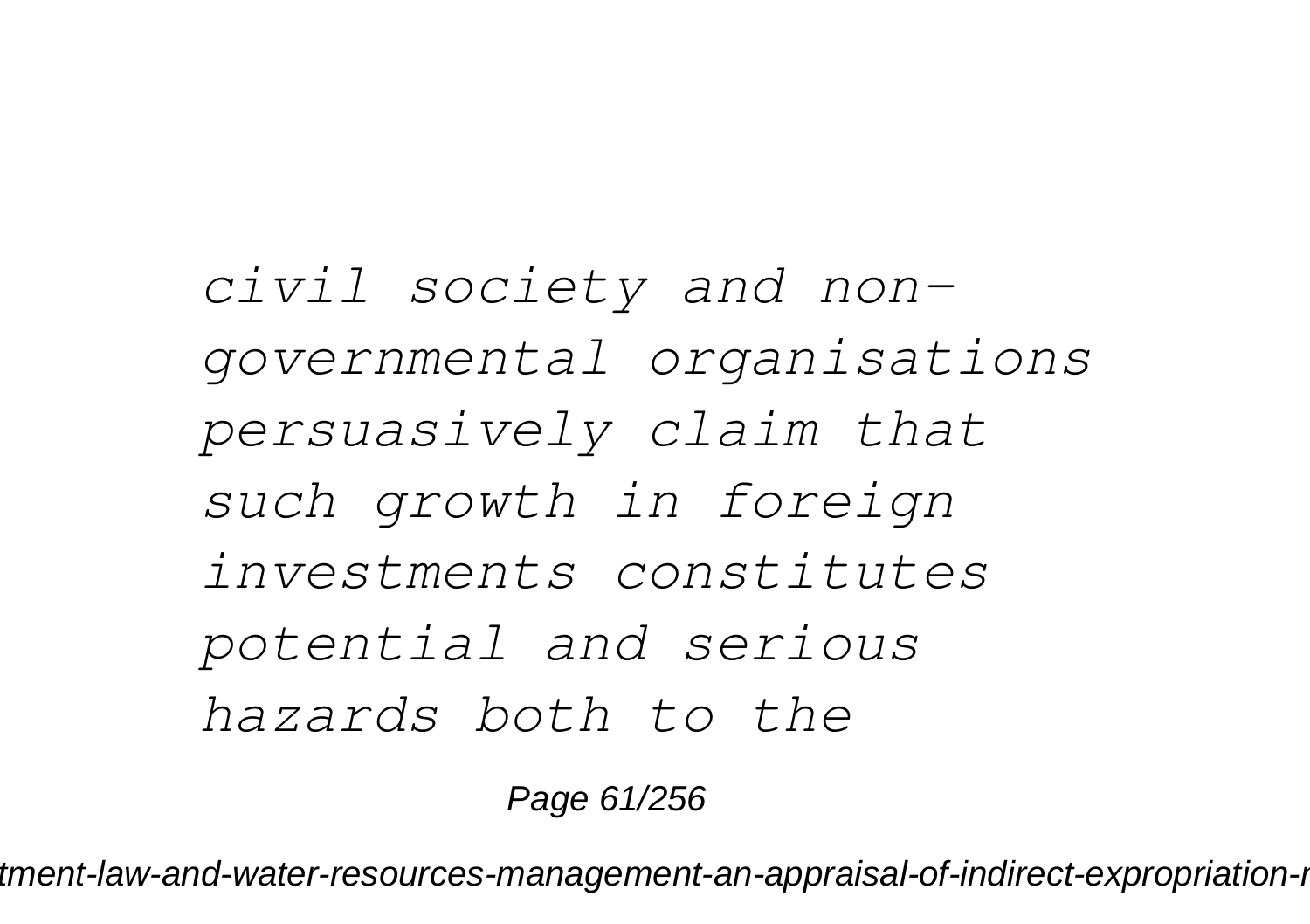*environment and the fundamental rights and freedoms of local populations. This book explores from an international law perspective the complex*

Page 62/256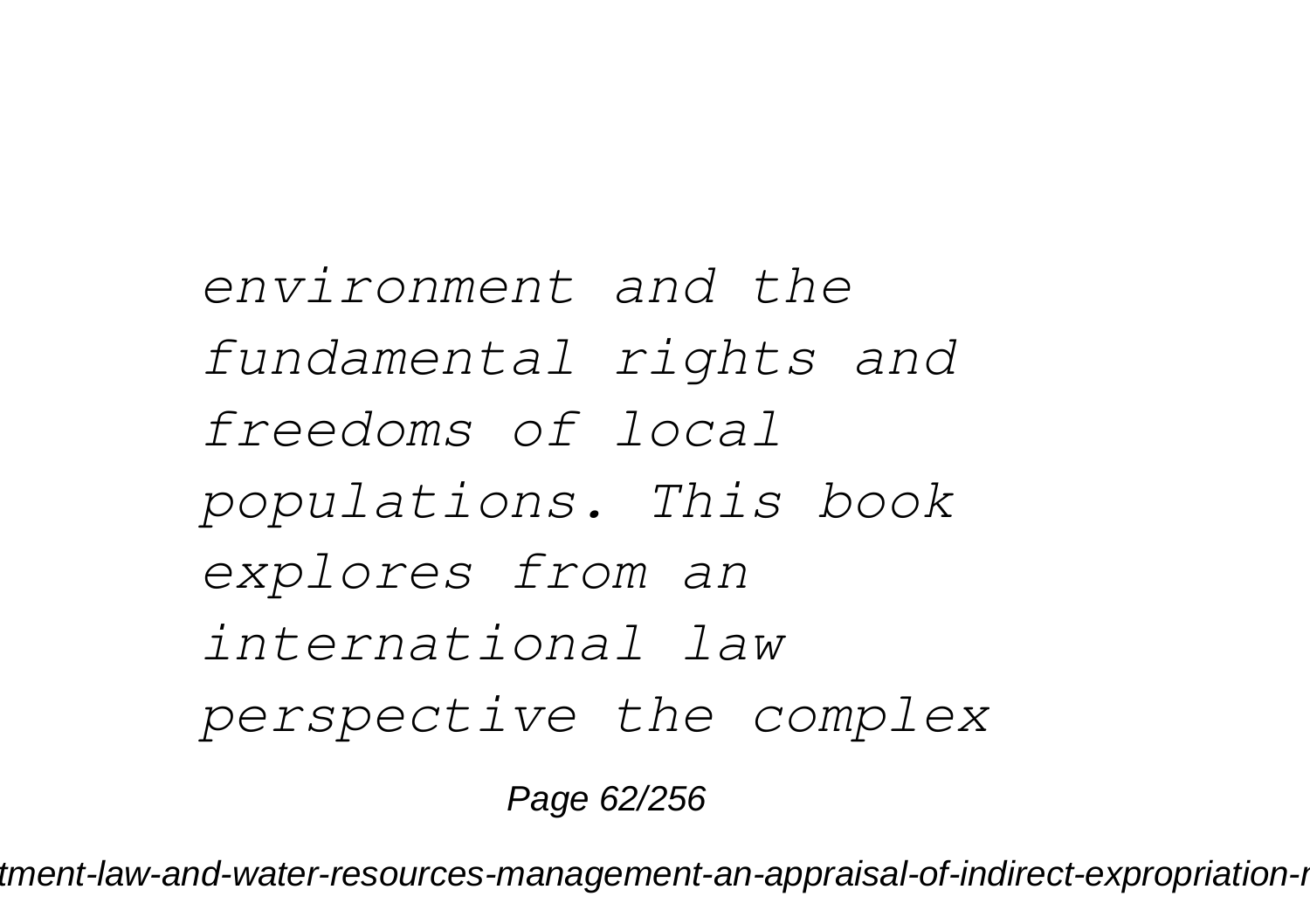*relationship between foreign investments and common concerns, i.e. values that do not coincide, or do not necessarily coincide, with the interests of the*

Page 63/256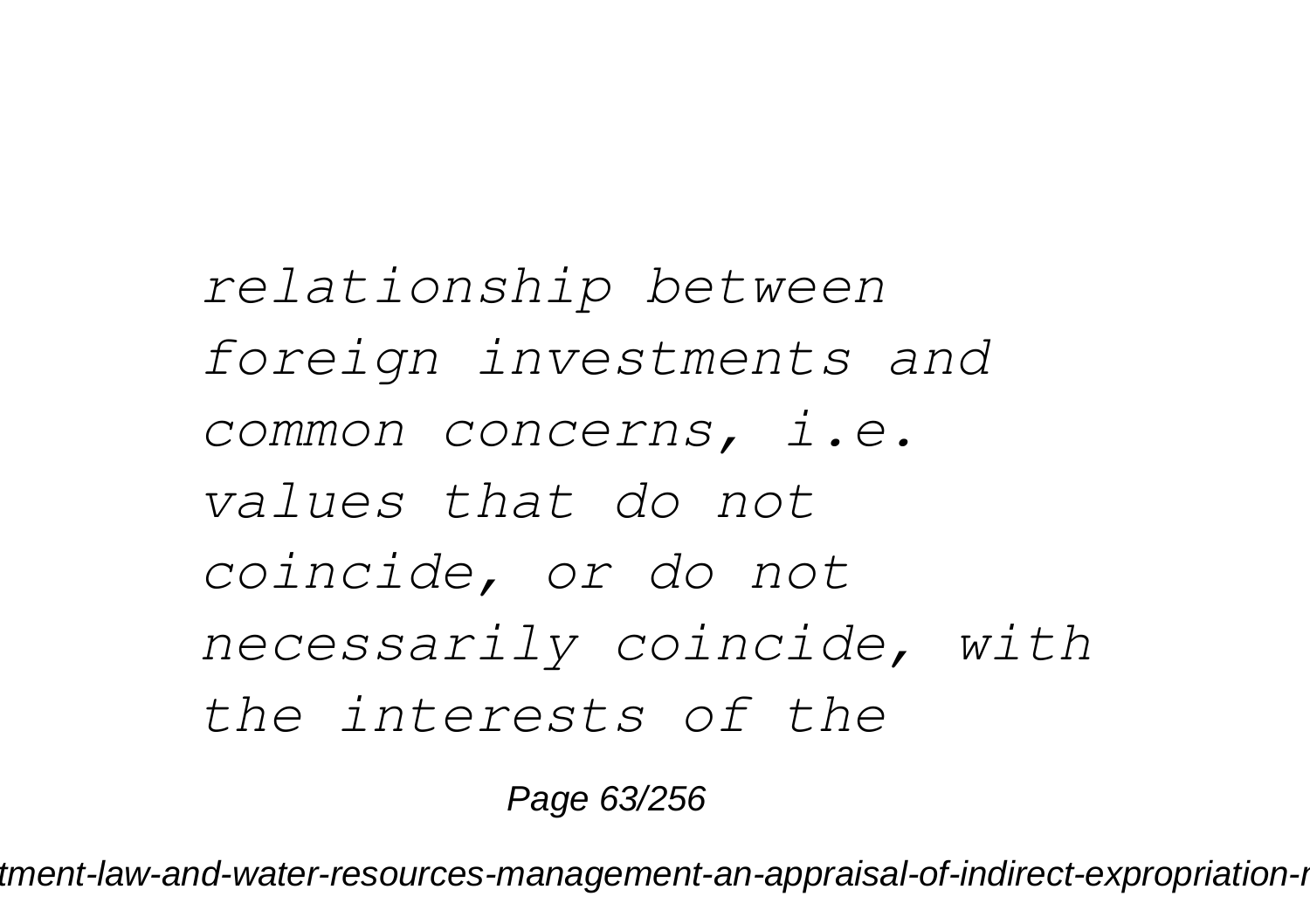*investor and of the host state. It pays particular attention to the role of the main international development banks in reconciling the needs of foreign investors with the*

Page 64/256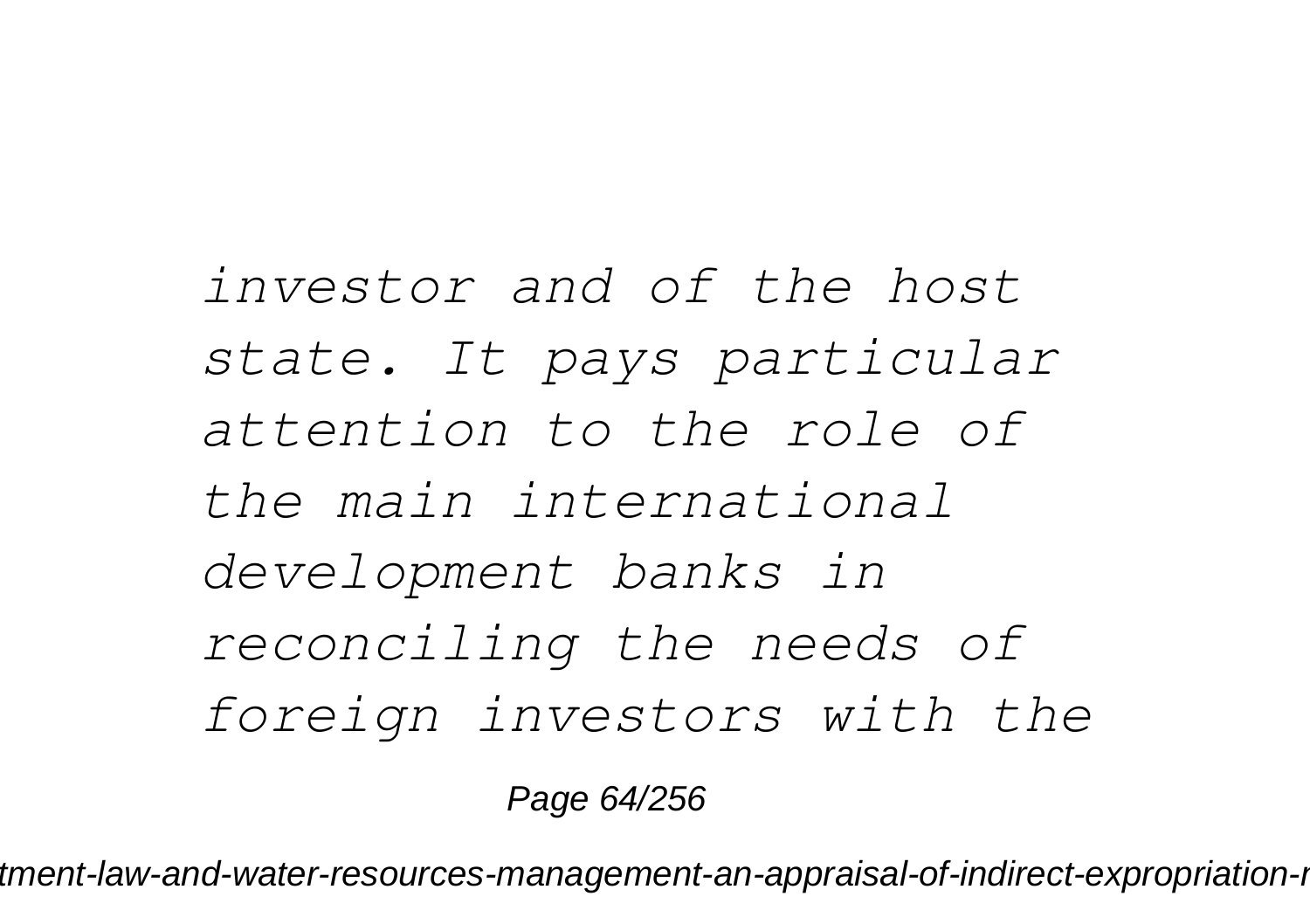*protection of common concerns, such as the environment, human rights and labour rights. Among its collection of essays, the volume asks how much "regulatory space"*

Page 65/256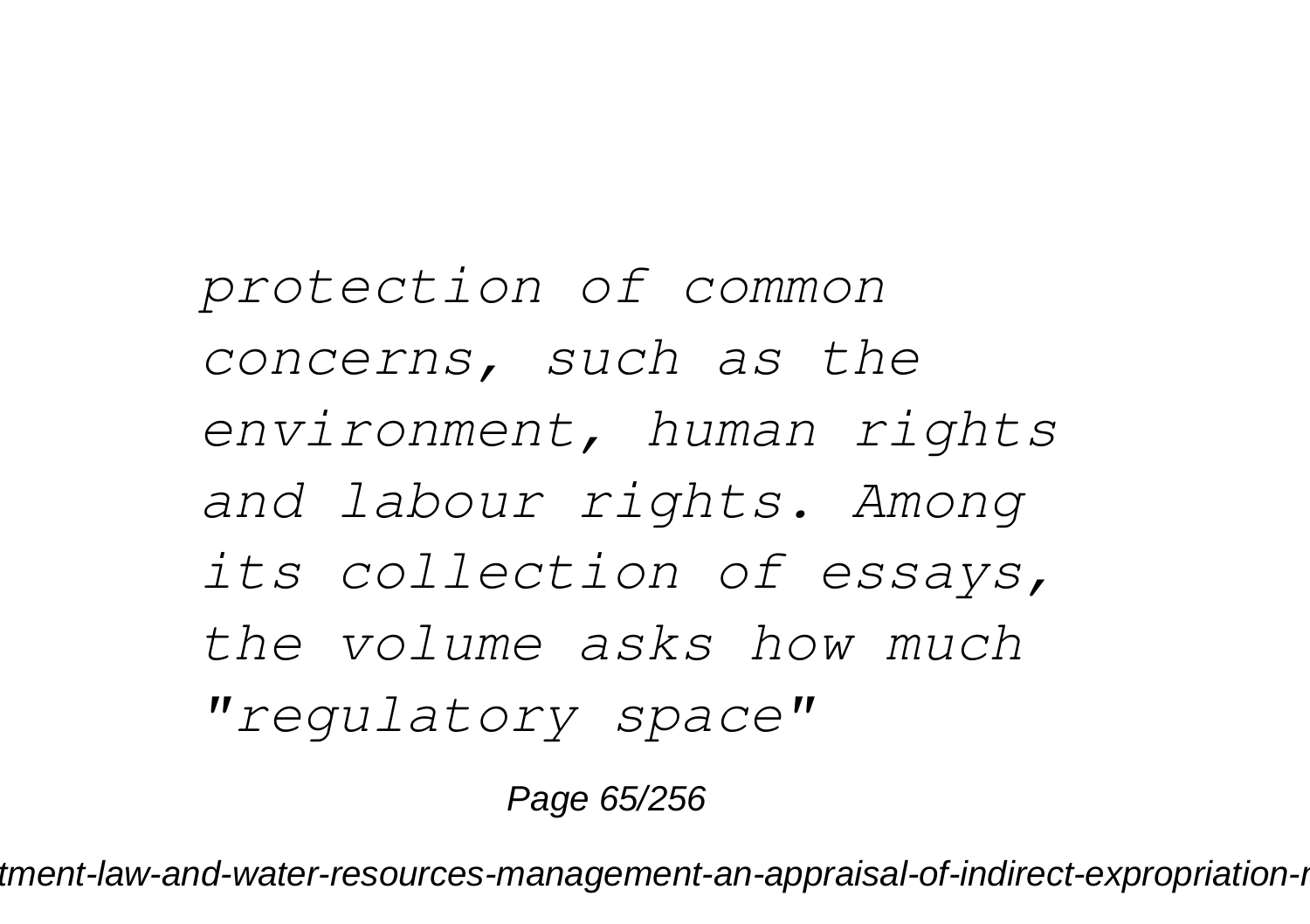*investment law leaves; whether international investment law is an effective means of balancing contrasting interests, and whether investment arbitration*

Page 66/256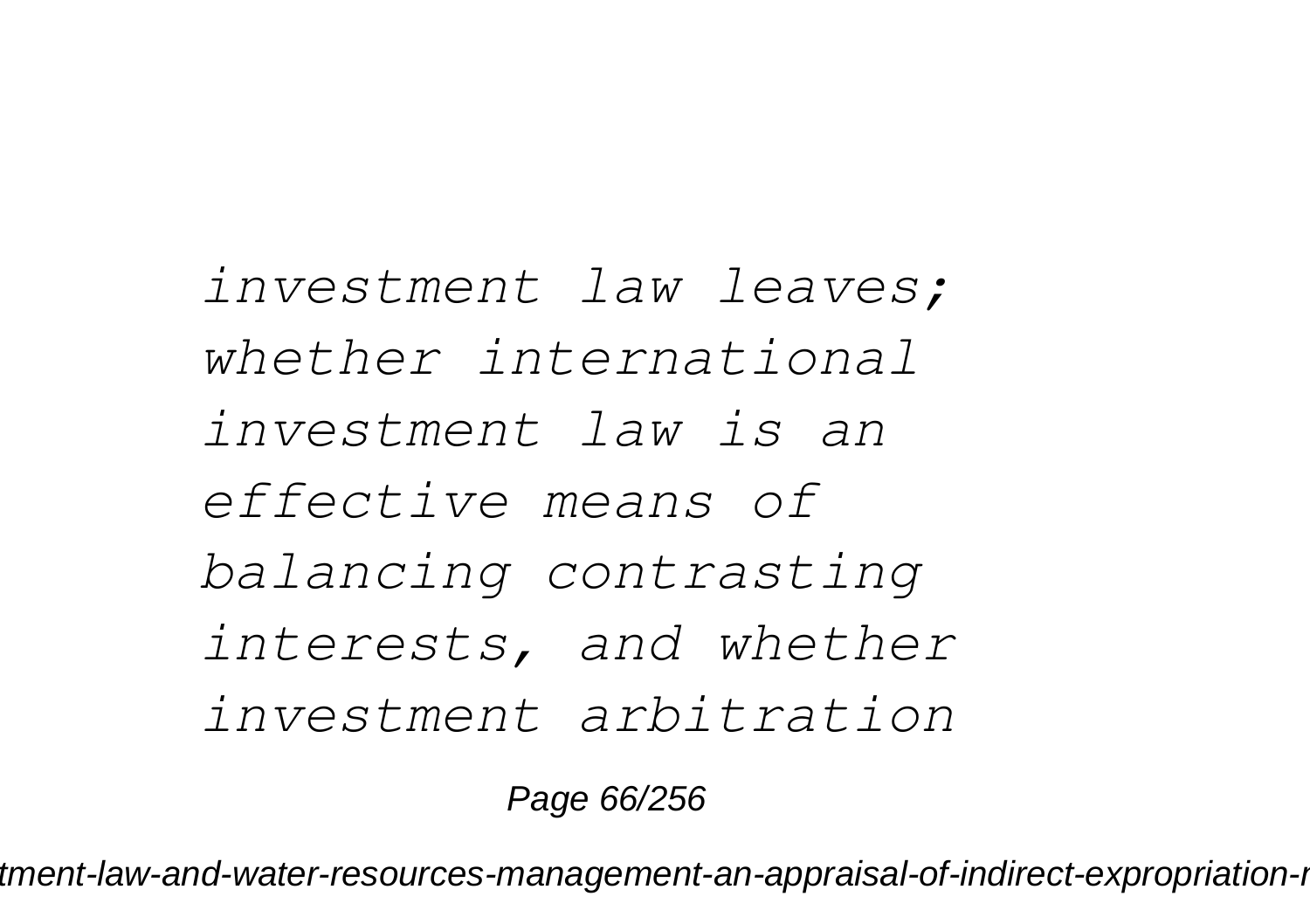*currently constitutes a mechanism of global governance. In collecting the outlooks of various experts in human rights, environmental and international economic*

Page 67/256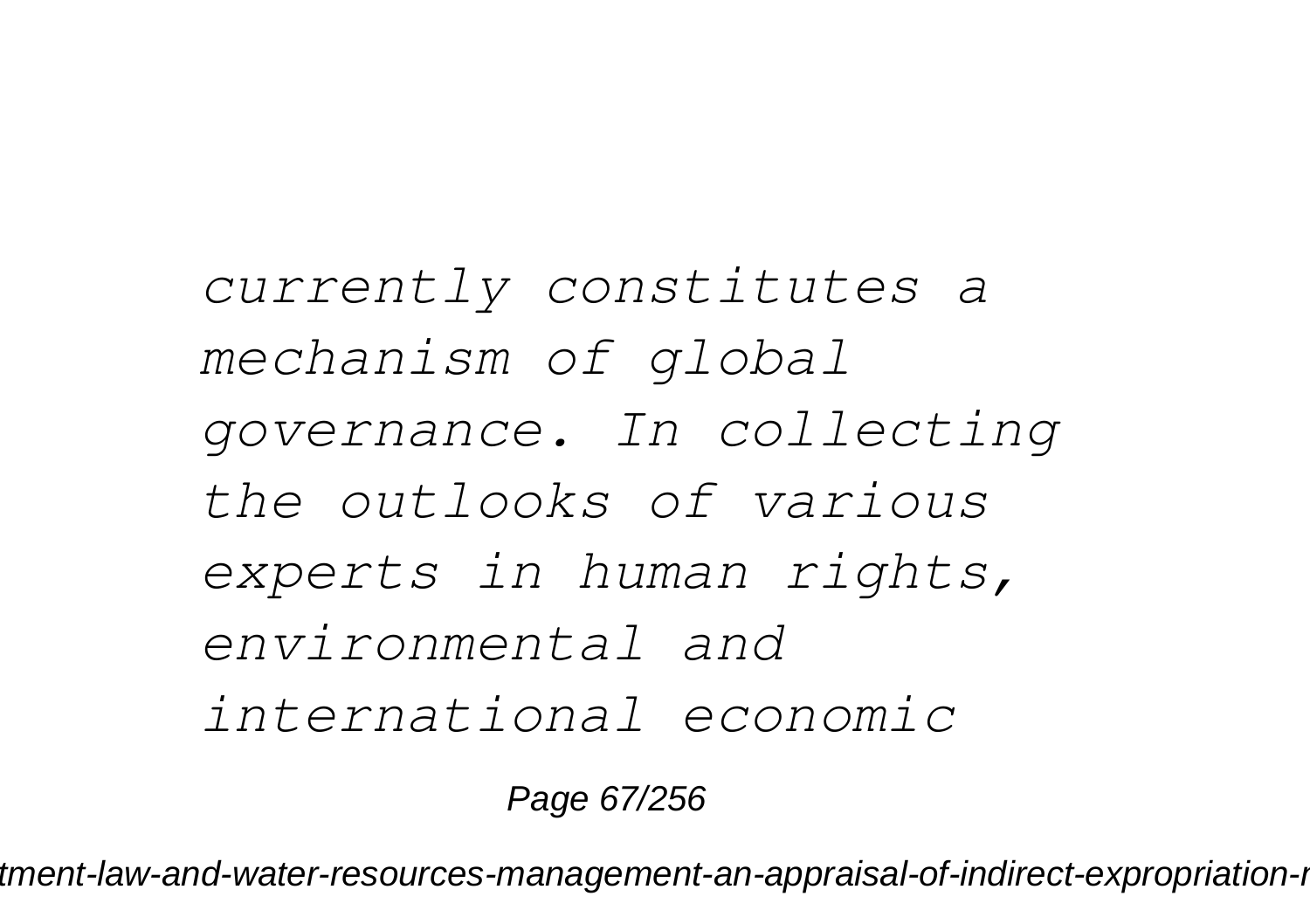*law, this book breaks new ground in exploring how attention to its legal aspects may help in navigating the relationship between foreign investment and*

Page 68/256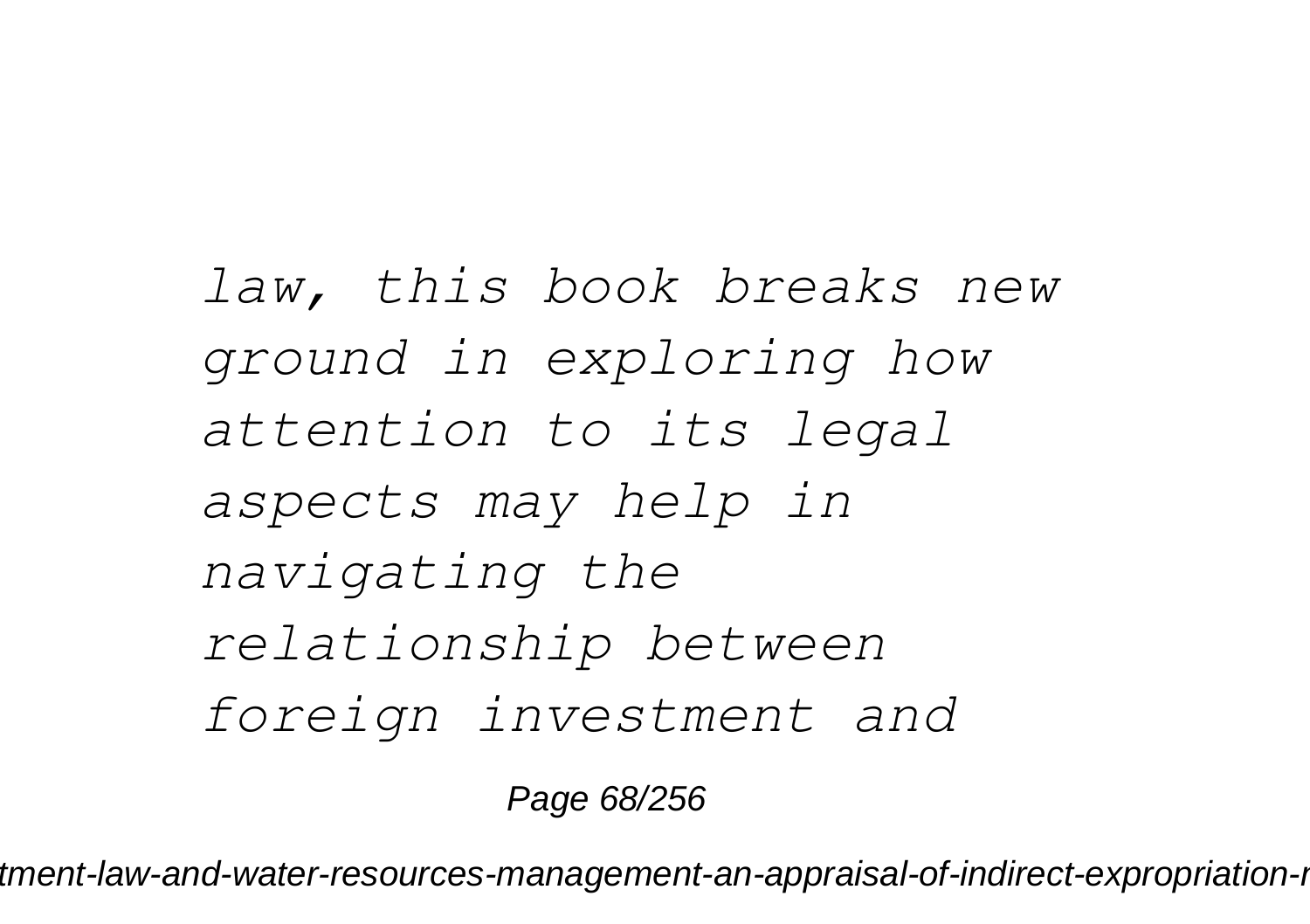*common concerns. In doing so, the book provides valuable insights into the substantive issues and institutional aspects of international investment law.*

Page 69/256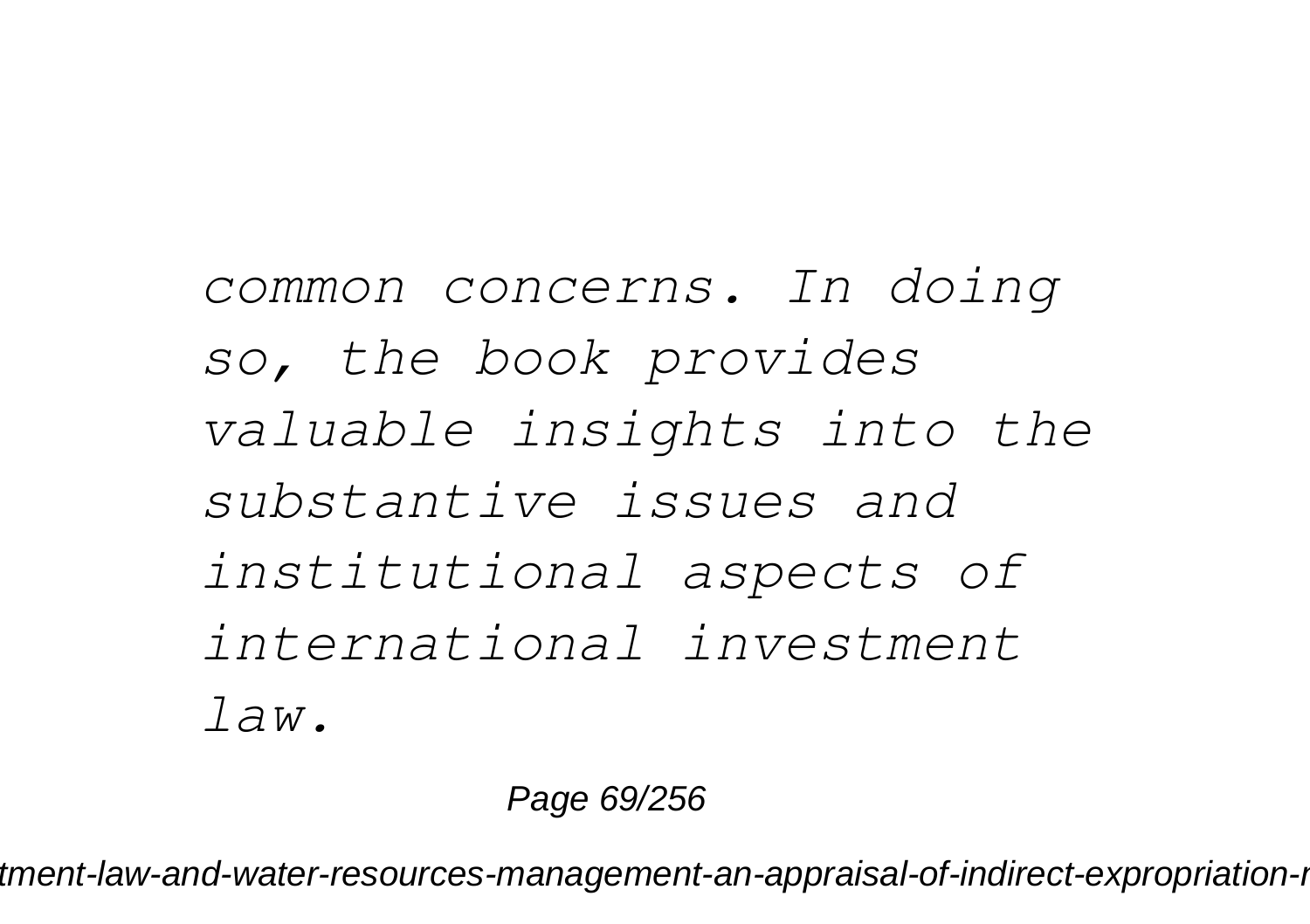*Sustainable development, as defined by the World Commission on Environment and Development, is "development that meets the needs of the present without compromising the*

Page 70/256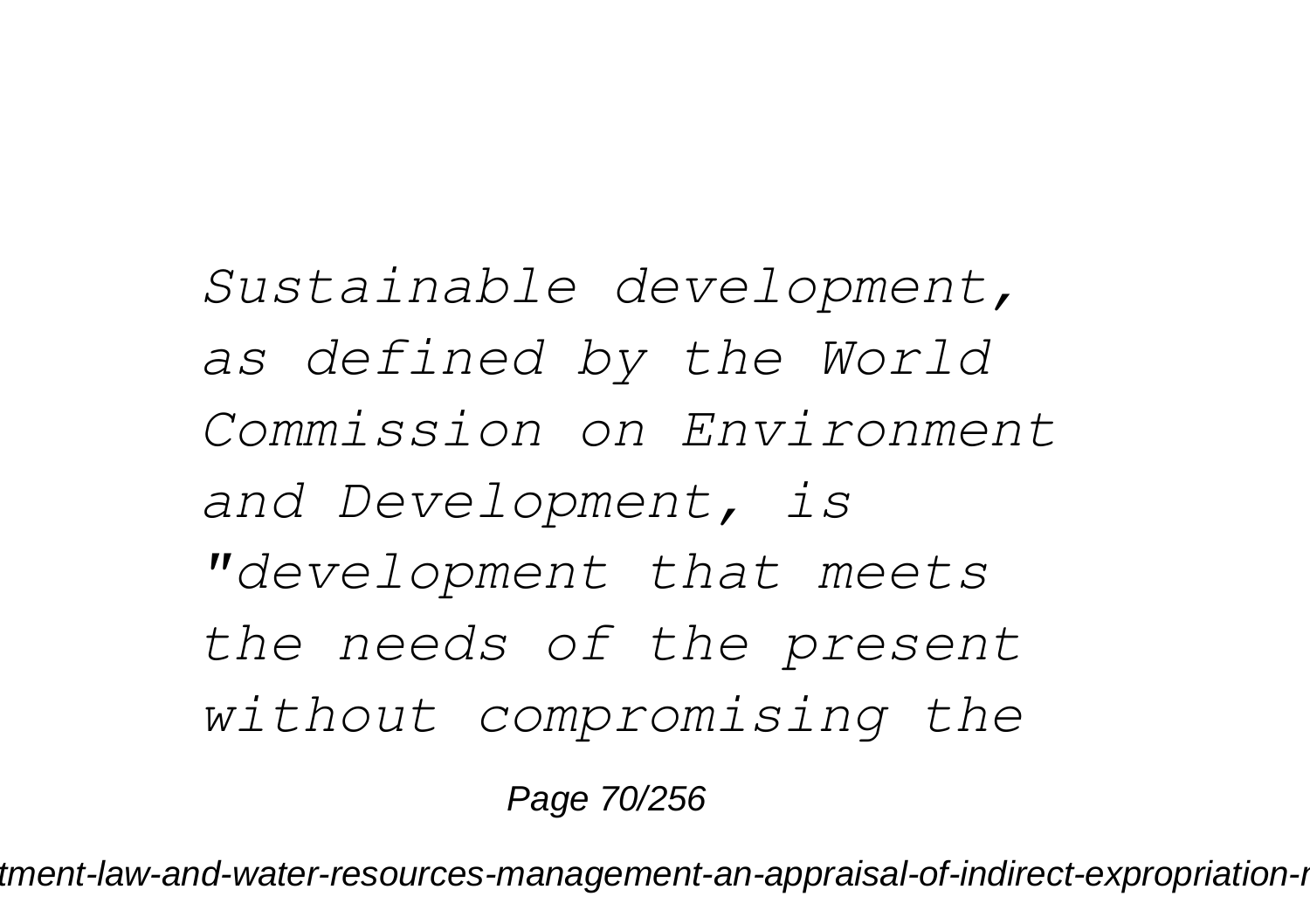*ability of future generations to meet their own needs." More specifically, sustainable development is a process of change that seeks to improve the collective*

Page 71/256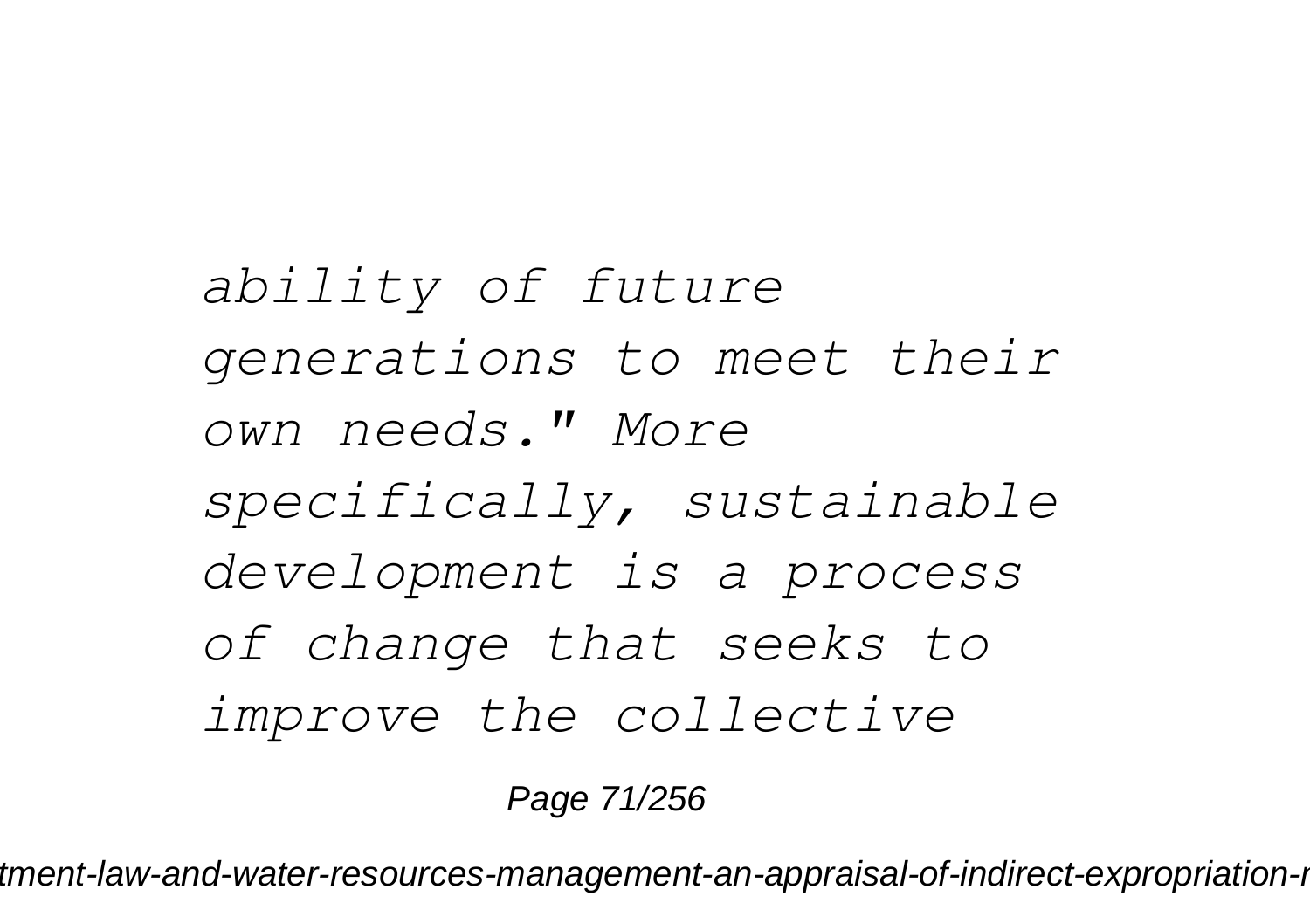*quality of life by focusing on economically, socially, and environmentally sound projects that are viable in the long-term. Sustainable development*

Page 72/256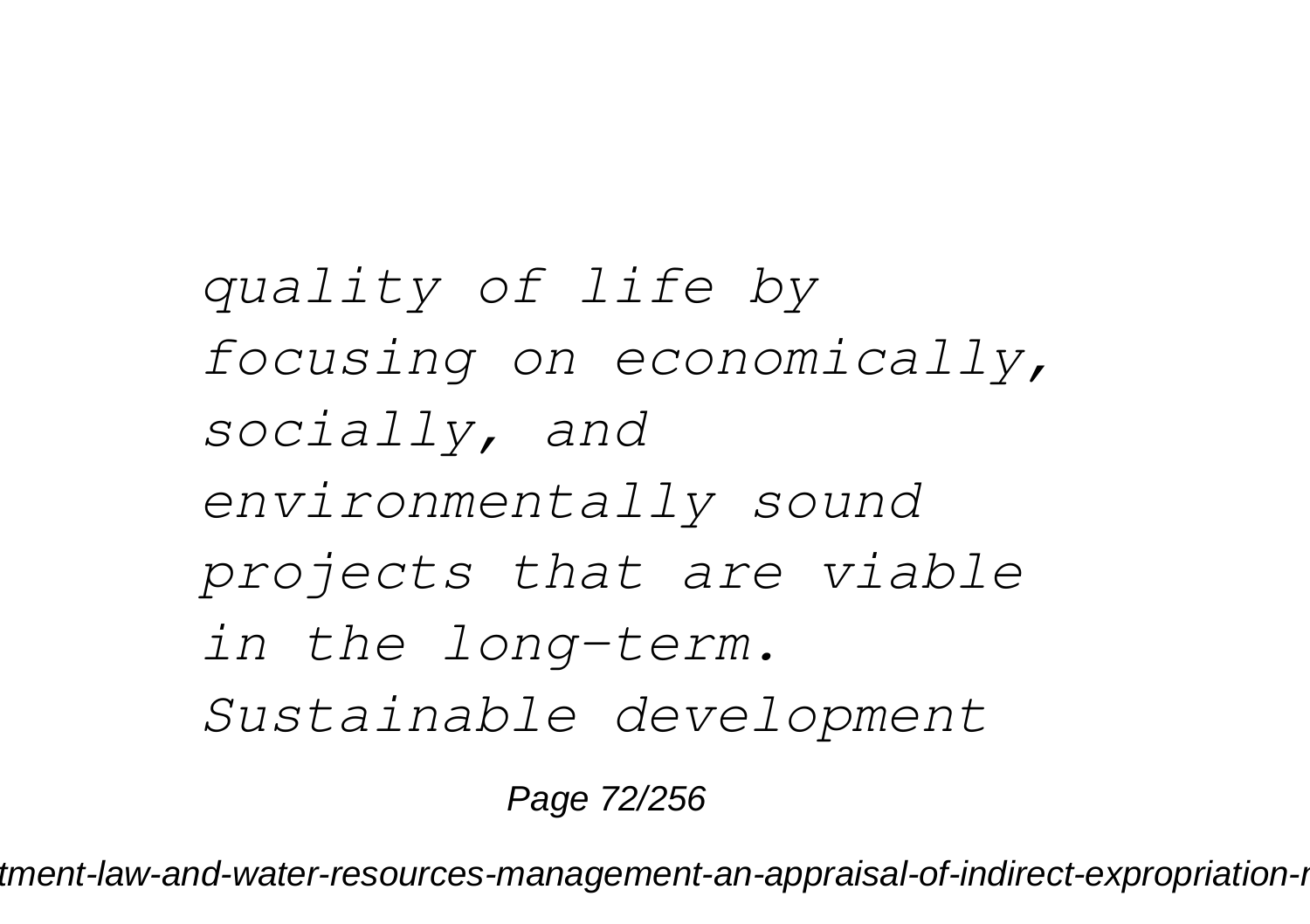*requires structural economic change and the foundation of that change is investment. In developing nations with low levels of domestic savings, investment*

Page 73/256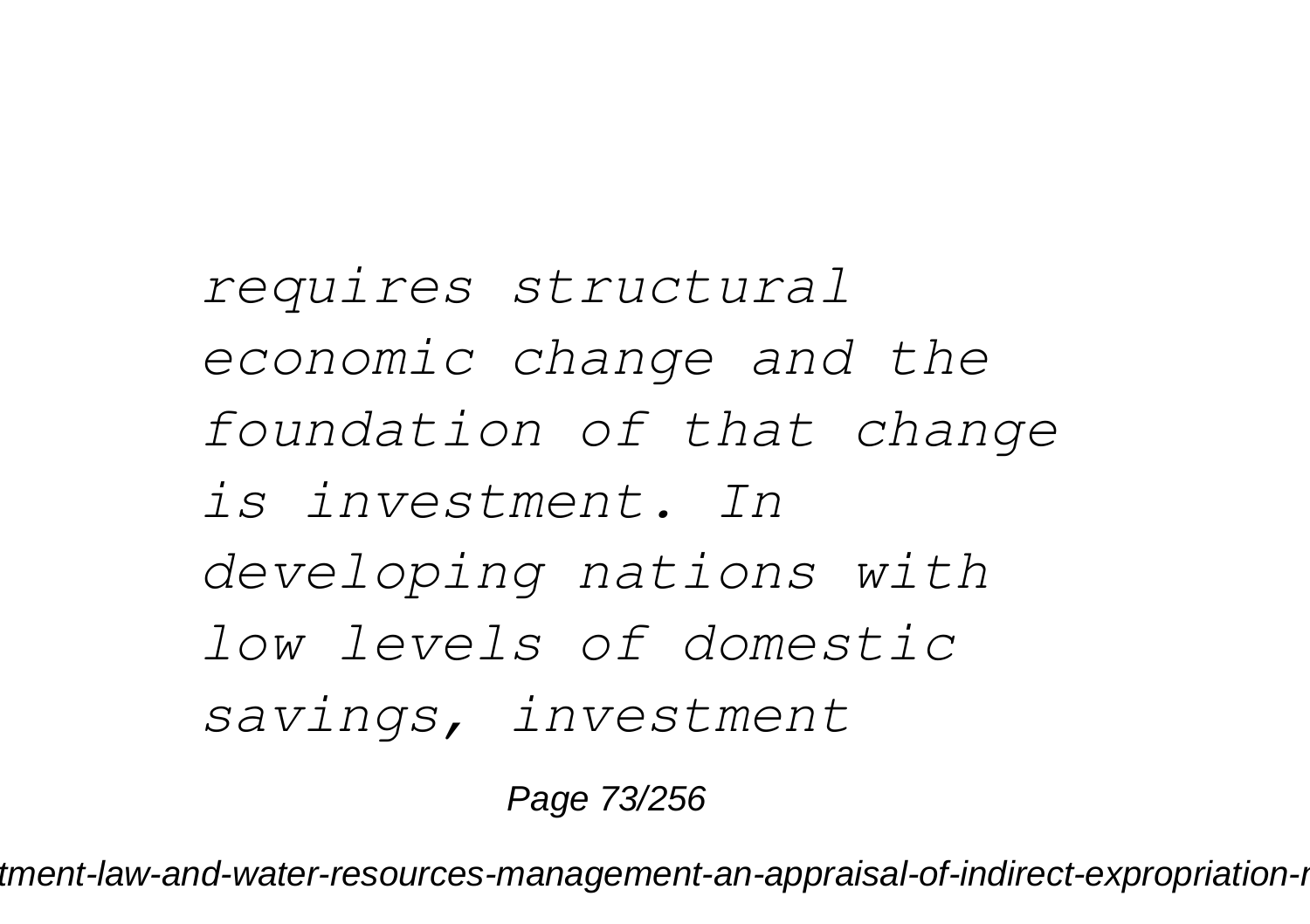*predictably comes from abroad in the form of foreign direct investment. A large and ever expanding number of international investment agreements are in place to govern these*

Page 74/256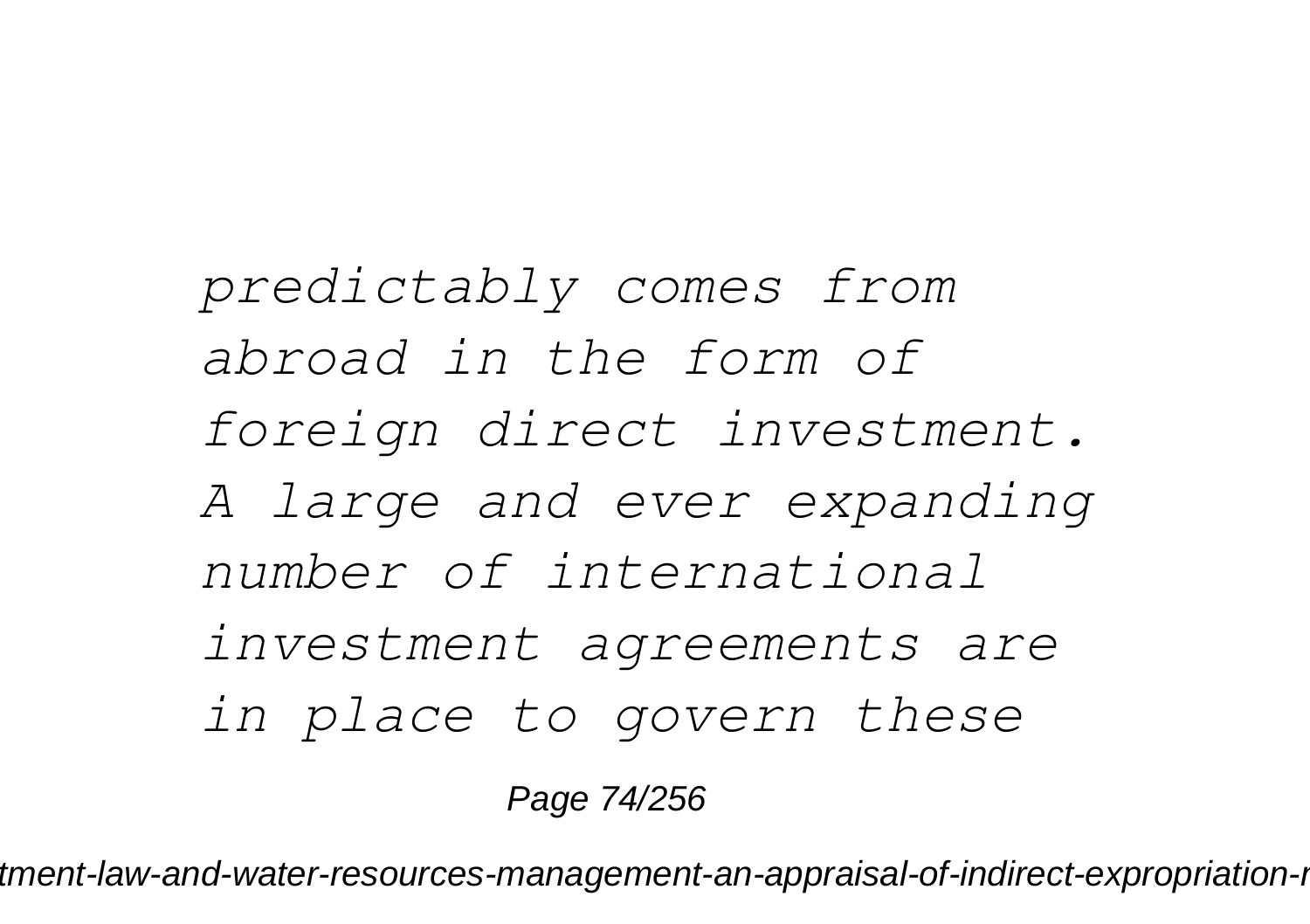*transactions. While these accords seek to foster development while mitigating the risk involved in these types investments, many questions remain*

Page 75/256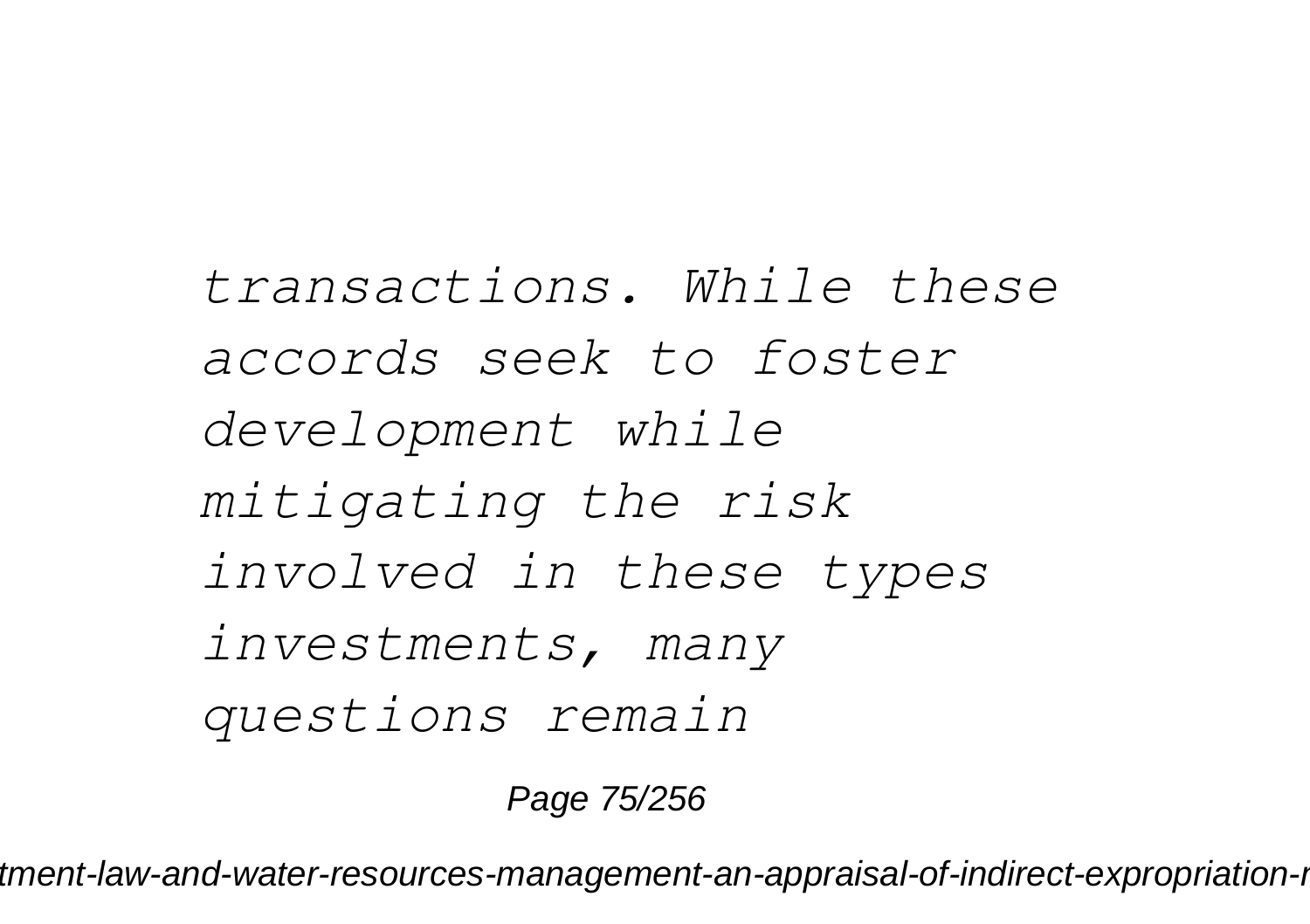*unresolved. This highly insightful book reflects the contributions of a variety of world renowned experts each of which is designed to provide the reader with valuable*

Page 76/256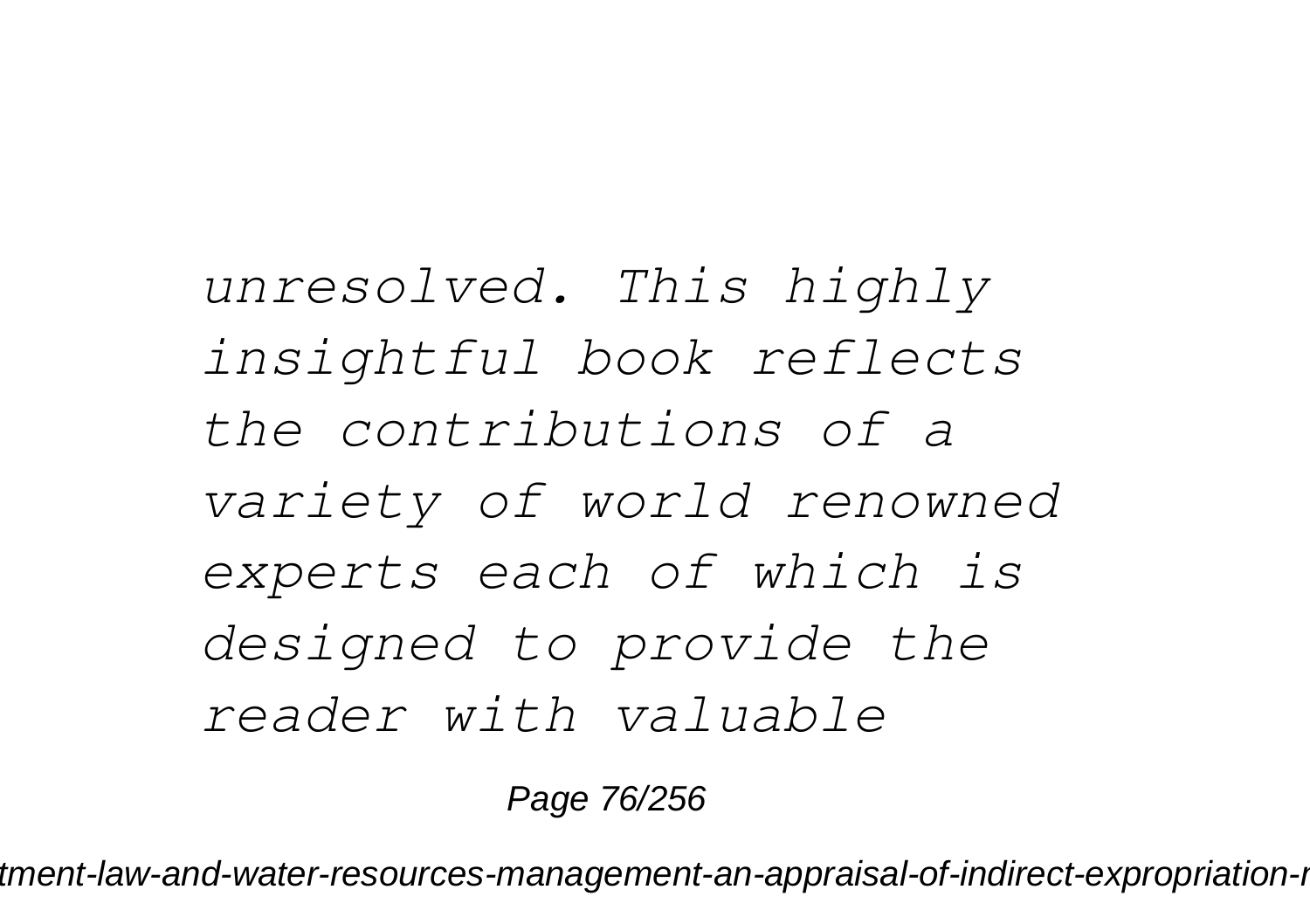*perspective on recent developments in investment law negotiations and jurisprudence from a sustainable development law perspective. It offers answers to pertinent*

Page 77/256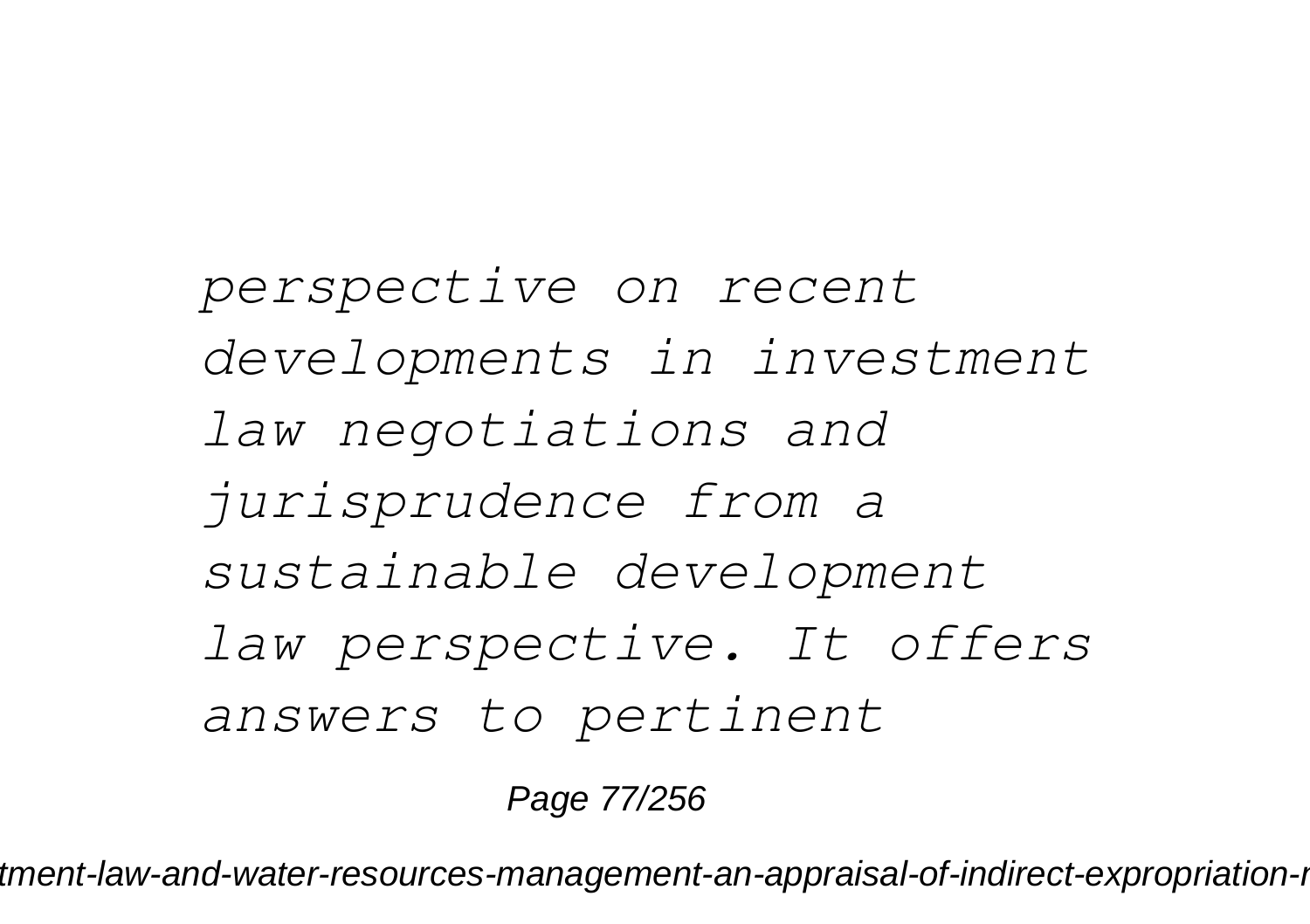*questions concerning advancements in investment law, including the negotiation of numerous regional and bilateral agreements as well as the increasing number of*

Page 78/256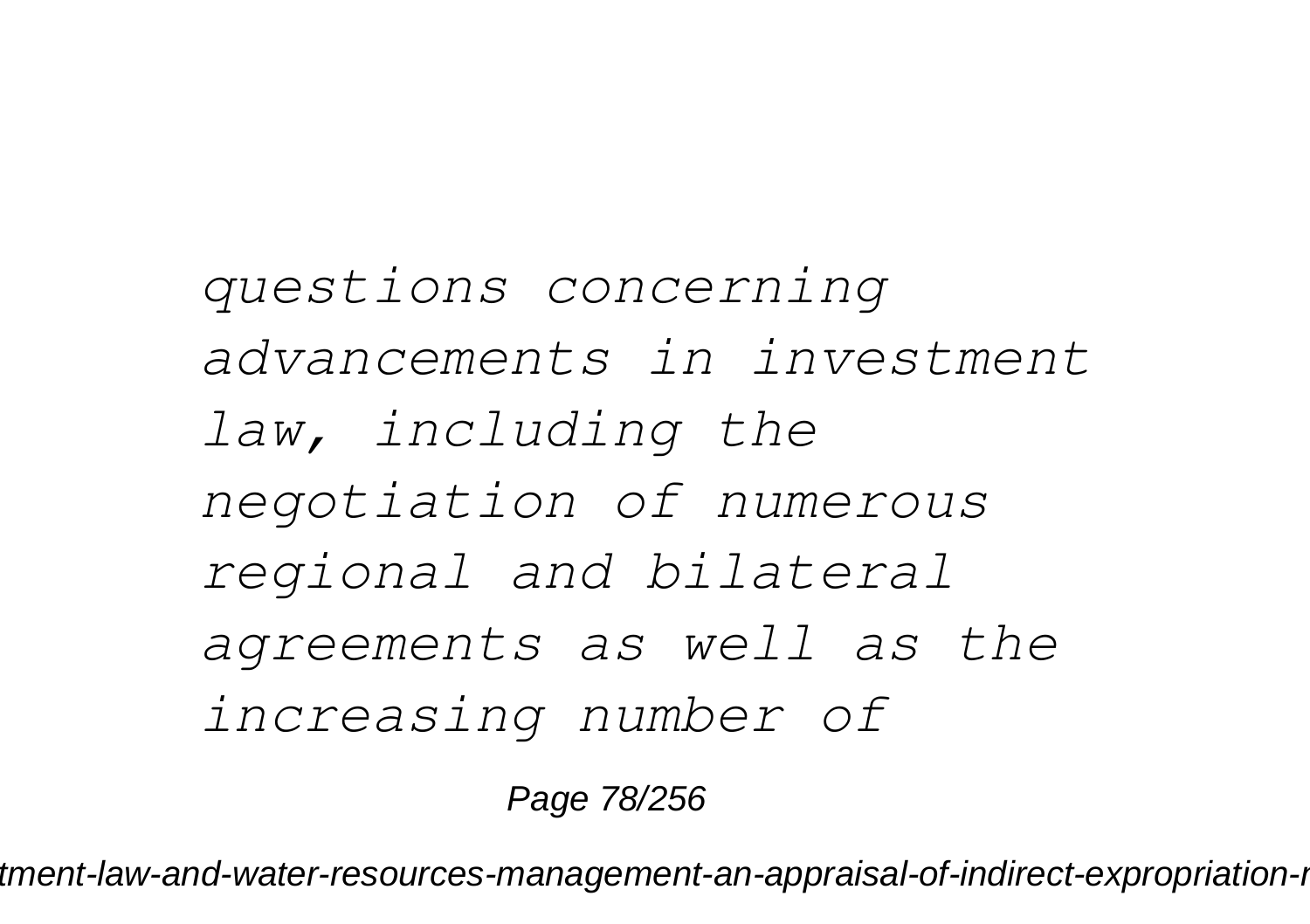*disputes resolved in the World Bank's International Centre for the Settlement of Investment Disputes (ICSID), from different developed and developing country perspectives. It*

Page 79/256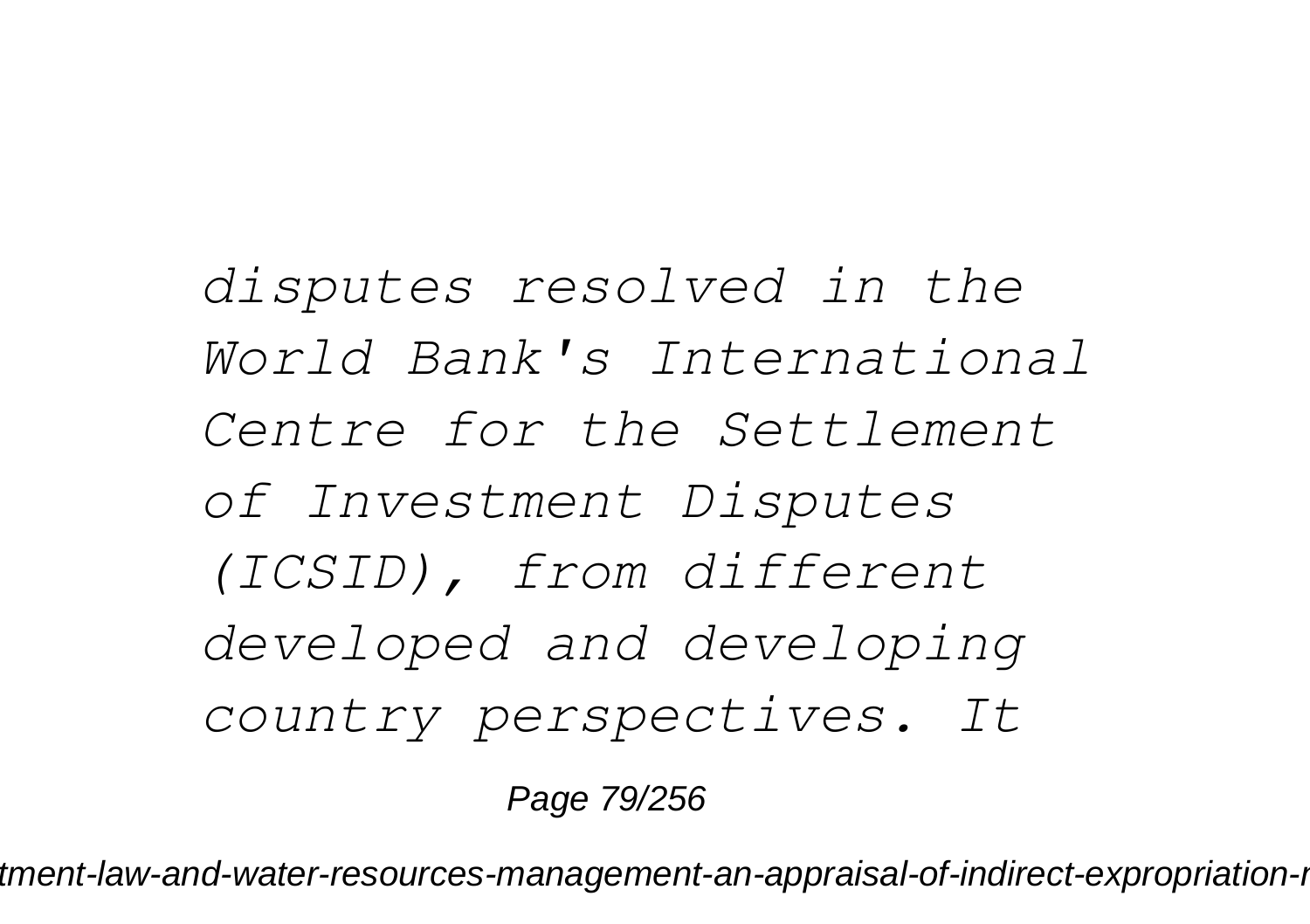*lays out future directions for new treaty negotiations and dispute settlement proceedings, as well as ongoing investment promotion efforts, against a background of rapidly*

Page 80/256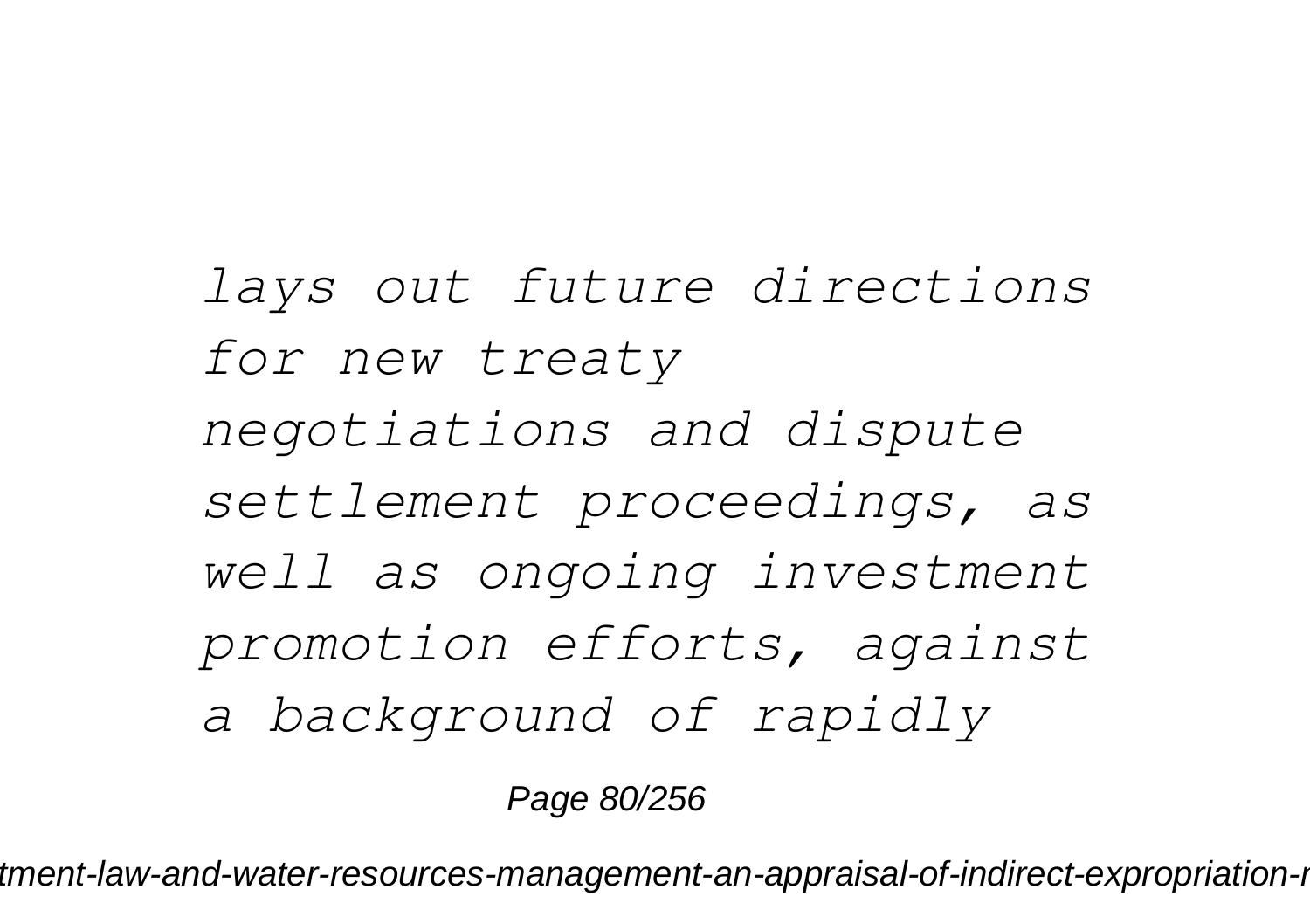*evolving international relationships between economic, environment and development law. It focuses on key issues in investment laws which have emerged as priorities in*

Page 81/256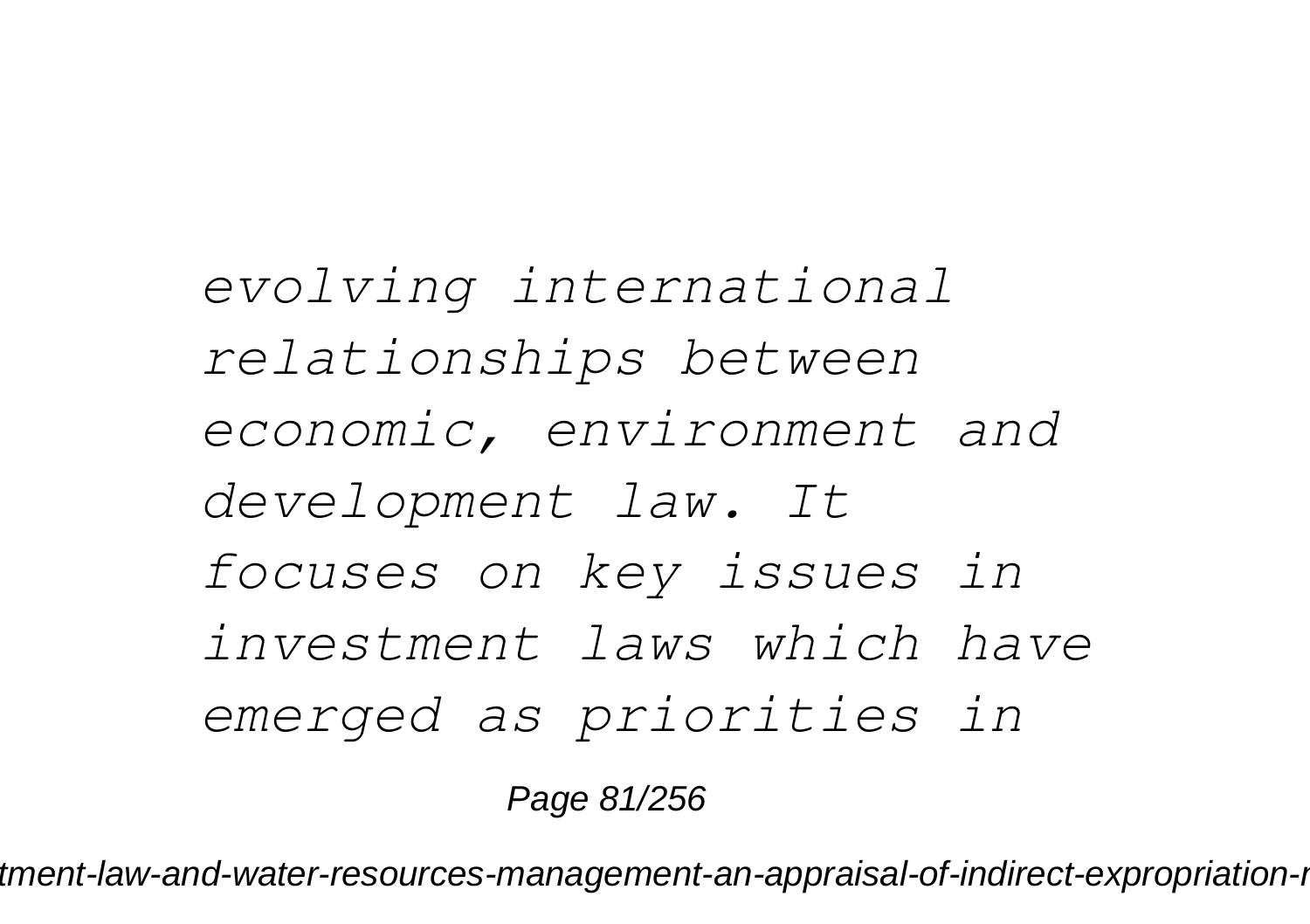*the negotiation of bilateral and regional investment agreements, and have been clarified through recent decisions of the ICSID and other arbitral panel awards.*

Page 82/256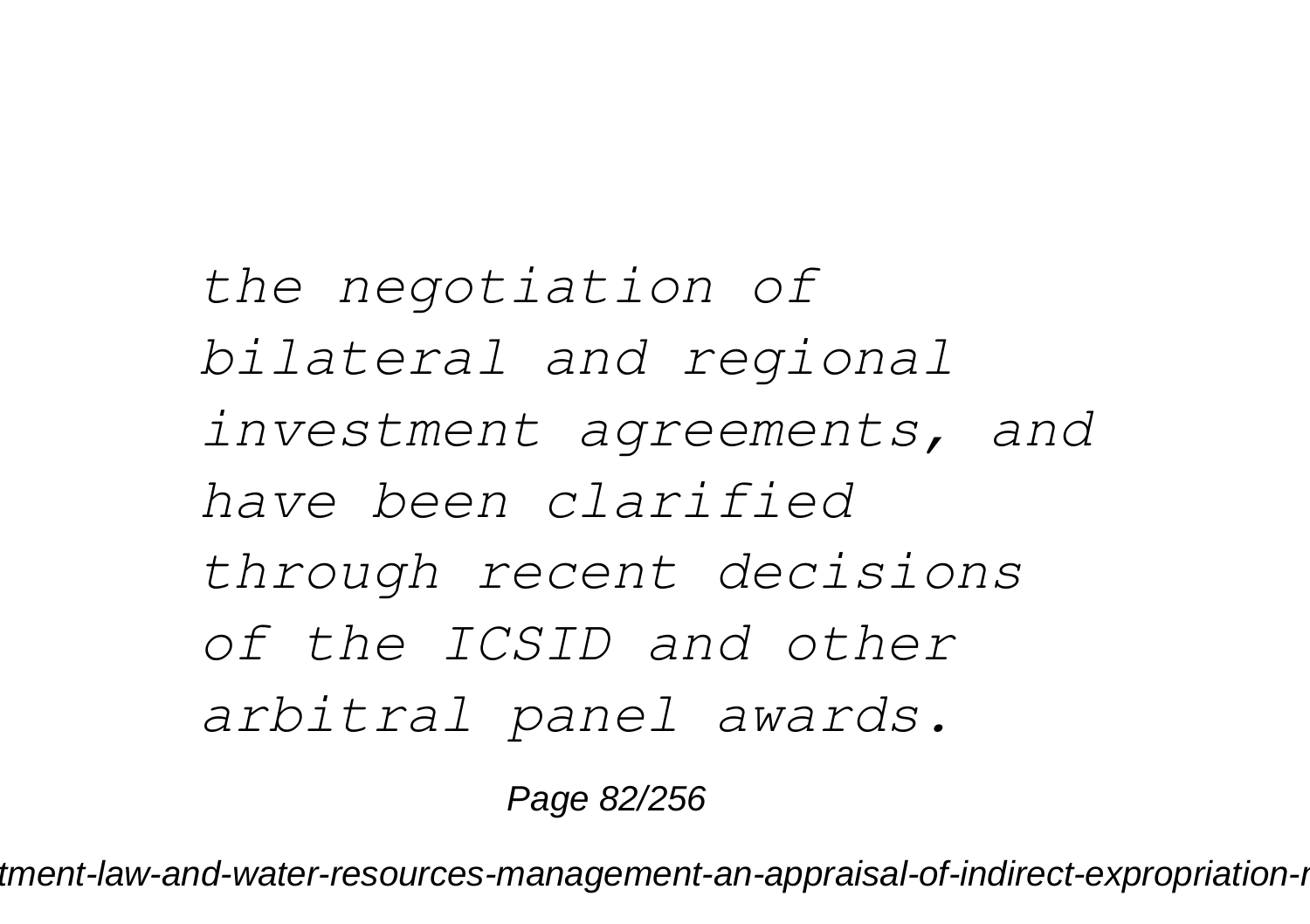*Revisiting Privatization, Foreign Investment, International Arbitration, and Water Challenges and Directions Charting the Water Regulatory Future*

Page 83/256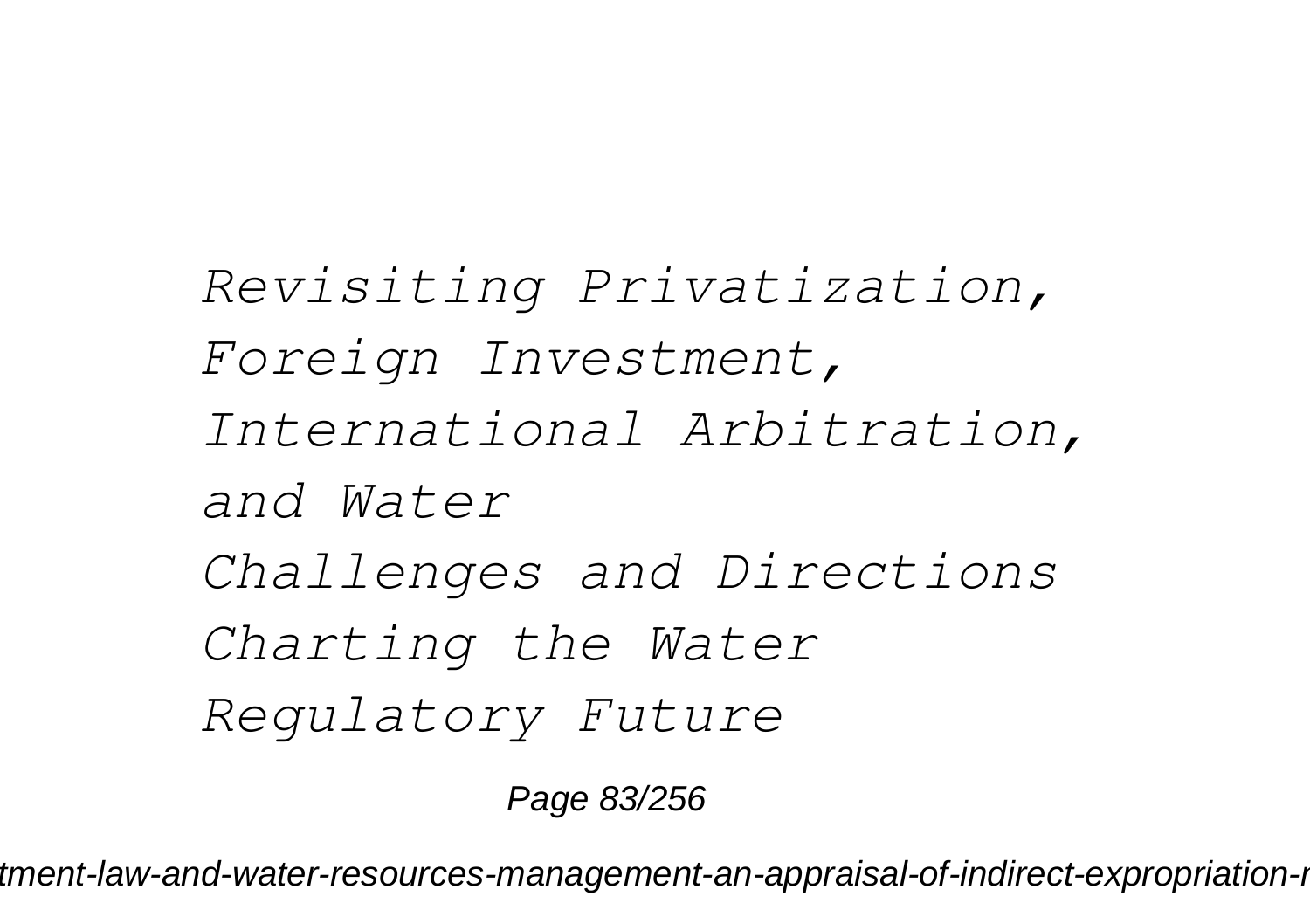*Charting an Elusive Intersection How Foreign Investors Play By Their Own Rules Re-Politicising International Investment Law in Latin America*

Page 84/256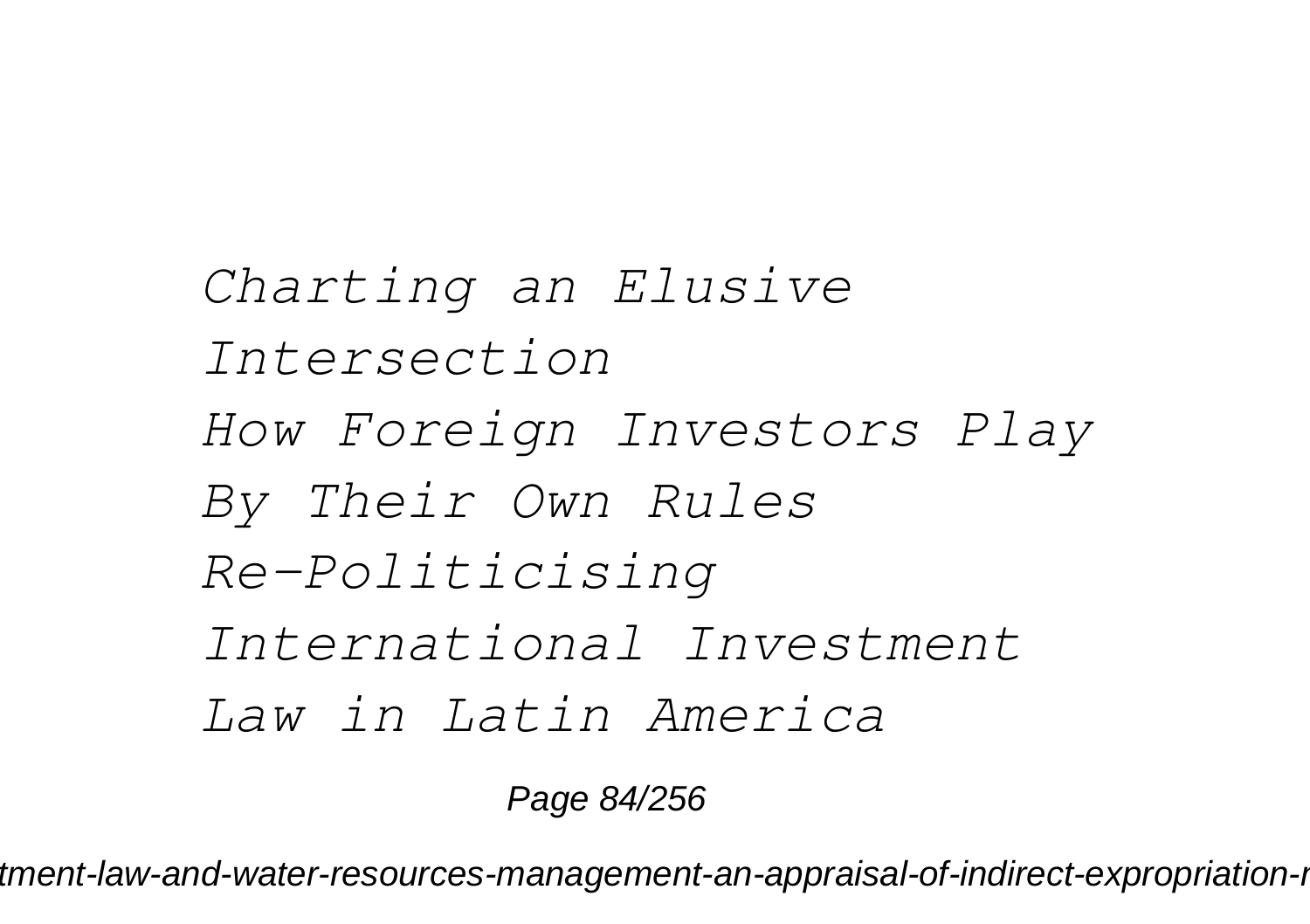*through the Duty to Regulate Paradigm* This book addresses the diverse ways in which international law governs the uses, management, and Page 85/256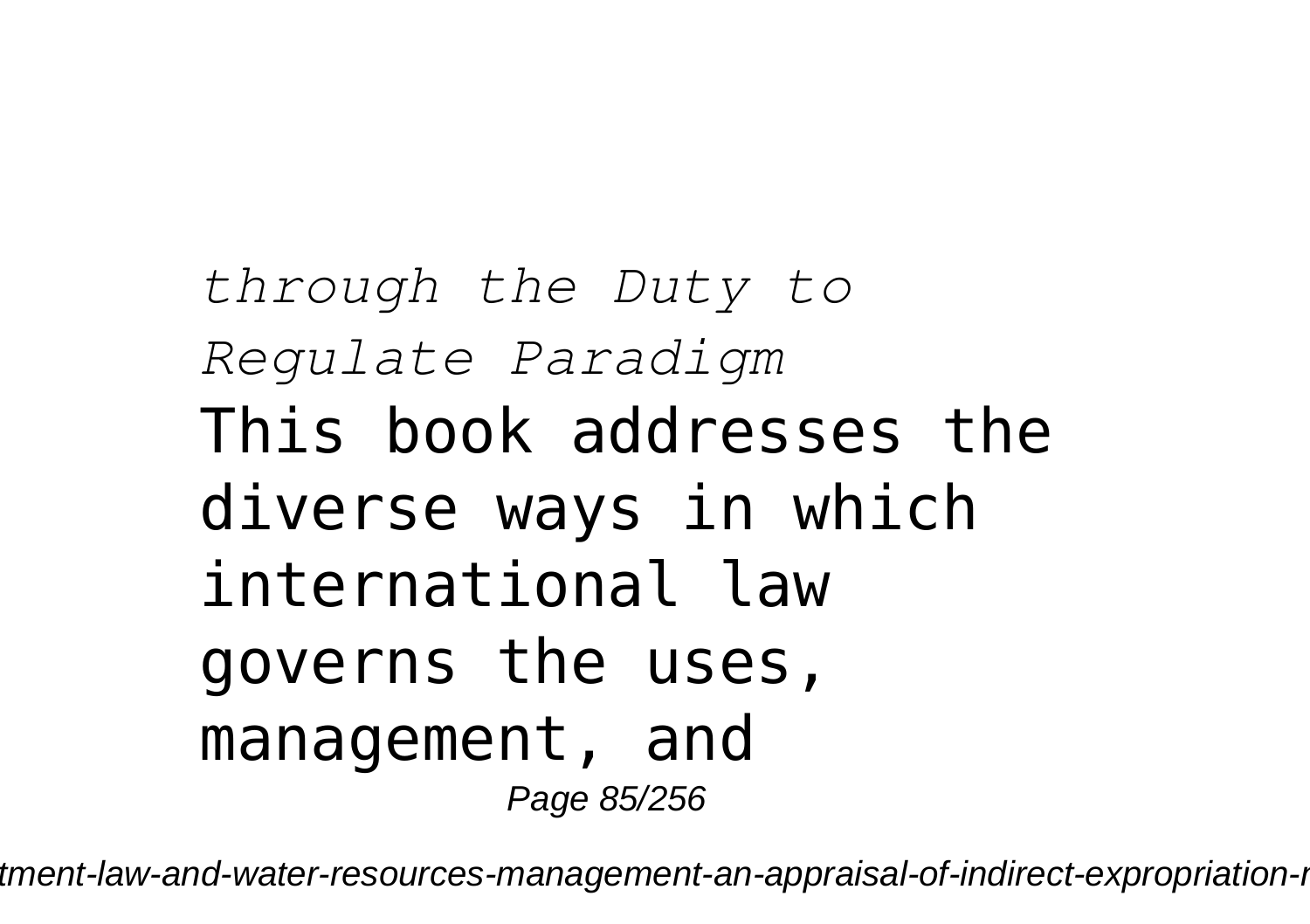protection of fresh water. The international law of fresh water is most comprehensively understood in the light of the different bodies of norms applicable to<br>Page 86/256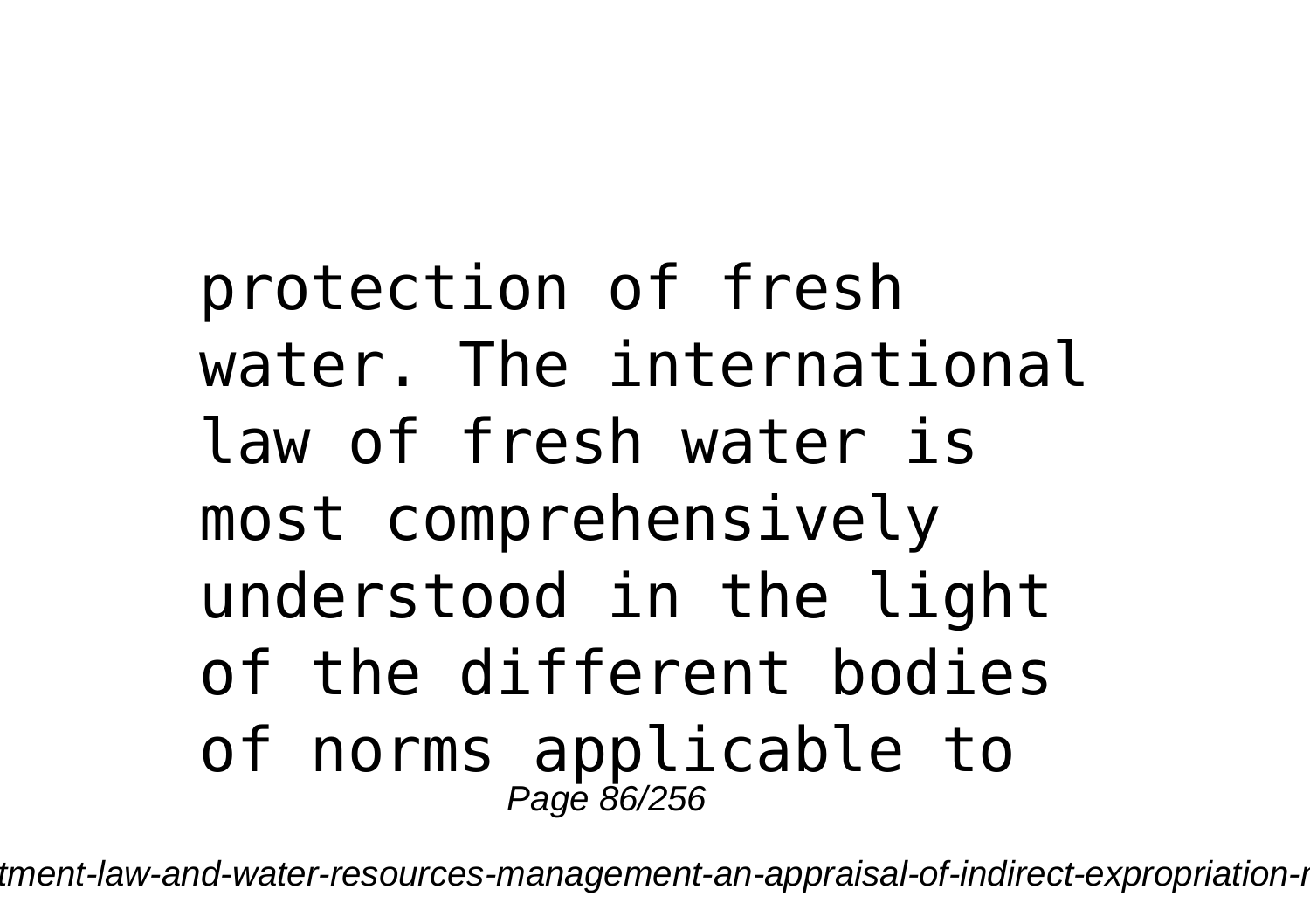these varied uses and functions. The regulation of fresh water has primarily developed through the conclusion of treaties concerning international Page 87/256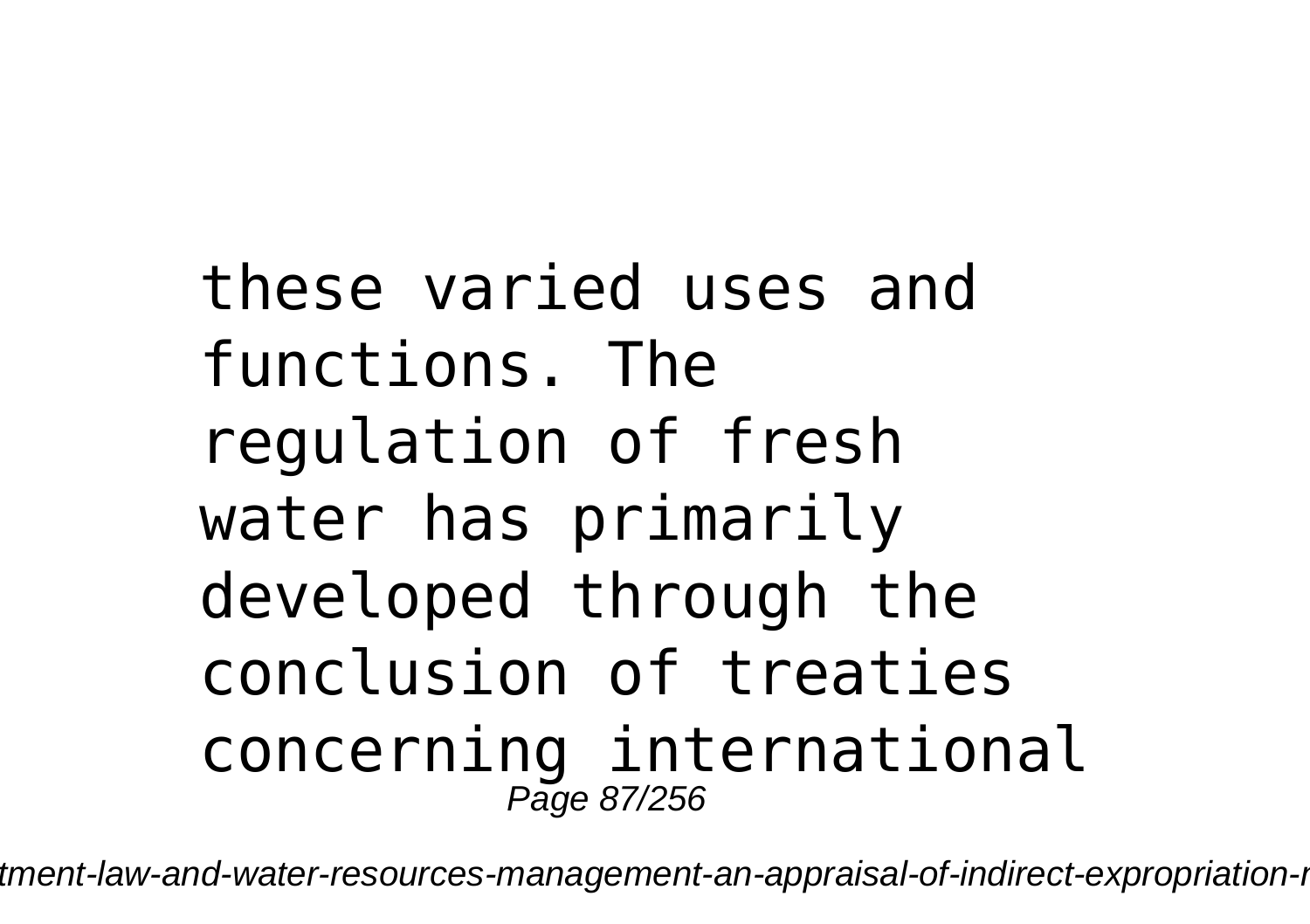watercourses. Yet a number of other legal regimes also apply to the governance of fresh water. In particular, there has been an increasing recognition Page 88/256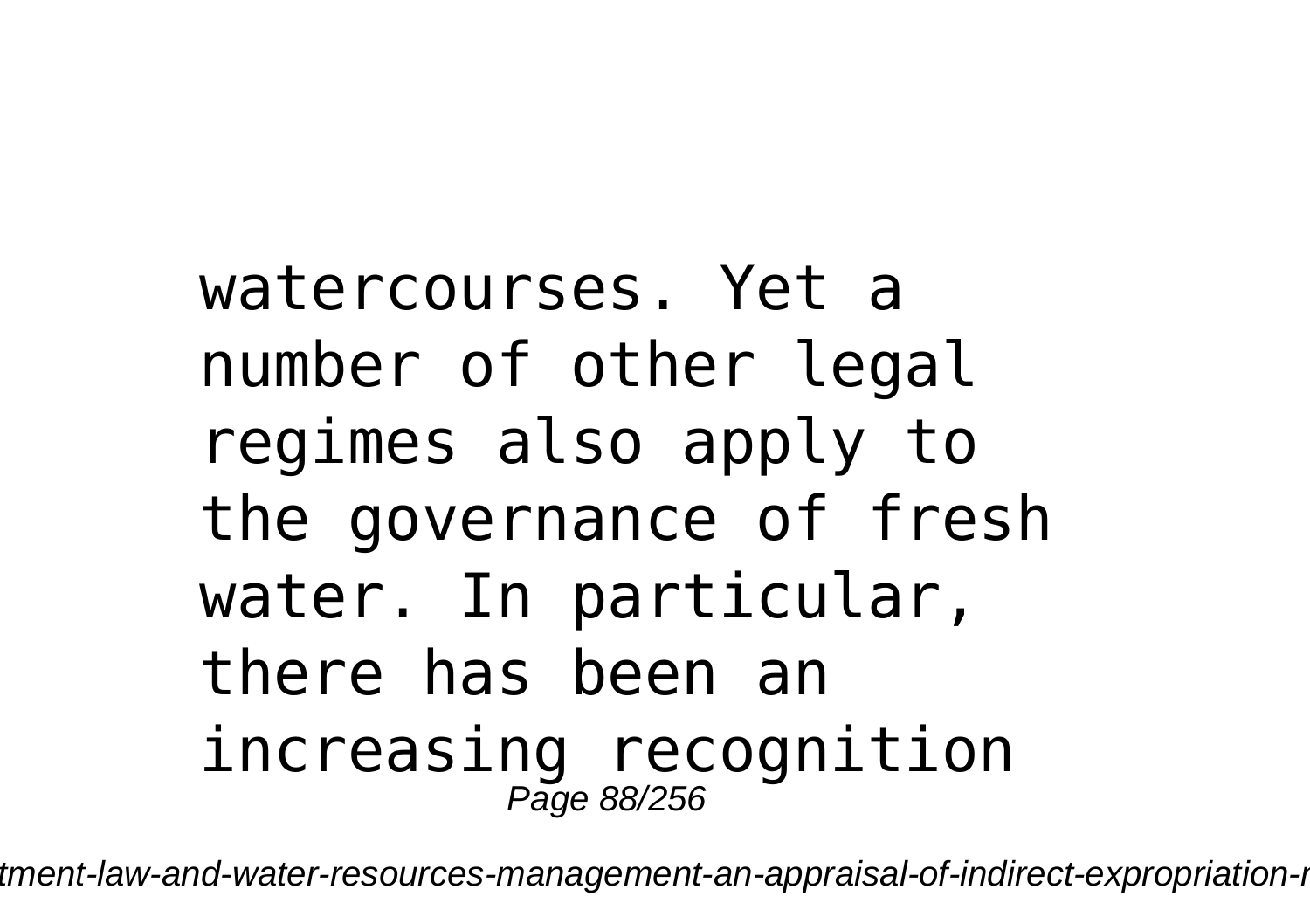of the importance of fresh water to environmental protection. The development of international human rights law and Page 89/256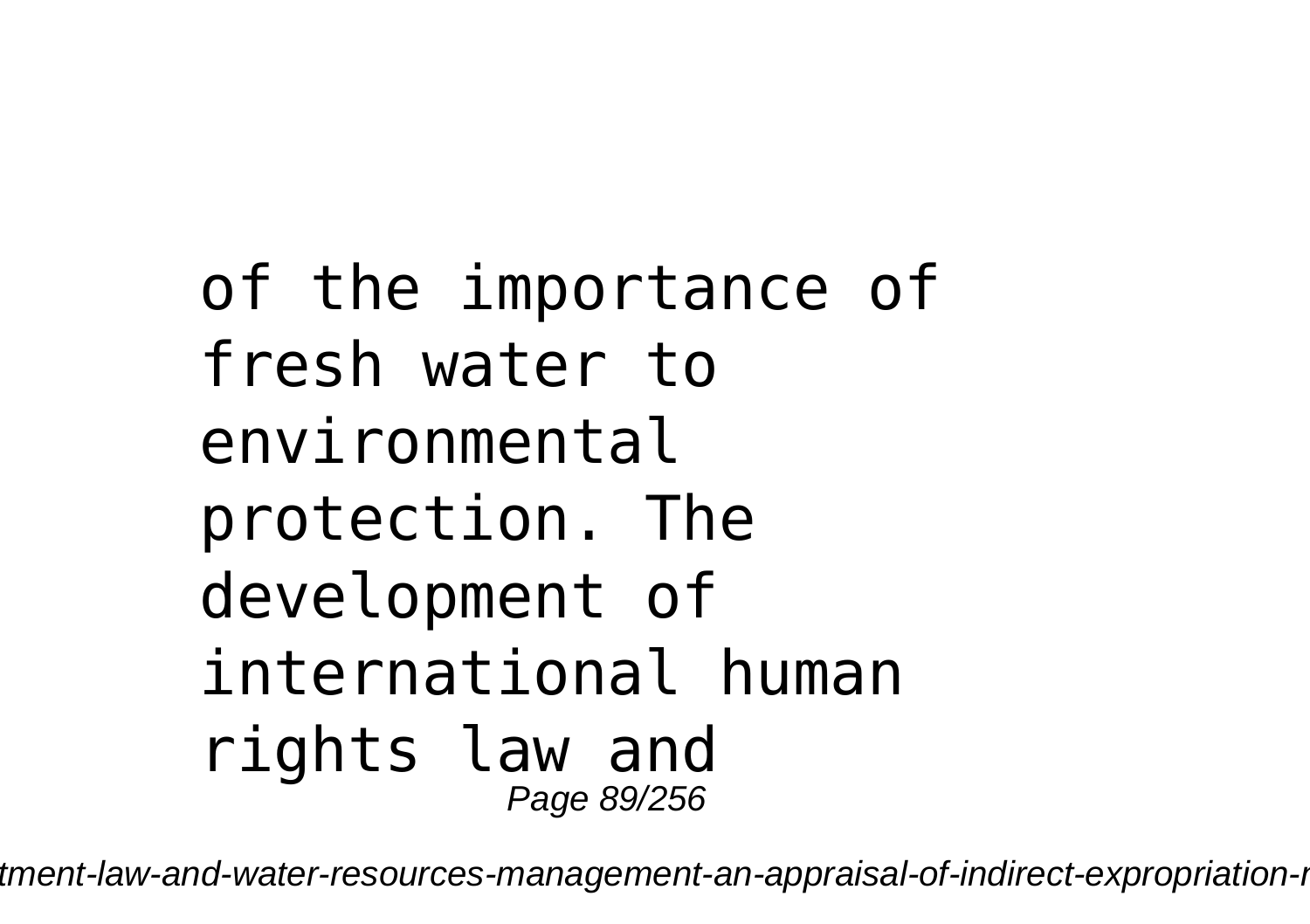# international humanitarian law has also proven crucial for ensuring the sound and equitable management of this resource. In addition, the economic Page 90/256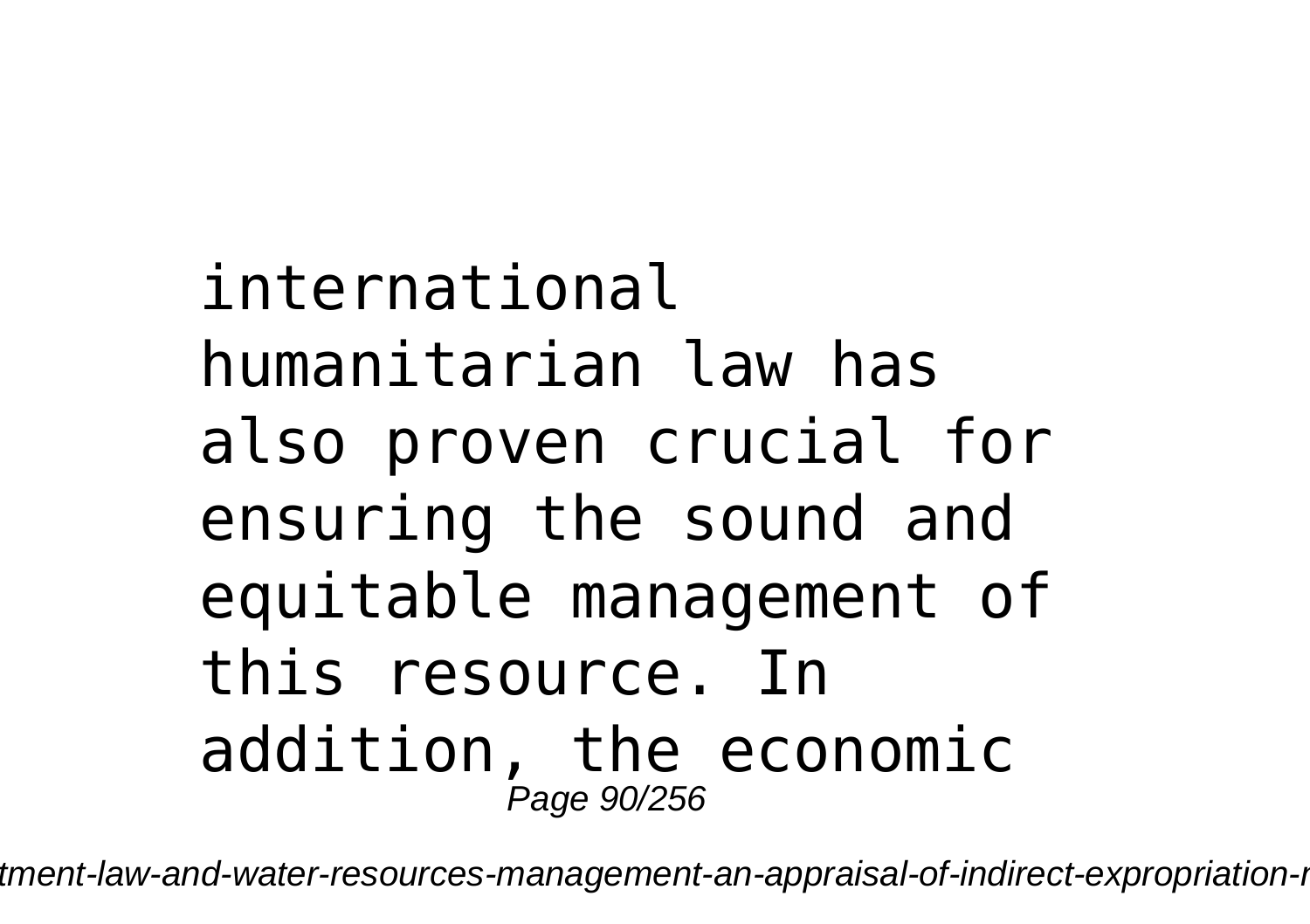# uses of fresh water feature prominently in the law applicable to watercourses, while water itself has become an important element of the trade and investment Page 91/256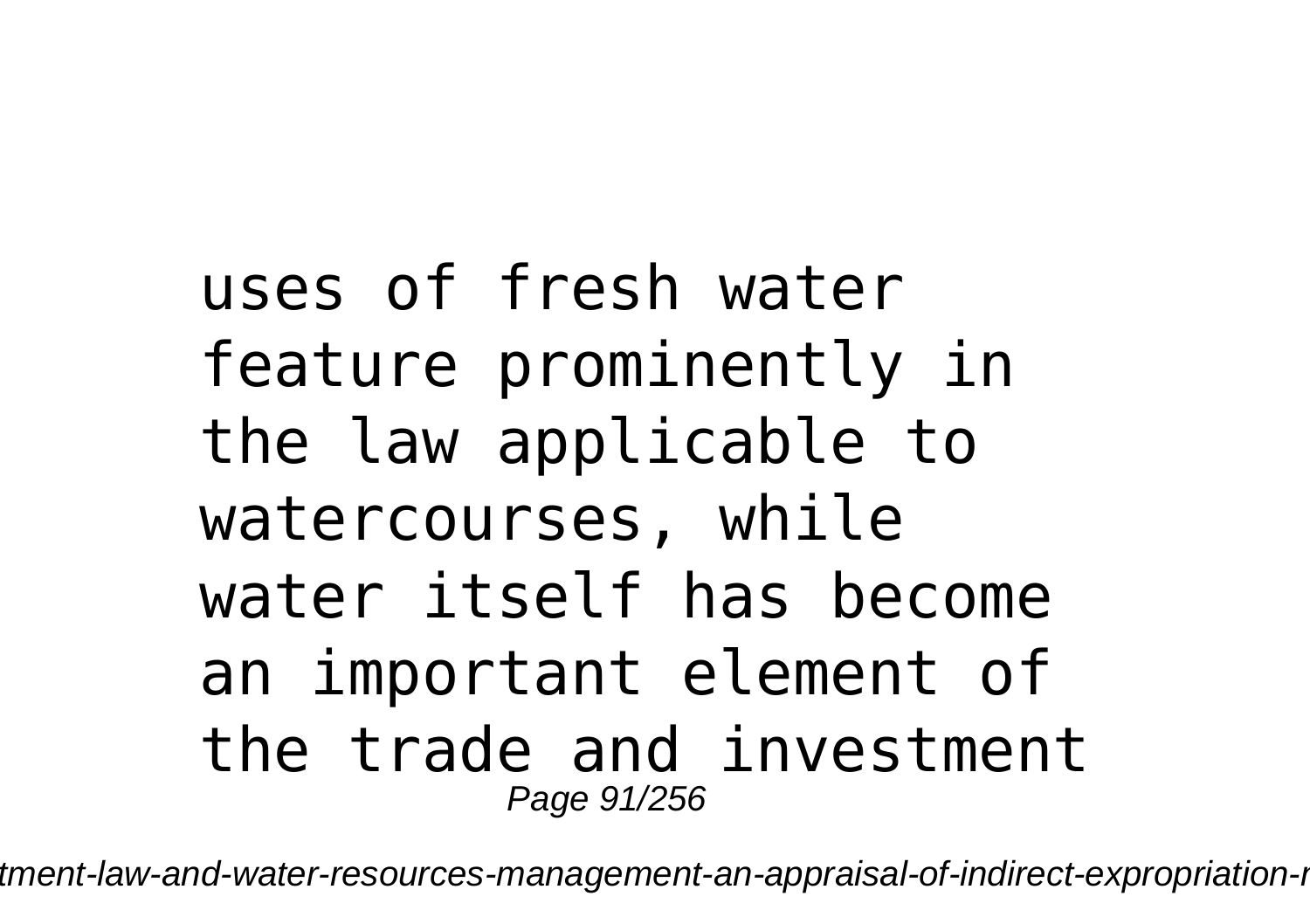regimes. These bodies of rules and principles not only surface in an array of dispute settlement mechanisms, but also stimulate wider trends of institutionalization. Page 92/256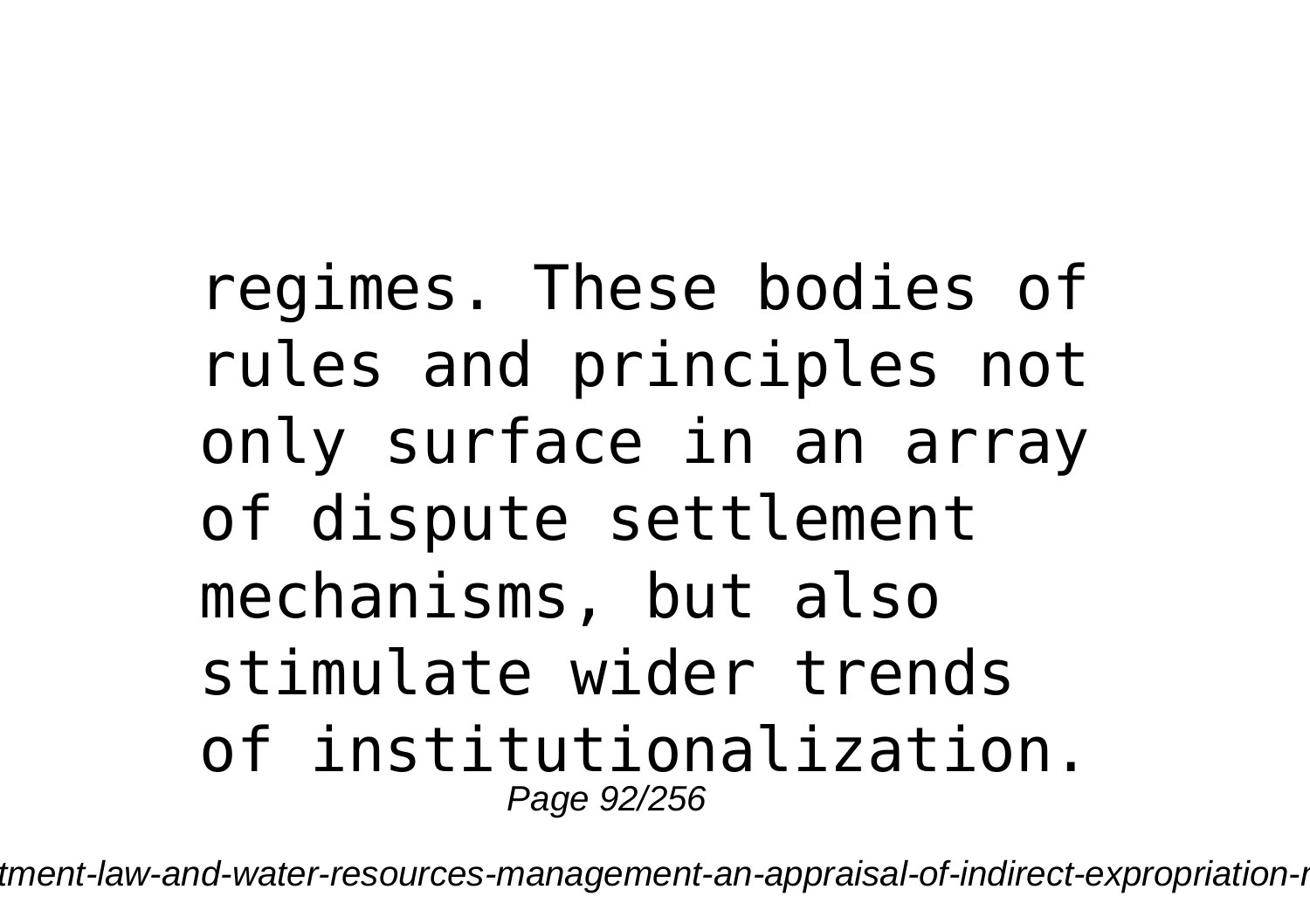## The book investigates the origin and scope of these bodies of norms as they apply to fresh water, and demonstrates how they connect and adapt to one another, Page 93/256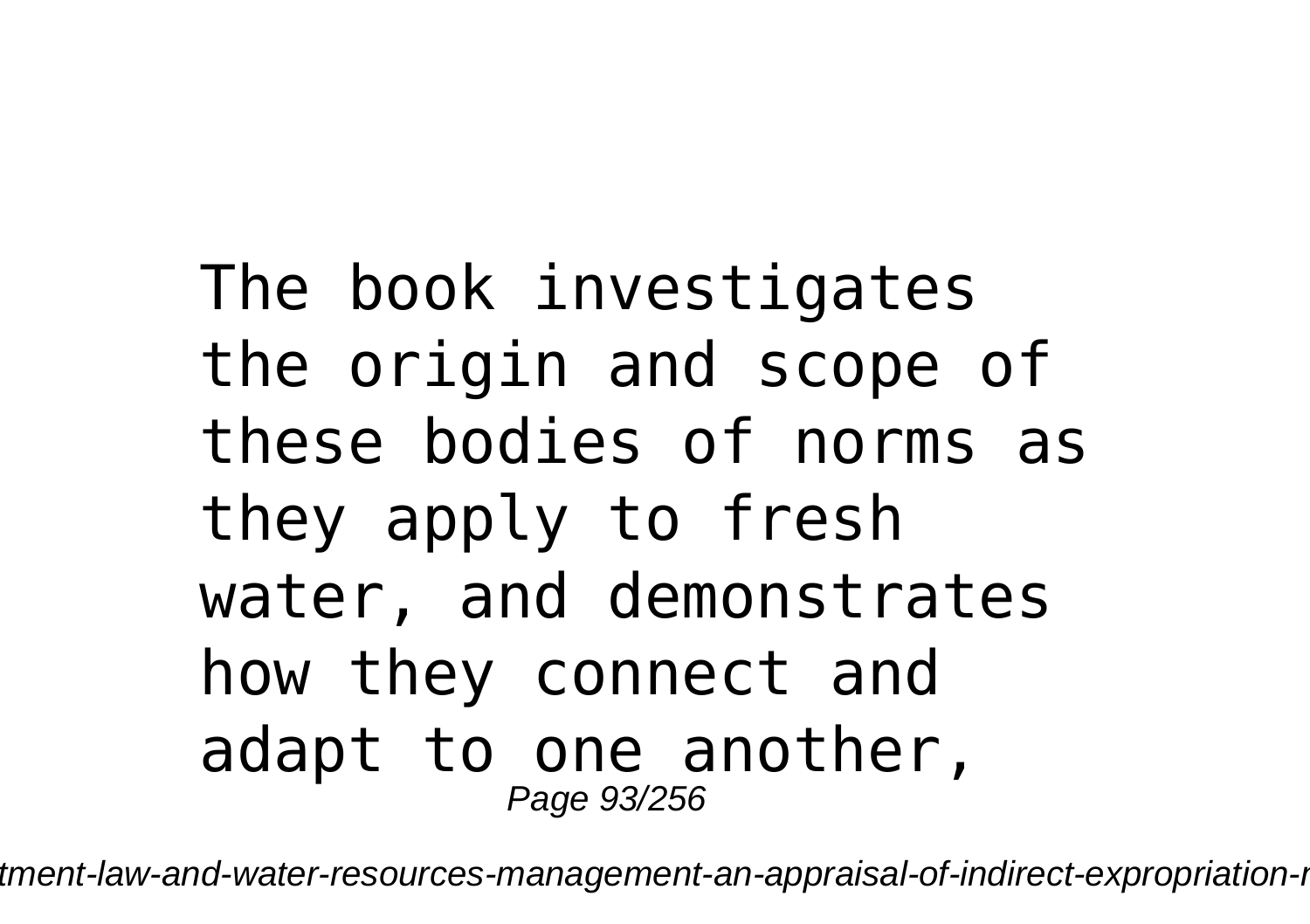### forming an integrated body of international principles. This approach is accompanied by a detailed analysis of the practice of states and of Page 94/256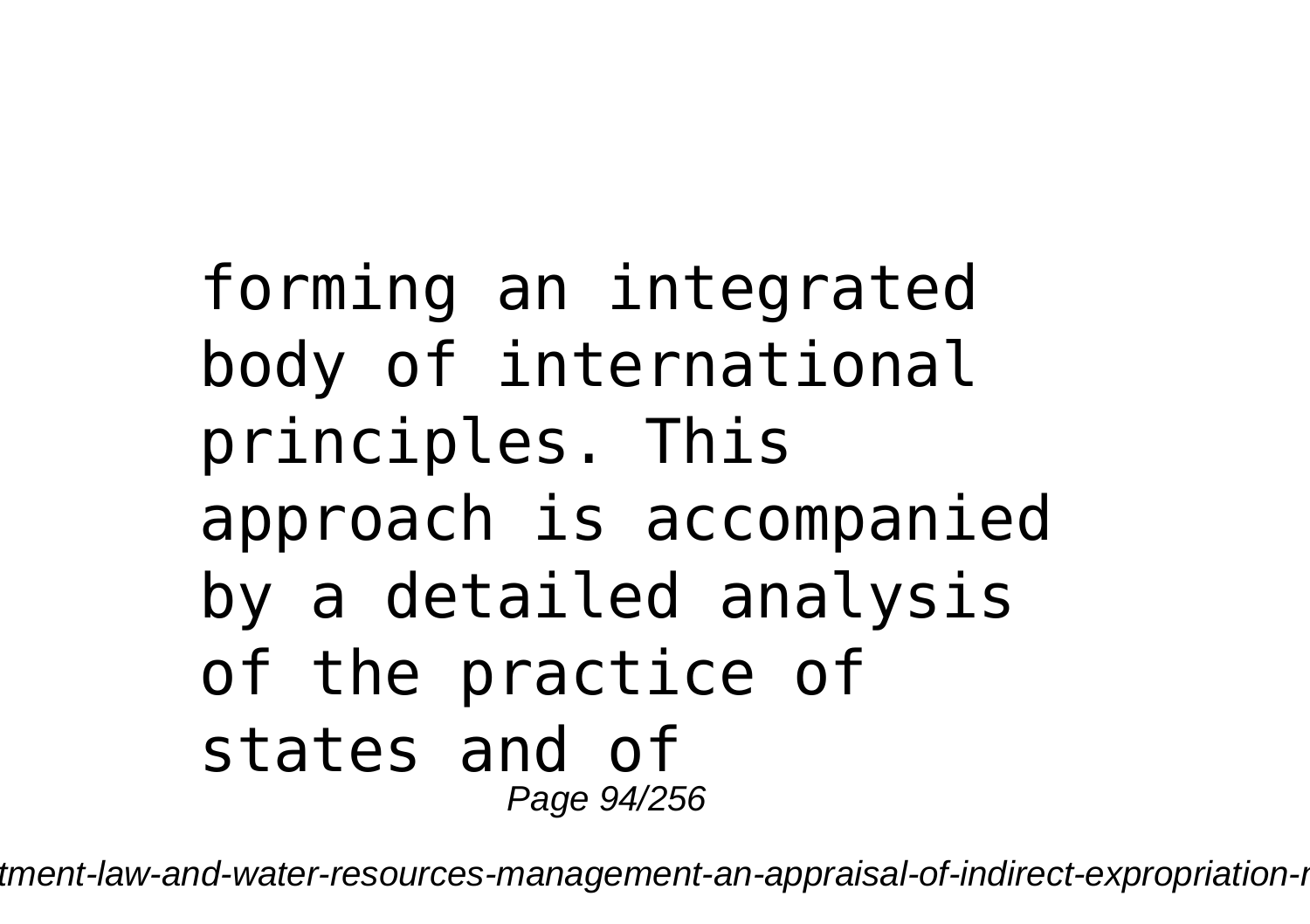# international organizations, taking into account the activities of the many non-state actors involved in the treatment of fresh Page 95/256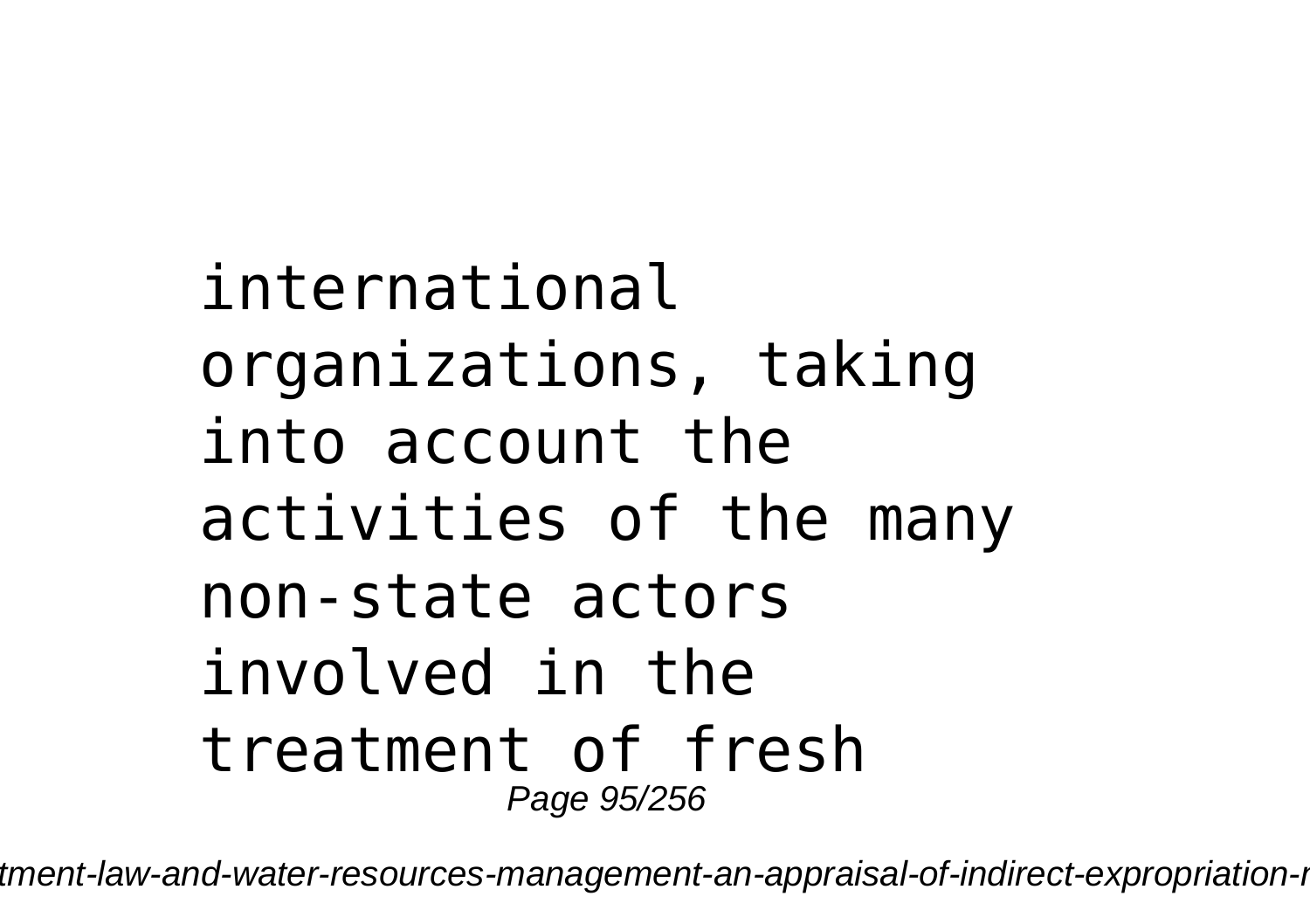# water. Water plays a key role in addressing the most pressing global challenges of our time, including climate change adaptation, food and Page 96/256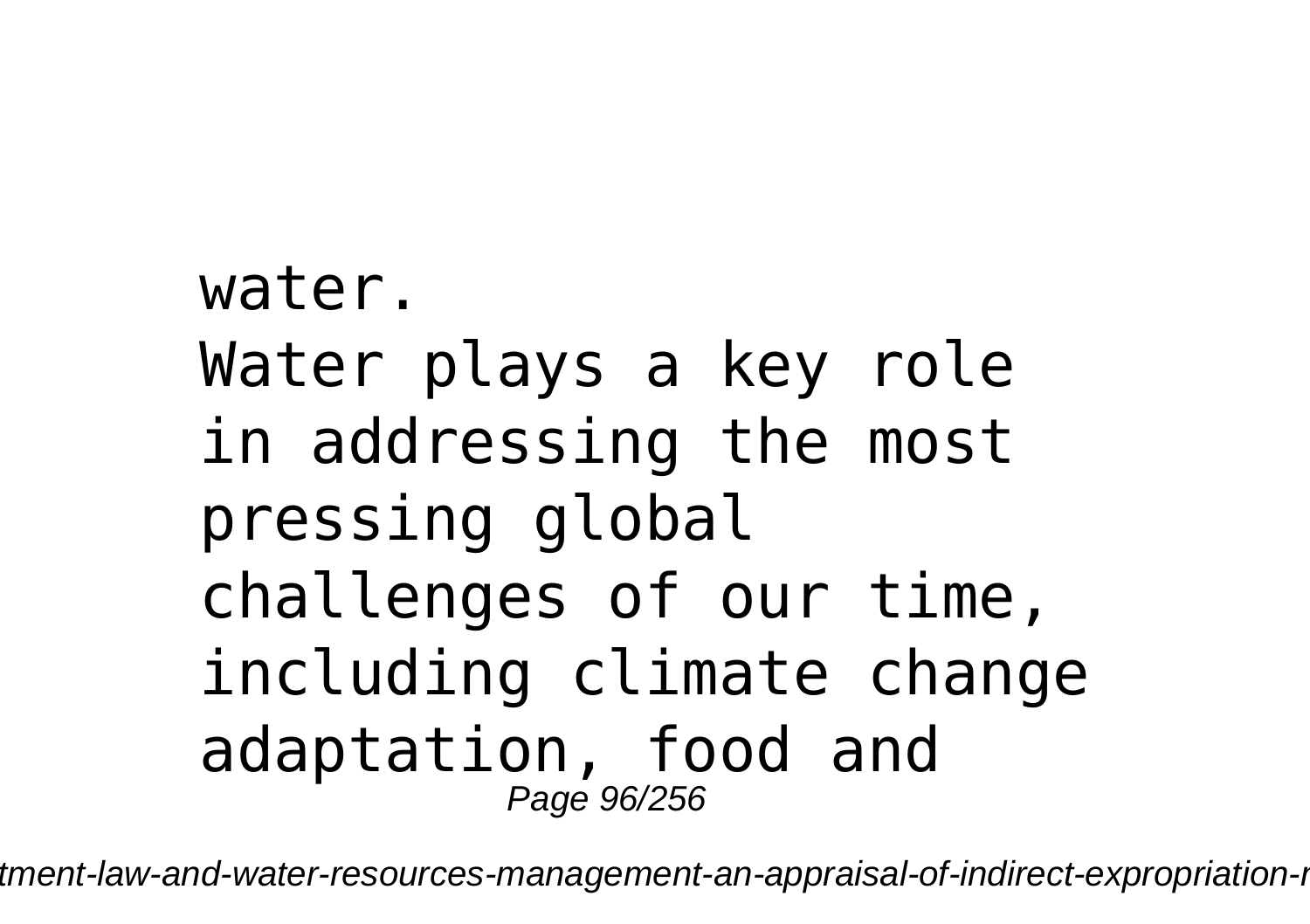energy security, environmental sustainability and the promotion of peace and stability. This comprehensive handbook explores the pivotal<br>Page 97/256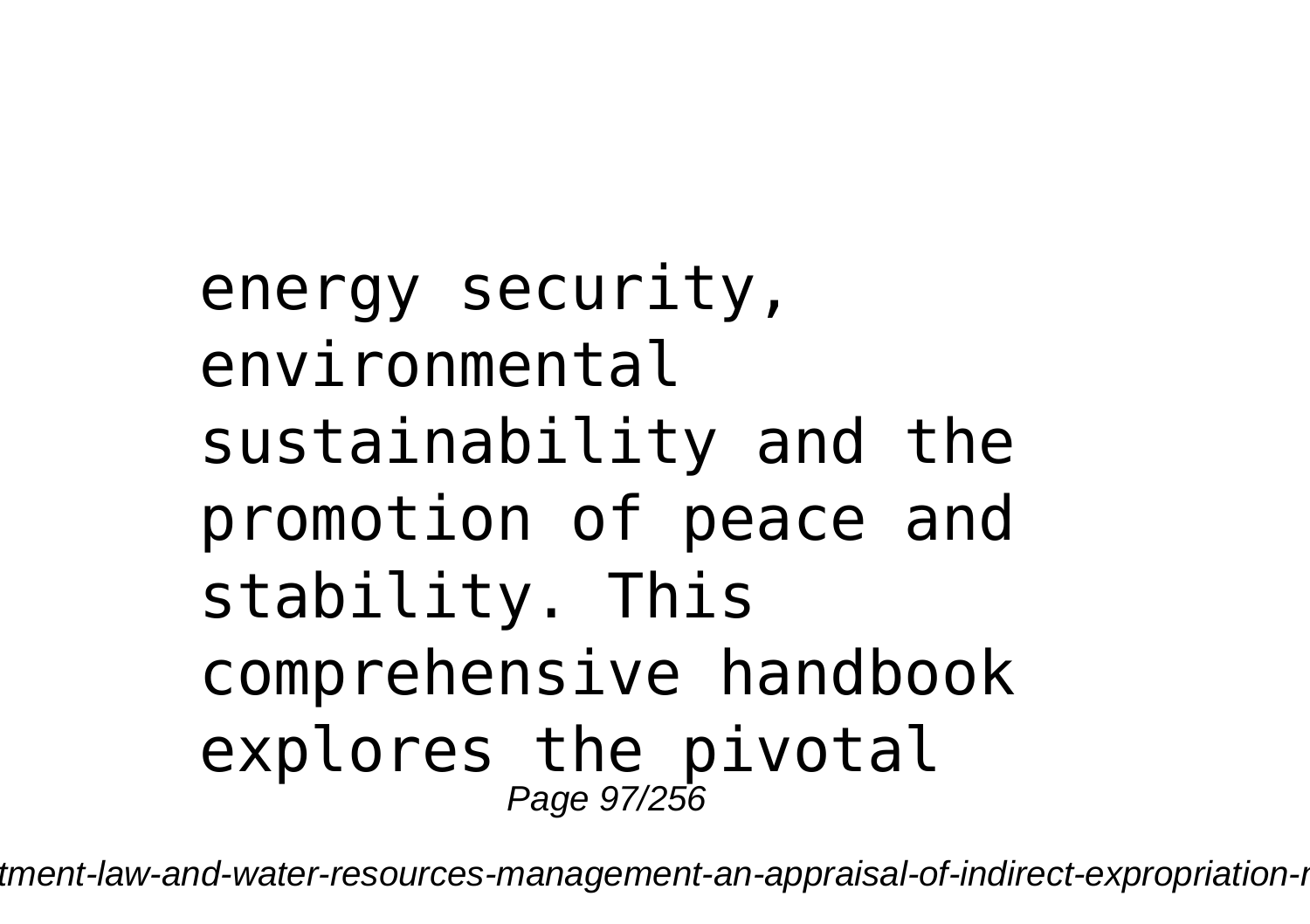## place of law and policy in efforts to ensure that water enables positive responses to these challenges and provides a basis for sound governance. The Page 98/256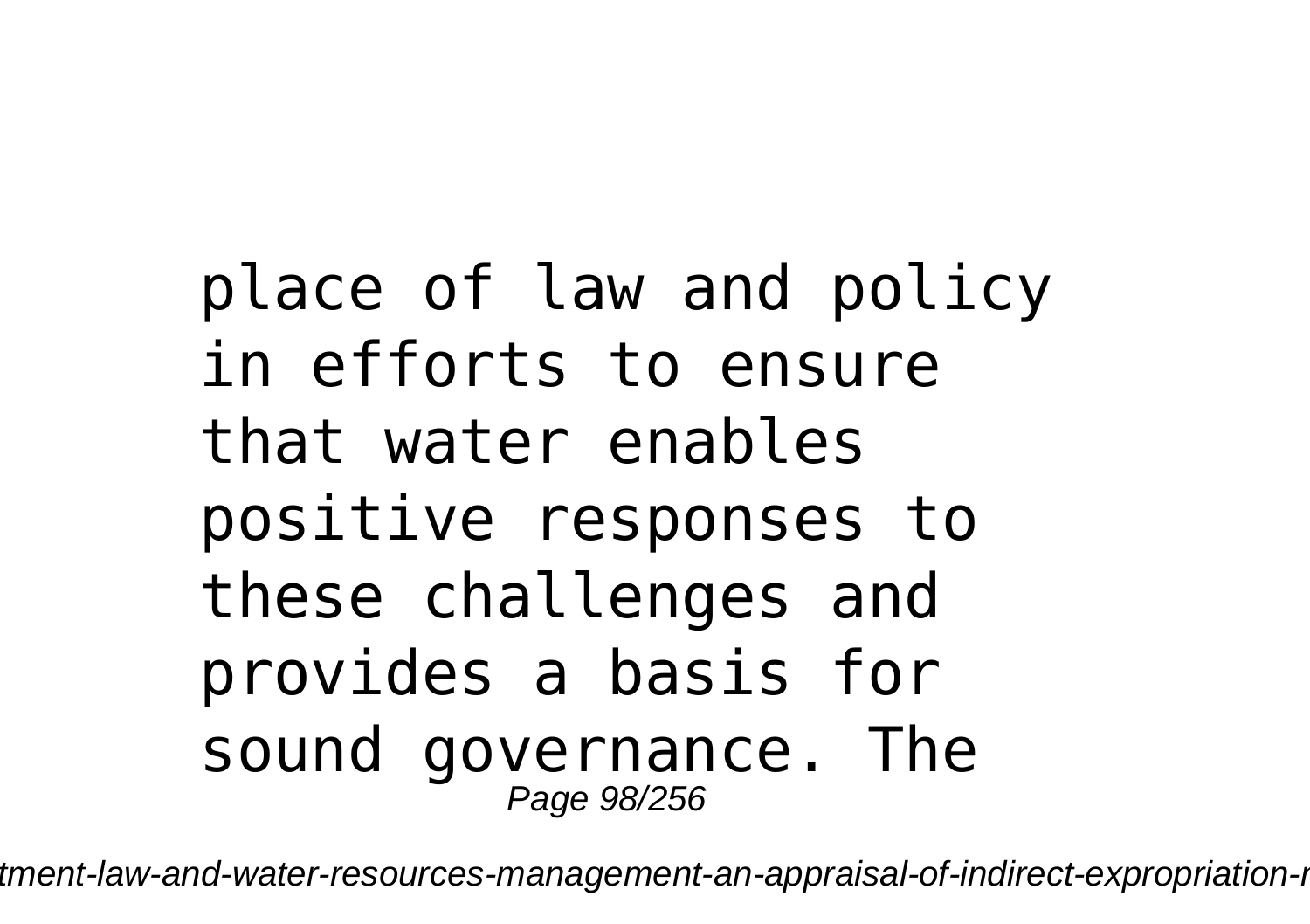book reveals that significant progress has been made in recent decades to strengthen the governance of water resource management at different scales, Page 99/256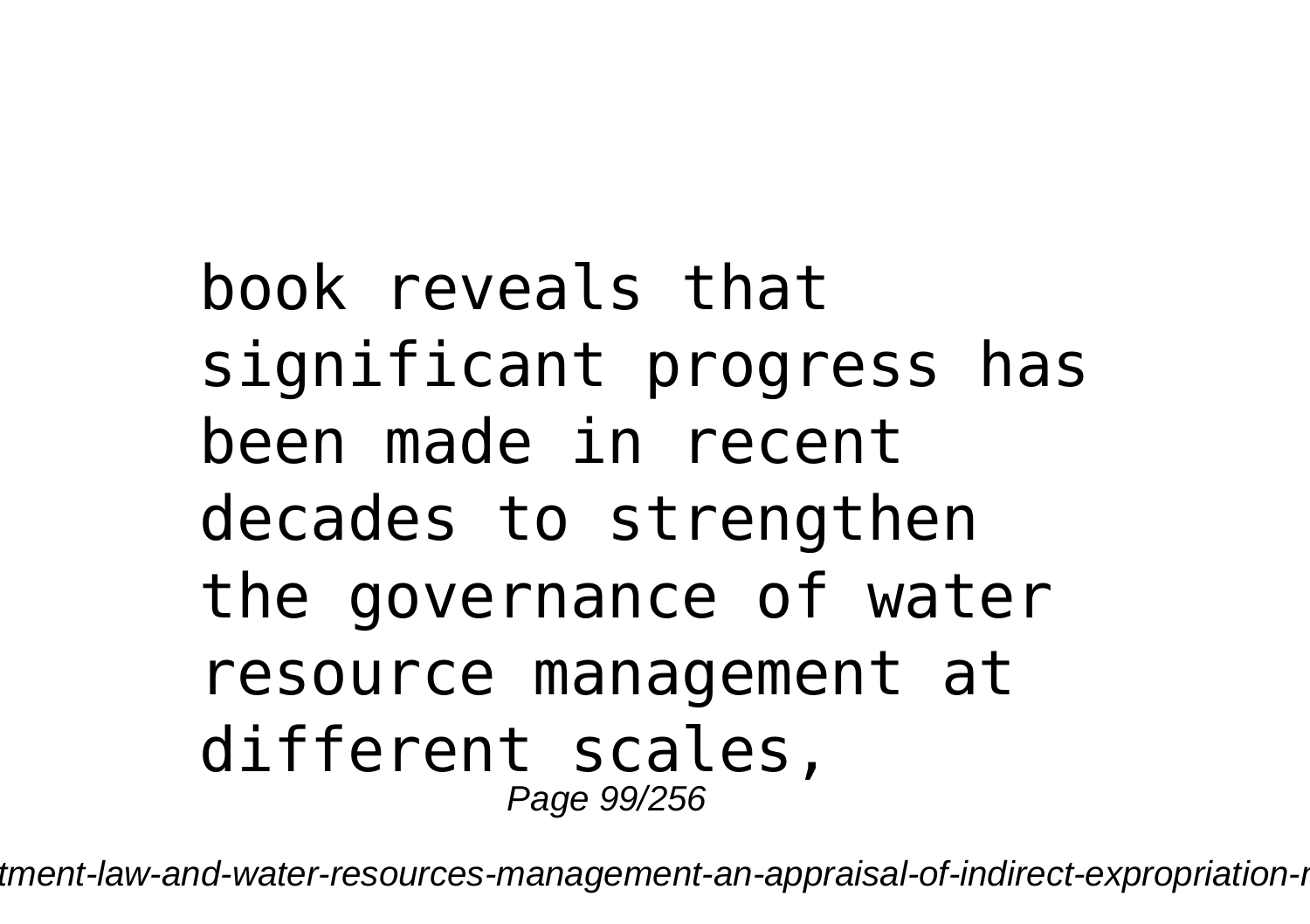## including helping to address international and sub-national conflicts over transboundary water resources. It demonstrates that Page 100/256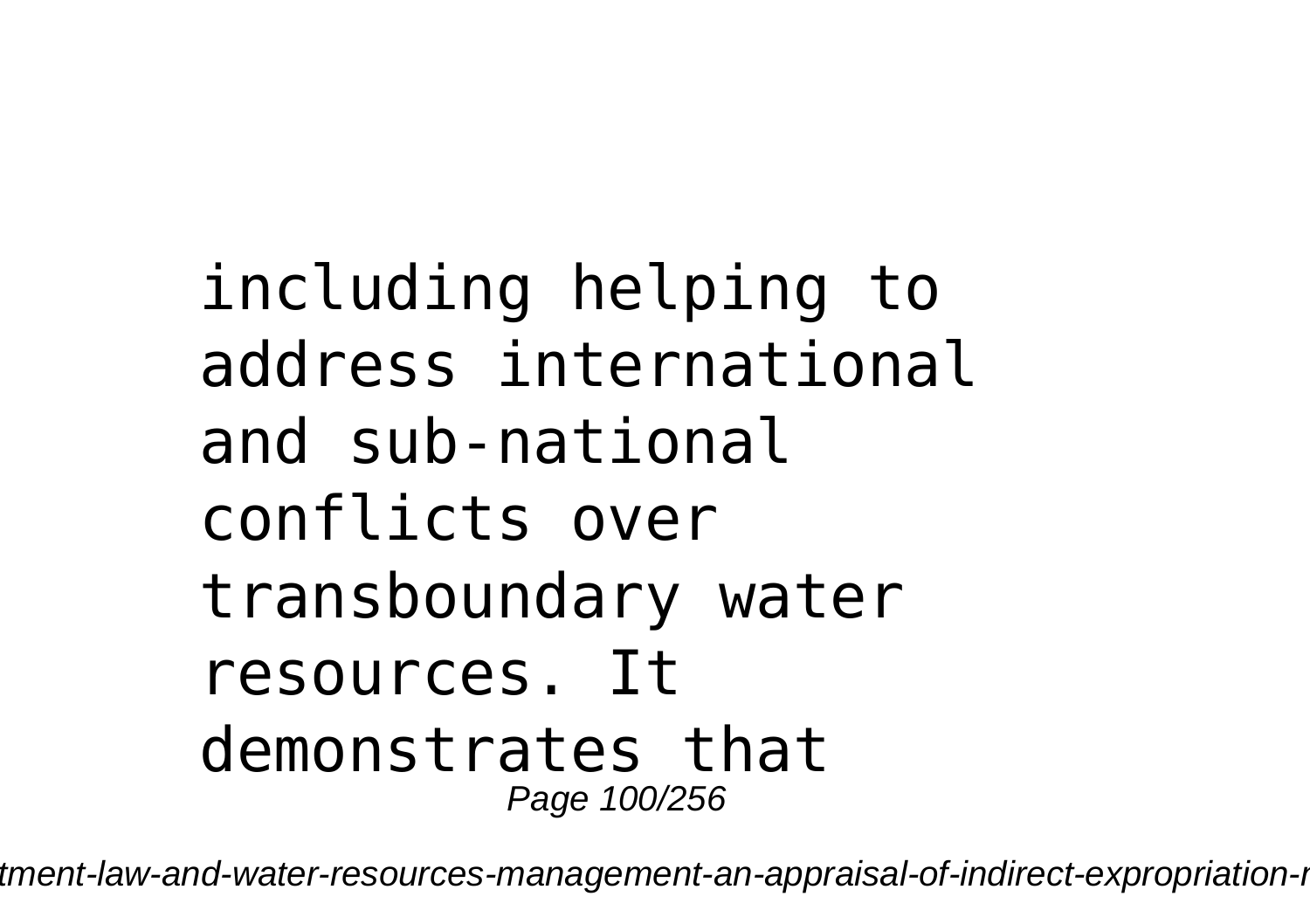'effective' laws and policies are fundamental drivers for the safe, equitable and sustainable utilization of water. However, it is also shown that what Page 101/256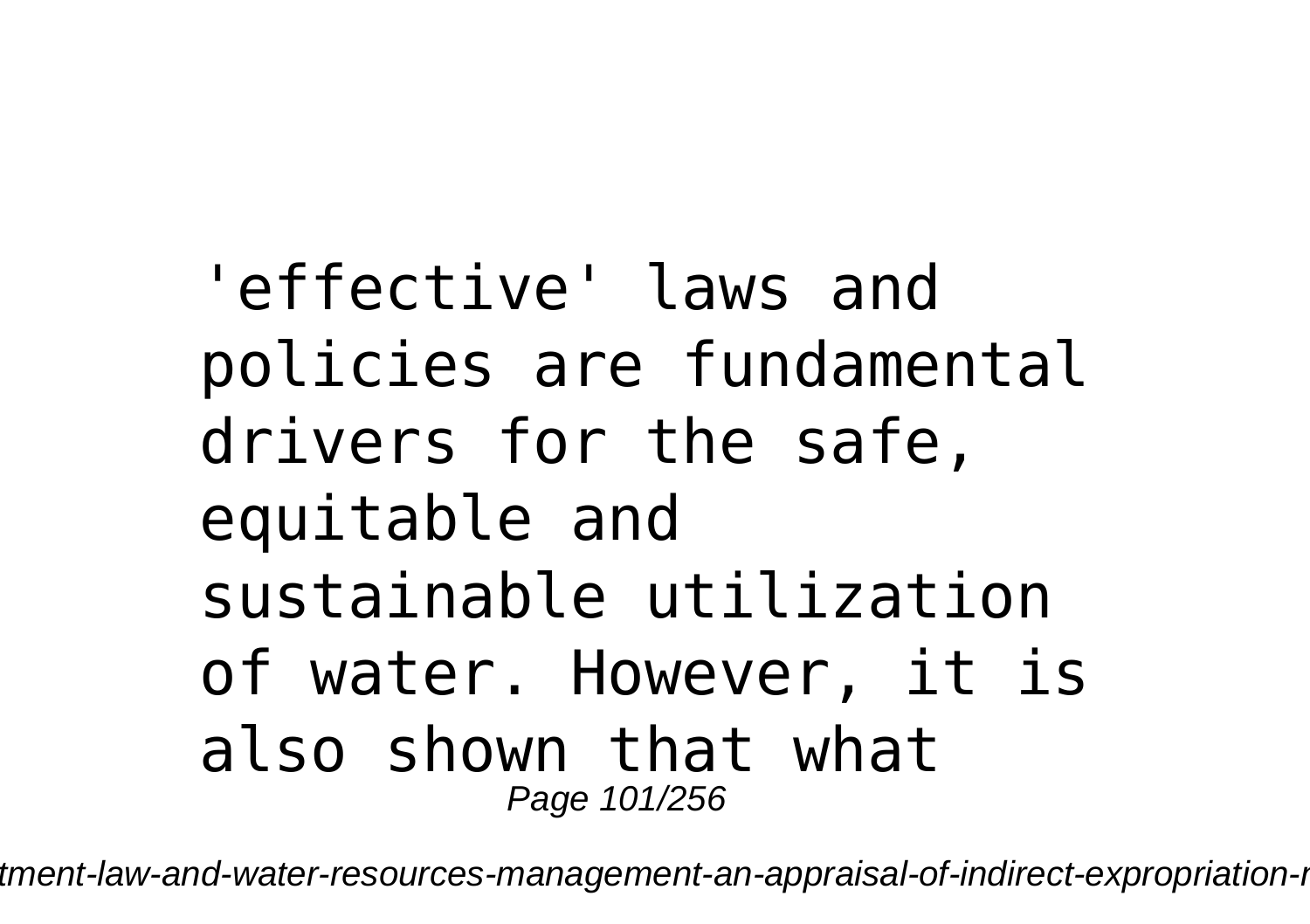# might constitute an effective law or policy related to water resources management is still hotly debated. As such, the handbook provides an important Page 102/256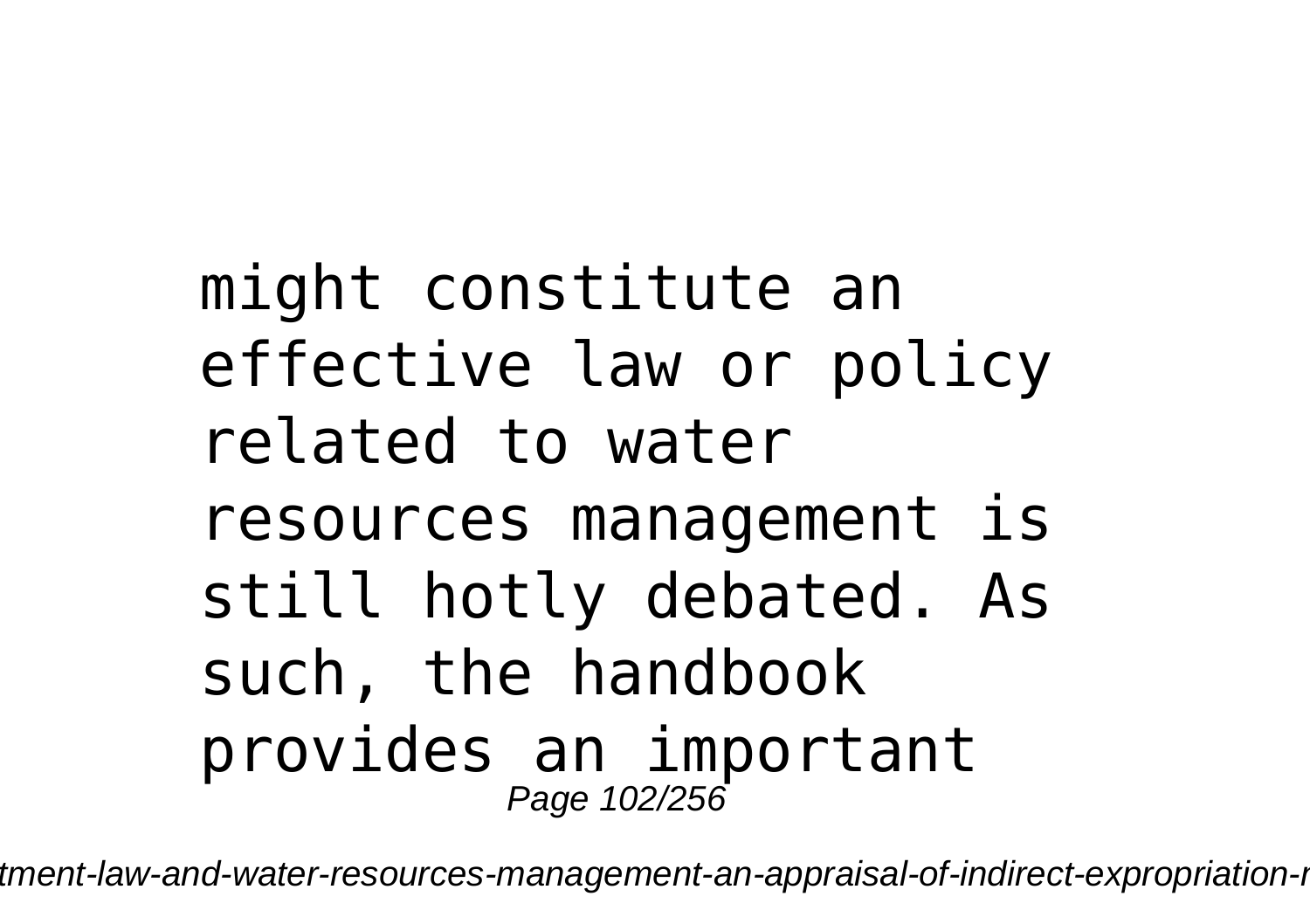and definitive reference text for all studying water governance and management. In International Investment Law and Water Resources Management, Page 103/256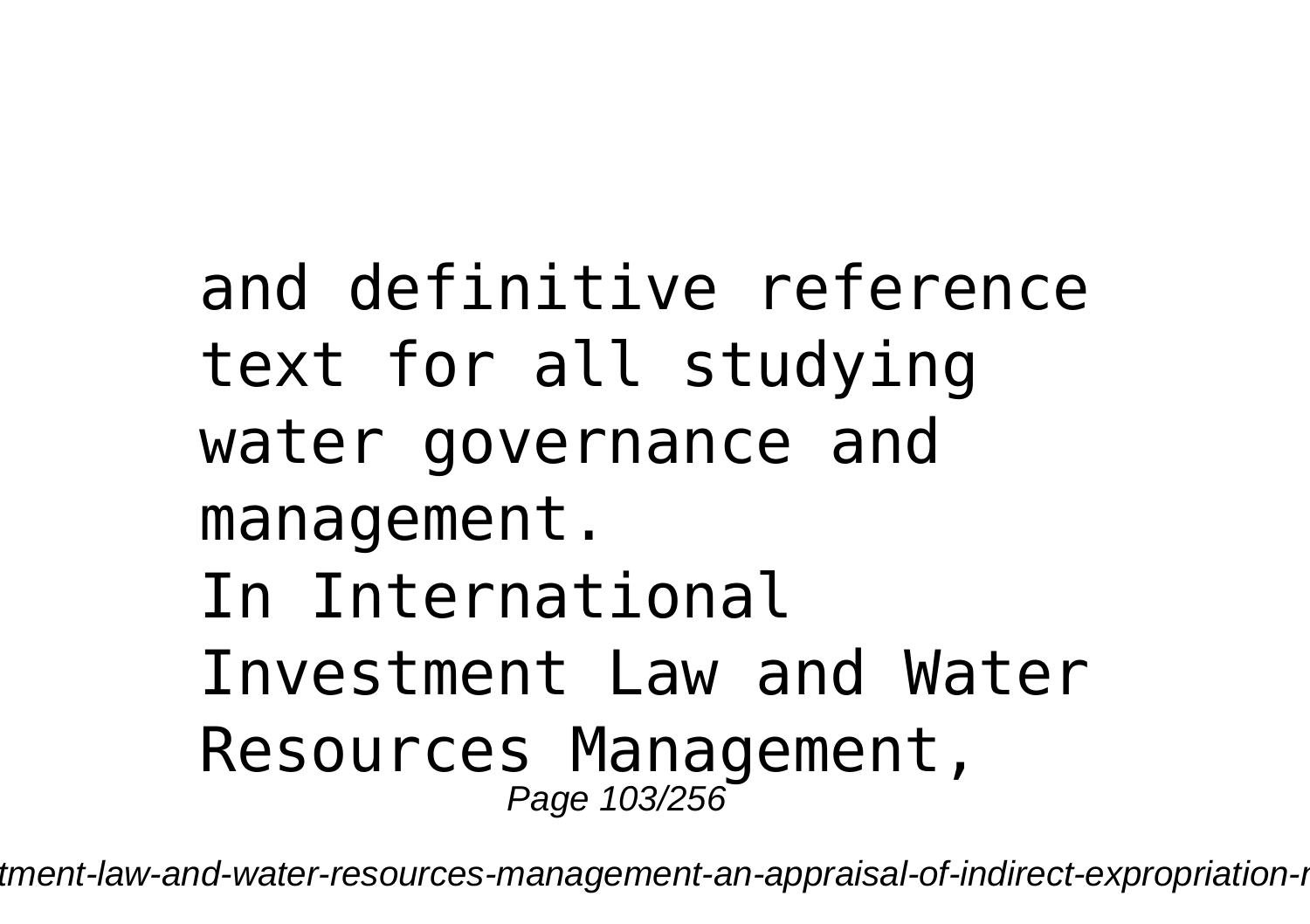# Daza-Clark offers an appraisal of indirect expropriation, including an analysis of the doctrine of police power. International investment Page 104/256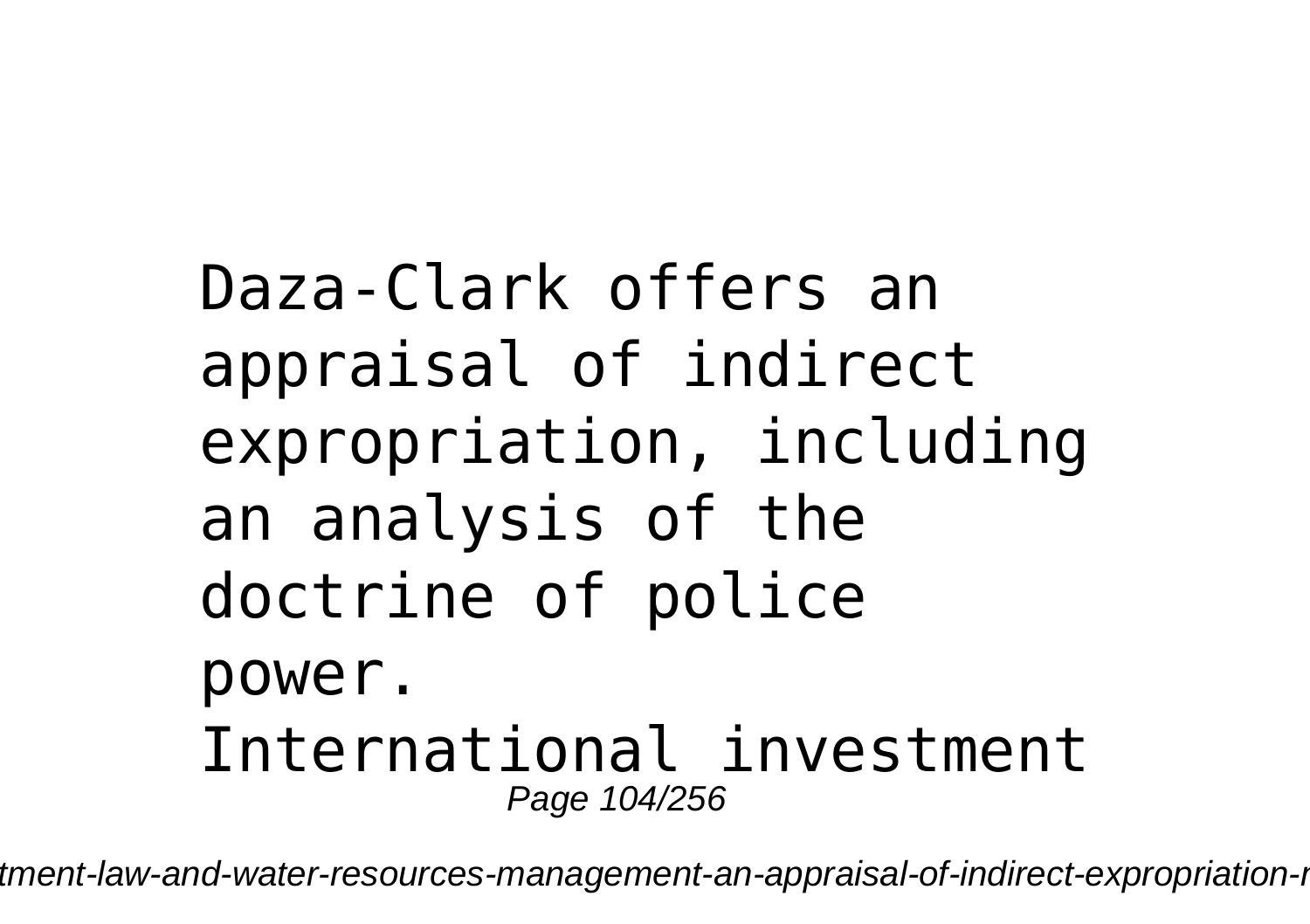law is in a state of evolution. With the advent of investor-State arbitration in the latter part of the twentieth century - and its exponential growth Page 105/256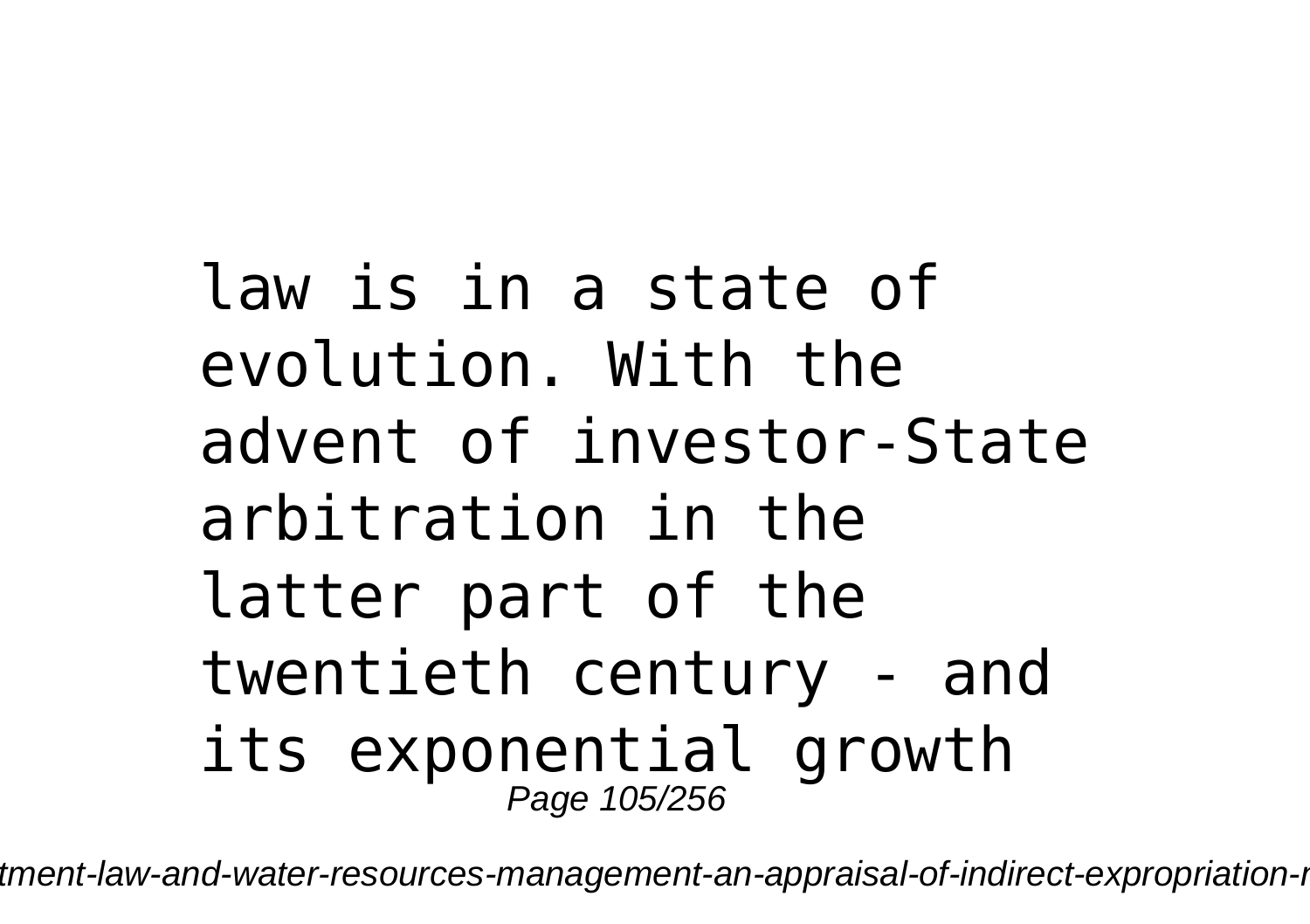over the last decade new levels of complexity, uncertainty and substantive expansion are emerging. States continue to enter into investment treaties Page 106/256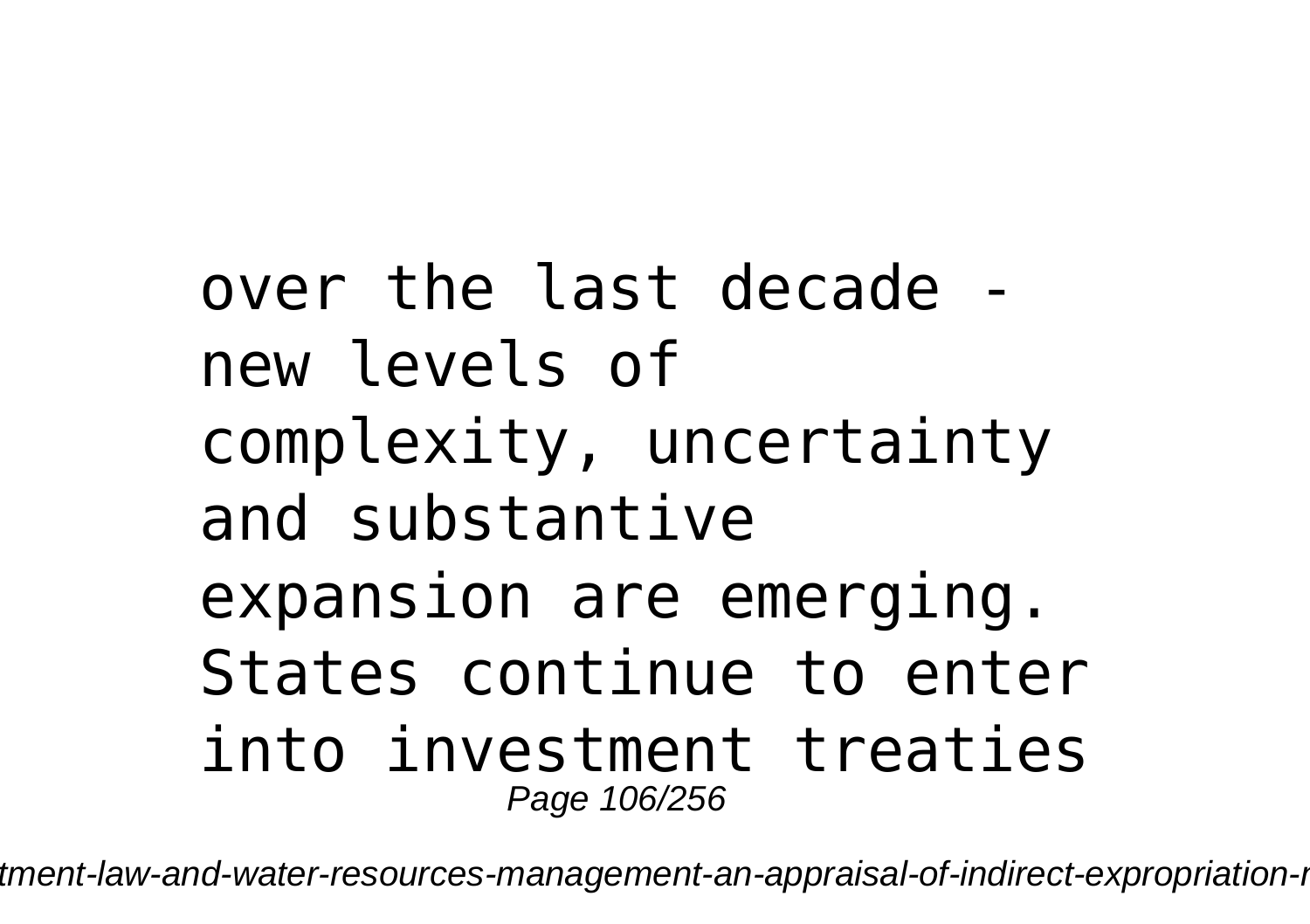and the number of investor-State arbitration claims continues to rise. At the same time, the various participants in investment treaty Page 107/256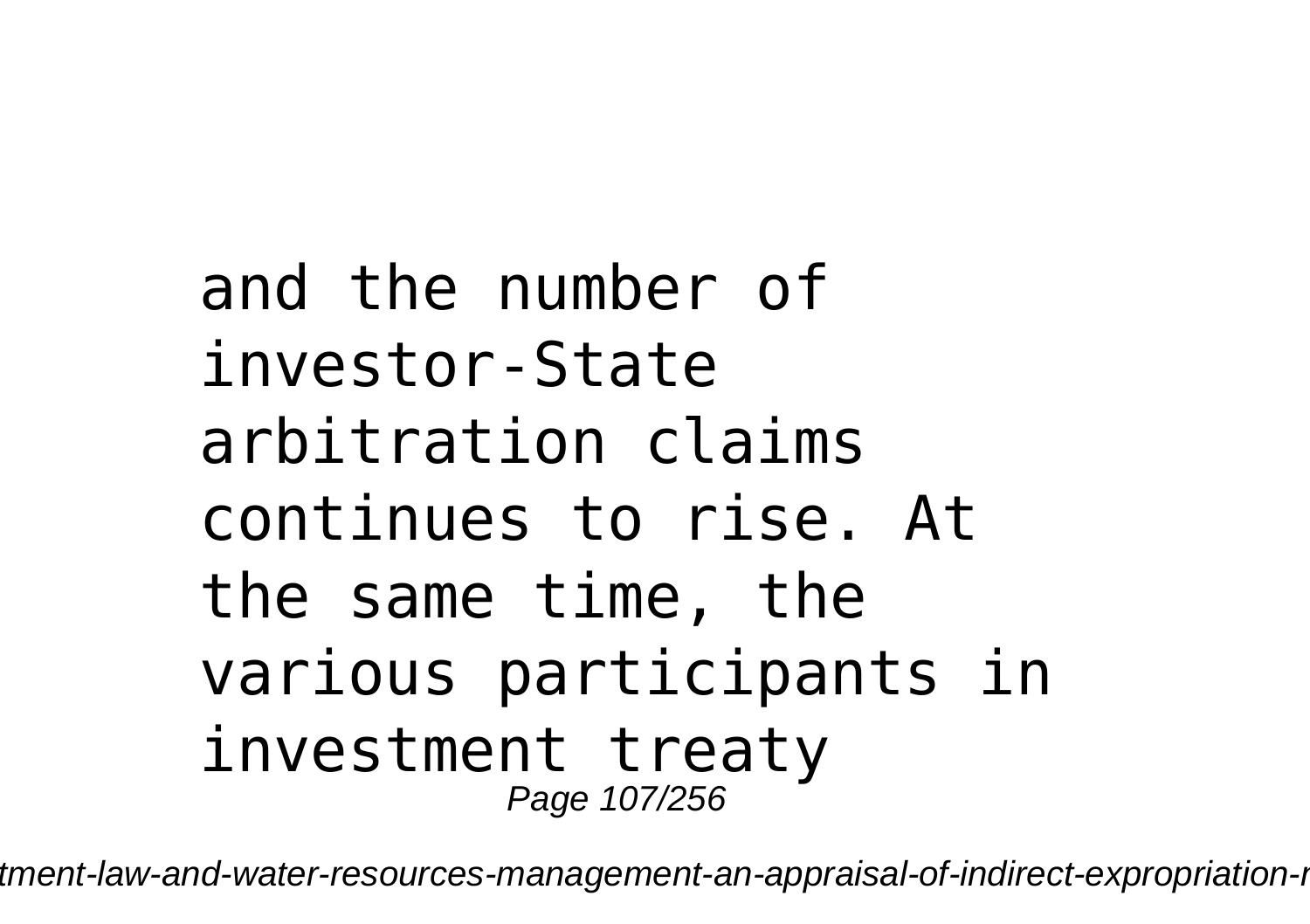arbitration are faced with increasingly difficult issues concerning the fundamental character of the investment treaty regime, the role of the Page 108/256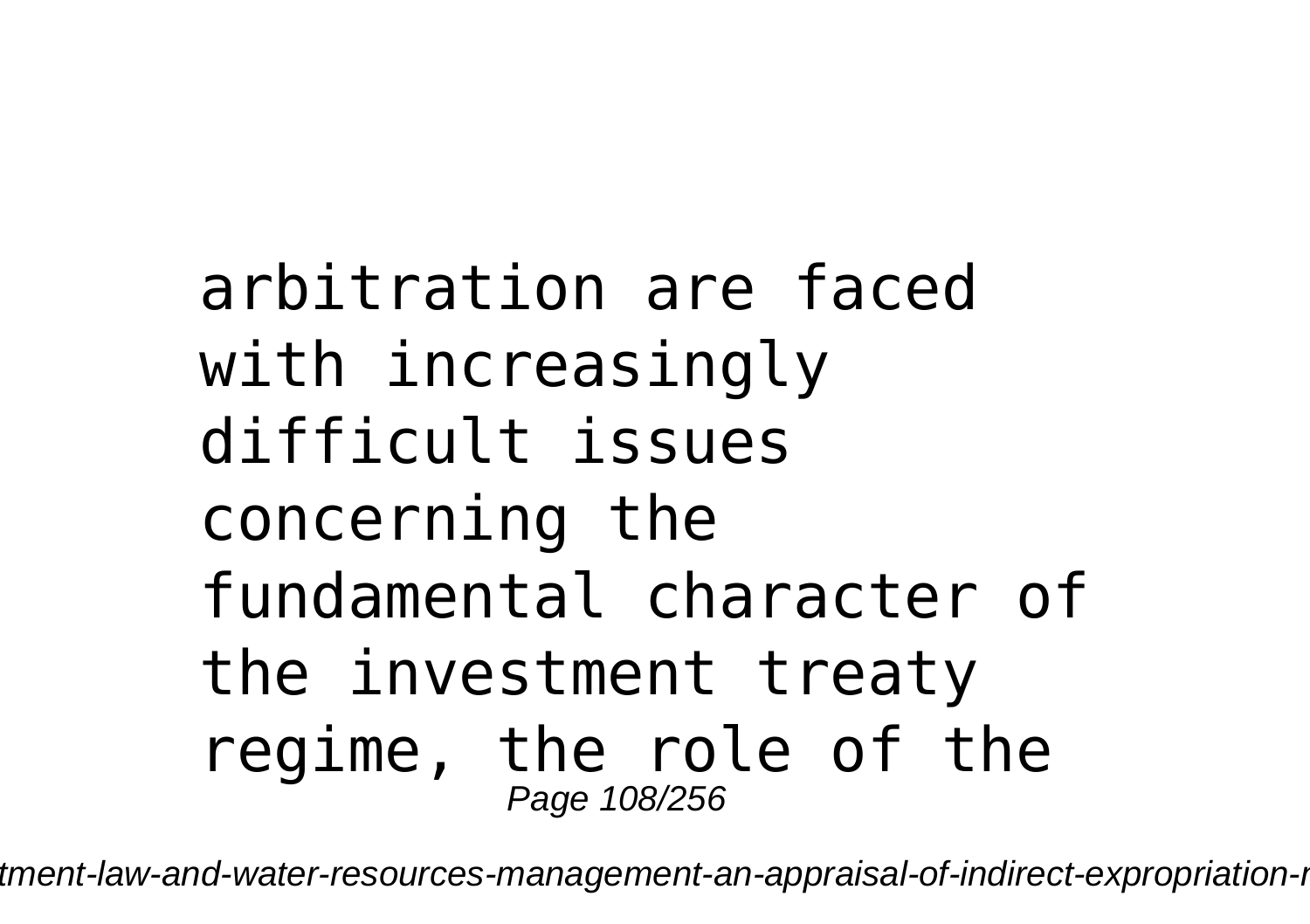actors in international investment law, the new significance of procedure in the settlement of disputes and the emergence of cross-cutting issues. Page 109/256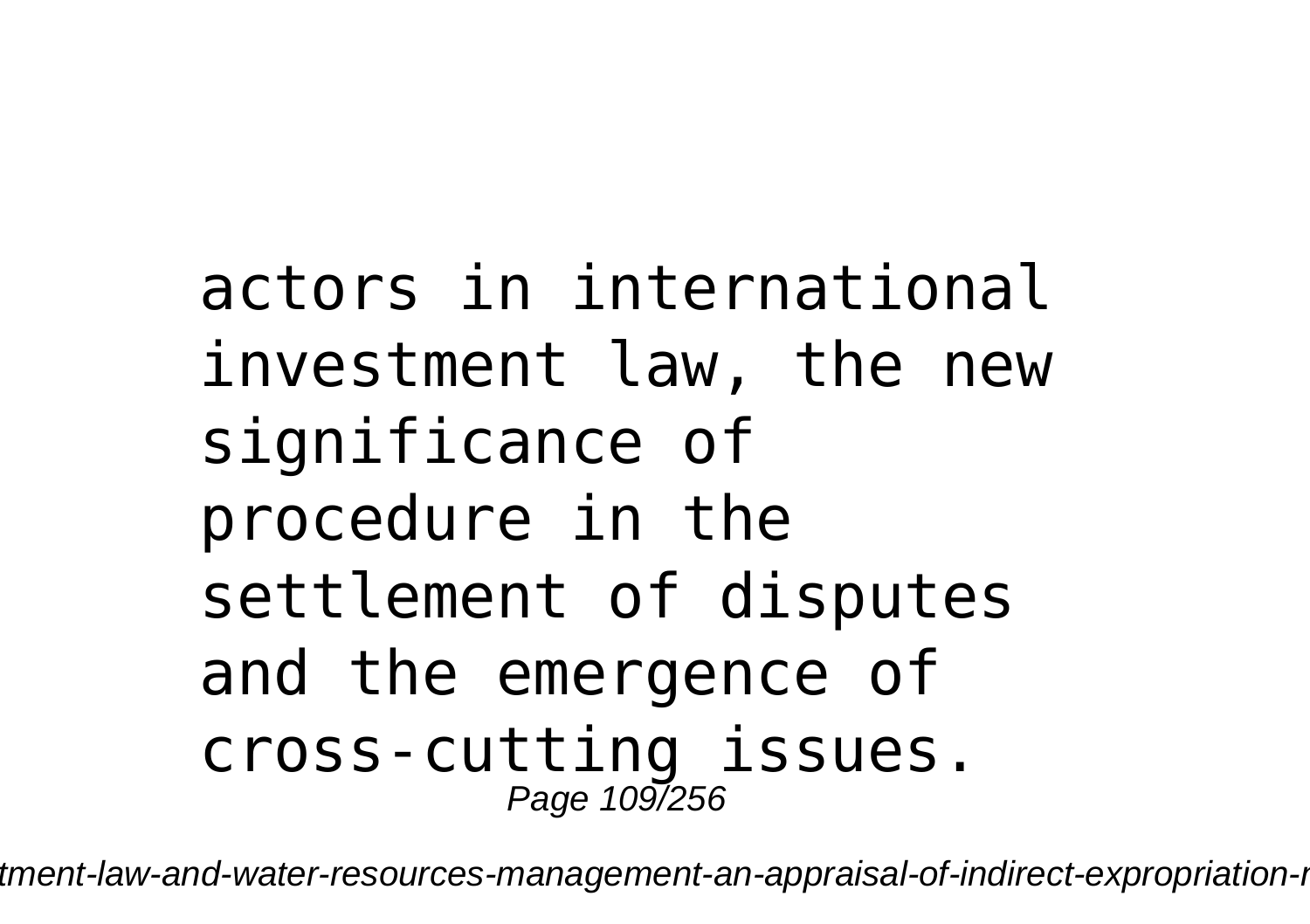# Bringing together established scholars and practitioners, as well as members of a new generation of international investment lawyers, this volume Page 110/256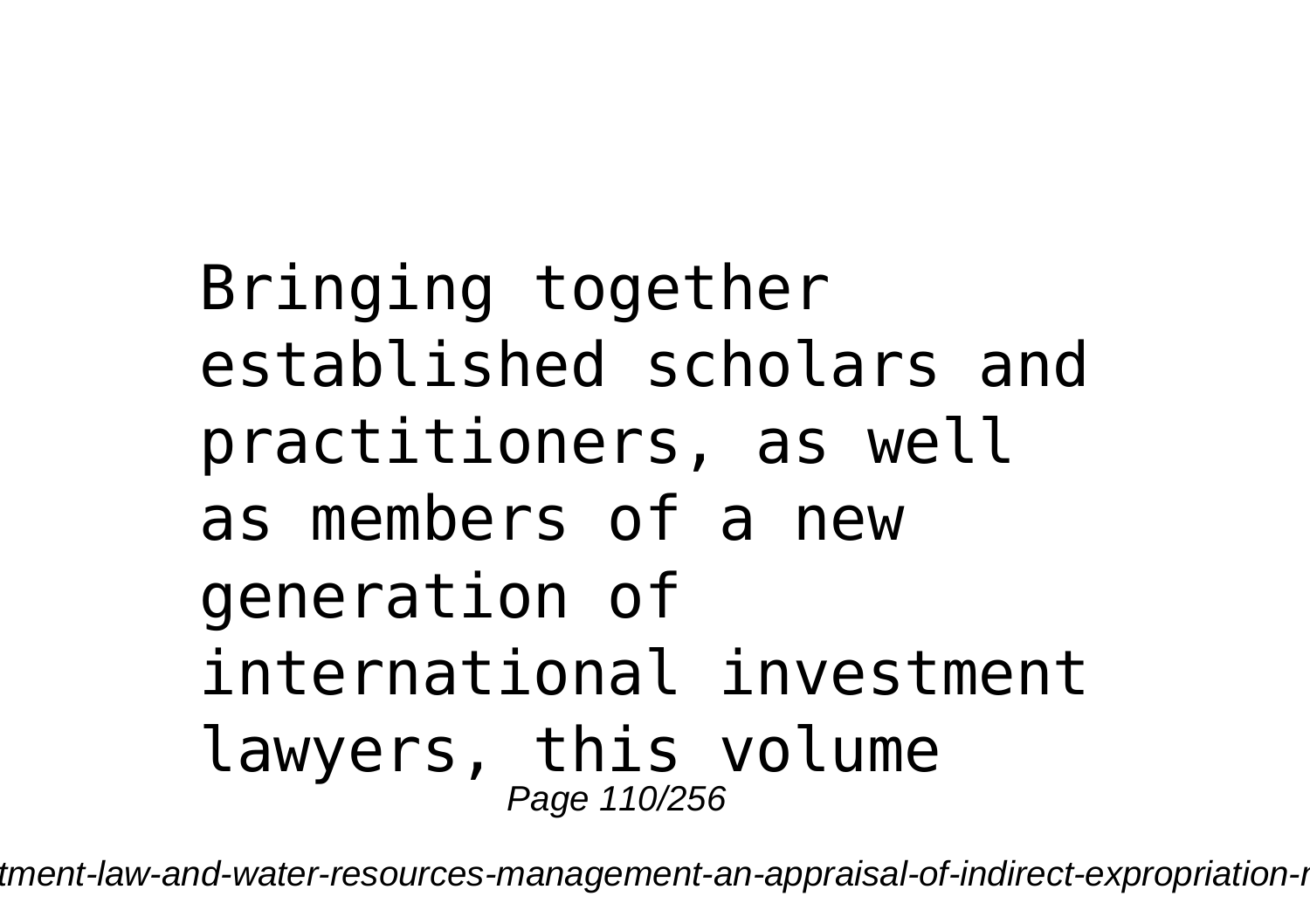examines these developments and provides a balanced assessment of the challenges being faced in the field. A Relational Contract Page 111/256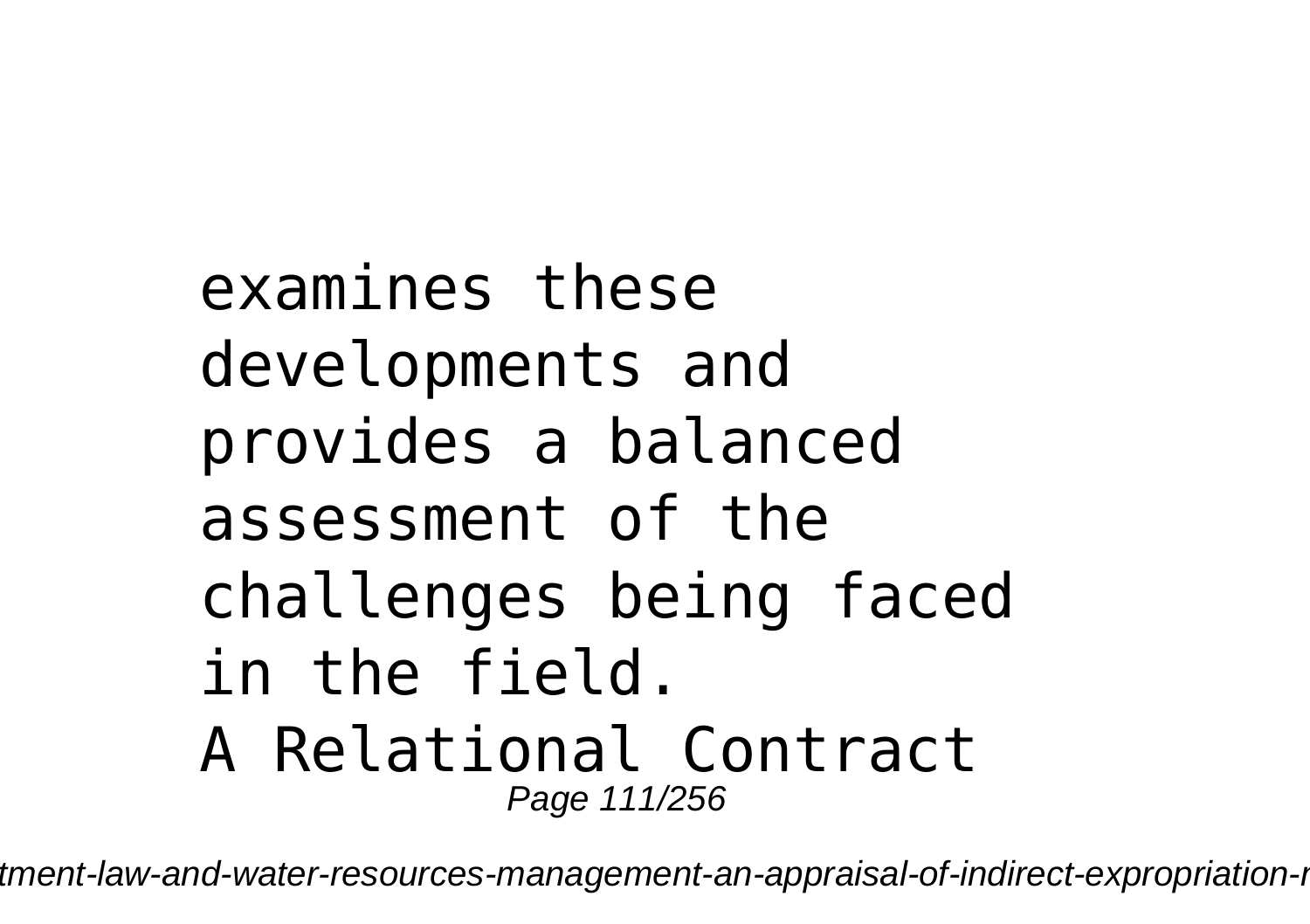Theory Interpretation of Investment Treaties Contractual Renegotiations and International Investment Arbitration Investment and Human Page 112/256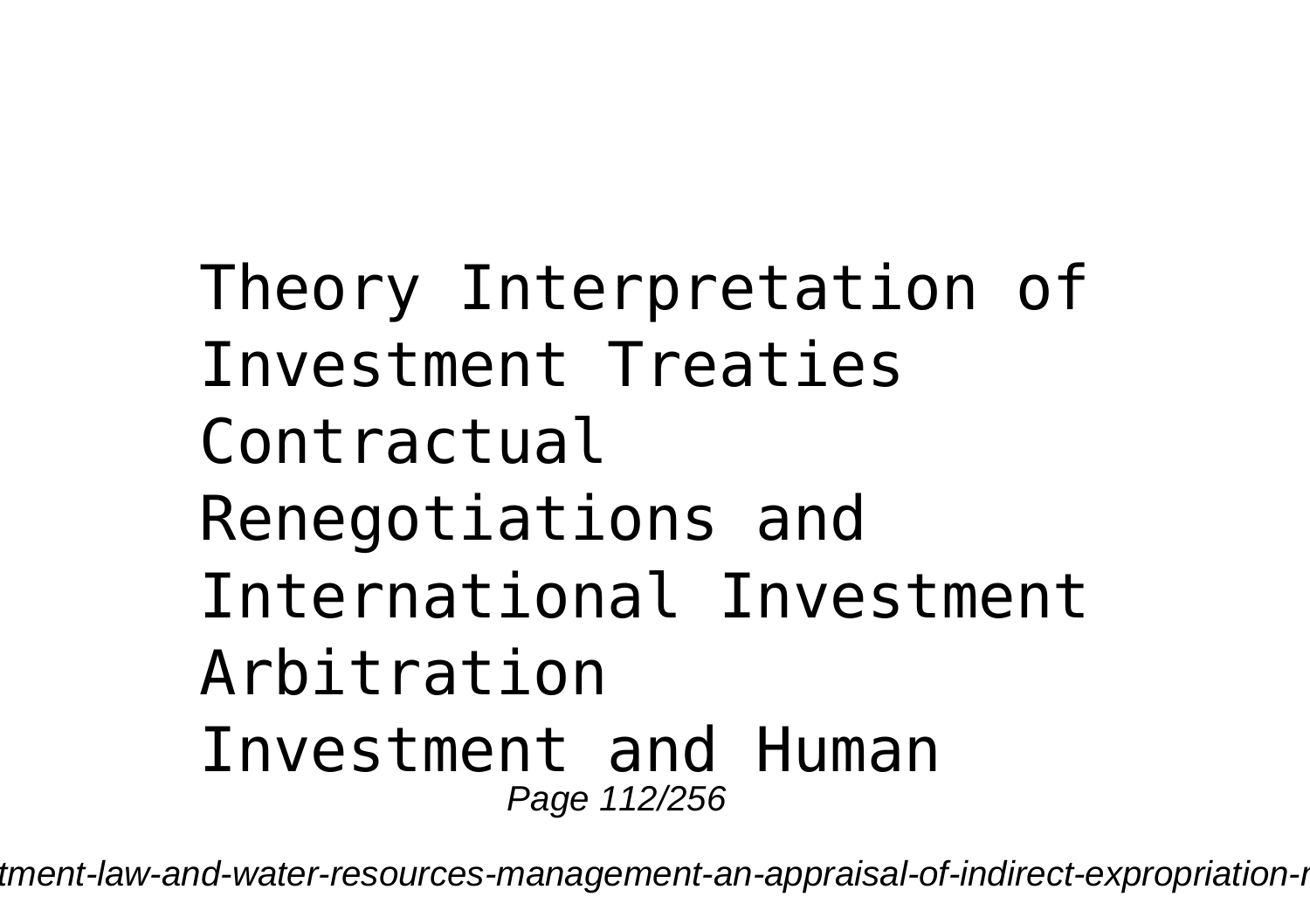Rights in Armed Conflict Judge Knot Integrationist Perspectives Human Rights in International Investment Law and Arbitration Page 113/256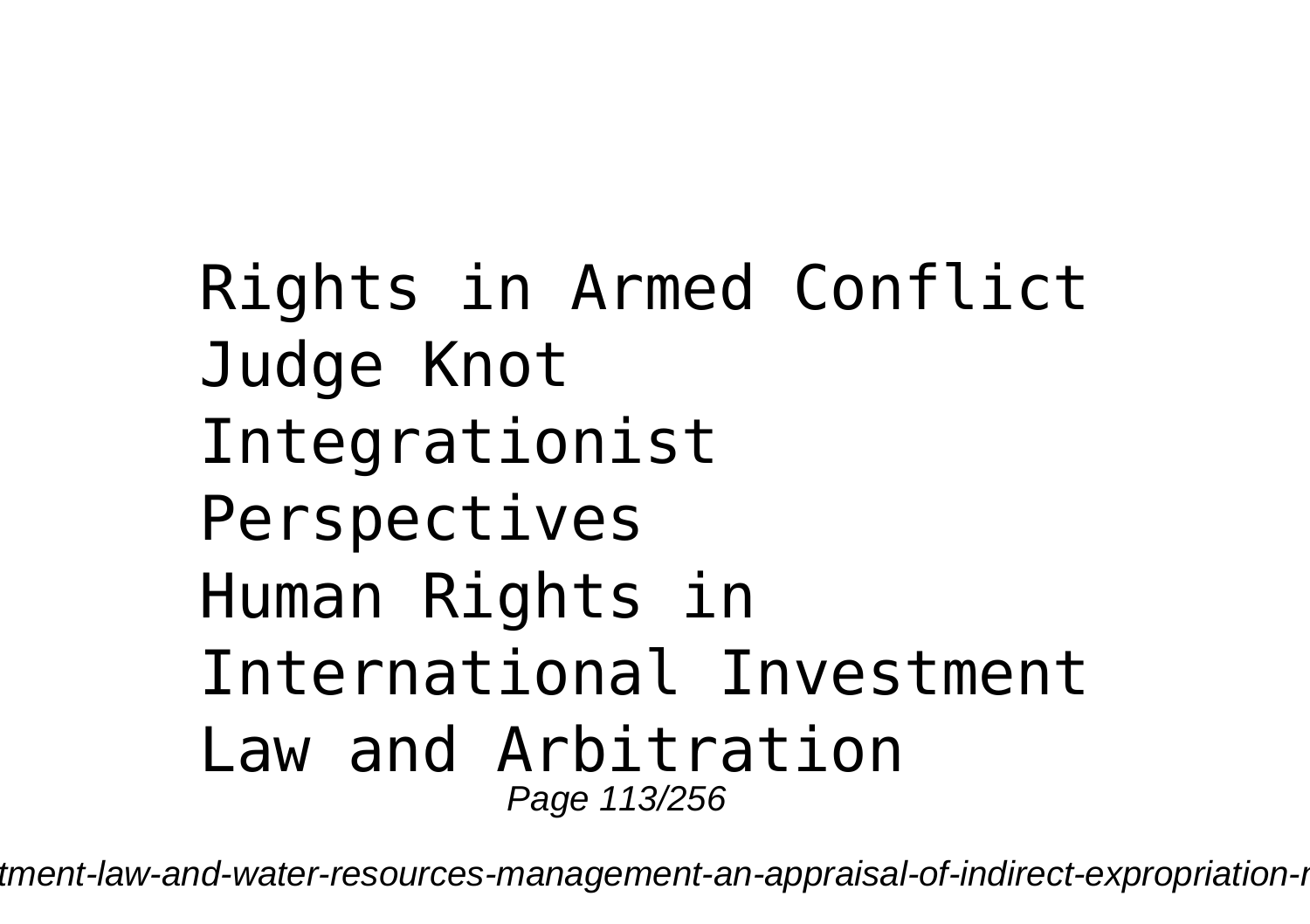#### **There is a growing interplay between international investment law, arbitration and human rights. This book offers a systematic analysis of this** Page 114/256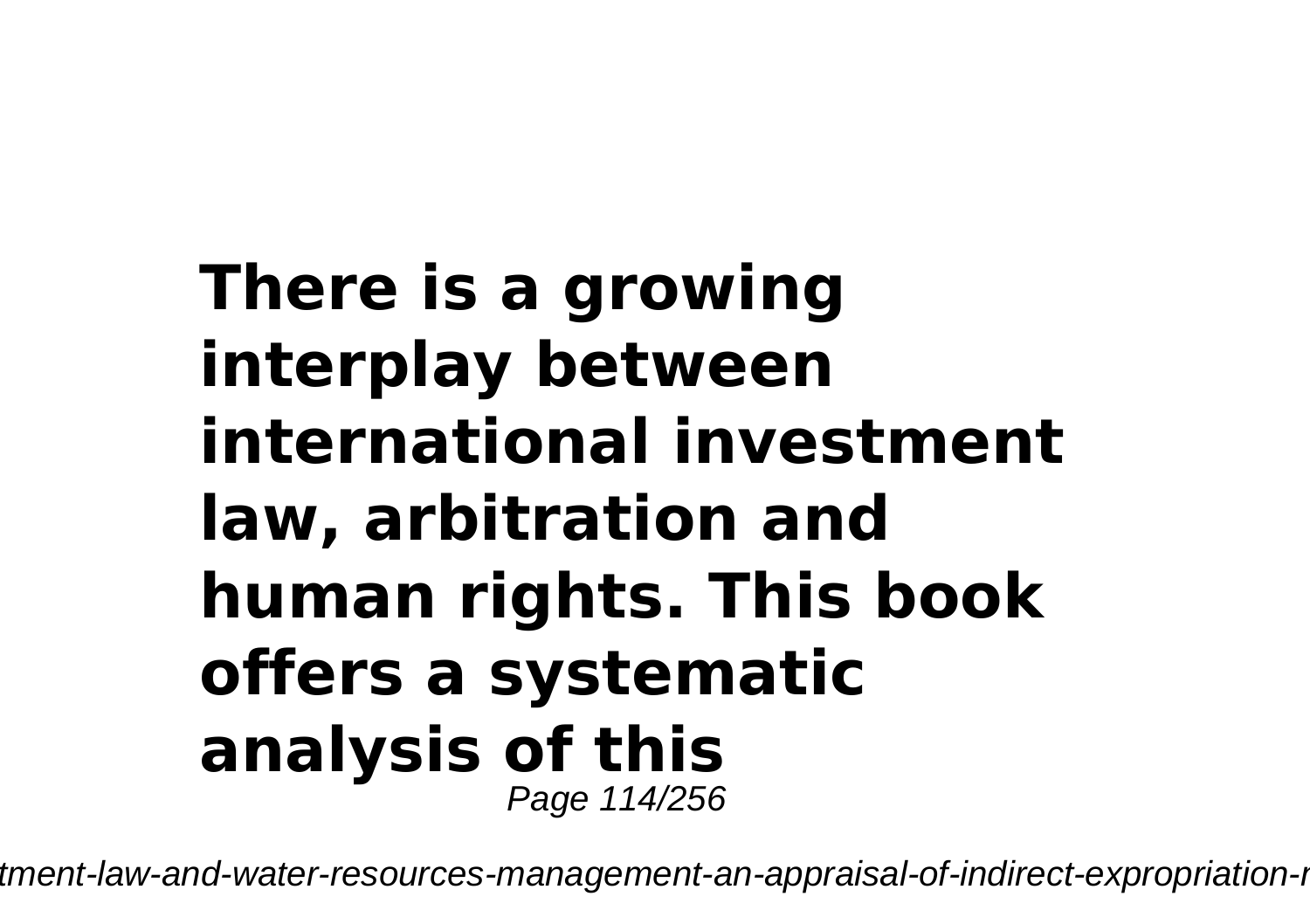#### **interaction, exploring the role of principles of justice in investment law, comparing investment arbitration with other courts, and examining case studies on human** Page 115/256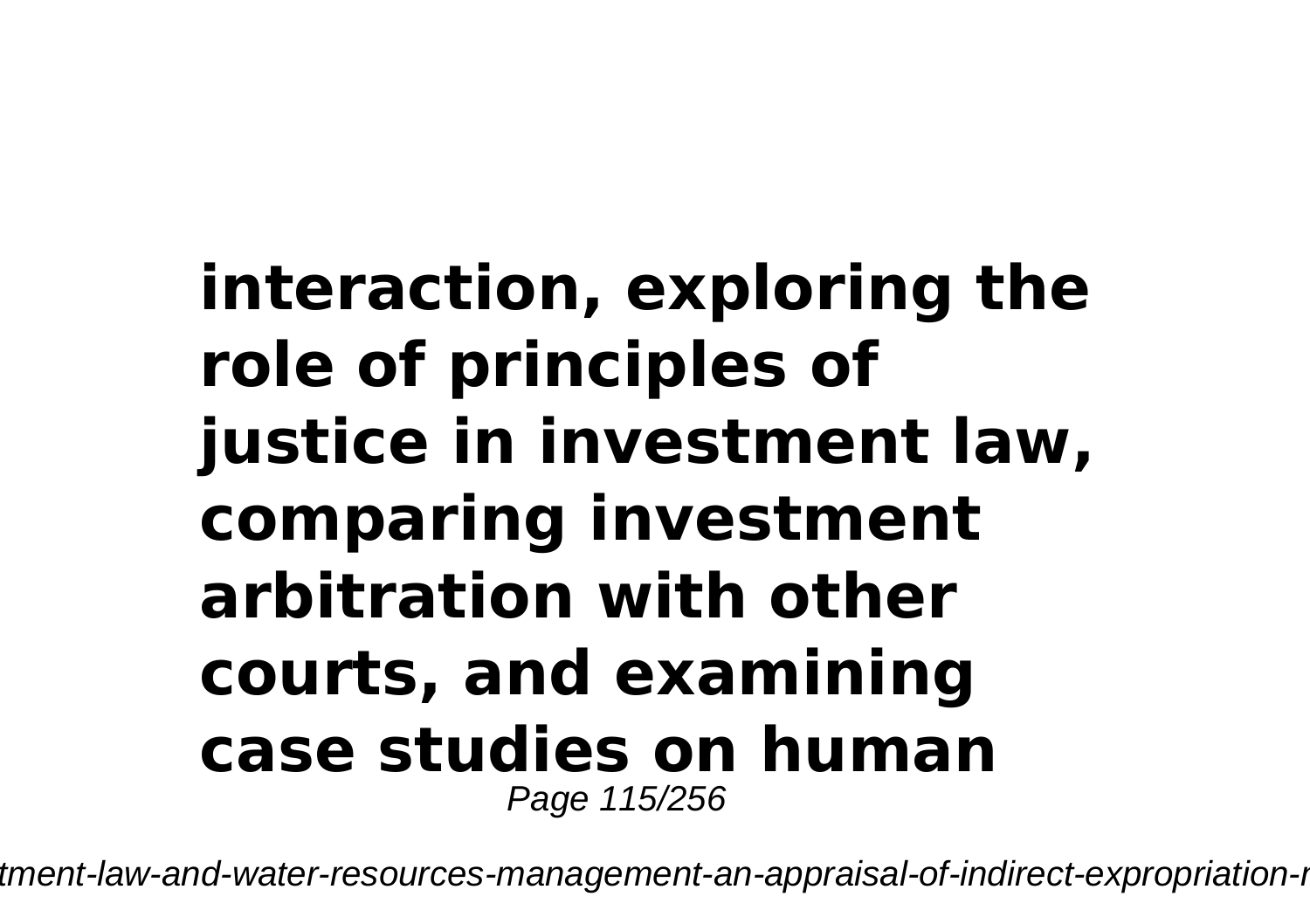#### **rights and protection standards. This book addresses the diverse ways in which international law governs the uses, management, and protection of fresh** Page 116/256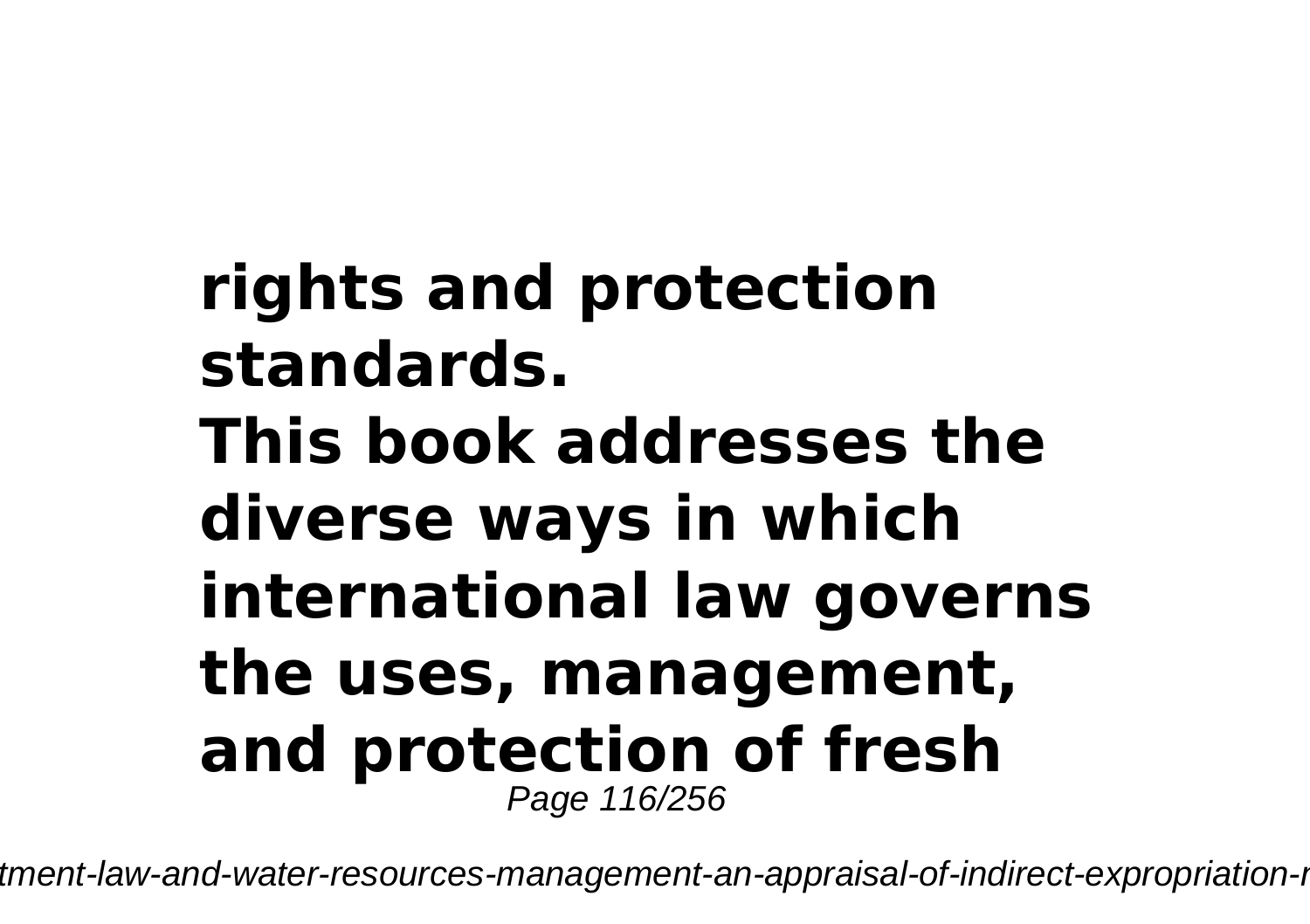#### **water. The regulation of fresh water has primarily developed through the conclusion of treaties concerning international watercourses, yet a number of other legal** Page 117/256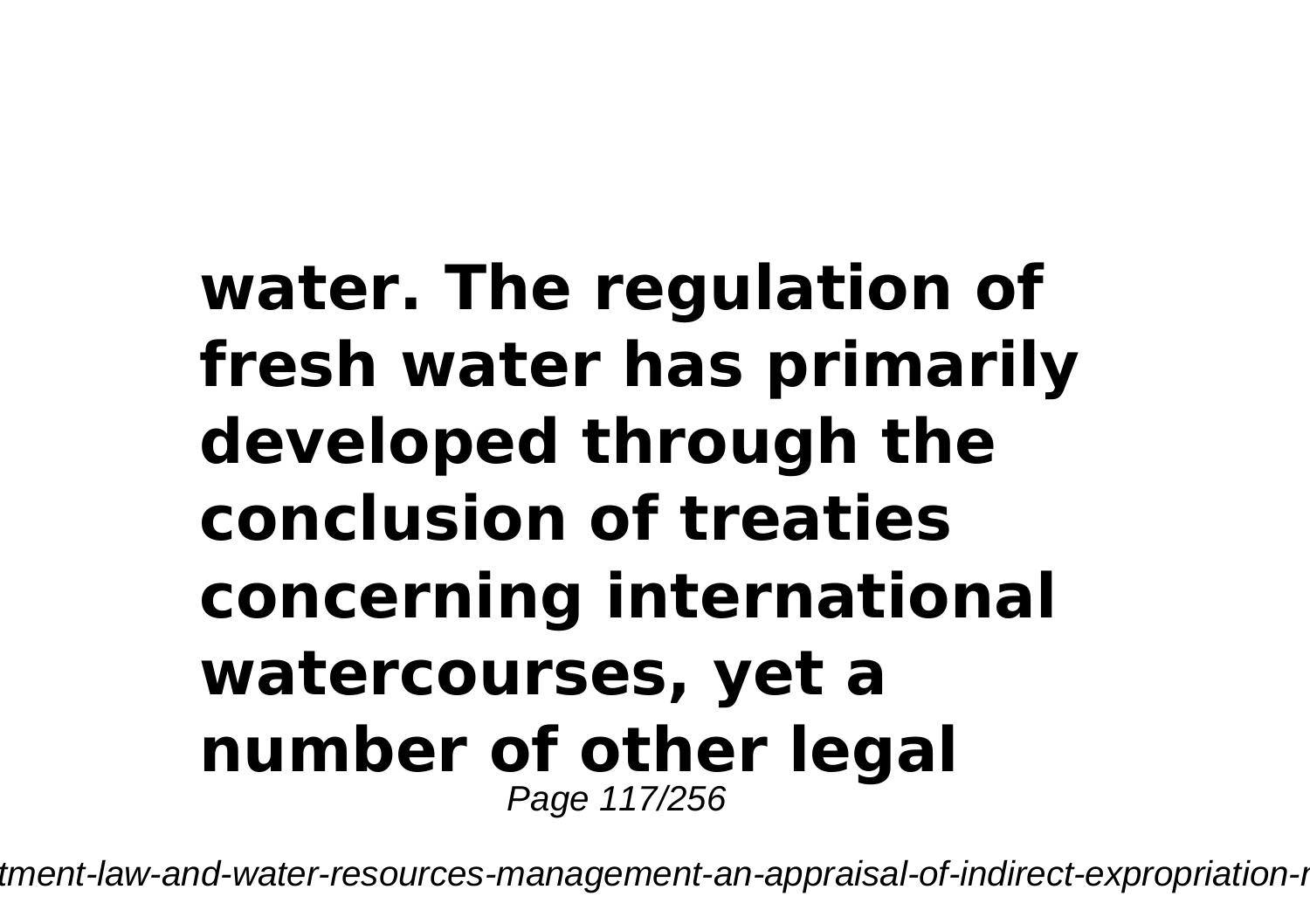#### **regimes also apply to the governance of fresh water. In particular, there has been an increasing recognition of the importance of fresh water to environmental** Page 118/256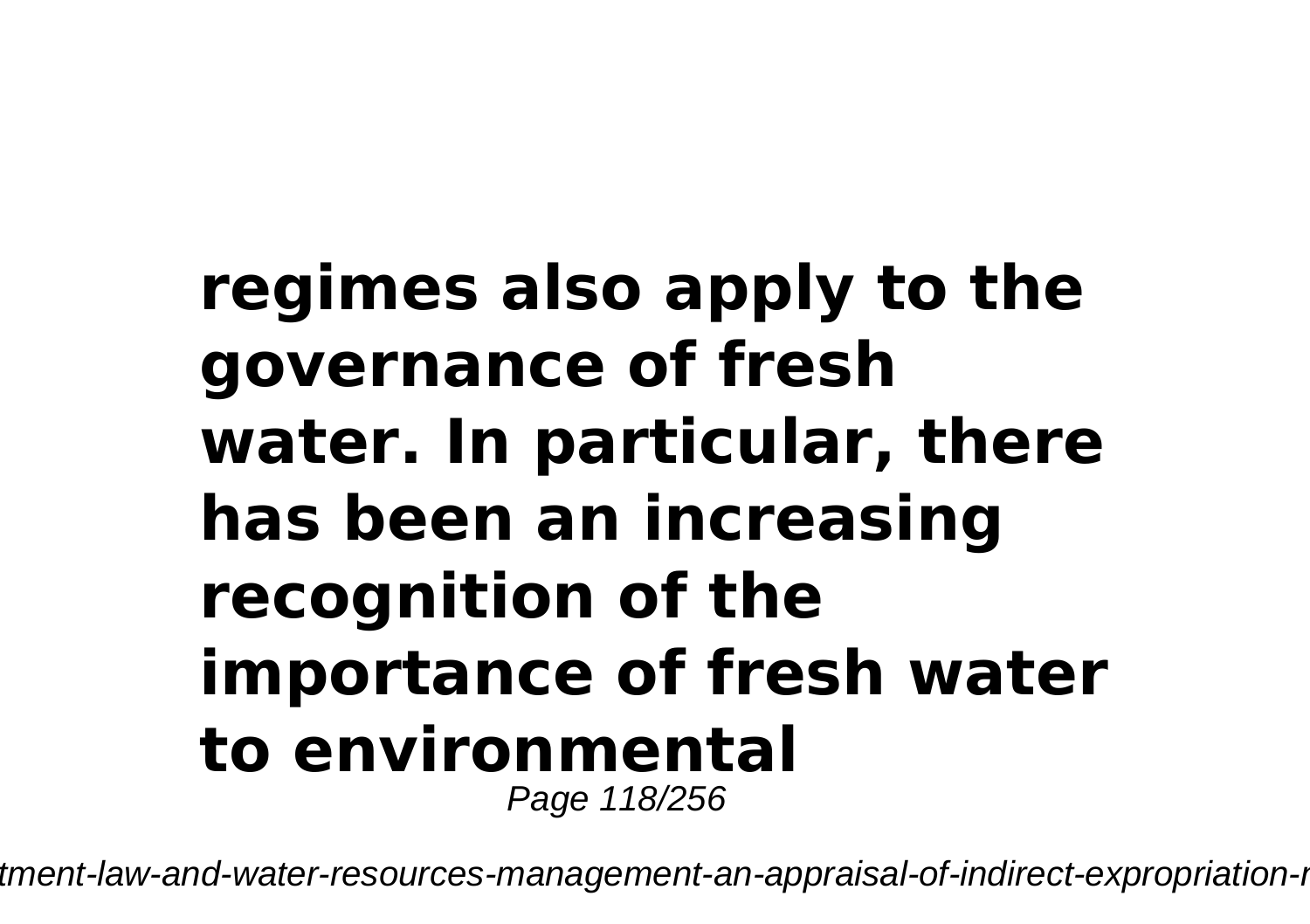#### **protection. The development of international human rights law and international humanitarian law has also proven crucial for** Page 119/256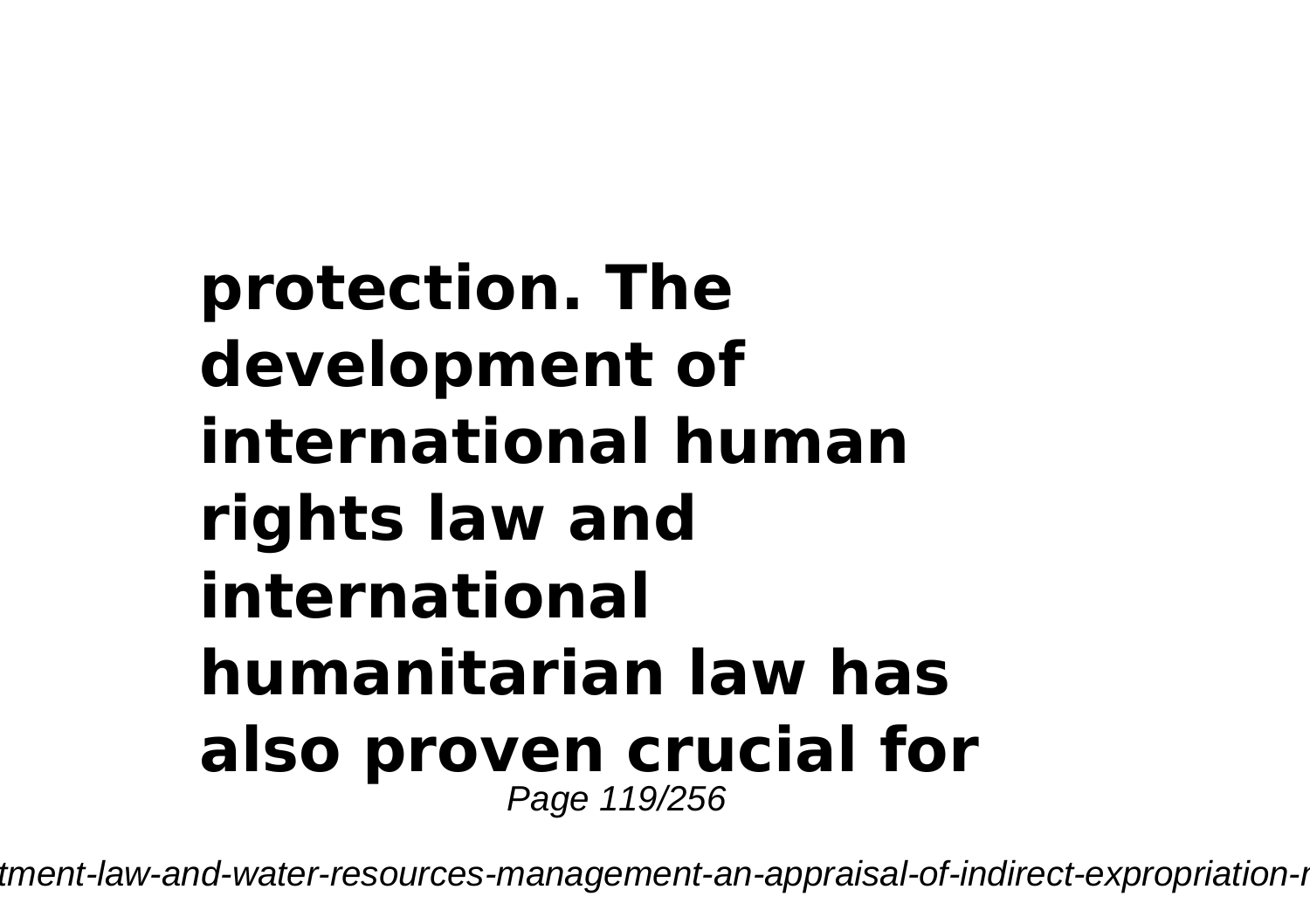#### **ensuring the sound and equitable management of this resource. In addition, the economic uses of fresh water feature prominently in the law applicable to** Page 120/256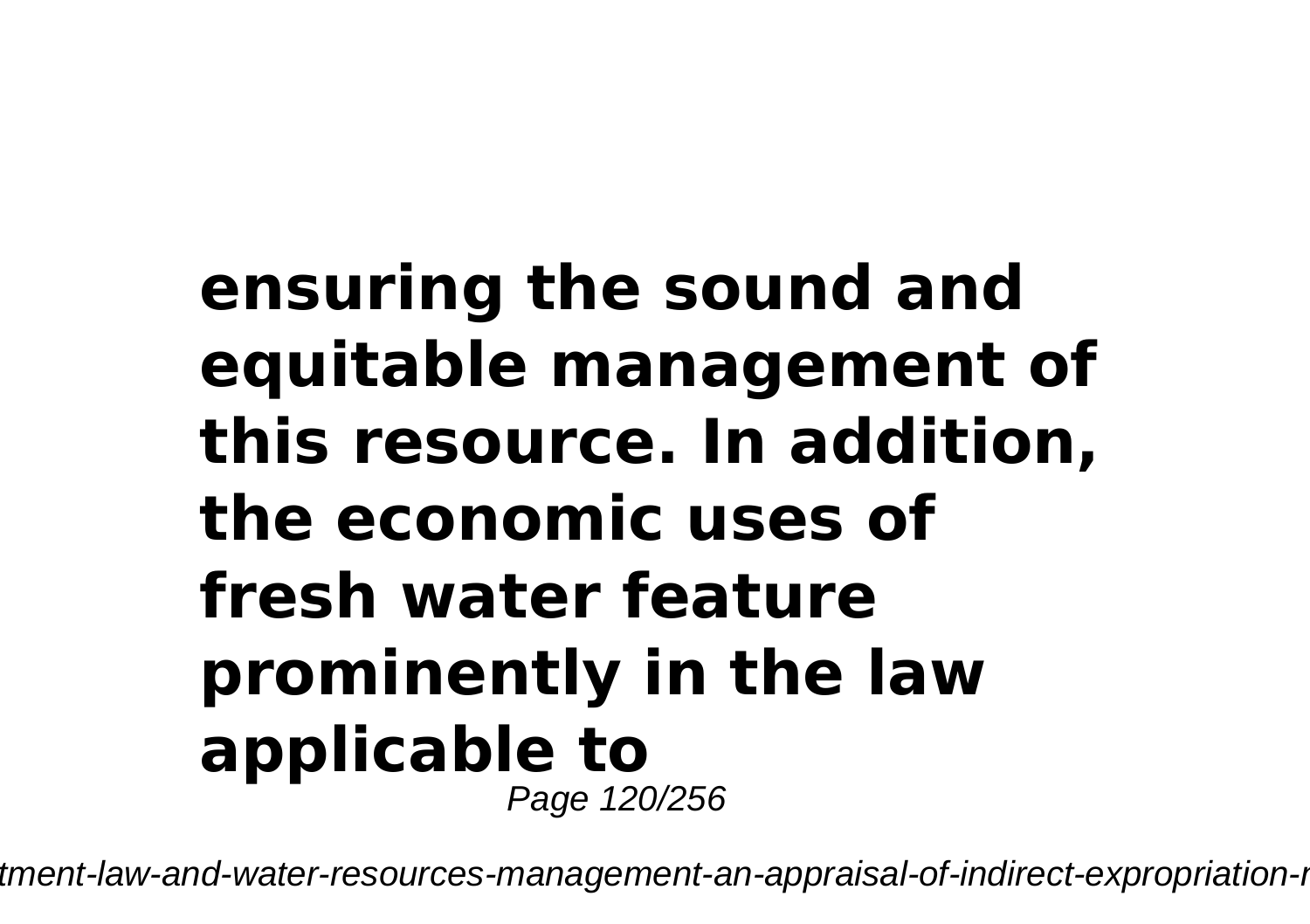#### **watercourses, while water itself has become an important element of the trade and investment regimes. These bodies of rules and principles not only surface in an array** Page 121/256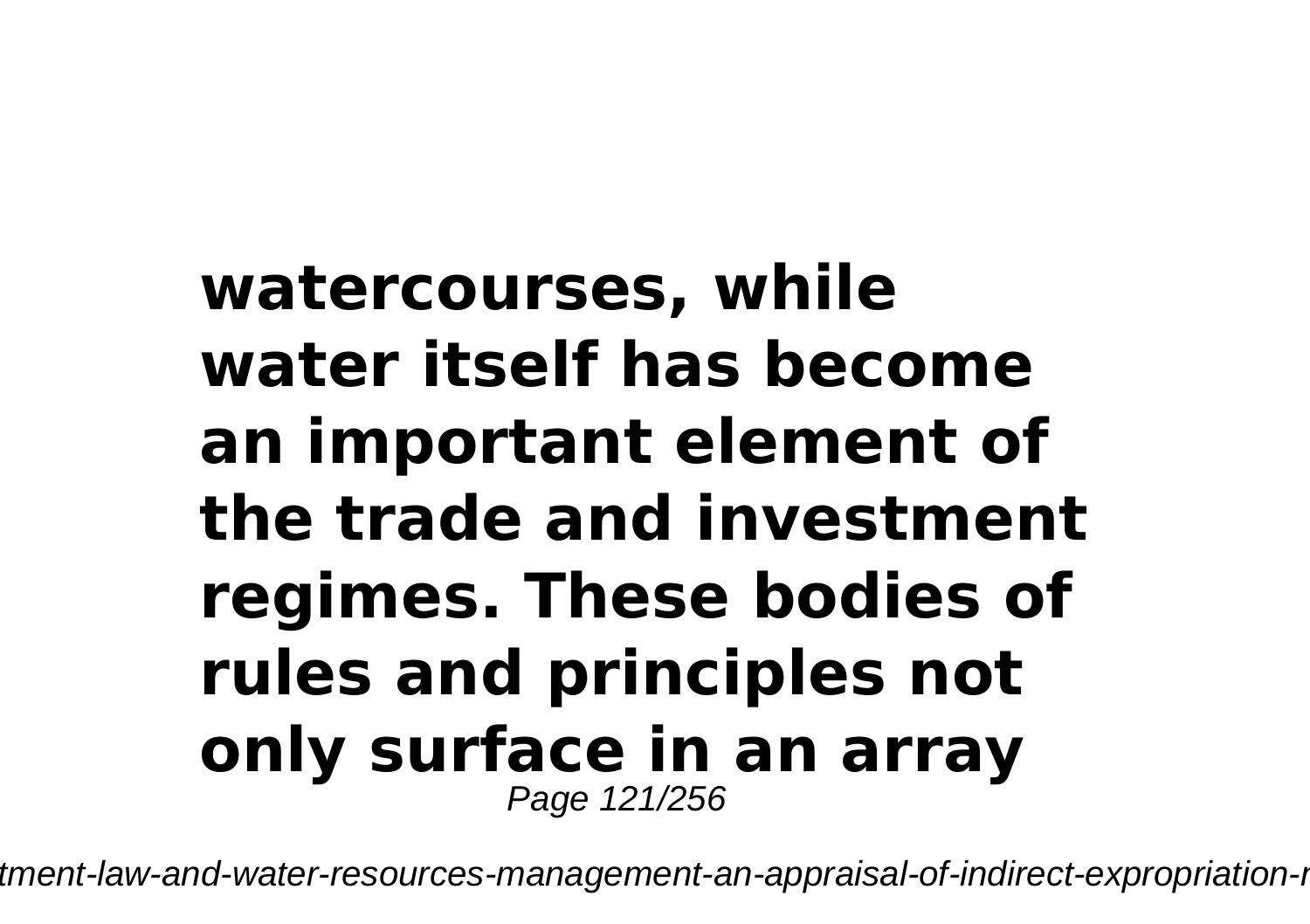#### **of dispute settlement mechanisms, but also stimulate wider trends of institutionalization. Since the publication of the first edition of this volume in 2013, water** Page 122/256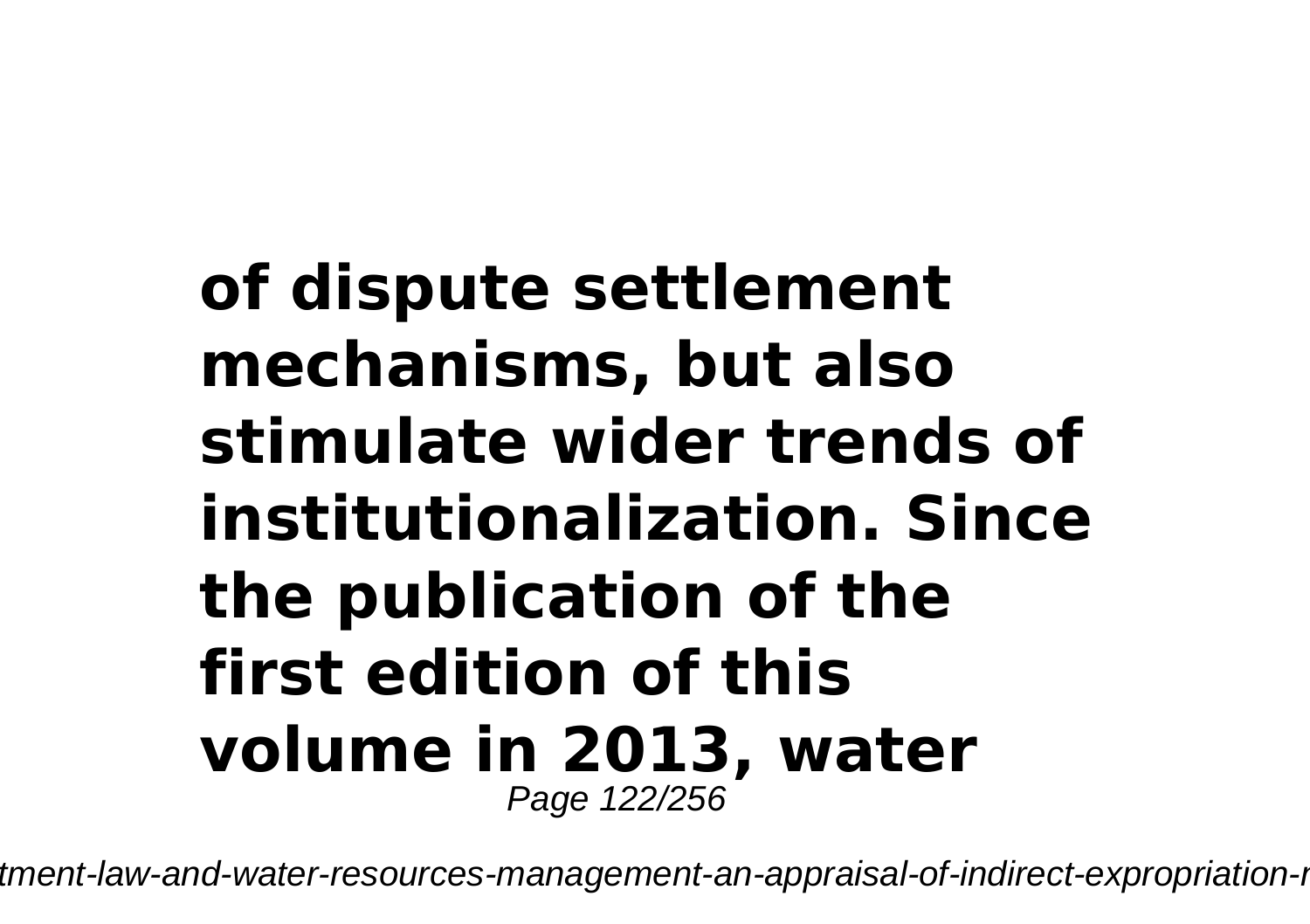#### **has continued to be at the forefront of the international agenda, and the adoption of the UN Sustainable Development Goals constitutes a milestone around which** Page 123/256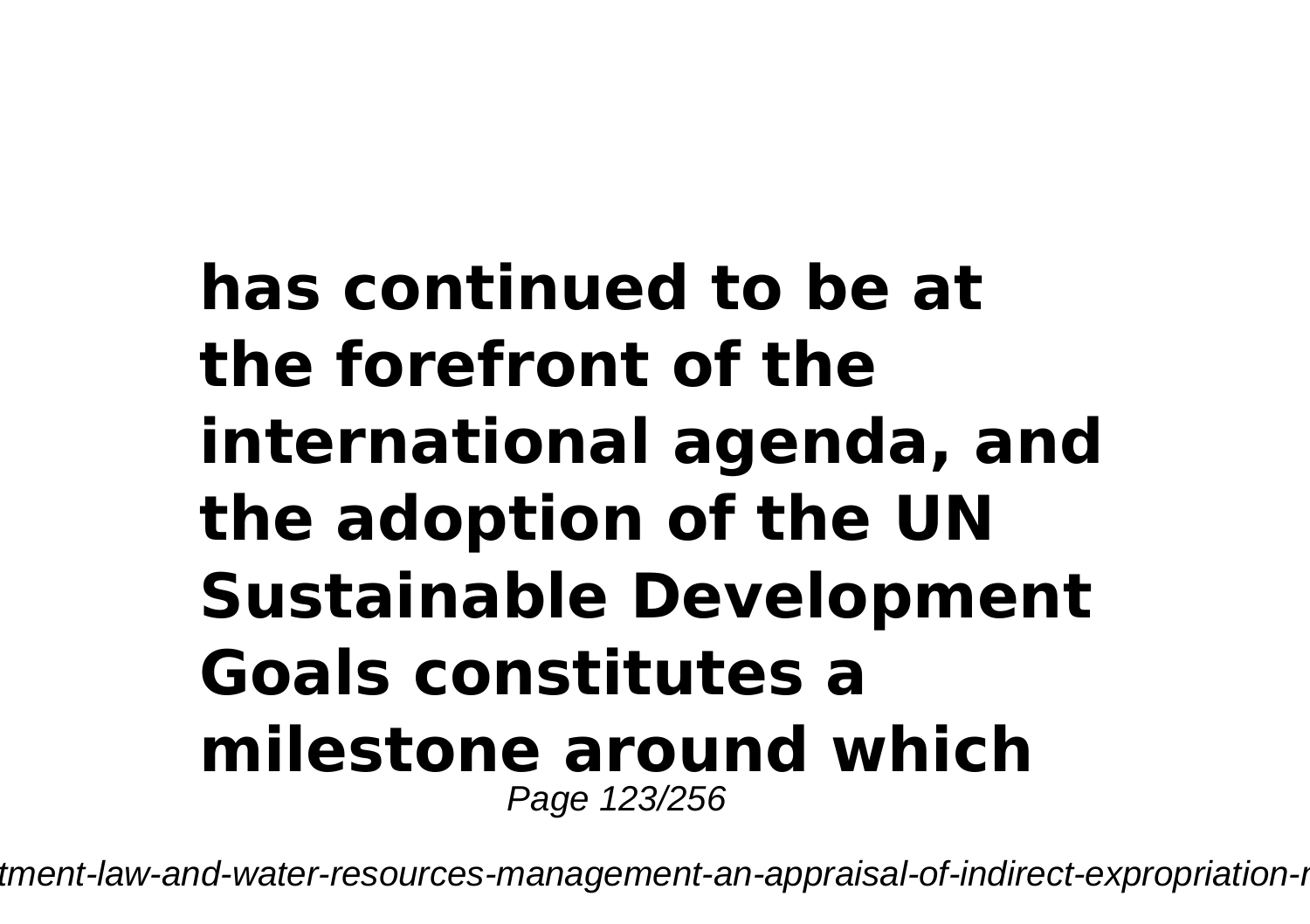#### **various public and private initiatives have been launched. This book presents and appraises these important developments as part of its comprehensive** Page 124/256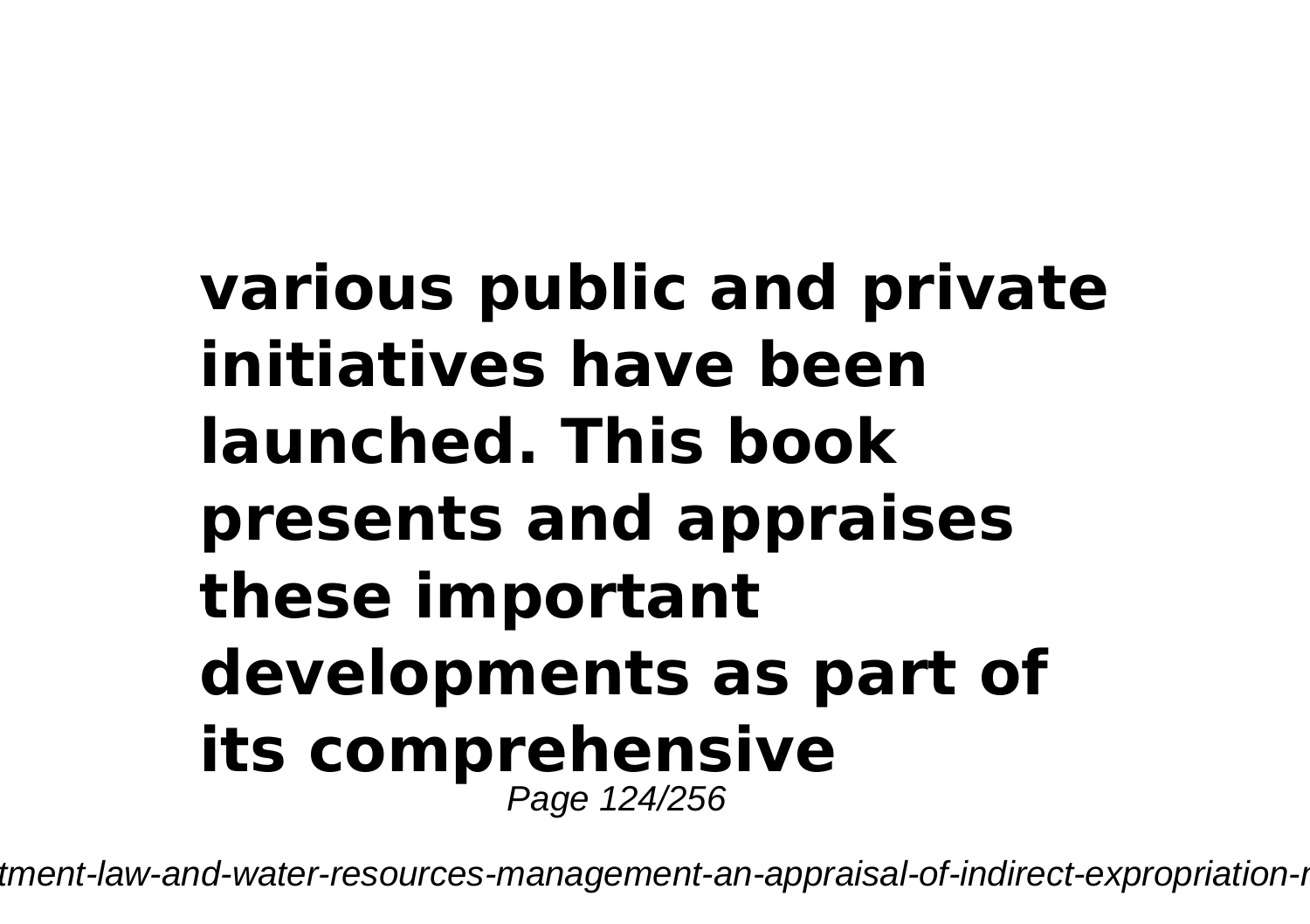#### **analysis of the origin and scope of the various areas of international law as they apply to fresh water. It demonstrates how these areas connect and adapt to one** Page 125/256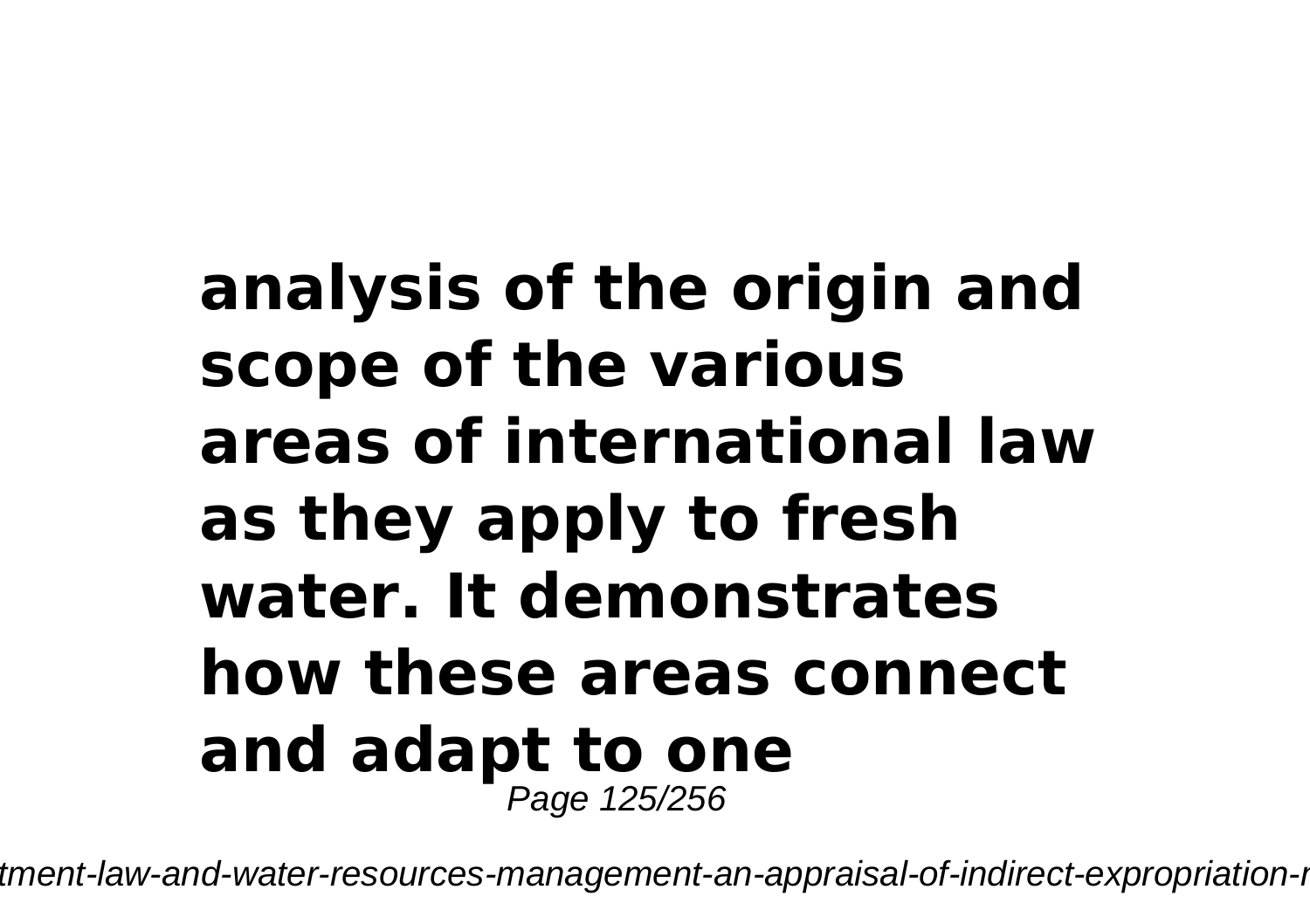#### **another, forming an integrated body of international principles. Foreign Investment in the Energy Sector: Balancing Private and Public Interests, a** Page 126/256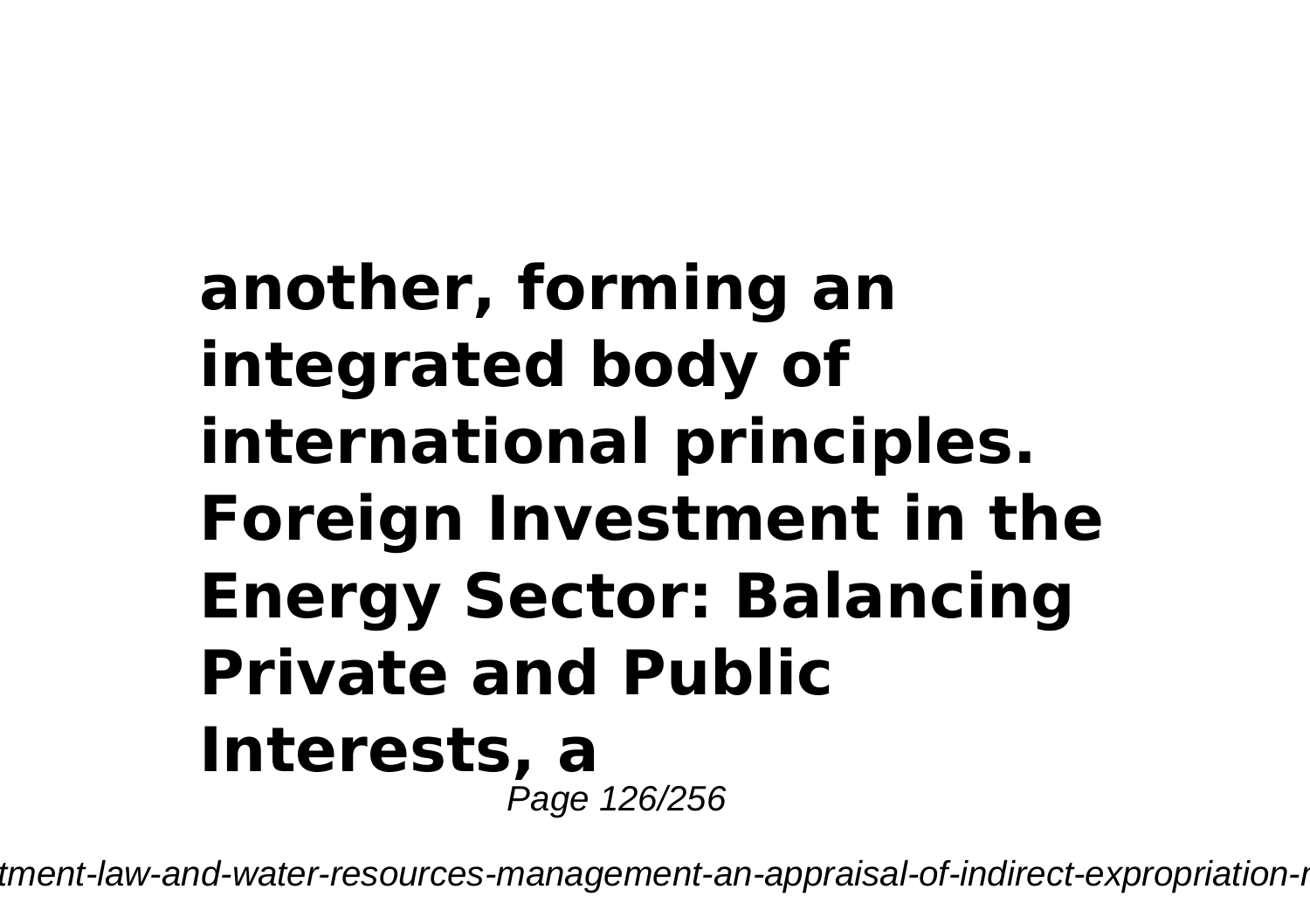#### **comprehensive collection of essays from experts and practitioners, offers an important new resource to the field. This book is about the issues, challenges and** Page 127/256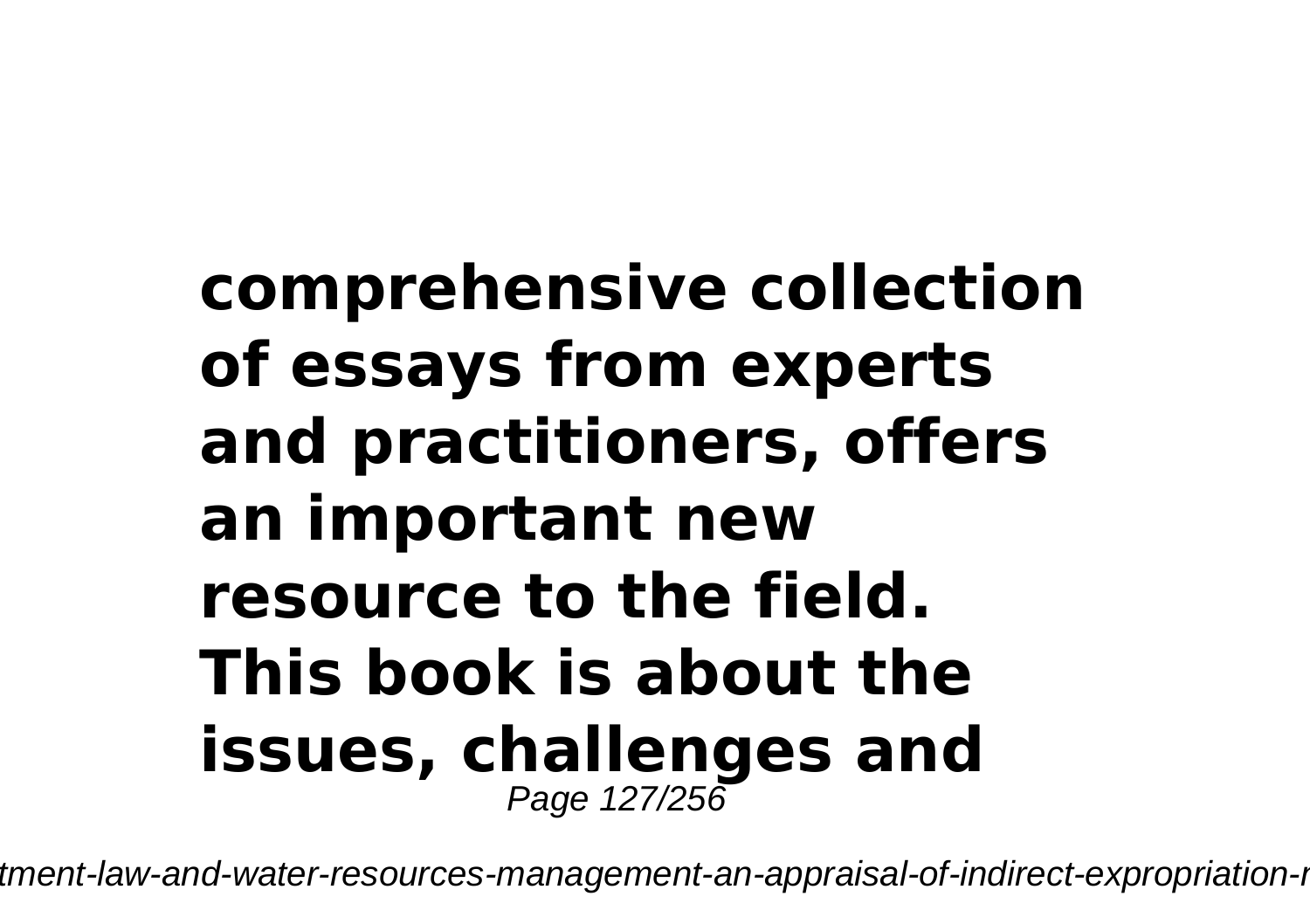# **directions currently faced by water as a key resource for mankind. The book aims at providing a finer understanding of the water regulatory future.** Page 128/256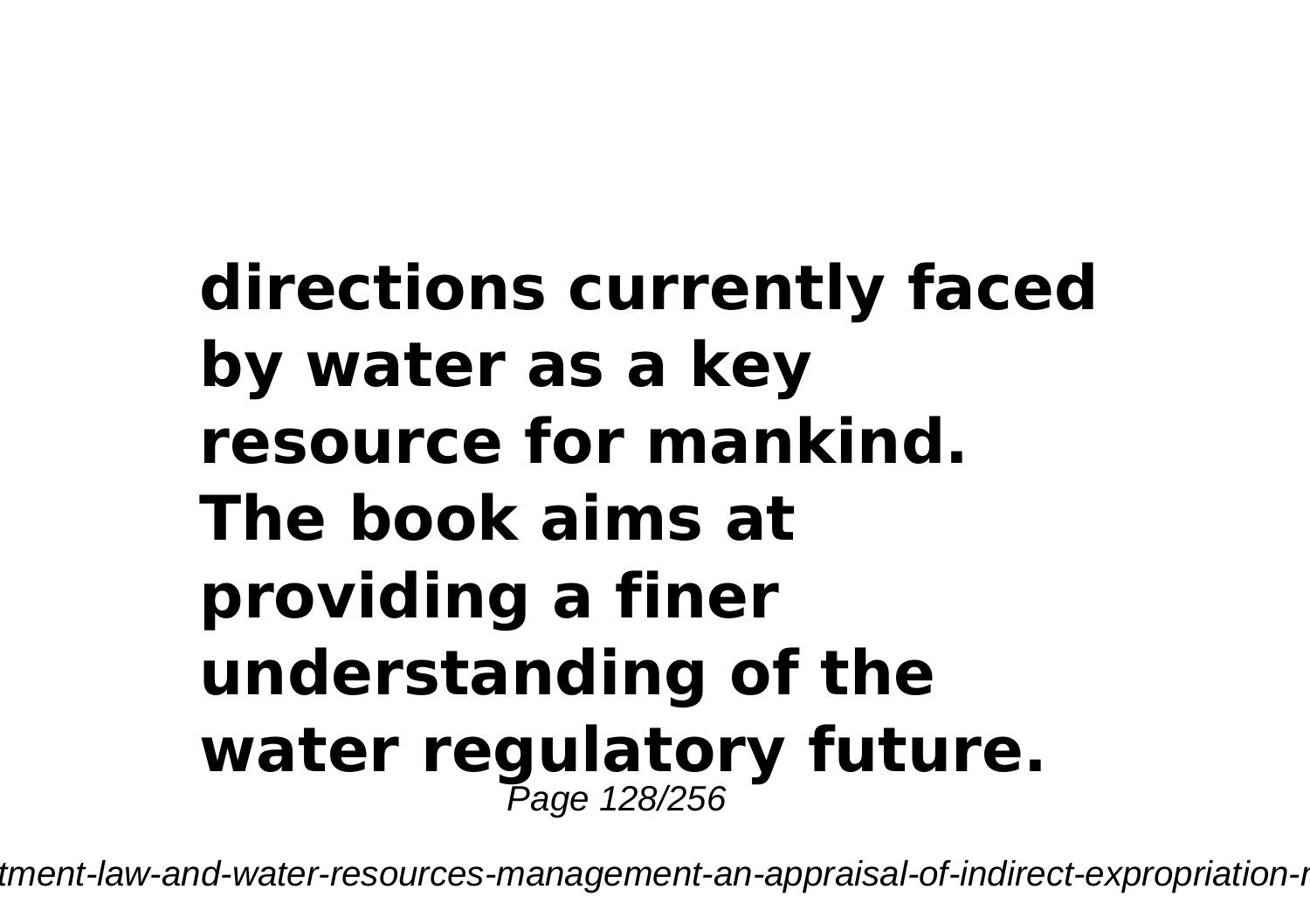#### **The contributions in this book are grouped around specific themes. In Part I, the contributions address the water challenge to public international law. In Part II, the authors** Page 129/256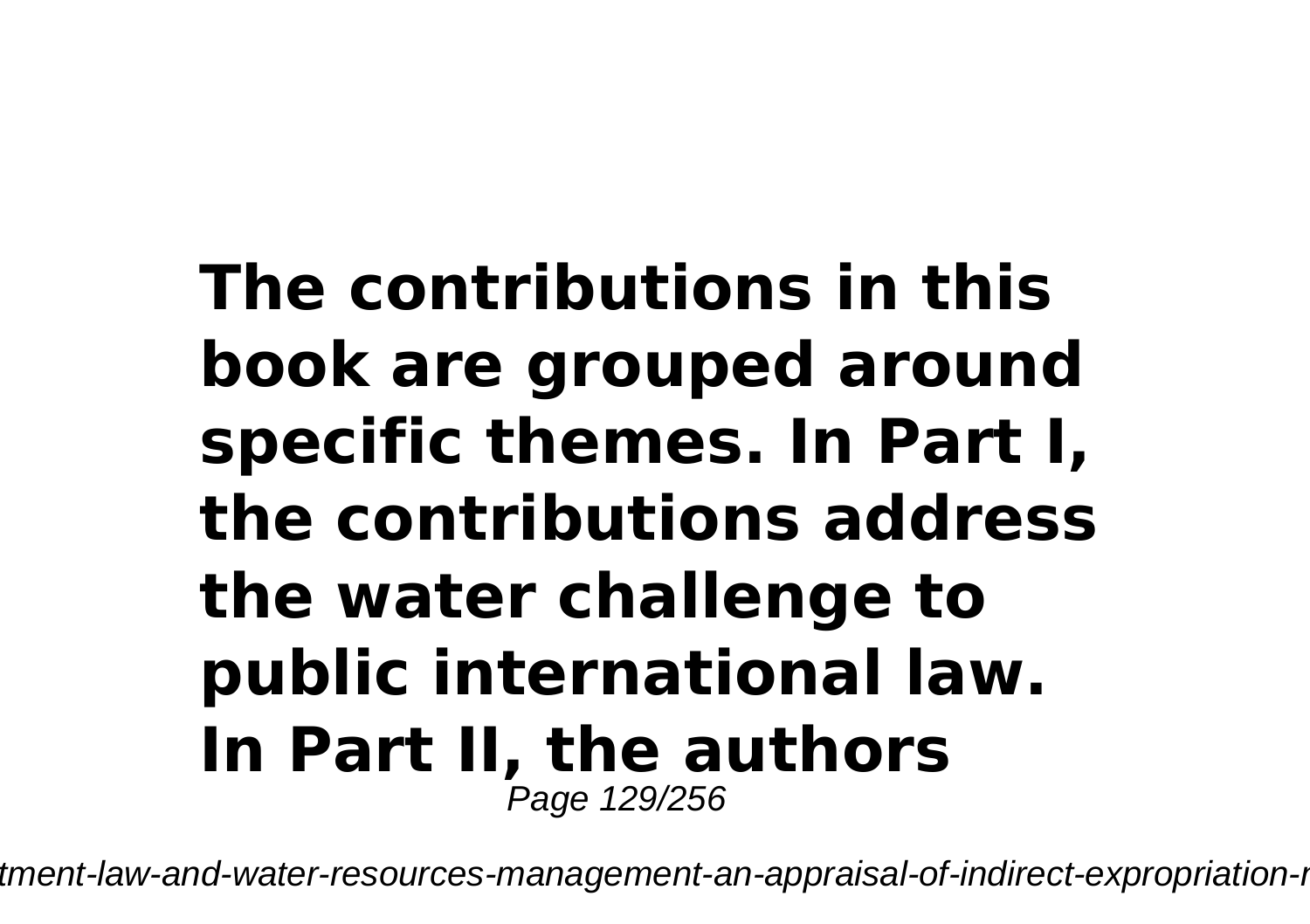### **explore the most pressing ethical, legal, and social issues. In Part III, the discussion covers the economic drivers shaping the future of water.**

Page 130/256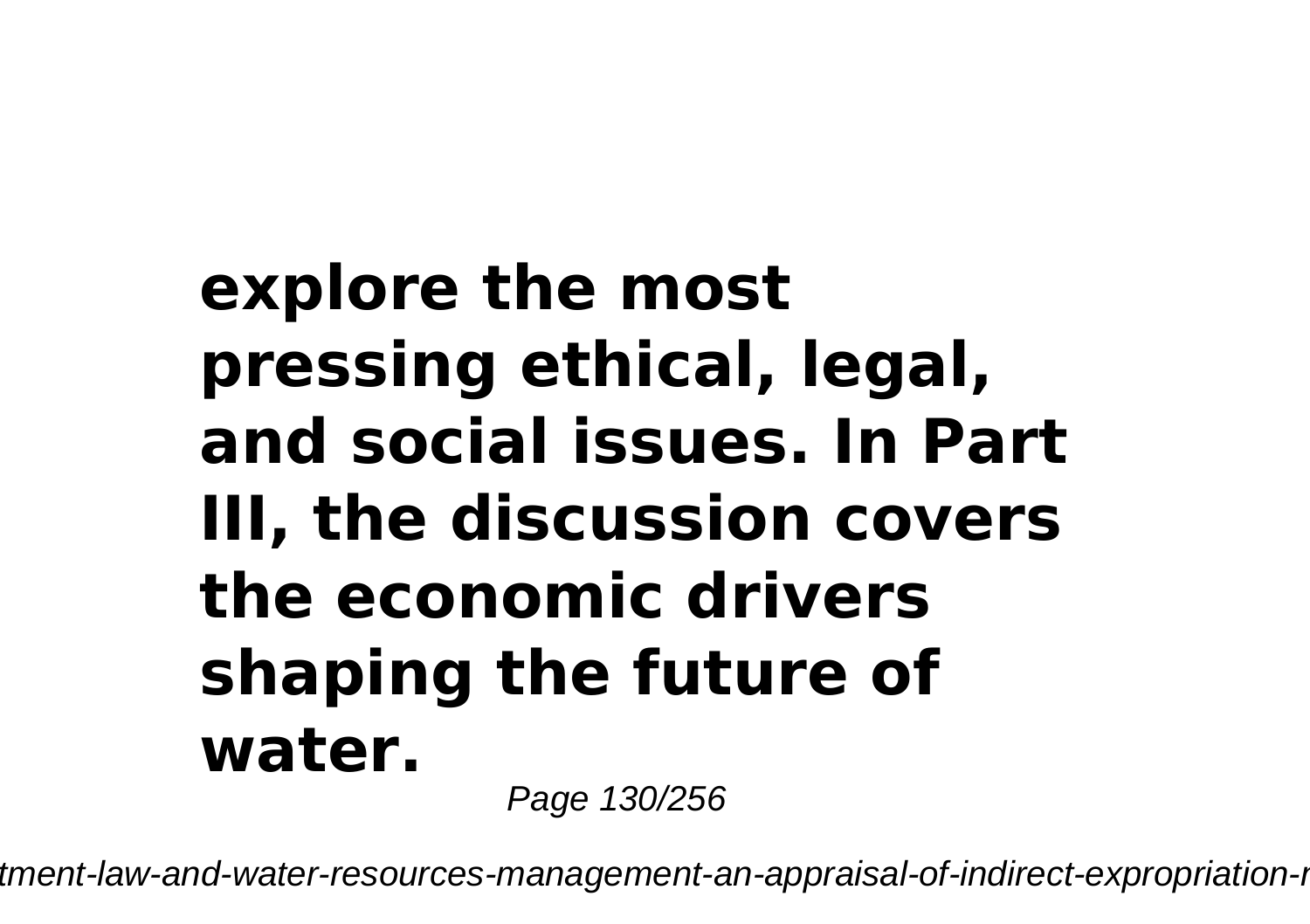#### **Foreign Investment, International Law and Common Concerns Investigating Water Ownership as a Strategy in a World of Economic Goods Under** Page 131/256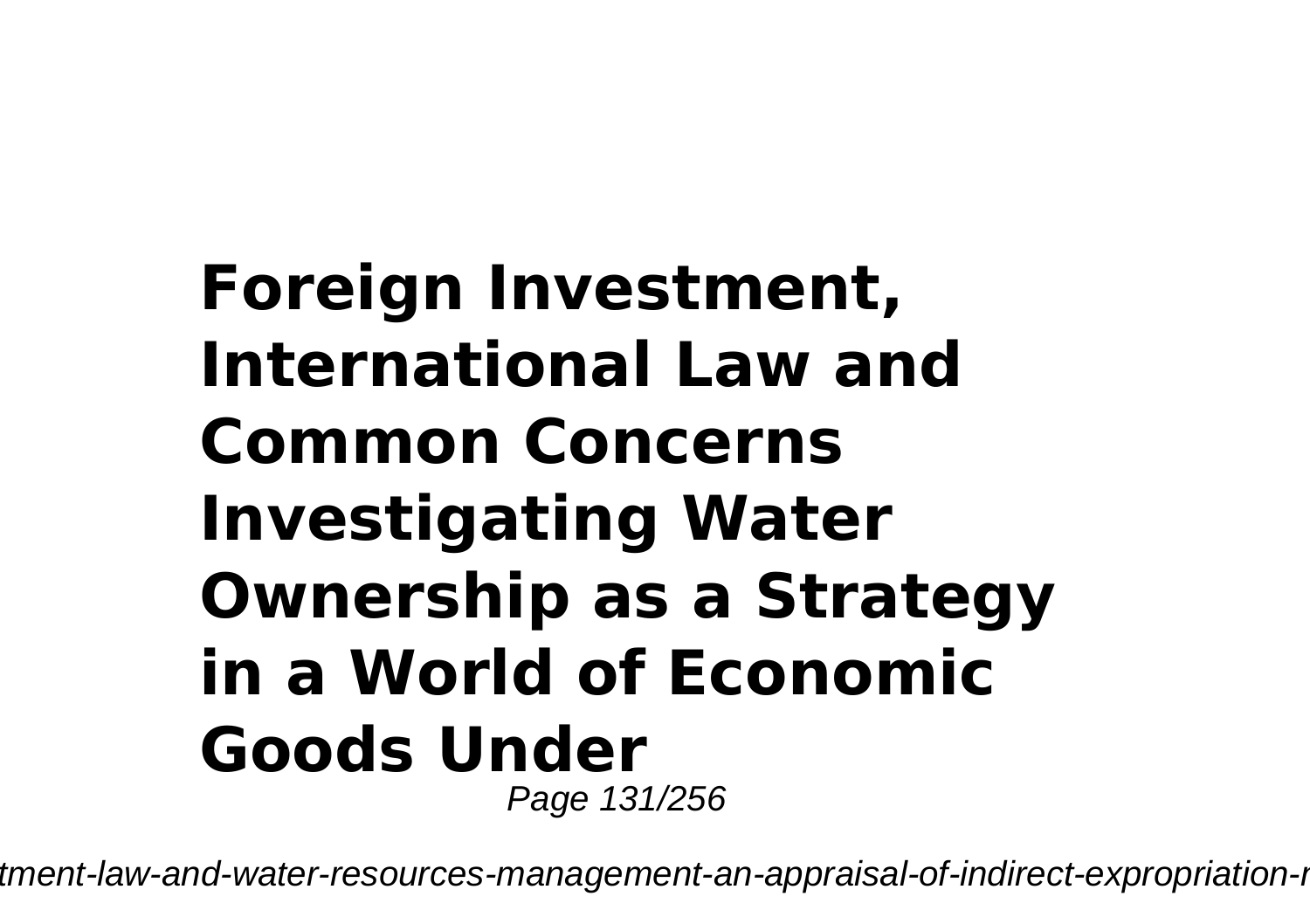#### **International Trade and Investment Laws Too Public Not to Be Private Sustainable Development in World Investment Law Public Services and** Page 132/256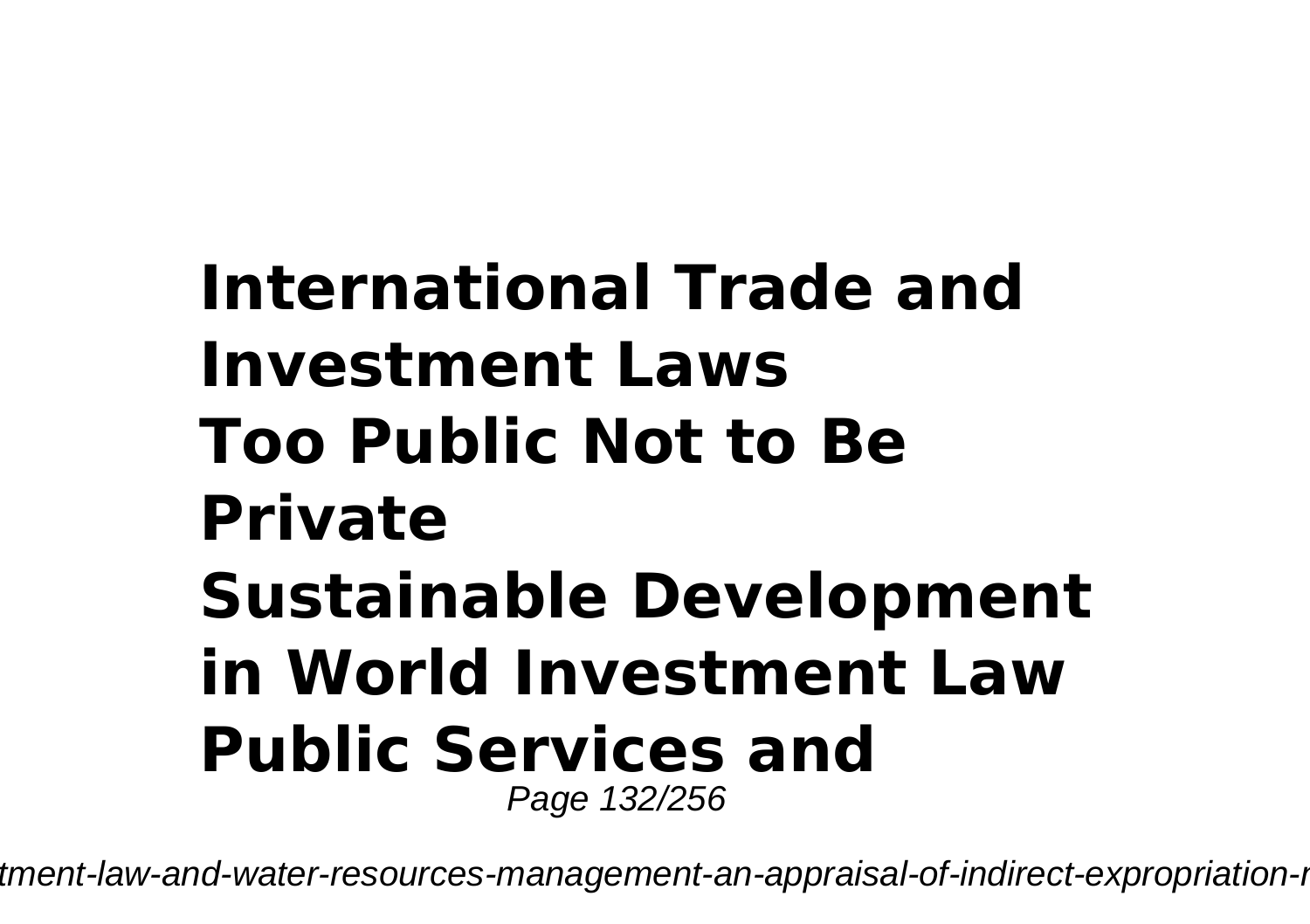### **International Trade Liberalization The Origins of International Investment Law**

Developments within various subfields of international law influence Page 133/256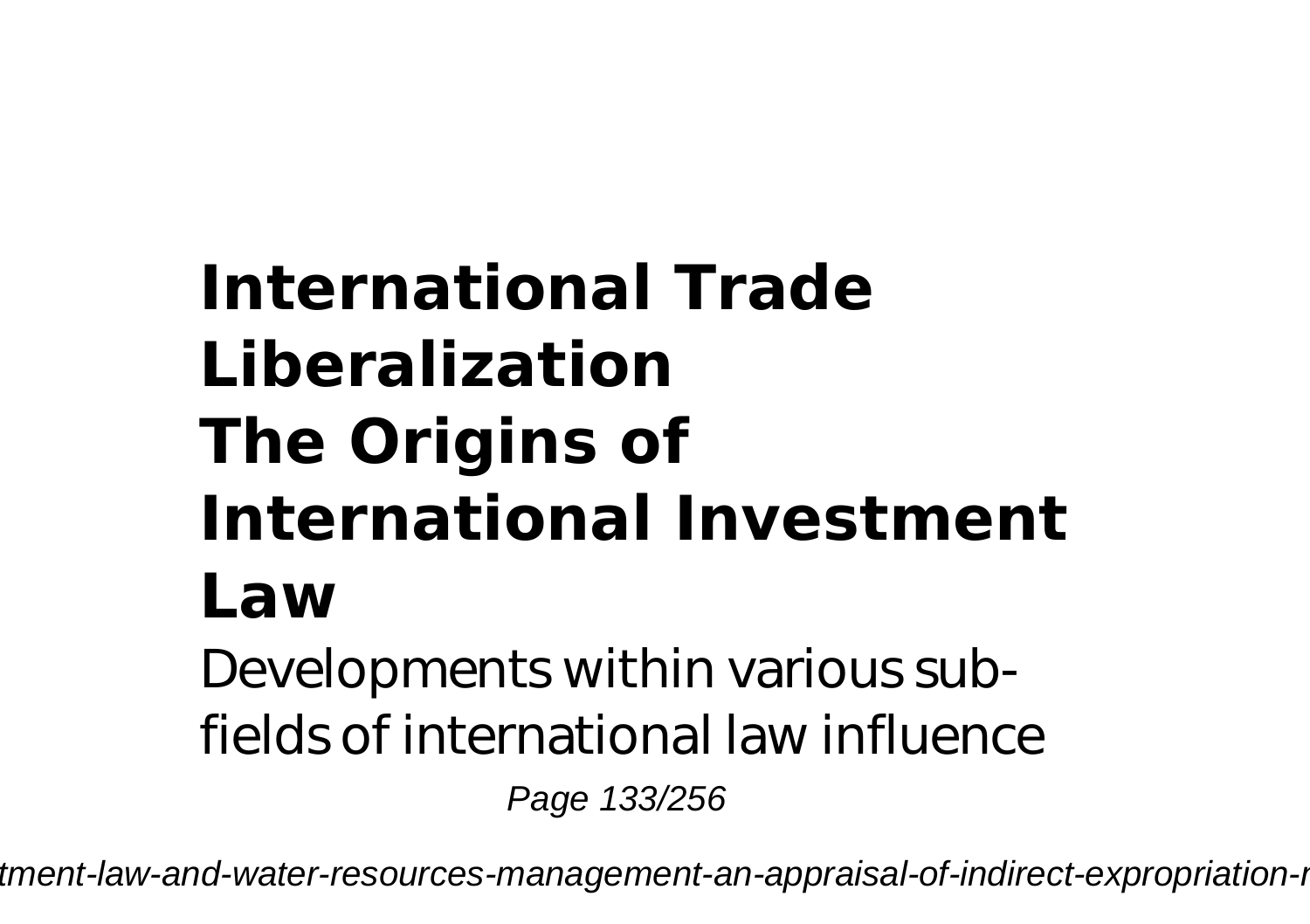international investment law, but changes in investment law also have an impact on the evolution of other fields within international law. Through contributions from leading scholars and practitioners, this book analyses specific links between investment law and other sub-fields Page 134/256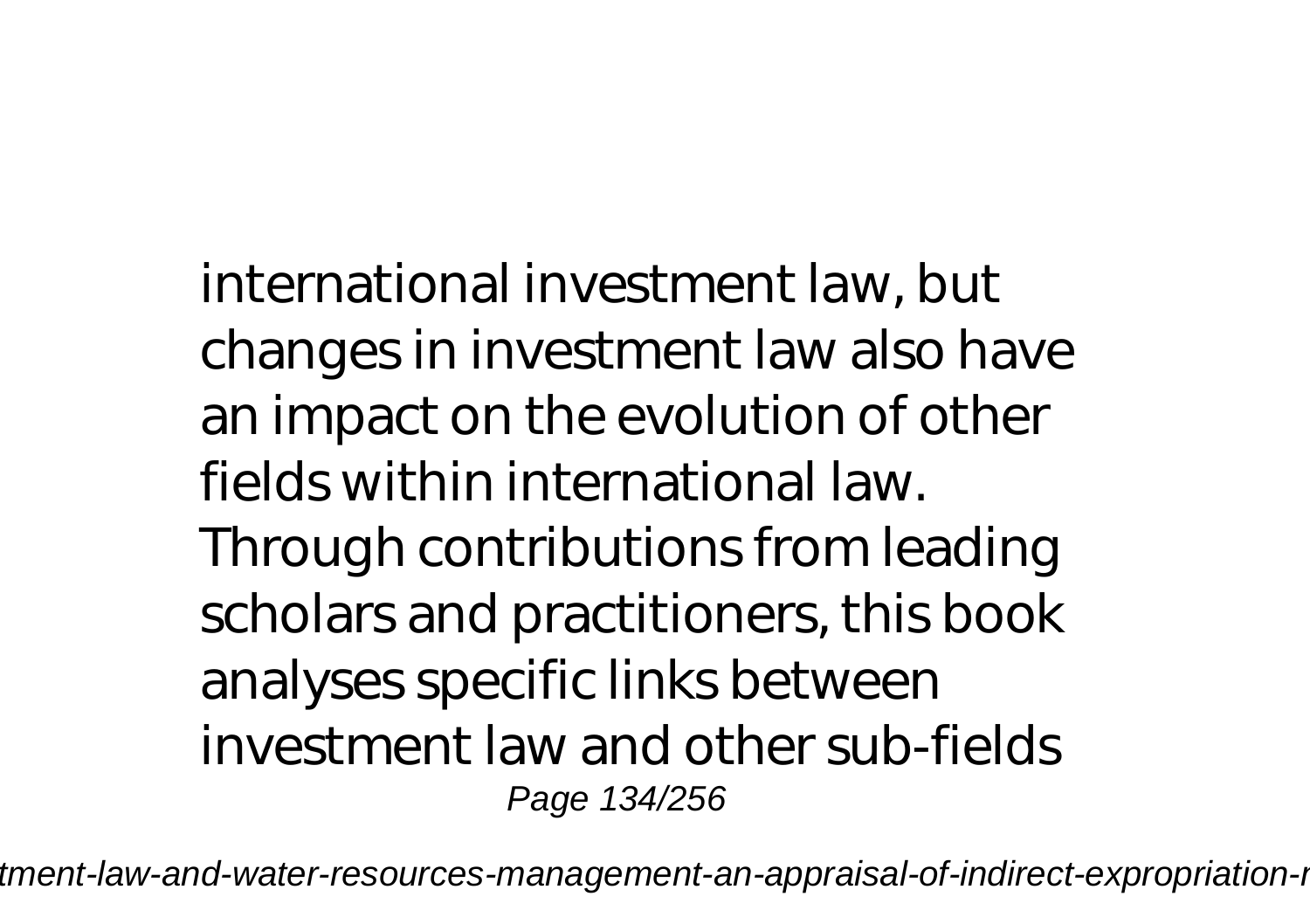of international law such as the law on armed conflict, human rights, sustainable development, trade, development and EU law. In particular, this book scrutinises how concepts, principles and rules developed in the context of such subfields could inform the content of Page 135/256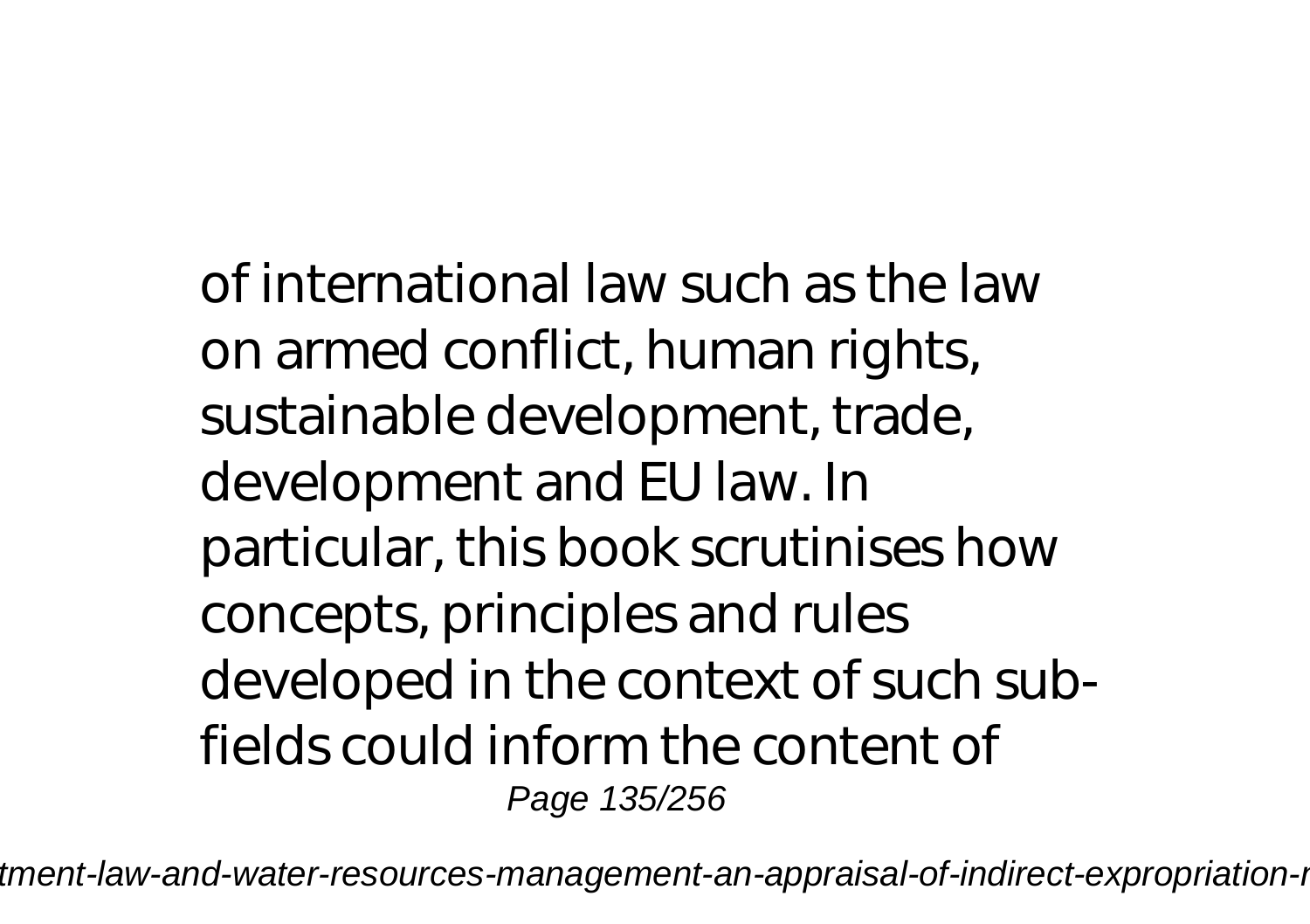investment law. Solutions aimed at resolving problems in other settings may provide instructive examples for addressing current problems in the field of investment law, and vice versa. The underlying question is whether key sub-fields of public international law, notably Page 136/256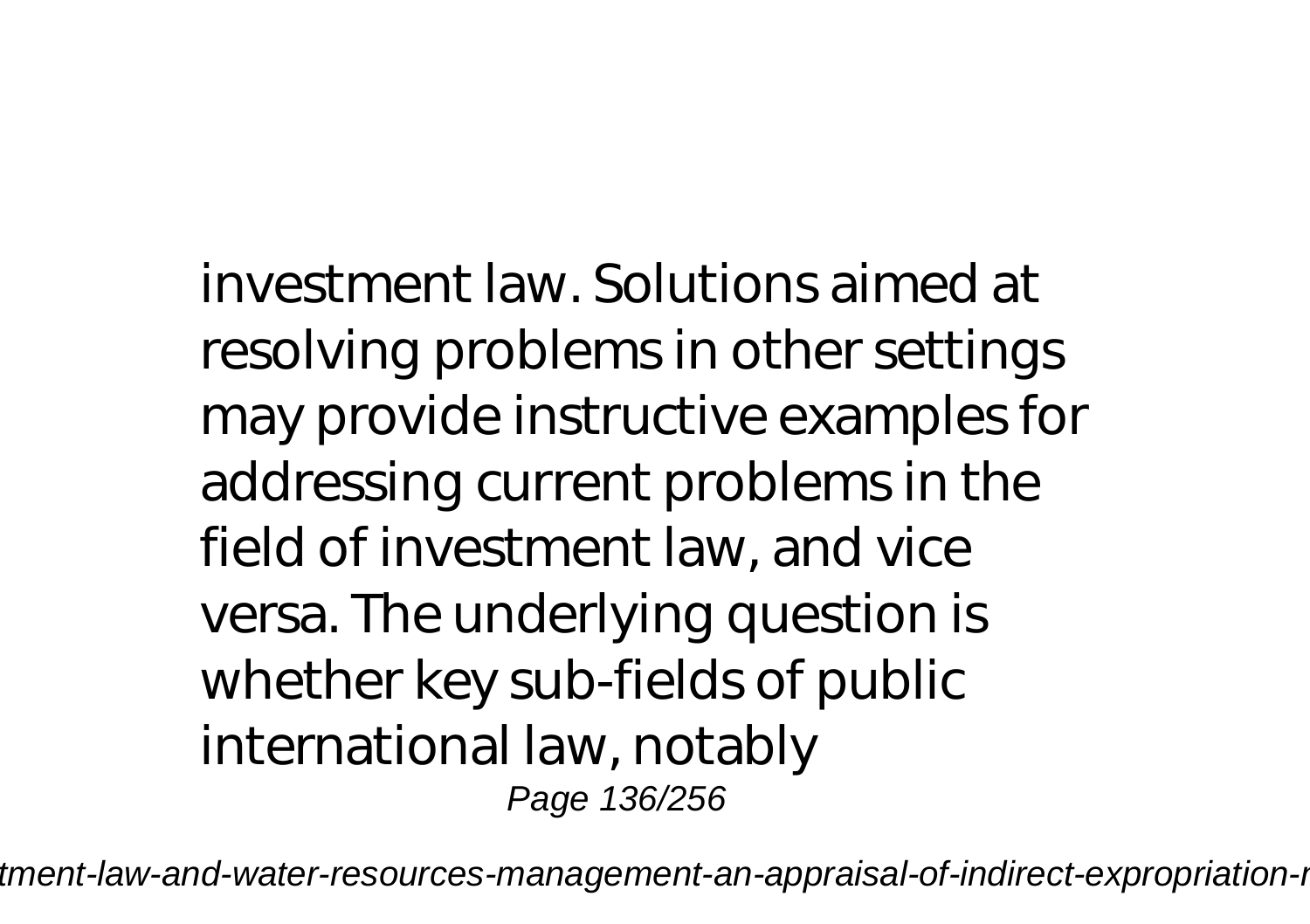international investment law, are open to cross-fertilisation, or, whether they are evolving further into self-contained regimes.  $A''$  Freshwater is an essential resource. This book offers a comprehensive international look at diverse issues arising from water use Page 137/256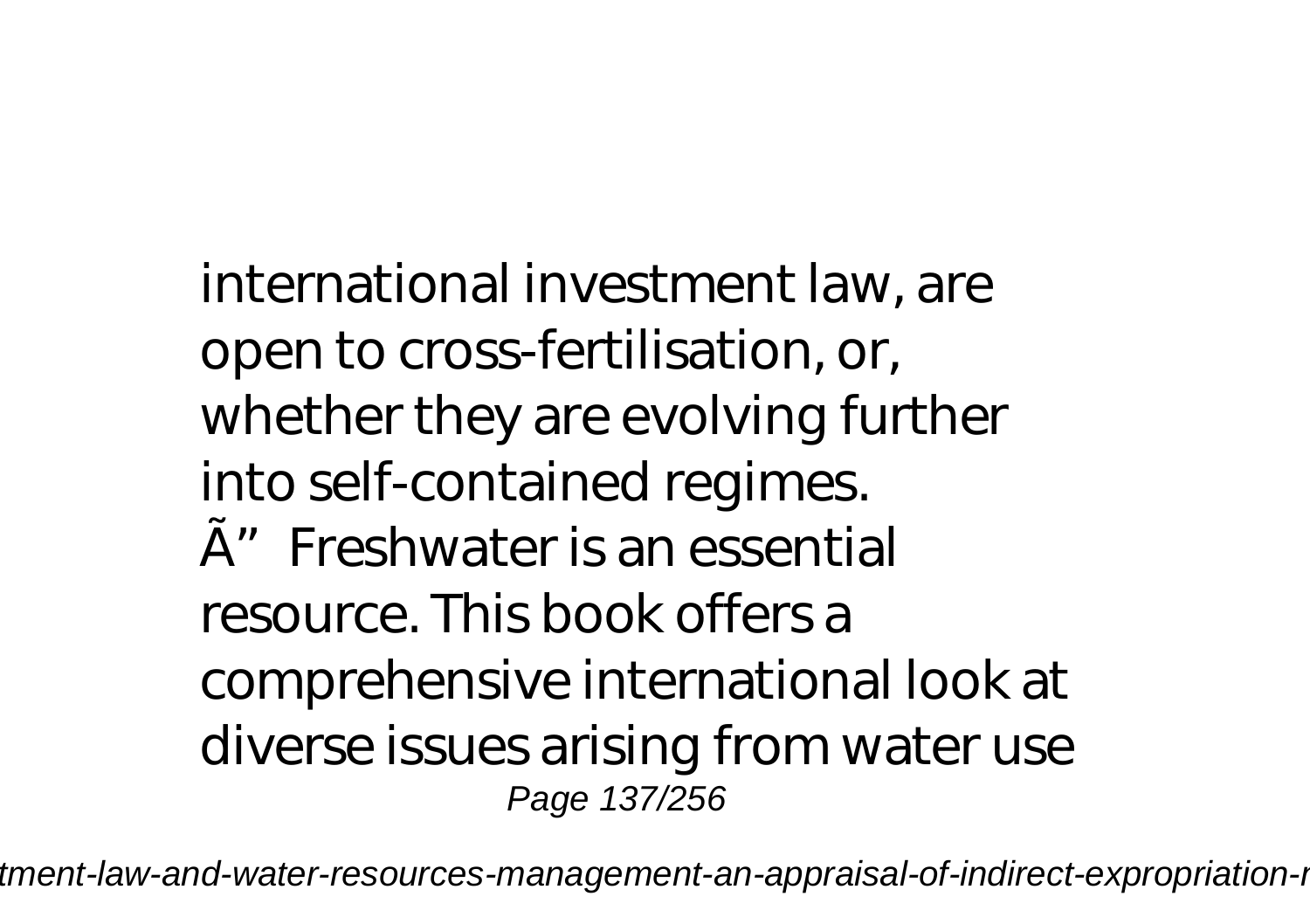for human consumption, agriculture, energy, industry, waste disposal and ecosystem conservation. The contributions, written primarily but not exclusively by legal experts, are highly informed and insightful. In addition to more traditional topics, they address the WTO and natural Page 138/256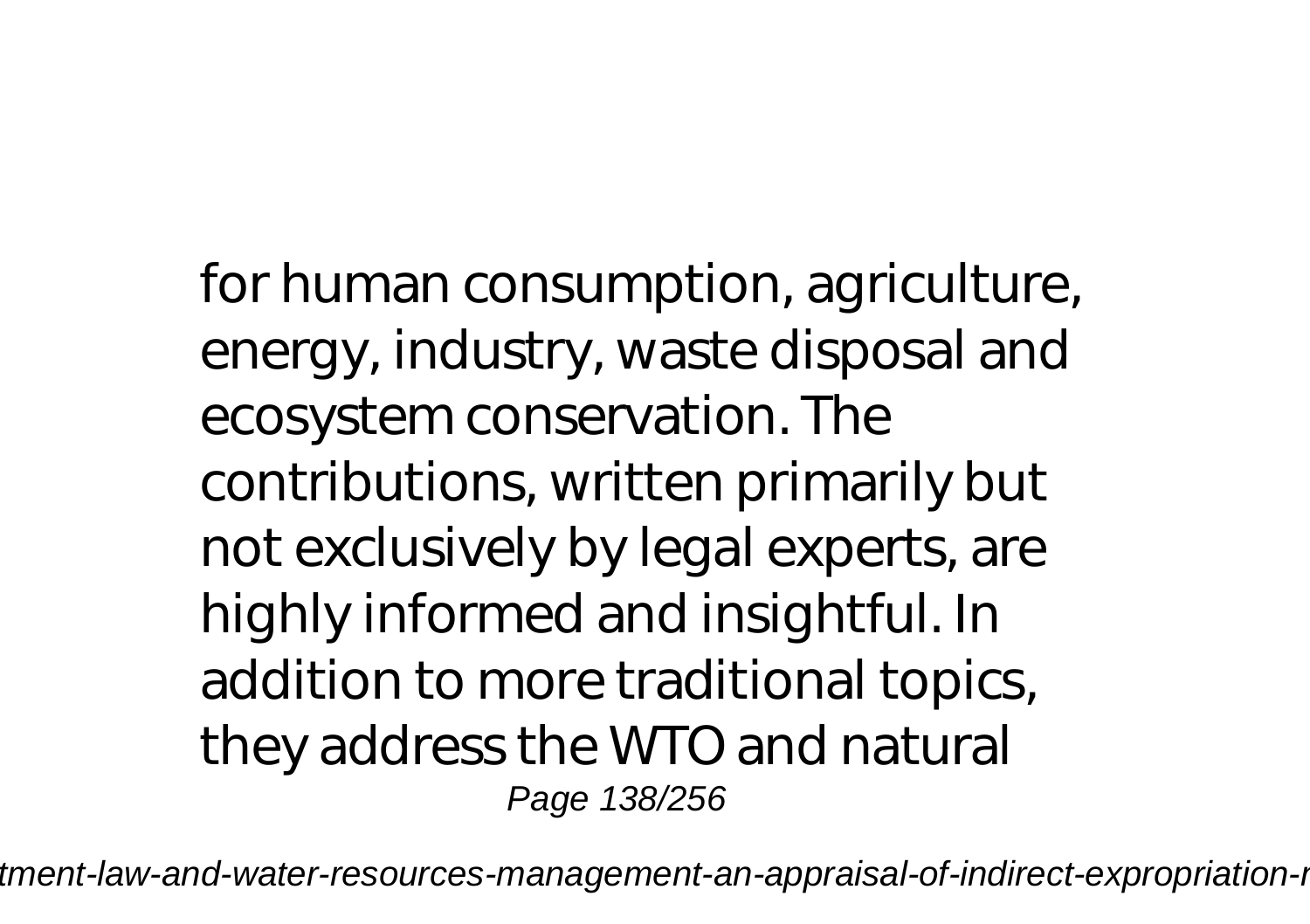resources, EthiopiaA · slarge-scale commercial farms, and aquifer management in the Geneva region and Latin America. An important read for scholars, policy-makers, and concerned citizens.Õ à Edith Brown Weiss, Georgetown University, US  $\tilde{A}''$  This excellent book covers the Page 139/256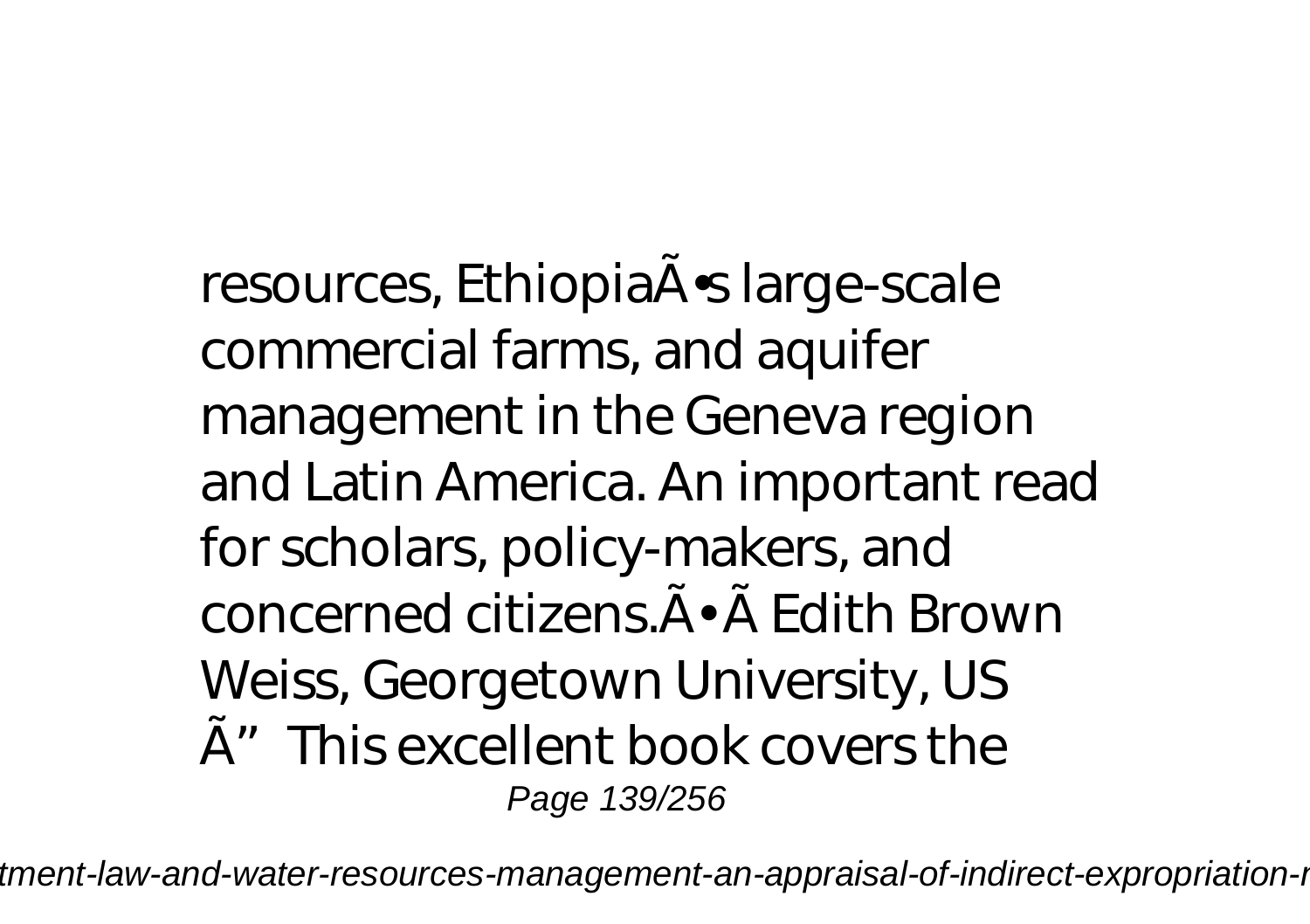important legal and political perspectives on the worldA<sup>.</sup> freshwater resources. The chapters, written by distinguished experts from academia and practice, systematically address issues of economics, environment, sovereignty over resources, energy, conflict resolution, Page 140/256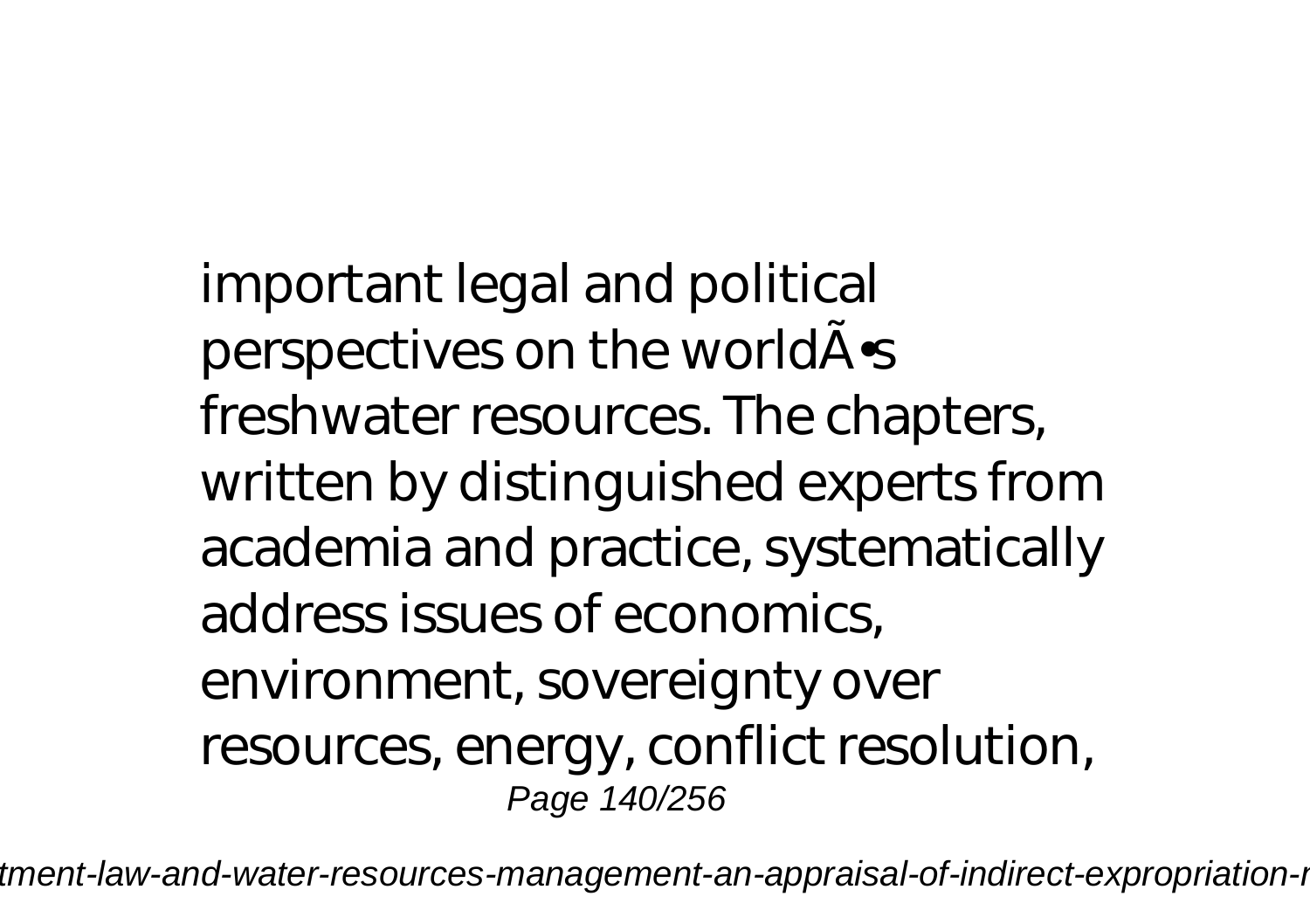and in addition offer some in depth case studies. A wonderful book and compulsory reading for who needs to have the full picture of the complex international dynamics of freshwater in our time  $\tilde{A} \cdot \tilde{A}$  Catherine BrÅ<sub>i</sub>lmann, University of Amsterdam, The Netherlands  $\tilde{A}''$  This volume Page 141/256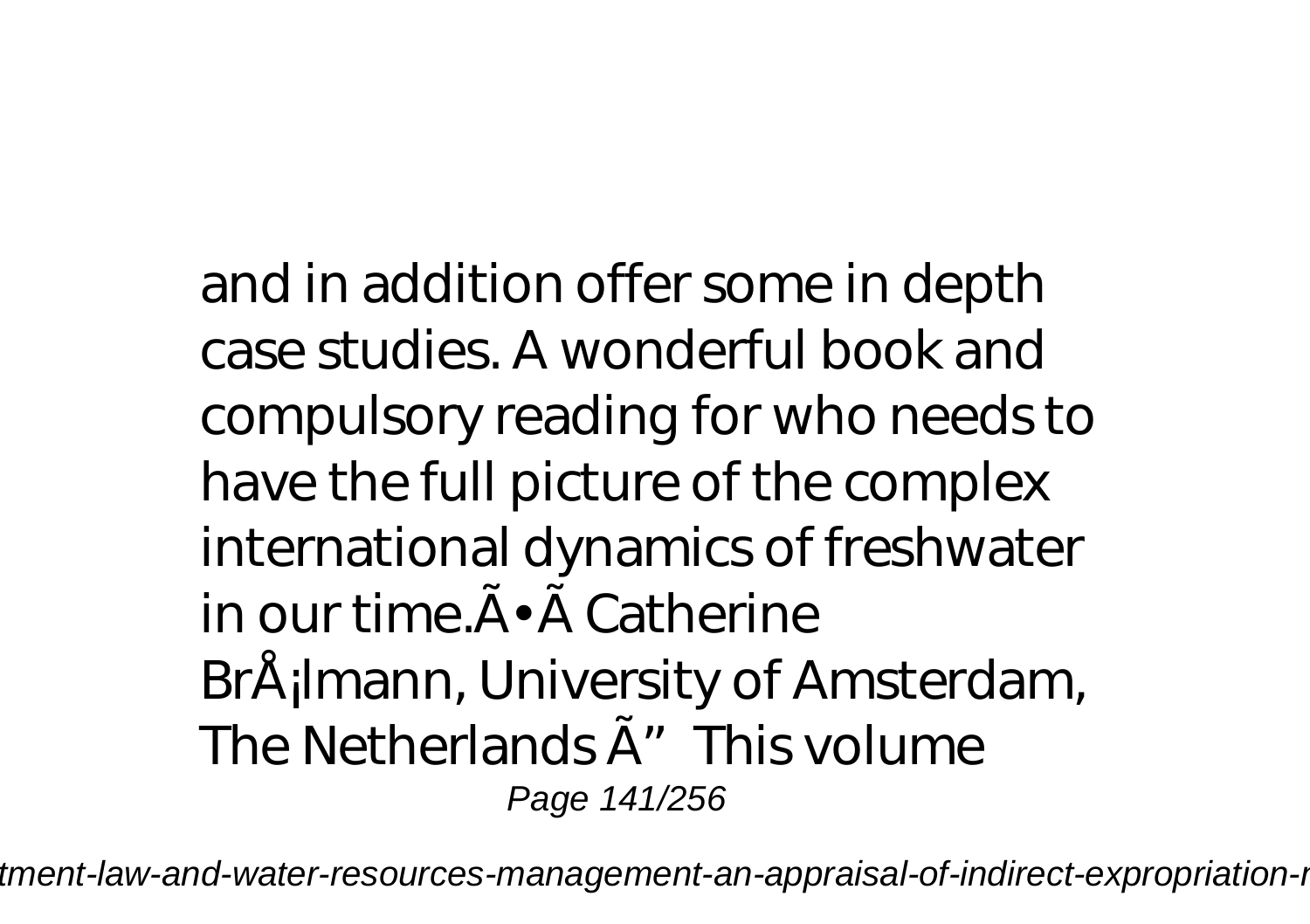provides a masterful investigation of the multiple points of interaction between freshwater and international law, and compelling and insightful analyses of such interactions bearing out and substantiating the thrust of the volume à mapping out the  $\tilde{A}'$  multiple challenges $\tilde{A}''$  facing Page 142/256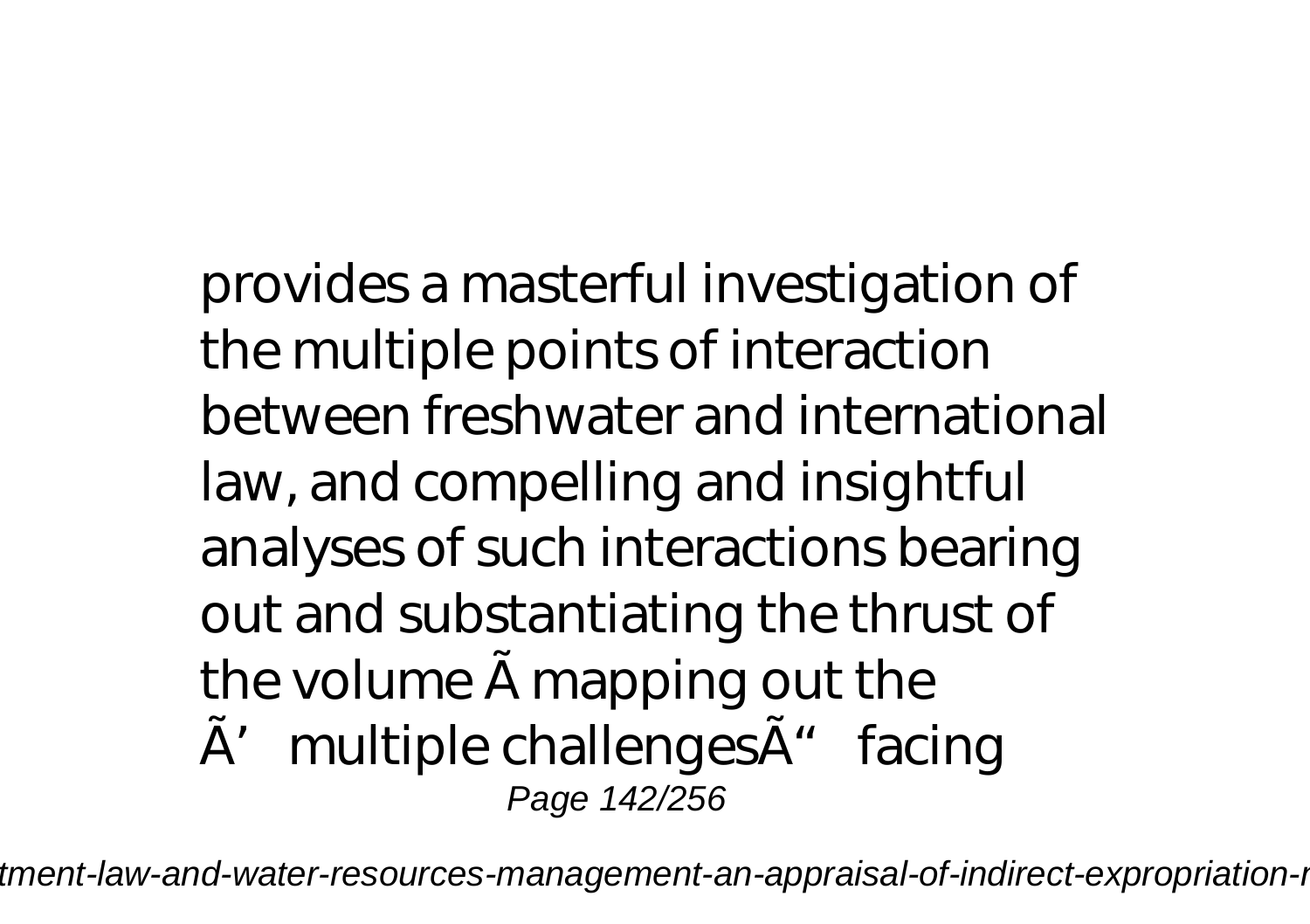international law in its water governance role at different, relevant scales à global, regional and subregional. The volume A · s focus on these  $\tilde{A}'$  multiple challenges $\tilde{A}''$  is particularly welcome at a time when the planet A · s freshwater endowment is coming under Page 143/256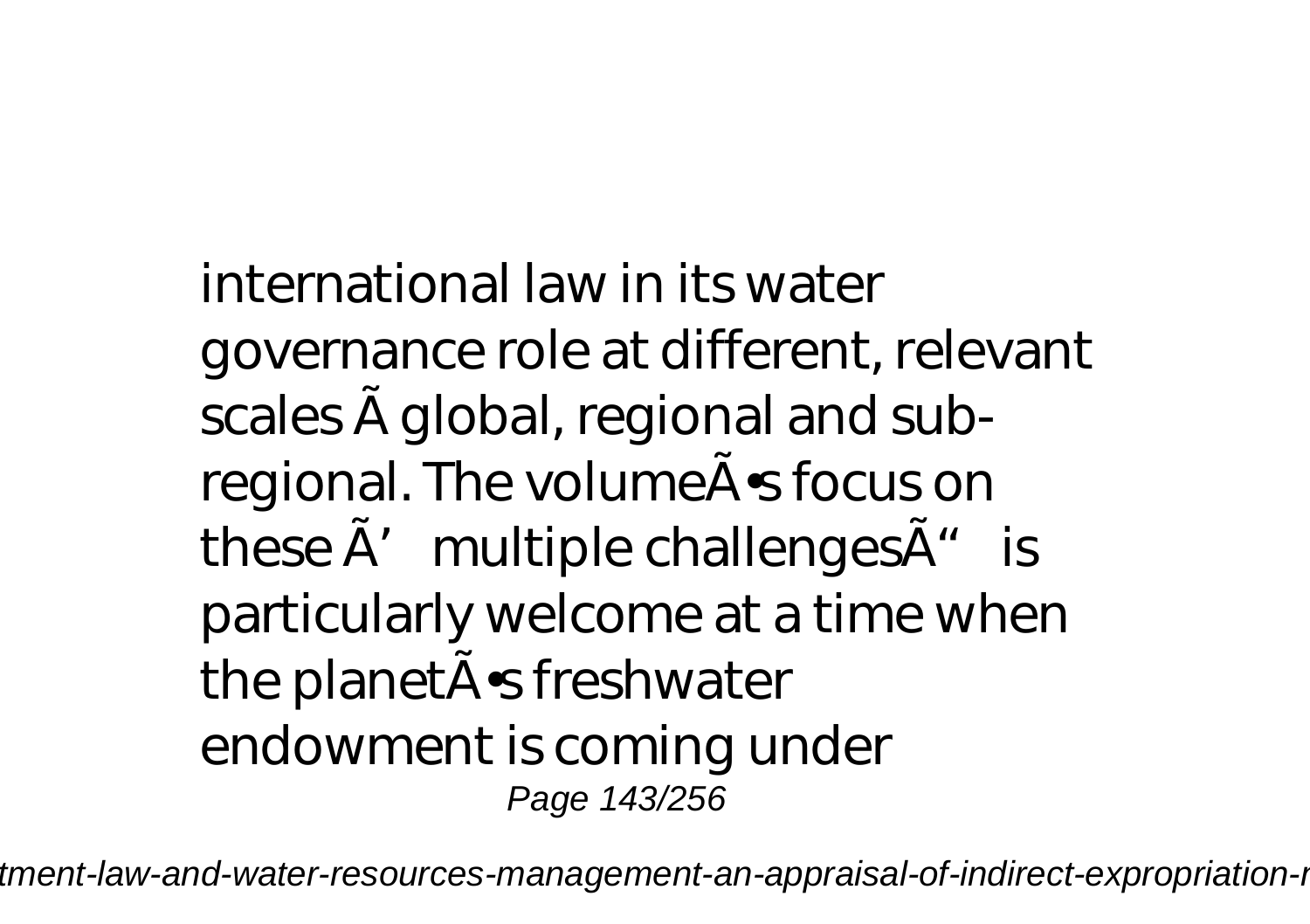increasing pressure from a multiplicity of factors, forcing policymakers, lawmakers, government negotiators and privatesector players on the water scene to challenge well-established behavioural and regulatory patterns, domestically and in relation to Page 144/256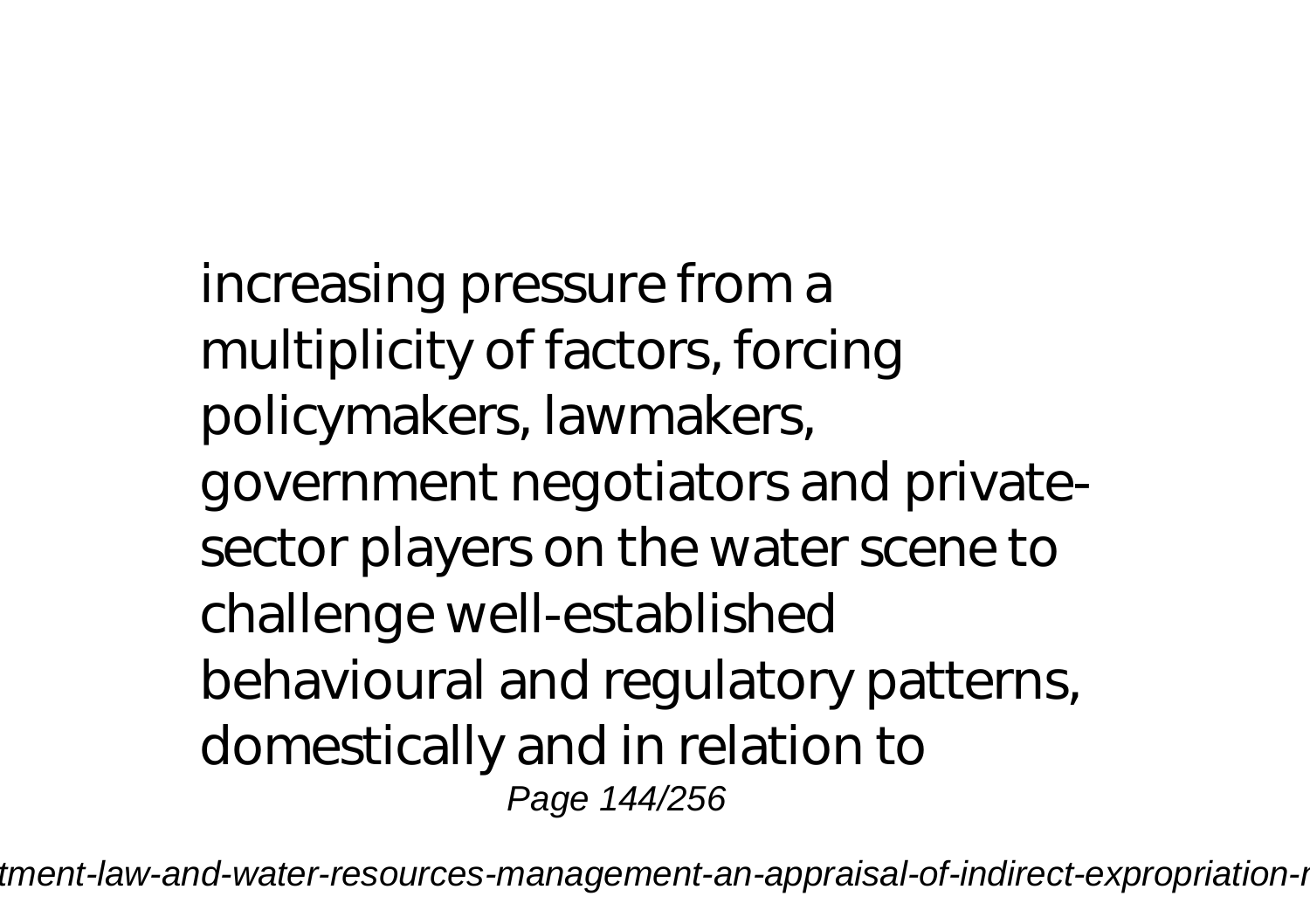transboundary inter-State relations. In its stimulating multifarious approach, the volume offers fresh and insightful perspectives of some tested facets of the water governance role of international law, dealing with rivers, lakes and groundwater aquifers shared by a multiplicity of States. Page 145/256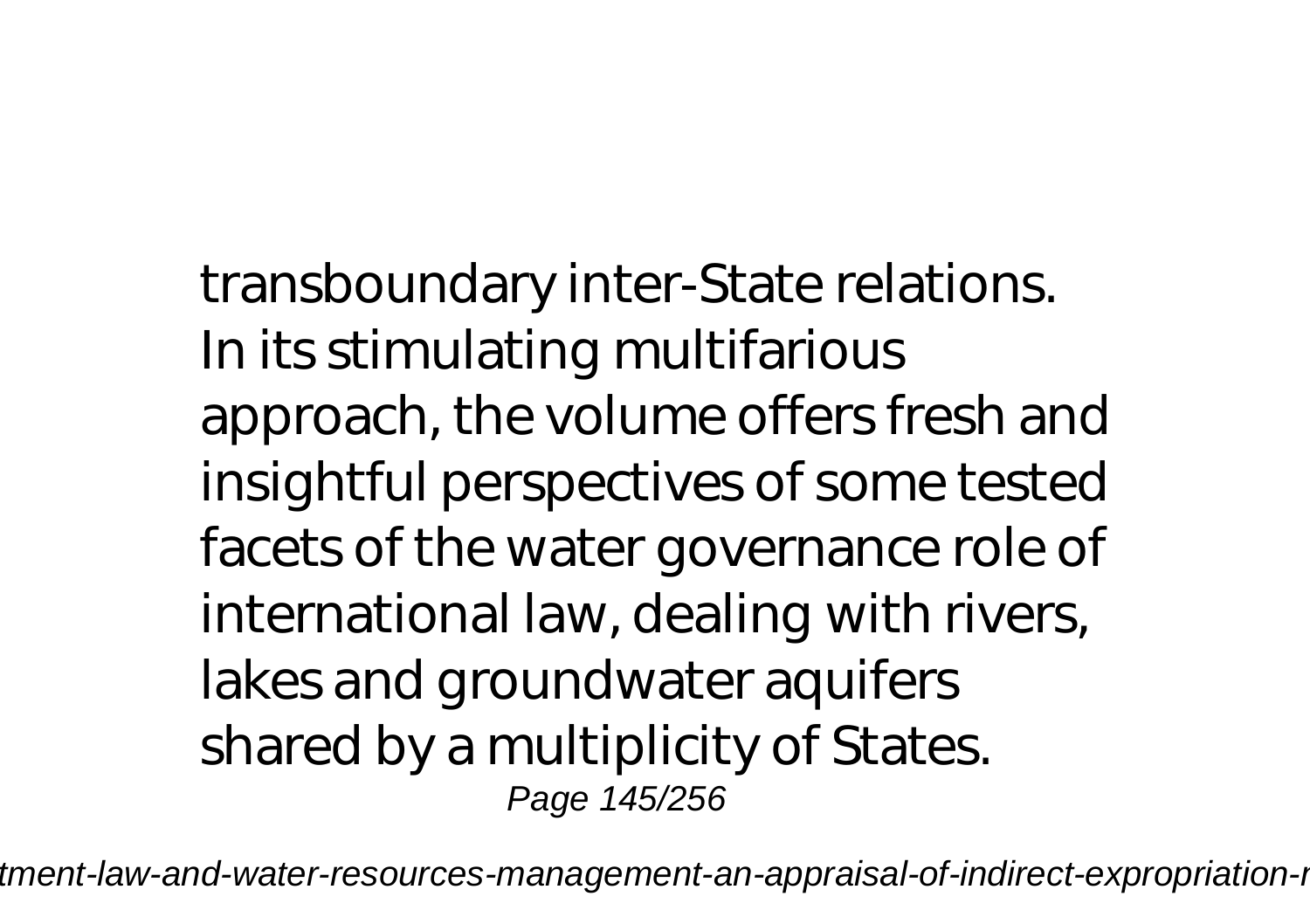Some novel facets like, notably, the human right to water, trans-national trade in land and water resources, the rights of local communities, and State succession to water treaties, are also canvassed masterfully, adding to the value of the volume not only to international water law specialists, Page 146/256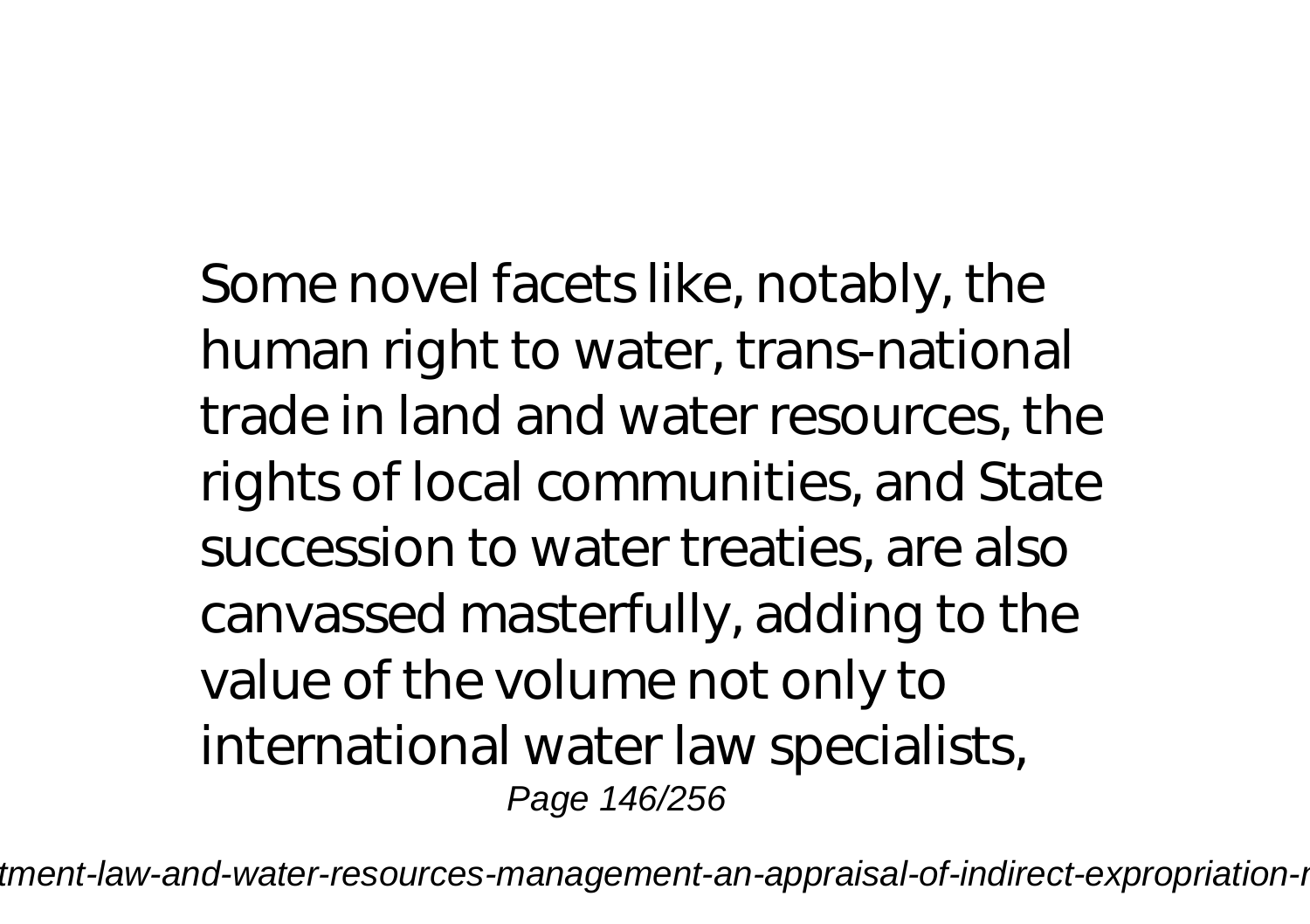but also to the vast and growing population of water professionals in general. In sum, the volume is a must for all those who know and practise international and domestic water law, who influence the international water governance debate at the global, regional, and sub-regional scales, and Page 147/256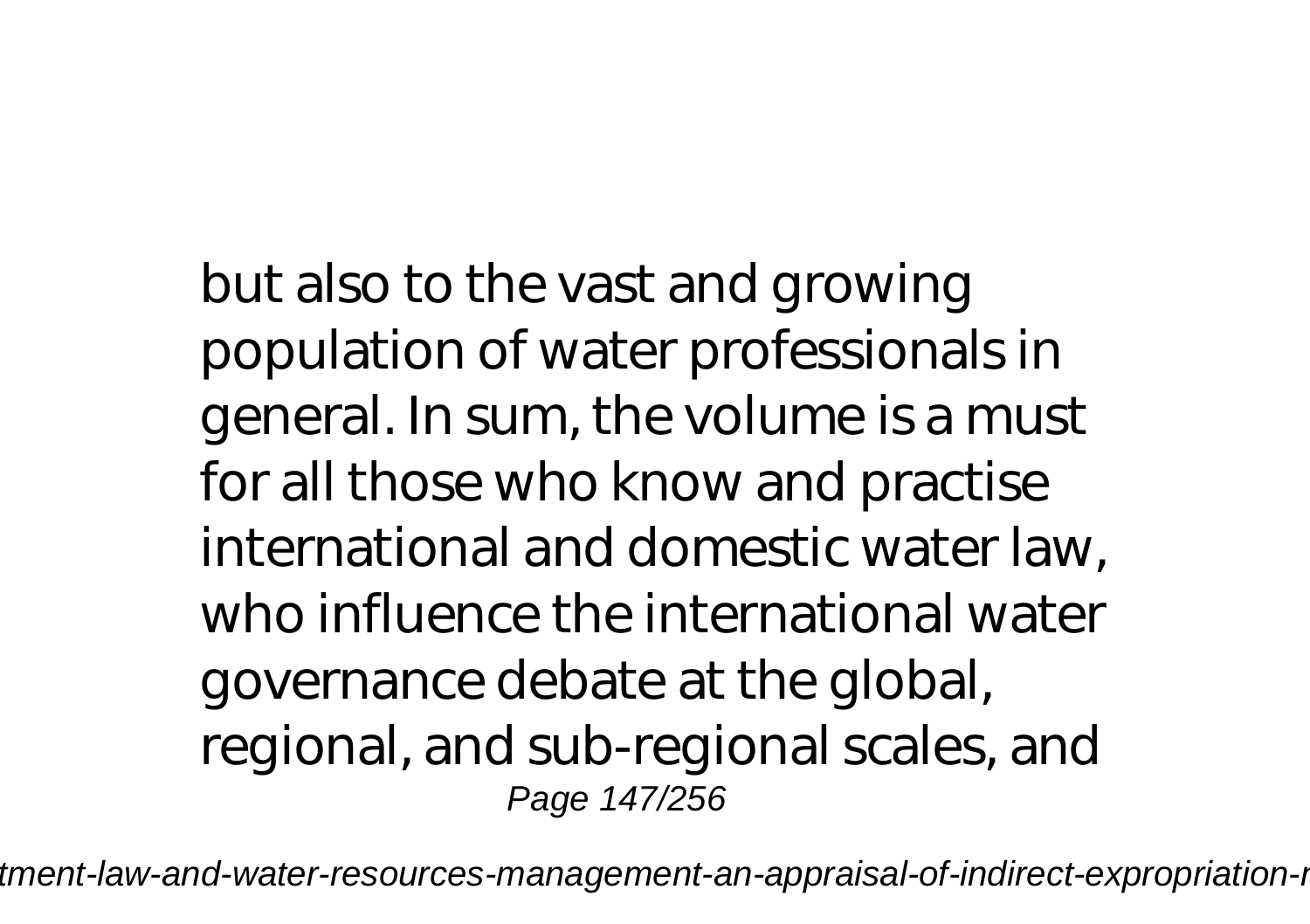who, in general, interact with water resources in the transboundary but also in the domestic setting of their respective countries. A · A Stefano Burchi, Chairman of the International Association for Water Law à AIDA  $\tilde{A}^{\prime\prime}$  Essential as it is to human life, over one billion people currently lack Page 148/256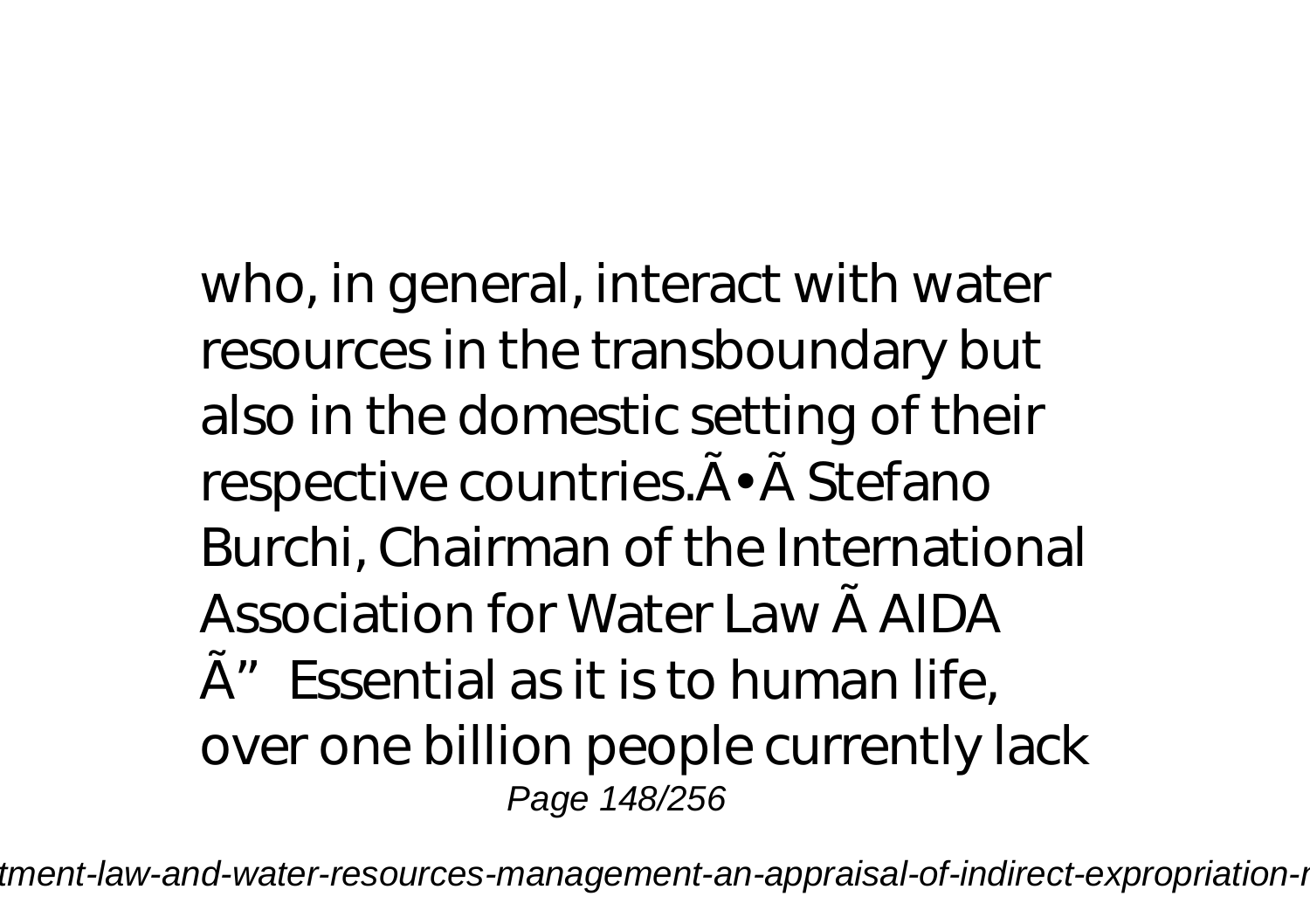access to safe drinking water and by 2025 this group could grow to three billion. Nowhere is this situation more critical than in the over 260 international drainage basins shared by two or more states where more than half of the world $\tilde{A}$  spopulation will reside by the year 2050. Page 149/256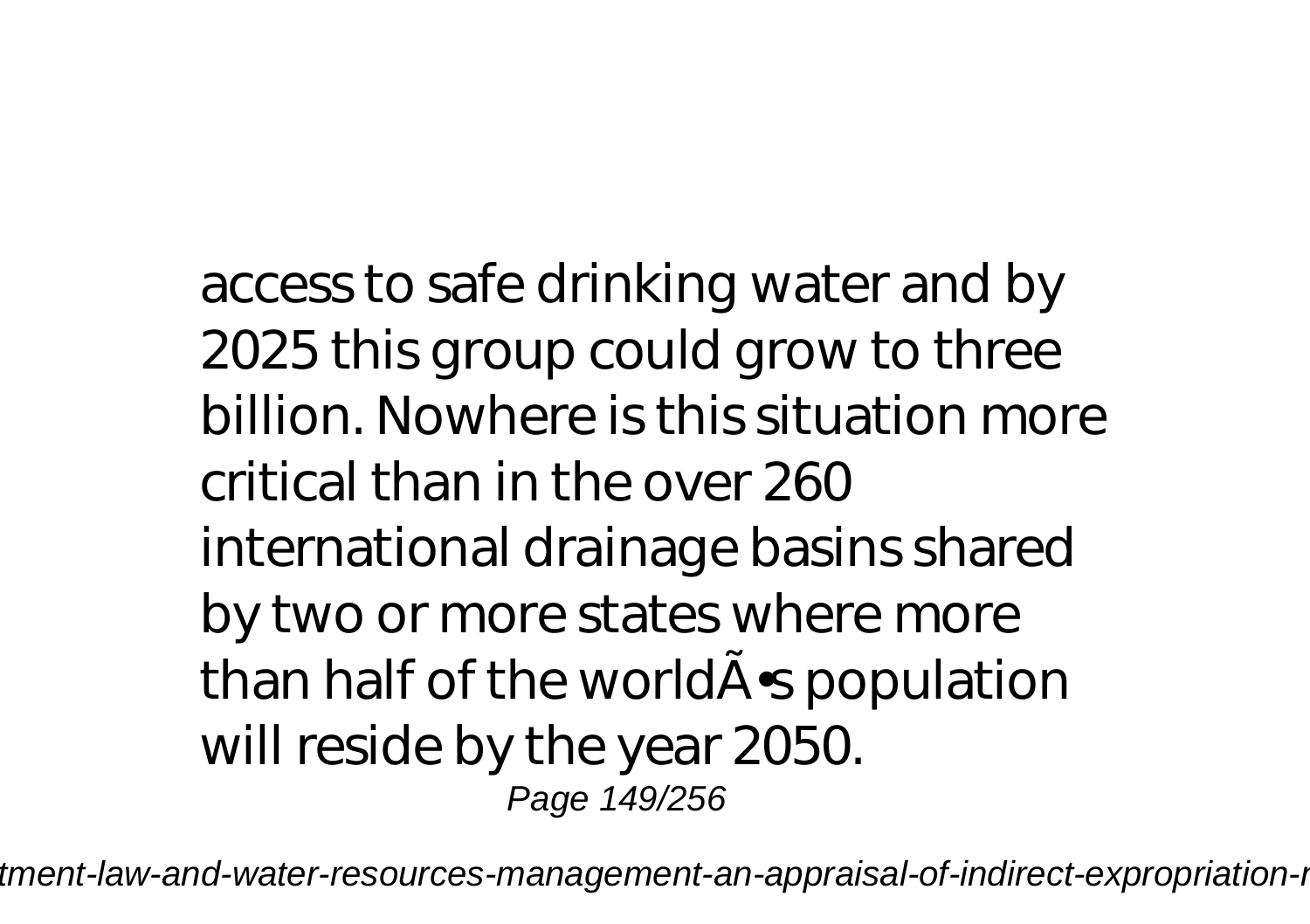International Law and Freshwater is an outstanding piece of legal and policy scholarship that poignantly, thoughtfully and effectively addresses the who, what, where, when and how of international waters governance and international law.Ã • Ã Richard Kyle Paisley, Page 150/256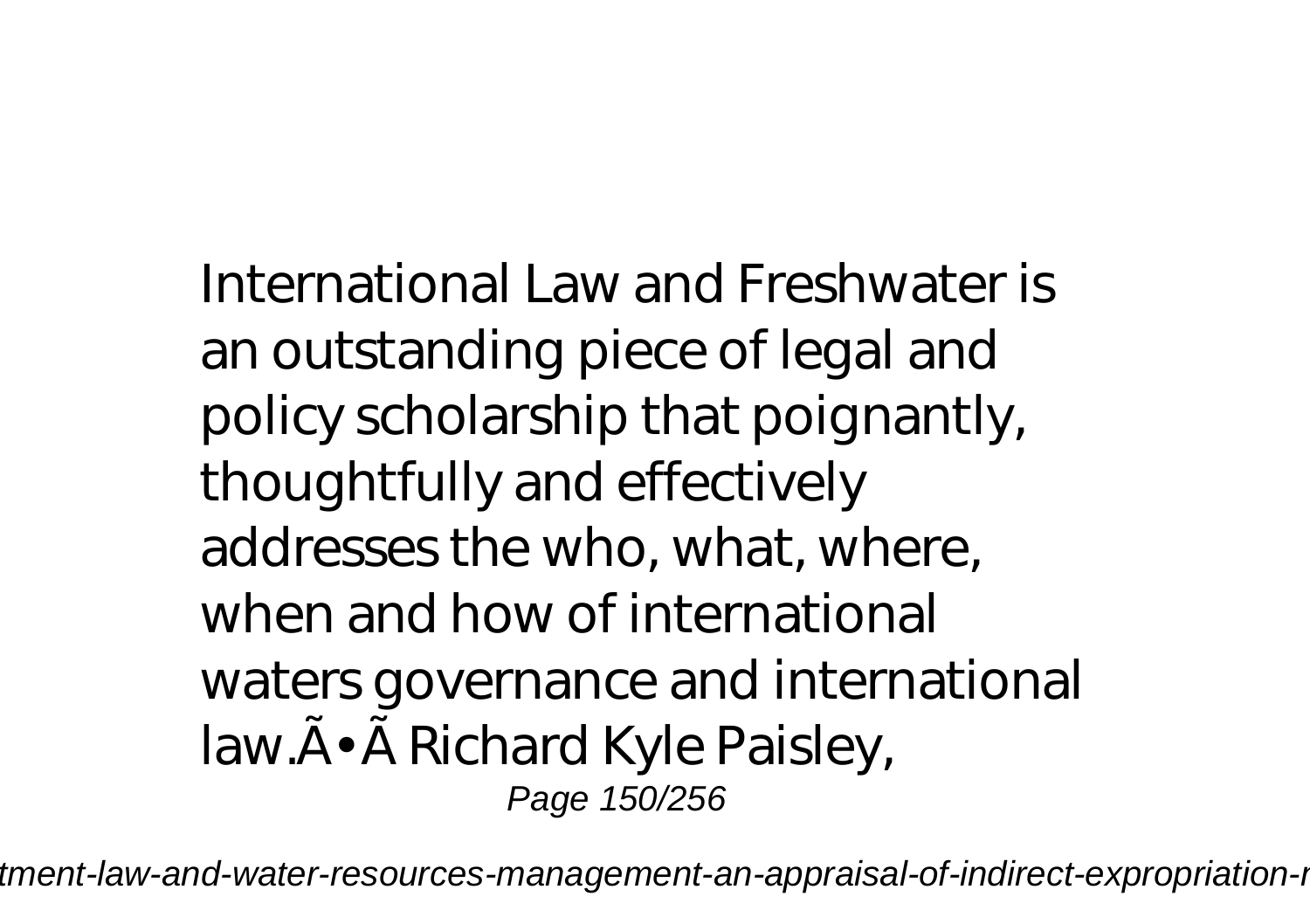University of British Columbia, Canada The issues surrounding water embody some of the greatest challenges of the 21st century. The editors of this timely book have brought together the leading authors in the field to explore the key questions involving international law Page 151/256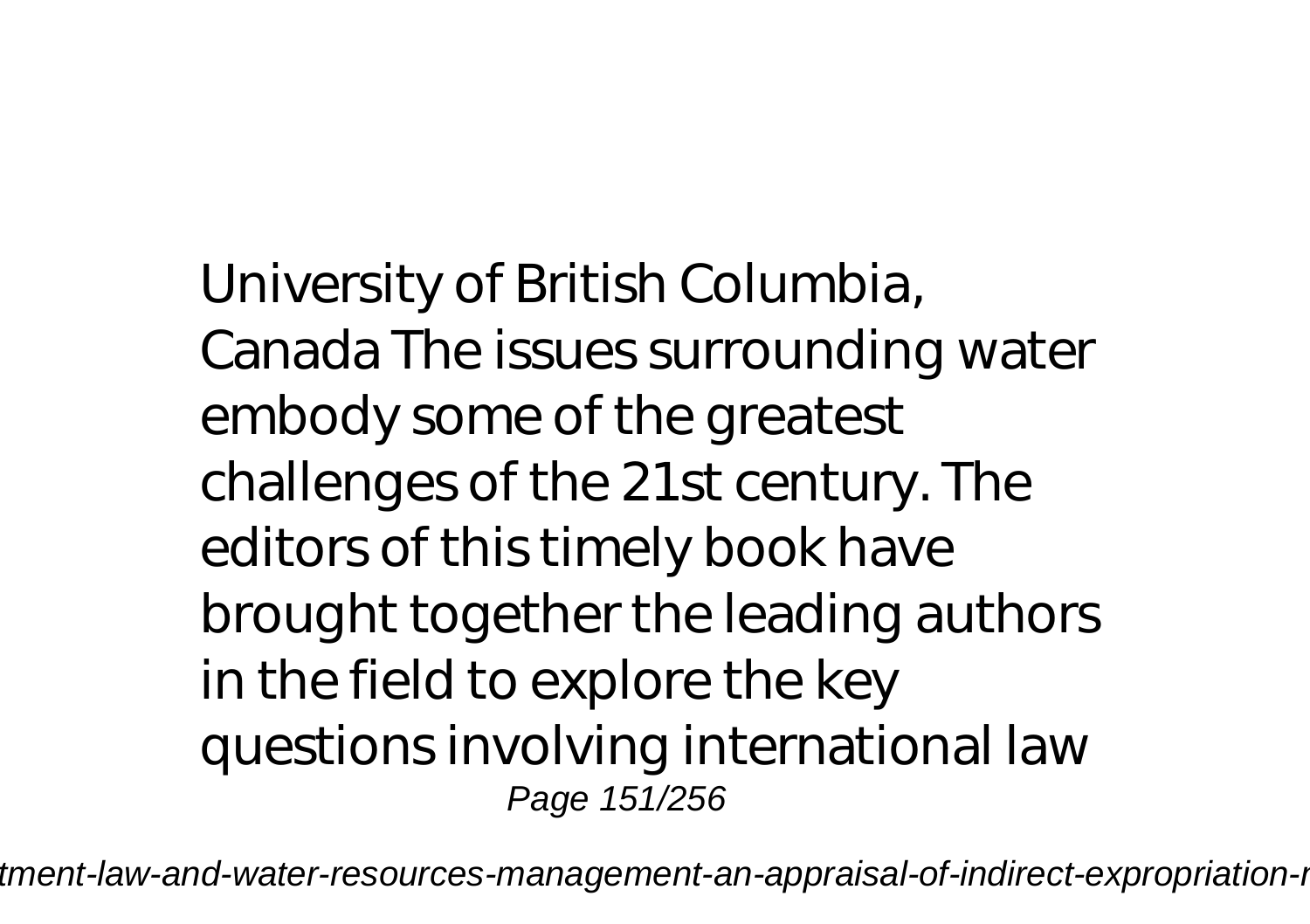and water governance. International Law and Freshwater connects recent legal developments through the breadth and synergies of a multidisciplinary analysis. It addresses such critical issues as water security, the right to water, international cooperation and dispute resolution, Page 152/256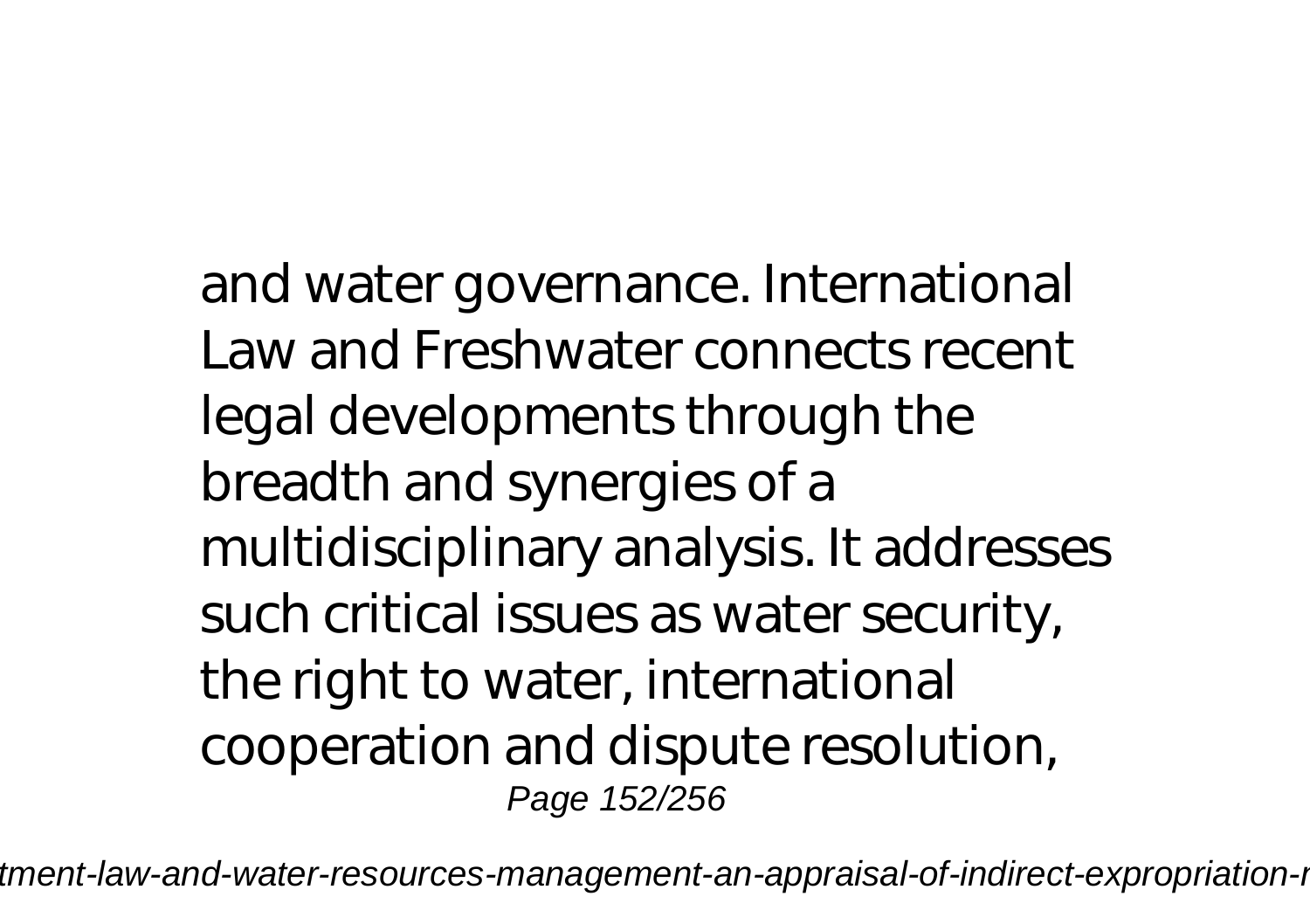State succession to transboundary watercourse treaties, and facets of international economic law, including trade in  $\tilde{A}$ " virtual water $\tilde{A}$  and the impacts of  $\tilde{A}$ " land grabs $\tilde{A}$ . Containing detailed analysis and thought-provoking solutions, this book will appeal to researchers and Page 153/256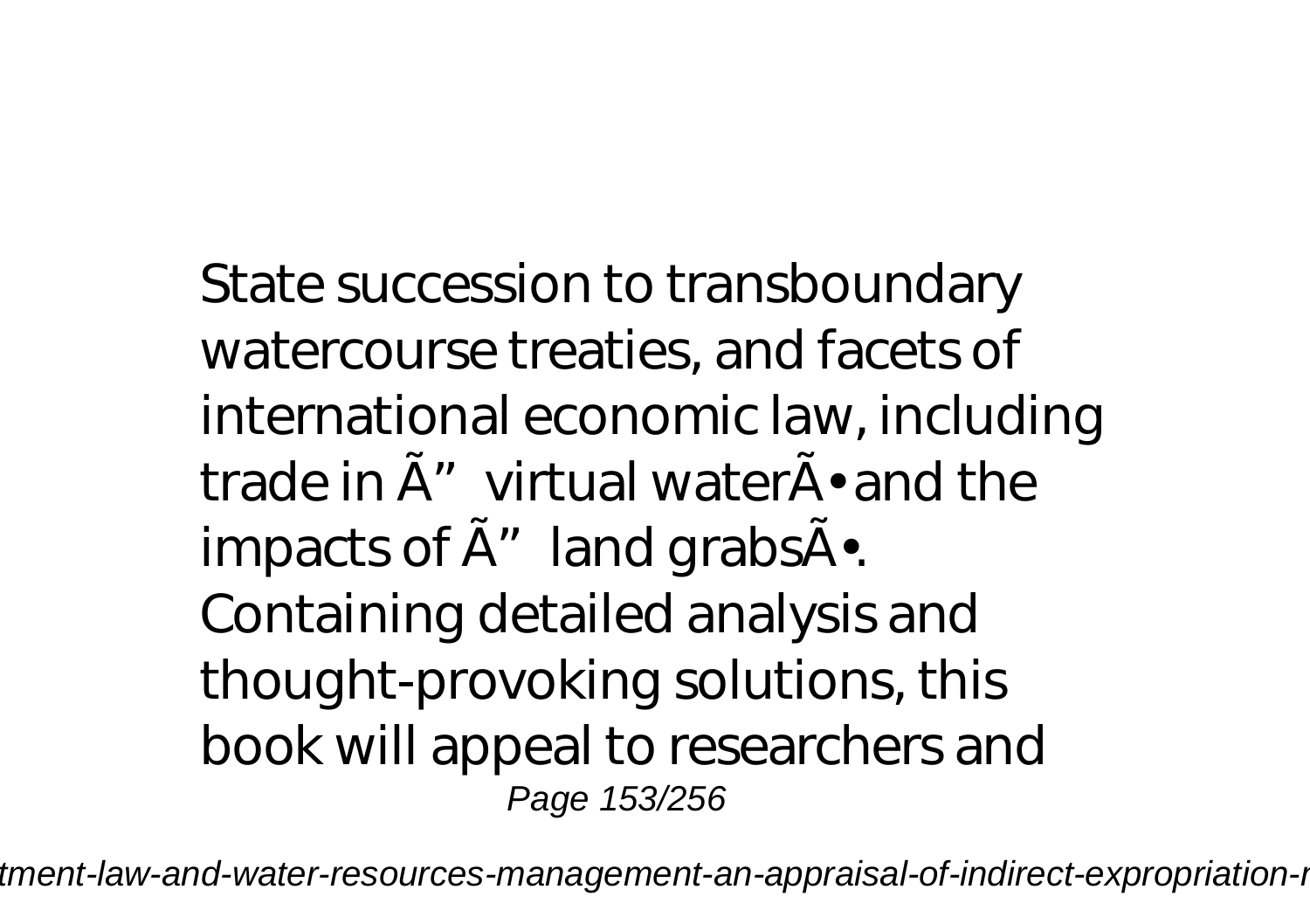academics working in the legal field, as well as international relations and natural sciences. Water practitioners, public officials, diplomats and students will also find much to interest them in this insightful study. A subject relevant to the governance of water resources and public services Page 154/256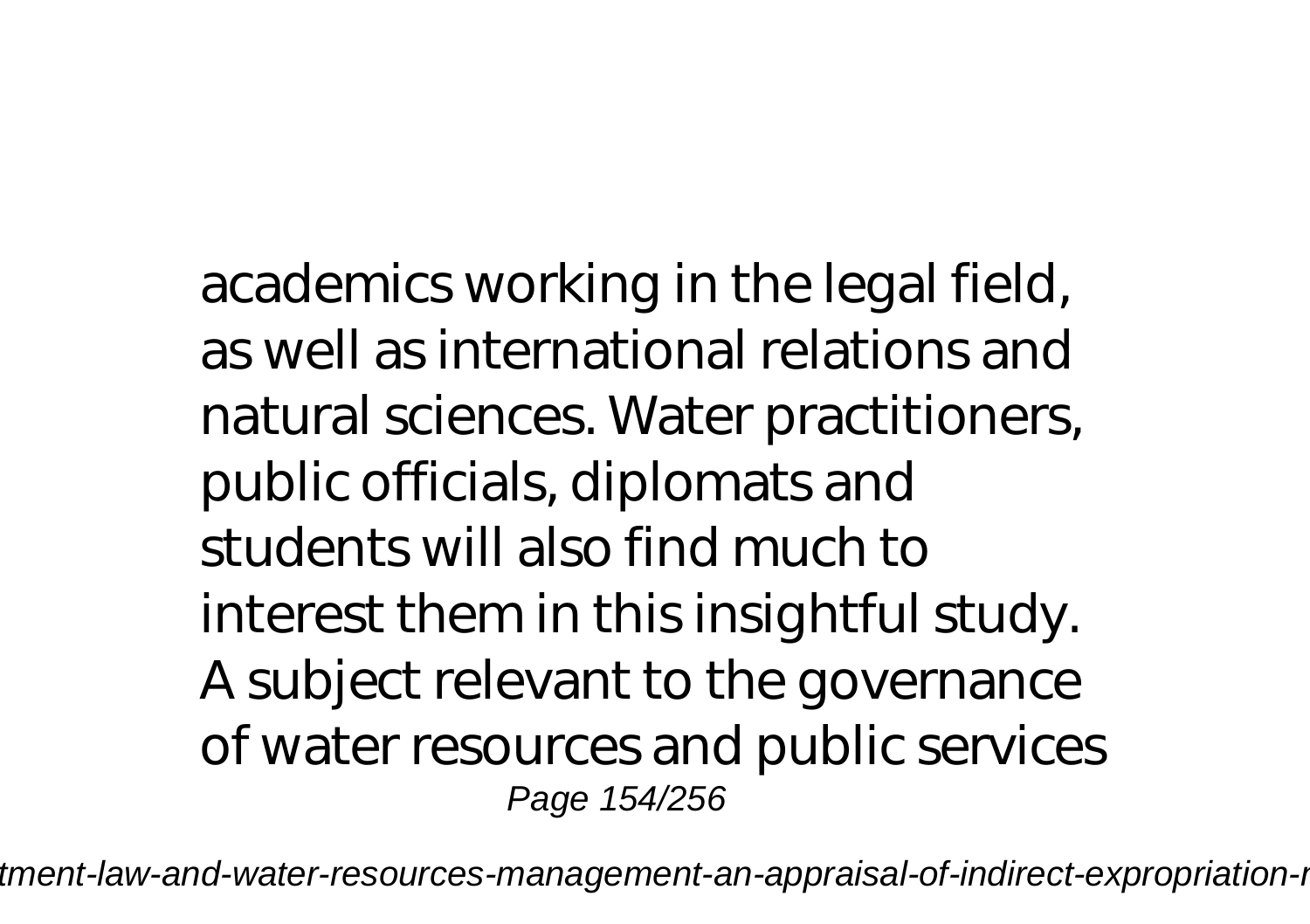is the effect that international trade and investment agreements may have on national capacities to manage natural resources and to regulate public services. The region has yet to assess the consequences that international investment agreements may have on the Page 155/256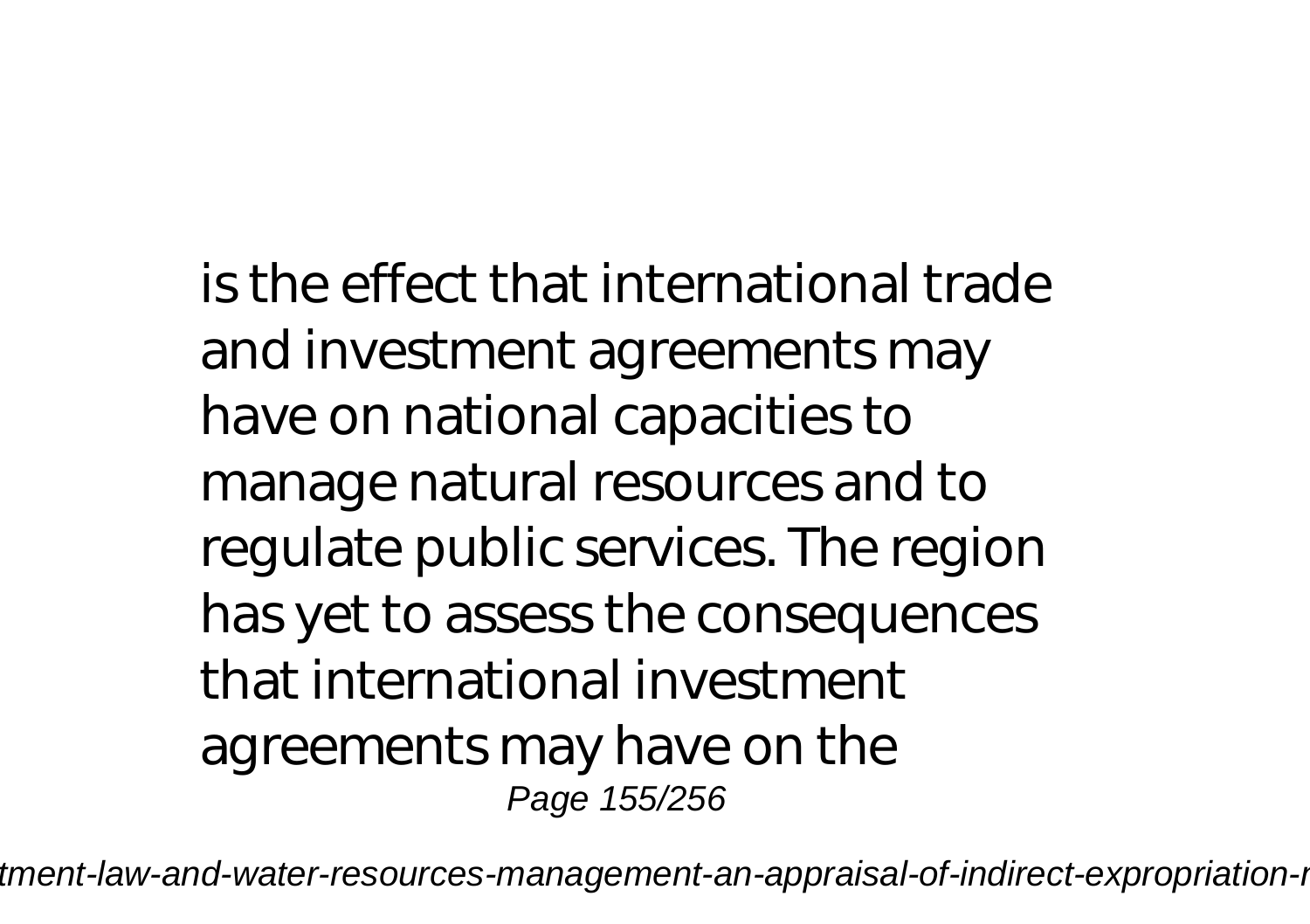economic, social and environmental sustainability and efficiency of natural resources utilization and provision of public services. The report discusses the urgent need to begin a process of systemizing principles the duties of those investing in water-related activities, especially public services. Page 156/256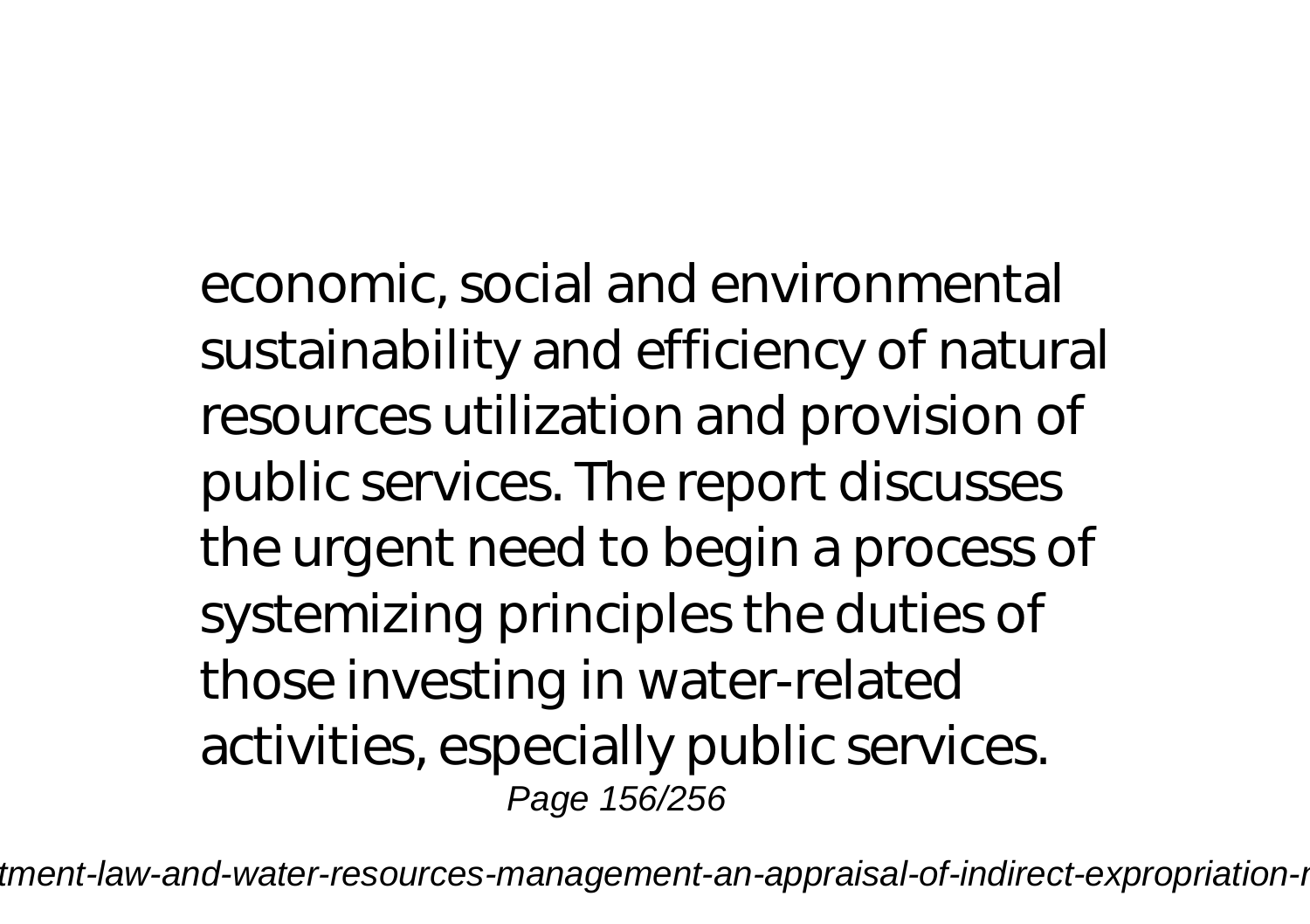This books examines whether public service liberalization poses a threat to gender and human rights? The Regulation of the Global Water Services Market An Appraisal of Indirect Expropriation International Investment Law and Water Resources Management Page 157/256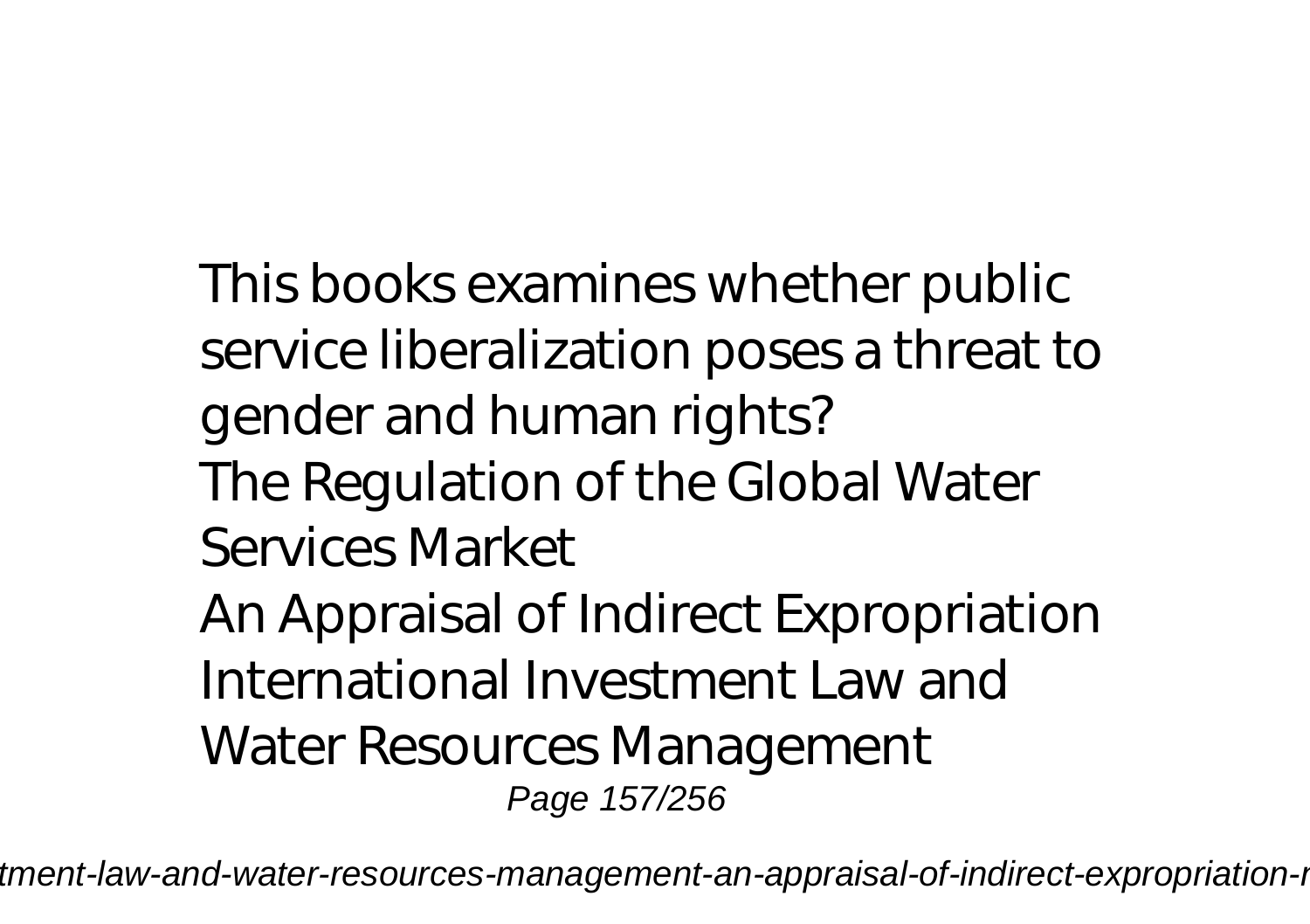Reconsidering the Nexus of Investment Protection, Environment, and Human Rights General Principles of Law and International Investment Arbitration Handbook of International Investment Law and Policy International Natural Page 158/256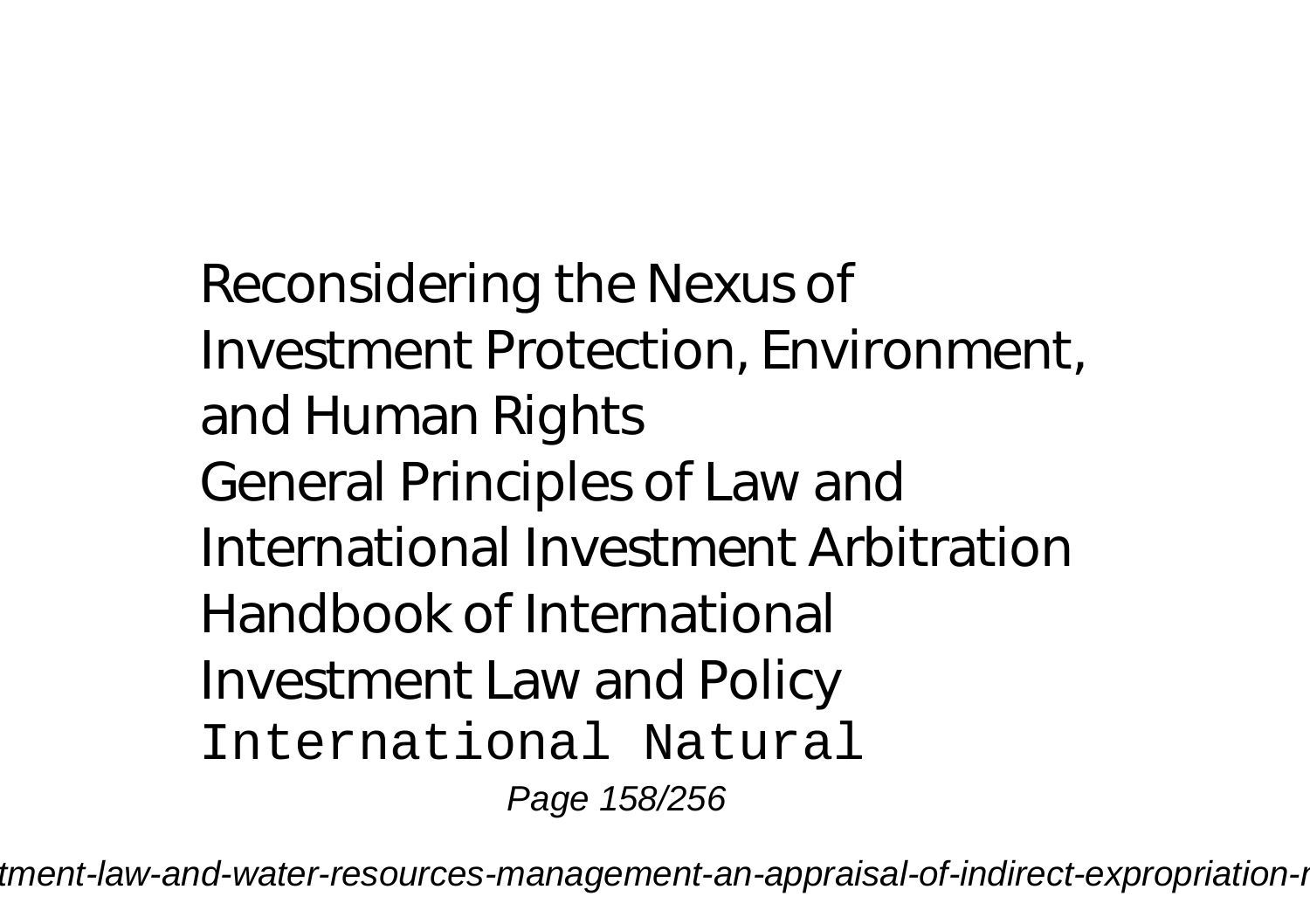Resources Law, Investment and Sustainability provides a clear and concise insight into the relationship between the institutions that govern foreign investment, sustainable development and the rules Page 159/256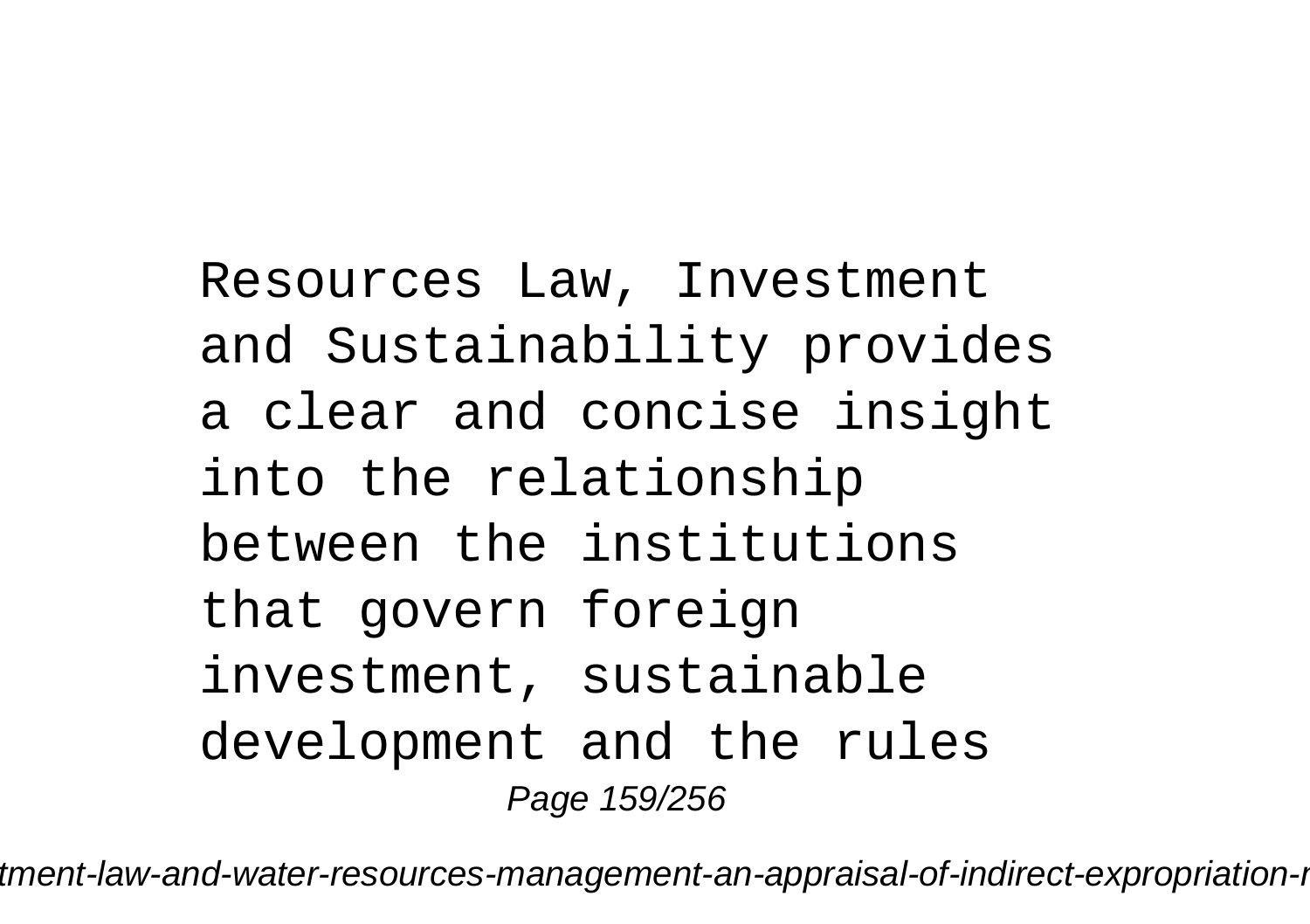and regulations that administer natural resources. In this book, several leading experts explore different perspectives in how investment and natural resources come together to Page 160/256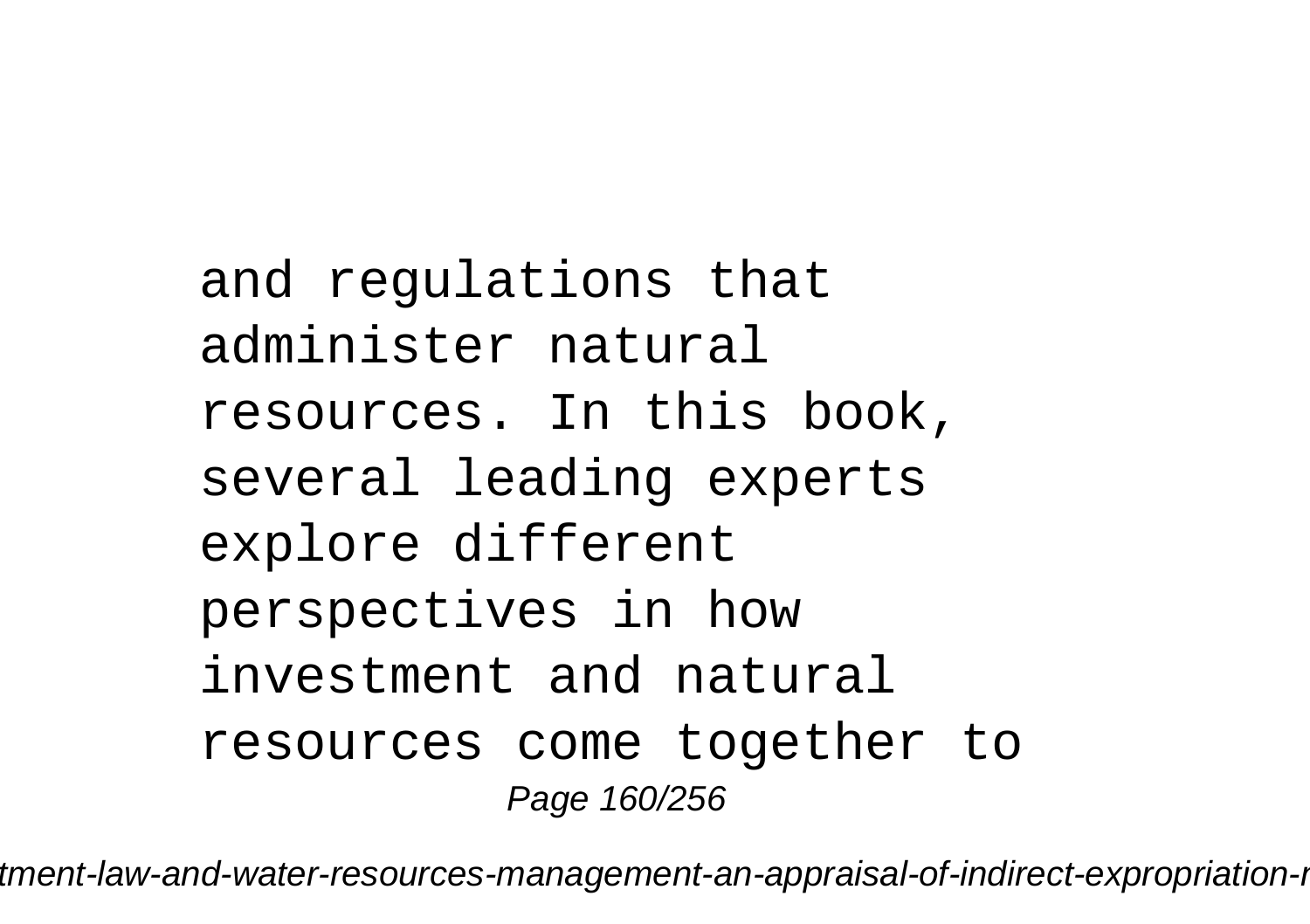achieve sustainable development in developing countries with examples from water, oil and gas, renewable energy, mineral, agriculture, and carbon trading. Despite varying perspectives, it is clear Page 161/256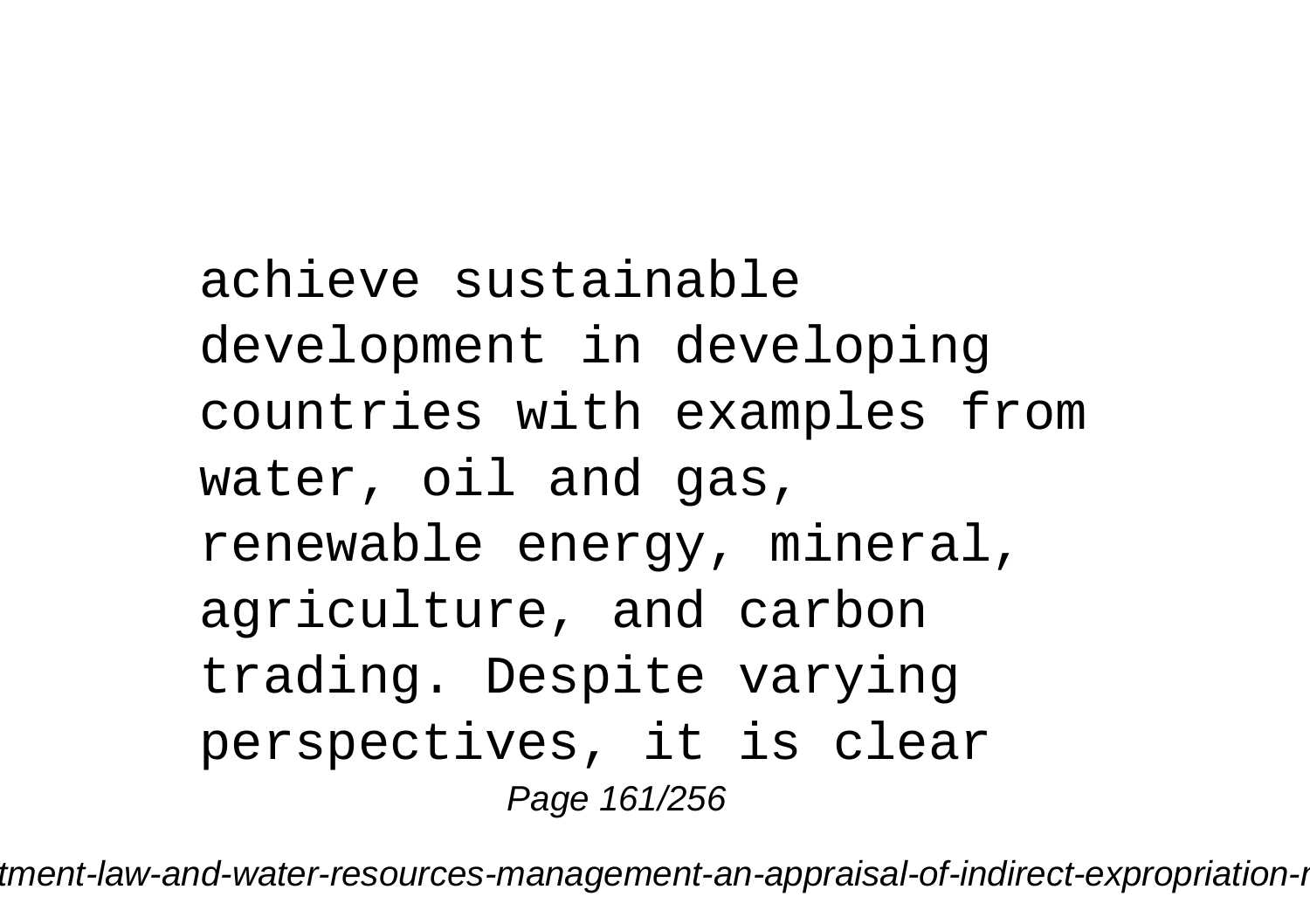that several themes are central in considering the linkages between natural resources, investment and sustainability. Specifically, transparency, good governance and citizen empowerment are vital Page 162/256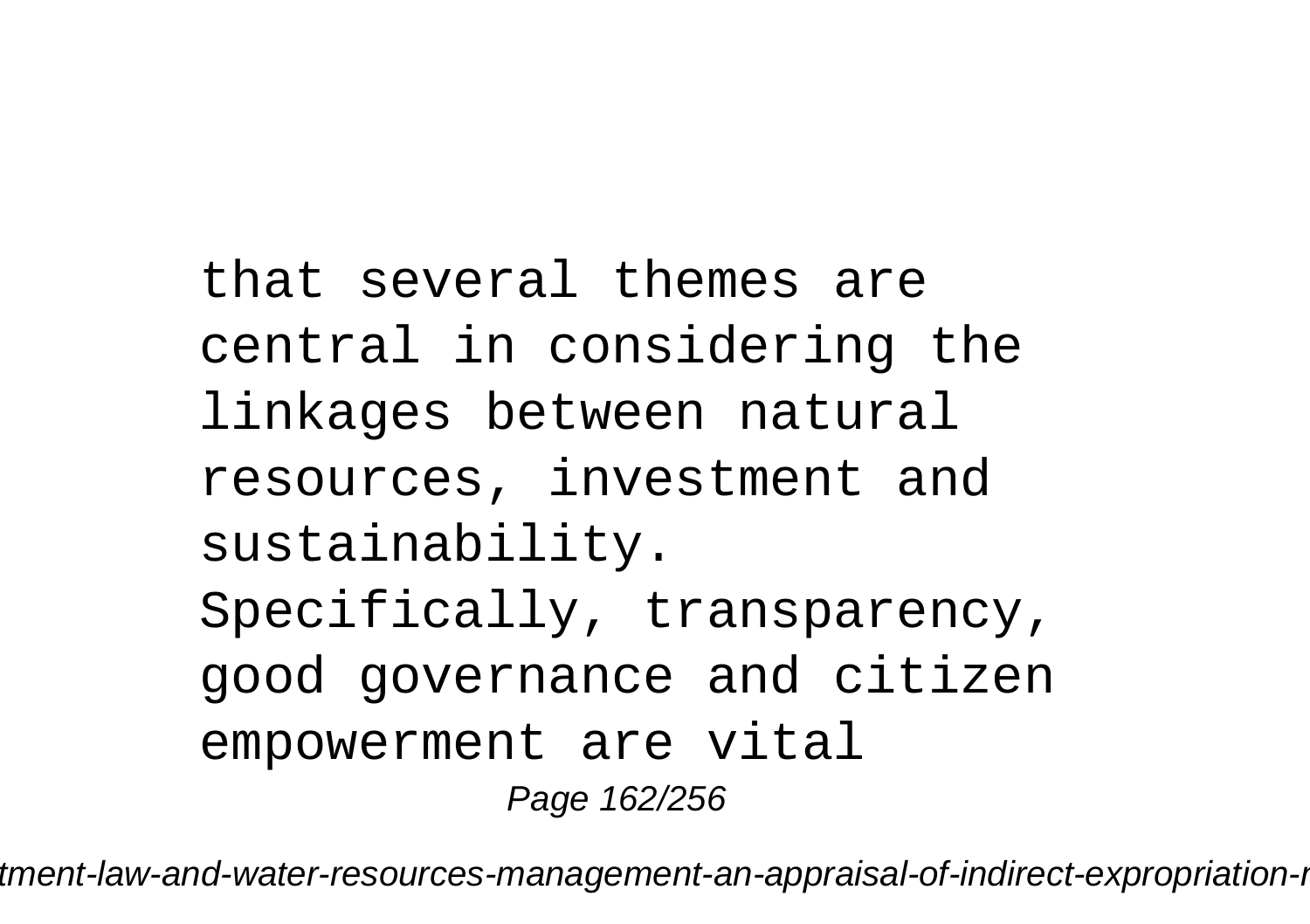conditions which encourage positive social, economic and environmental outcomes for developing countries. In addition, this book provides new insights into key concepts which underpin international law, including Page 163/256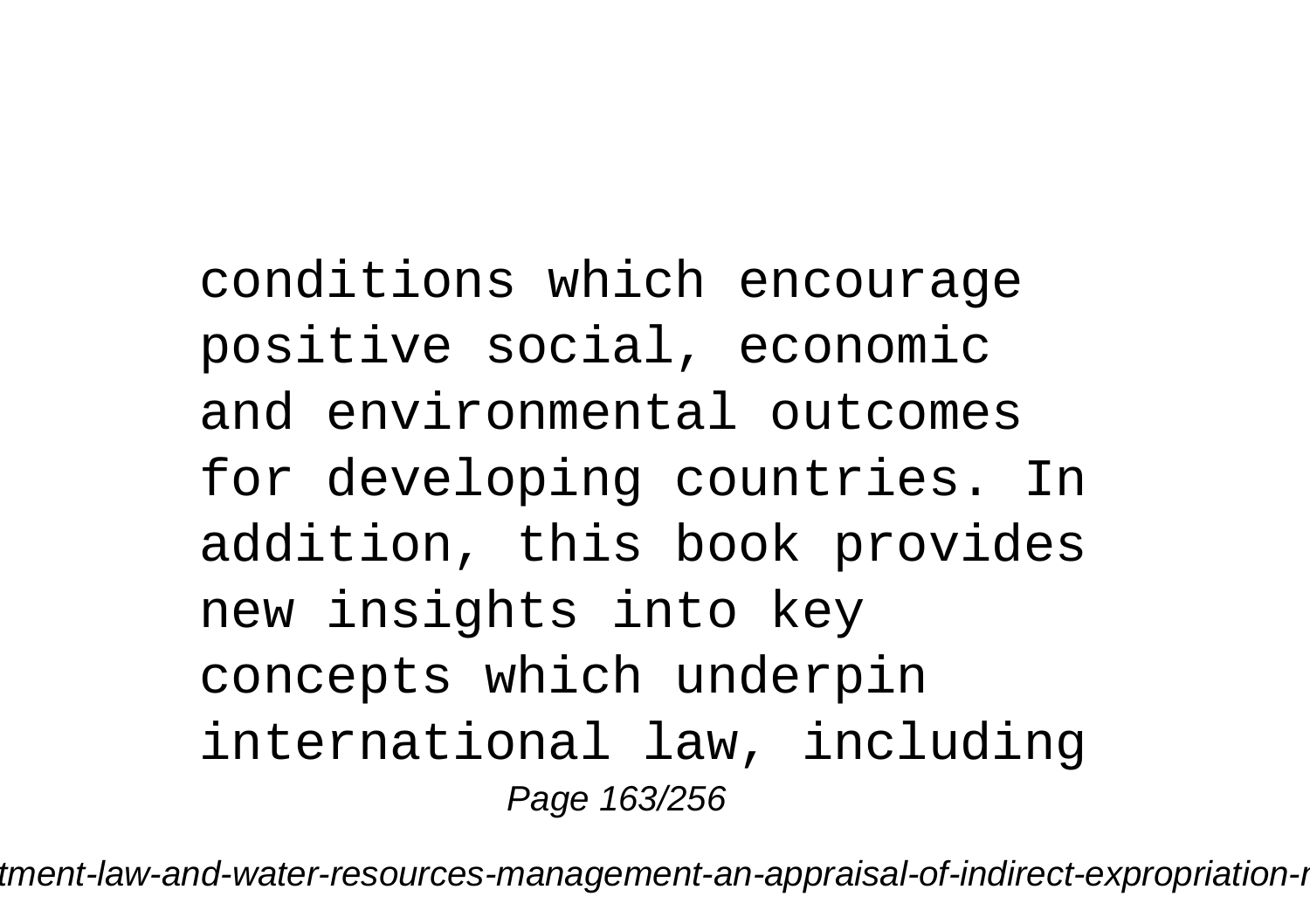sovereign rights and state responsibility principles. It is clear from this book that in the attempt to reconcile these concepts and principles from separate legal regimes, complex policy questions emerge Page 164/256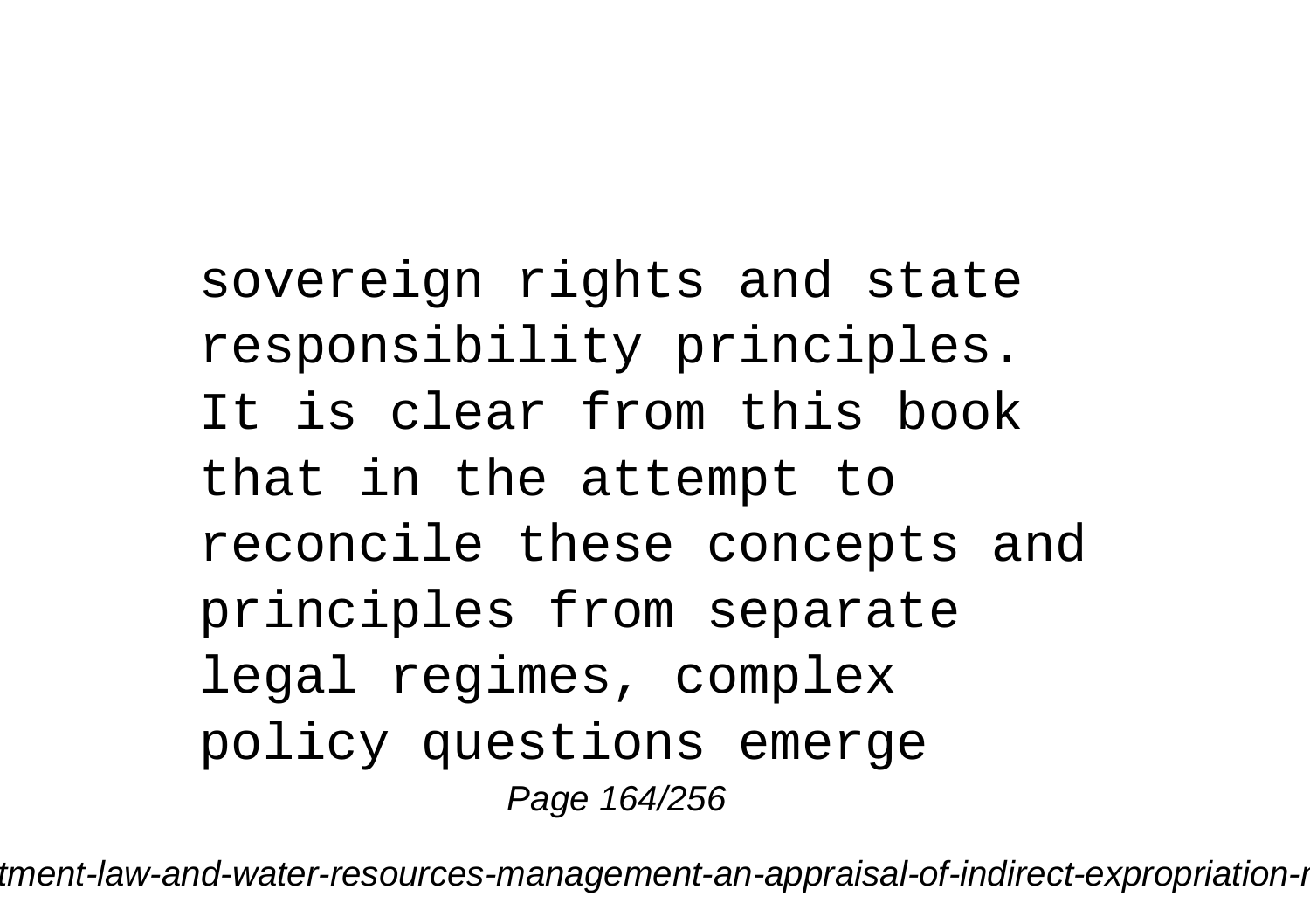whereby it is difficult to attain mutually beneficial or succinct outcomes. This book explores how countries prioritise their policy objectives to achieve their notion of sustainable natural resource use, which Page 165/256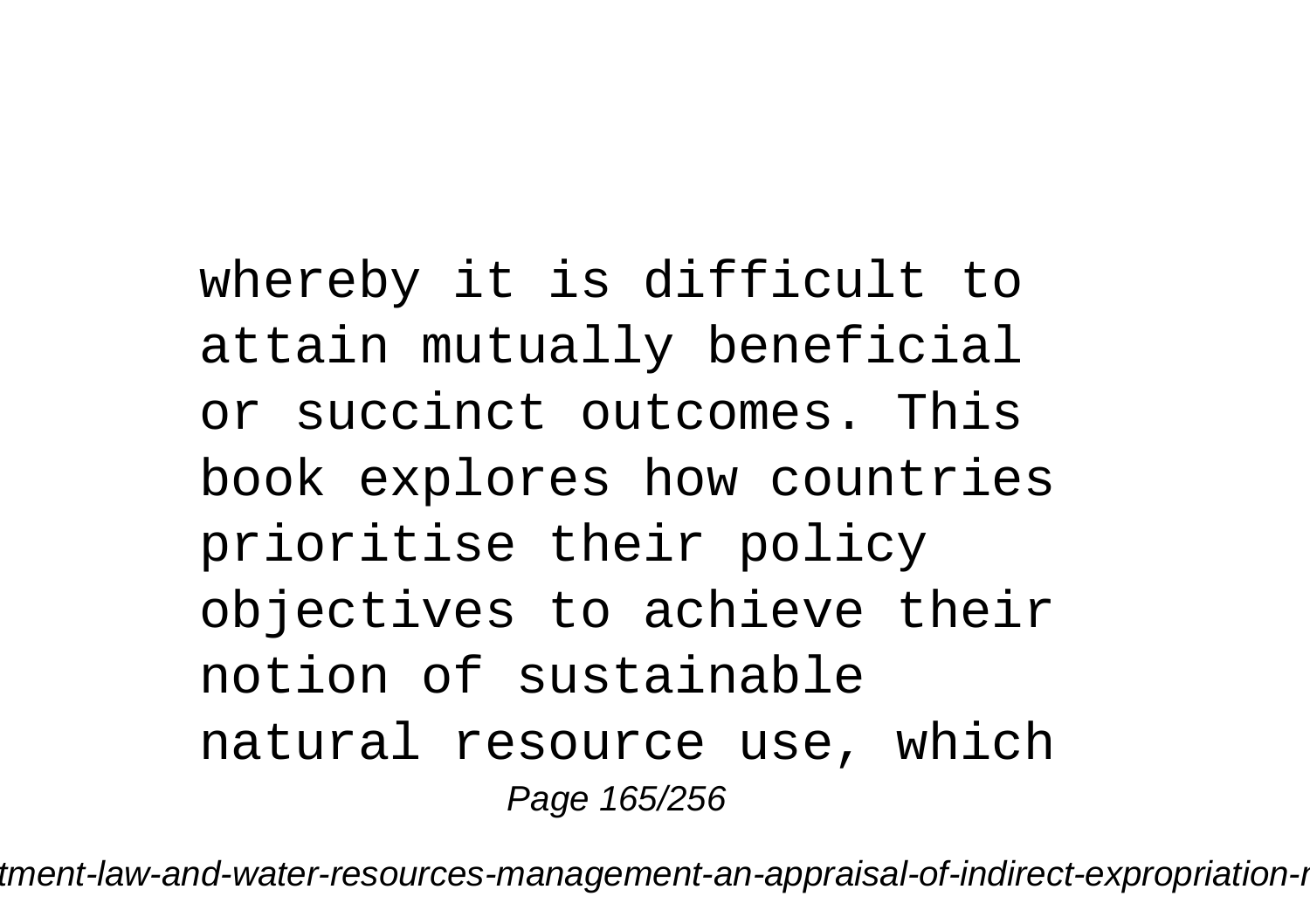is strongly influenced by power imbalances that inform North–South cooperation, as well as South–South cooperation in the international investment regime. This book will be of great interest to students, Page 166/256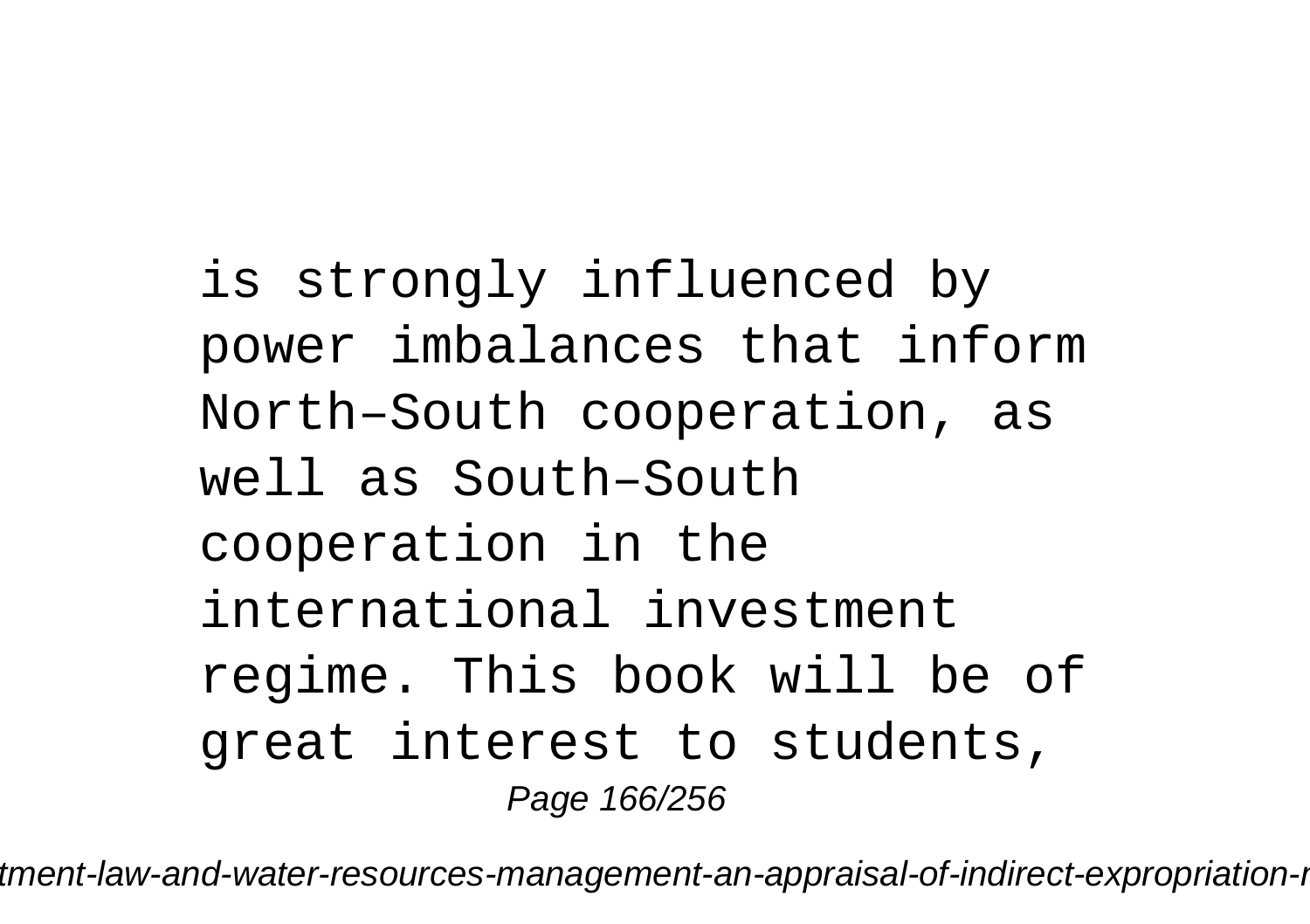academics and researchers of international environmental law, international human rights law, international investment law and international economic law. This book may also be of relevance to Page 167/256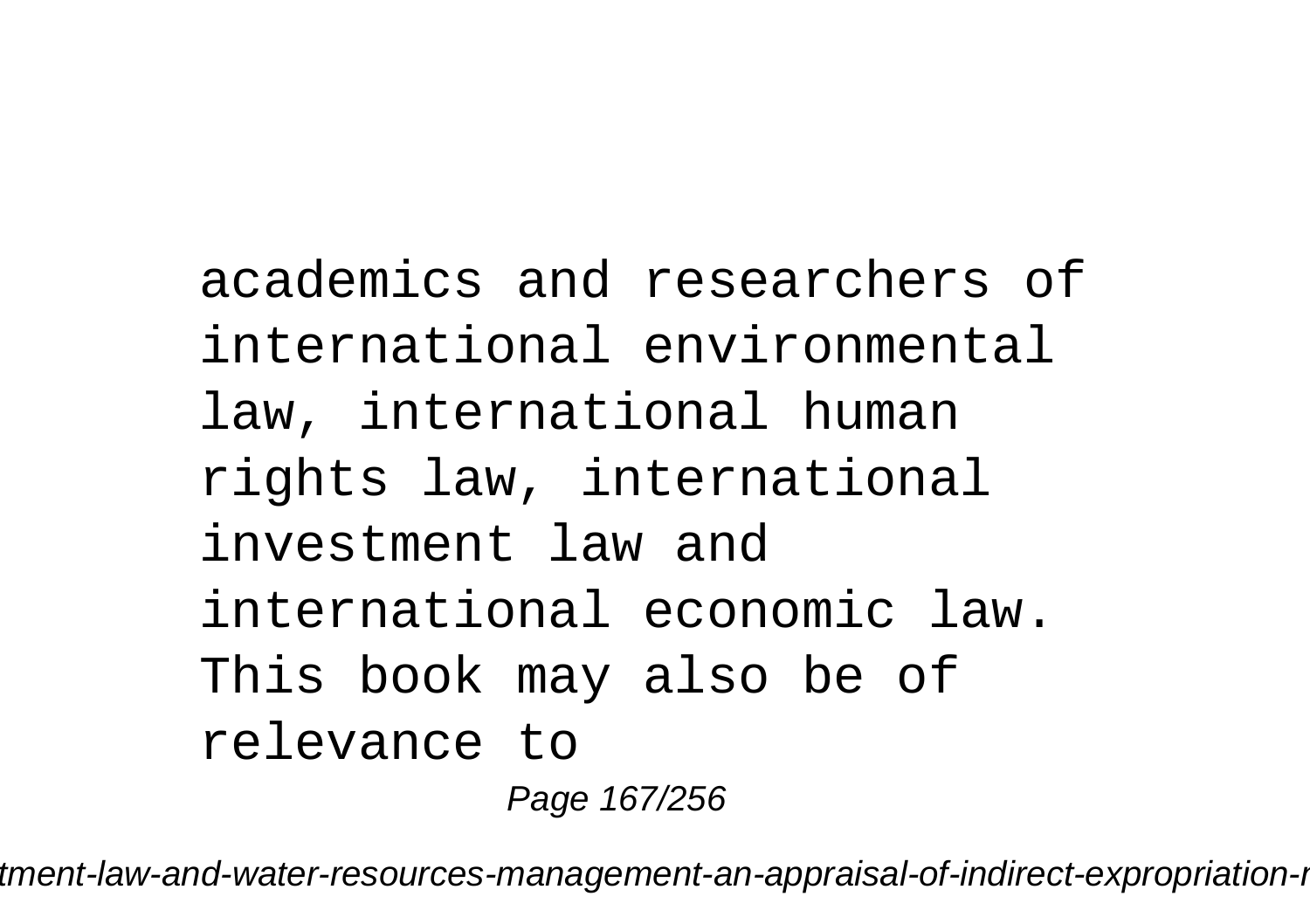environmentalists, policymakers, NGOs, and investors working in the natural resources field. Foreign investors have a privileged position under investment treaties. They enjoy strong rights, have no Page 168/256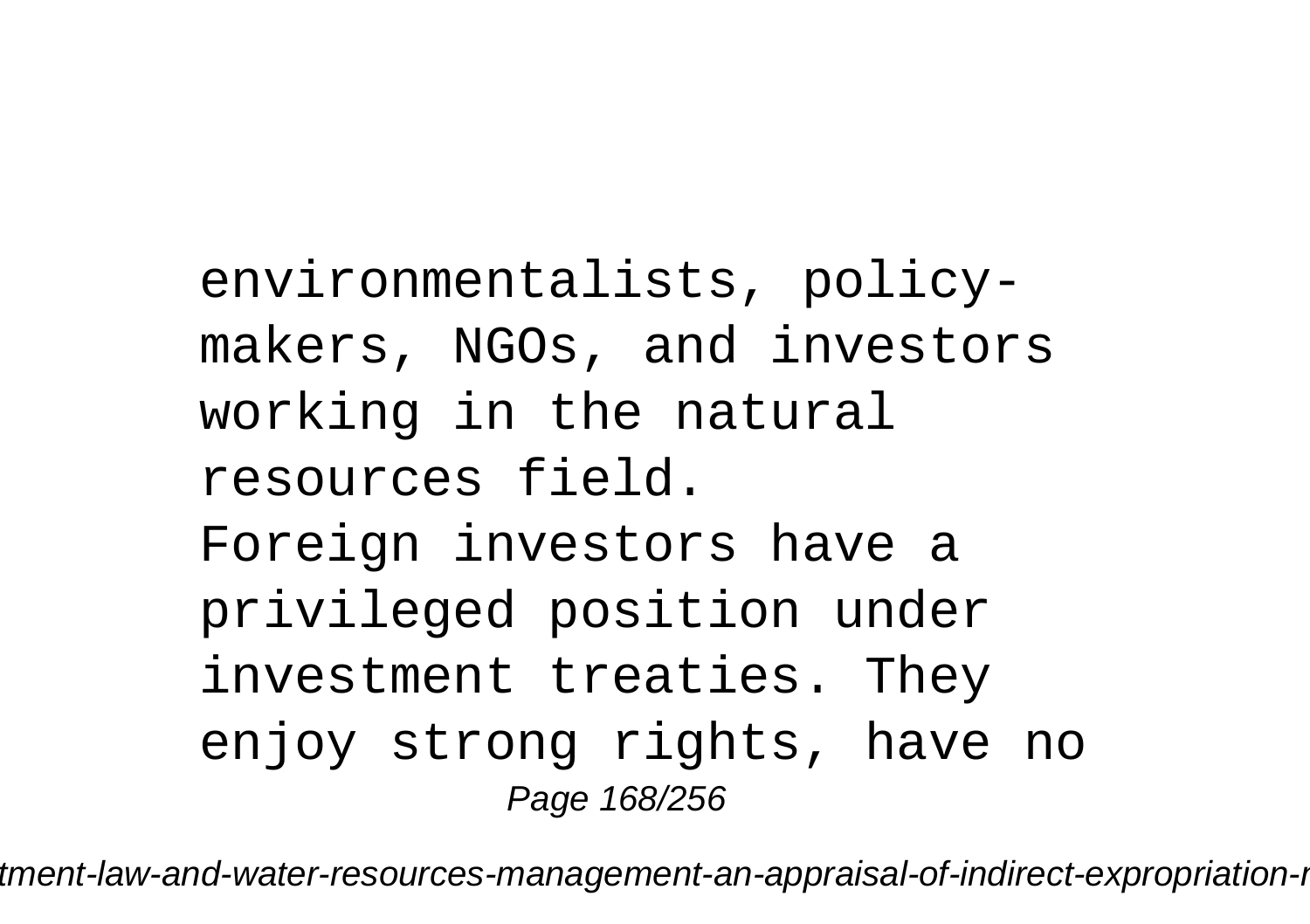obligations, and can rely on a highly efficient enforcement mechanism: investor-state dispute settlement (ISDS). Unsurprisingly, this extraordinary status has made international Page 169/256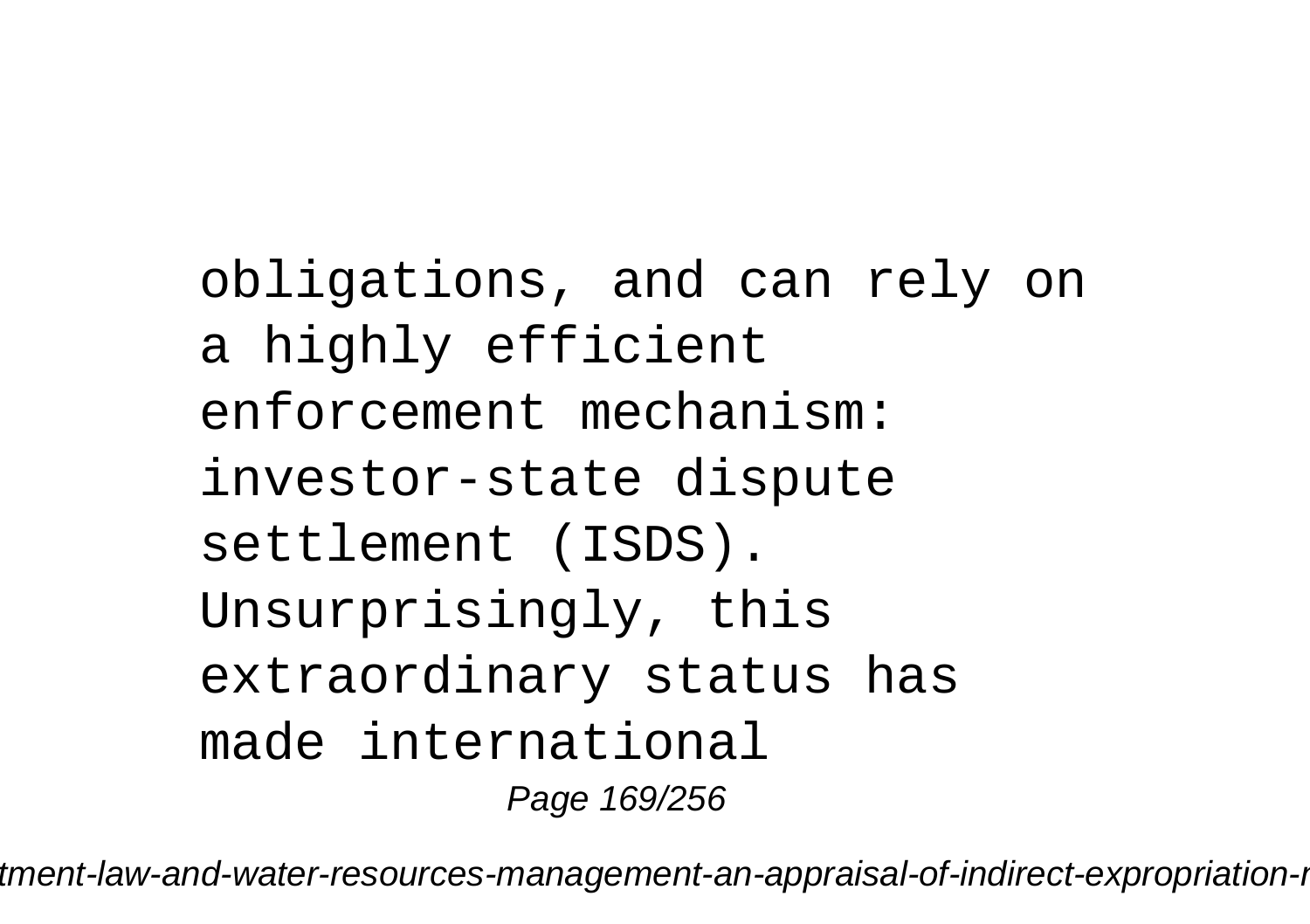investment law one of the most controversial areas of the global economic order. This book sheds new light on the topic, by showing that foreign investor rights are not the result of unpredicted arbitral Page 170/256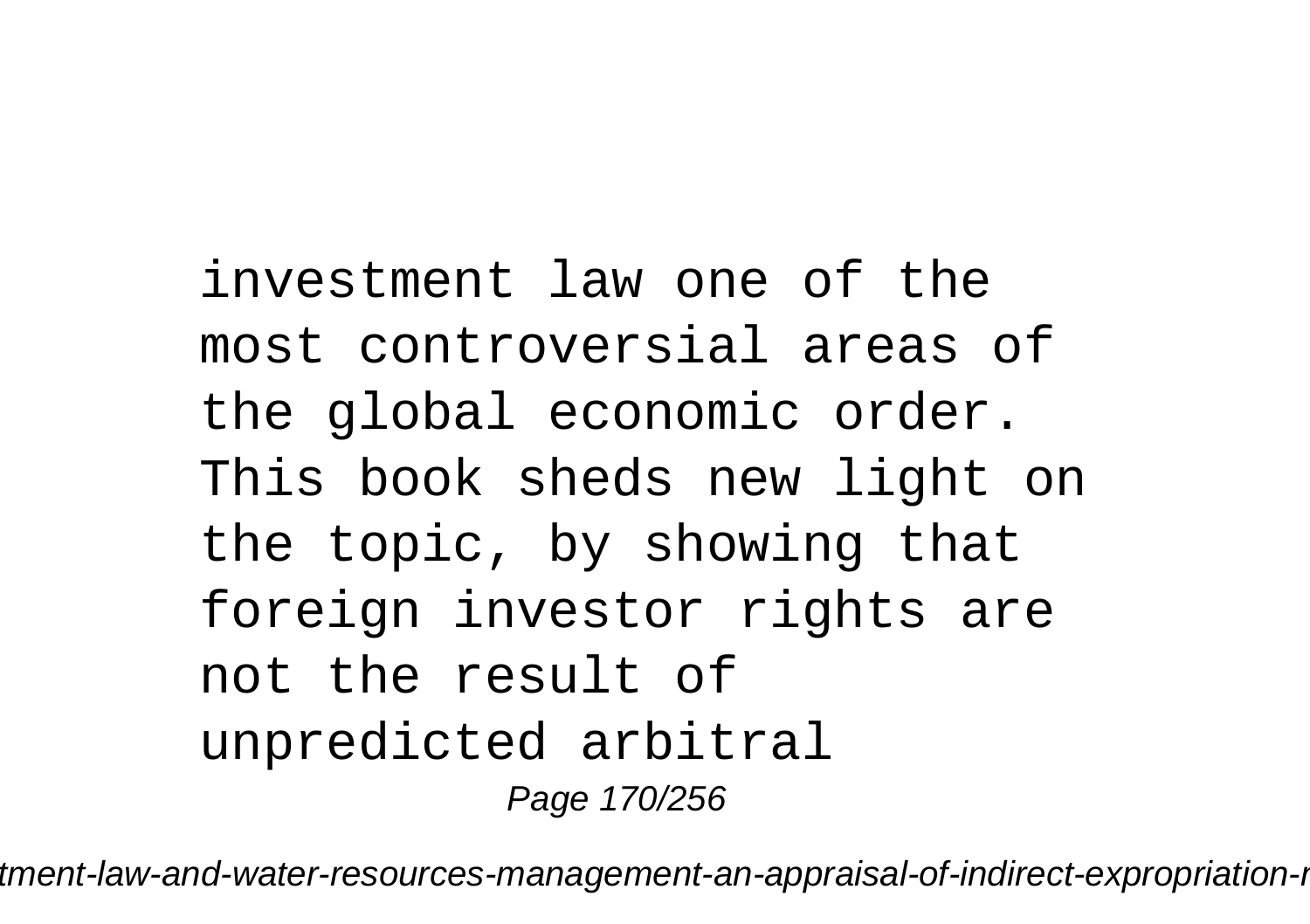interpretations, but rather the outcome of a worldmaking project realized by a coalition of business leaders, bankers, and their lawyers in the 1950s and 1960s. Some initiatives that these figures planned for Page 171/256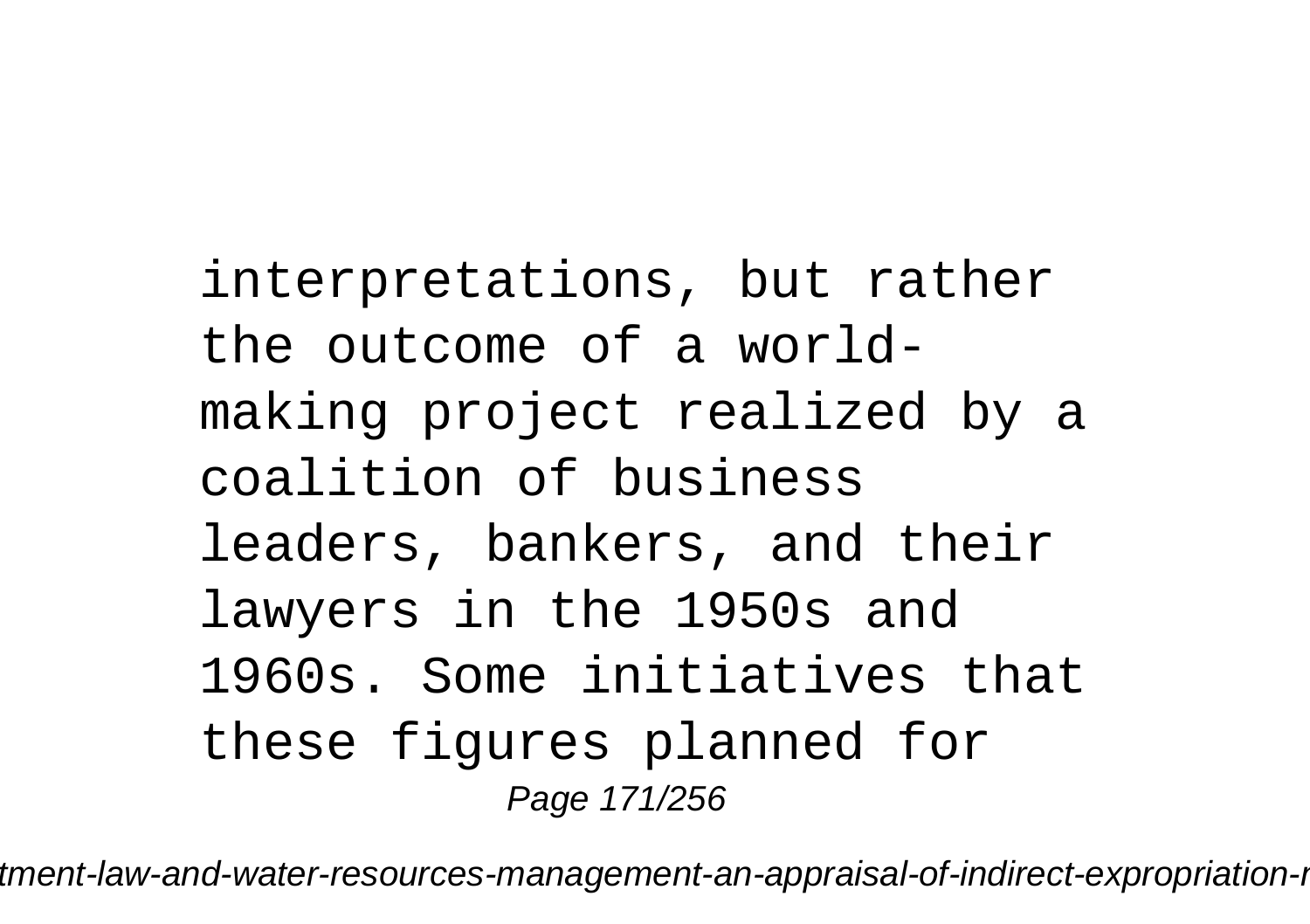did not emerge, such as a multilateral investment convention, but they were successful in developing a legal imagination that gradually occupied the space of international investment law. They sought not only to Page 172/256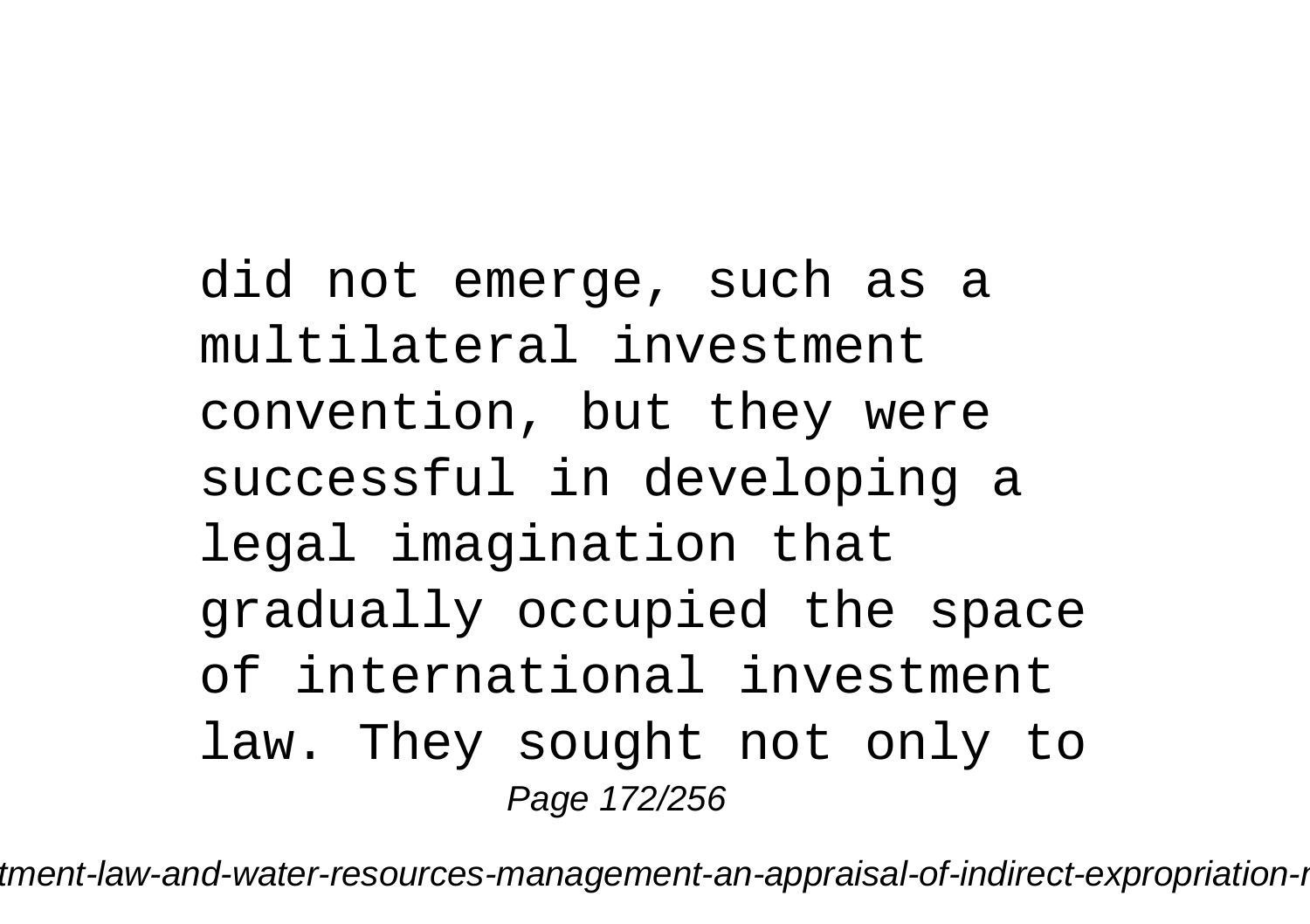set up a dispute settlement mechanism but also to create a platform to ground their vision of foreign investment relations. Tracing their normative project from the post-World War II period, this book shows that the Page 173/256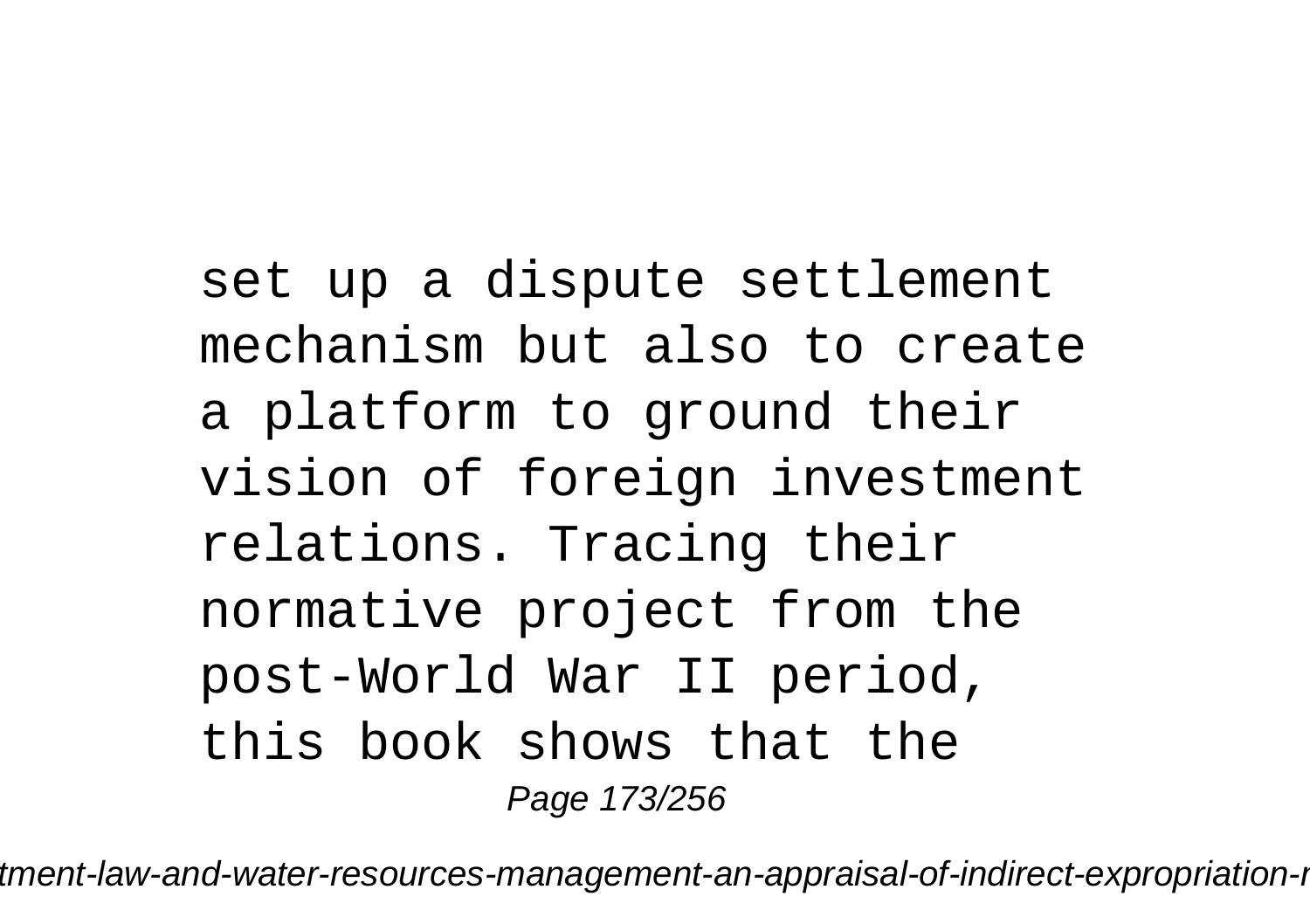legal imagination of these business leaders, bankers, and lawyers is remarkably similar to present ISDS practice. Common to both is what they protect, such as foreign investors' legitimate expectations, as Page 174/256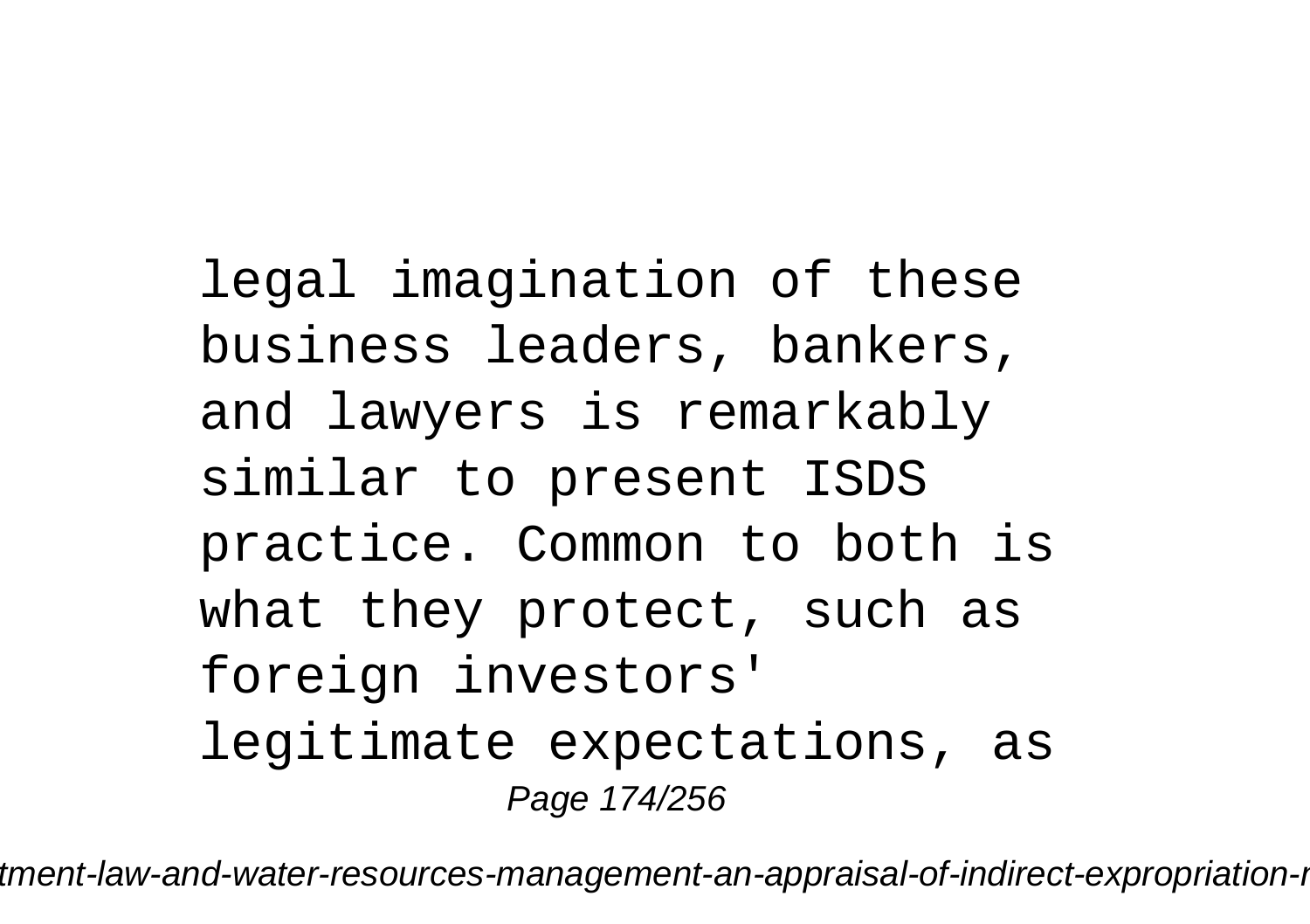well as what they silence or make invisible. Ultimate, this book argues that our canon of imagination, of adjustment and potential reform, remains closely associated with this worldmaking project of the 1950s Page 175/256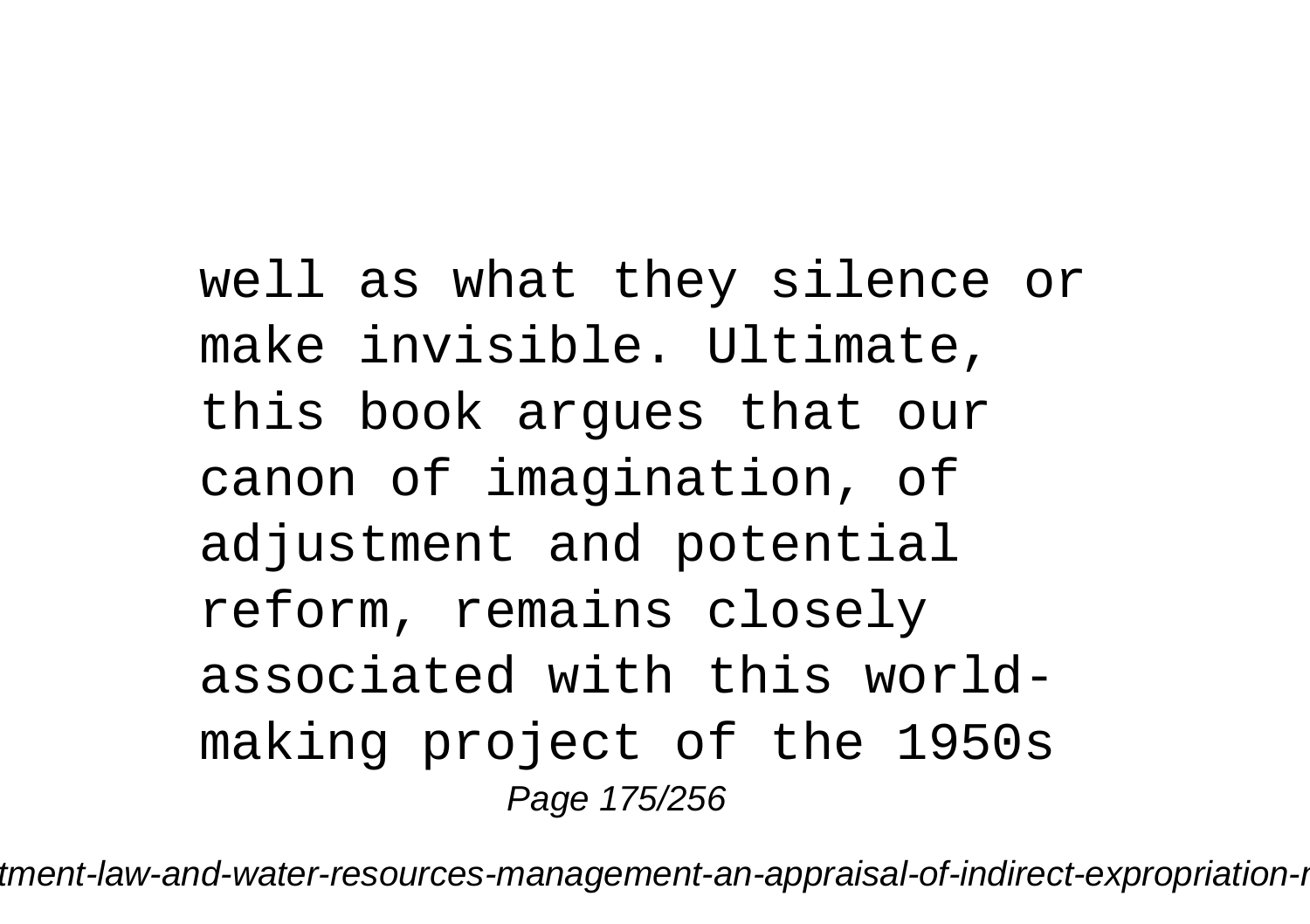and 1960s. This book provides a comprehensive overview of the legal regime governing fresh water, its protection, management, and uses. It looks at the status of water in international law, taking Page 176/256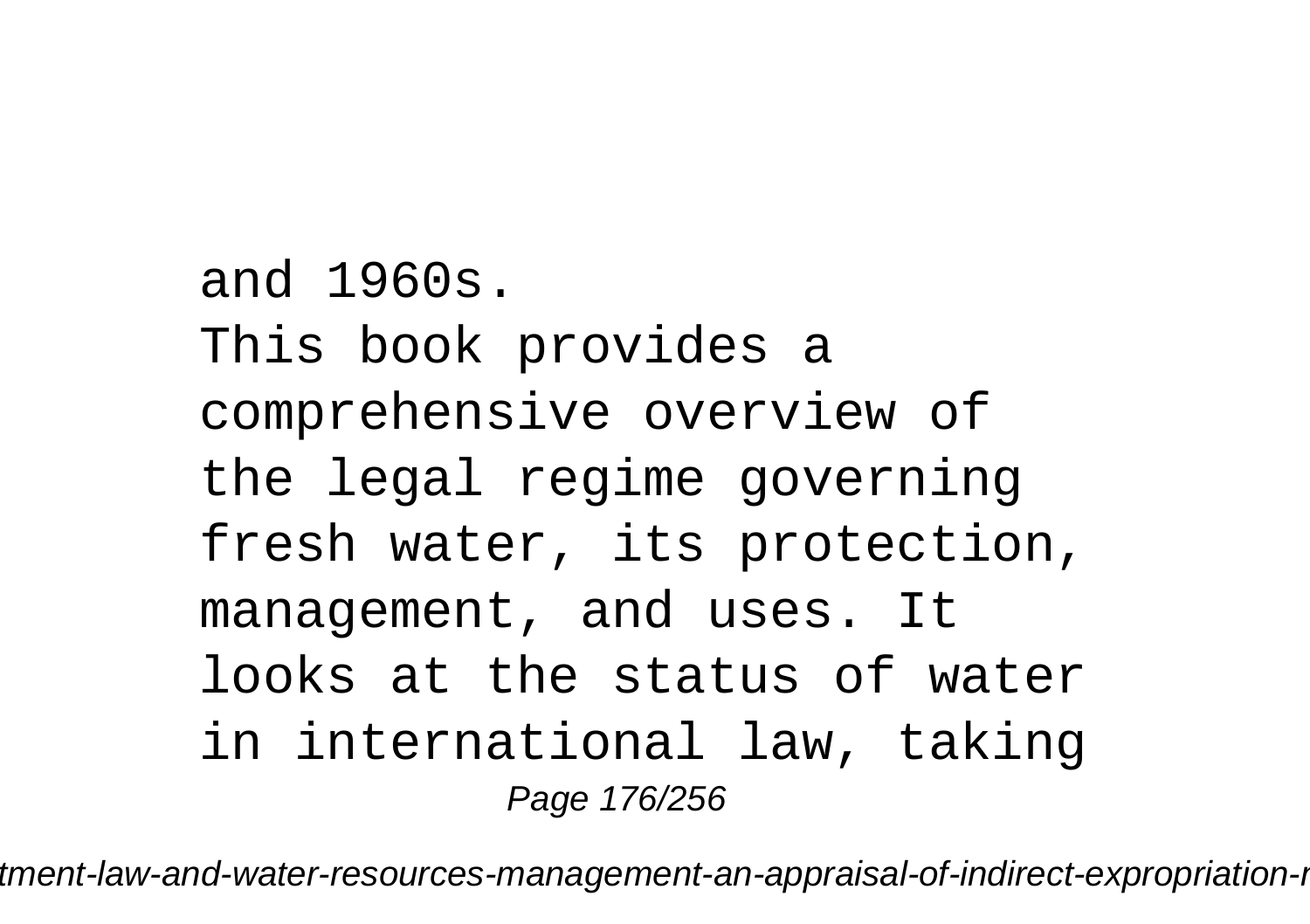into account its multifaceted nature, whether environmental, social, cultural, or economic. It examines the universal and regional dimensions of the regulation of water, including issues surrounding Page 177/256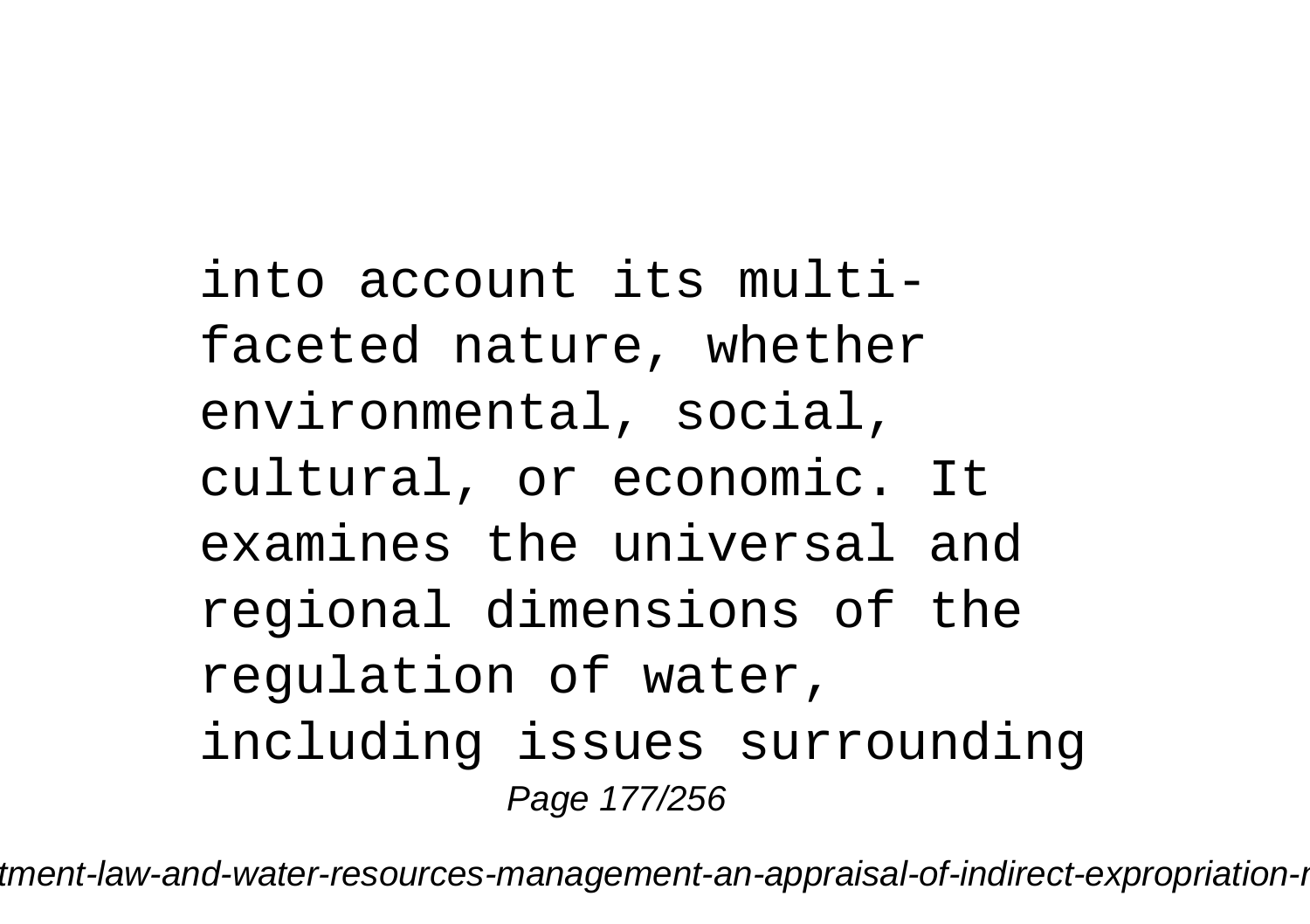the treatment of water in environmental, human rights, trade, and investment law. It addresses linksbetween international, regional, and national water regulatory frameworks, and assesses the role of dispute settle. Page 178/256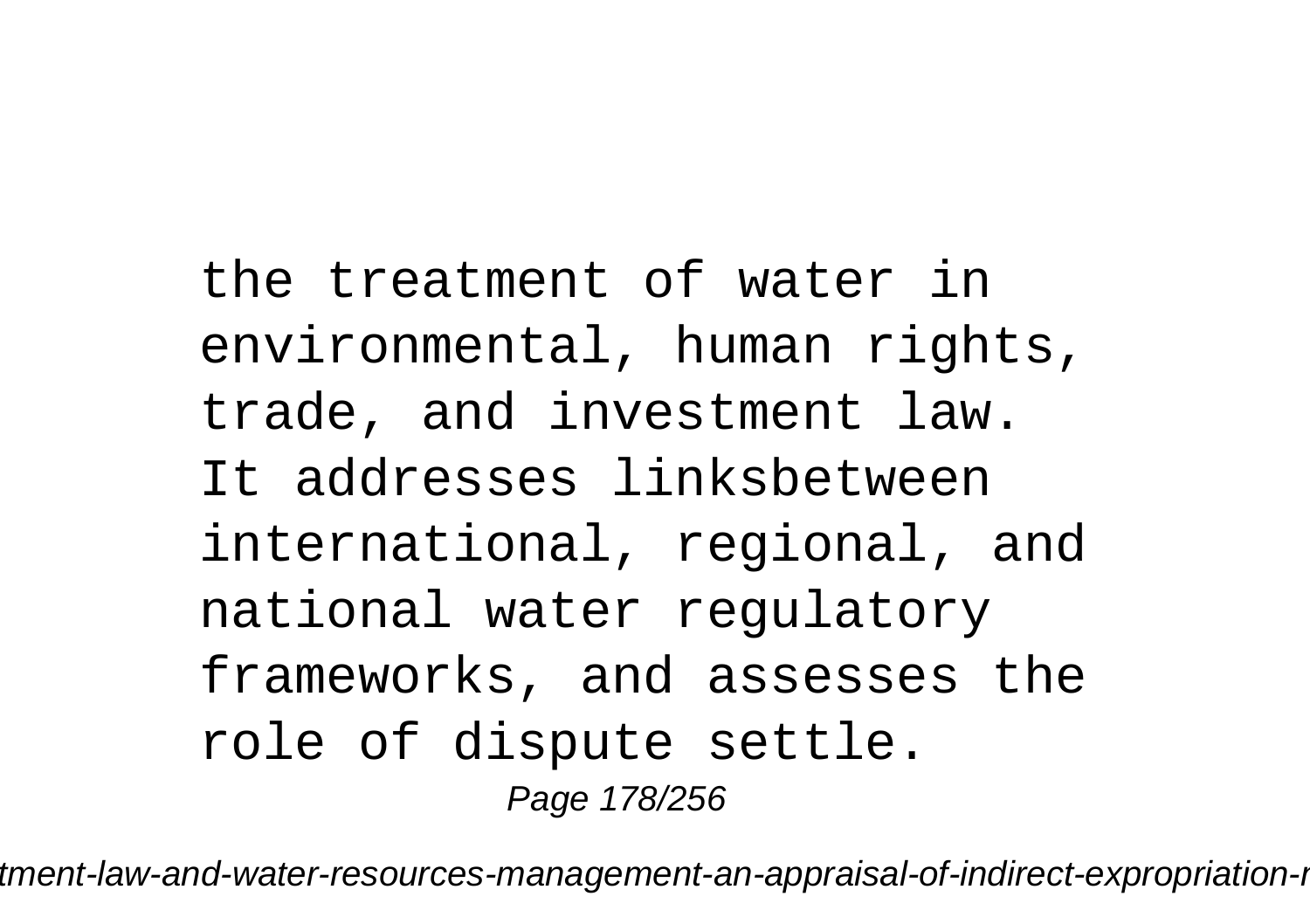Water has quickly moved from the realm of common and public control into private control as an economic good. Globalization and international investment trade laws, as well as overall trade laws, have Page 179/256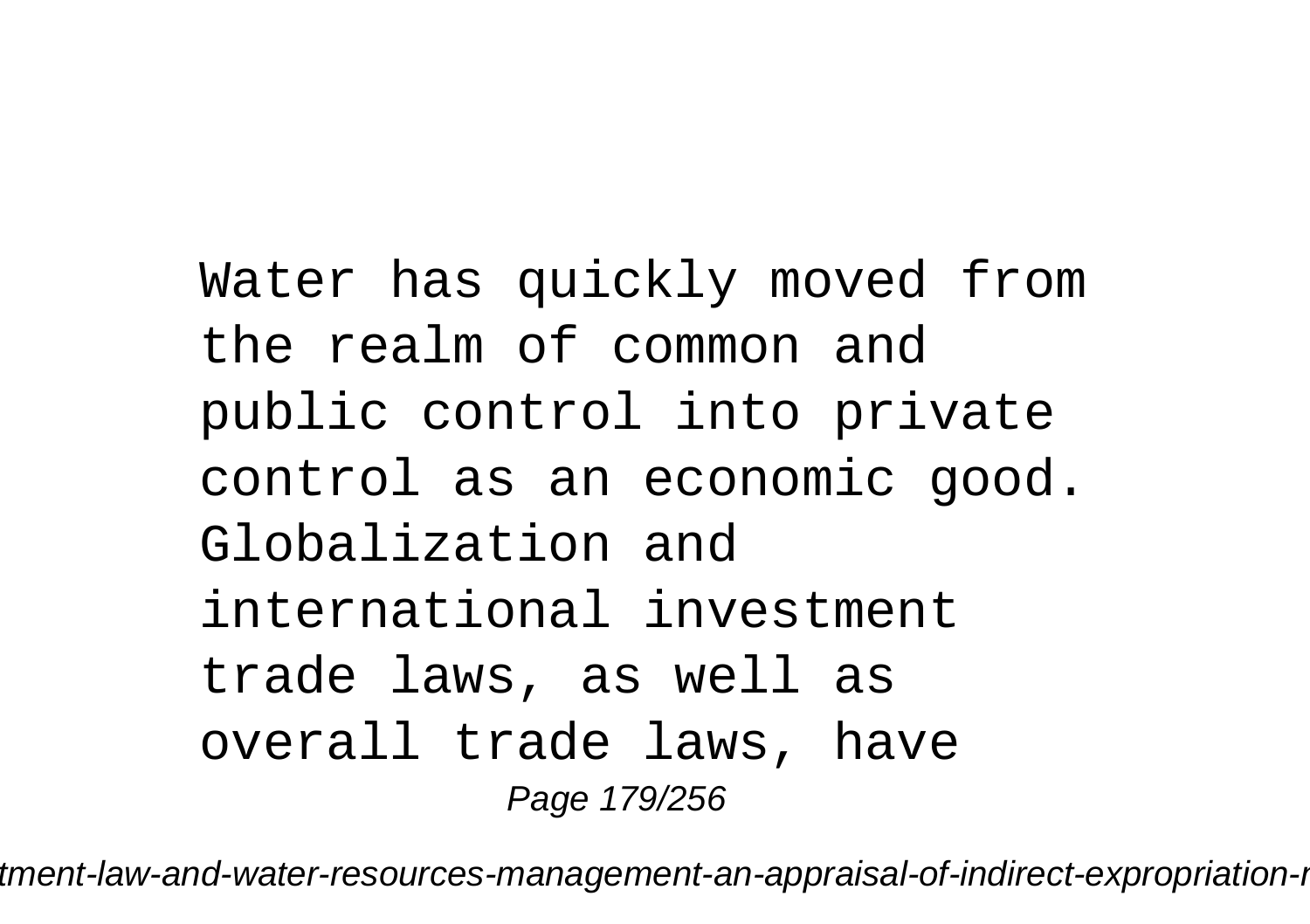helped encourage this shift. Water has strong ties to various sectors given its usefulness as well as the simple ability to sustain life. The UN, World Water Council, World Bank, WTO, IMF, GATT and GATS are all Page 180/256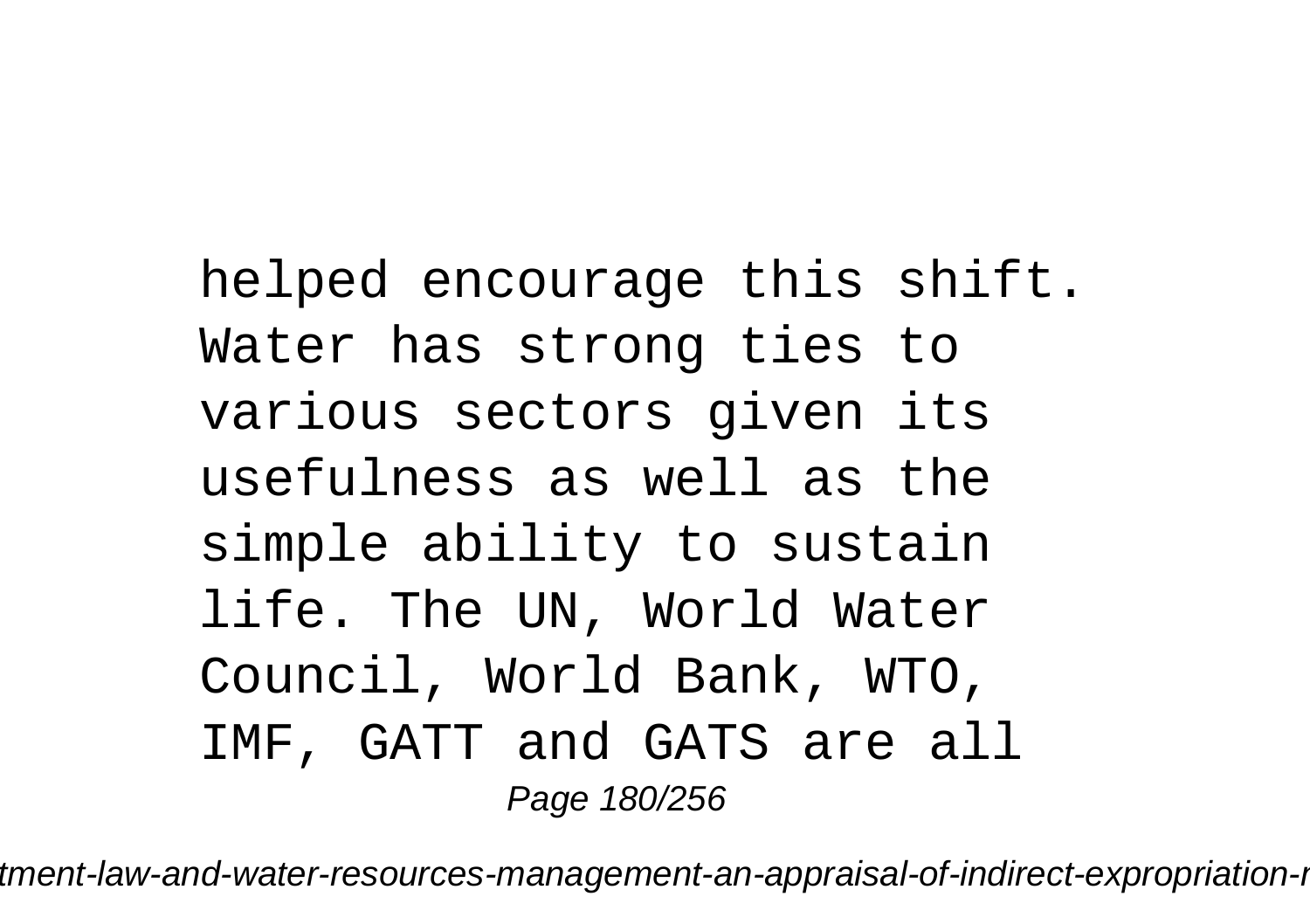players in the world of water management. Much of the literature to date has been centered at the policy level and focused mainly on intercountry disputes. The paper argues that national interests are tied to water Page 181/256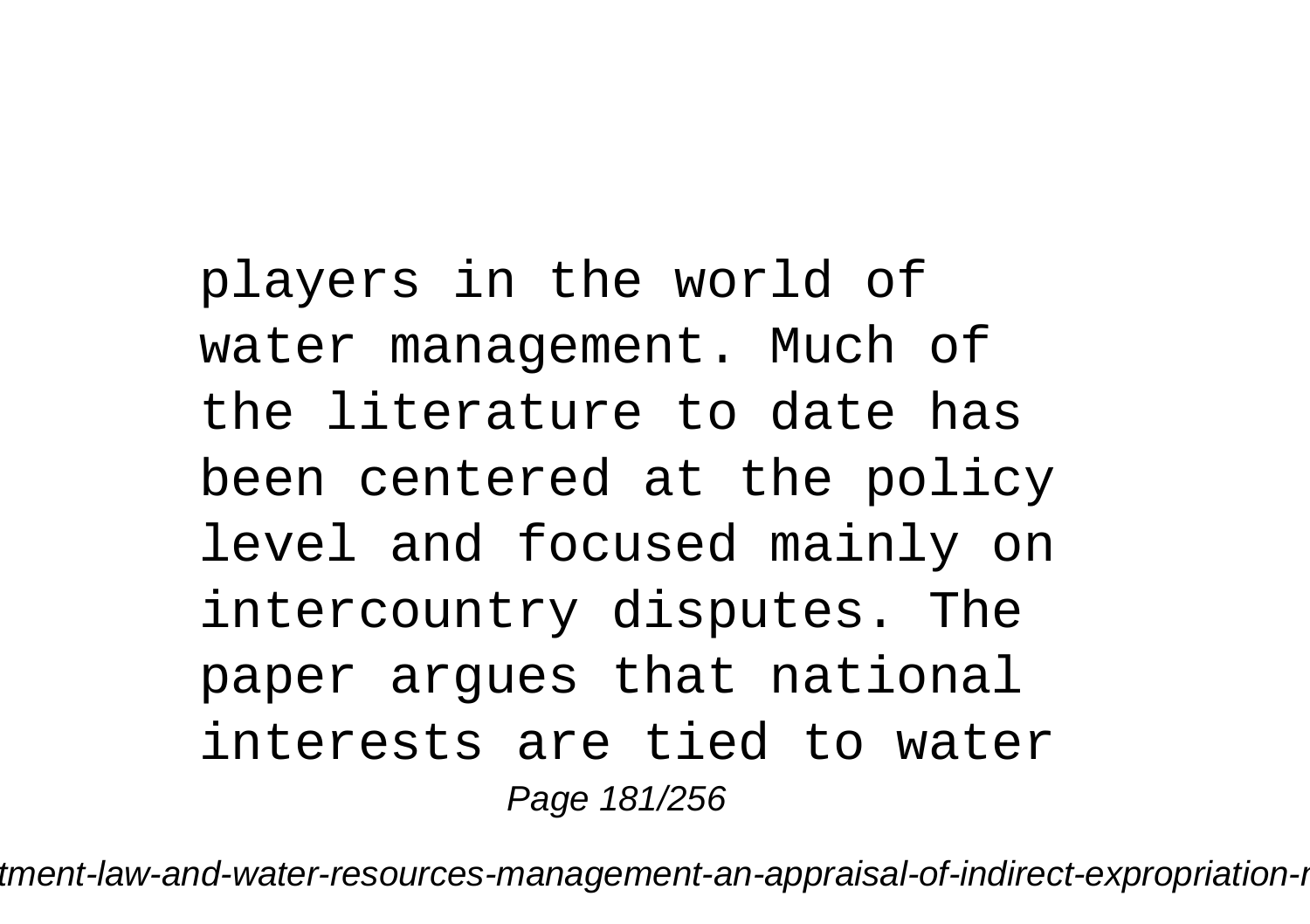and can be supported by trade in water and water services. As we have seen, conflict and war can stem from water issues between countries, and where political laws have much variance in application as Page 182/256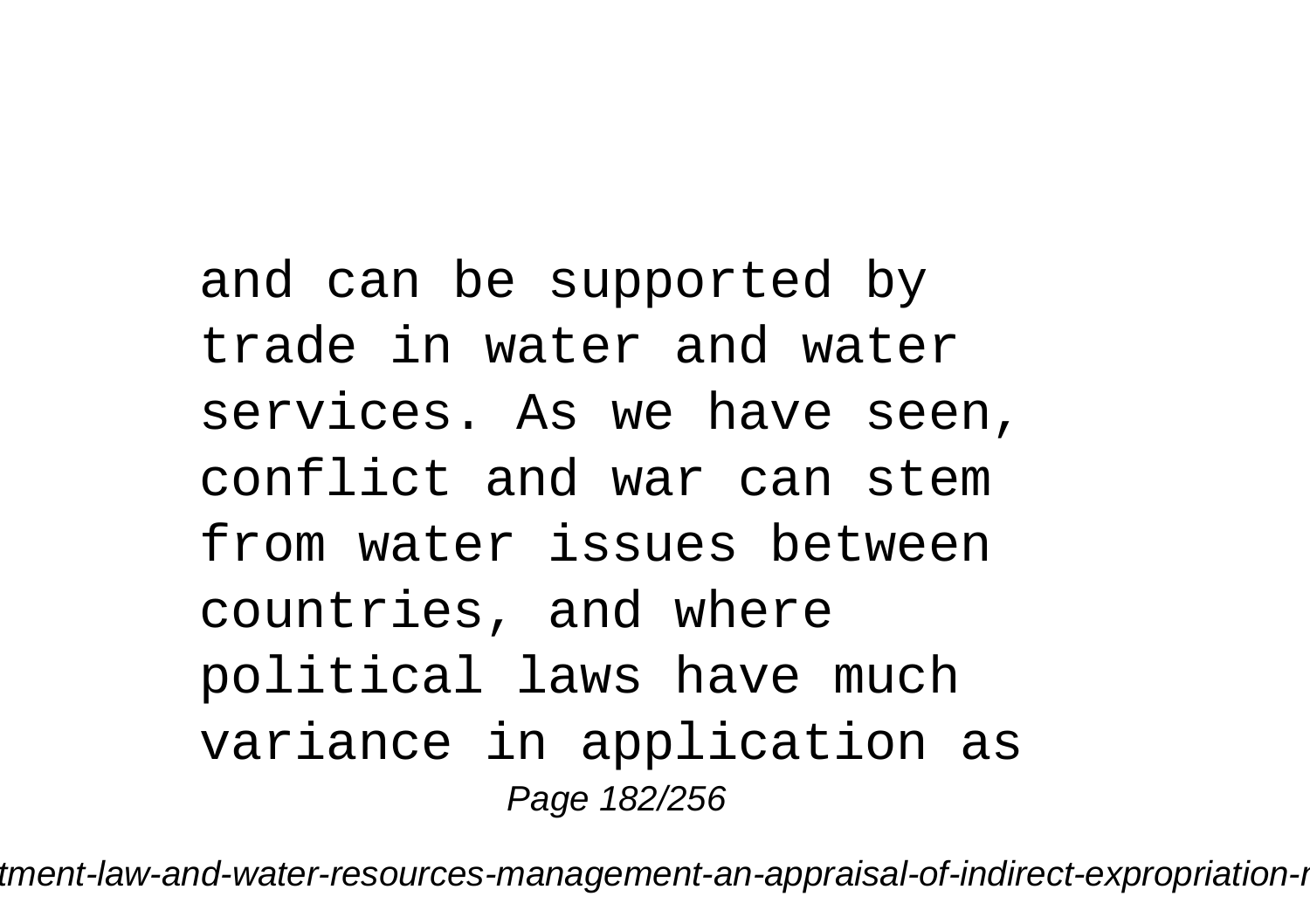chosen by nations around the globe, trade and investment law appear to be more advanced in terms of enforcement. Here the argument is given that when water ownership is privatized, it can reduce Page 183/256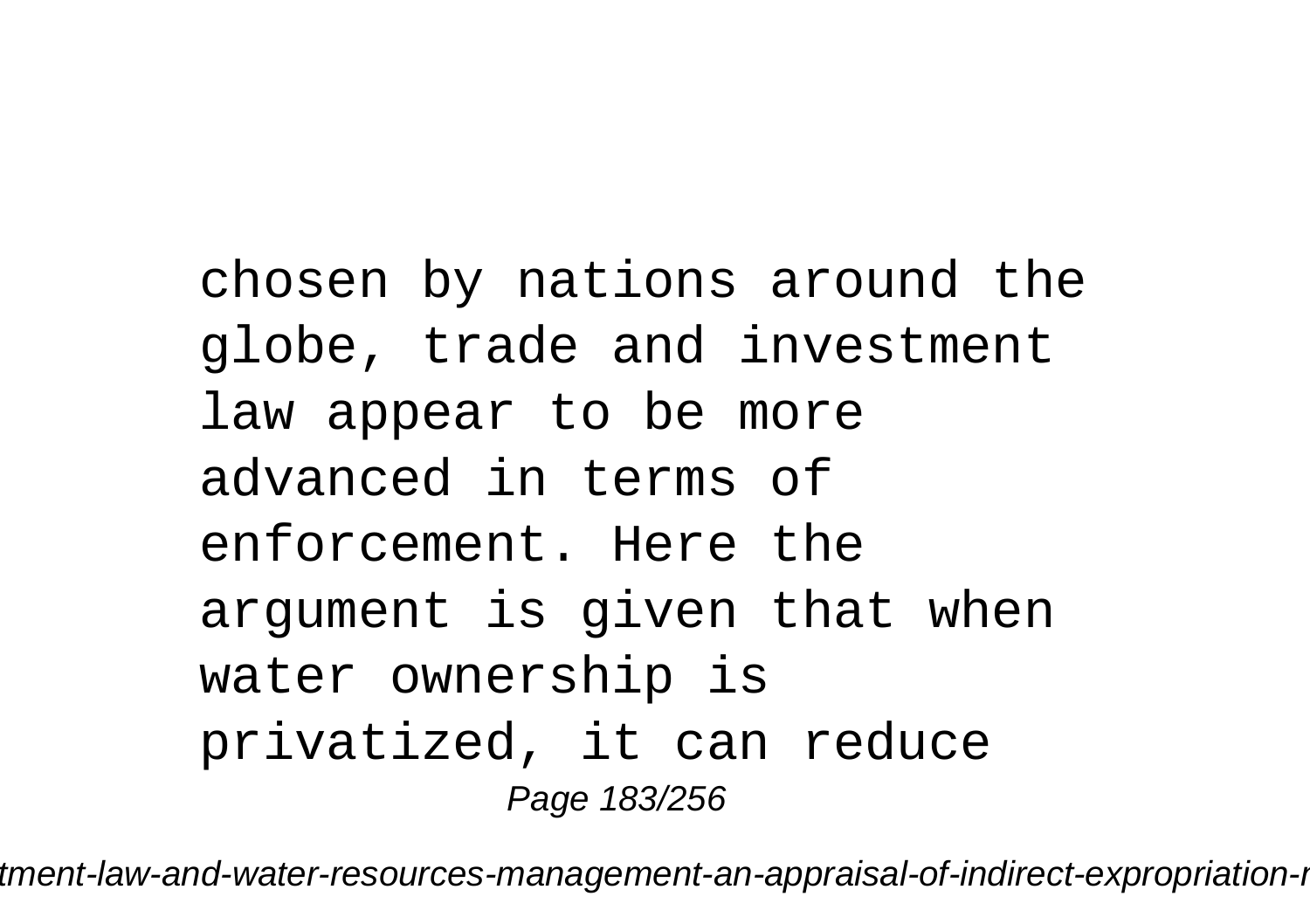the likelihood of water being withheld or destroyed in time of war due to global agreements governing trade and economies, thus, moving direct competition by nations through war into competition through trade Page 184/256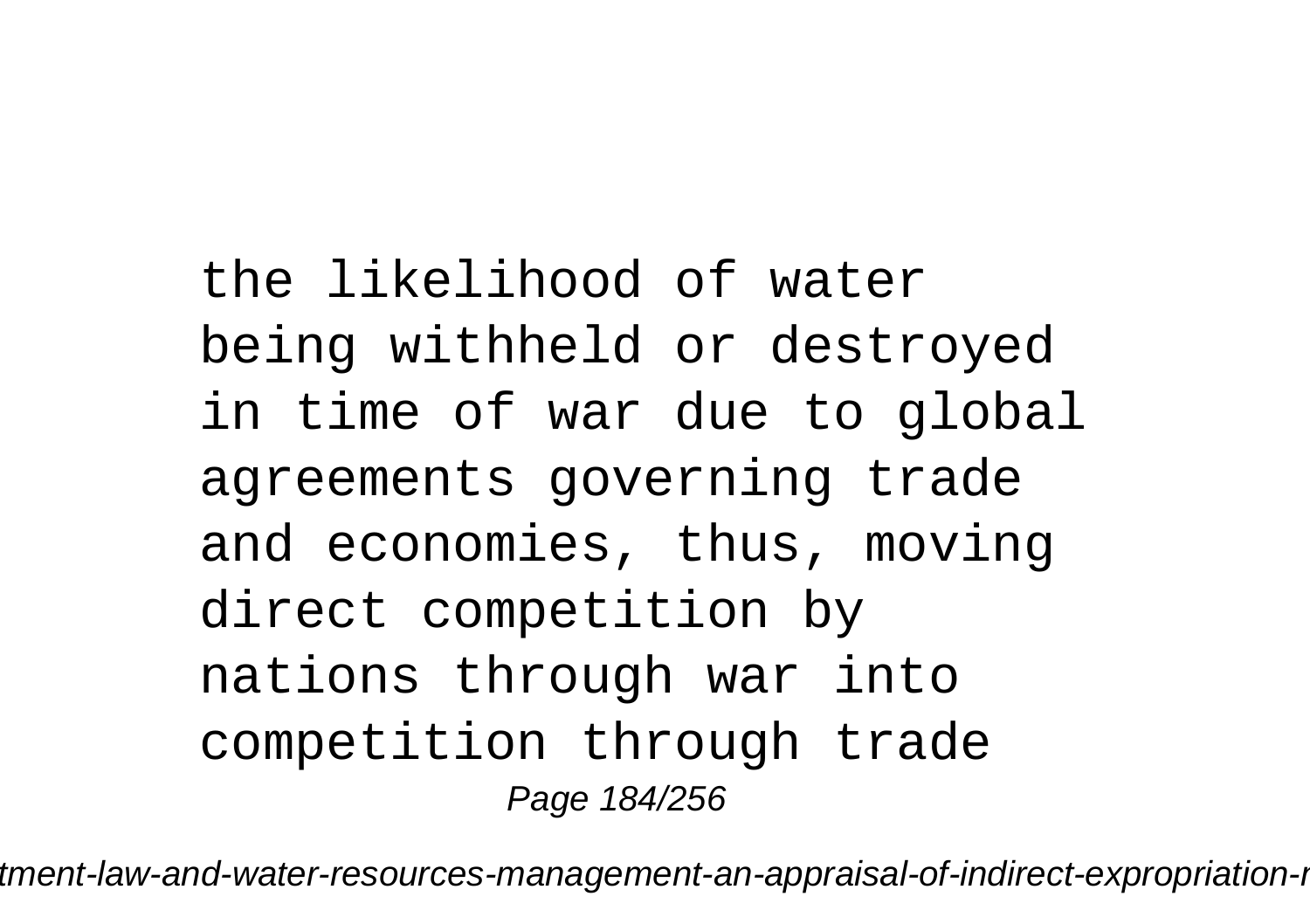and economic power. The paper posits that while both public and private ownership have both positive and negative elements, combining them can serve to promote interests of nations as well as the simple need for Page 185/256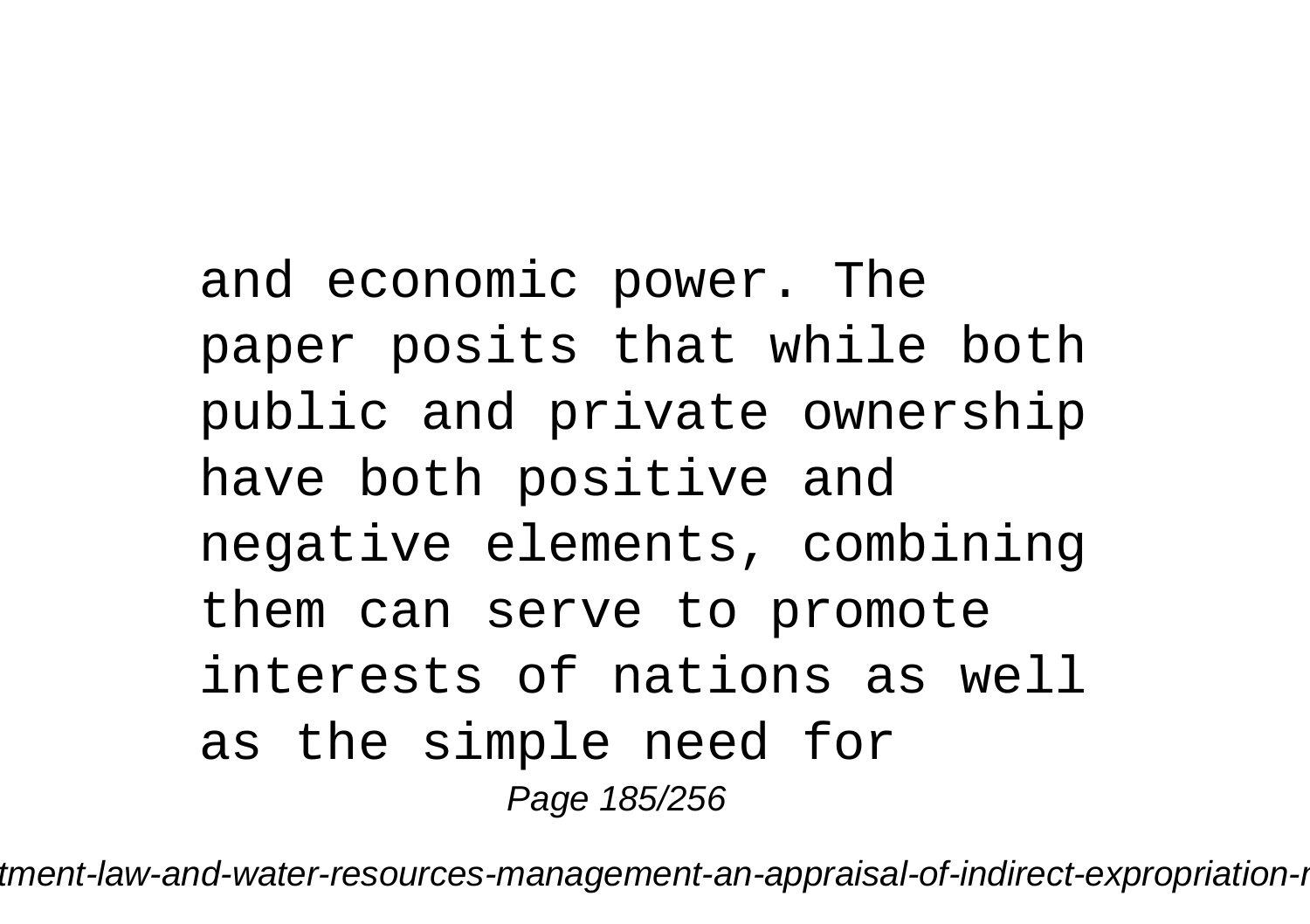humans to have access to water as a basic human right. We conclude that where water supports necessary life functions for human beings, in a world of globalized trade and investment, it provides Page 186/256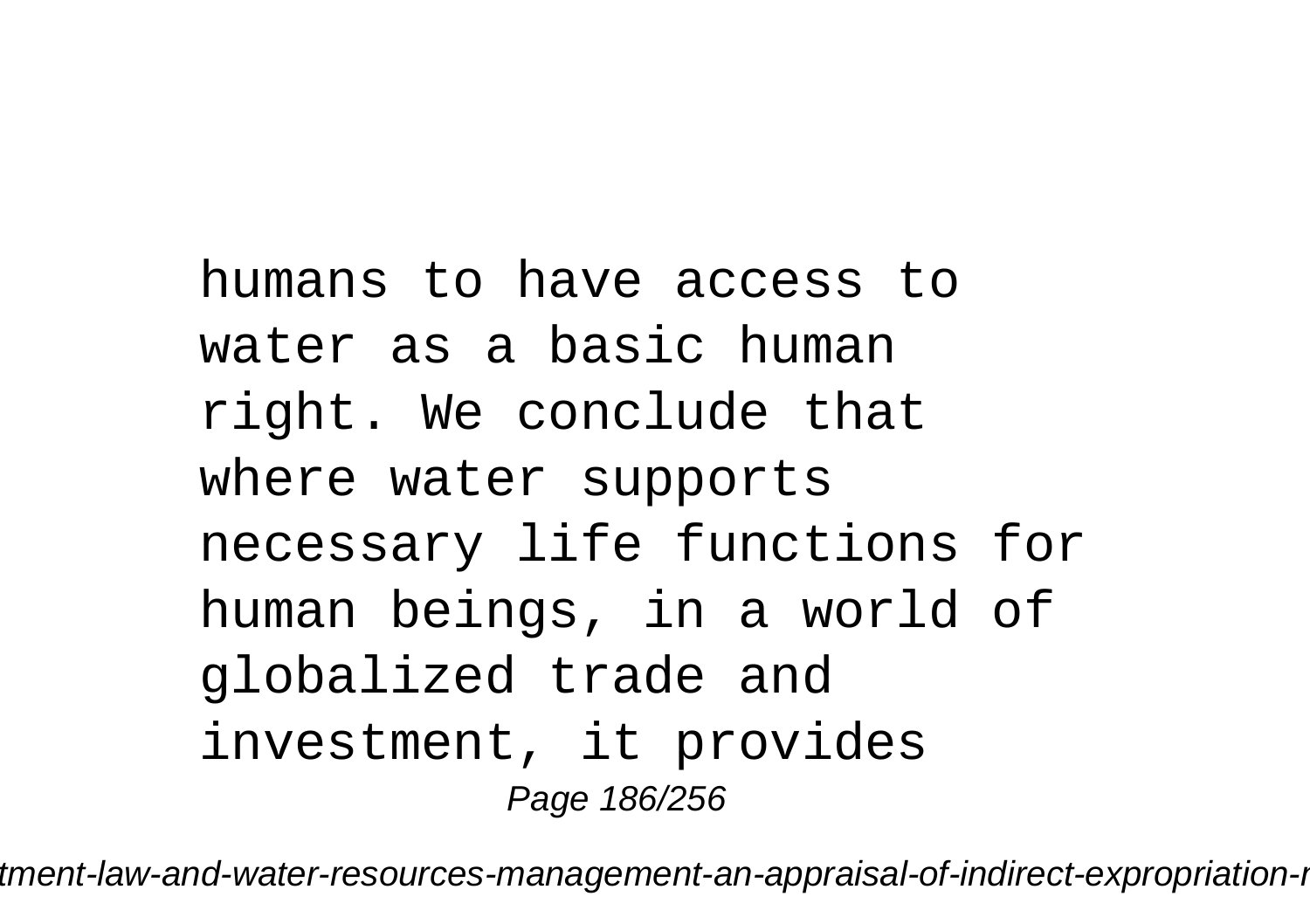employment, tax revenue and opportunities for technological advancement, and serves the interests of nations, their private and multinational corporations and the people of those nations.

Page 187/256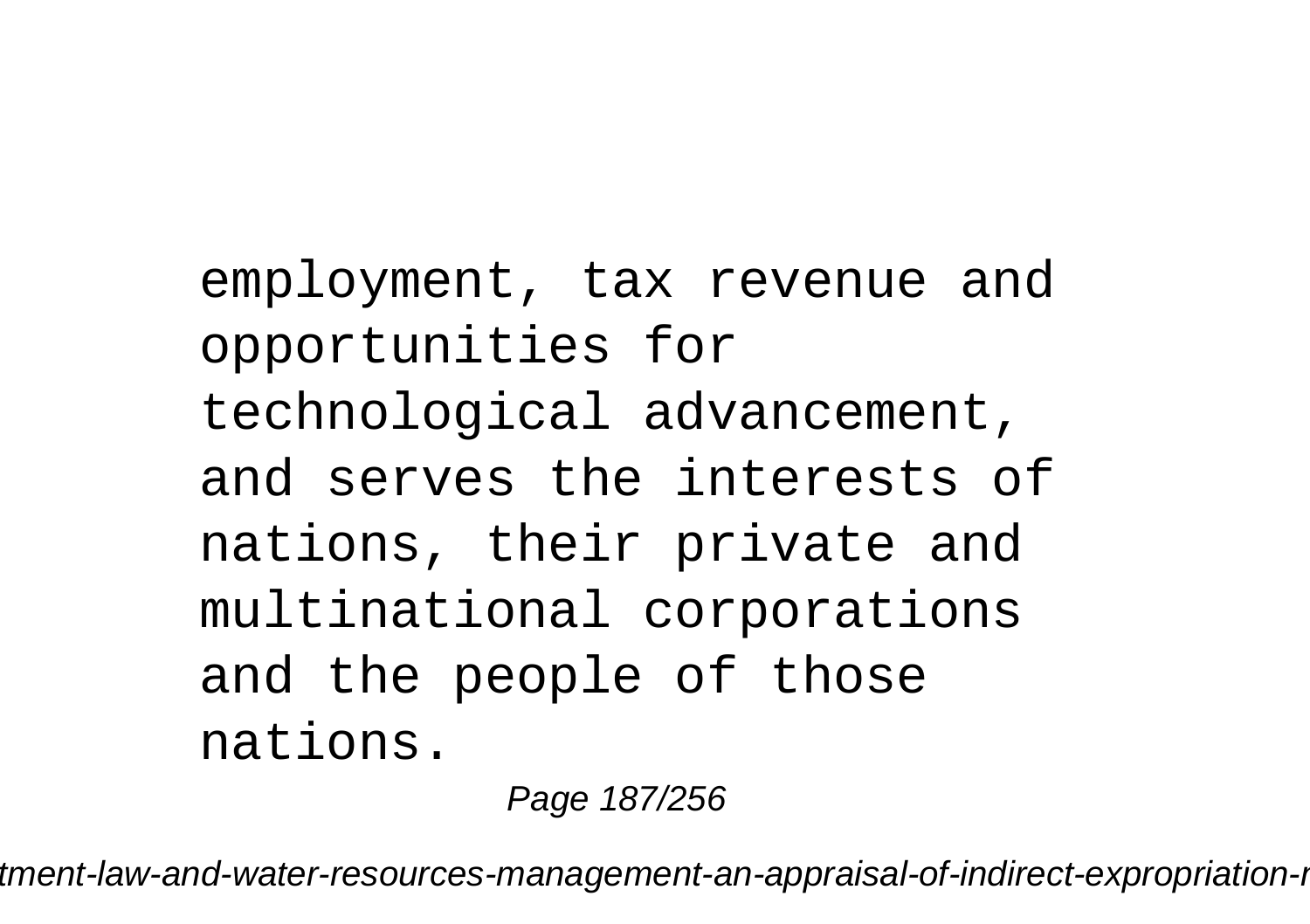Water and Free Trade Realizing the Right to Water in International Investment Law International Law and Freshwater The Human Right to Water and International Economic Law Page 188/256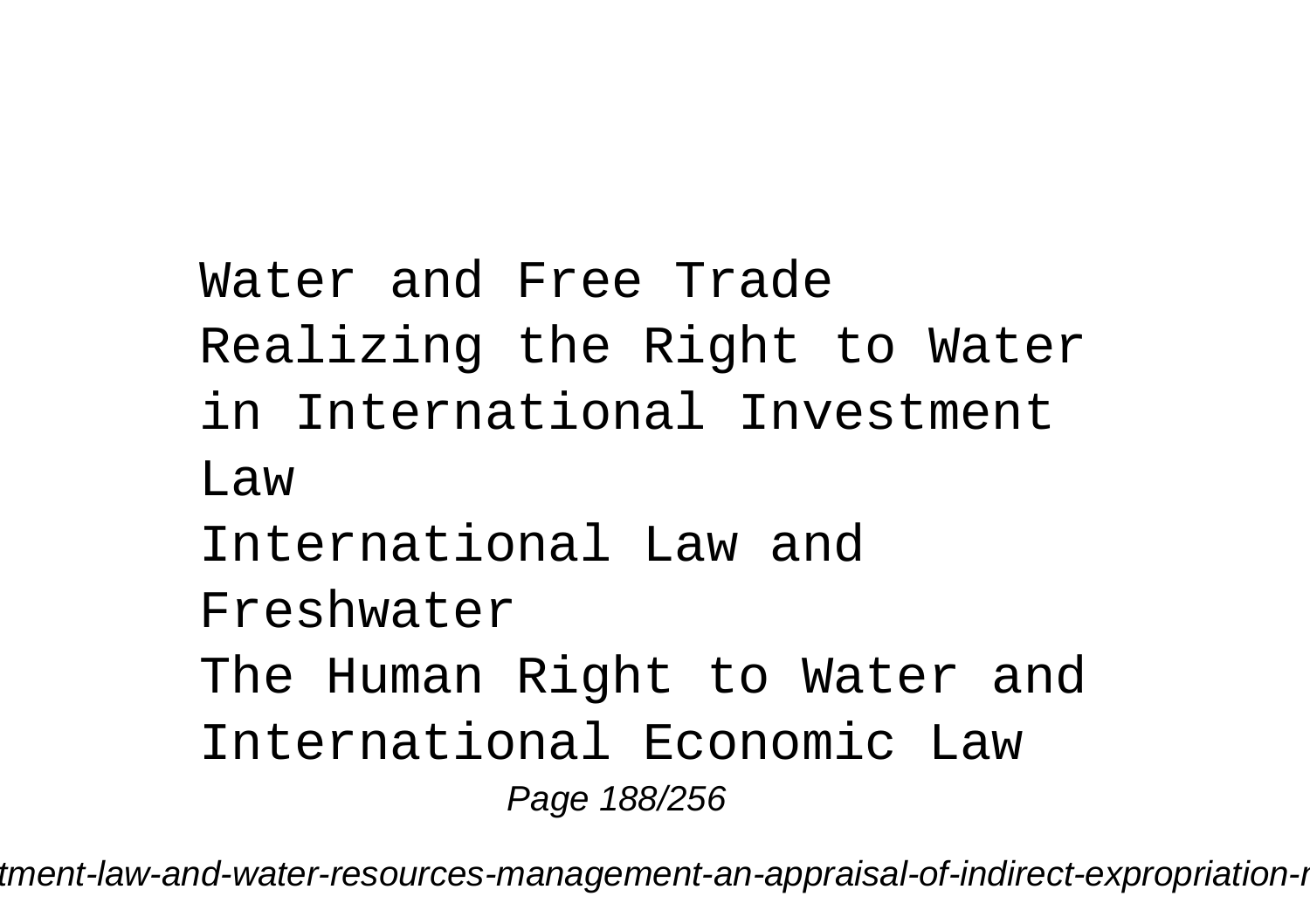Fresh Water in International Law Global Public Interest in International Investment Law **This book addresses the topical question on how national and international**

Page 189/256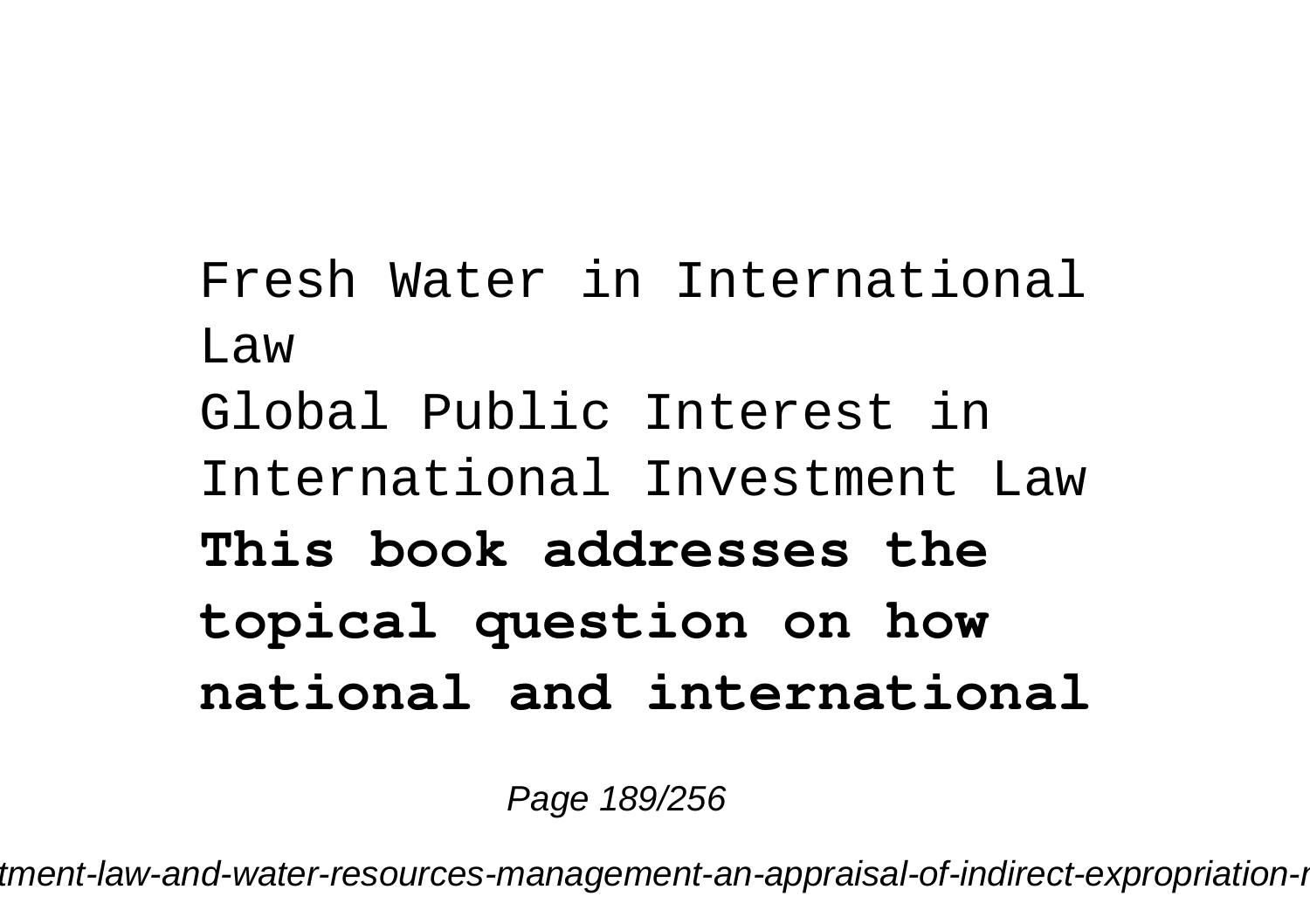**environmental concerns could be adequately integrated into international investment law. It covers the question whether international investment**

Page 190/256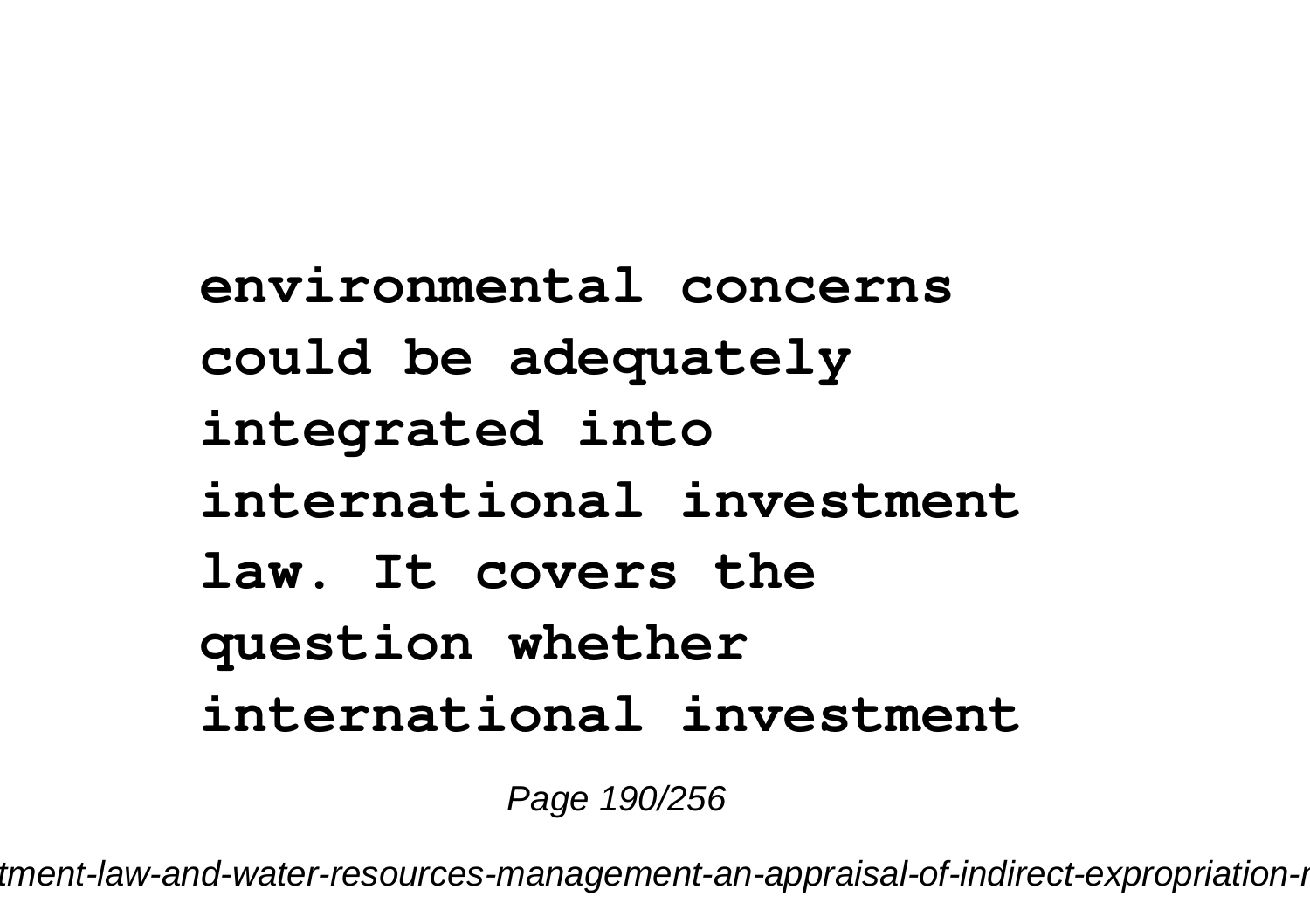**law restricts state sovereignty in an unacceptable way - in particular, the freedom of host states to develop national policies and regulation for the**

Page 191/256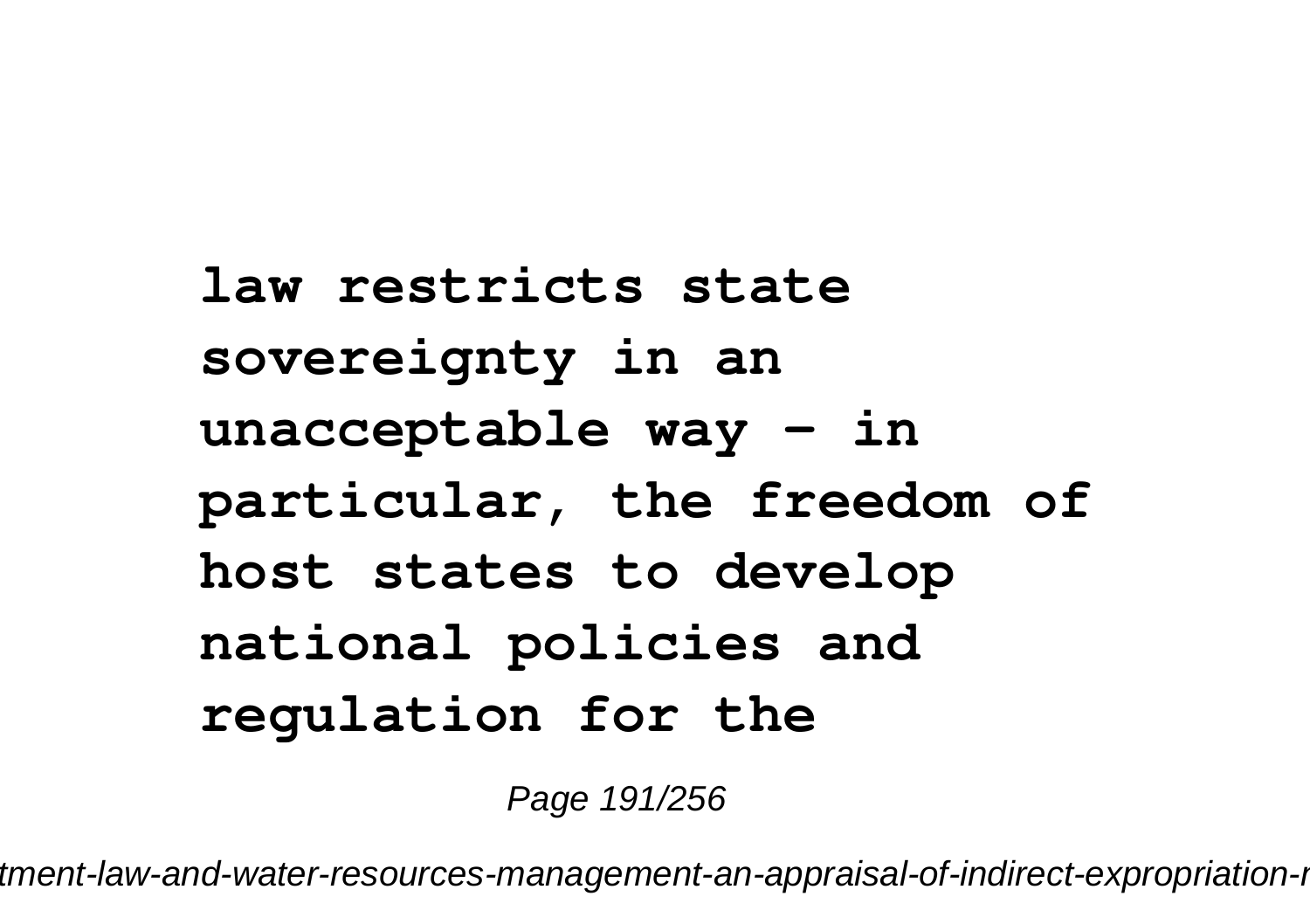**improvement of the environment. The book first analyzes the interaction between international investment law and the protection of the environment, on the**

Page 192/256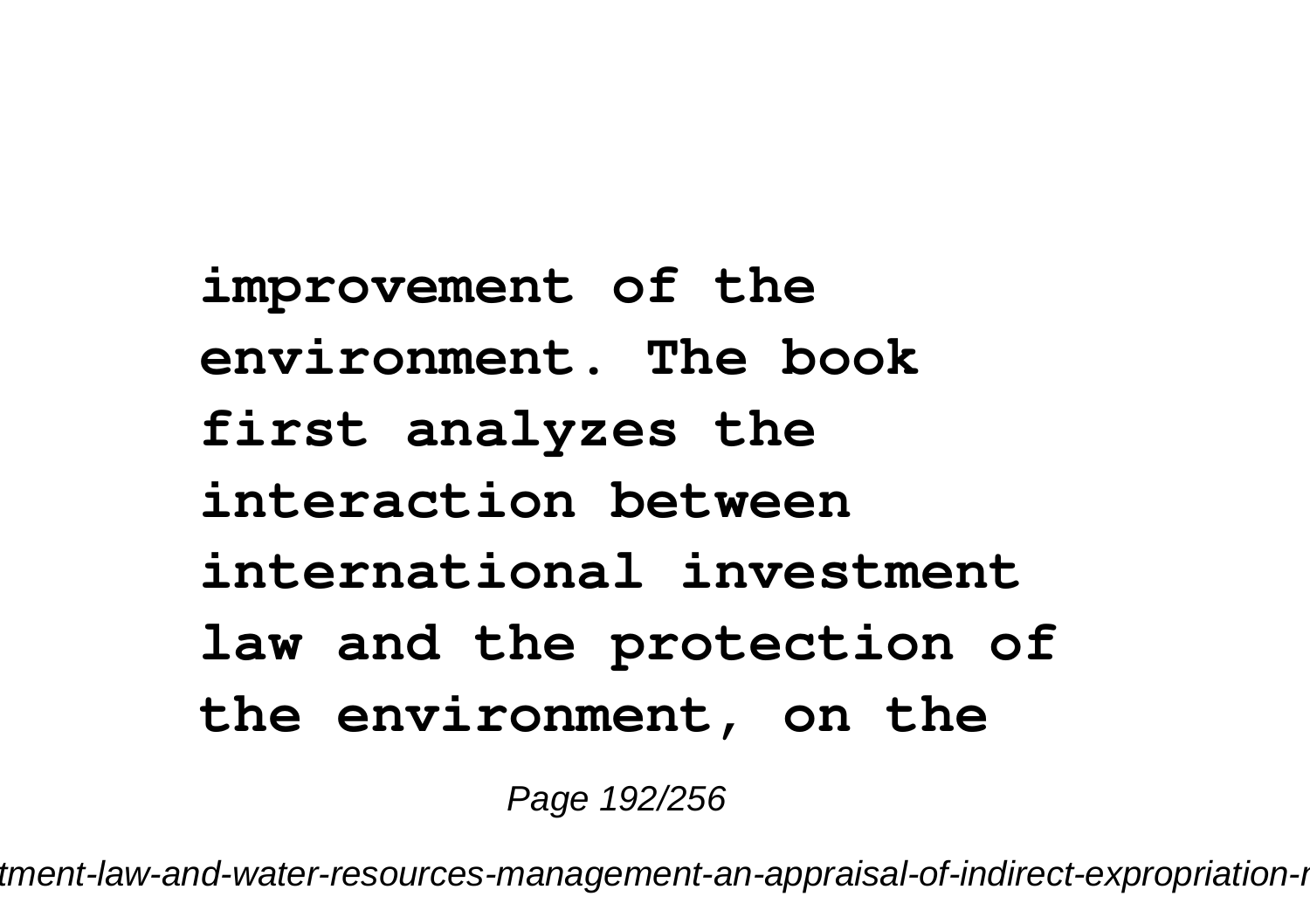**basis of concepts such as sustainable development, fair and equitable treatment, and international responsibility. Secondly, several chapters discuss**

Page 193/256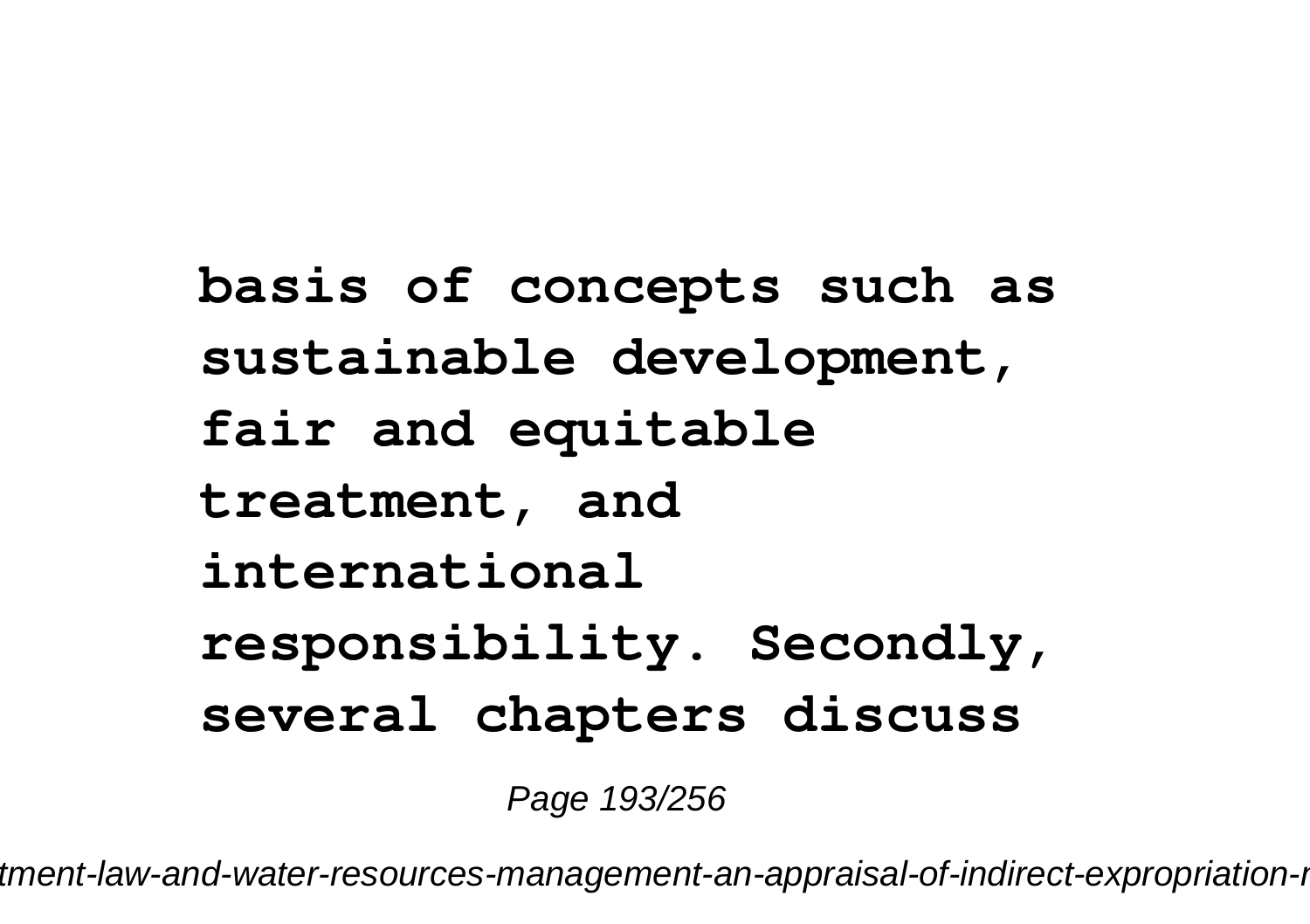**challenges which are encountered in attempts to integrate environmental concerns in investment policies in specific sectors and regions (e.g. climate change, water**

Page 194/256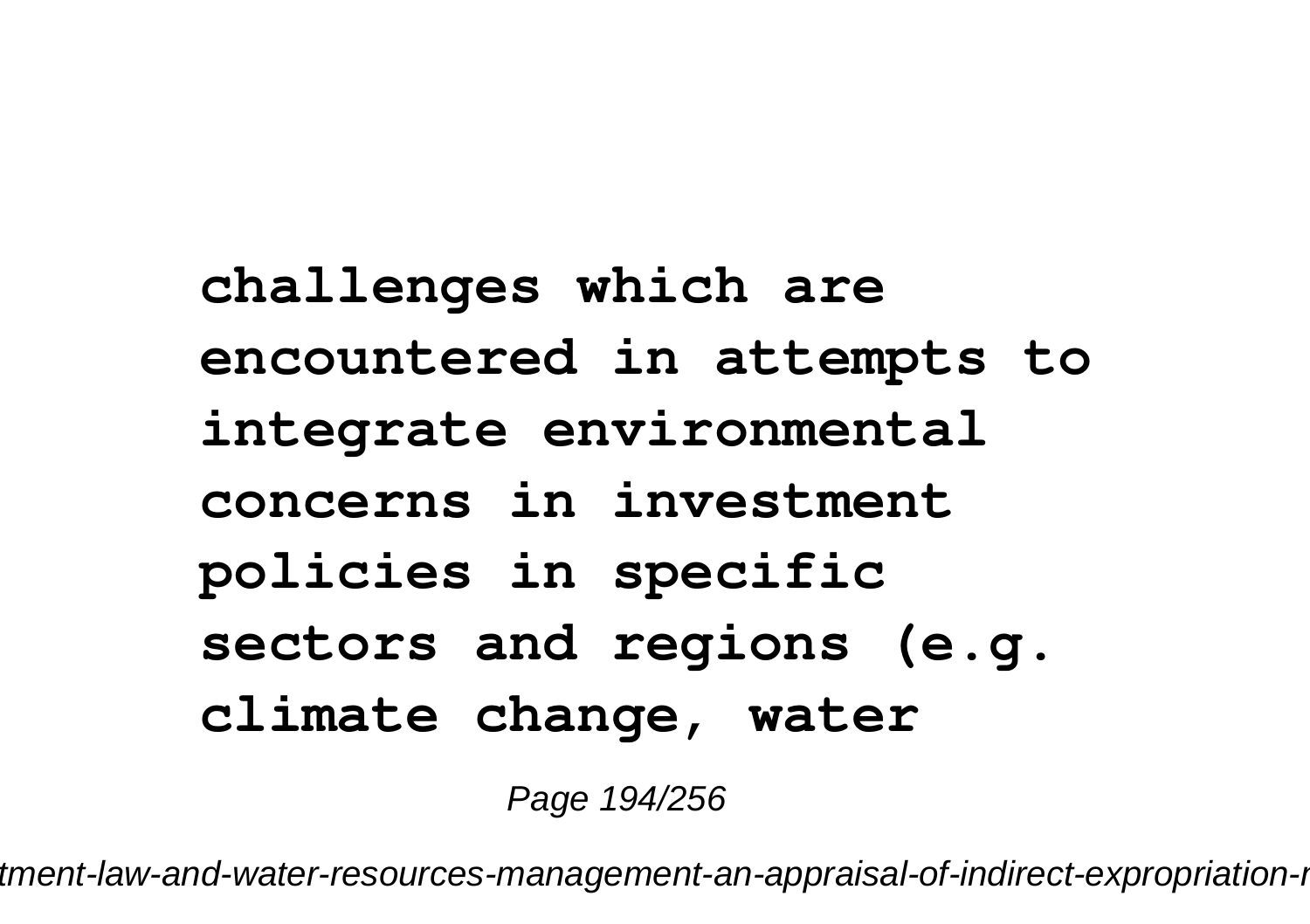**pollution, renewable and nuclear energy, and the European Union region). And, finally, specific case studies illustrate the legal and policy tensions between**

Page 195/256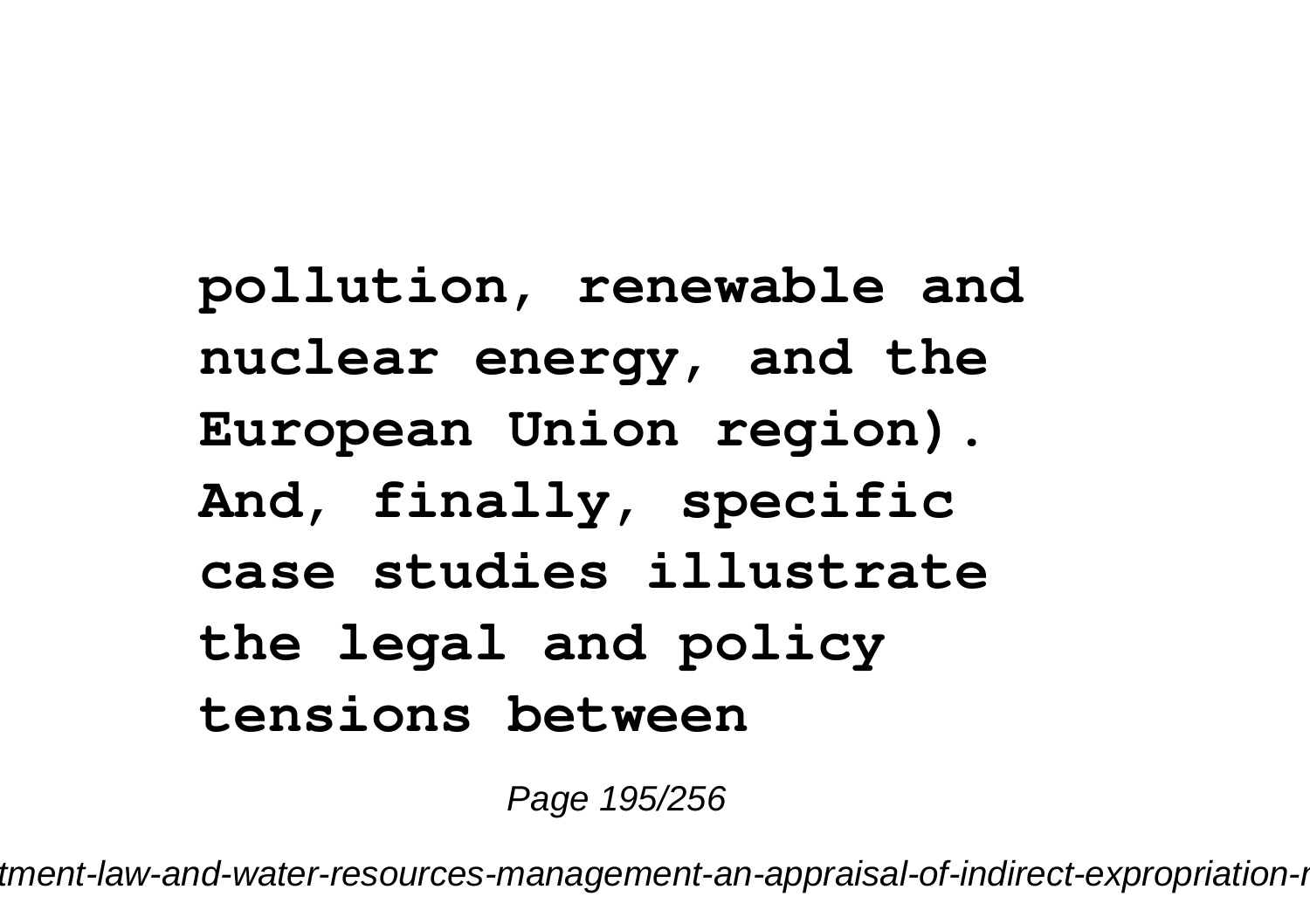**investment law and environmental protection, namely Vattenfall's disputes with Germany, legal clashes between Chevron and Ecuador, and multinational mining**

Page 196/256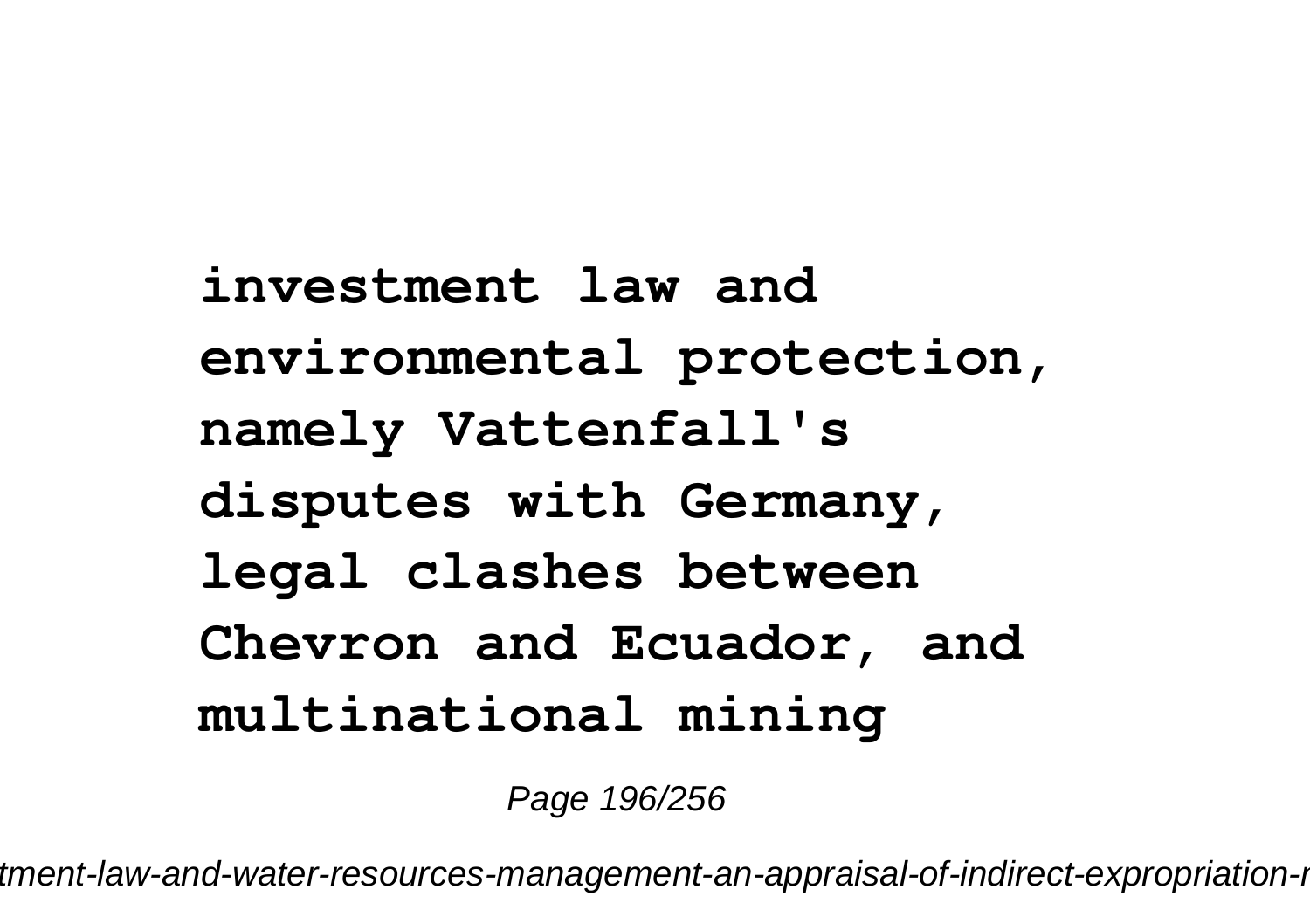**companies' conflicts in Indonesia. The contributions are written by international experts and will be of interest to policy makers and practitioners. \*\*\***

Page 197/256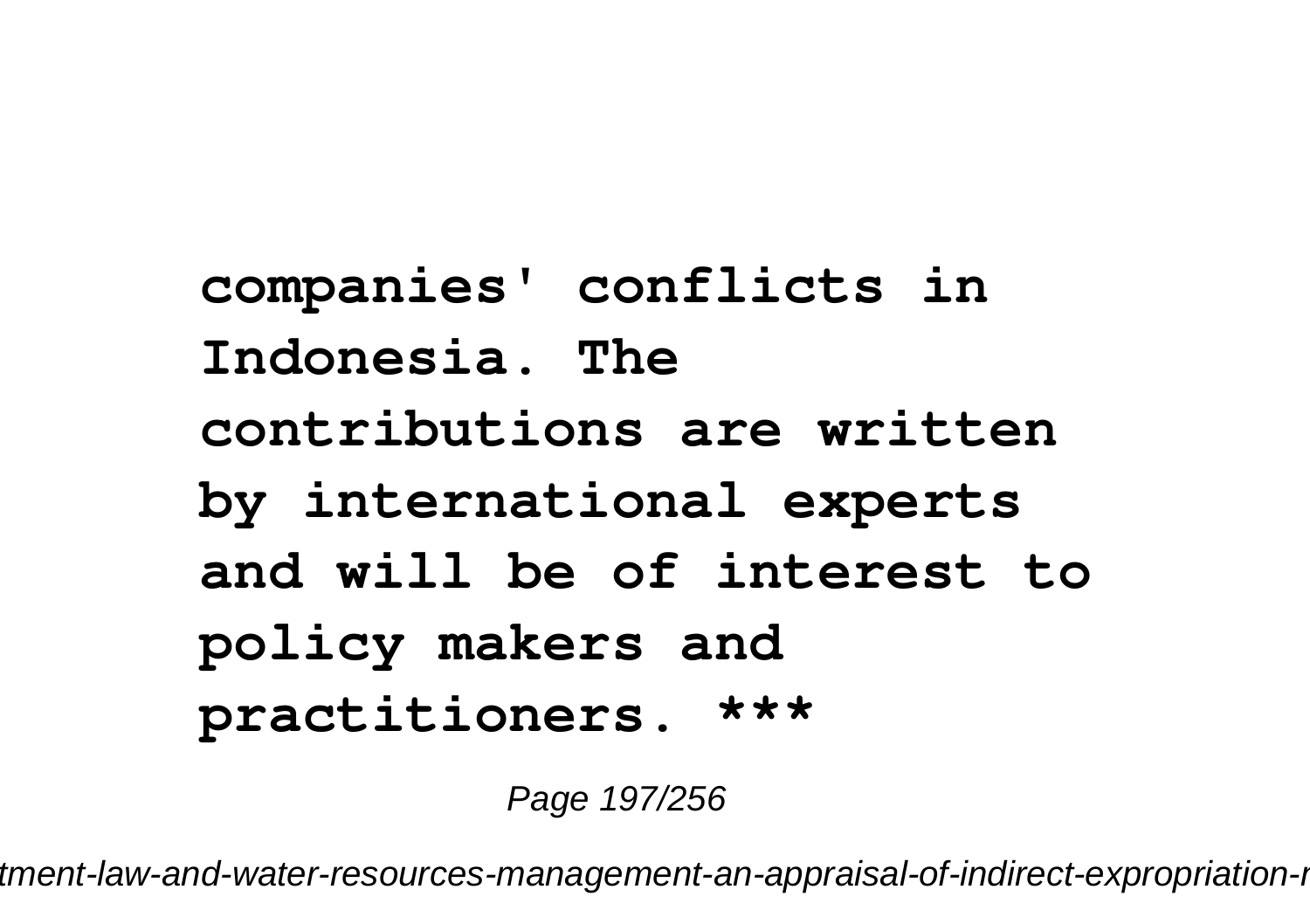**Librarians: ebook available (Series: Legal Perspectives for Global Challenges - Vol. 4) [Subject: International Law, Investment Law, Environmental Law]**

Page 198/256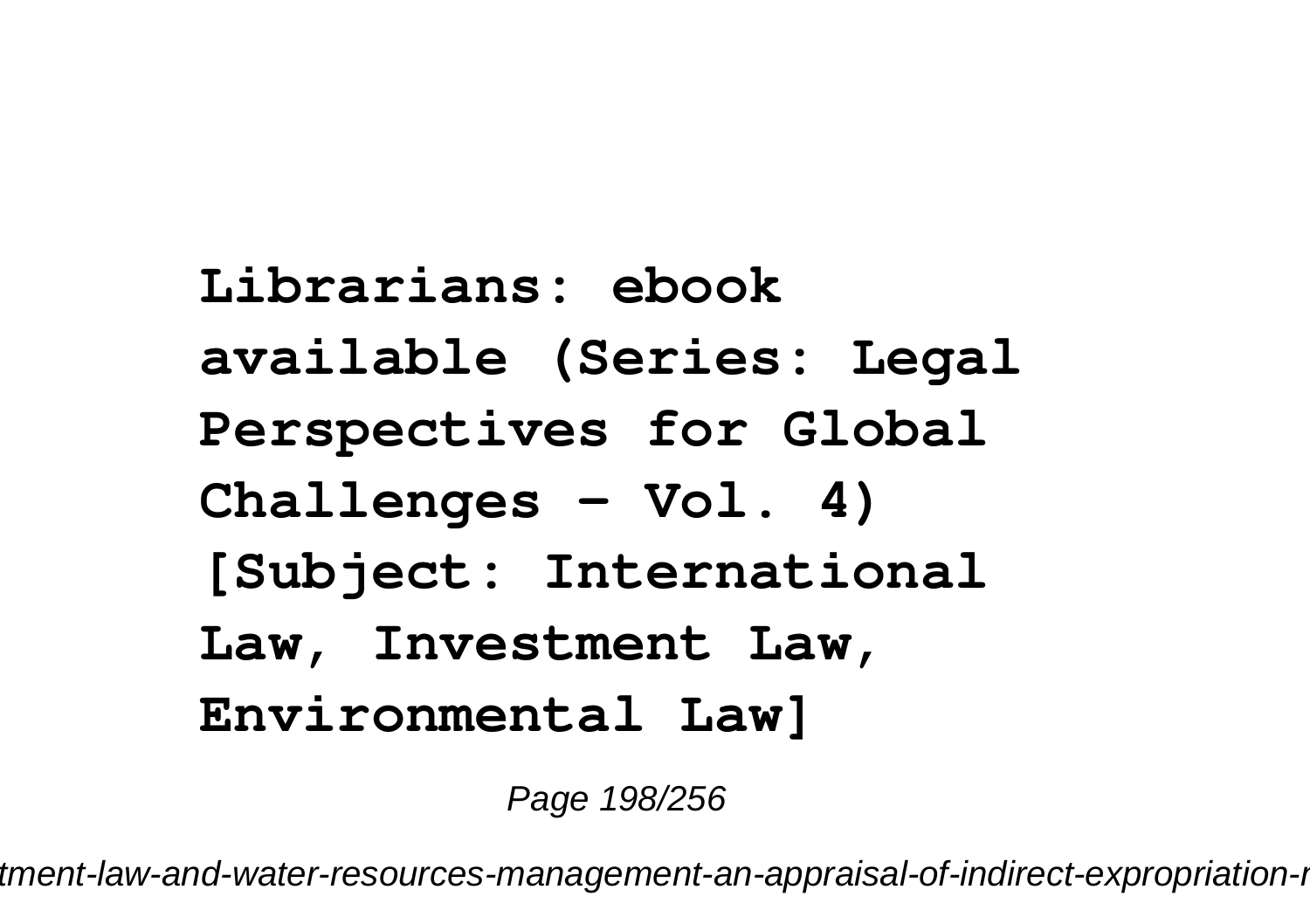**Water plays a key role in addressing the most pressing global challenges of our time, including climate change adaptation, food and energy security, environmental**

Page 199/256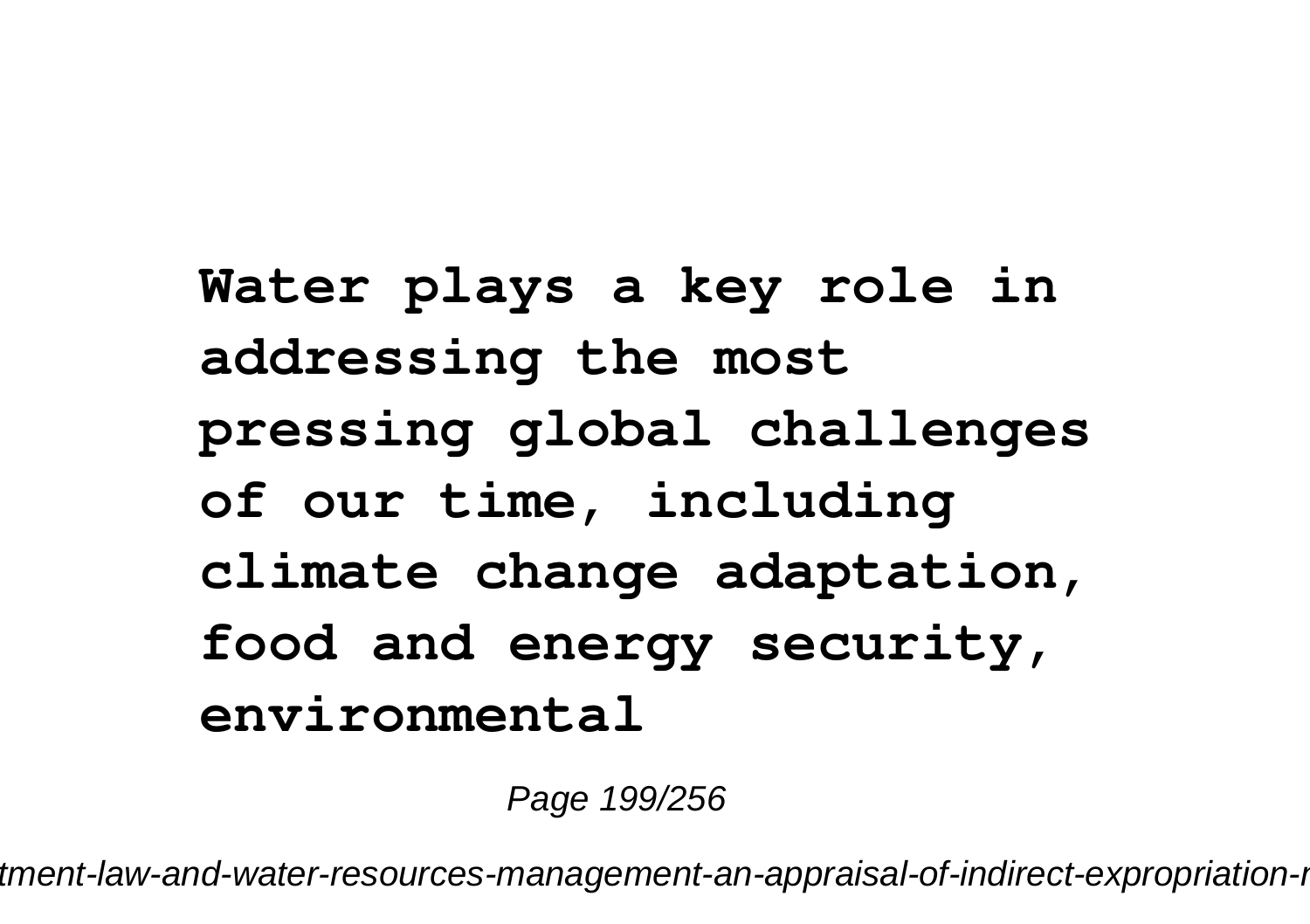**sustainability and the promotion of peace and stability. This comprehensive handbook explores the pivotal place of law and policy in efforts to ensure that**

Page 200/256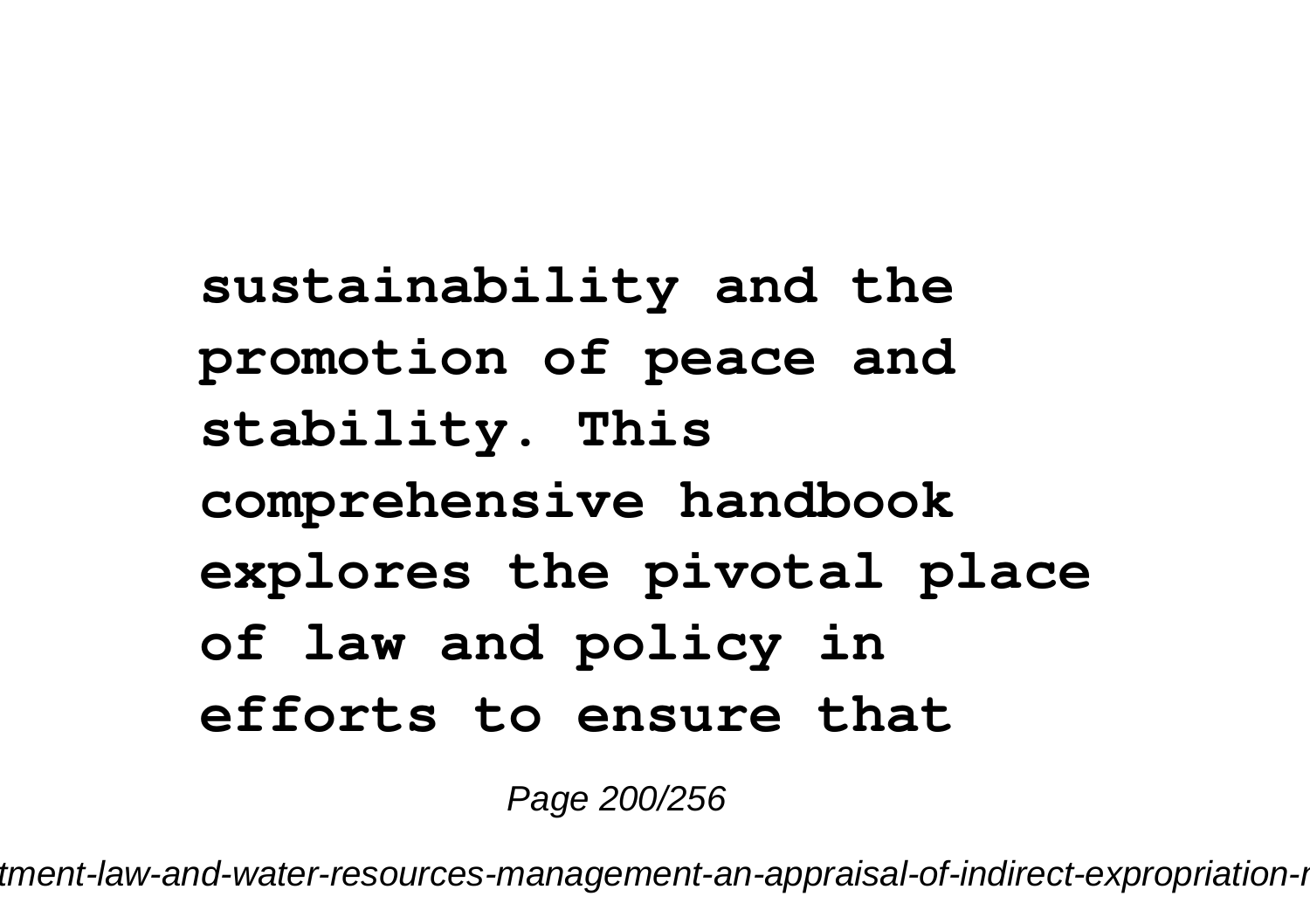**water enables positive responses to these challenges and provides a basis for sound governance. The book reveals that significant progress has been made in**

Page 201/256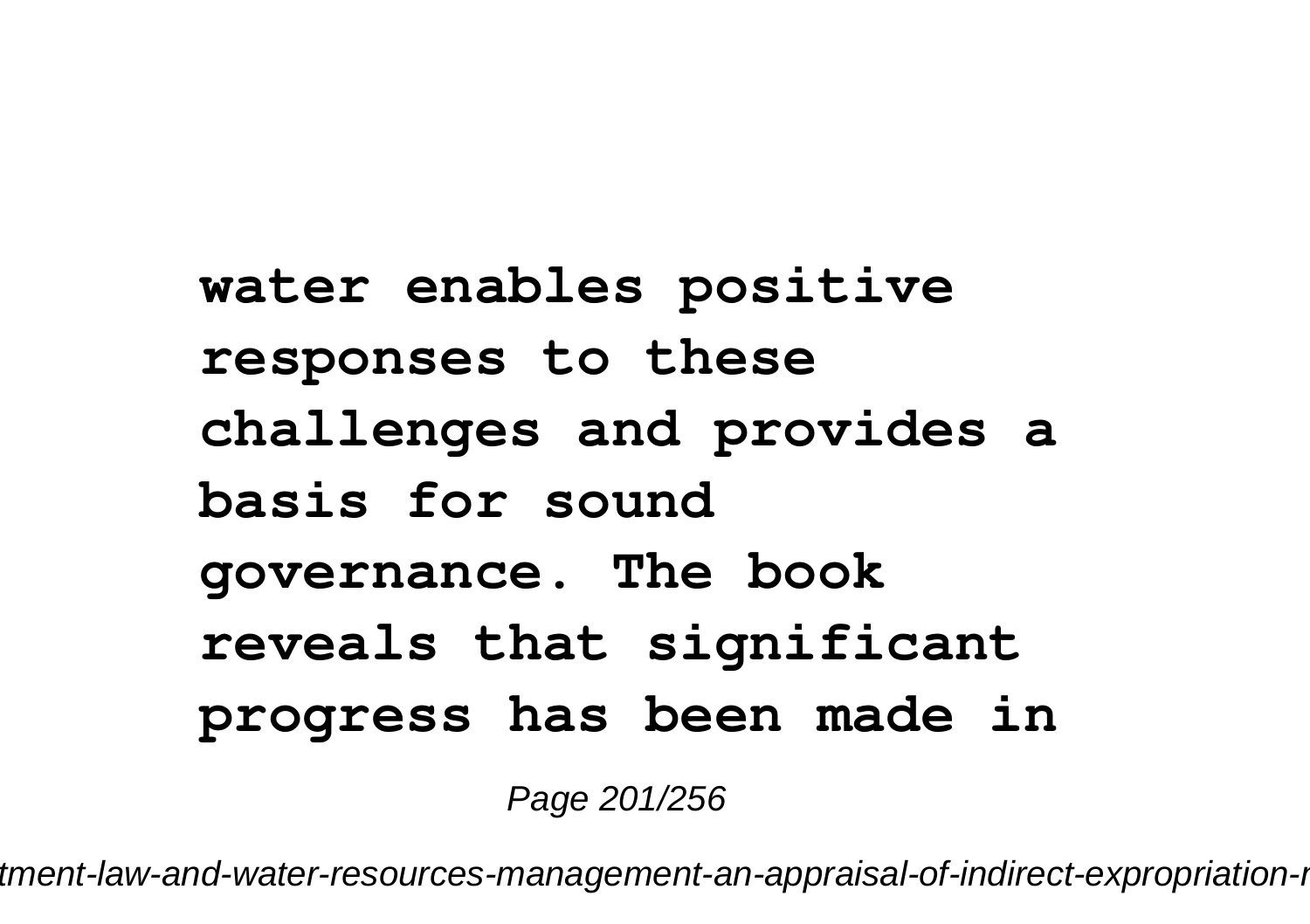**recent decades to strengthen the governance of water resource management at different scales, including helping to address international and sub-national conflicts**

Page 202/256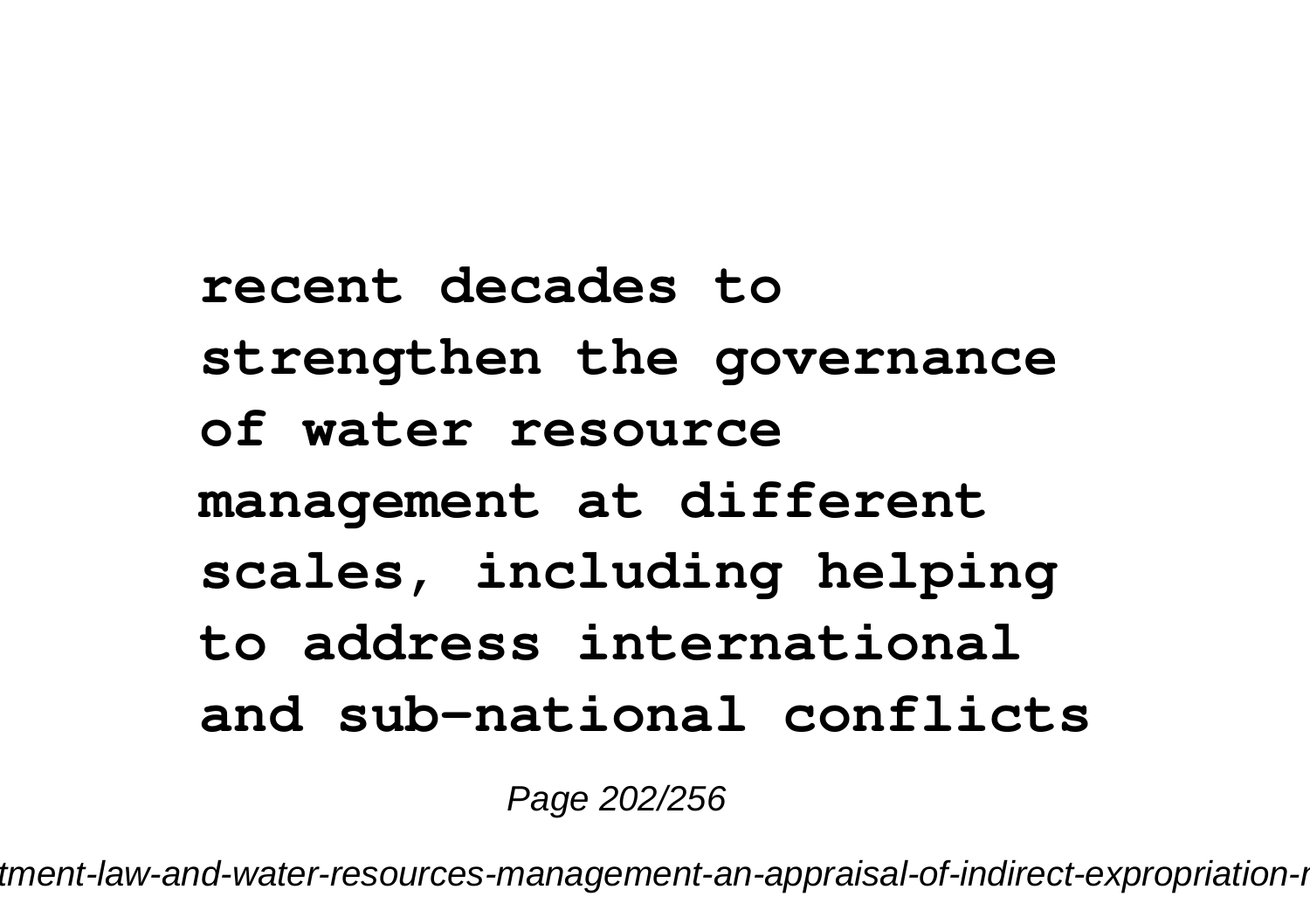**over transboundary water resources. It demonstrates that 'effective' laws and policies are fundamental drivers for the safe, equitable and sustainable utilization of water.**

Page 203/256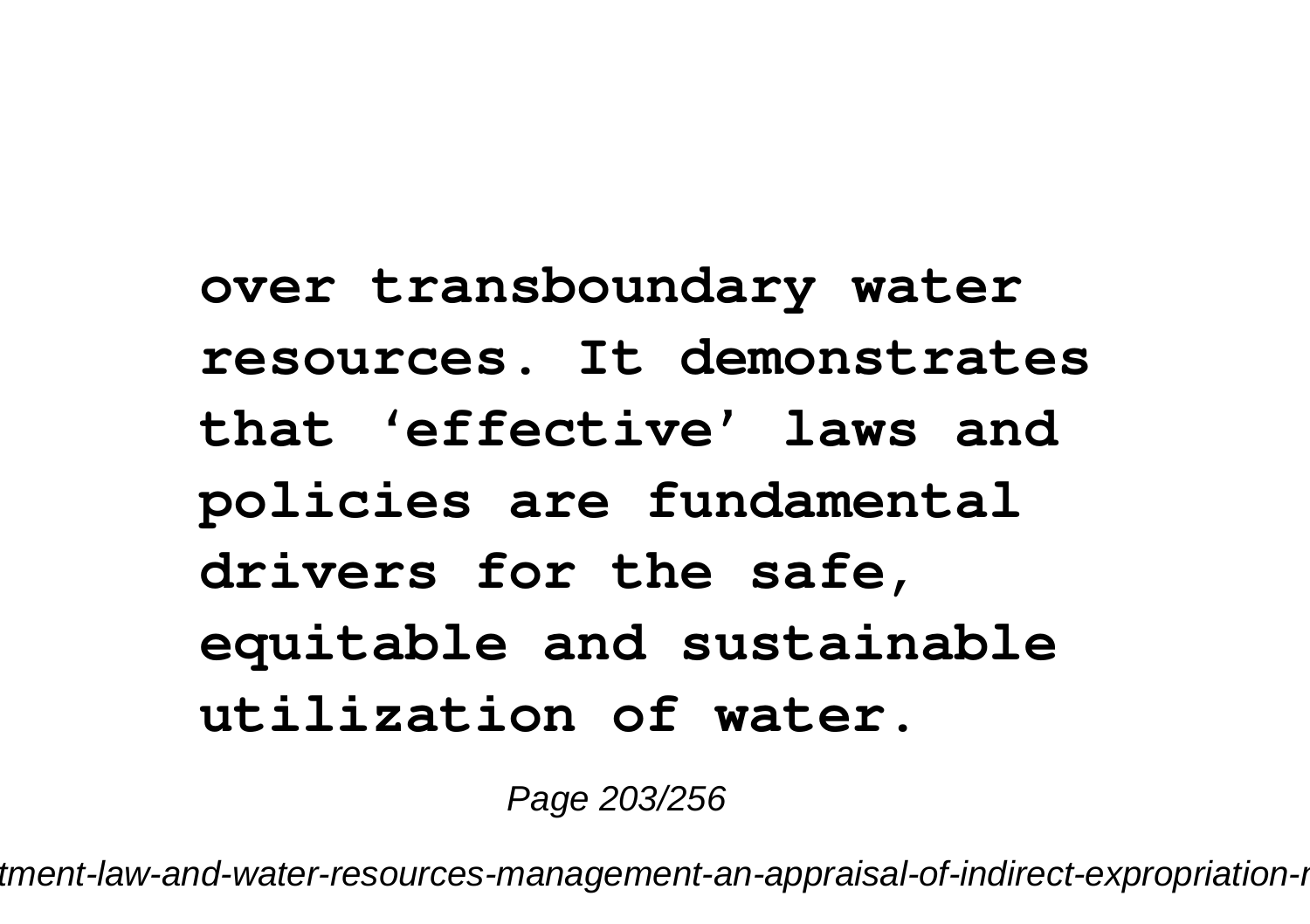**However, it is also shown that what might constitute an effective law or policy related to water resources management is still hotly debated. As such, the handbook provides an**

Page 204/256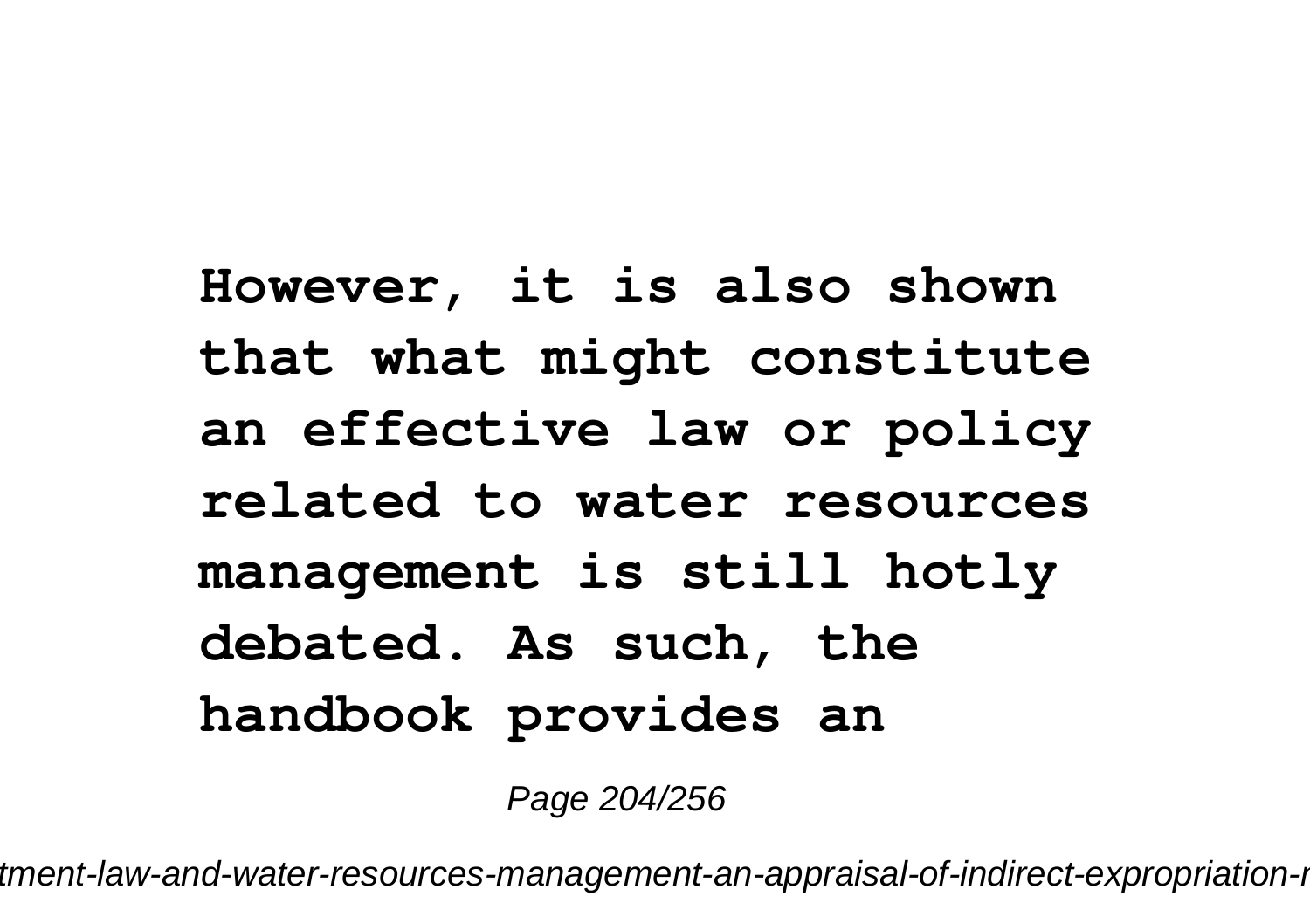**important and definitive reference text for all studying water governance and management. This book discusses the international right to water and the**

Page 205/256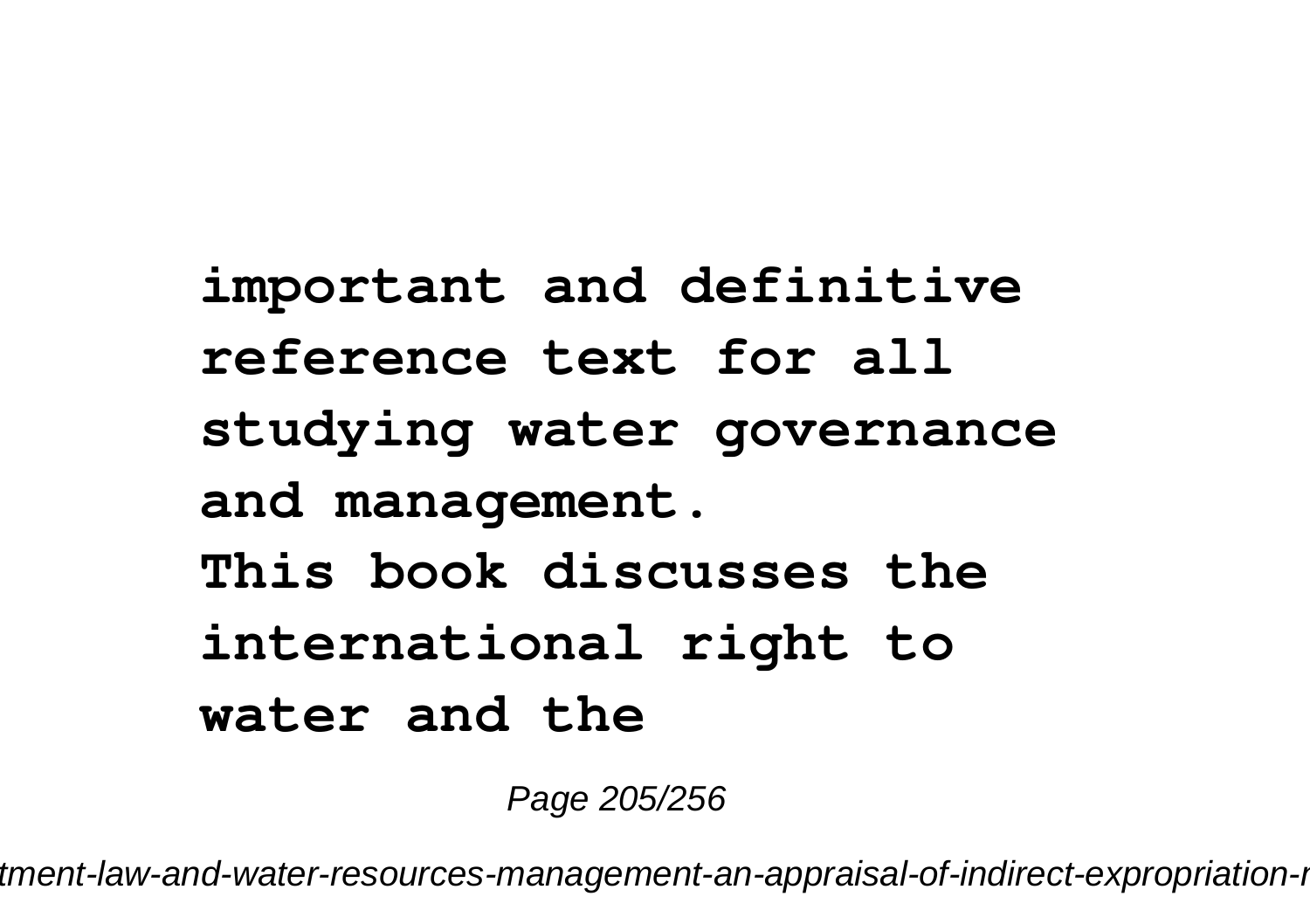## **liberalization of water services. It is concerned with the harmonization of the right to water with the legal systems under which liberalization of water services has taken**

Page 206/256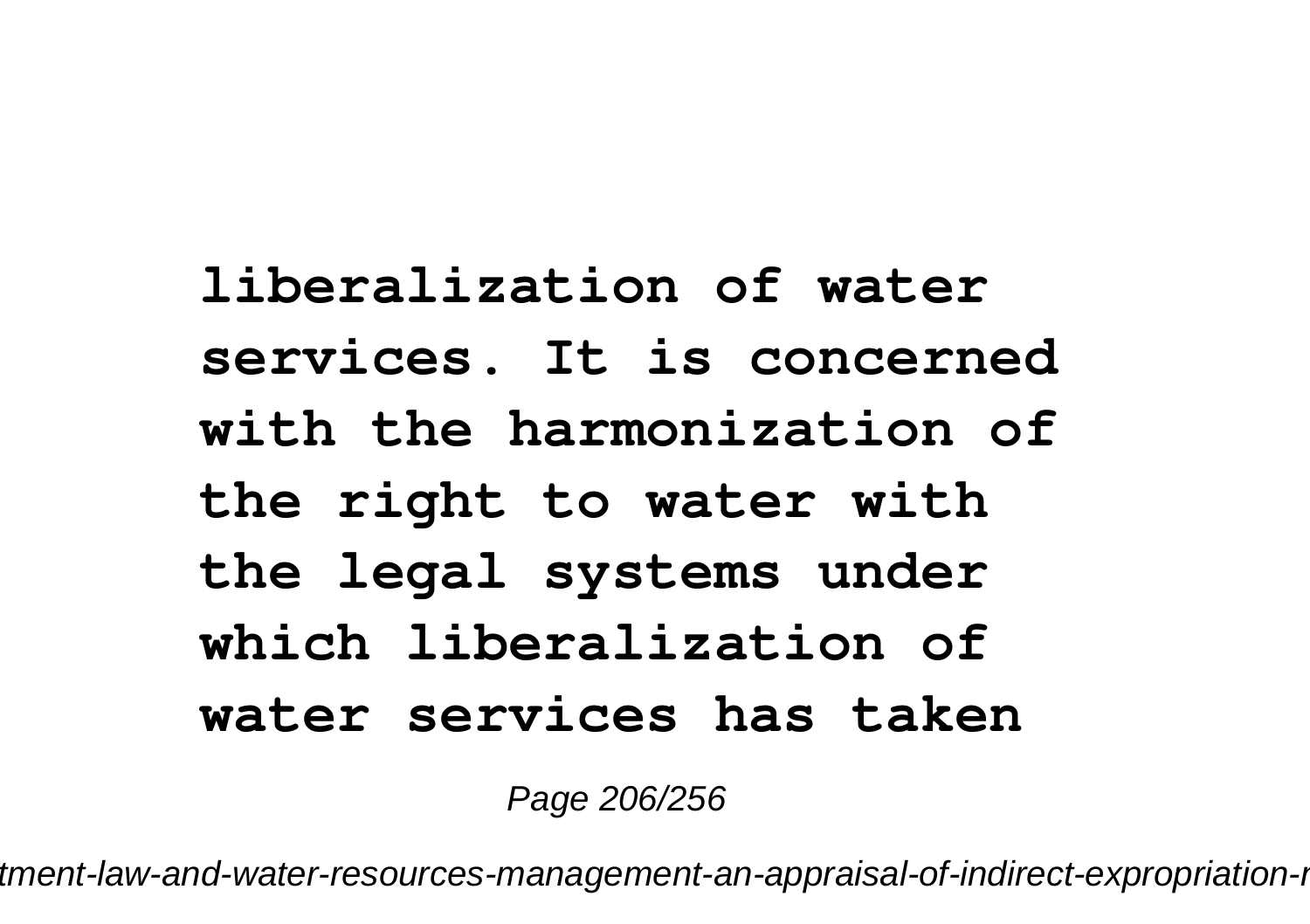**or may take place. It assesses paths of harmonization between international human rights law and international economic law in this specific field. The issue**

Page 207/256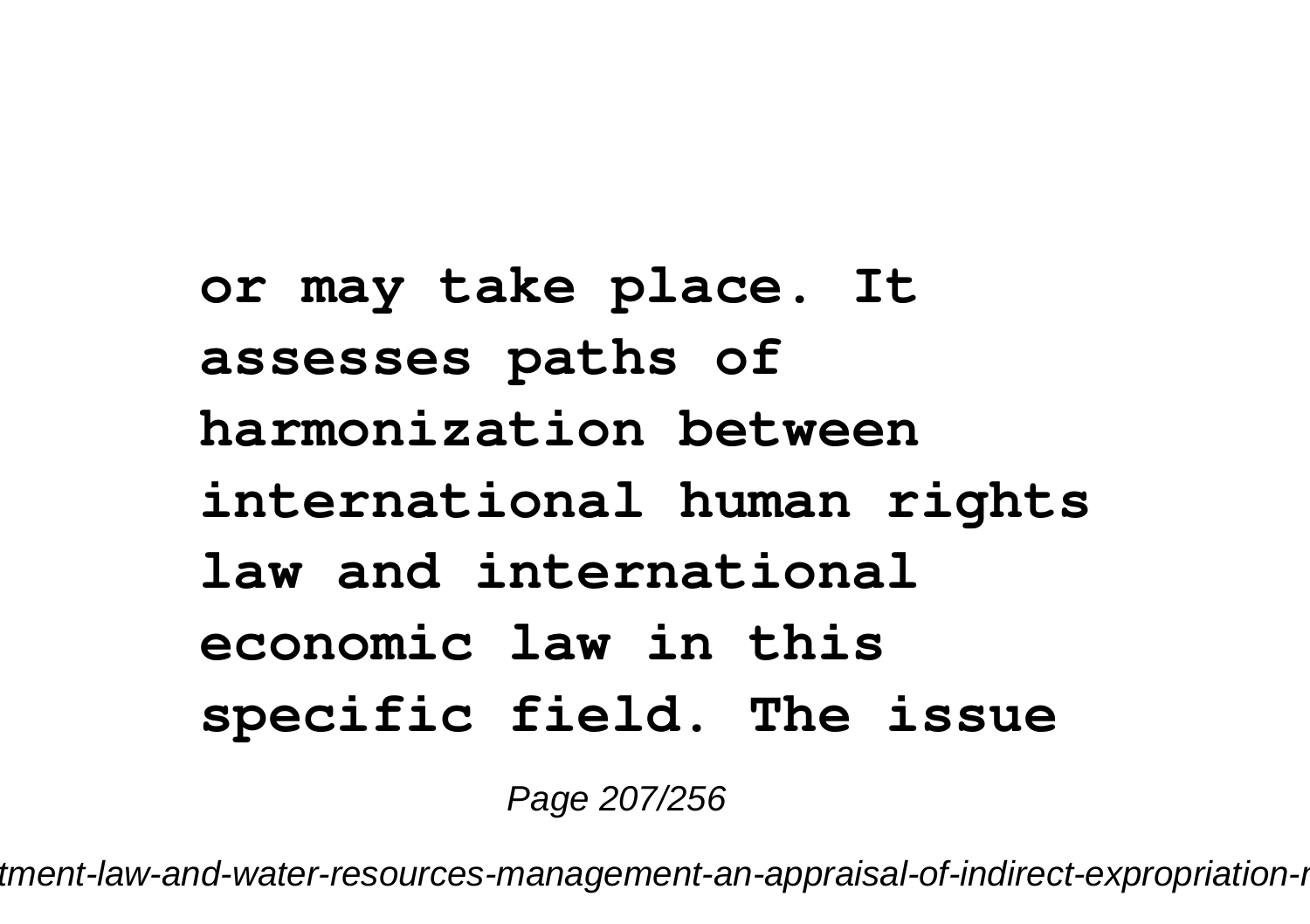**of the compatibility between the fulfilment of the right to water and the liberalization of water services has been at the heart of a passionate public debate between**

Page 208/256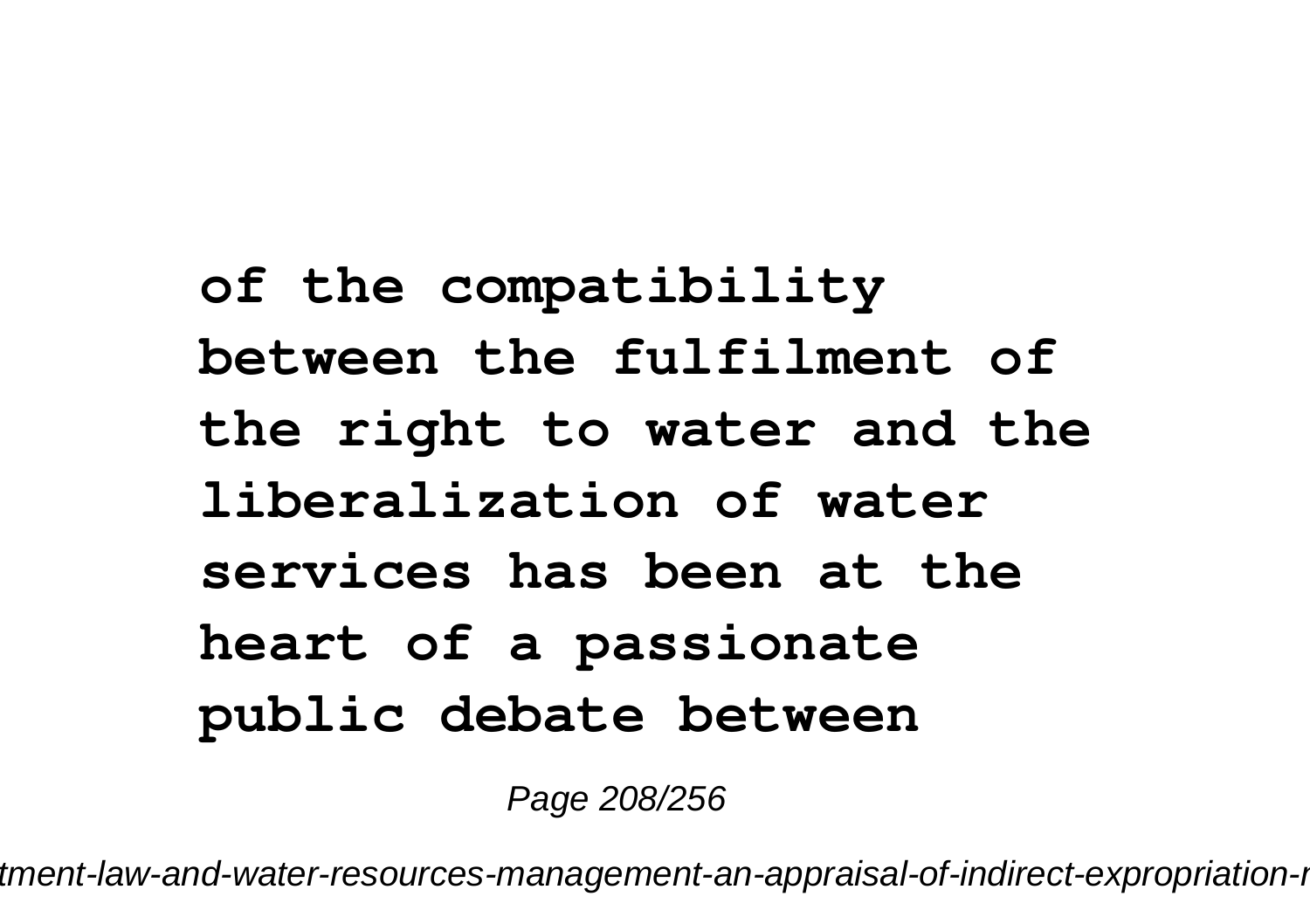**opponents and advocates of the privatization of the utility. The book provides an unbiased analysis of different international legal regimes under which the liberalization of**

Page 209/256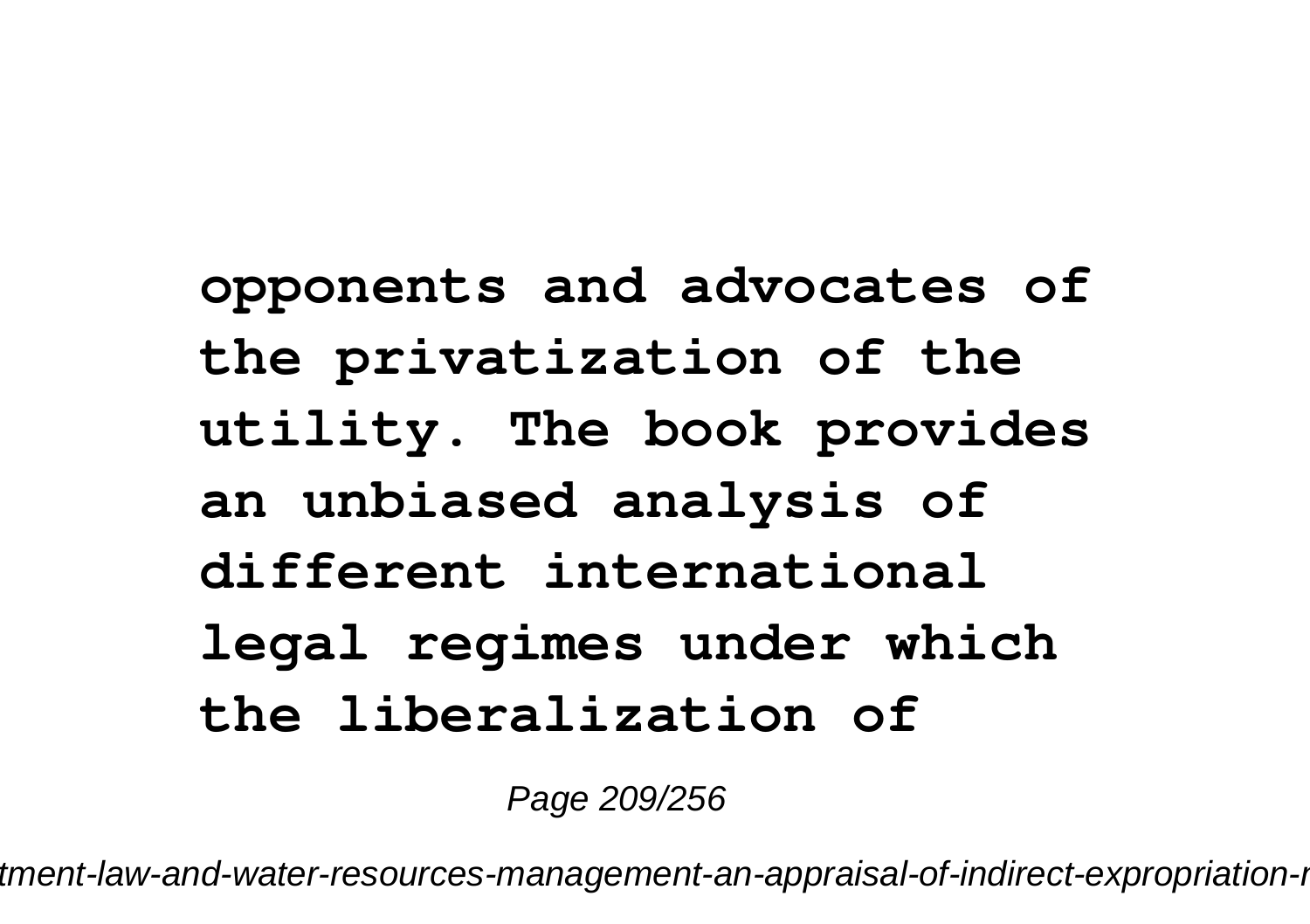**water services has occurred or is likely to occur, notably international investment law, international trade law and European Union law, in order to assess**

Page 210/256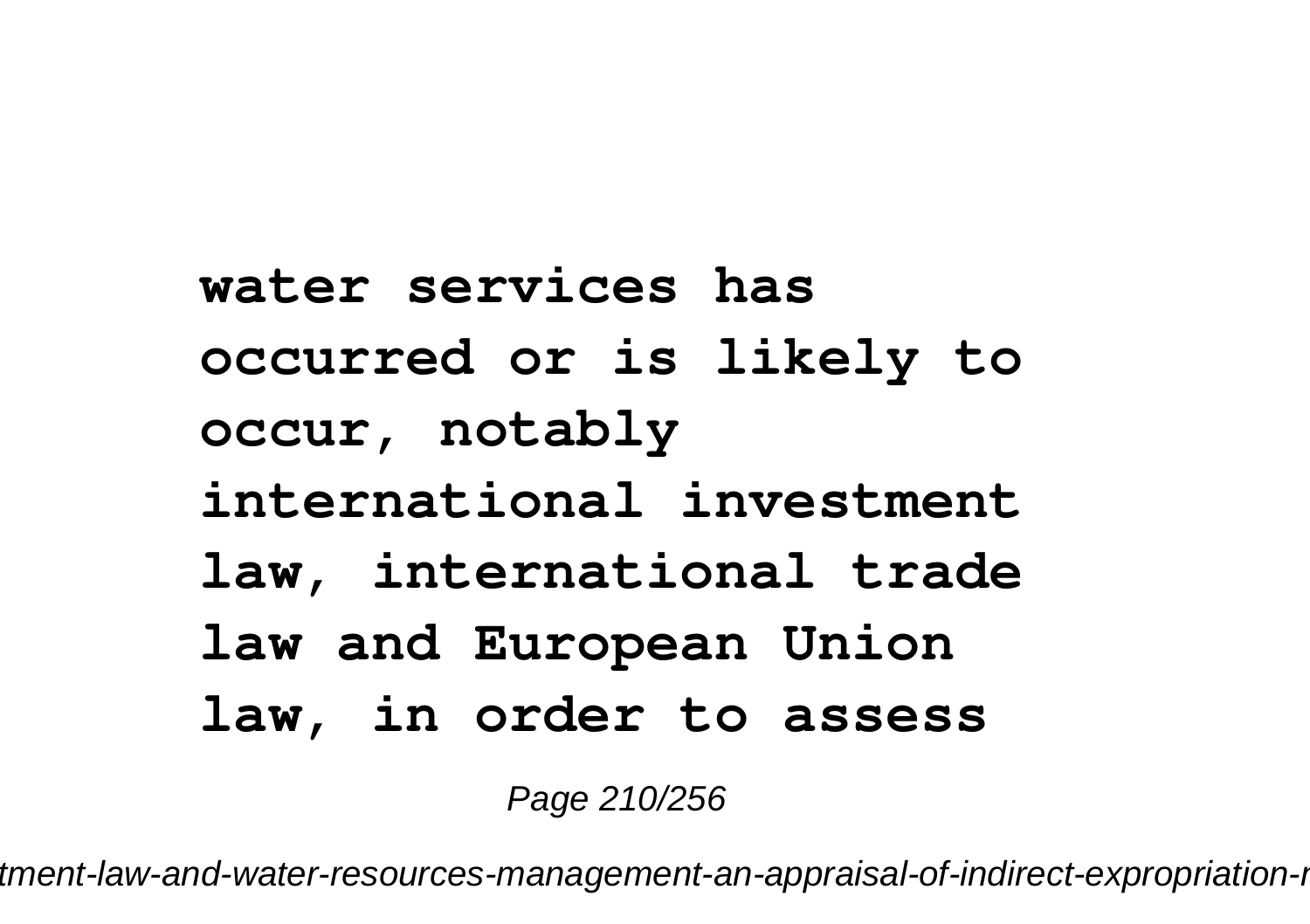## **whether the main features of the right to water can be guaranteed under each of these systems of law and whether there is space for prospective harmonization. The work**

Page 211/256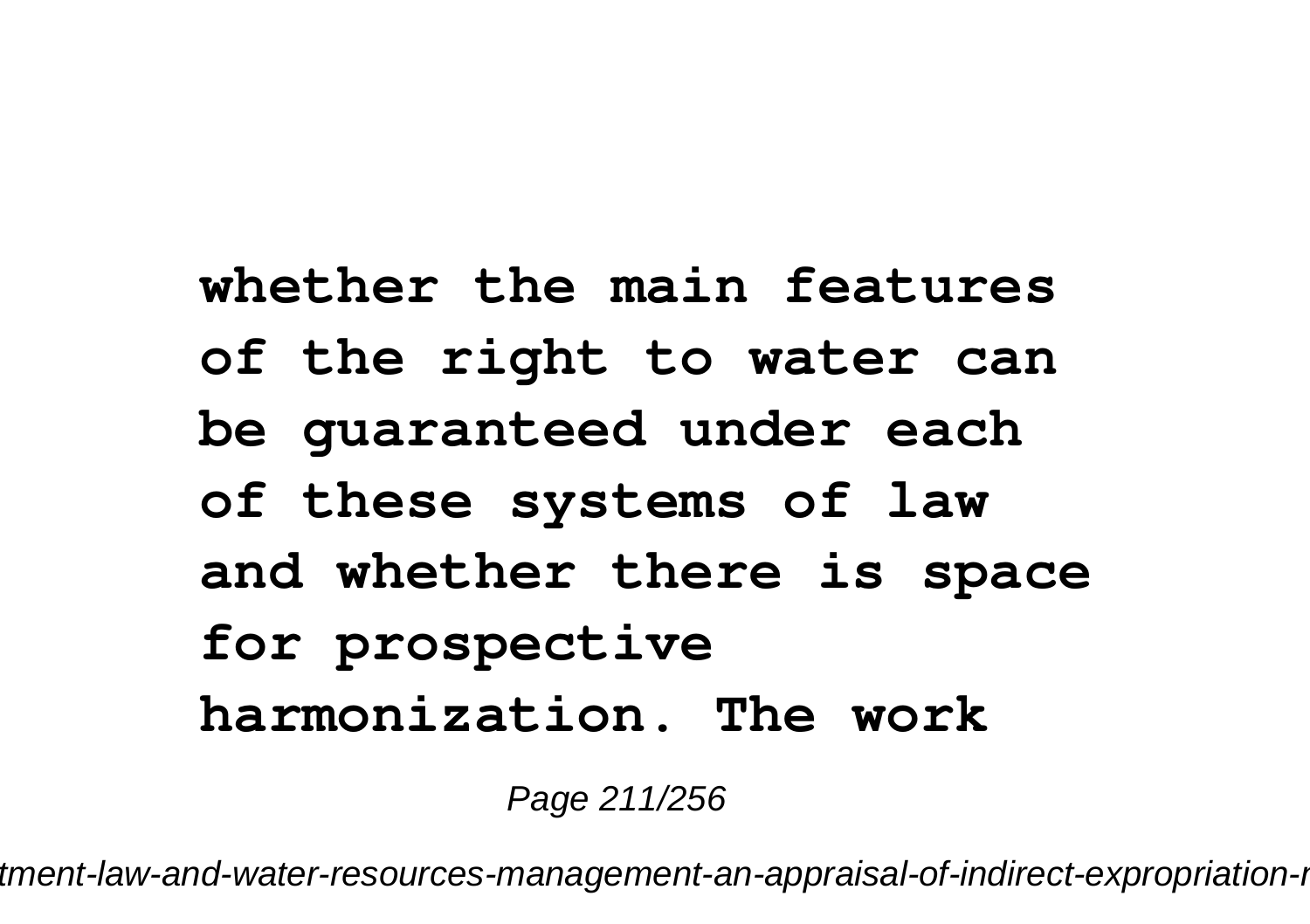**will be an invaluable resource for academics, researchers and policymakers working in the areas of International Human Rights Law, International Economic**

Page 212/256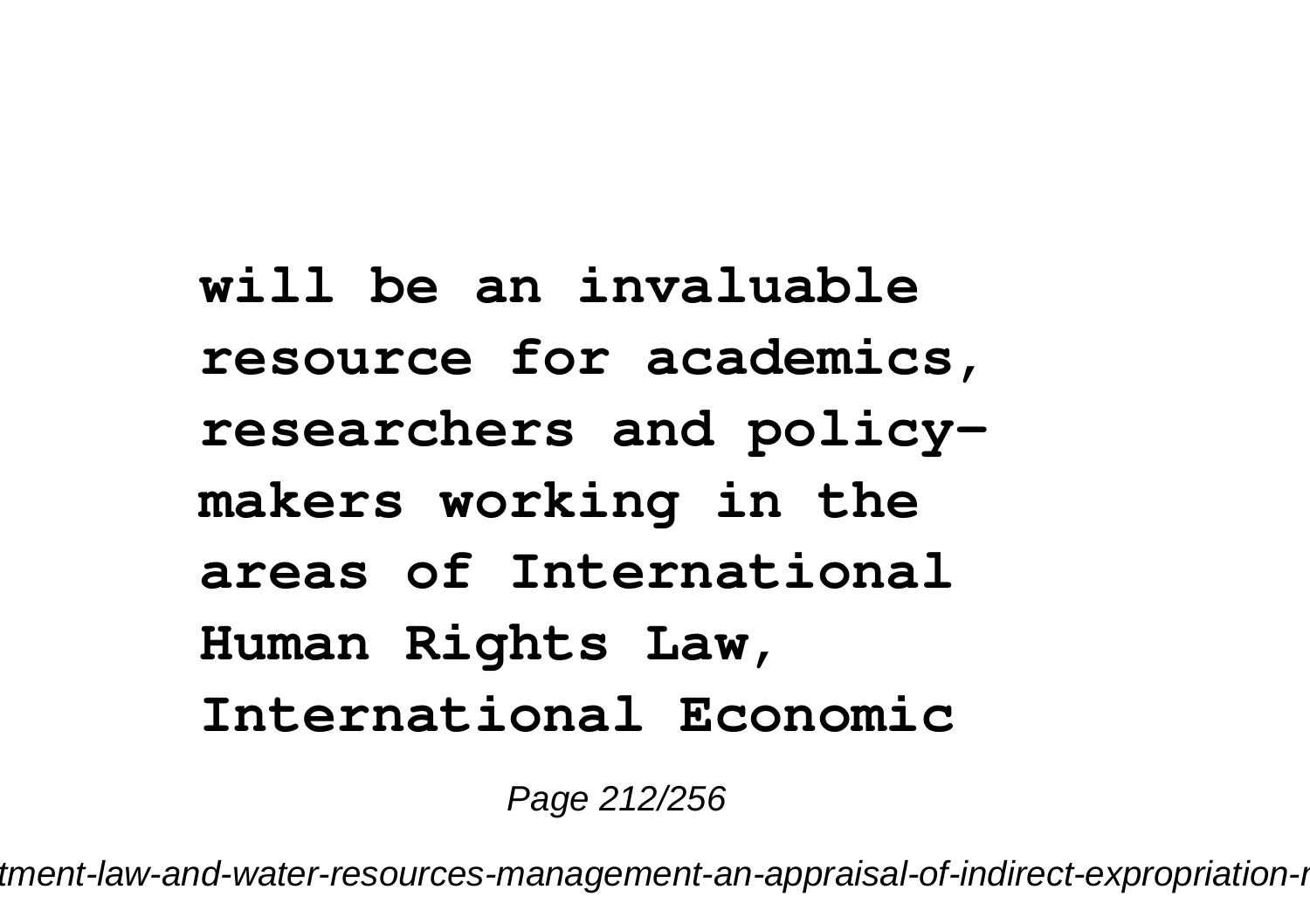**Law, International Water Law, International Trade Law and EU Law. International investment law is a complex and dynamic field. Yet, the implications of its**

Page 213/256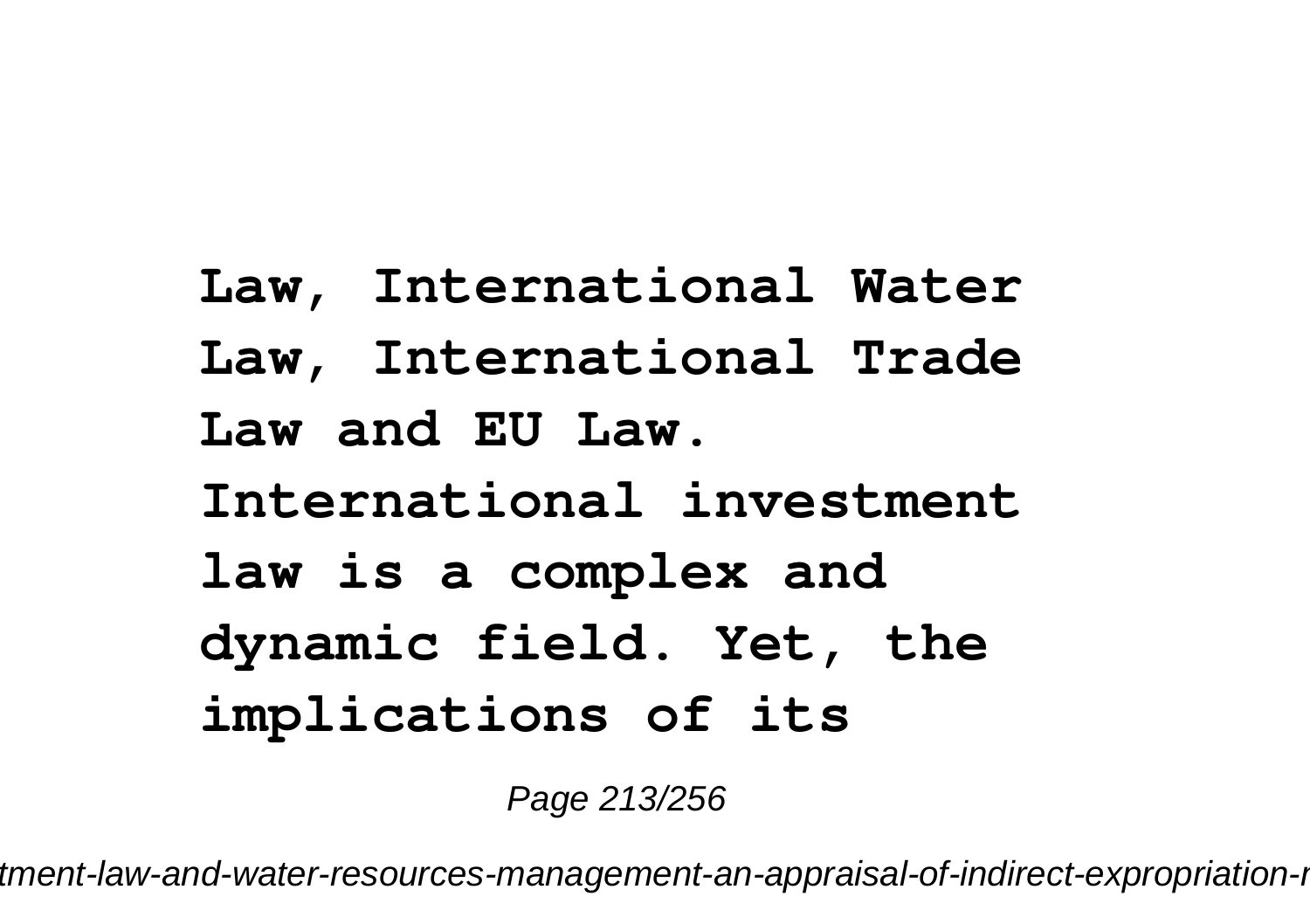**history are under explored. Kate Miles examines the historical evolution of international investment law, assessing its origins in the commercial and political**

Page 214/256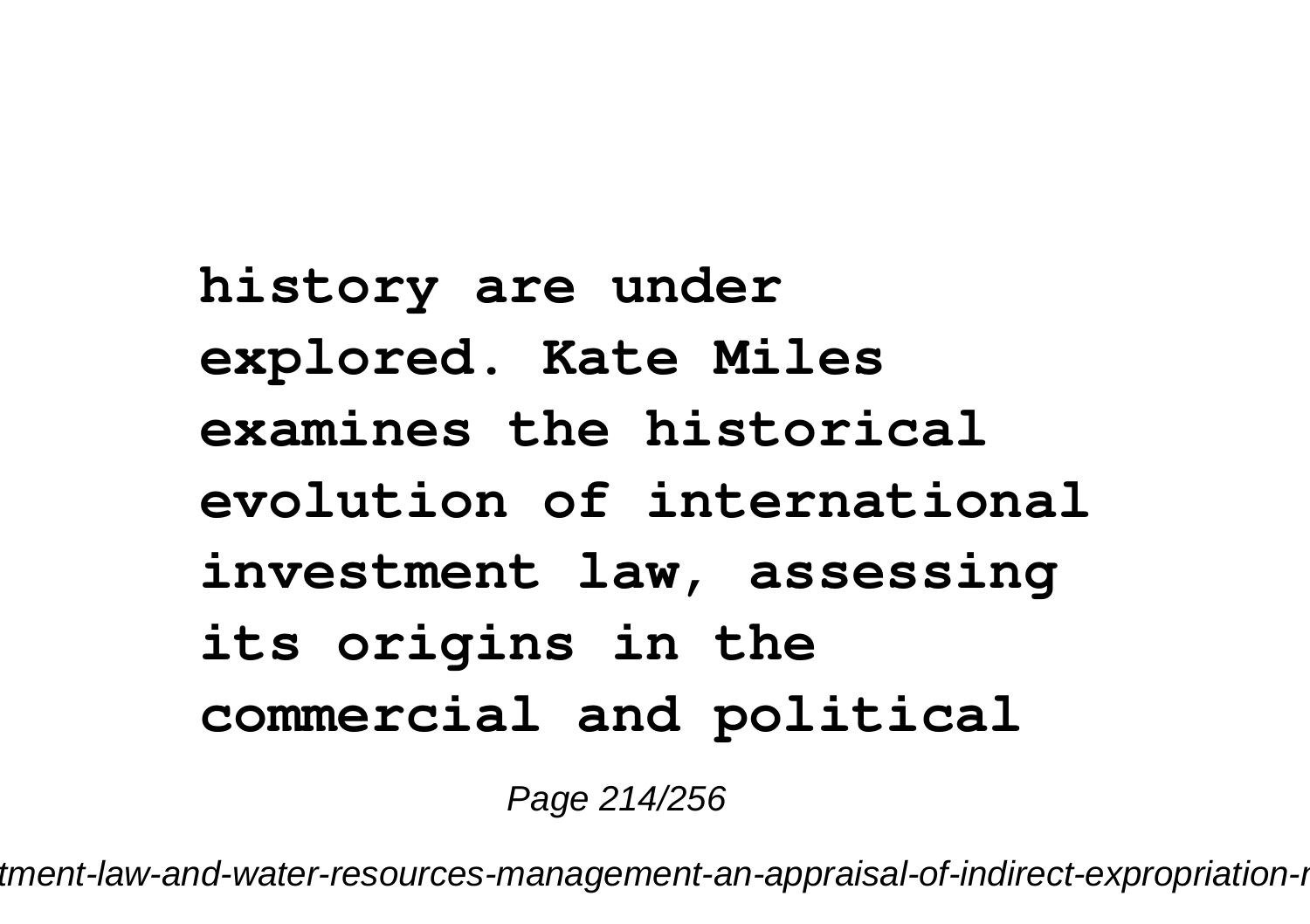**expansionism of dominant states during the seventeenth to early twentieth centuries and the continued resonance of those origins within modern foreign investment**

Page 215/256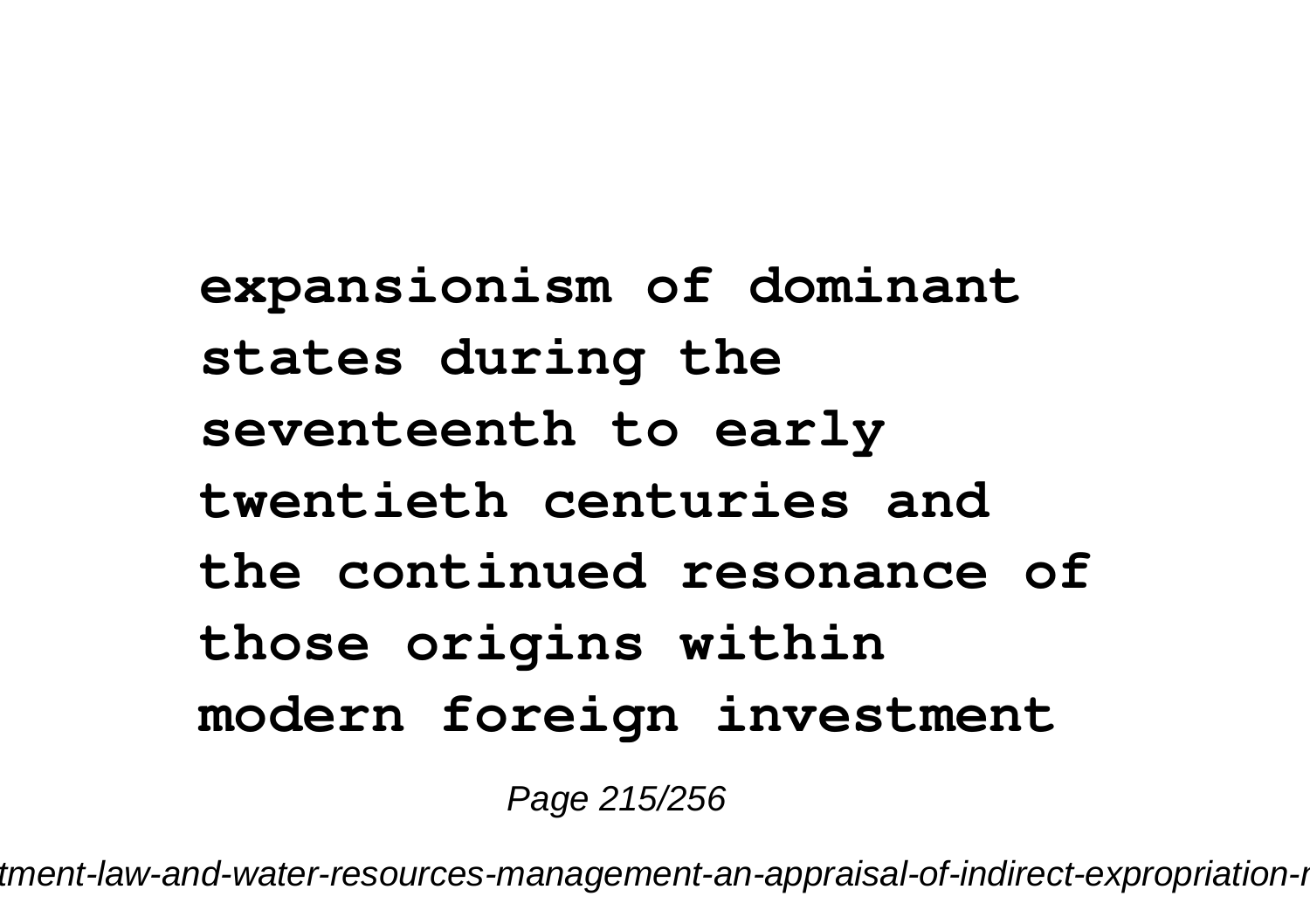**protection law. In particular, the exploration of the activities of the Dutch East India Company, Grotius' treatises, and pre-World War II**

Page 216/256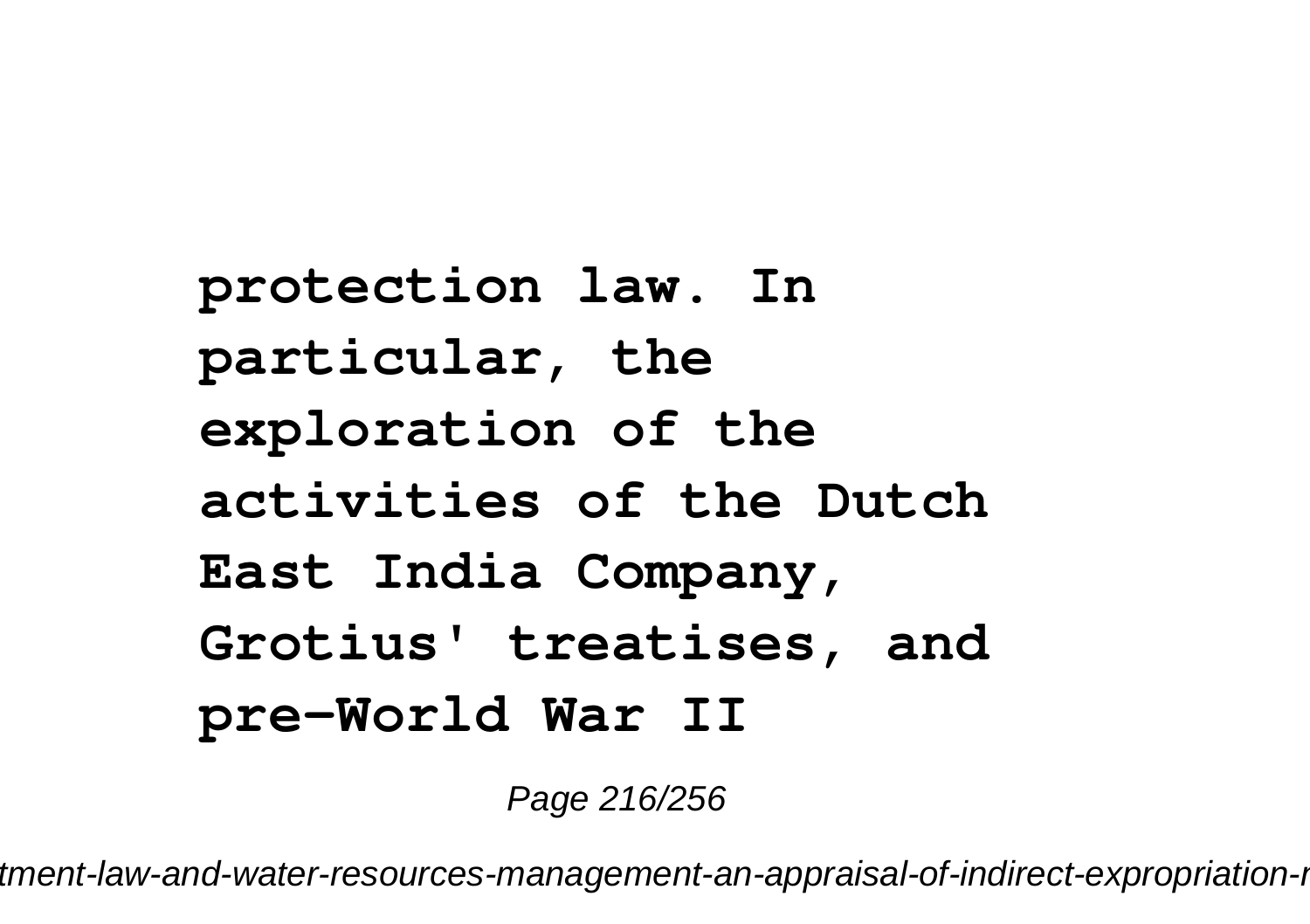## **international investment disputes provides insight into current controversies surrounding the interplay of public and private interests, the systemic design of investor-state**

Page 217/256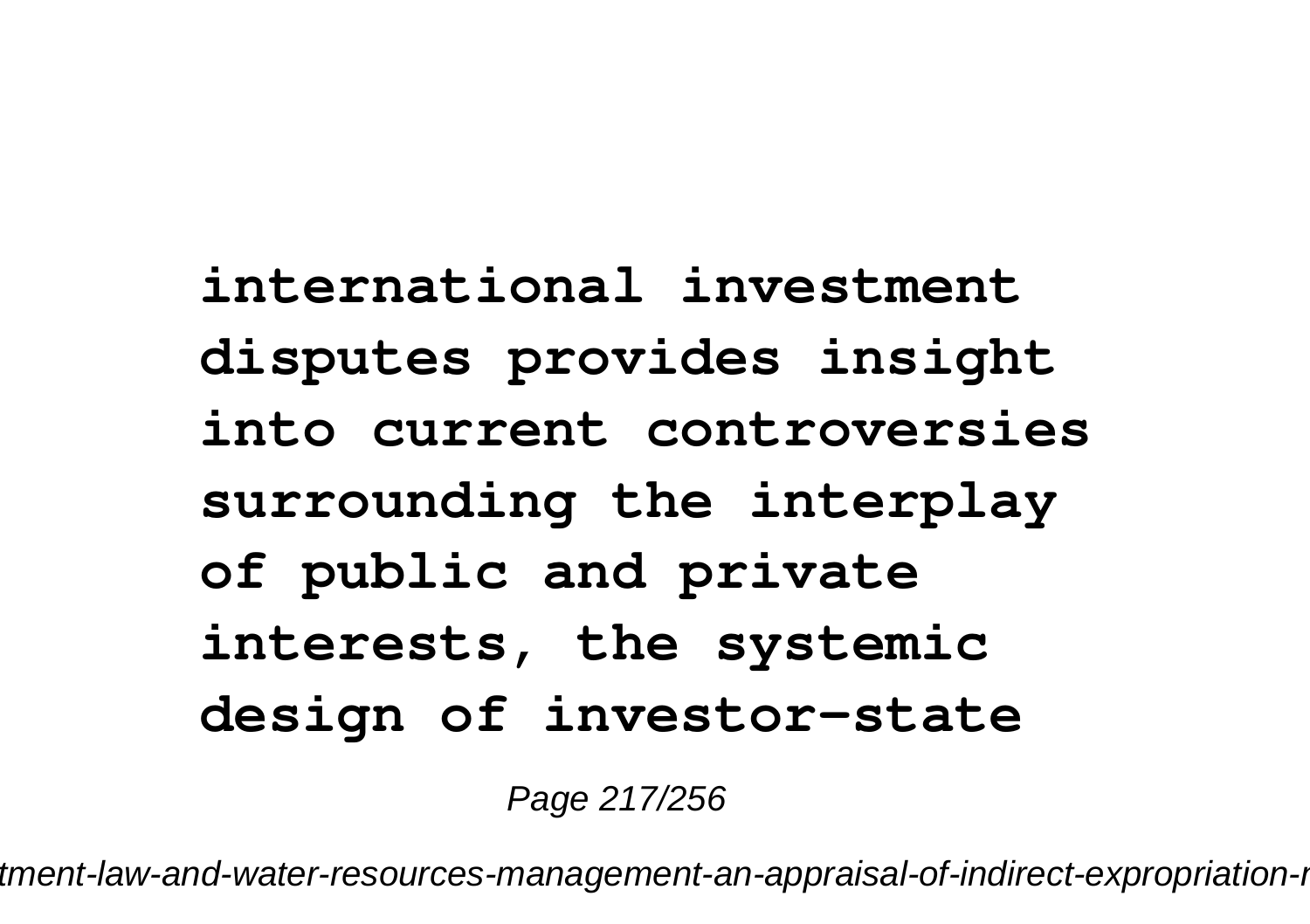**arbitration, the substantive focus of principles, and the treatment of environmental issues within international investment law. In adopting such an**

Page 218/256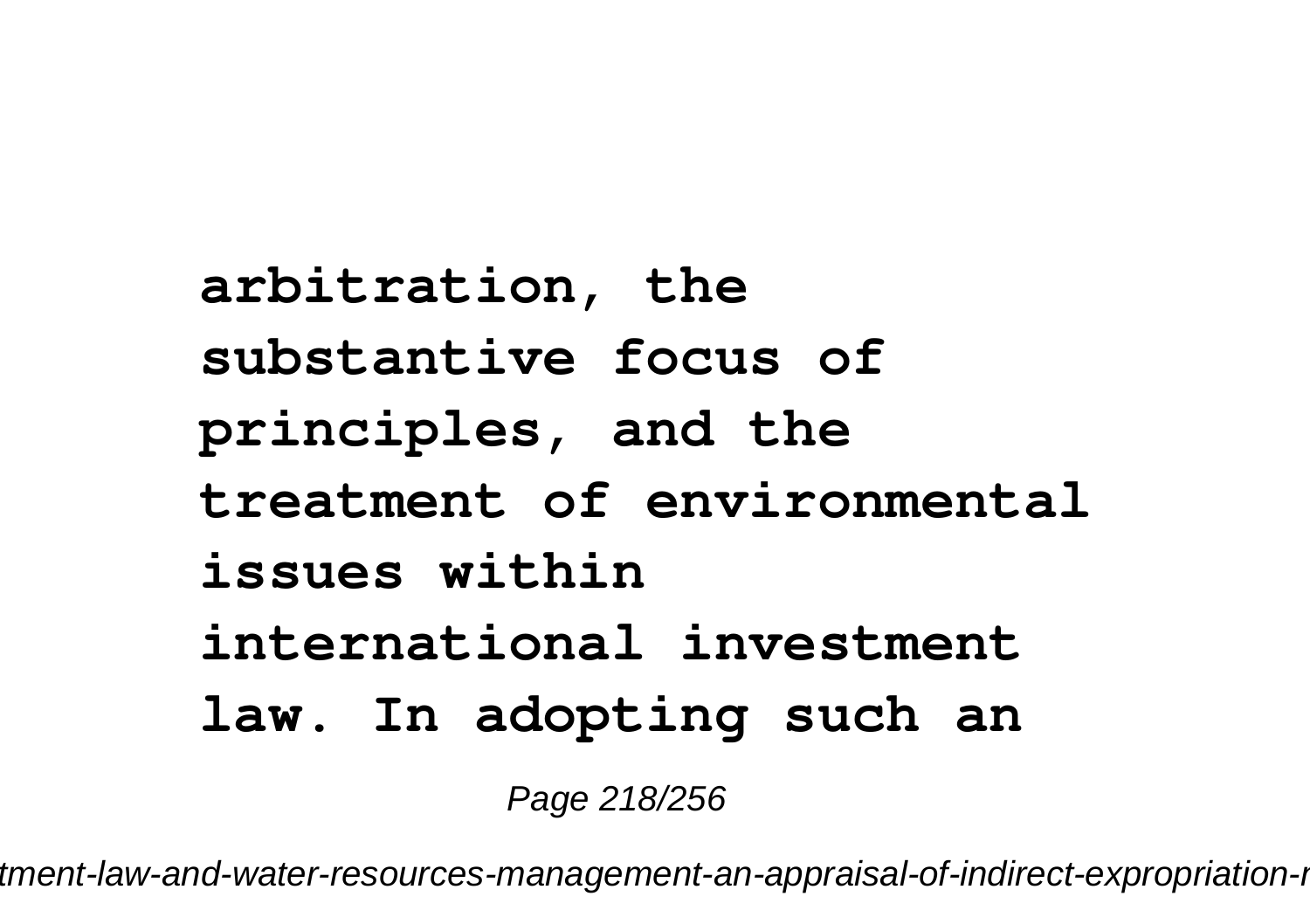**approach, this book provides a fresh conceptual framework through which contemporary issues can be examined and creates new understandings of those controversies.**

Page 219/256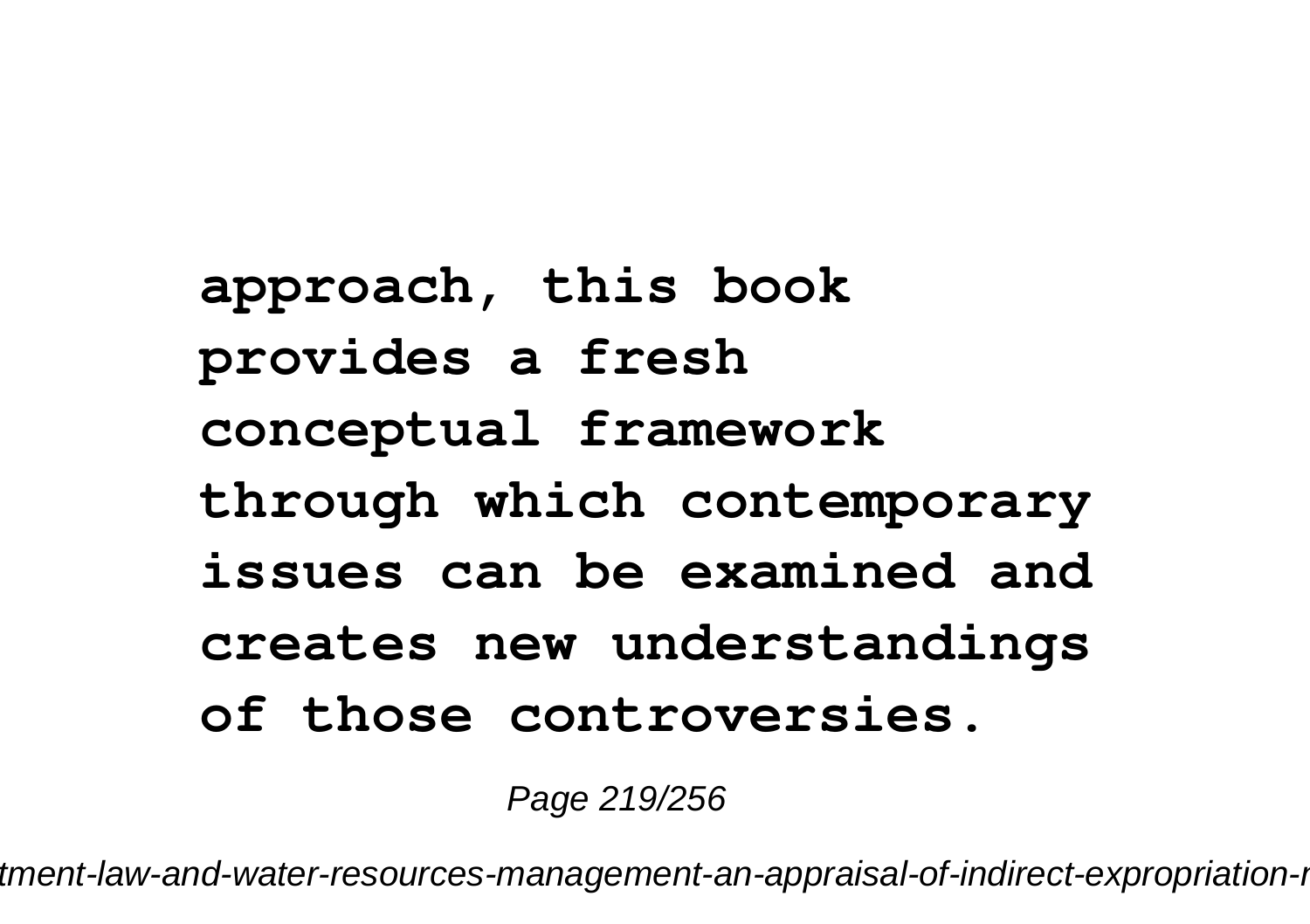**Essays on International Law in Honor of W. Michael Reisman Looking to the Future International Natural Resources Law, Investment and Sustainability**

Page 220/256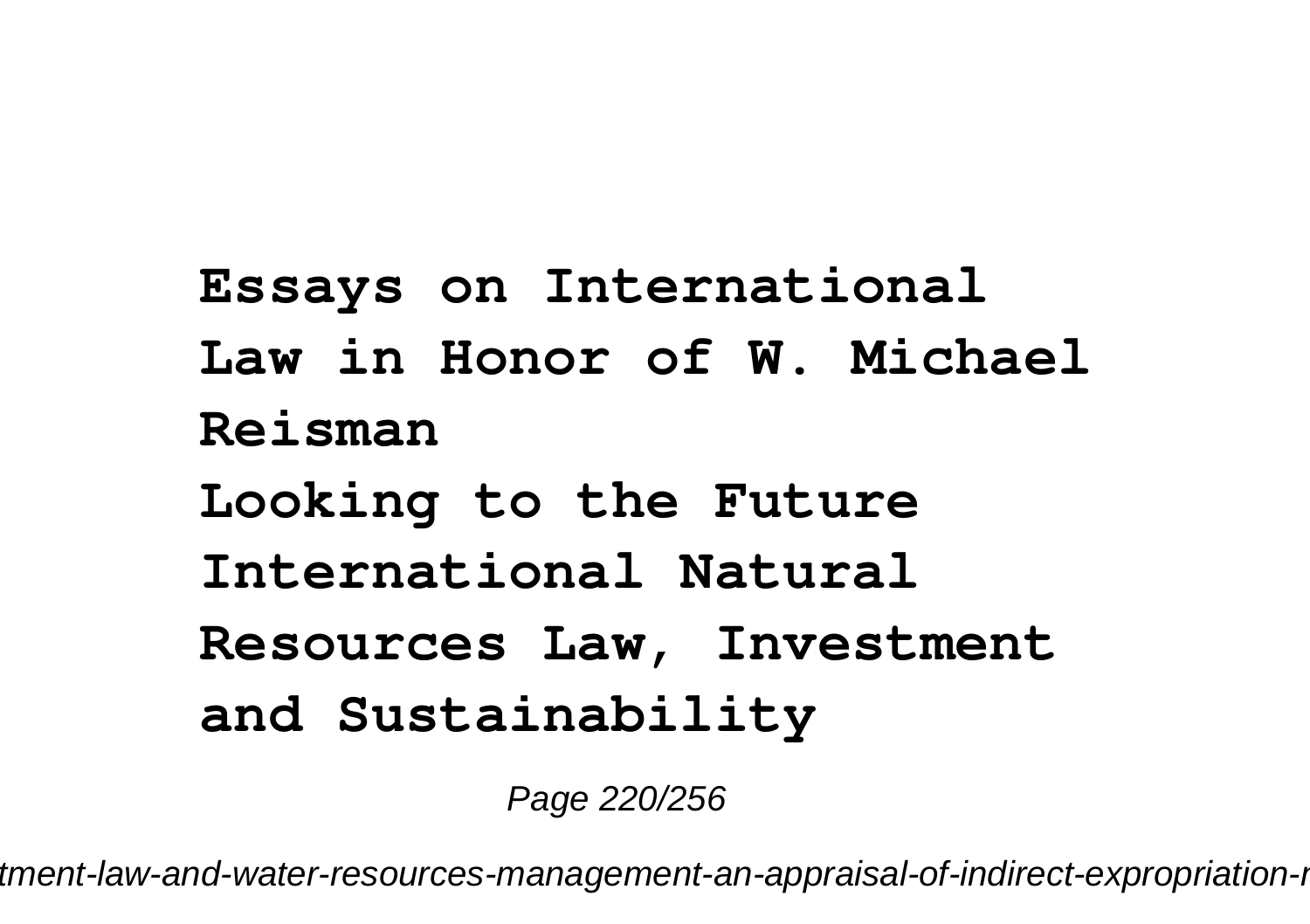**Towards Consistency in International Investment Jurisprudence Water as Tradable Commodity Empire, Environment and the Safeguarding of**

Page 221/256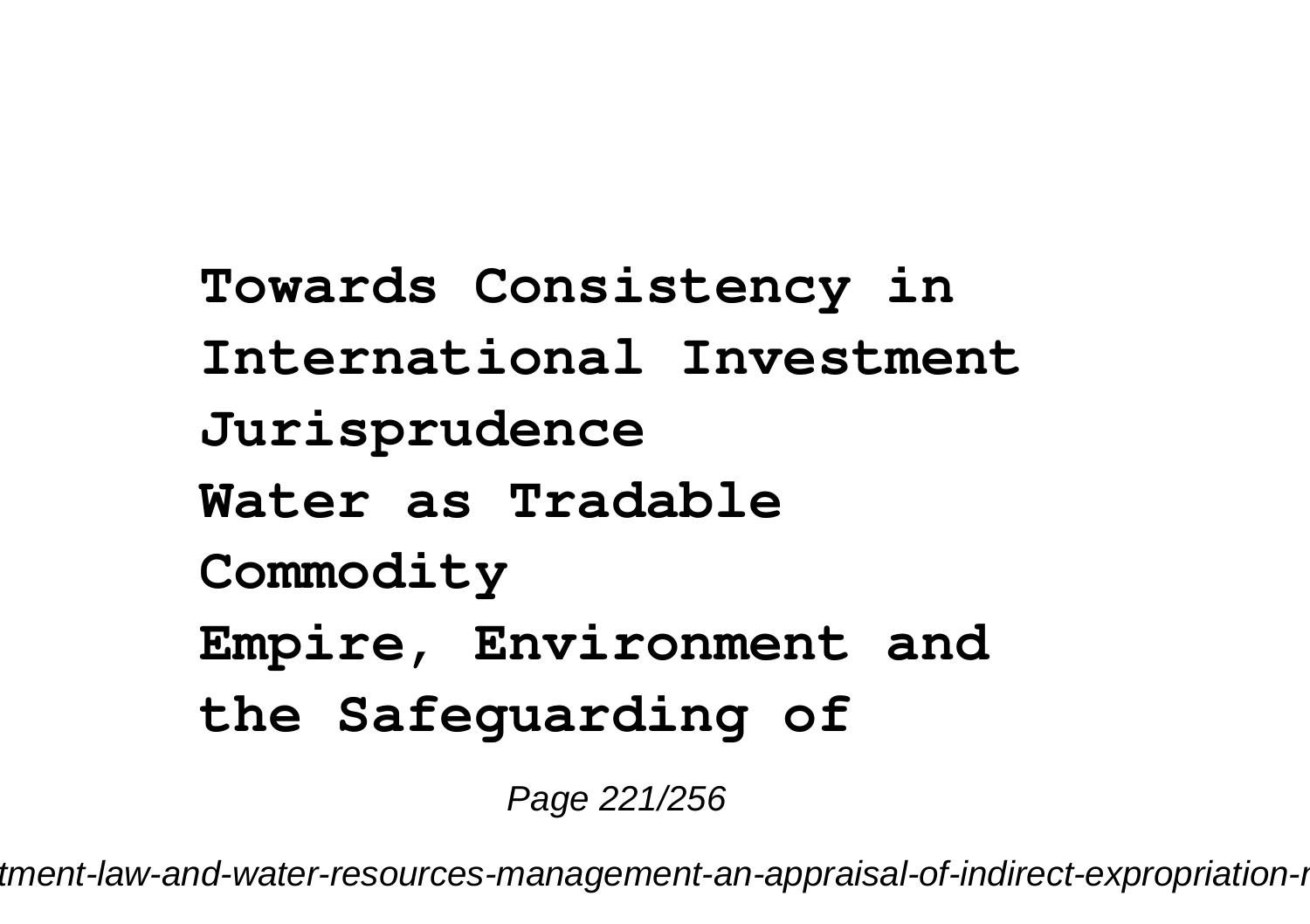## **Capital 'Judge Knot' explores the biggest and the most controversial success story in international law: investorstate dispute settlement, or ISDS. Since 1990, investors have launched hundreds of claims against**

Page 222/256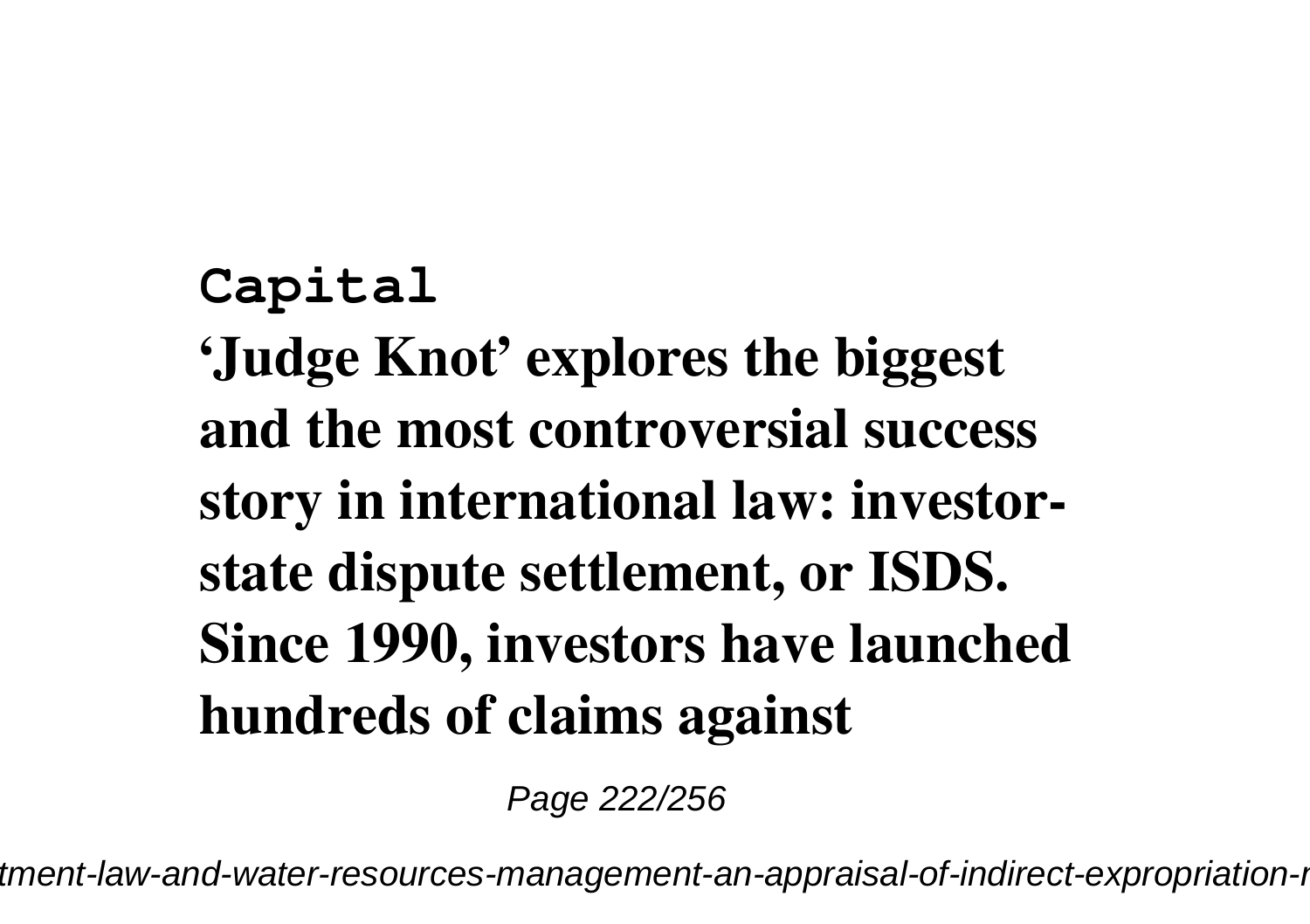**government regulation. This exclusive inside look explains what makes the system tick: its poorly understood centuries-old origins, why corporations demand investment law solutions to political problems, how arbitrators supply**

Page 223/256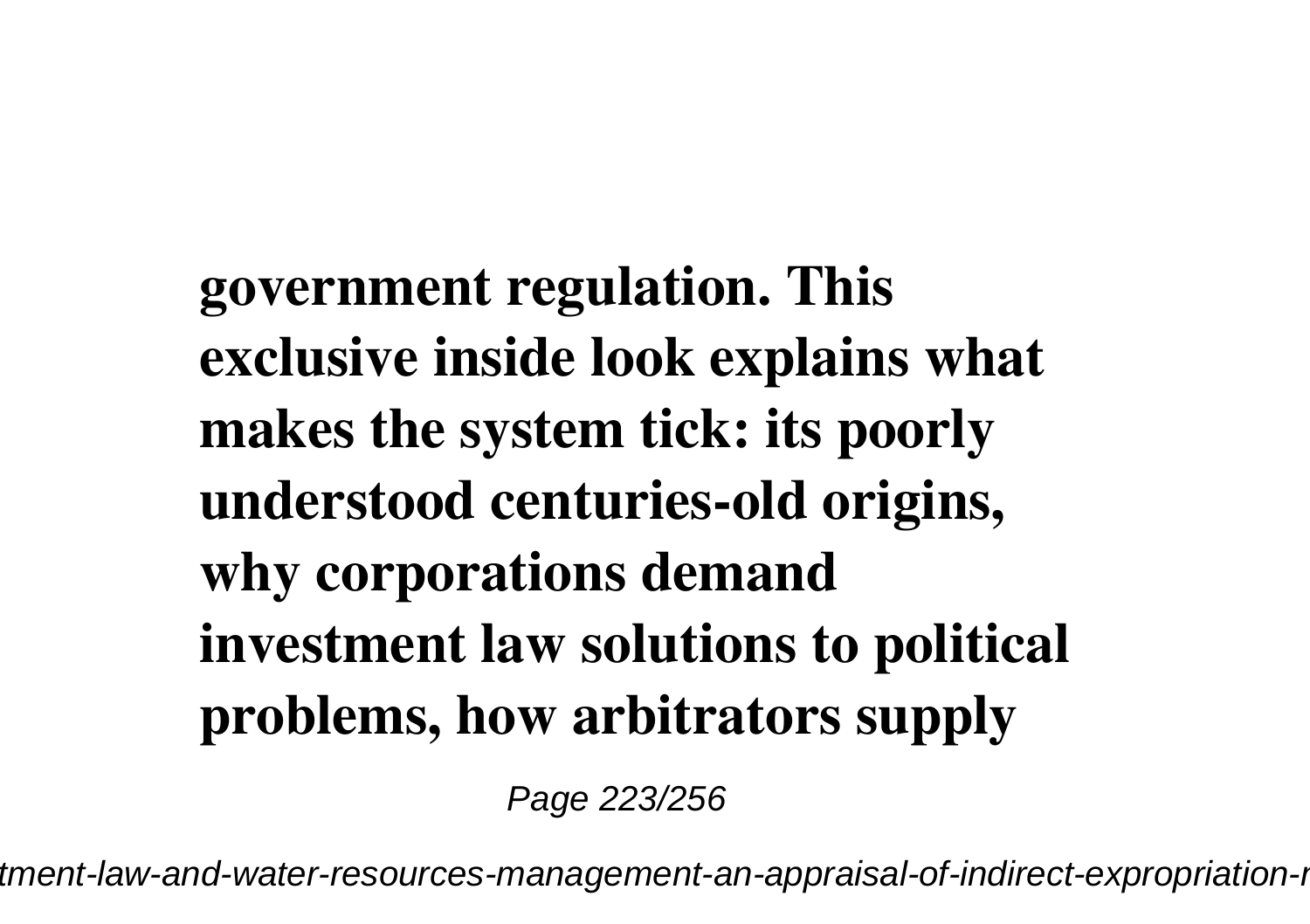**these solutions, and why the system lasts despite the many politicians and citizens unhappy with it. Building off of an unprecedented set of interviews with the arbitrators who actually decide the cases, 'Judge Knot' brings together the best of political**

Page 224/256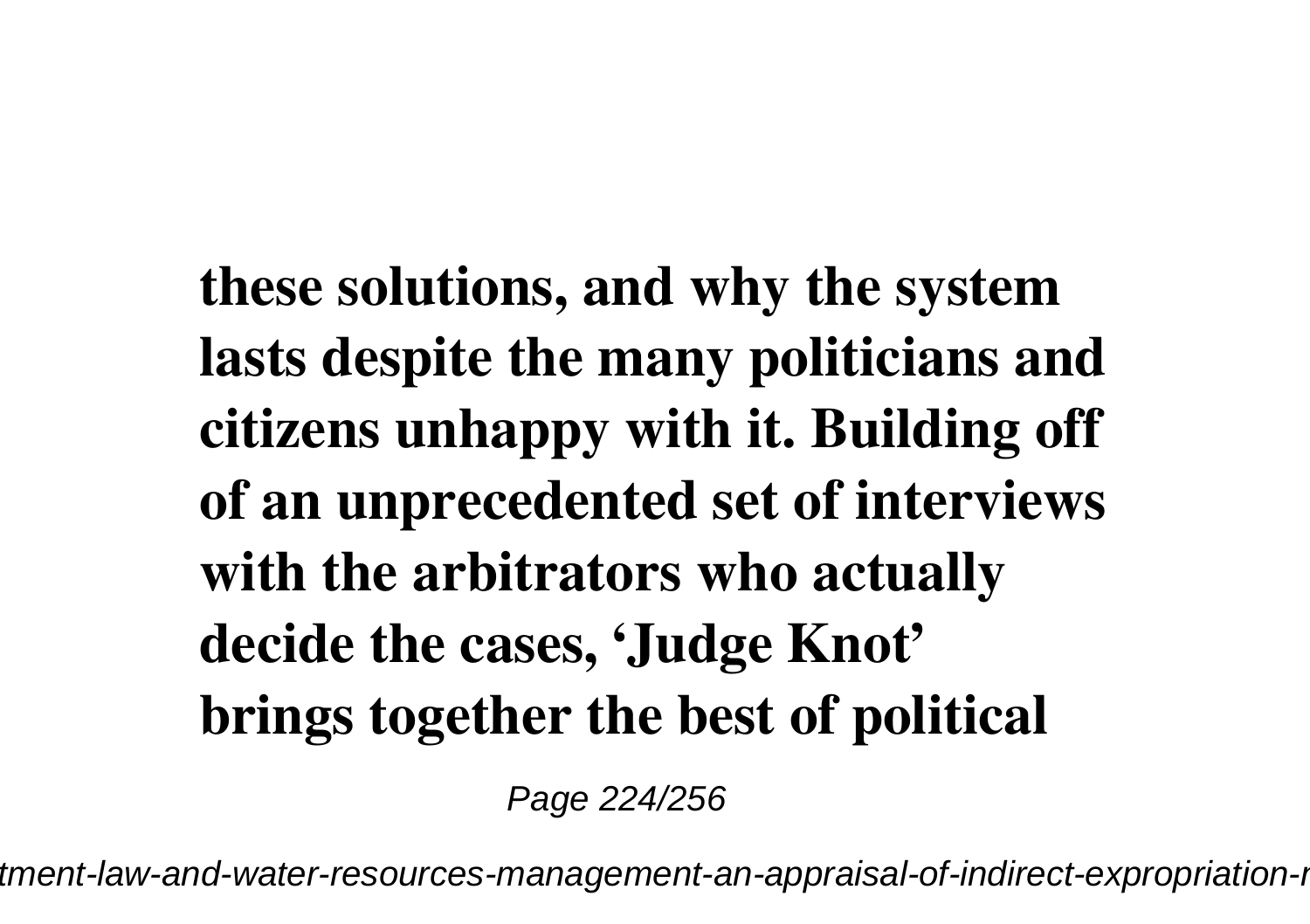**science, law and development economics scholarship and offers a concrete alternative to ISDS that leverages what works about the system and discards what does not, so that international law can be more supportive of democracy and**

Page 225/256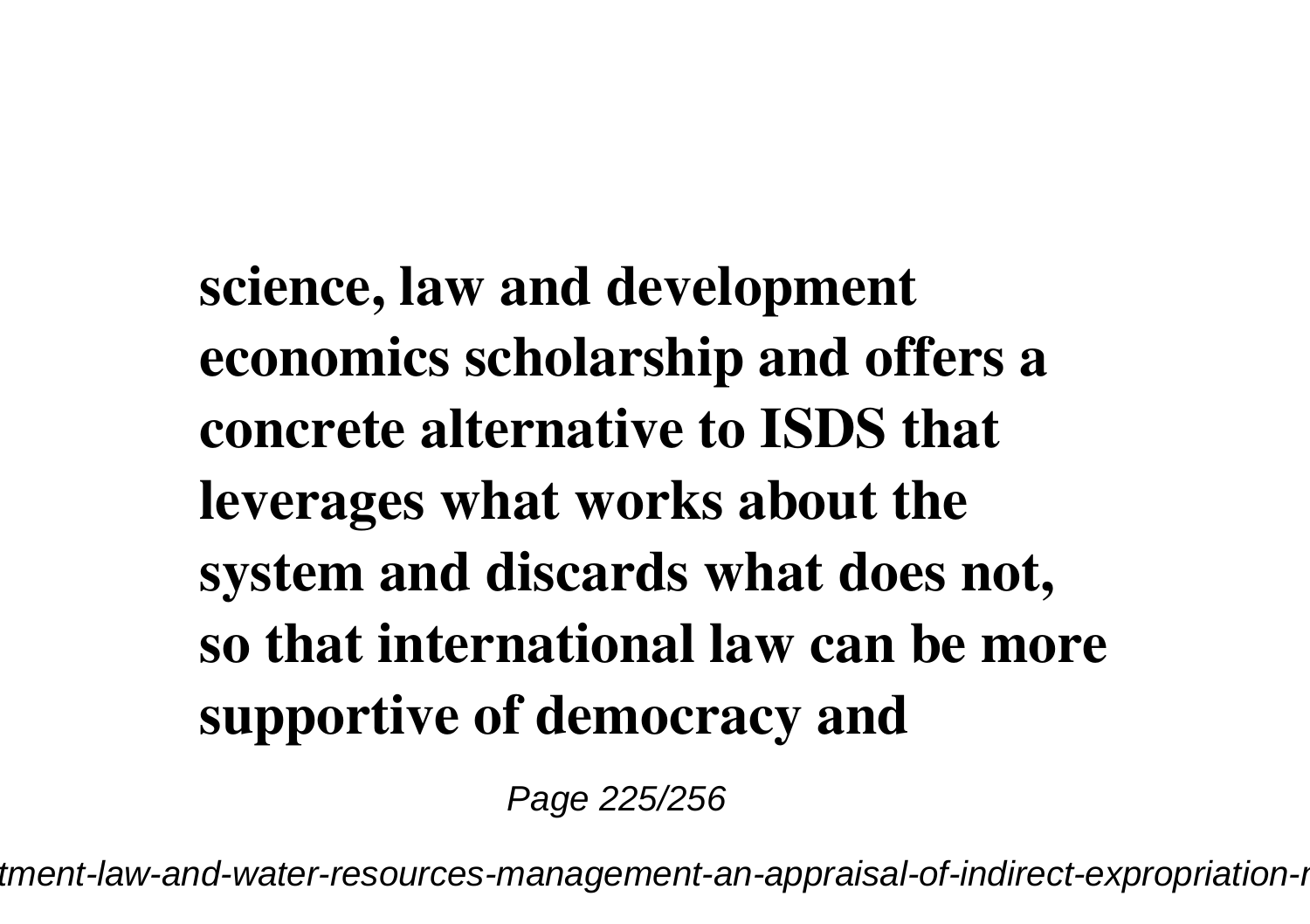## **development goals. This book offers insights into how international investment law (IIL) has frustrated states' protection of human rights in Latin America, and IIL has generally abstained from dealing with inter-regime frictions.**

Page 226/256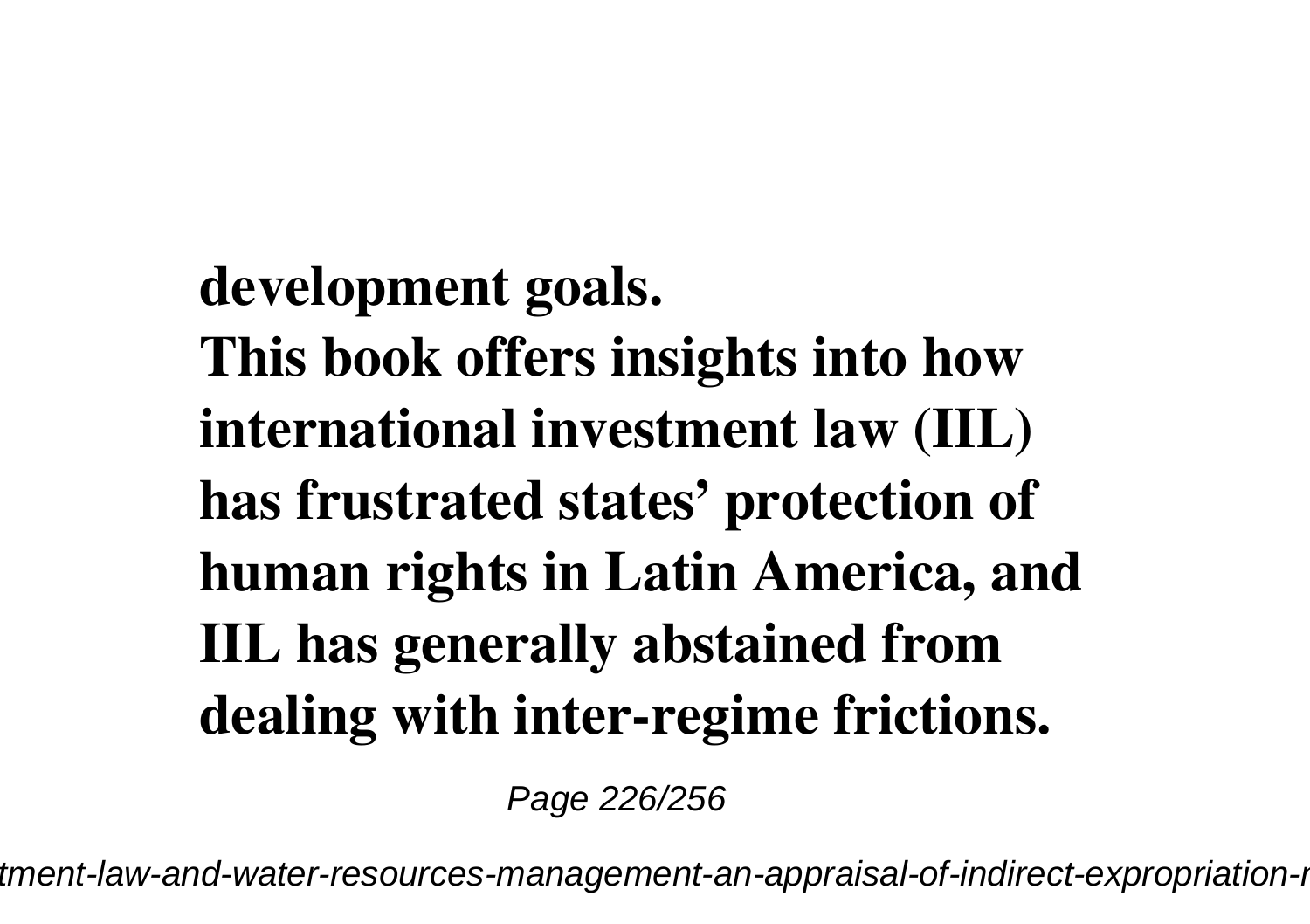**In these circumstances, this study not only argues that IIL should be an object of contention and debate ('politicisation'). It also contends that Latin American countries have traditionally been the frontrunners in the politicisation of international**

Page 227/256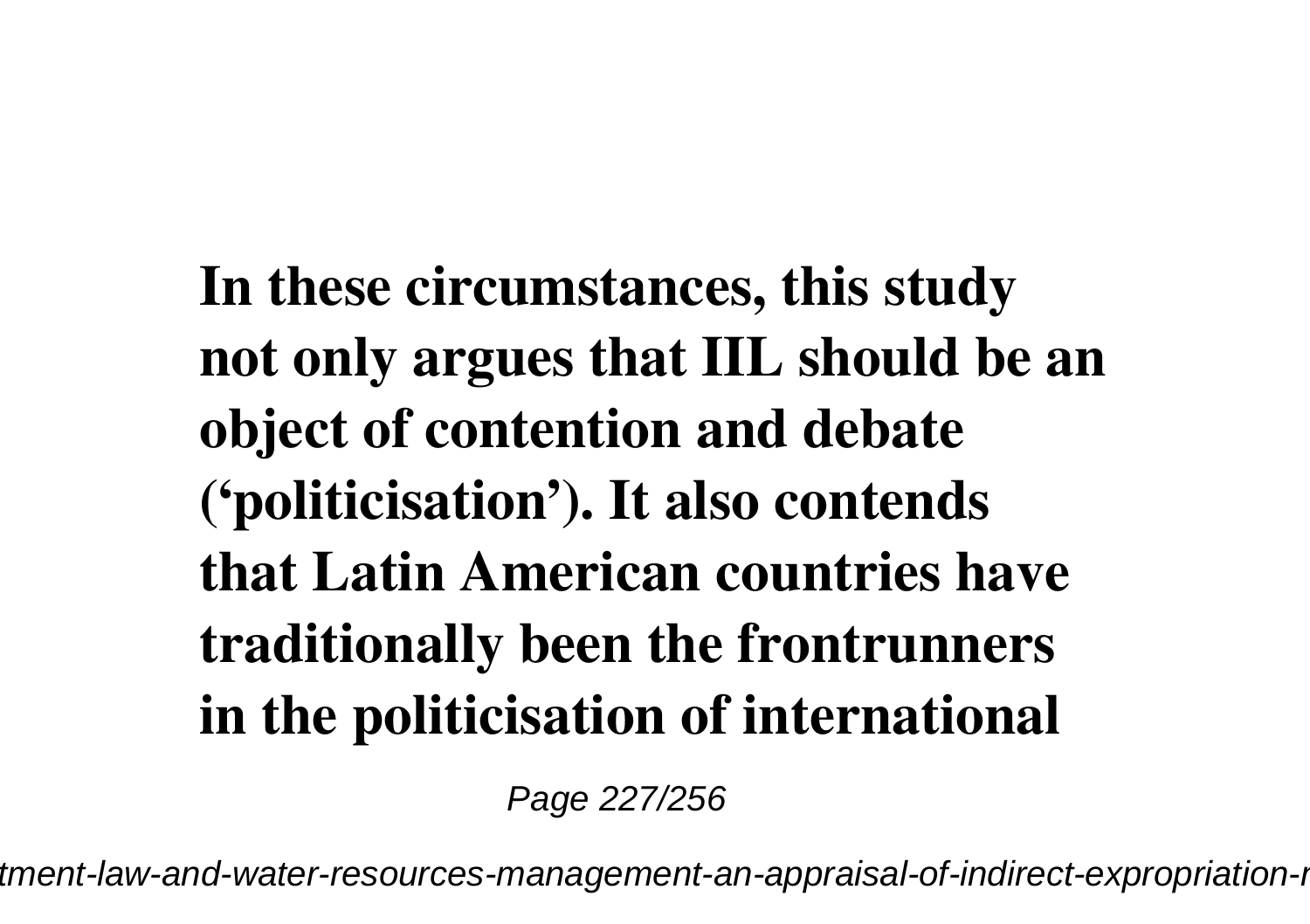**legal instruments protecting foreign investment, questioning whether the paradigms informing their claims' articulation are adequate to frame this debate. It demonstrates that the so-called 'right to regulate' is the paradigm now prevalently used to**

Page 228/256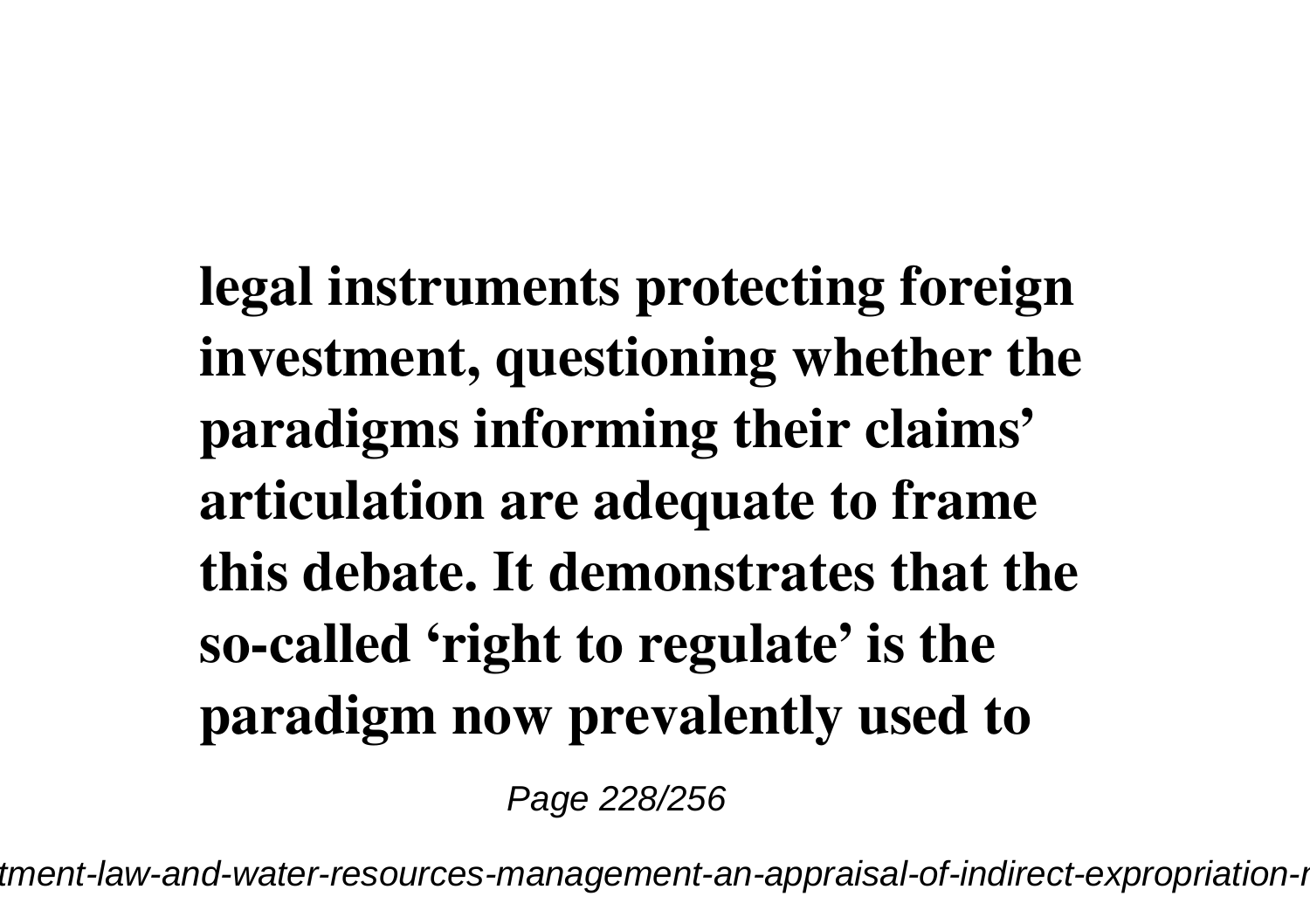**challenge IIL, but that it is inadequate from a human rights perspective. Hence, the book calls for a re-politicisation of IIL in Latin America through a reconceptualization of how states' regulation of foreign investment is**

Page 229/256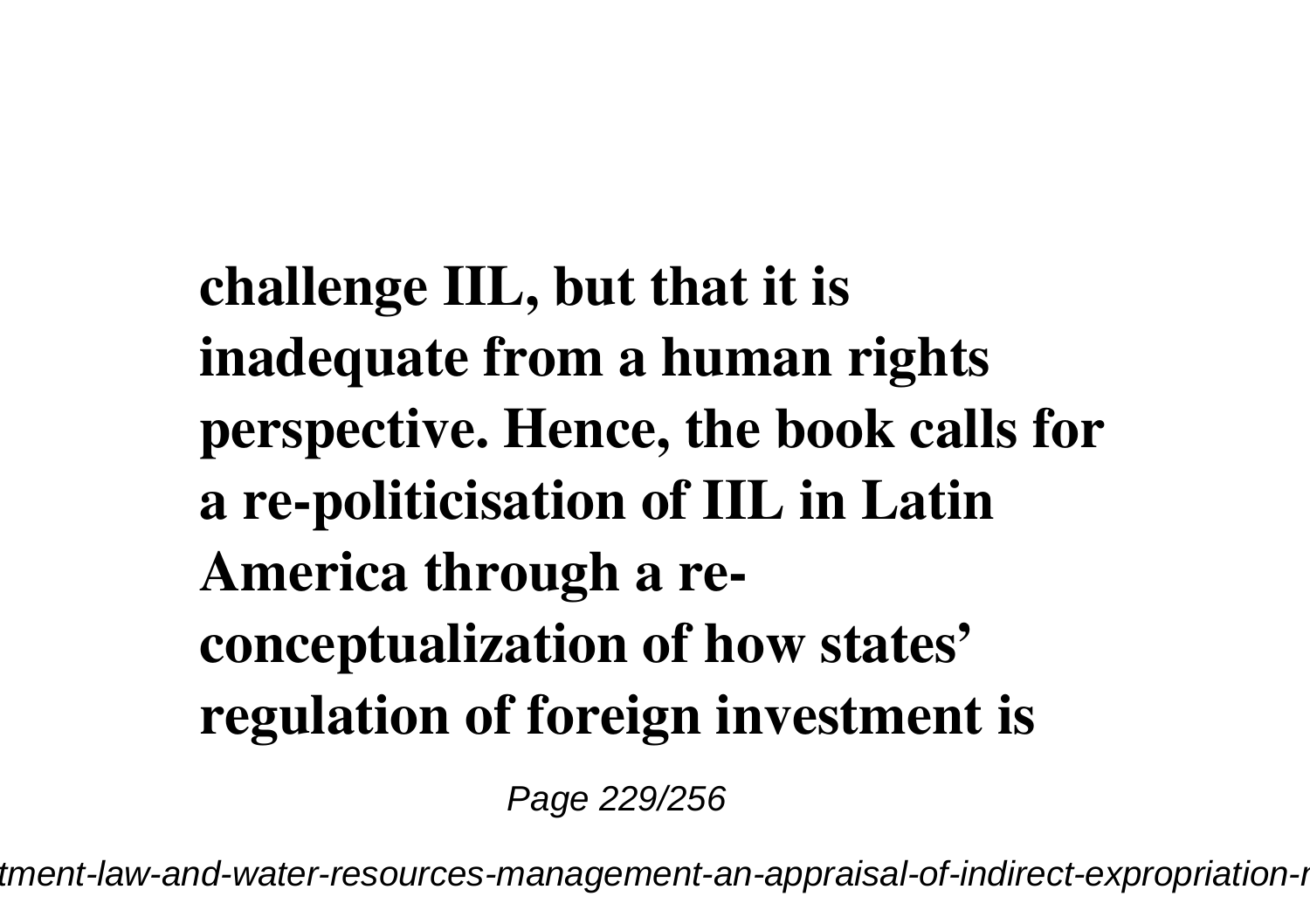**understood under international human rights law, which entails viewing it as an international duty. After determining what the 'duty to regulate' constitutes in relation to the right to water and indigenous peoples' right to lands based on**

Page 230/256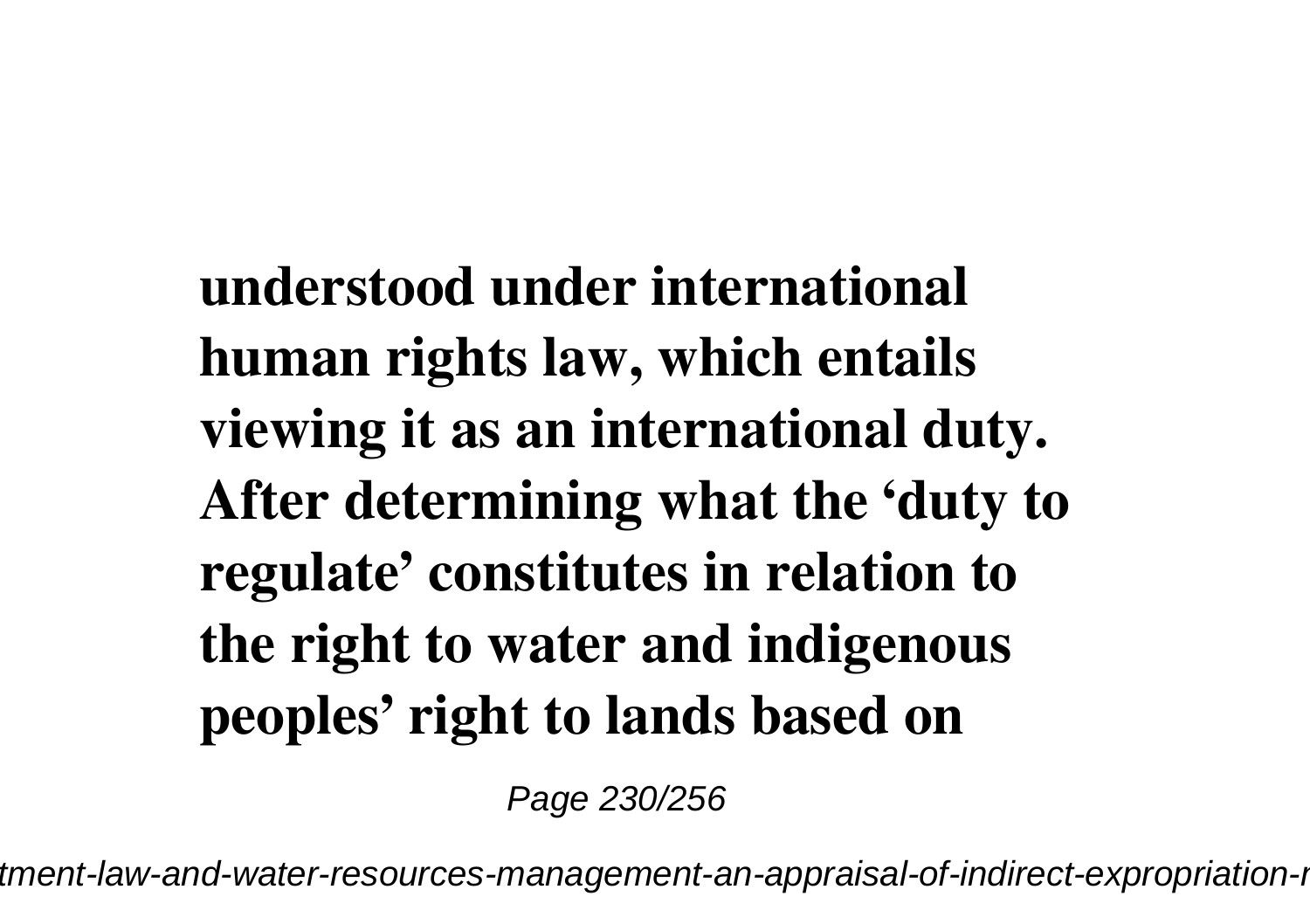**human rights doctrine, the book analyses the extent to which Latin American countries are currently repoliticising IIL through an articulation of this international duty, and arbitral tribunals' responses to their argumentative**

Page 231/256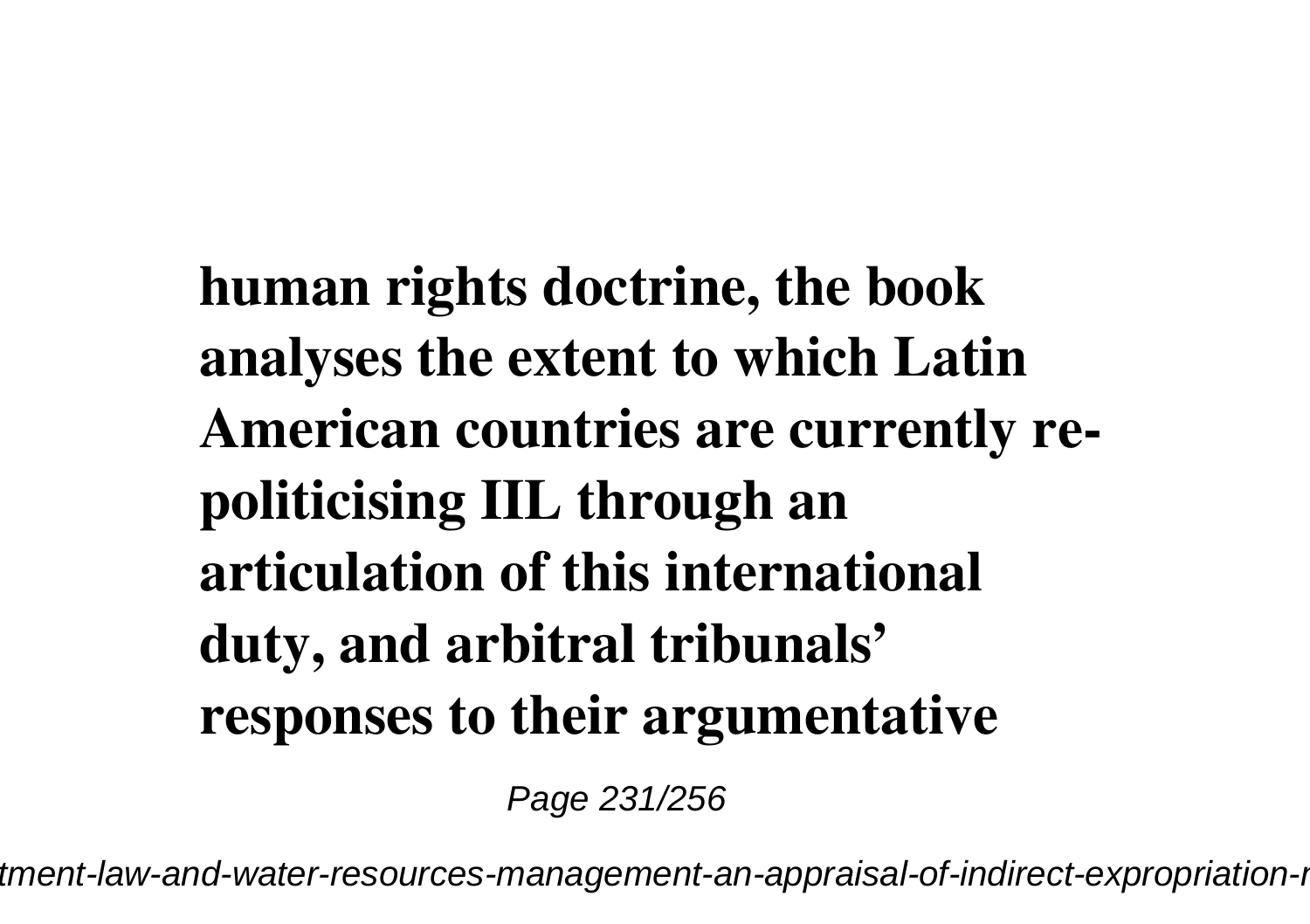**strategies. Based on these findings, the book not only proposes investment treaties' reform to anchor the 'duty to regulate' paradigm in IIL, and in the process, to induce tribunals' engagement with human rights arguments when**

Page 232/256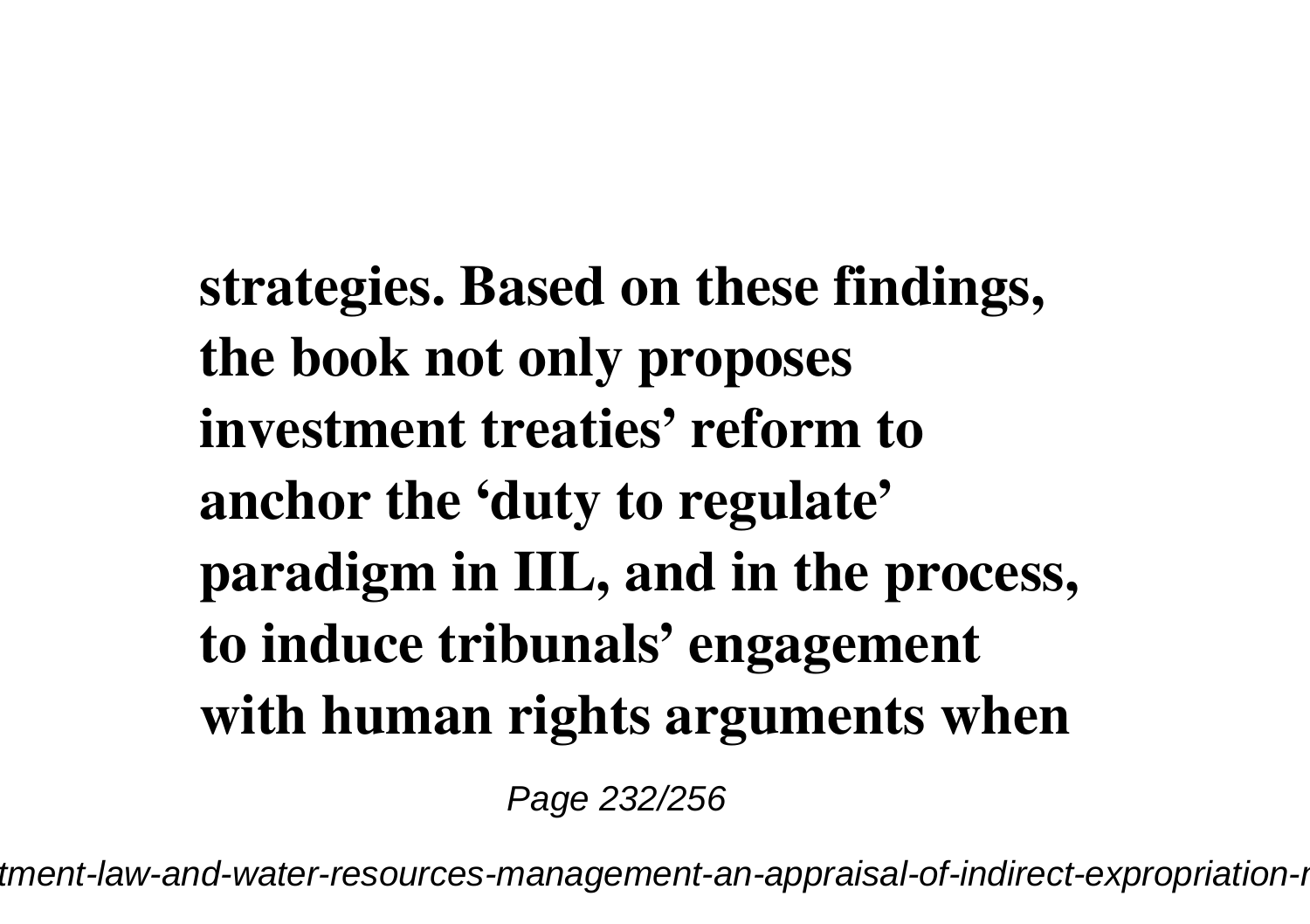**they come to underpin respondent states' defences in investor-state dispute settlement (ISDS). In addition, drawing upon the (now likely defunct) idea of creating a regional ISDS tribunal, the book briefly reflects on options available**

Page 233/256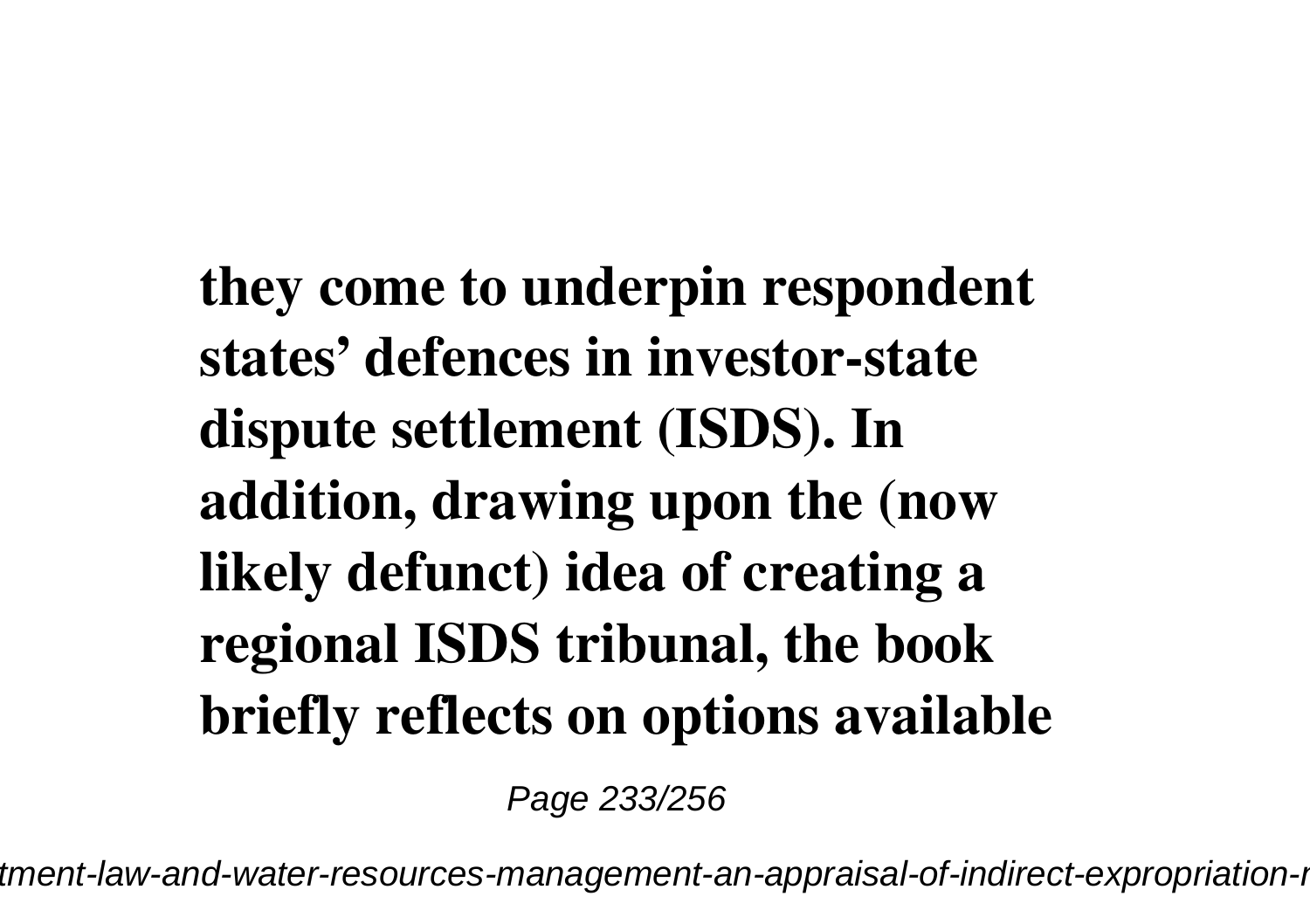**to such a tribunal in terms of dealing with troubling normative/institutional interactions between regimes during ISDS proceedings. Water Services Disputes in International Arbitration**

Page 234/256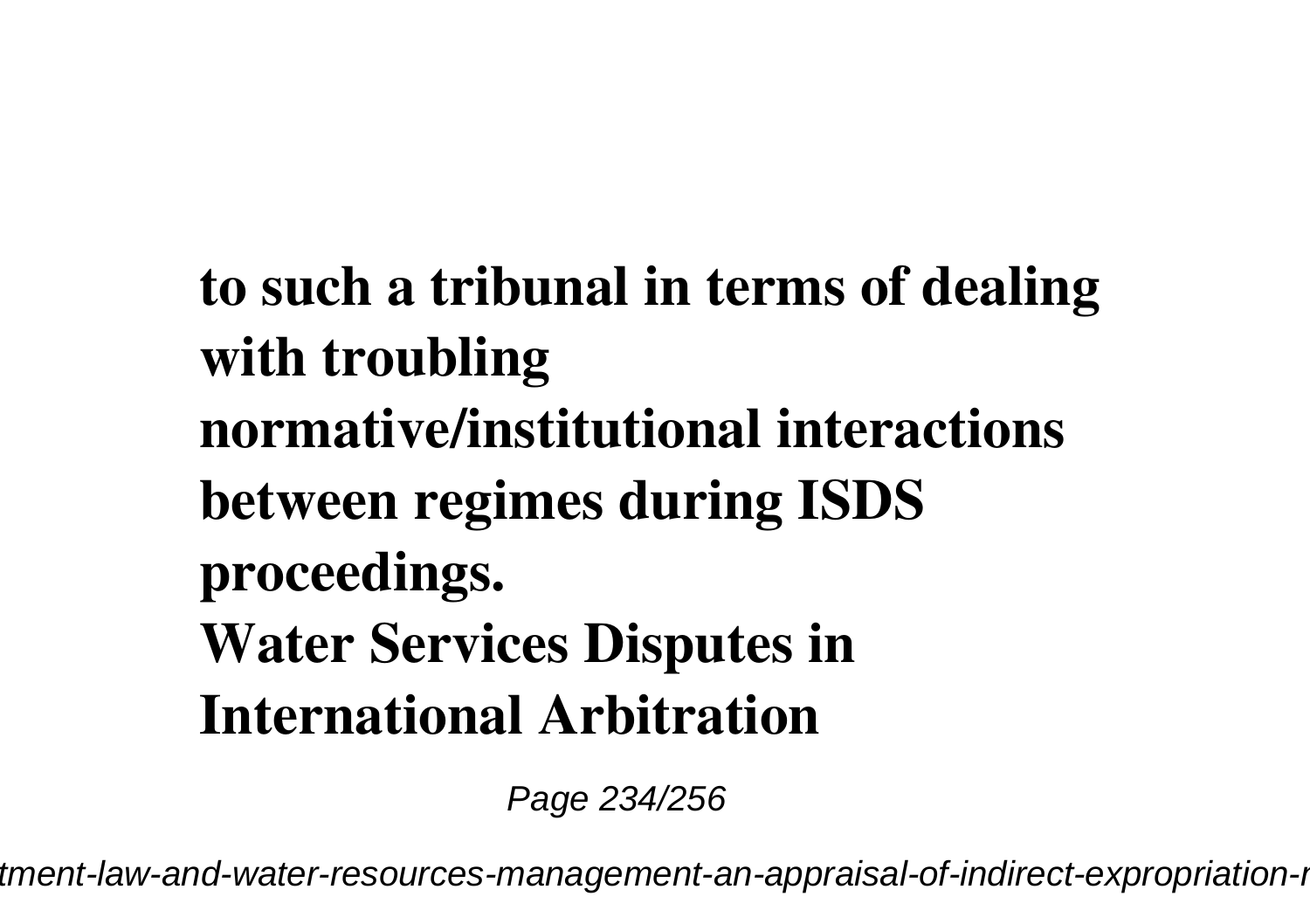**Reconsidering the Nexus of Investment Protection, Environment, and Human Rights by Xu Qian The argument that universal access to water is a human right is based on the fact that life on Earth cannot exist without water. Yet the**

Page 235/256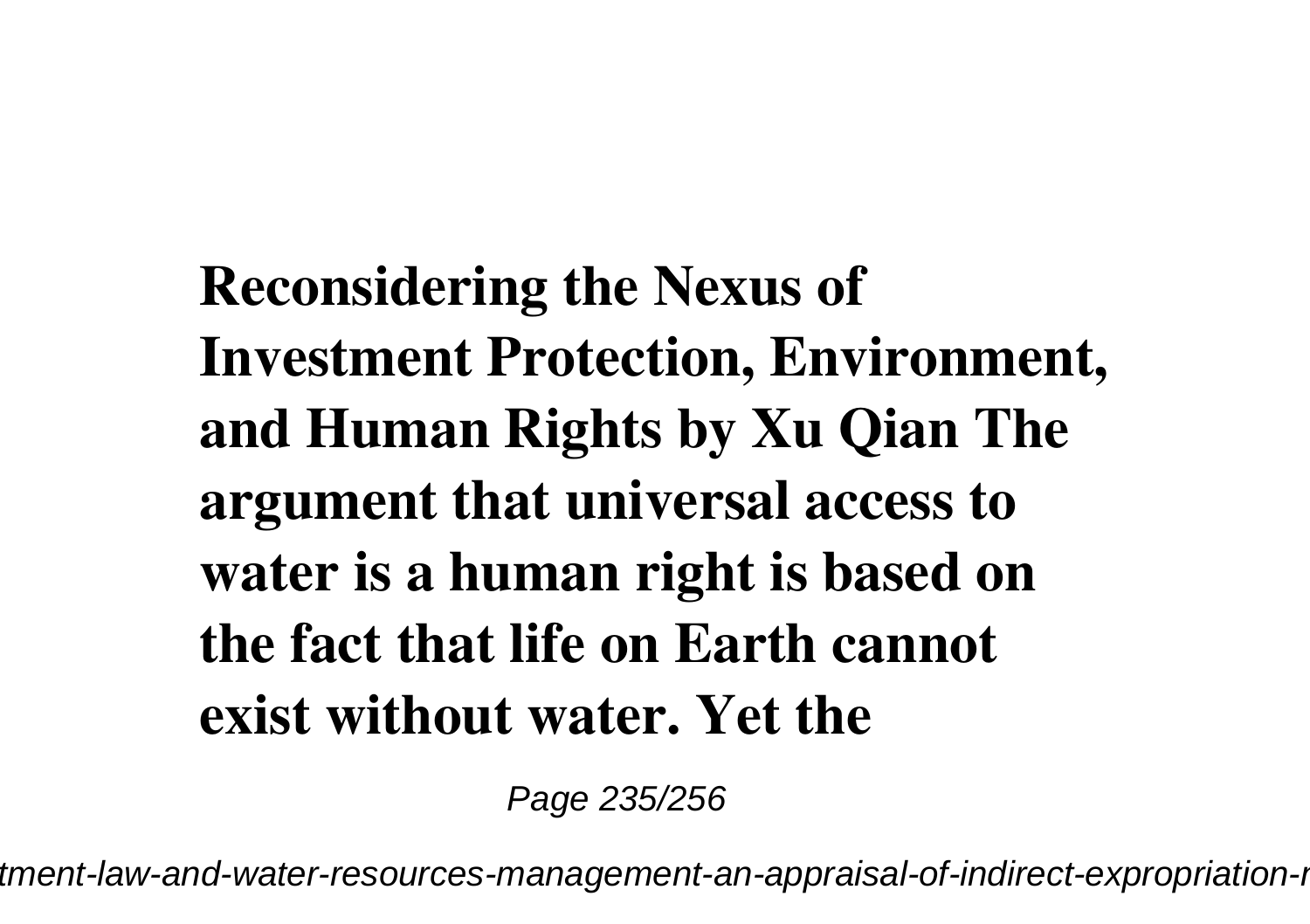**enormous cost of building and maintaining water service infrastructure, purifying, monitoring quality, and providing sanitation services is beyond the means of many of the States most in need. Foreign investment is thus mandated—hence**

Page 236/256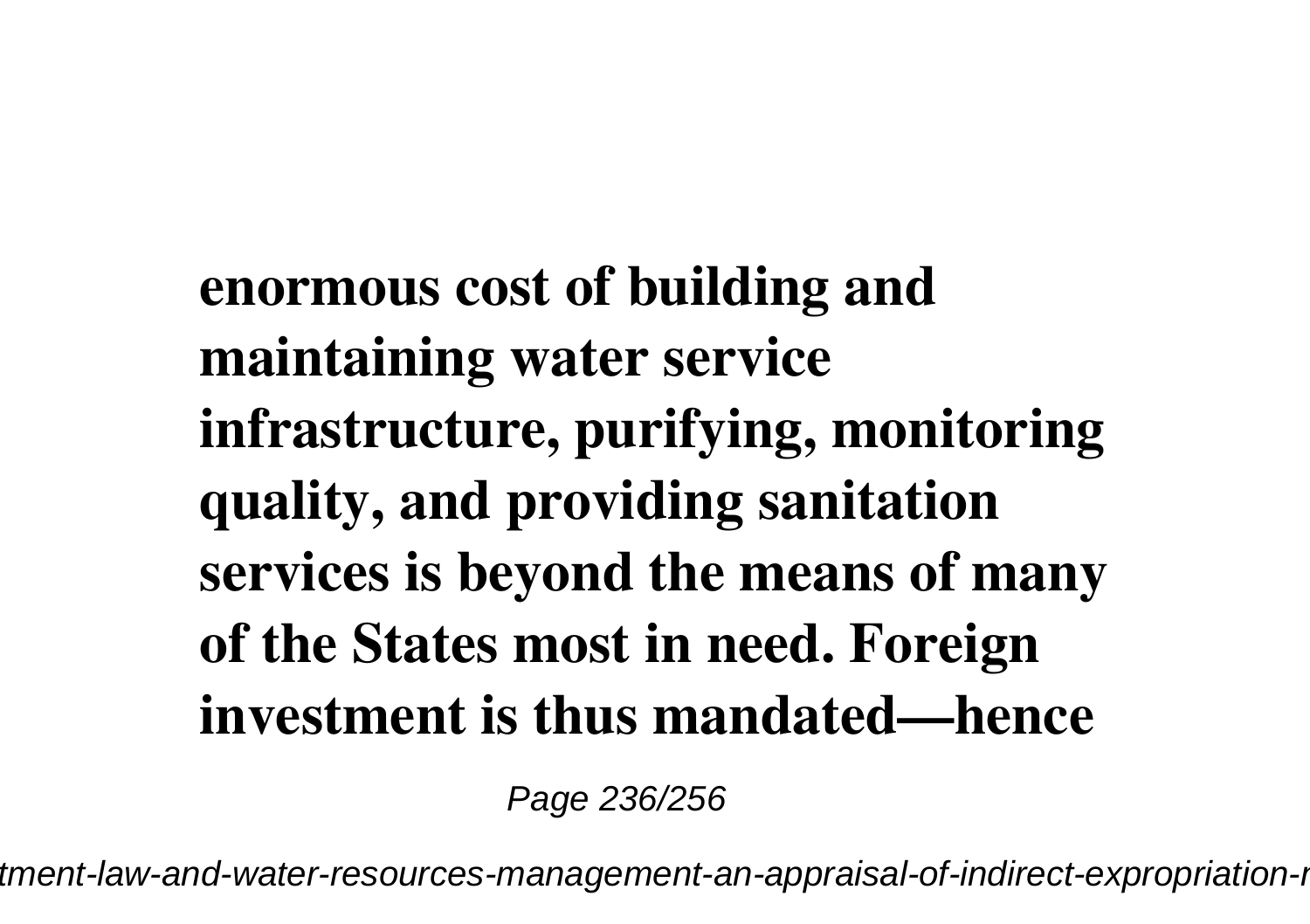**the often acrimonious tension manifest in investor-State disputes over water rights. This book offers the first in-depth analysis of both international treaty norms and their interpretation by arbitral tribunals applicable to investment in water**

Page 237/256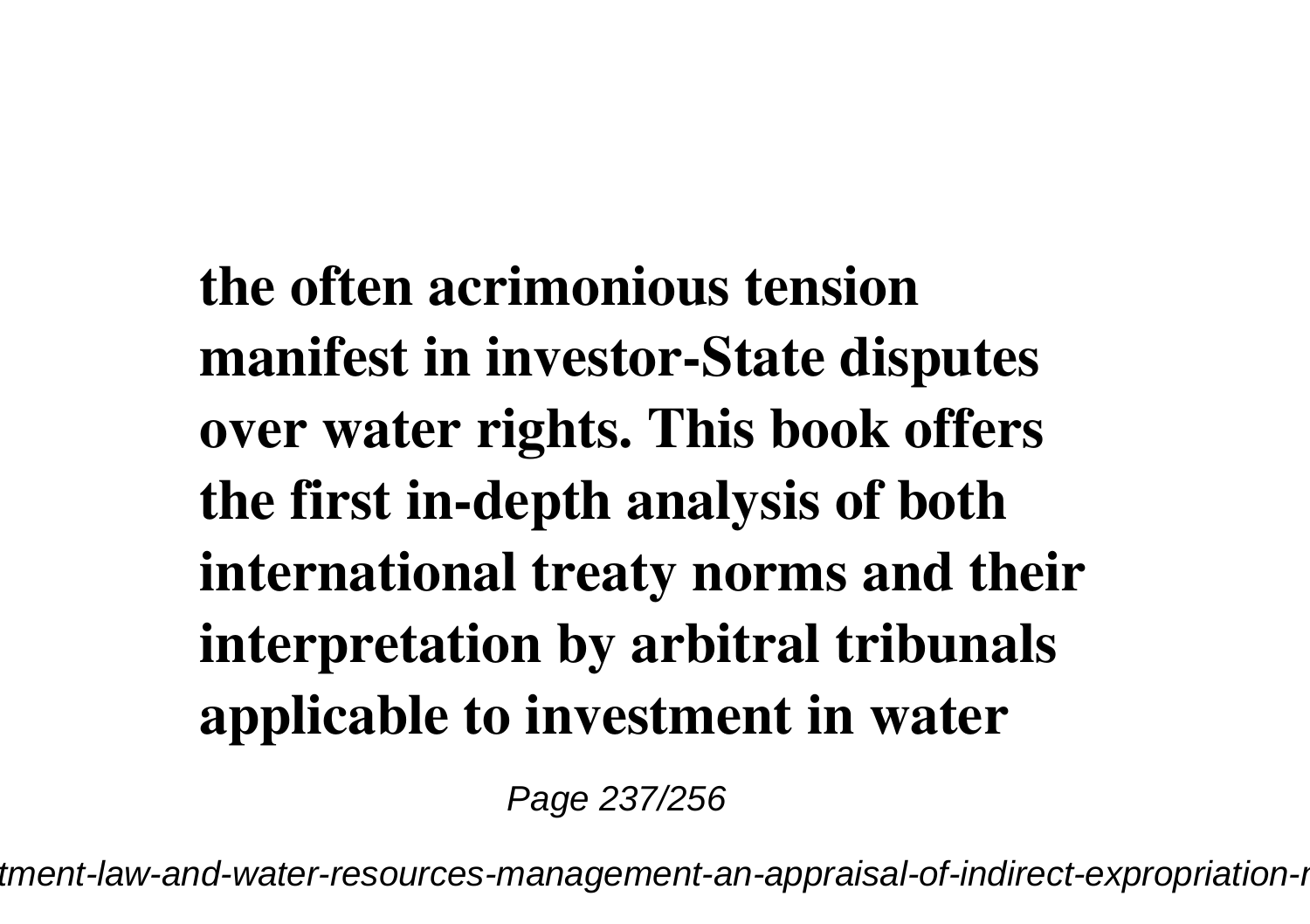**and sanitation services, complete with thoroughly researched recommendations for those arbitral practitioners in the eye of the storm. Like no previous study the book clearly reveals how to reconcile the economic and fundamental human**

Page 238/256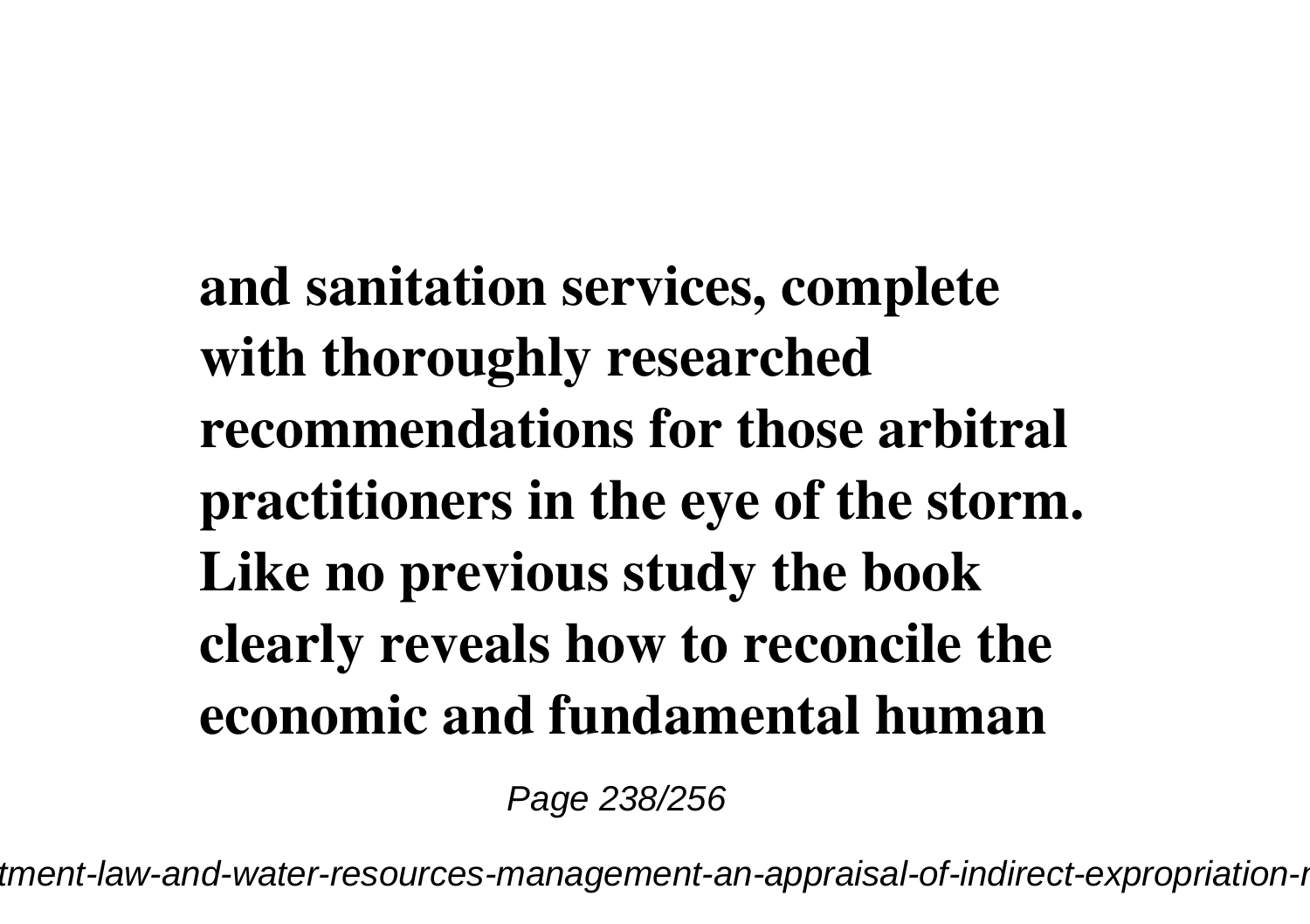**interests arising from investment in water and sanitation services under the international investment regime. Among many vital issues, the author highlights the importance of the following: legitimacy of a State's alleged regulatory objectives, the**

Page 239/256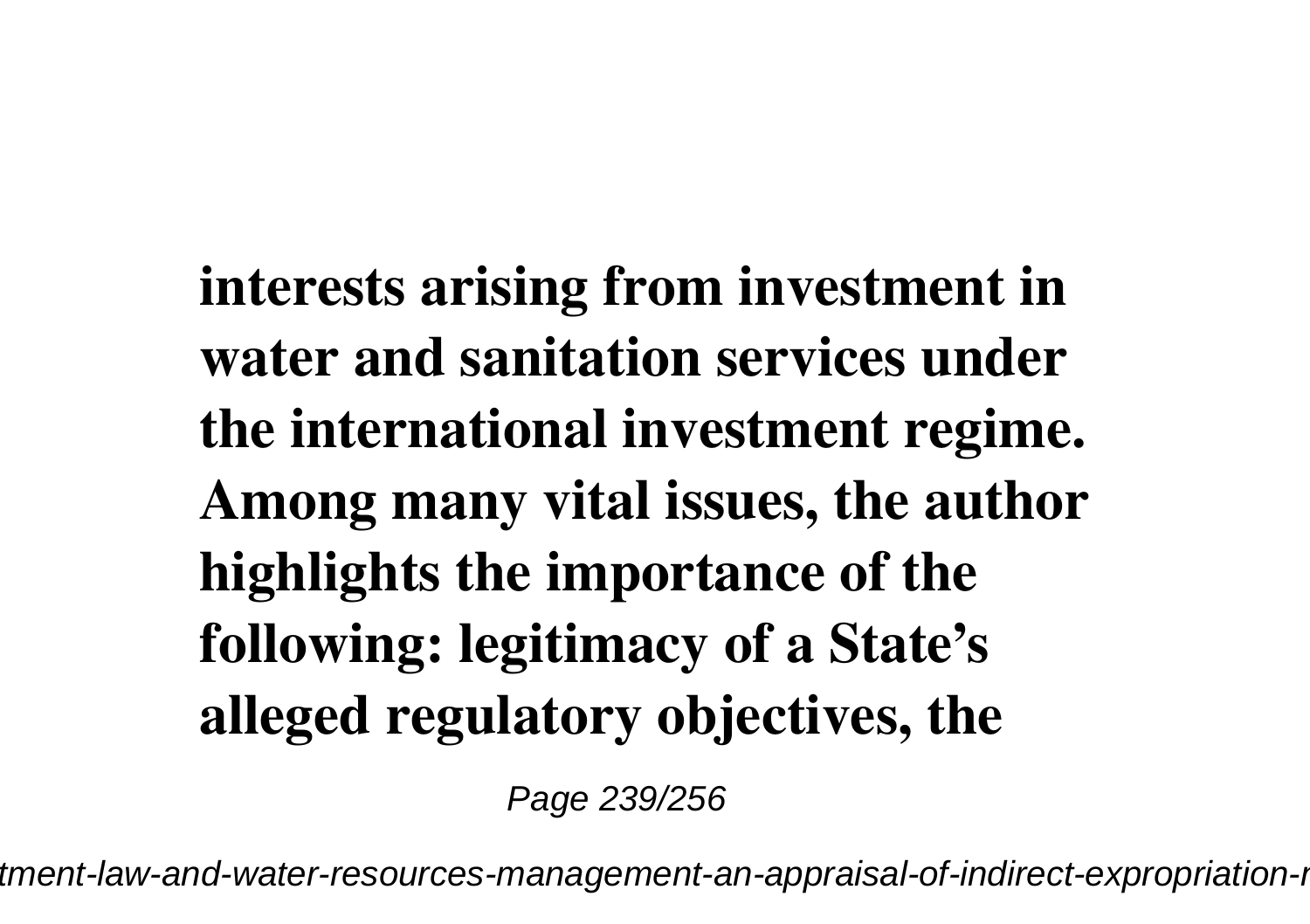**suitability of the measures undertaken to achieve the objective, and whether there are less restrictive means available; legal framework and stability of the State; applicable law, changes in law, and emergency circumstances; economic issues such**

Page 240/256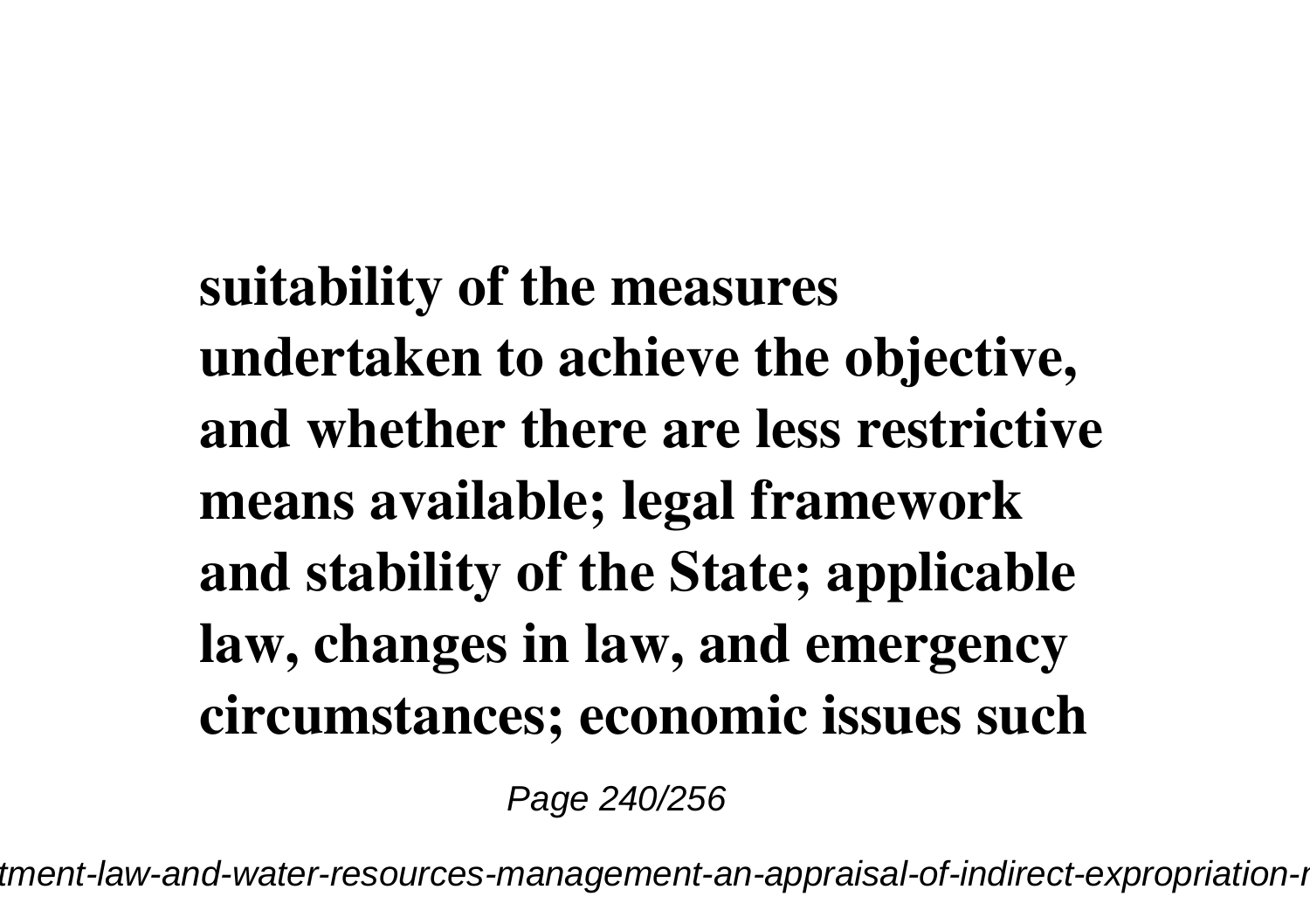**as water pricing; profit-driven private companies' reluctance to serve the poor; investment tribunals' generation of a "regulatory and jurisprudential regime" on water and sanitation services; and determination of**

Page 241/256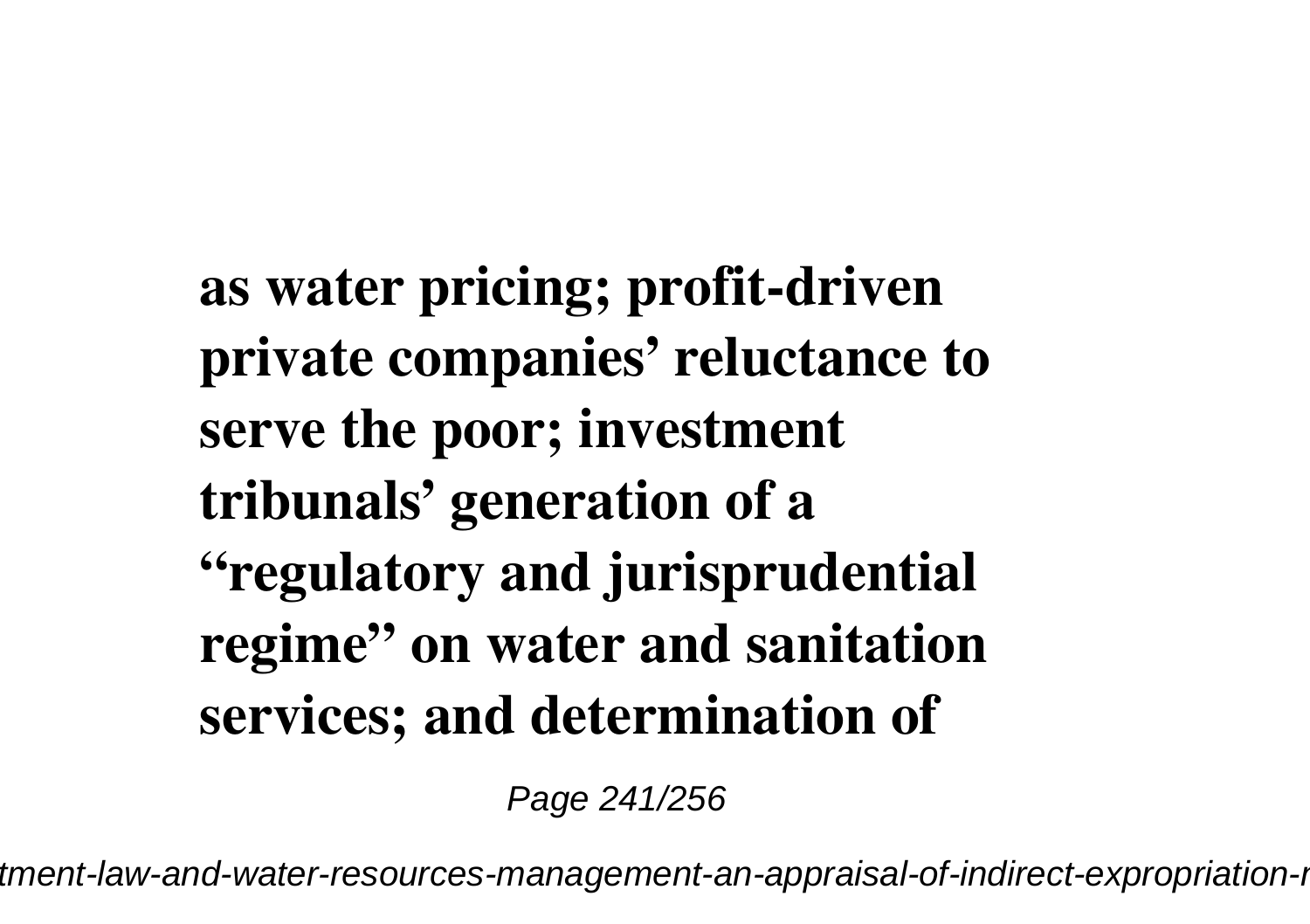**liability in relation to expropriation, fair and equitable treatment, and necessity. Arguing that the current investment treaty and arbitral case law framework can regulate water and sanitation services if certain interpretations are favored by**

Page 242/256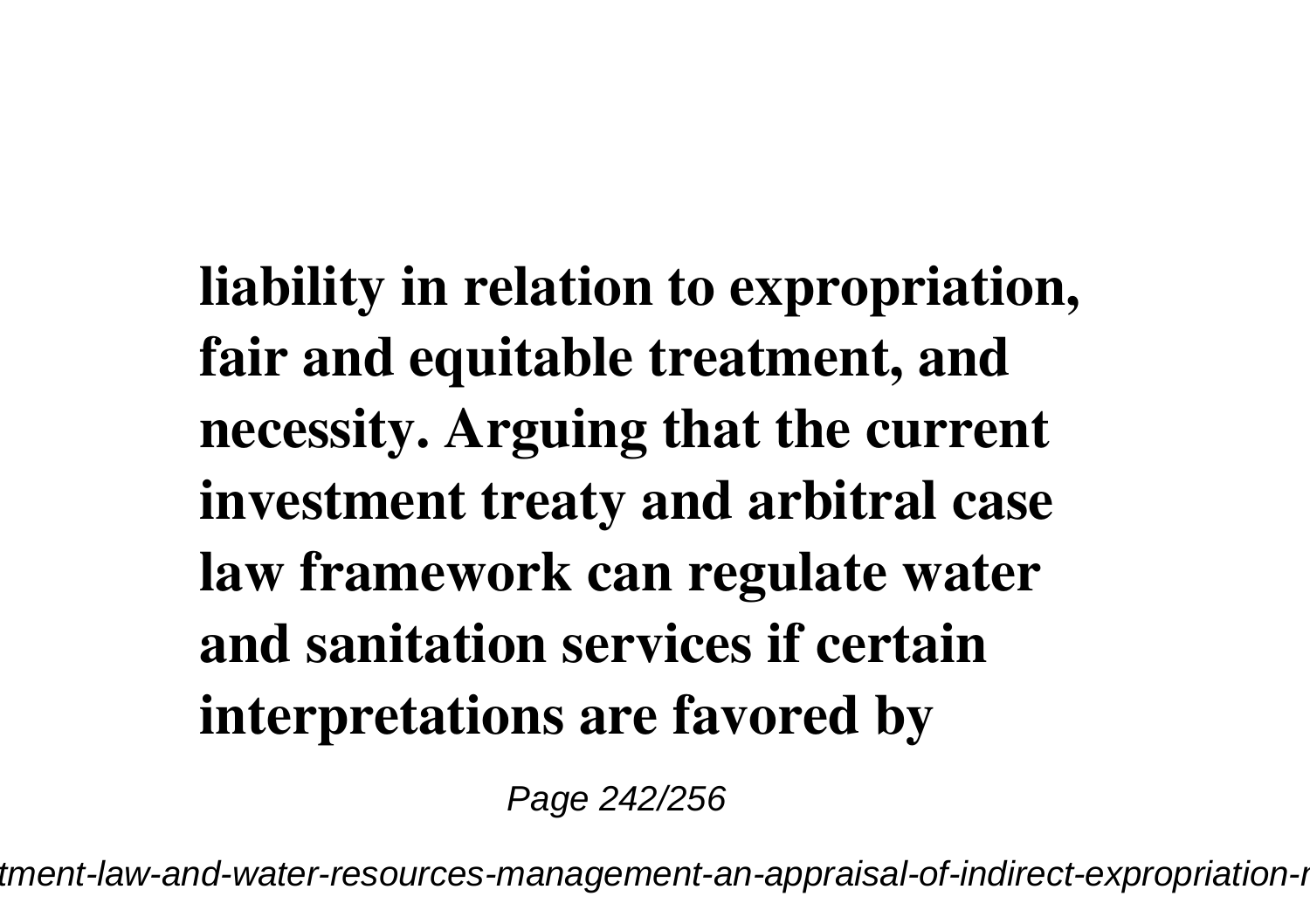**adjudicators, the author offers viable, sustainable, and reasonable legal solutions. A detailed annex presents cases decided before a variety of arbitral tribunals, as well as relevant WTO and ICJ cases, and reviews critical literature in the field.**

Page 243/256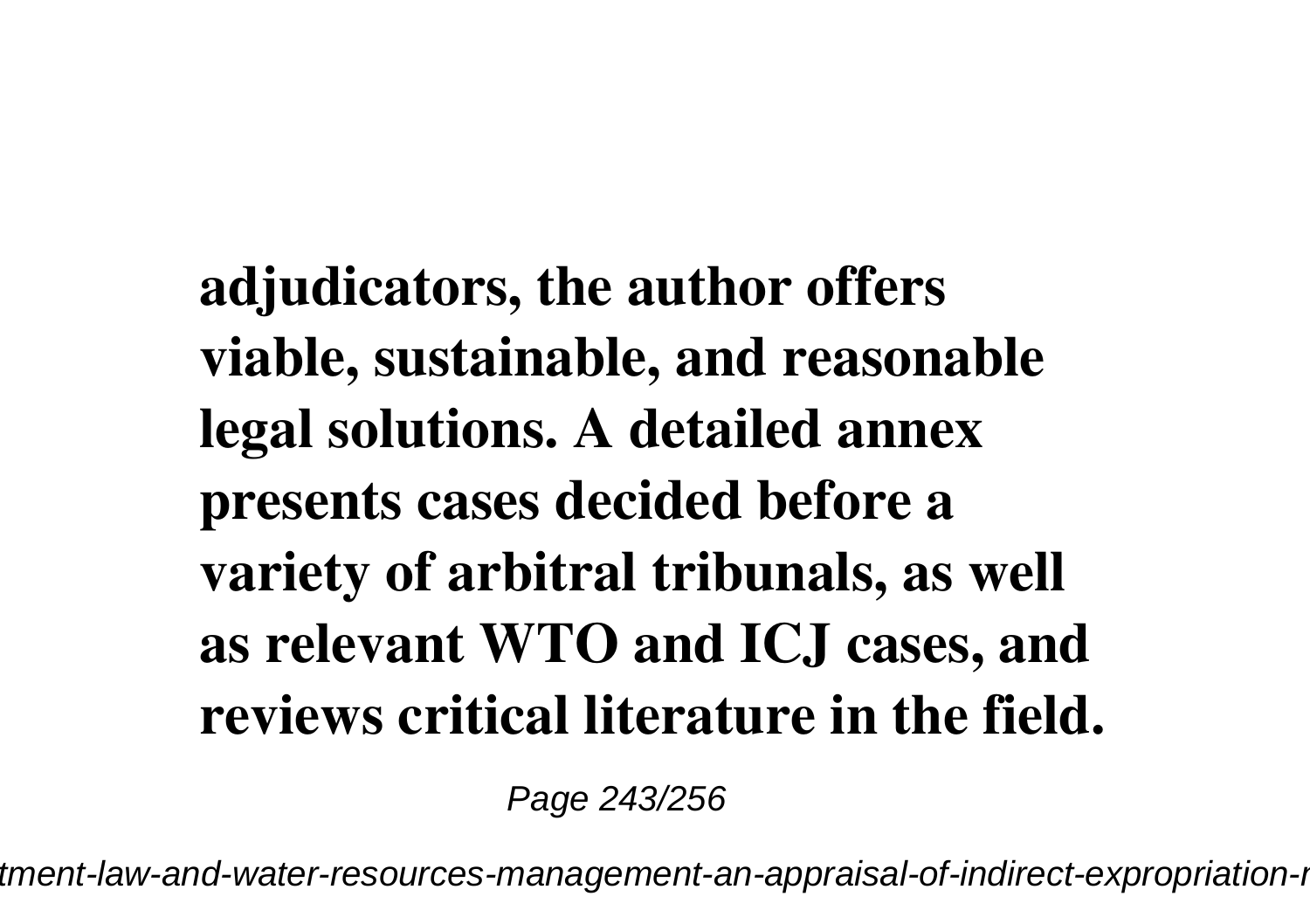**The increasing number of cases involved with States' regulatory measures shows that stakes around water services generate specific legal problems which are new in the world of international economic law. As an incisive investigation of what has**

Page 244/256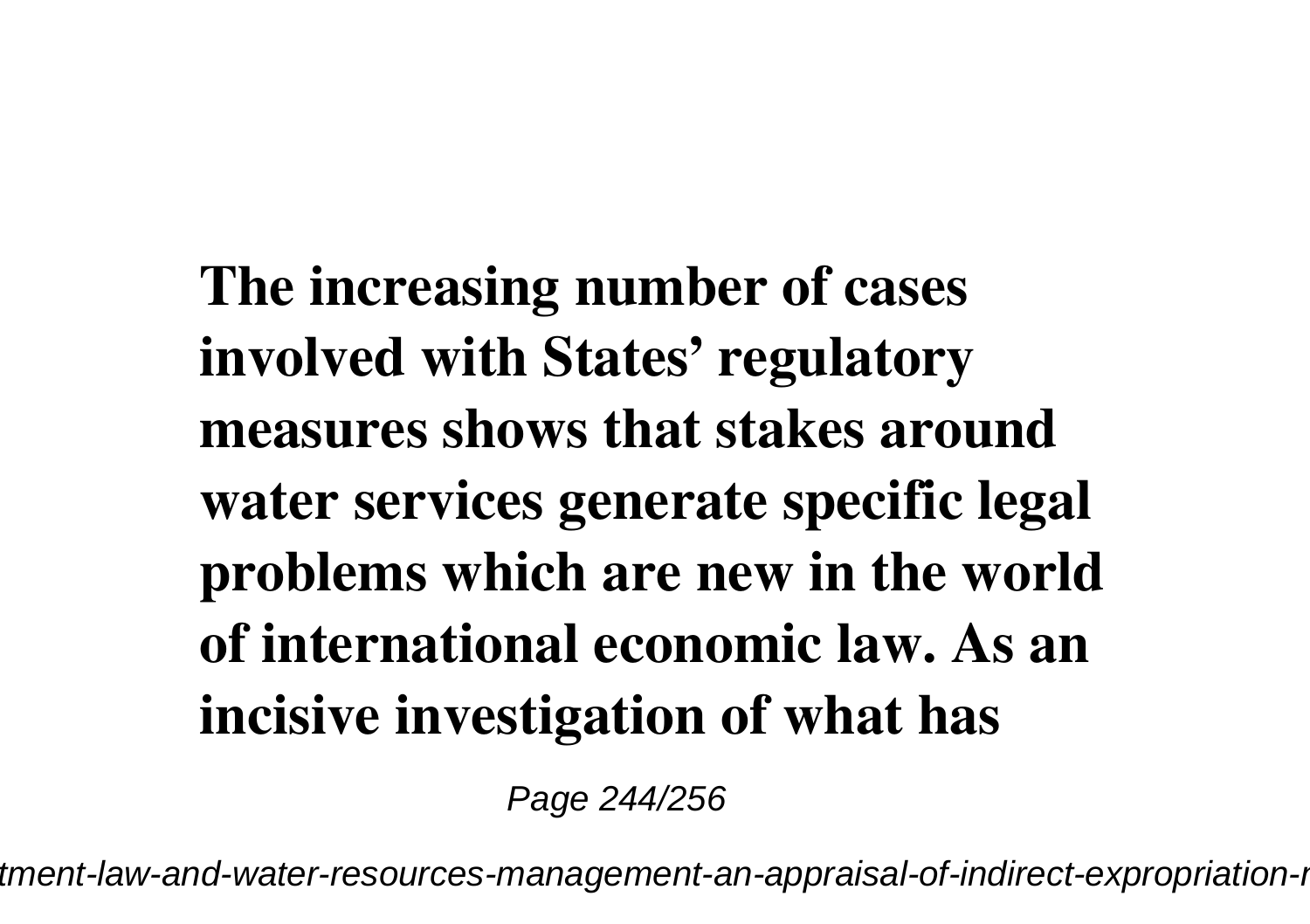**been called the "incursion of investment tribunal decisions into the regulatory autonomy of host States," this profound and innovative analysis provides a coherent and consistent method of review that provides greater certainty to both**

Page 245/256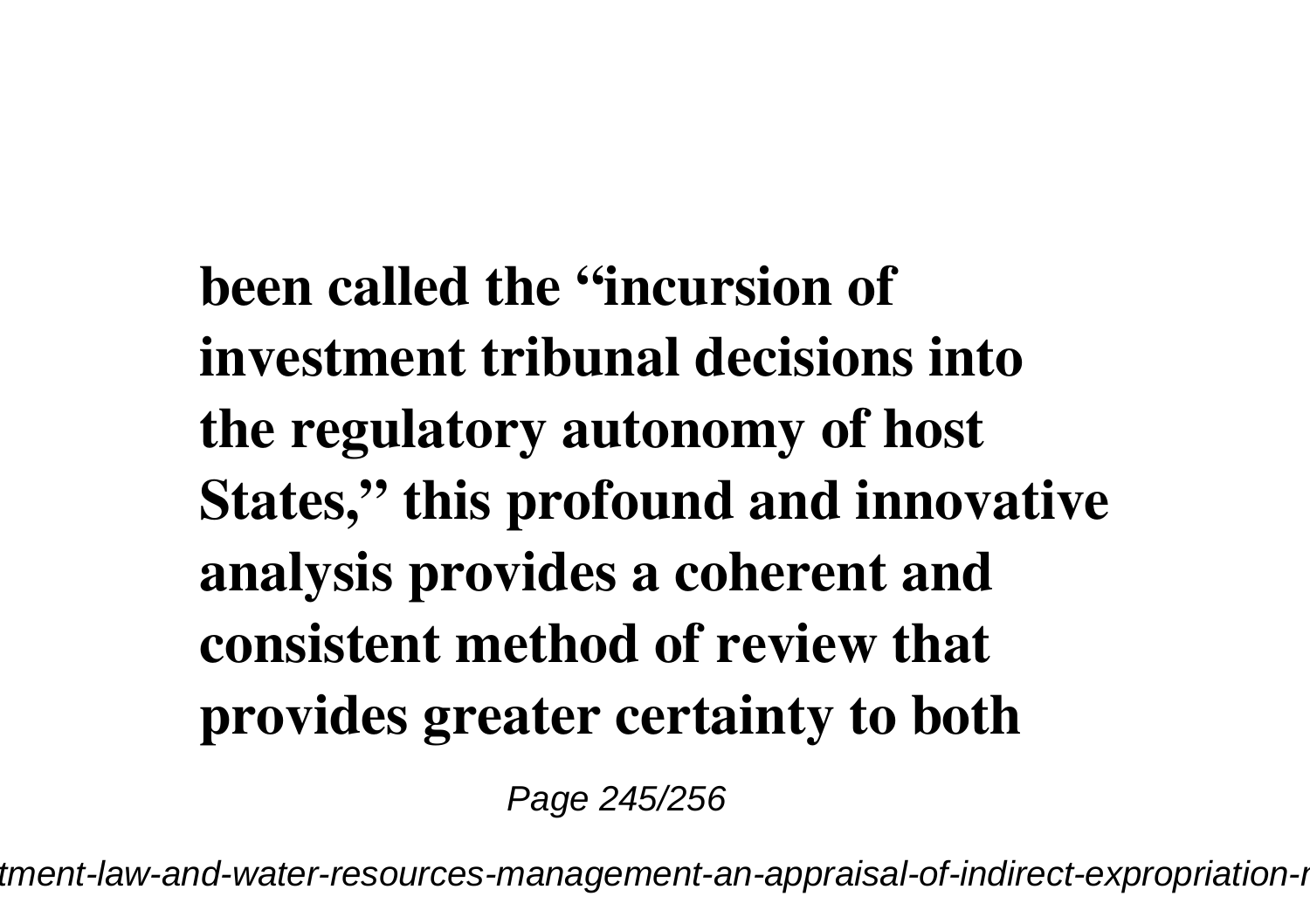**States and investors and deters abuse of power. It will be welcomed by policymakers and stakeholders interested in the implications of "globalization" of water services for the capacity to adapt to climate change and will suggest ways to**

Page 246/256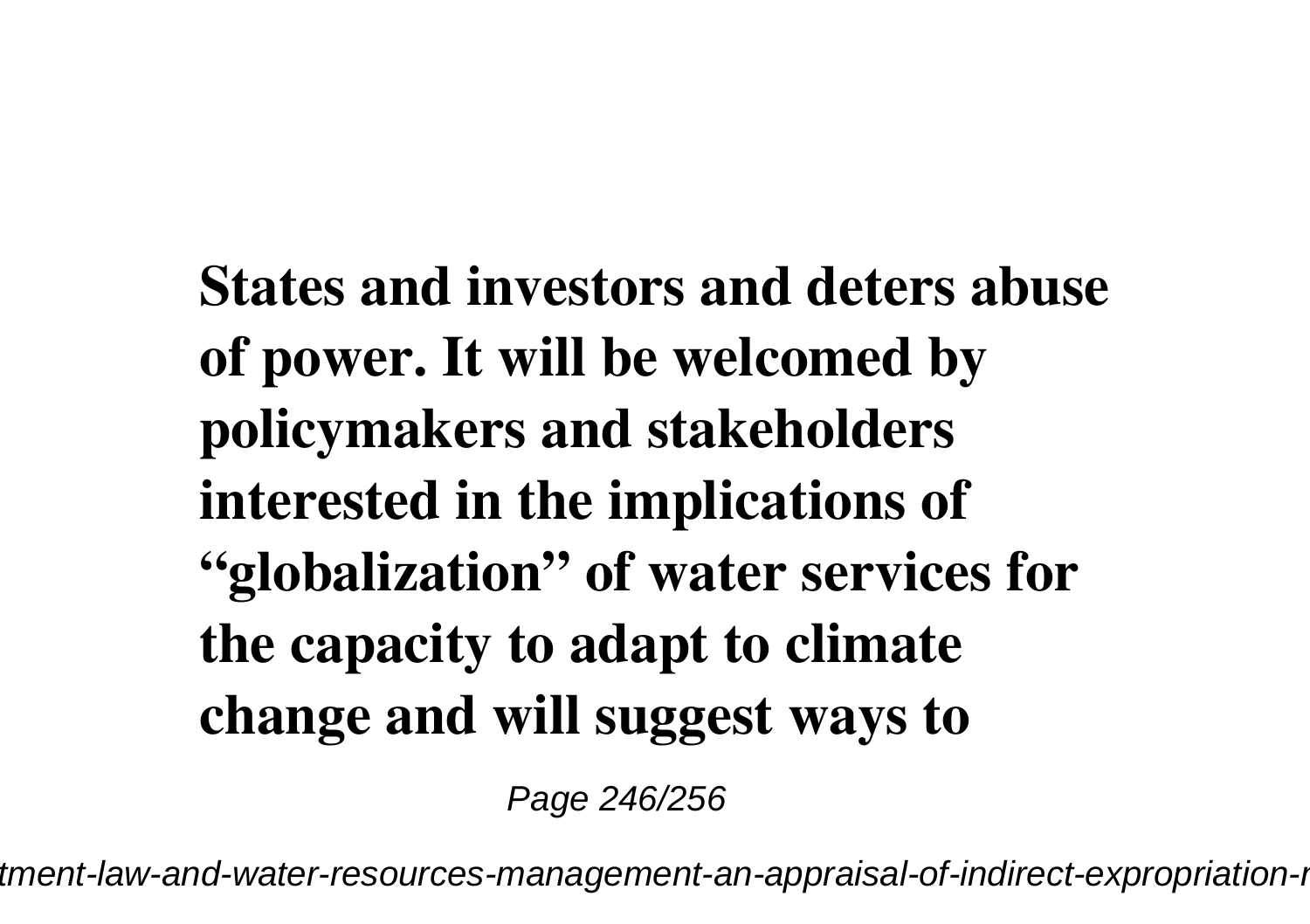**enable States to better manage vital water services, even after privatization to foreign companies. This book analyses the way in which international human rights law (IHRL) and international investment law (IIL) are deployed – or fail to be**

Page 247/256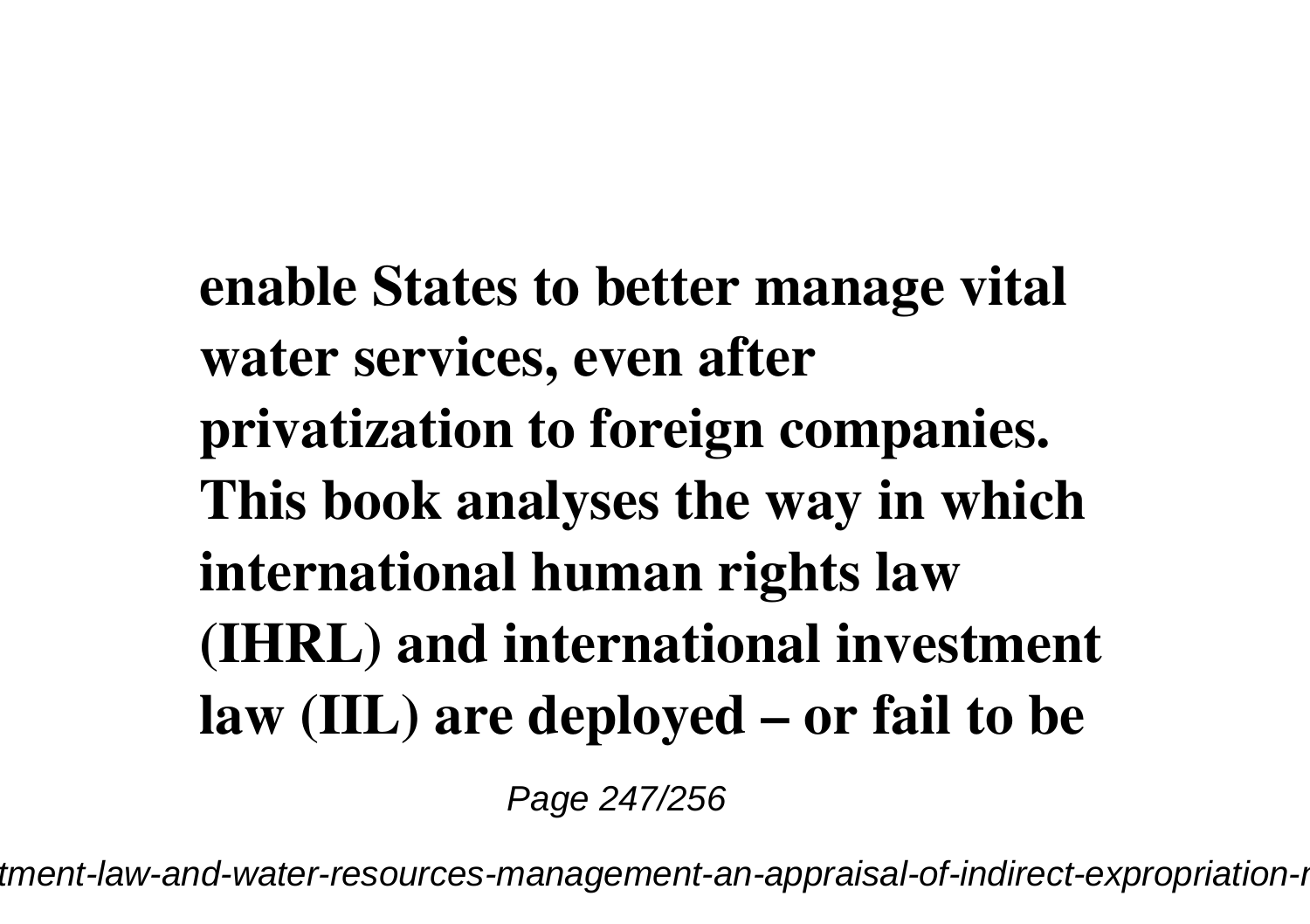**deployed – in conflict countries within the context of natural resources extraction. It specifically analyses the way in which IIL protections impact on the parallel protection of economic, social and cultural rights (ESC rights) in the**

Page 248/256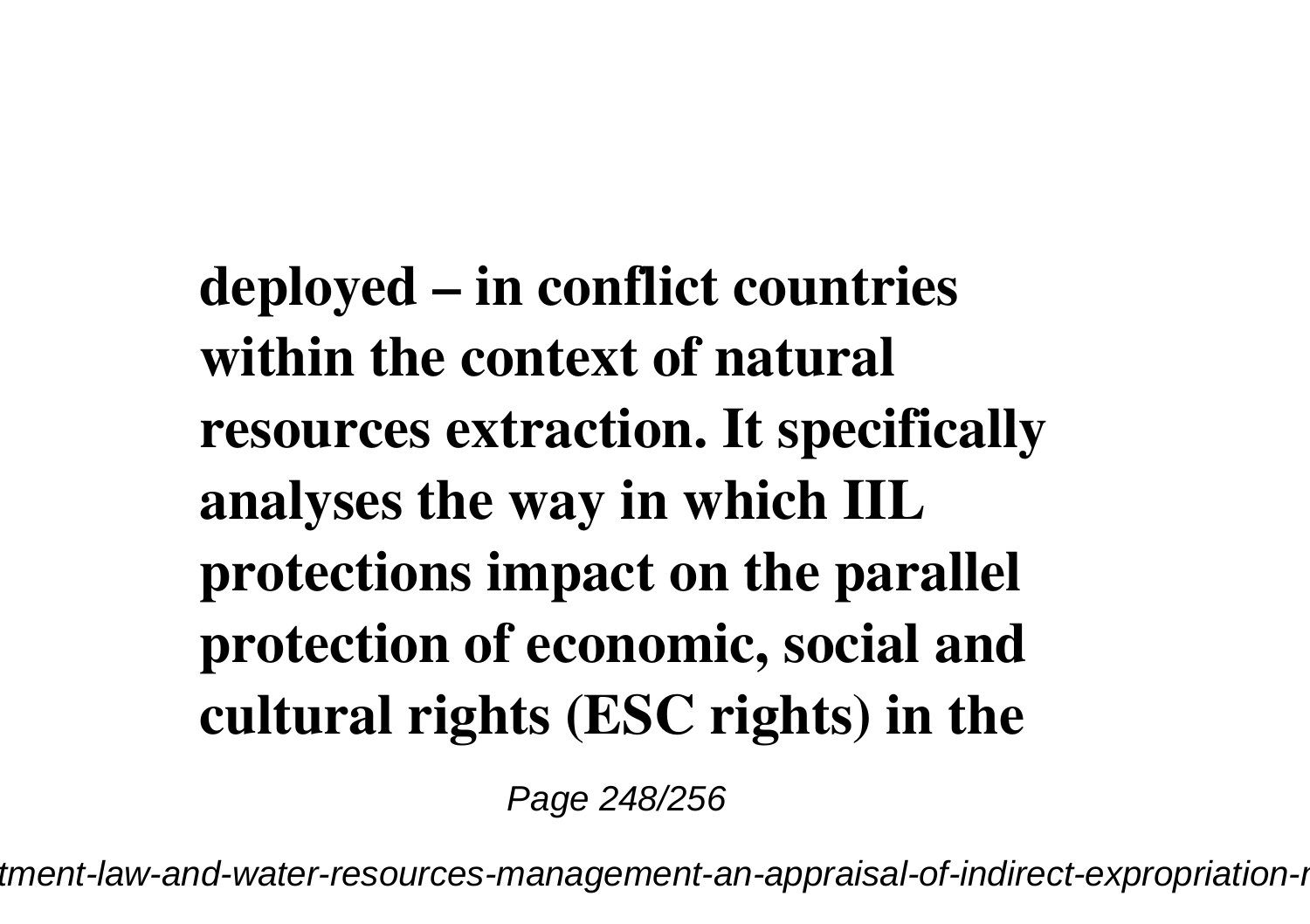**host state, especially the right to water. Arguing that current responses have been unsatisfactory, it considers the emergence of the 'Protect, Respect and Remedy' framework and the Guiding Principles for Business and Human**

Page 249/256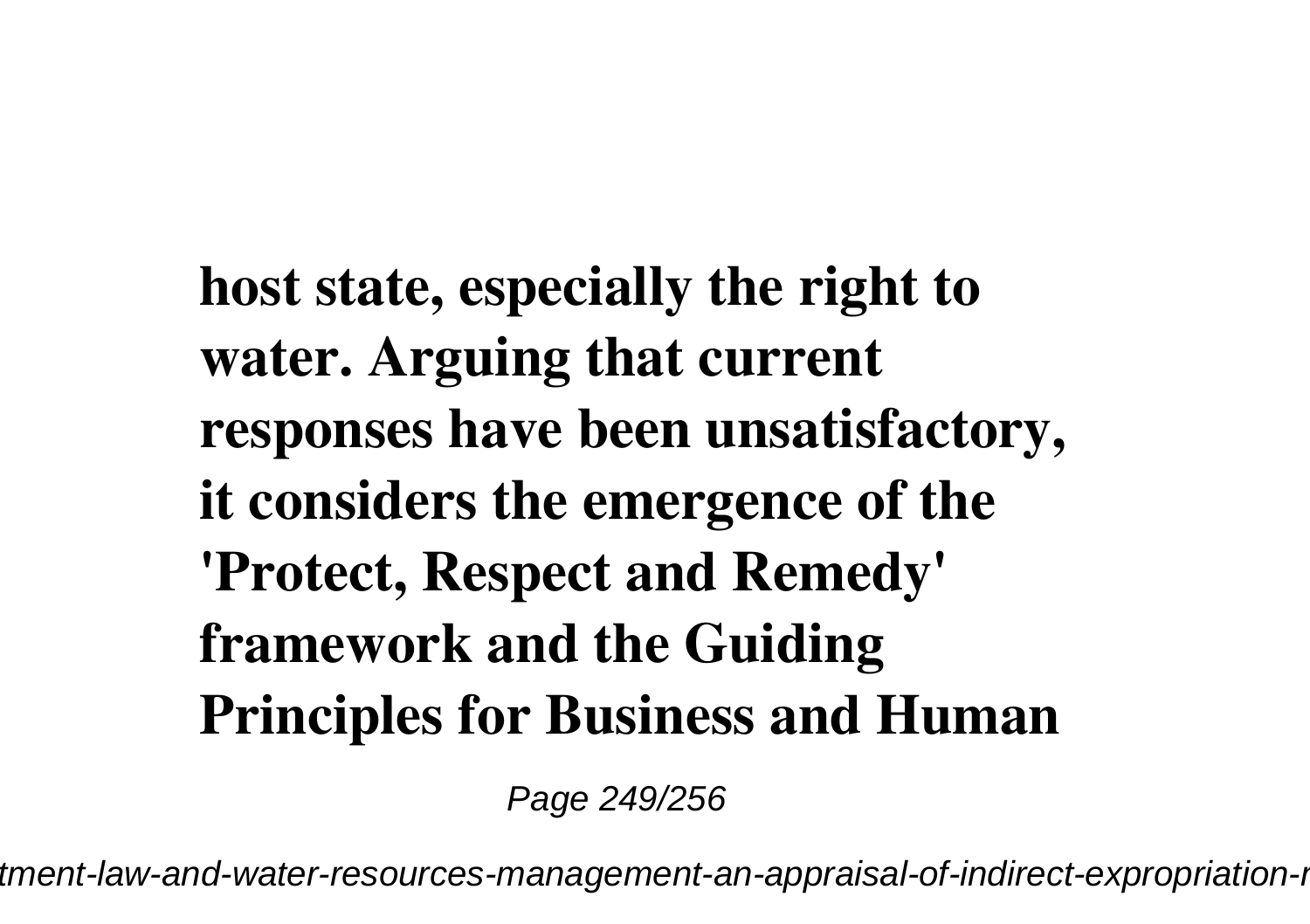**Rights (jointly the Framework) as a possible analytical instrument. In so doing, it proposes a different approach to the way in which the Framework is generally interpreted, and then investigates the possible applicability of this 'recalibrated'**

Page 250/256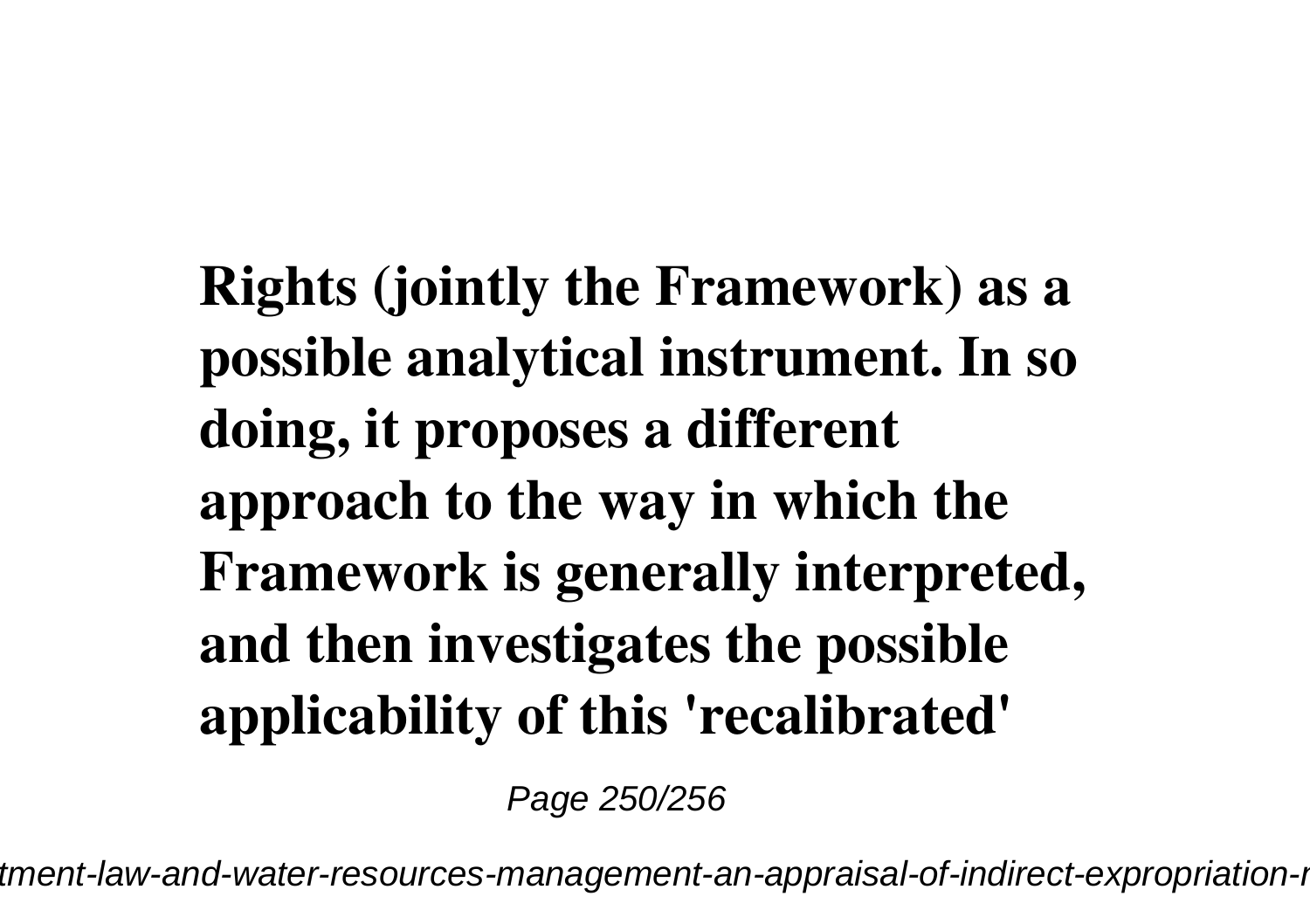**Framework to the study of the IHRL-IIL interplay in a host country in a protracted armed conflict: Afghanistan. Through the emblematic example of Afghanistan, the book presents a practical dimension to its legal analysis. It**

Page 251/256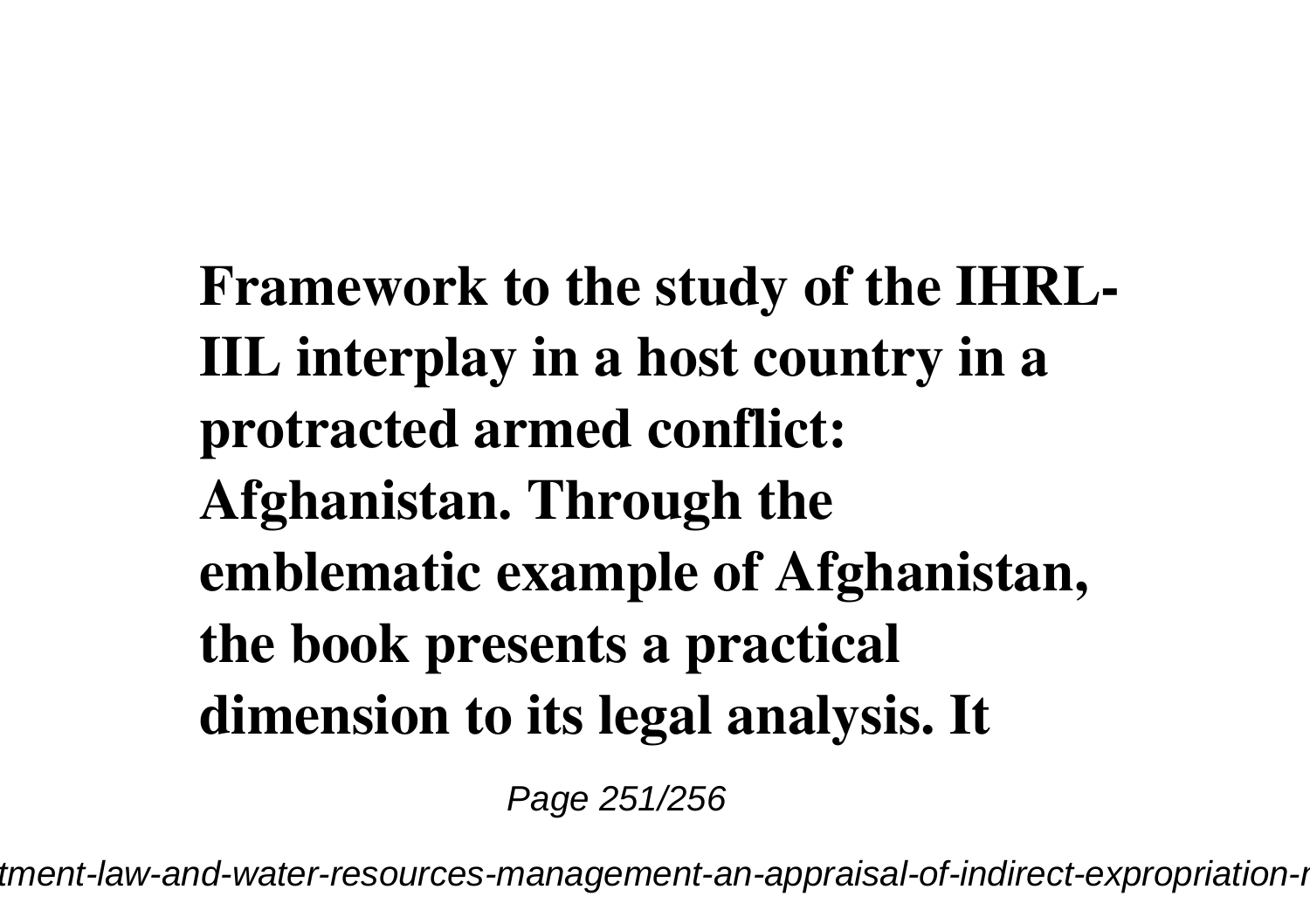**uniquely portrays the elusive intersection between these two bodies of international law within a host country where the armed conflict continues to rage and a full economic restructuring is taking place away from the public eye, not**

Page 252/256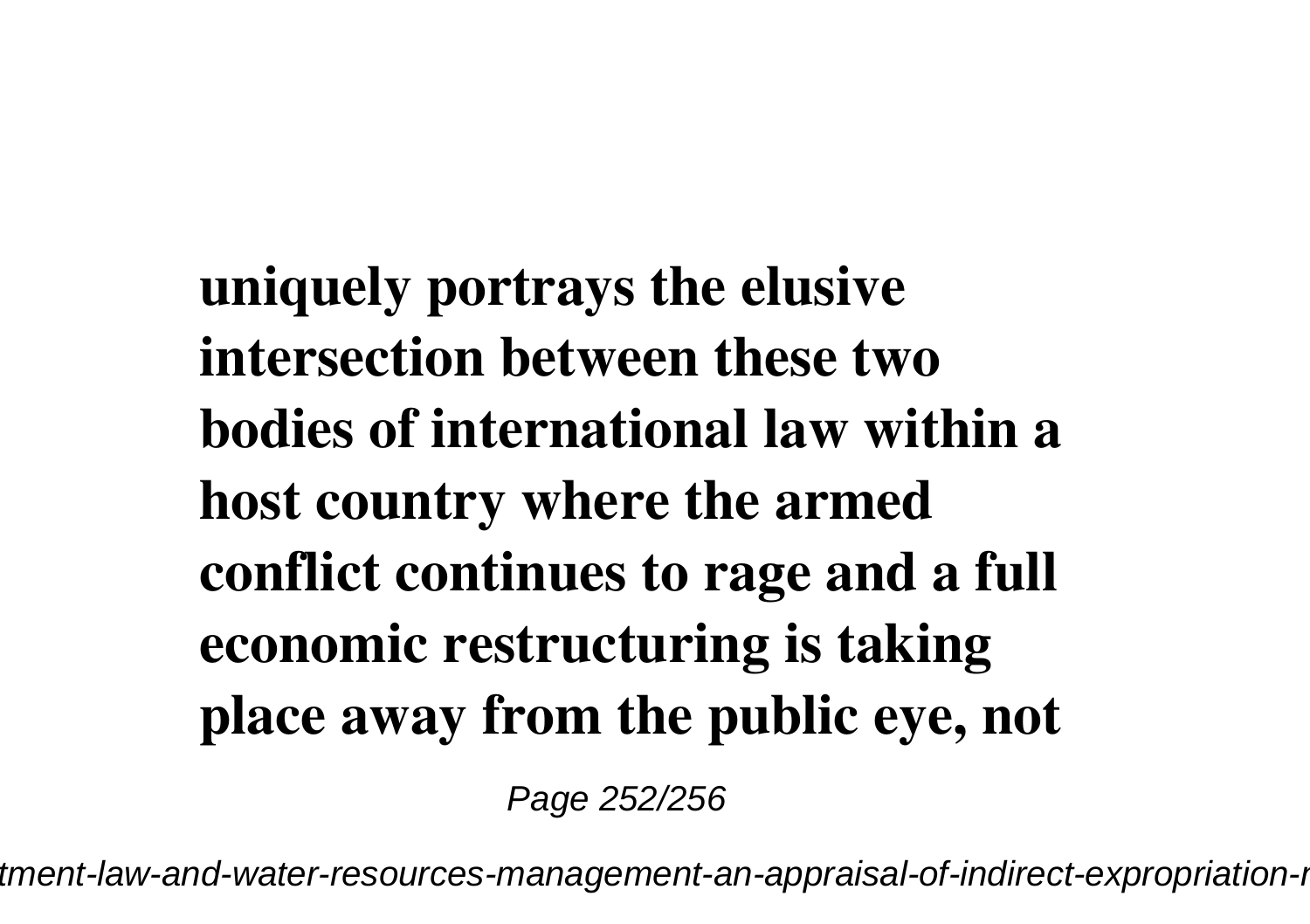**least through the deployment of IIL and the inaction – or merely partial consideration – of IHRL. The book will be of interest to academics, policy-makers, and practitioners of international organisations involved in IHRL, IIL and/or deployed in**

Page 253/256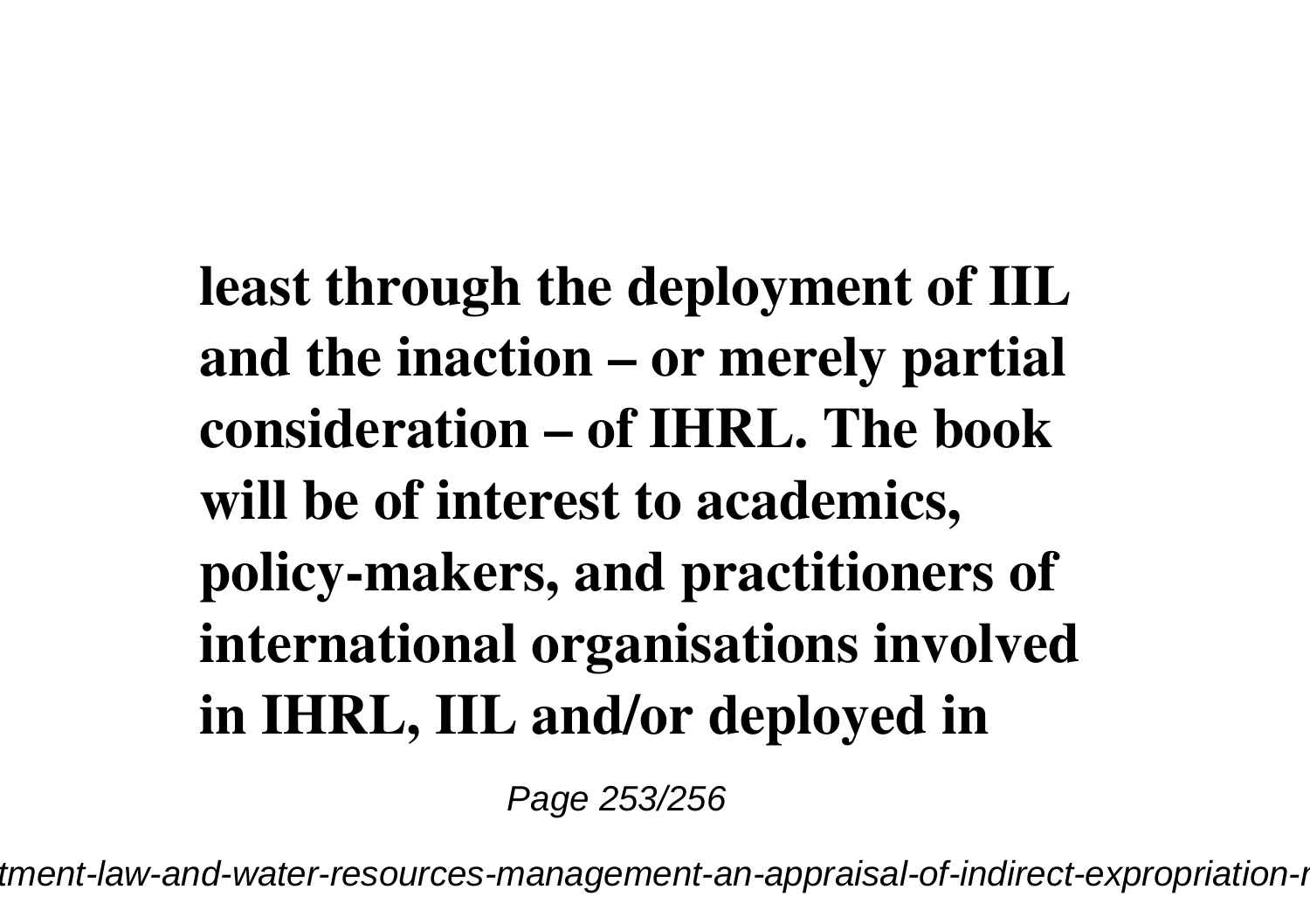**contexts of armed conflict. The International Law Regimes that Effect Trade and Investment in Water Resources and Their Effect on the Global Water Crisis Routledge Handbook of Water Law and Policy**

Page 254/256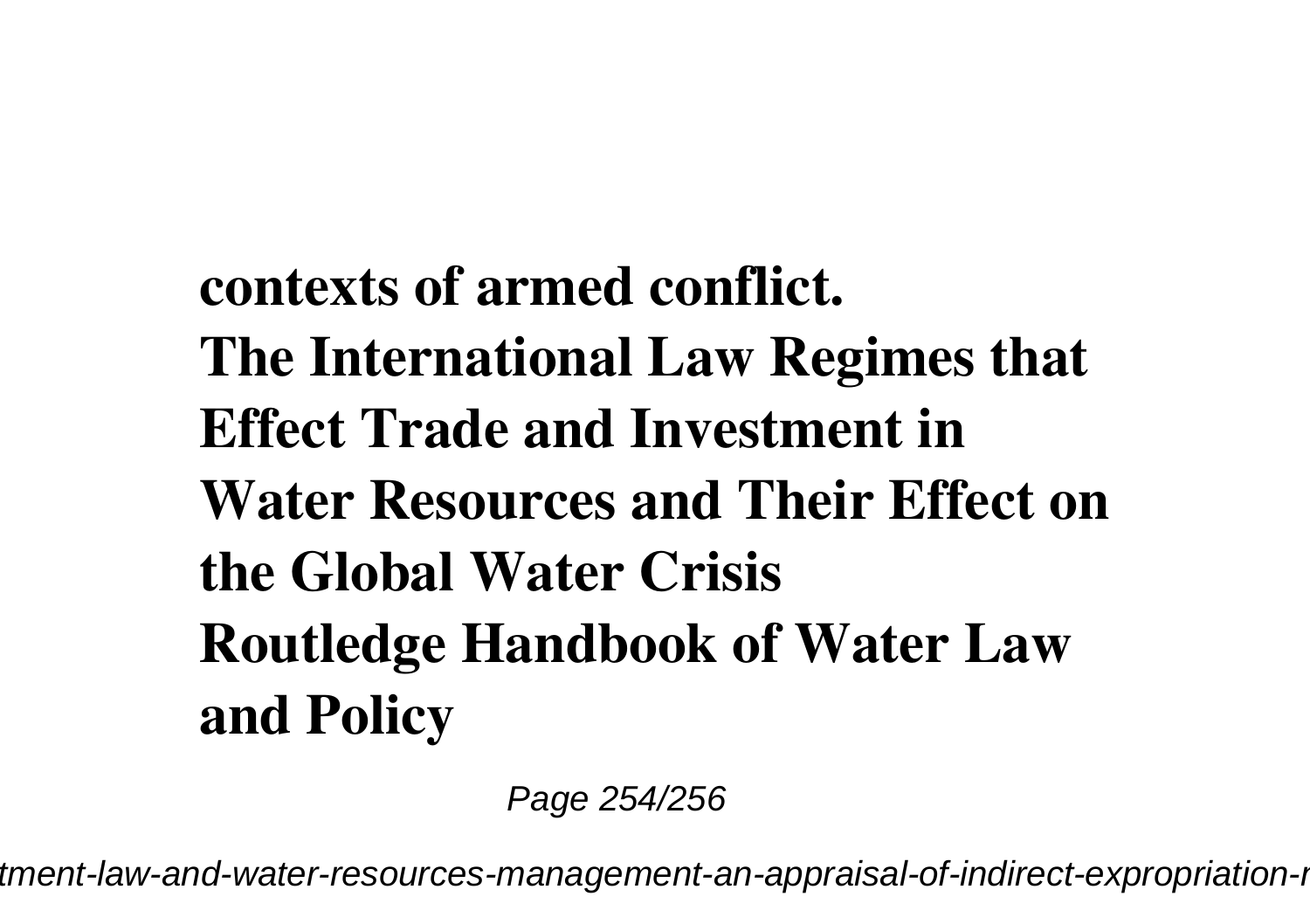**Water Services Disputes in International Arbitration Politics and Development in International Investment Law Bridging the Gap Between International Investment Law and the Environment**

Page 255/256